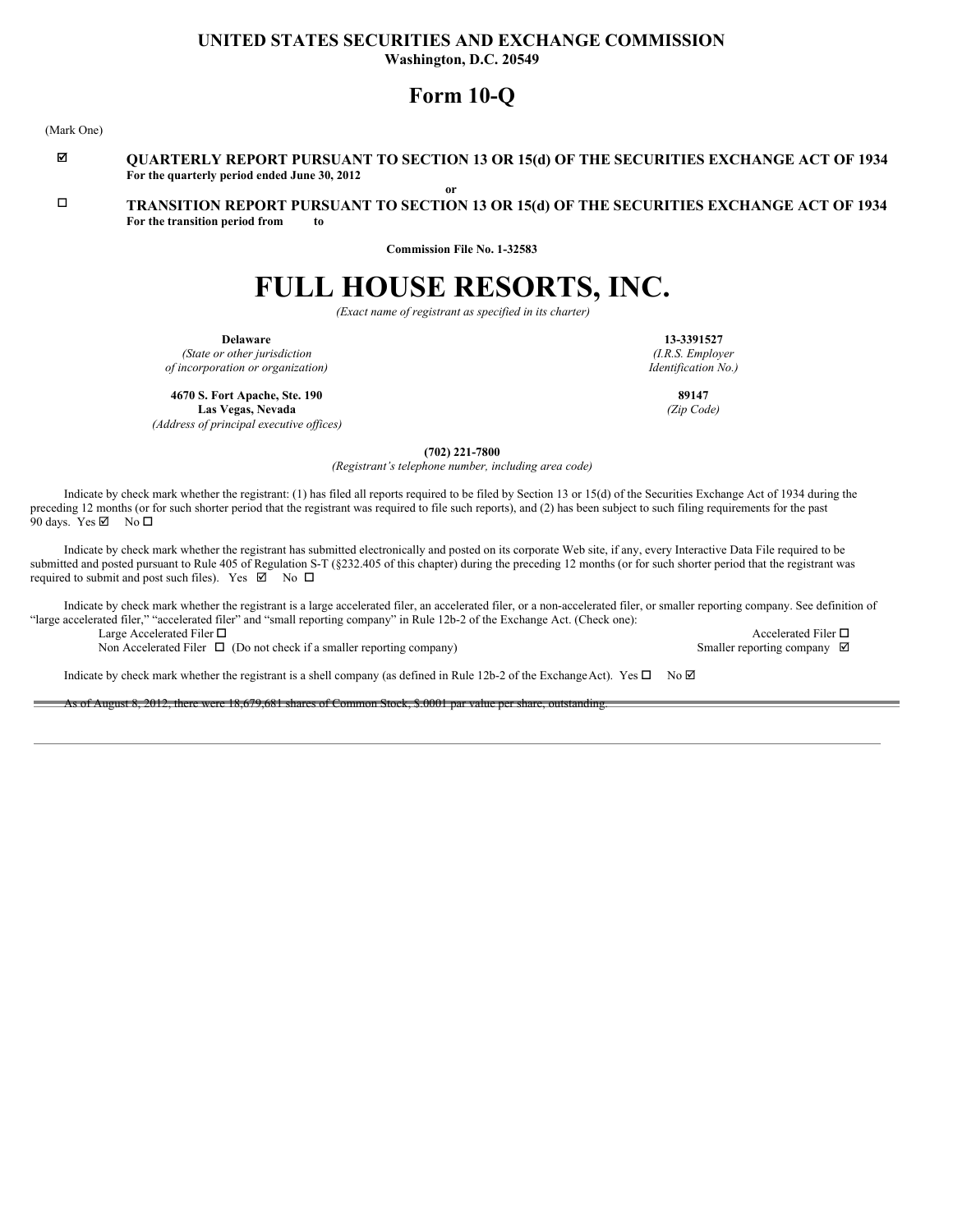#### **FULL HOUSE RESORTS, INC. INDEX**

| PART I.  | Financial Information                                                              |                                                                                                           |        |  |  |  |  |  |  |
|----------|------------------------------------------------------------------------------------|-----------------------------------------------------------------------------------------------------------|--------|--|--|--|--|--|--|
|          | Item 1.                                                                            | <b>Consolidated Financial Statements</b>                                                                  |        |  |  |  |  |  |  |
|          | Consolidated Balance Sheets as of June 30, 2012 (Unaudited), and December 31, 2011 | 3                                                                                                         |        |  |  |  |  |  |  |
|          |                                                                                    | Unaudited Consolidated Statements of Operations for the three and six months ended June 30, 2012 and 2011 | 4      |  |  |  |  |  |  |
|          |                                                                                    | Unaudited Consolidated Statements of Stockholders' Equity for the six months ended June 30, 2012 and 2011 | 5      |  |  |  |  |  |  |
|          | 6                                                                                  |                                                                                                           |        |  |  |  |  |  |  |
|          |                                                                                    | Notes to Consolidated Financial Statements (Unaudited)                                                    | $\tau$ |  |  |  |  |  |  |
|          | Item 2.                                                                            | Management's Discussion and Analysis of Financial Condition and Results of Operations                     | 18     |  |  |  |  |  |  |
|          | Item 4.                                                                            | Controls and Procedures                                                                                   | 29     |  |  |  |  |  |  |
| PART II. |                                                                                    | Other Information                                                                                         |        |  |  |  |  |  |  |
|          | Item 6.                                                                            | Exhibits                                                                                                  | 30     |  |  |  |  |  |  |
|          | Signatures                                                                         |                                                                                                           | 31     |  |  |  |  |  |  |
|          |                                                                                    | 2                                                                                                         |        |  |  |  |  |  |  |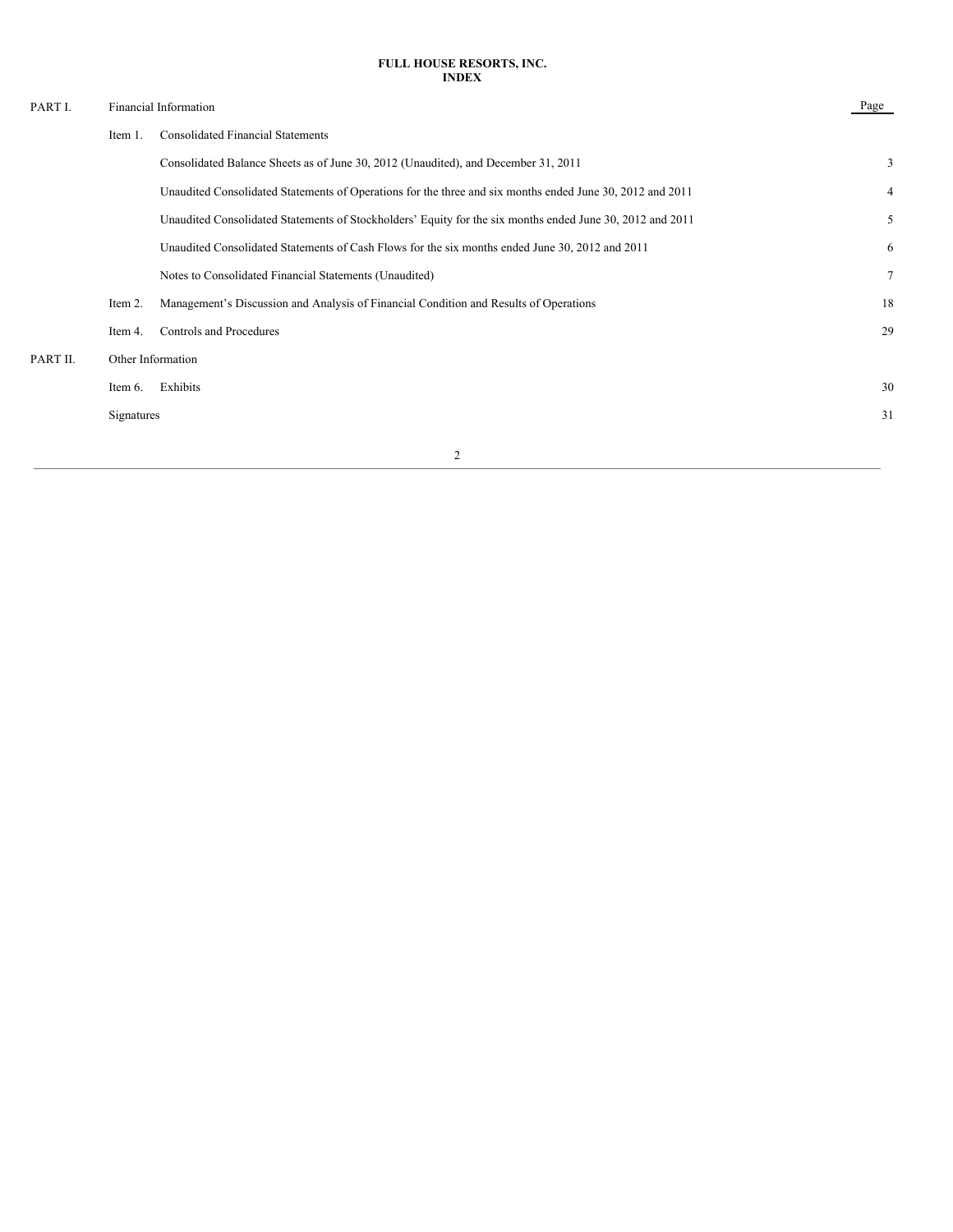#### **FULL HOUSE RESORTS, INC. AND SUBSIDIARIES CONSOLIDATED BALANCE SHEETS**

|                                                                                                                                 | <b>June 30,</b><br>2012<br>(Unaudited) |    | December 31,<br>2011 |
|---------------------------------------------------------------------------------------------------------------------------------|----------------------------------------|----|----------------------|
| <b>ASSETS</b>                                                                                                                   |                                        |    |                      |
| Current assets                                                                                                                  |                                        |    |                      |
| Cash and equivalents                                                                                                            | \$<br>27,902,802                       | \$ | 14,707,464           |
| Accounts receivable, net of allowance for doubtful accounts of \$1,042,062 and \$1,158,013                                      | 2,319,097                              |    | 4,865,195            |
| Prepaid expenses                                                                                                                | 4,381,285                              |    | 2,486,975            |
| Deferred tax asset                                                                                                              | 738,273                                |    | 750,580              |
| Deposits and other                                                                                                              | 424,466                                |    | 404,171              |
|                                                                                                                                 | 35,765,923                             |    | 23,214,385           |
| Property and equipment, net of accumulated depreciation of \$13,562,931 and \$11,080,559                                        | 37,525,795                             |    | 38,668,283           |
| Long-term assets related to tribal casino projects                                                                              |                                        |    |                      |
| Note receivable, net of allowance of \$661,600 and \$661,600                                                                    |                                        |    |                      |
| Contract rights, net of accumulated amortization of \$0 and \$6,492,981                                                         |                                        |    | 10,872,605           |
|                                                                                                                                 | $\overline{\phantom{a}}$               |    | 10,872,605           |
| Other long-term assets                                                                                                          |                                        |    |                      |
| Goodwill                                                                                                                        | 7,455,718                              |    | 7,455,718            |
| Intangible assets, net of accumulated amortization of \$708,333 and \$425,000                                                   | 11,747,409                             |    | 11,720,727           |
| Long-term deposits                                                                                                              | 2,720,920                              |    | 142,114              |
| Loan fees, net of accumulated amortization of \$0 and \$934,491                                                                 |                                        |    | 1,898,492            |
| Deferred tax asset                                                                                                              | 432,486                                |    | 645,617              |
|                                                                                                                                 | 22,356,533                             |    | 21,862,668           |
|                                                                                                                                 | 95,648,251                             |    | 94,617,941           |
| <b>LIABILITIES AND STOCKHOLDERS' EQUITY</b><br>Current liabilities                                                              |                                        |    |                      |
| Accounts payable                                                                                                                | \$<br>1,779,507                        | \$ | 1,613,819            |
| Income tax payable                                                                                                              | 6,583,316                              |    | 2,409,612            |
| Accrued player club points and progressive jackpots                                                                             | 1,823,235                              |    | 1,750,981            |
| Accrued payroll and related                                                                                                     | 3,414,391                              |    | 4,033,866            |
| Other accrued expenses                                                                                                          | 2,789,323                              |    | 2,427,197            |
|                                                                                                                                 | --                                     |    | 4,950,000            |
| Current portion of long-term debt                                                                                               | 16,389,772                             |    | 17,185,475           |
| Long-term debt, net of current portion                                                                                          |                                        |    | 21,987,422           |
|                                                                                                                                 | 16,389,772                             |    | 39,172,897           |
|                                                                                                                                 |                                        |    |                      |
| Stockholders' equity<br>Common stock, \$.0001 par value, 100,000,000 shares authorized; 20,036,276 and 20,030,276 shares issued | 2,004                                  |    |                      |
| Additional paid-in capital                                                                                                      | 44,086,299                             |    | 2,003<br>43,447,798  |
| Treasury stock, 1,356,595 common shares                                                                                         | (1,654,075)                            |    | (1,654,075)          |
| Retained earnings                                                                                                               | 36,824,251                             |    | 8,507,926            |
|                                                                                                                                 | 79,258,479                             |    | 50,303,652           |
| Non-controlling interest in consolidated joint venture                                                                          |                                        |    | 5,141,392            |
|                                                                                                                                 | 79,258,479                             |    | 55,445,044           |
|                                                                                                                                 | 95,648,251                             | S  | 94,617,941           |
|                                                                                                                                 |                                        |    |                      |
| See notes to unaudited consolidated financial statements.                                                                       |                                        |    |                      |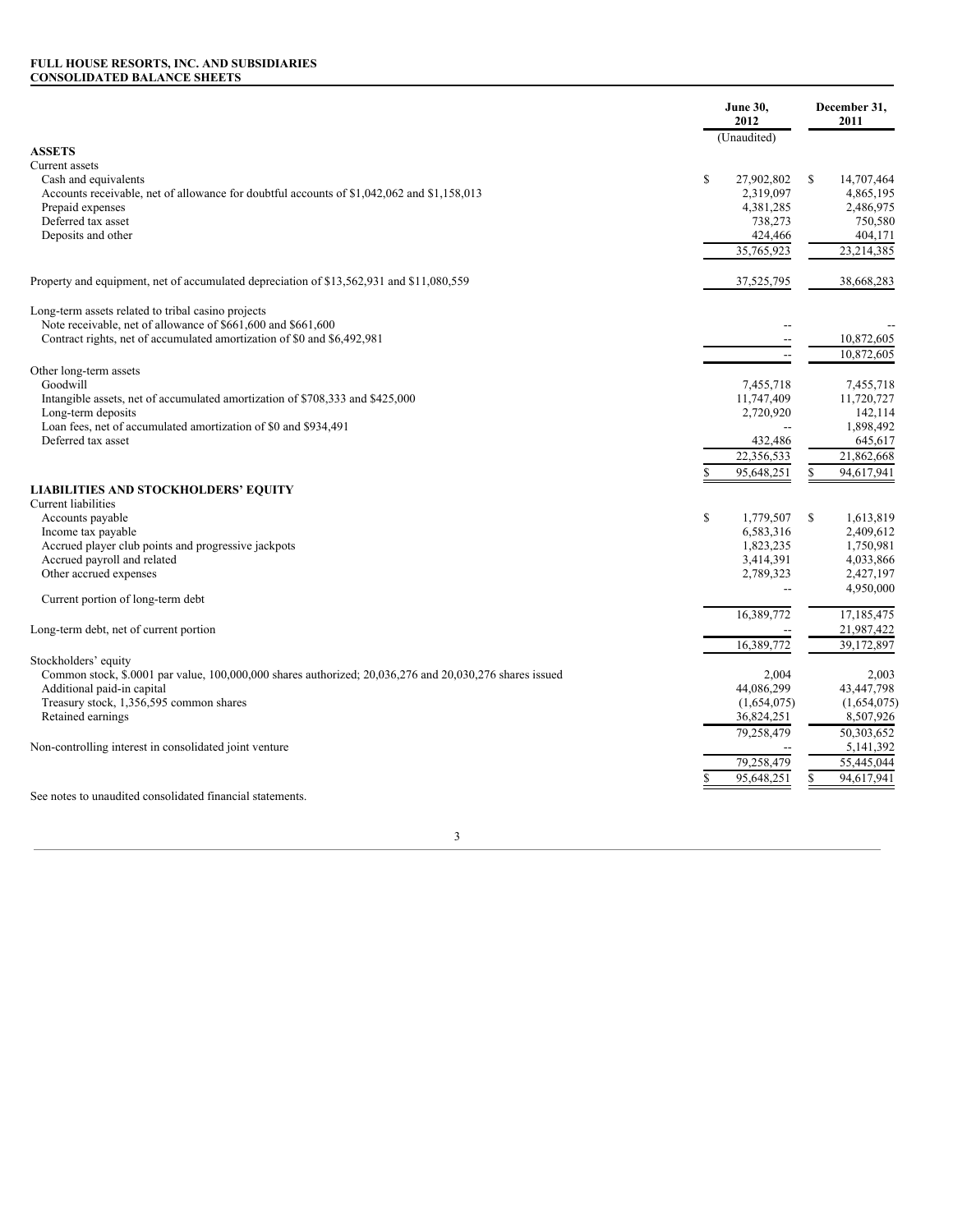## **FULL HOUSE RESORTS, INC. AND SUBSIDIARIES UNAUDITED CONSOLIDATED STATEMENTS OF OPERATIONS**

|                                                                                       | <b>Three months</b><br>ended June 30, |                         |    |             |   | Six months<br>ended June 30, |    |               |  |
|---------------------------------------------------------------------------------------|---------------------------------------|-------------------------|----|-------------|---|------------------------------|----|---------------|--|
|                                                                                       |                                       | 2012                    |    | 2011        |   | 2012                         |    | 2011          |  |
| <b>Revenues</b>                                                                       |                                       |                         |    |             |   |                              |    |               |  |
| Casino                                                                                | \$                                    | 25,352,136              | \$ | 23,212,583  | S | 51,067,608                   | \$ | 24,753,635    |  |
| Food and beverage                                                                     |                                       | 1,414,983               |    | 1,373,777   |   | 2,741,811                    |    | 1,786,360     |  |
| Hotel                                                                                 |                                       | 135,387                 |    | 207,173     |   | 250,896                      |    | 207,173       |  |
| Management fees                                                                       |                                       | 399,899                 |    | 5,912,434   |   | 6,209,768                    |    | 12,276,676    |  |
| Other operations                                                                      |                                       | 538,094                 |    | 418,203     |   | 896,756                      |    | 444,552       |  |
|                                                                                       |                                       | $\overline{27,840,499}$ |    | 31,124,170  |   | 61,166,839                   |    | 39,468,396    |  |
| Operating costs and expenses                                                          |                                       |                         |    |             |   |                              |    |               |  |
| Casino                                                                                |                                       | 14,551,368              |    | 13,011,458  |   | 29,322,095                   |    | 13,533,914    |  |
| Food and beverage                                                                     |                                       | 1,409,446               |    | 1,366,867   |   | 2,584,469                    |    | 1,839,641     |  |
| Hotel                                                                                 |                                       | 148,490                 |    | 180,707     |   | 292,924                      |    | 180,707       |  |
| Other operations                                                                      |                                       | 1,337,261               |    | 1,268,607   |   | 2,488,949                    |    | 1,268,607     |  |
| Project development and acquisition costs                                             |                                       | 173,890                 |    | 86,059      |   | 270,939                      |    | 617,867       |  |
| Selling, general and administrative                                                   |                                       | 7,712,379               |    | 6,989,450   |   | 16,273,007                   |    | 8,643,158     |  |
| Depreciation and amortization                                                         |                                       | 1,522,570               |    | 2,052,141   |   | 3,387,865                    |    | 2,903,885     |  |
|                                                                                       |                                       | 26,855,404              |    | 24,955,289  |   | 54,620,248                   |    | 28,987,779    |  |
| <b>Operating gains</b>                                                                |                                       |                         |    |             |   |                              |    |               |  |
| Gain on sale of joint venture                                                         |                                       | 438,084                 |    |             |   | 41,200,089                   |    |               |  |
| Equity in net income of unconsolidated joint venture, and related guaranteed payments |                                       |                         |    | 693,709     |   |                              |    | 2,189,031     |  |
| Unrealized losses on notes receivable, tribal governments                             |                                       |                         |    | (32, 439)   |   |                              |    | (7, 864)      |  |
|                                                                                       |                                       | 438,084                 |    |             |   | 41,200,089                   |    | 2,181,167     |  |
|                                                                                       |                                       |                         |    | 661,270     |   |                              |    |               |  |
| <b>Operating income</b>                                                               |                                       | 1,423,179               |    | 6,830,151   |   | 47,746,680                   |    | 12,661,784    |  |
| Other income (expense)                                                                |                                       |                         |    |             |   |                              |    |               |  |
| Interest expense                                                                      |                                       |                         |    | (917, 844)  |   | (733, 150)                   |    | (1, 128, 478) |  |
| Gain (loss) on derivative instrument                                                  |                                       |                         |    | (350, 343)  |   | 8,472                        |    | (350, 343)    |  |
| Other income (expense), net                                                           |                                       | 1,900                   |    | (1,889)     |   | 5,665                        |    | (1,502)       |  |
| Loss on extinguishment of debt                                                        |                                       |                         |    |             |   | (1,719,269)                  |    |               |  |
| Other income (expense), net                                                           |                                       | 1,900                   |    | (1,270,076) |   | (2,438,282)                  |    | (1,480,323)   |  |
| Income before income taxes                                                            |                                       | 1,425,079               |    | 5,560,075   |   | 45,308,398                   |    | 11,181,461    |  |
| Income tax expense                                                                    |                                       | 692,600                 |    | 1,457,134   |   | 16,546,414                   |    | 2,863,997     |  |
| Net income                                                                            |                                       | 732,479                 |    | 4,102,941   |   | 28,761,984                   |    | 8,317,464     |  |
| Income attributable to non-controlling interest in consolidated joint venture         |                                       |                         |    | (2,706,421) |   | (2,181,172)                  |    | (5,313,500)   |  |
|                                                                                       |                                       |                         |    |             |   |                              |    |               |  |
| Net income attributable to the Company                                                |                                       | 732,479                 |    | 1,396,520   | S | 26,580,812                   |    | 3,003,964     |  |
| Net income attributable to the Company per common share                               |                                       | 0.04                    |    | 0.08        |   | 1.42                         |    | 0.17          |  |
| Weighted-average number of common shares outstanding                                  |                                       | 18,677,081              |    | 18,223,081  |   | 18,675,372                   |    | 18,115,381    |  |
| $\mathbf{r}$ , and the set of the set of the set of $\mathbf{r}$                      |                                       |                         |    |             |   |                              |    |               |  |

See notes to unaudited consolidated financial statements.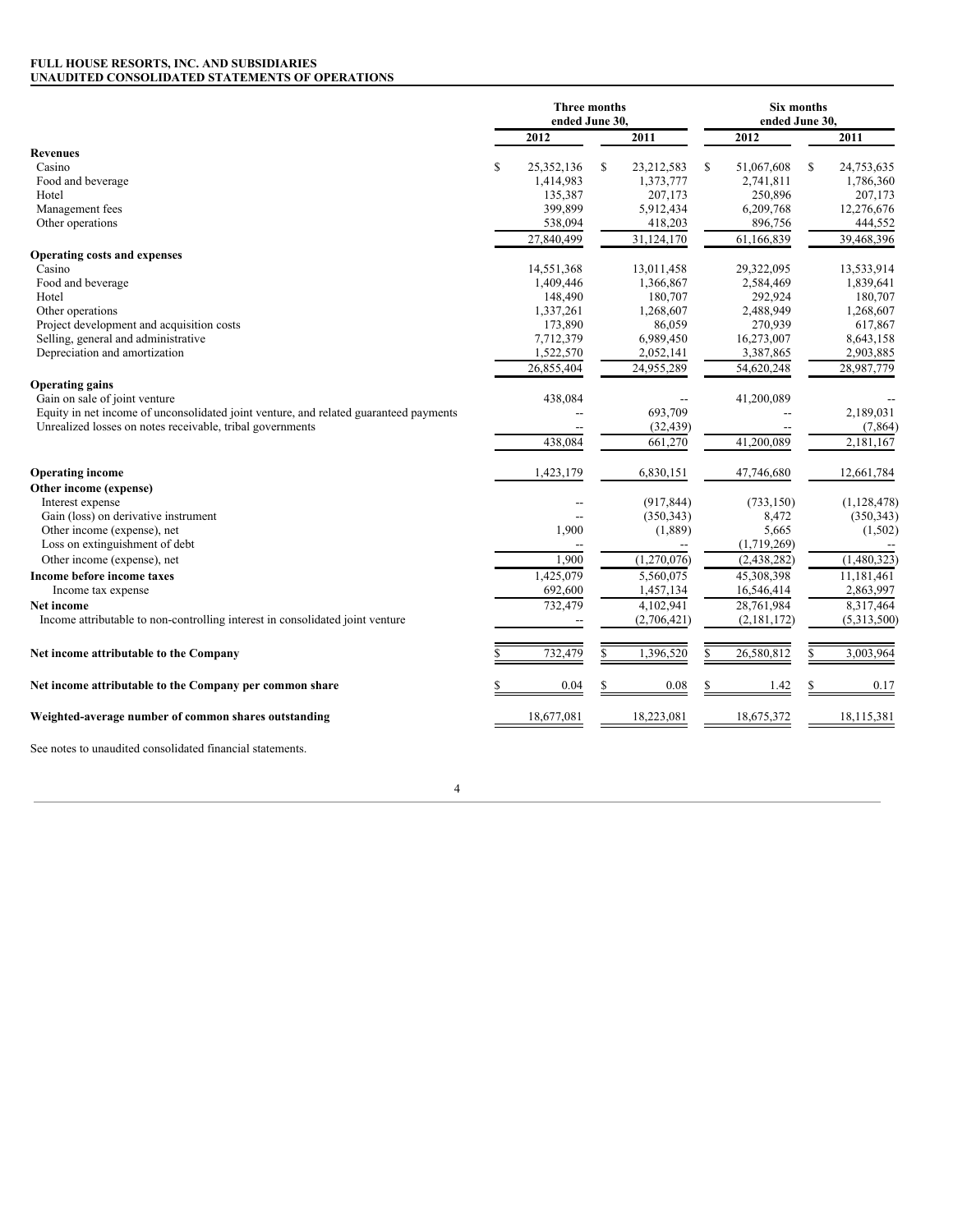## **FULL HOUSE RESORTS, INC. AND SUBSIDIARIES UNAUDITED CONSOLIDATED STATEMENTS OF STOCKHOLDERS' EQUITY**

| Six months ended June 30, 2012                                                                | <b>Common stock</b><br><b>Shares</b> | <b>Dollars</b> | <b>Additional</b><br>paid-in<br>Capital | <b>Shares</b> | <b>Treasury stock</b><br><b>Dollars</b> | Retained<br>earnings | Non-<br>controlling<br>interest | Total<br>stockholders'<br>equity |
|-----------------------------------------------------------------------------------------------|--------------------------------------|----------------|-----------------------------------------|---------------|-----------------------------------------|----------------------|---------------------------------|----------------------------------|
| <b>Beginning balances</b>                                                                     | 20,030,276                           | 2,003<br>S     | 43,447,798<br>S                         | 1,356,595     | (1,654,075)<br>ъ                        | 8,507,926<br>S       | 5, 141, 392                     | 55,445,044<br>S                  |
| Previously deferred share-based<br>compensation recognized                                    | $- -$                                |                | 620,802<br>$- -$                        | $- -$         | $-$                                     |                      | $- -$                           | 620,802                          |
| Issuance of common stock<br>Distribution to non-controlling<br>interest in consolidated joint | 6,000                                |                | 17,699                                  | $- -$         | $-$                                     | --                   | $\overline{\phantom{m}}$        | 17,700                           |
| venture                                                                                       |                                      |                | --<br>$-$                               | $- -$         | $-$                                     | --                   | (3,587,051)                     | (3,587,051)                      |
| Sale of interest in joint venture                                                             |                                      |                | --                                      |               | $- -$                                   | 1,735,513            | (3,735,513)                     | (2,000,000)                      |
| Net income                                                                                    |                                      |                | --                                      |               | $-$                                     | 26,580,812           | 2,181,172                       | 28,761,984                       |
| <b>Ending balances</b>                                                                        | 20,036,276                           | 2,004          | 44,086,299                              | .356,595      | (1,654,075)                             | 36,824,251           | $\overline{\phantom{m}}$        | 79,258,479                       |

|                                                                                        |               | <b>Common stock</b> | <b>Additional</b><br>paid-in | <b>Treasury stock</b> |    |                |   | Retained  |   | Non-<br>controlling               | <b>Total</b><br>Stockholders' |
|----------------------------------------------------------------------------------------|---------------|---------------------|------------------------------|-----------------------|----|----------------|---|-----------|---|-----------------------------------|-------------------------------|
| Six months ended June 30, 2011                                                         | <b>Shares</b> | <b>Dollars</b>      | Capital                      | <b>Shares</b>         |    | <b>Dollars</b> |   | earnings  |   | interest                          | equity                        |
| <b>Beginning balances</b><br>Issuance of share based                                   | 19,364,276    | 1,936<br>S.         | 42,699,533<br>\$             | 1,356,595             | S. | (1,654,075)    | S | 6,164,927 | S | 5,582,526                         | \$<br>52,794,847              |
| compensation<br>Previously deferred share-based                                        | 660,000       |                     | (66)<br>66                   |                       |    |                |   |           |   |                                   |                               |
| compensation recognized<br>Issuance of common stock<br>Distribution to non-controlling | 6,000         |                     | 103,470<br>$- -$<br>24,059   | $- -$<br>$- -$        |    | --<br>$-$      |   | --        |   | $\overline{\phantom{m}}$<br>$- -$ | 103,470<br>24,060             |
| interest in consolidated joint<br>venture                                              |               |                     |                              |                       |    |                |   |           |   | (5,515,700)                       | (5,515,700)                   |
| Net income                                                                             |               |                     | $\overline{\phantom{m}}$     |                       |    | $-$            |   | 3,003,964 |   | 5,313,500                         | 8,317,464                     |
| <b>Ending balances</b>                                                                 | 20,030,276    | 2,003               | 42,826,996<br>S.             | 356,595.              |    | (1,654,075)    |   | 9,168,891 |   | 5,380,326                         | 55,724,141                    |

See notes to unaudited consolidated financial statements.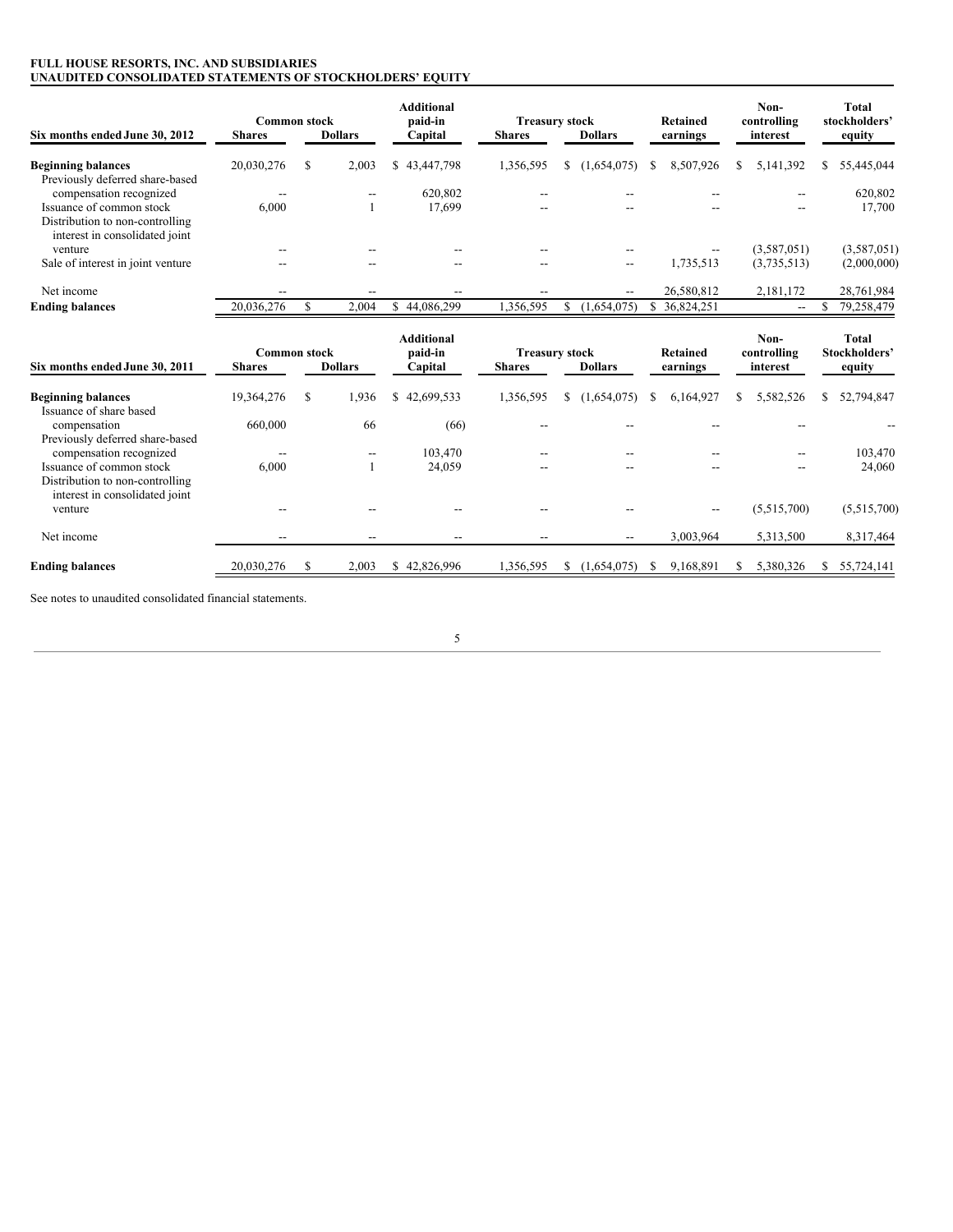#### **FULL HOUSE RESORTS, INC. AND SUBSIDIARIES UNAUDITED CONSOLIDATED STATEMENTS OF CASH FLOWS**

|                                                                                   | <b>Six months</b><br>ended June, 30, |                 |
|-----------------------------------------------------------------------------------|--------------------------------------|-----------------|
|                                                                                   | 2012                                 | 2011            |
| Net cash provided by (used in) operating activities                               | (1,964,284)                          | 11,244,568<br>S |
| Cash flows from investing activities:                                             |                                      |                 |
| Purchase of property and equipment                                                | (1,362,899)                          | (649, 364)      |
| Proceeds from sale of joint venture, less holdback                                | 49,669,096                           |                 |
| Deposits and other costs of Silver Slipper acquisition                            | (2,807,347)                          |                 |
| Deposits and other costs of Rising Star acquisition                               |                                      | (19, 514, 157)  |
| Other                                                                             | (79, 276)                            | (82, 778)       |
| Net cash provided by (used in) investing activities                               | 45,419,574                           | (20, 246, 299)  |
| Cash flows from financing activities:                                             |                                      |                 |
| Repayment of long term debt and swap                                              | (26,937,422)                         | (1,650,000)     |
| Proceeds from borrowing                                                           |                                      | 15,103,891      |
| Distributions to non-controlling interest in consolidated joint venture           | (3,322,530)                          | (5,515,701)     |
| Loan fees                                                                         |                                      | (646, 542)      |
| Other                                                                             | $-$                                  | (36, 827)       |
| Net cash provided by (used in) financing activities                               | (30, 259, 952)                       | 7,254,821       |
| Net increase (decrease) in cash and equivalents                                   | 13,195,338                           | (1,746,910)     |
| Cash and equivalents, beginning of period                                         | 14,707,464                           | 13,294,496      |
| Cash and equivalents, end of period                                               | 27,902,802                           | 11,547,586      |
|                                                                                   | 2012                                 | 2011            |
| SUPPLEMENTAL CASH FLOW INFORMATION:                                               |                                      |                 |
| Cash paid for interest                                                            | 547,147                              | 725,948<br>S    |
| Cash paid for income taxes                                                        | 12,152,976                           | 2,752,118       |
| NON-CASH INVESTING AND FINANCING ACTIVITIES:                                      |                                      |                 |
| Deposit and other costs of Rising Star acquisition made through term loan         |                                      | 17,896,109<br>S |
|                                                                                   |                                      |                 |
| Capital expenditures financed with accounts payable                               | 14,217                               | S               |
| Purchases of property and equipment financed with prior year deposit              | $\overline{\phantom{a}}$             | 5.000.000<br>S  |
| Non-cash distributions for non-controlling interest in consolidated joint venture | 279,374                              |                 |
|                                                                                   |                                      |                 |

See notes to unaudited consolidated financial statements.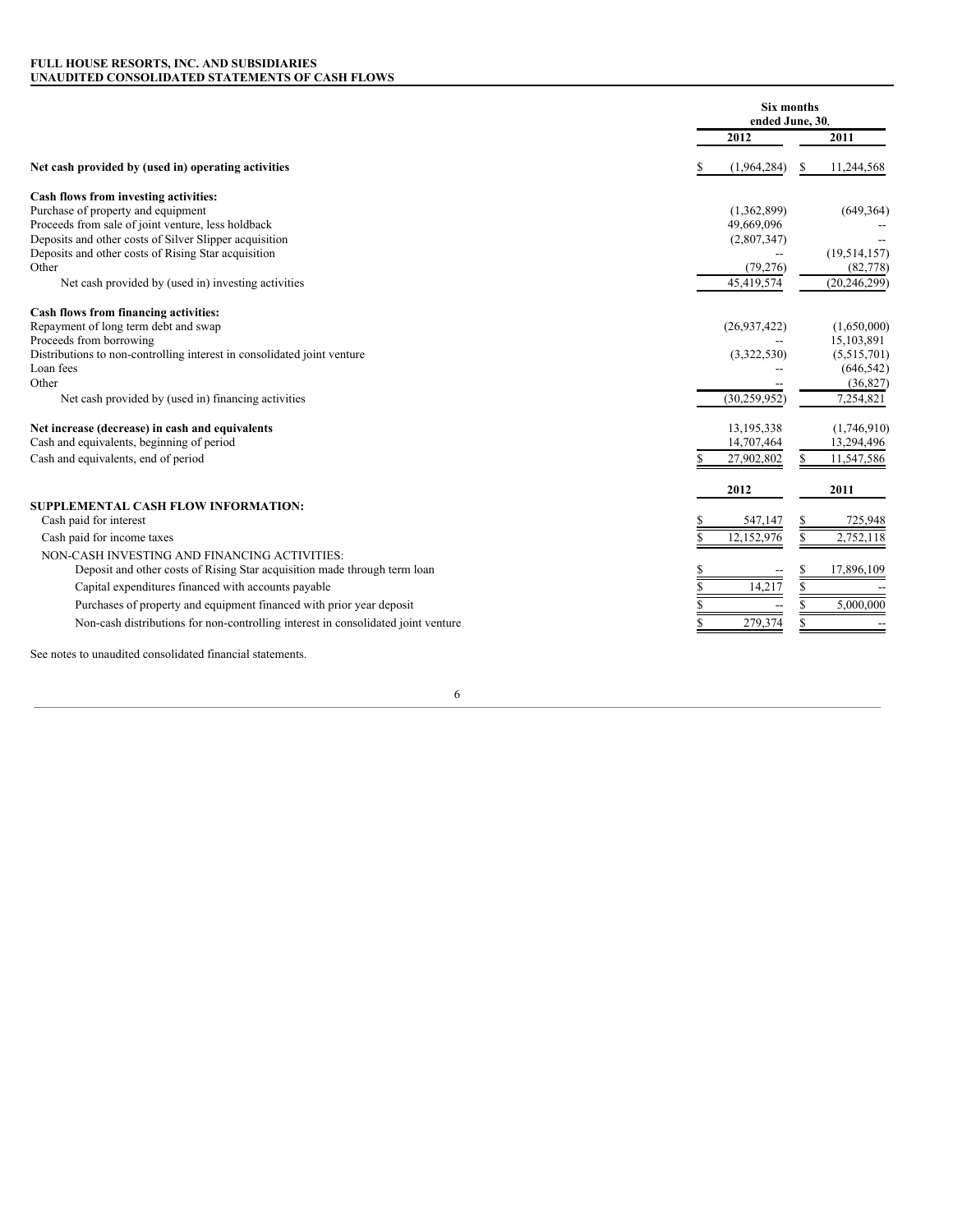## **1. BASIS OF PRESENTATION**

The interim consolidated financial statements of Full House Resorts, Inc. and subsidiaries (collectively, "FHR" or the "Company") included herein reflect all adjustments (consisting of normal recurring adjustments) that are, in the opinion of management, necessary to present fairly the financial position and results of operations for the interim periods presented. Certain information normally included in annual financial statements prepared in accordance with accounting principles generally accepted in the United States of America has been omitted pursuant to the interim financial information rules and regulations of the United States Securities and Exchange Commission.

These unaudited interim consolidated financial statements should be read in conjunction with the annual audited consolidated financial statements and notes thereto included in our Annual Report on Form 10-K filed March 8, 2012, for the year ended December 31, 2011, from which the balance sheet information as of that date was derived. The results of operations for the period ended June 30, 2012, are not necessarily indicative of results to be expected for the year ending December 31, 2012.

The consolidated financial statements include all our accounts and the accounts of our wholly-owned subsidiaries, including Gaming Entertainment (Indiana) LLC ("Rising Star"), Gaming Entertainment (Nevada) LLC ("Grand Lodge") and Stockman's Casino ("Stockman's"). Gaming Entertainment (Michigan), LLC ("GEM"), our 50%-owned investee was jointly owned by RAM Entertainment, LLC ("RAM"), until March 30, 2012, when the sale of RAM and our interest in GEM closed, and was consolidated pursuant to the relevant portions of Financial Accounting Standards Board ("FASB") Accounting Standards Codification™ ("ASC") Topic 810, "Consolidation". We accounted for the investment in Gaming Entertainment (Delaware), LLC ("GED") (Note 3) using the equity method of accounting until the end of the management agreement in August 2011. All material intercompany accounts and transactions have been eliminated.

#### **2. SHARE-BASED COMPENSATION**

On June 1, 2011, our compensation committee approved the issuance of 660,000 shares of restricted stock, then valued at the closing price of our stock (\$3.88), with no discount. The majority of the shares (600,000) will vest on June 1, 2013. The remaining shares have a three year vesting schedule as follows: 20,001 vested on June 1, 2012, 20,001 will vest on June 1, 2013 and 19,998 on June 1, 2014. Vesting is contingent upon certain conditions, including continuous service of the individual recipients. The unvested grants are viewed as a series of individual awards and the related share-based compensation expense will be amortized into compensation expense on a straight-line basis as services are provided over the vesting period.

We recognized stock compensation expense of \$0.6 million and \$0.1 million for the six months ended June 30, 2012 and June 30, 2011, respectively. Share based compensation expense related to the amortization of the restricted stock issued is included in selling, general and administrative expense. At June 30, 2012 and December 31, 2011, we had deferred share-based compensation of \$1.2 million and \$1.8 million, respectively.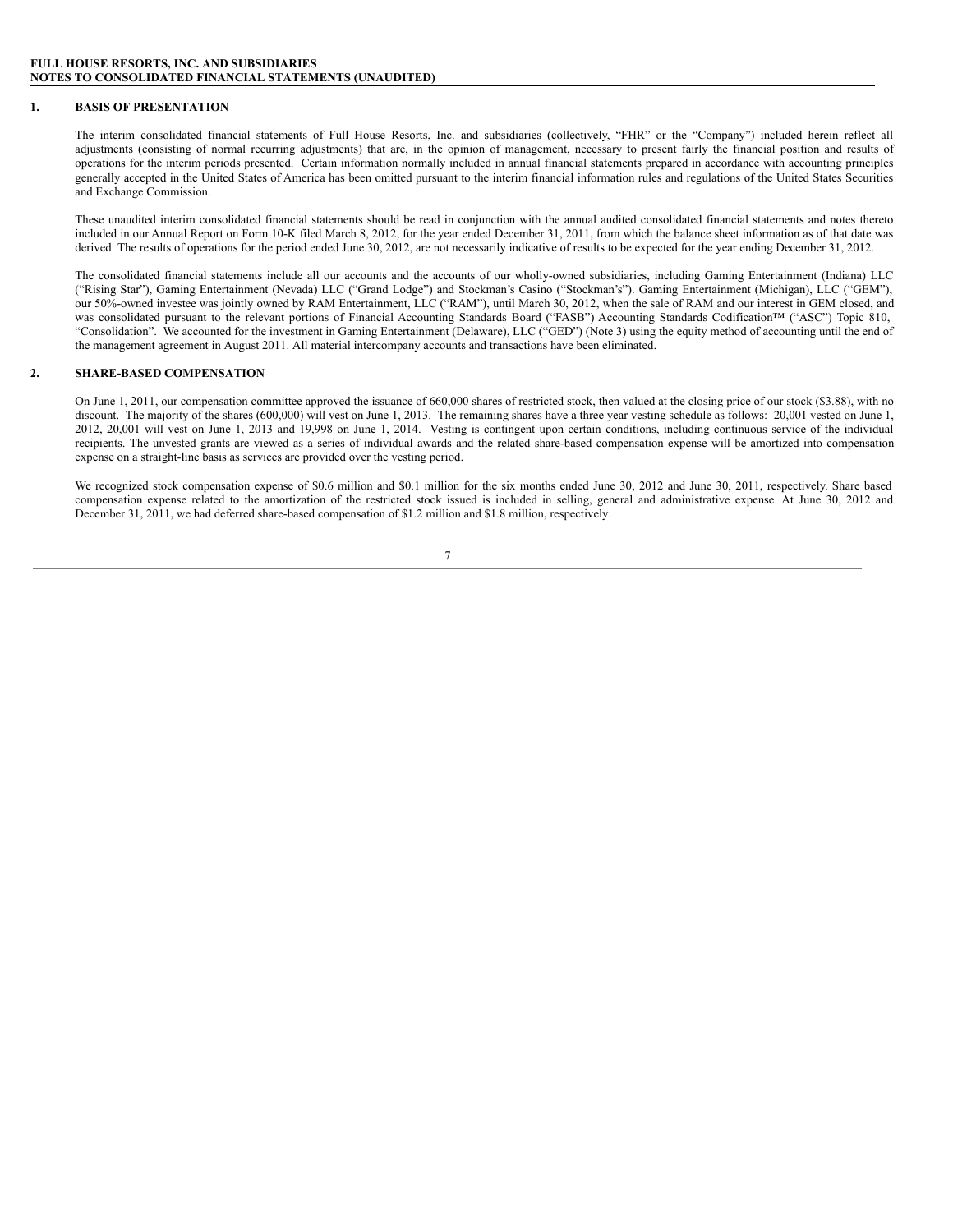#### **3. VARIABLE INTEREST ENTITIES**

**GED.** Our investment in unconsolidated joint venture was comprised of a 50% ownership interest in GED, a joint venture between us and Harrington Raceway Inc. ("HRI"). GED had a management agreement through August 31, 2011 with Harrington Raceway and Casino ("Harrington") (formerly known as Midway Slots and Simulcast), which is located in Harrington, Delaware. Under the terms of the joint venture agreement, as restructured in 2007, we received the greater of 50% of GED's member distribution as prescribed under the joint venture agreement, or a 5% growth rate in its 50% share of GED's prior year member distribution through the expiration of the GED management contract on August 31, 2011. GED was a variable interest entity due to the fact that we had limited exposure to risk of loss. Therefore, we did not consolidate, but accounted for its investment using the equity method.

We sold our interest in GED to HRI during the fourth quarter of 2011 and our investment in GED was \$0 as of December 31, 2011.

GED had no non-operating income or expenses, is treated as a partnership for income tax reporting purposes and consequently recognizes no federal or state income tax provision. As a result, income from operations for GED is equal to its net income for each period presented, and there are no material differences between GED's income for financial and tax reporting purposes.

## **GED CONDENSED STATEMENT OF INCOME INFORMATION**

|            | <b>Three Months Ended</b> |      | <b>Six Months Ended</b> |  |                         |       |  |                         |  |  |
|------------|---------------------------|------|-------------------------|--|-------------------------|-------|--|-------------------------|--|--|
|            | <b>June 30,</b><br>2012   |      | <b>June 30,</b><br>2011 |  | <b>June 30,</b><br>2012 |       |  | <b>June 30,</b><br>2011 |  |  |
| Revenues   |                           | -- S | 1.471.184               |  |                         | $-$ S |  | 3.032.728               |  |  |
| Net income |                           | --   | 1,332,095               |  |                         | --    |  | 2,754,524               |  |  |

**GEM.** We directed the day-to-day operational activities of GEM that significantly impacted GEM's economic performance, prior to the sale of our interest on March 30, 2012 and therefore, we were the primary beneficiary pursuant to the relevant portions of FASB ASC Topic 810 "Consolidation" [ASC 810-10-25 Recognition of Variable Interest Entities, paragraphs 38-39]. As such, the joint venture was a variable interest entity that was consolidated in our financial statements.

Management believed the maximum exposure to loss from our investment in GEM was \$8.1 million (before tax impact) as of December 31, 2011, which was composed of our share of contract rights and our equity investment that was eliminated in consolidation. GEM had no debt or long-term liabilities. GEM's current assets of \$2.5 million included the FireKeepers management fee receivable as of December 31, 2011. Long-term assets included \$7.9 million in contract rights as of December 31, 2011.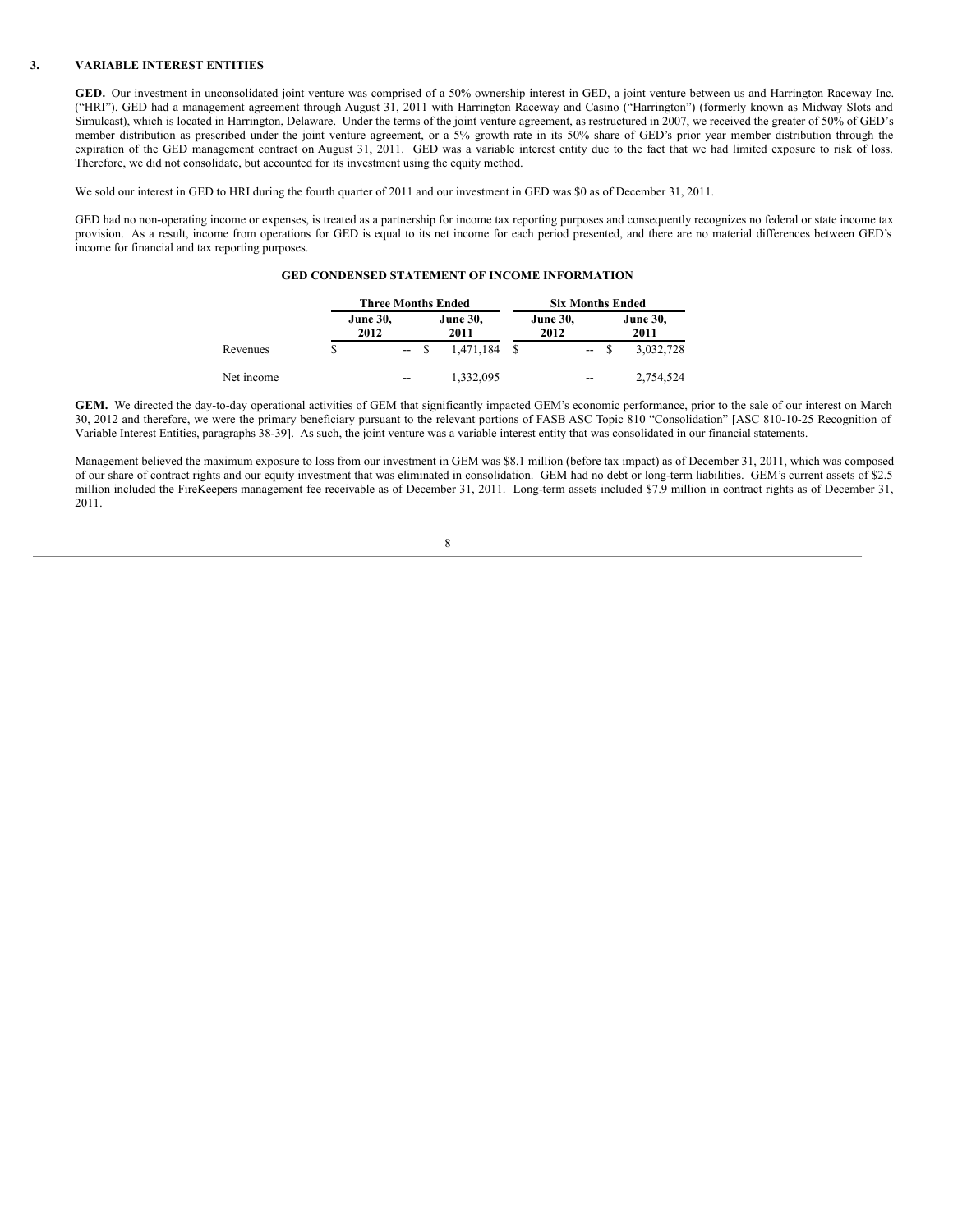## **GEM CONDENSED STATEMENT OF INCOME INFORMATION**

|            |                         |                          | <b>Three Months Ended</b> |  |                         | <b>Six Months Ended</b> |                         |  |  |
|------------|-------------------------|--------------------------|---------------------------|--|-------------------------|-------------------------|-------------------------|--|--|
|            | <b>June 30,</b><br>2012 |                          | <b>June 30.</b><br>2011   |  | <b>June 30.</b><br>2012 |                         | <b>June 30.</b><br>2011 |  |  |
| Revenues   |                         | $\overline{\phantom{a}}$ | 5.912.434                 |  | 5.340.398               |                         | 12.276.676              |  |  |
| Net income |                         | $-$                      | 5.412.841                 |  | 4.362.345               |                         | 10.627,000              |  |  |

## **4. CONTRACT RIGHTS**

Contract rights were comprised of the following as of June 30, 2012 and December 31, 2011:

| 2012                                                                 | Cost                                  | <b>Net</b>                                      |                                                                        |                                            |
|----------------------------------------------------------------------|---------------------------------------|-------------------------------------------------|------------------------------------------------------------------------|--------------------------------------------|
| FireKeepers project, initial cost<br>FireKeepers project, additional | 4,155,213<br>13,210,373               | (1,582,938)<br>(5,503,093)                      | (2,572,275)<br>S<br>(7,707,280)                                        |                                            |
|                                                                      | 17,365,586                            | (7,086,031)                                     | (10, 279, 555)                                                         |                                            |
|                                                                      |                                       |                                                 |                                                                        |                                            |
| 2011                                                                 |                                       | Accumulated                                     |                                                                        |                                            |
| FireKeepers project, initial cost<br>FireKeepers project, additional | Cost<br>4,155,213<br>υэ<br>13,210,373 | amortization<br>$(1,434,539)$ \$<br>(5,058,442) | <b>Disposal</b><br>$\hspace{0.05cm} -\hspace{0.05cm} -\hspace{0.05cm}$ | <b>Net</b><br>2,720,674<br>۰D<br>8,151,931 |

Amortization over the management contract period (seven years) commenced on these additional contract rights at the opening date of the FireKeepers Casino. Of the remaining contract rights, \$7.5 million were sold with our interest in GEM, to the FireKeepers Development Authority ("FDA") on March 30, 2012, and the remaining \$2.8 million were expensed.

## **5. NOTE RECEIVABLE, TRIBAL GOVERNMENTS**

We have a note receivable related to advances made to, or on behalf of, Nambé Pueblo to fund tribal operations and development expenses related to a potential casino project. Repayment of this note is conditioned upon the development of the project, and ultimately, the successful operation of the casino. Subject to such condition, our agreements with the Nambé Pueblo tribe provide for the reimbursement of these advances plus applicable interest, if any, either from the proceeds of any outside financing of the development, and the actual operation itself.

Management fully reserved the value of the note receivable from the Nambé Pueblo to \$0 and recognized the impairment of the note receivable during the third quarter of 2011, as collectability is unlikely in the judgment of management.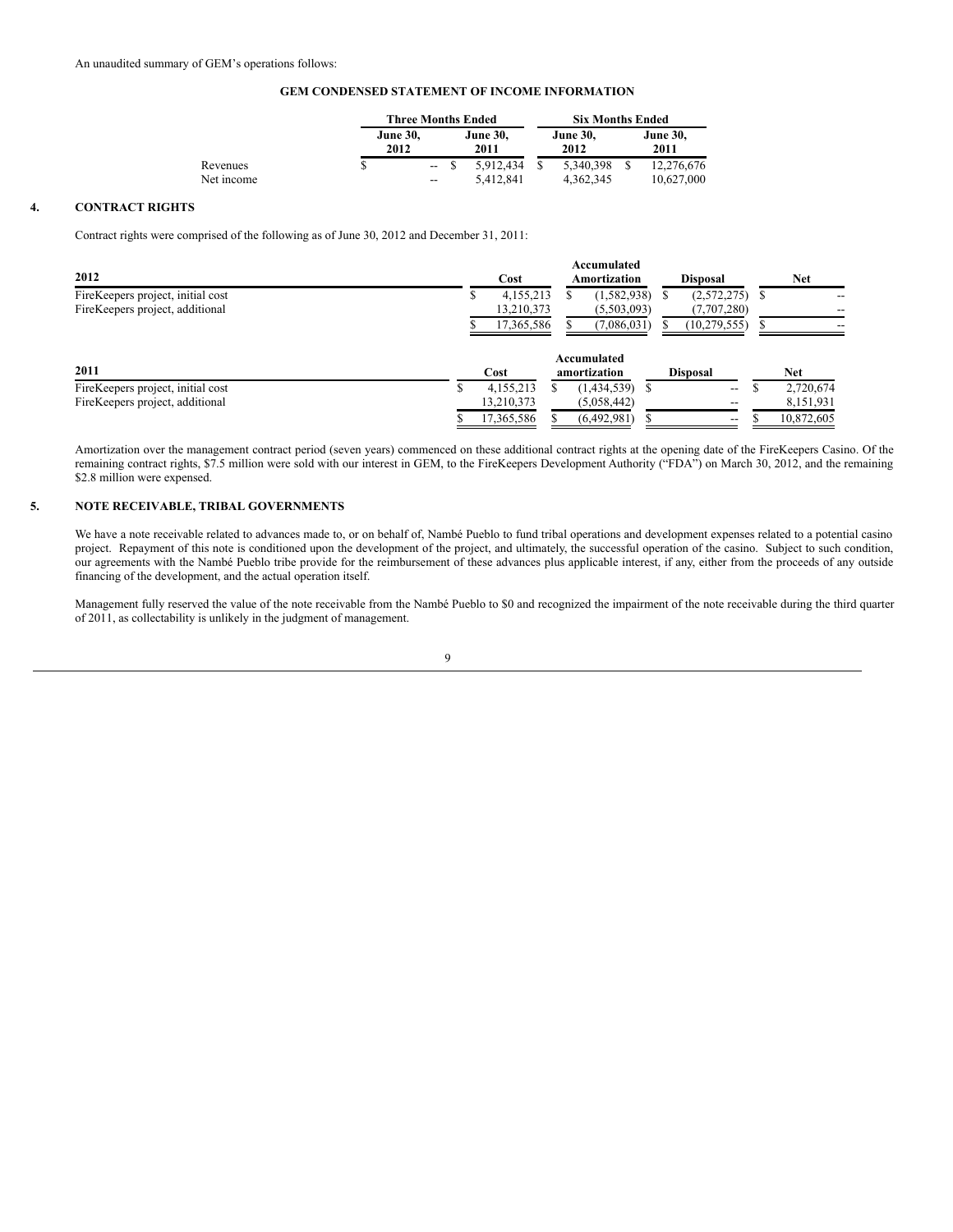## **6. GOODWILL & OTHER INTANGIBLES**

Goodwill represents the excess of the purchase price over fair market value of net assets acquired in connection with Stockman's and Rising Star operations. Goodwill is \$5.8 million for Stockman's and \$1.6 million for Rising Star as of June 30, 2012 and December 31, 2011. Our review of goodwill as of June 30, 2012, resulted in approximately a 18% excess of estimated fair value over the carrying value of Stockman's goodwill and related assets using a market approach considering an earnings multiple of 6.25 times. These calculations, which are subject to change as a result of future economic uncertainty, contemplate changes for both current year and future year estimates in earnings and the impact of these changes to the fair value of Stockman's and the Rising Star, although there is always some uncertainty in key assumptions including projected future earnings growth.

We acquired the Rising Star on April 1, 2011 for approximately \$19.0 million in cash and \$33.0 million drawn from our Credit Agreement with Wells Fargo (as discussed in Note 7). The goodwill of \$1.6 million is the excess purchase price over the assets purchased.

## *Other Intangible Assets:*

Other intangible assets, net consist of the following:

|                                                    | June 30, 2012 (unaudited)        |   |                            |     |                             |  |                                                    |     |                           |  |  |
|----------------------------------------------------|----------------------------------|---|----------------------------|-----|-----------------------------|--|----------------------------------------------------|-----|---------------------------|--|--|
|                                                    | <b>Estimated</b><br>Life (years) |   | Gross<br>Carrying<br>Value |     | Accumulated<br>Amortization |  | <b>Cumulative</b><br>Expense /<br><b>Disposals</b> |     | Intangible<br>Assets, Net |  |  |
| <b>Amortizing Intangibles assets:</b>              |                                  |   |                            |     |                             |  |                                                    |     |                           |  |  |
| Player Loyalty Program - Rising Star               |                                  | S | 1.700.000                  | \$. | $(708, 333)$ \$             |  | $\overline{\phantom{a}}$                           | \$. | 991,667                   |  |  |
| Wells Fargo Bank Loan Fees                         |                                  |   | 2.614.438                  |     | (924, 336)                  |  | (1,690,102)                                        |     |                           |  |  |
| Capital One Bank Loan Fees                         |                                  |   | 165.265                    |     |                             |  |                                                    |     | 165,265                   |  |  |
| Non-amortizing intangible assets:                  |                                  |   |                            |     |                             |  |                                                    |     |                           |  |  |
| Gaming License-GEI - Rising Star                   | Indefinite                       |   | 9.900.000                  |     | $\blacksquare$              |  | $\overline{\phantom{0}}$                           |     | 9.900.000                 |  |  |
| Gaming License- Silver Slipper Casino Venture, LLC | Indefinite                       |   | 142,081                    |     | $\overline{\phantom{a}}$    |  | $\overline{\phantom{a}}$                           |     | 142.081                   |  |  |
| Gaming Licensing Costs - Nevada                    | Indefinite                       |   | 516,807                    |     | $\overline{\phantom{a}}$    |  |                                                    |     | 516,808                   |  |  |
| Trademarks                                         | Indefinite                       |   | 28,920                     |     |                             |  | 2,668                                              |     | 31,588                    |  |  |
|                                                    |                                  |   | 15,067,511                 |     | (1,632,669)                 |  | (1,687,433)                                        |     | 11,747,409                |  |  |

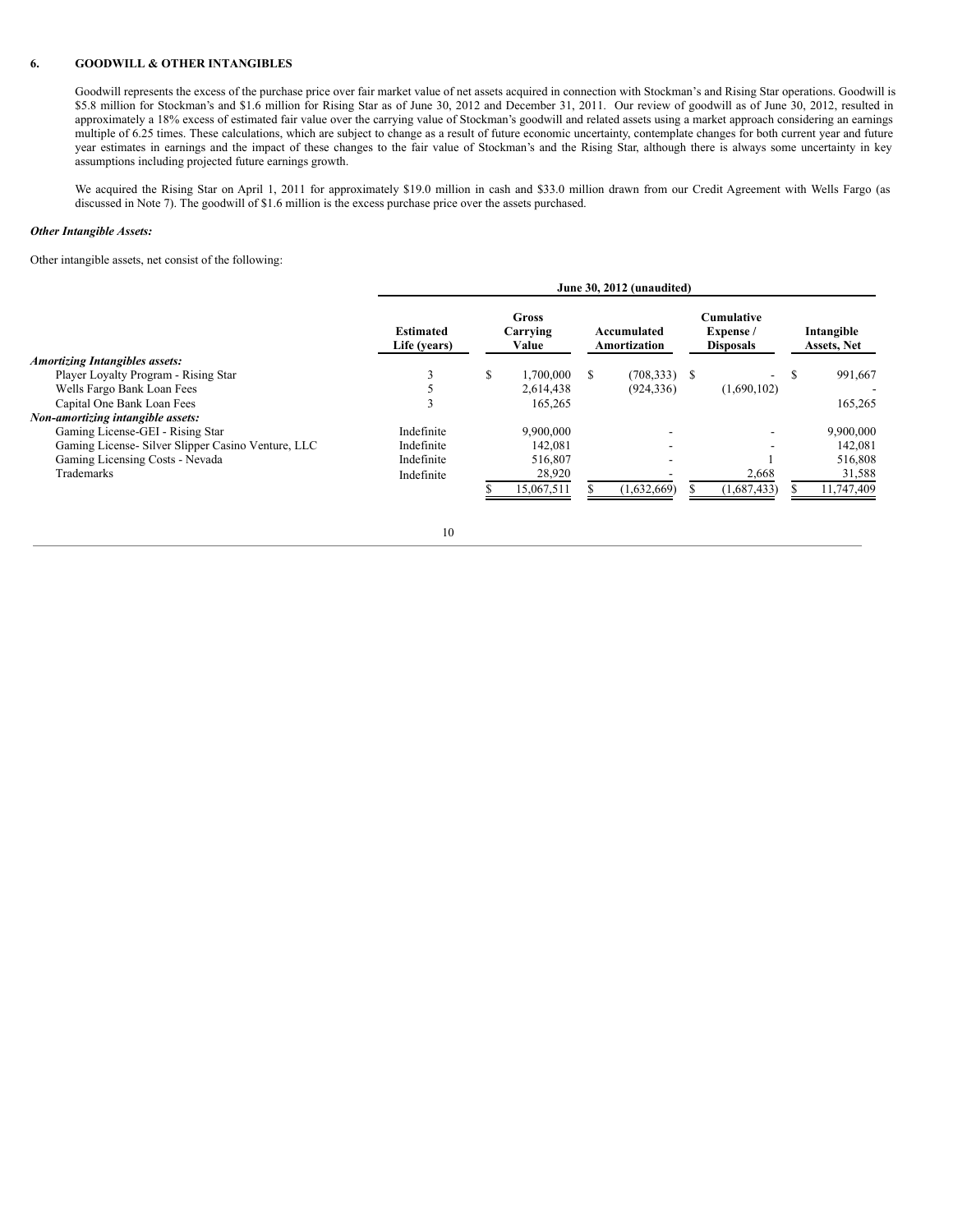|                                       | <b>Estimated</b><br>Life (years) | <b>Gross Carrying</b><br>Accumulated<br>Value<br>Amortization |            |   | <b>Cumulative</b><br>Expense/<br>(Disposals) | Intangible<br>Assets, Net |                          |            |
|---------------------------------------|----------------------------------|---------------------------------------------------------------|------------|---|----------------------------------------------|---------------------------|--------------------------|------------|
| <b>Amortizing Intangibles assets:</b> |                                  |                                                               |            |   |                                              |                           |                          |            |
| Player Loyalty Program - Rising Star  |                                  | \$                                                            | 1.700.000  | S | (425,000)                                    | -S                        | $- -$                    | 1,275,000  |
| Nevada State Bank Loan Fees           | 15                               |                                                               | 218.545    |   | (218, 545)                                   |                           | $\overline{\phantom{a}}$ | --         |
| Wells Fargo Bank Loan Fees            |                                  |                                                               | 2,614,438  |   | (715, 946)                                   |                           | --                       | 1,898,492  |
| Non-amortizing intangible assets:     |                                  |                                                               |            |   |                                              |                           |                          |            |
| Gaming License-GEI - Rising Star      | Indefinite                       |                                                               | 9.900.000  |   | $-$                                          |                           |                          | 9,900,000  |
| <b>Gaming Licensing Costs</b>         | Indefinite                       |                                                               | 484.676    |   | $-$                                          |                           | 32.131                   | 516,807    |
| Trademarks                            | Indefinite                       |                                                               | 26,889     |   | $- -$                                        |                           | 2,031                    | 28,920     |
|                                       |                                  |                                                               | 14.944.548 |   | (1,359,491)                                  |                           | 34,162                   | 13.619.219 |

**December 31, 2011**

## *Player Loyalty Program*

The player loyalty program represents the value of repeat business associated with Rising Star's loyalty program. The value of \$1.7 million of the Rising Star player loyalty program was determined using a multi-period excess earning method of the income approach, which examines the economic returns contributed by the identified tangible and intangible assets of a company, and then isolates the excess return, which is attributable to the asset being valued, based on cash flows attributable to the player loyalty program. The valuation analysis for the active rated player was based on projected revenues and attrition rates. Rising Star maintains historical information for the proportion of revenues attributable to the rated players for gross gaming revenue.

#### *Loan Fees*

Loan fees incurred and paid as a result of debt instruments were accumulated and amortized over the term of the related debt, based on an effective interest method. Loan fees incurred for Nevada State Bank resulted from the credit facility to purchase Stockman's Casino in 2007. In March 2011, the credit facility with Nevada State Bank was terminated and the amortization of the loan fees was accelerated. We recognized amortization expense of \$0.2 million during the first quarter of 2011 as a result of the termination. On October 29, 2010, we entered into a Credit Agreement with Wells Fargo Bank, N.A. In December 2010, we entered into a Commitment Increase Agreement to increase the funds available under the Wells Fargo Credit Agreement. Loan fees related to the Wells Fargo debt were \$2.6 million and were to be amortized over the five-year term of the loan. The aggregate amortization was \$0.0 million and \$0.2 million for the three and six months ended June 30, 2012 and \$0.2 million and \$0.4 million for the three and six months ended June 30, 2011, respectively. We paid off the remaining \$25.3 million in debt, which consisted of \$24.8 of our existing long term debt and \$0.5 million due on the interest rate swap agreement ("Swap") related to the Credit Agreement with Wells Fargo as of March 30, 2012 and therefore expensed the net remaining loan fees of \$1.7 million, after the necessary amortization expense in the first quarter of 2012. We incurred \$0.2 million related to obtaining the First Lien Credit Agreement with Capital One, NA, as administrative agent ("Capital One Credit Agreement"), as discussed in Note 7 to the consolidated financial statements.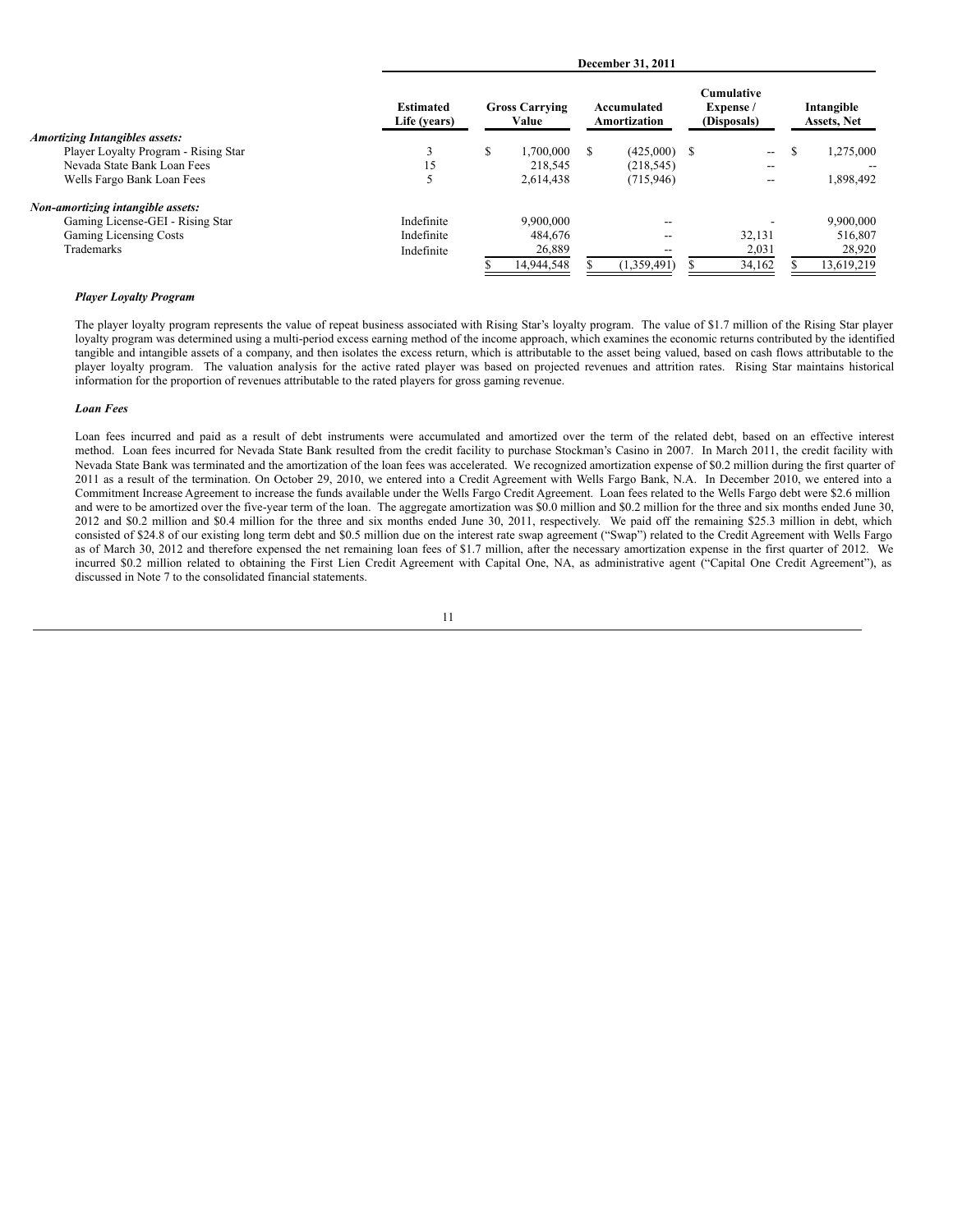#### *Gaming License*

Gaming licenses represent the value of the license to conduct gaming in certain jurisdictions, which are subject to highly extensive regulatory oversight and, in some cases, a limitation on the number of licenses available for issuance. The value of \$9.9 million of the Rising Star gaming license was determined using a multi-period excess earning method of the income approach, which examines the economic returns contributed by the identified tangible and intangible assets of a company, and then isolates the excess return, which is attributable to the asset being valued, based on cash flows attributable to the gaming license. The other gaming license values are based on actual costs. Gaming licenses are not subject to amortization as they have indefinite useful lives and are evaluated for potential impairment on an annual basis unless events or changes in circumstances indicate the carrying amount of the gaming licenses may not be recoverable. We reviewed existing gaming licenses as of December 31, 2011 and recognized a write down of \$0.03 million related to gaming licensing costs pertaining to a former director, who is no longer affiliated with the organization and \$0.02 million related to costs for a new license to be obtained. We incurred \$0.1 million in costs related to pursing a Mississippi gaming license for the purchase of all of the outstanding membership interest of Silver Slipper Casino Venture, LLC and the Silver Slipper Casino ("Silver Slipper").

#### *Trademark*

Trademarks are based on the legal fees and recording fees related to the trademark of the "Rising Star Casino Resort" name, and variations of such name. Trademarks are not subject to amortization, as they have an indefinite useful life and are evaluated for potential impairment on an annual basis unless events or changes in circumstances indicate the carrying amount of the trademark may not be recoverable.

#### *Current & Future Amortization*

We amortize definite-lived intangible assets, including player loyalty program and loan fees, over their estimated useful lives. The aggregate amortization expensewas \$0.1 million and \$0.2 million for the three months ended and \$0.5 million and \$0.4 million for the six months ended June 30, 2012 and June 30, 2011, respectively. Total amortization expense for intangible assets for the years ending June 2013 and June 2014 are anticipated to be approximately \$0.6 million and \$0.4 million, respectively, which represents the amortization on the remaining Rising Star player loyalty program costs, but does not include the amortization for the Capital One Bank loan fees, as these cannot be estimated at this time.

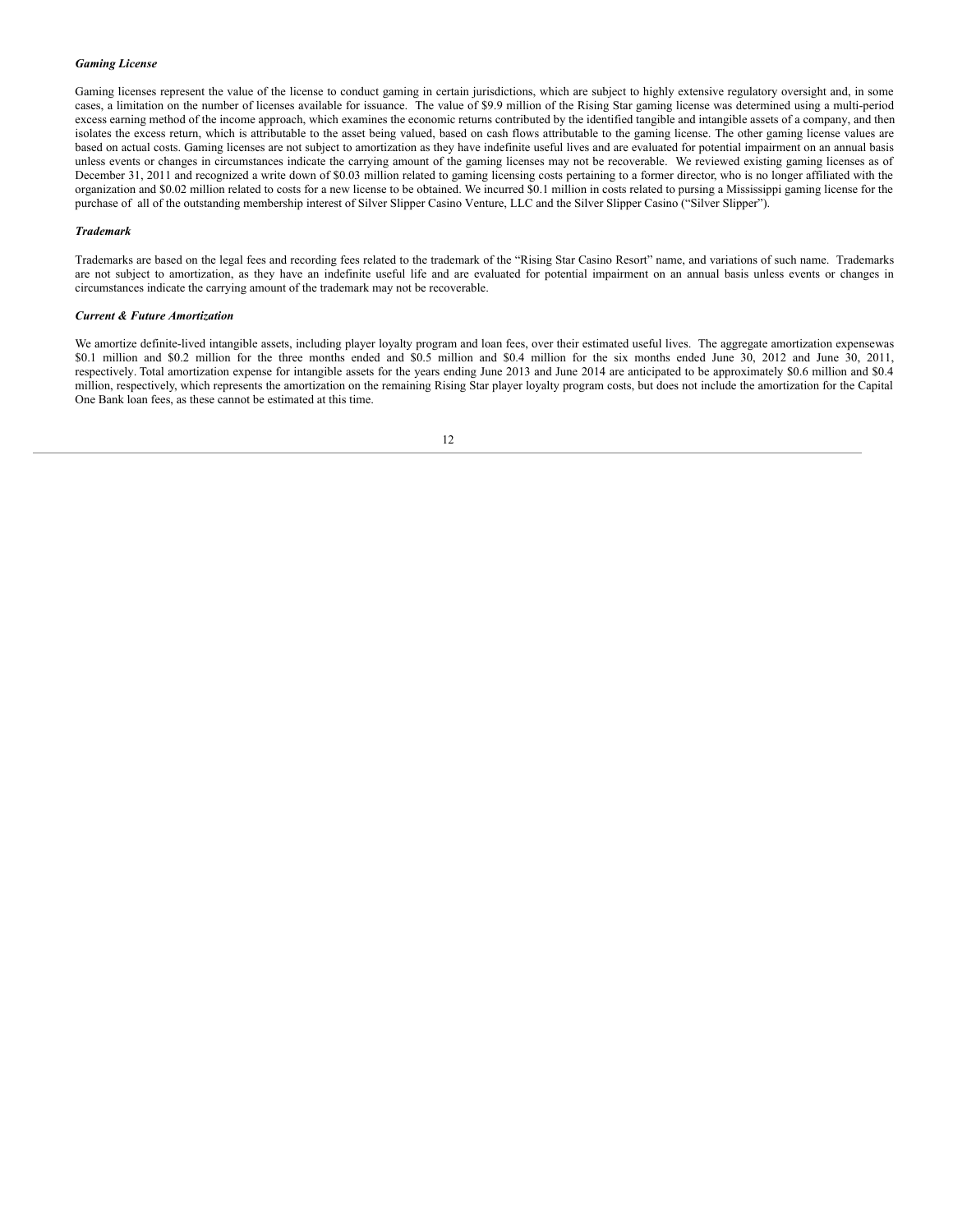## **7. LONG-TERM DEBT**

At June 30, 2012 and December 31, 2011, long-term debt consists of the following:

|                                                                                                                             | 2012 |     | 2011        |
|-----------------------------------------------------------------------------------------------------------------------------|------|-----|-------------|
| Long-term debt, net of current portion:                                                                                     |      |     |             |
| Term loan agreement, \$33.0 million on October 29, 2010, maturing June 30, 2016, interest greater of 1 month LIBOR, or      |      |     |             |
| 1.5%, plus margin [4.5%-5.5%], LIBOR rates and margins are adjusted quarterly. (7.0% during the quarter ended March         |      |     |             |
| 31, 2012). Paid in full March 30, 2012.                                                                                     |      | $-$ | 26,400,000  |
| Swap agreement, \$20.0 million on January 7, 2011, effective April 1, 2011, maturing April 1, 2016, interest received based |      |     |             |
| on 1 month LIBOR, and paid at a fixed rate of 1.9% through August 31, 2011. The swap was re-designated in September         |      |     |             |
| 2011 with interest to be received at the greater of 1.5% or 1 month LIBOR, and paid at a fixed rate of 3.06% until          |      |     |             |
| maturity. (average net settlement rates during the quarter ended March 31, 2012 were 1.56%). Terminated effective           |      |     |             |
| March 30, 2012.                                                                                                             |      |     | 537,422     |
| Less current portion                                                                                                        |      |     | (4,950,000) |
|                                                                                                                             |      | $-$ | 21.987.422  |

**Credit Agreement with Wells Fargo.**In 2010, we, as borrower, entered into a Credit Agreement, as amended, (the "Wells Fargo Credit Agreement") with the financial institutions listed therein (the "Lenders") and Wells Fargo Bank, National Association as administrative agent for the Lenders, as collateral agent for the Secured Parties (as defined in the Wells Fargo Credit Agreement), as security trustee for the Lenders, as Letters of Credit Issuer and as Swing Line Lender. The funds available under the original Wells Fargo Credit Agreement as of March 31, 2011 were \$38.0 million, consisting of a \$33.0 million term loan and a revolving line of credit of \$5.0 million.

The initial funding date of the Wells Fargo Credit Agreement occurred March 31, 2011, when we borrowed \$33.0 million on the term loan which was used to fund our acquisition of Grand Victoria Casino & Resort in Rising Sun, Indiana on April 1, 2011. In August 2011, the property was renamed the Rising Star Casino Resort ("Rising Star"). On March 30, 2012, we used a portion of the proceeds from the sale of our interest in GEM to pay off our remaining outstanding debt of \$25.3 million, which consisted of \$24.8 of our existing long term debt and \$0.5 million due on the Swap, and to extinguish the credit facility and related interest-rate hedge.

**Loss on Extinguishment of Wells Fargo Debt.** Upon the early \$24.8 million repayment and termination of our existing long term debt on March 30, 2012, we recorded a non-cash charge to expense for the remaining unamortized loan fees of \$1.7 million and loan administrative fees.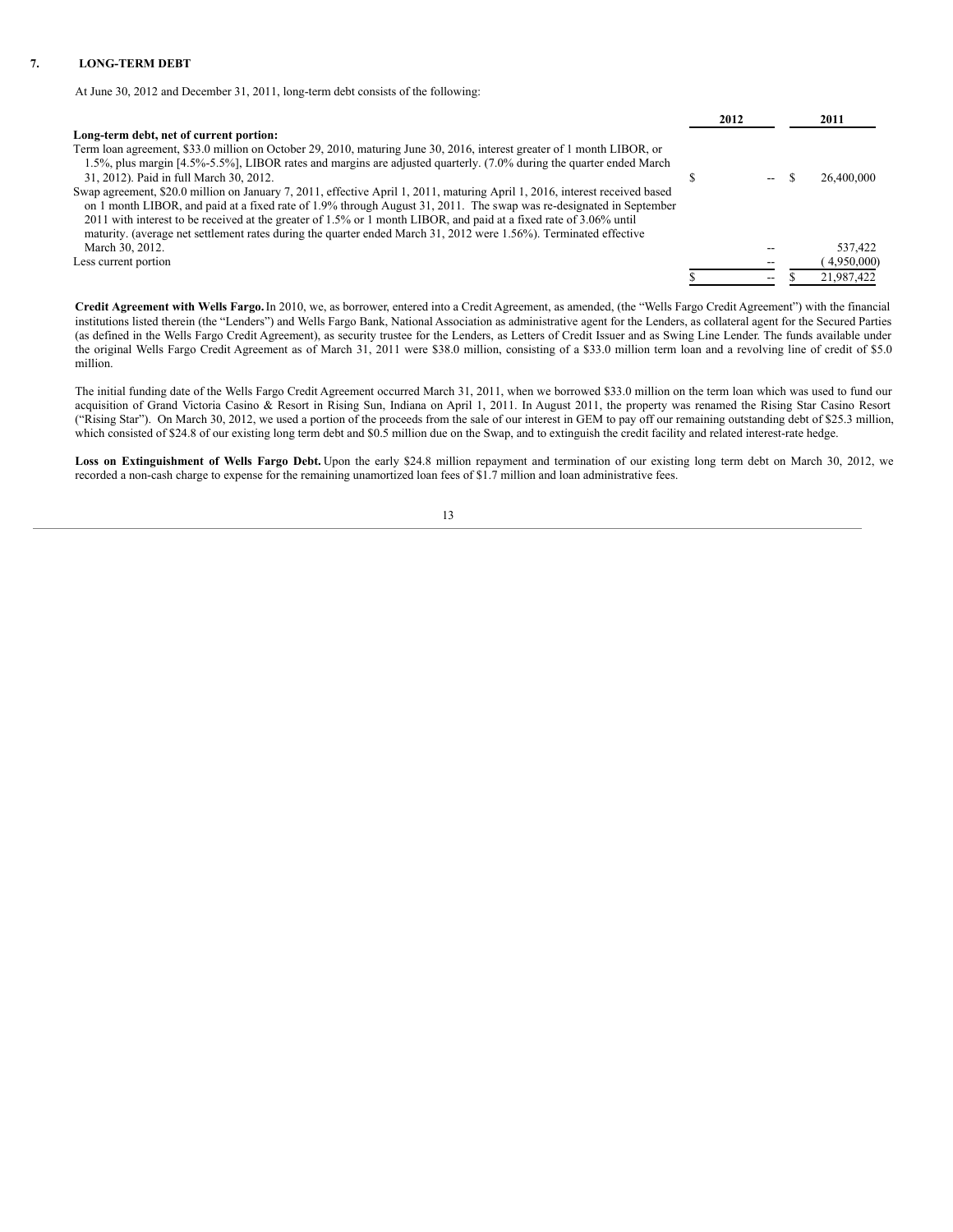**Credit Agreement with Capital One.** On June 29, 2012, we entered into the Capital One Credit Agreement. The Capital One Credit Agreement provides for a term loan in an amount up to \$50.0 million and a revolving loan in an amount up to \$5.0 million. The \$50.0 million term loan will be drawn under the Capital One Credit Agreement and used to purchase the outstanding membership interest of Silver Slipper Casino Venture, LLC and the Silver Slipper. The acquisition and initial funding of the Capital One Credit Agreement is expected to occur early in the fourth quarter of 2012. On or prior to the initial funding date, the Capital One Credit Agreement will be secured by substantially all of our assets and therefore, our subsidiaries will guarantee our obligation under the agreement.

Once funding occurs, we will pay interest at either the Base Rate or LIBOR as set forth in the Capital One Credit Agreement. The Base Rate means, on any day, the greatest of (a) the prime rate (as published in the *Wall Street Journal*) in effect on such day, (b) the Federal Funds Rate in effect on the business day prior to such day plus 0.50% and (c) the One Month LIBOR for such day (determined on a daily basis as set forth in the Capital One Credit Agreement) plus 1.00%. LIBOR means a rate per annum equal to the quotient (rounded upward if necessary to the nearest 1/16 of one percent) of (a) the greater of (1) 1.00% and (2) the rate per annum referenced to as the BBA (British Bankers Association) LIBOR divided by (b) one minus the reserve requirement set forth in the Capital One Credit Agreement for such loan in effect from time to time.

The Capital One Credit Agreement contains customary negative covenants for transactions of this type, including, but not limited to, restrictions on our and our subsidiaries' ability to: incur indebtedness; grant liens; pay dividends and make other restricted payments; make investments; make fundamental changes; dispose of assets; and change the nature of their business. The negative covenants are subject to certain changes of control.

On April 17, 2012, we received a commitment from Summit Partners Credit Advisors LP to provide at least \$20.0 million in a Senior Secured Second Lien Credit Facility for the acquisition of the Silver Slipper Casino Venture, LLC.

The closing of the Silver Slipper acquisition and the initial funding of the Capital One Credit Agreement are subject to the satisfaction of certain conditions precedent, including, among other things the receipt of all applicable gaming approvals and the closing of our committed \$20.0 million second lien credit facility. We anticipate having regulatory approvals to accommodate a closing near the beginning of the fourth quarter of 2012, although the transaction is subject to several contingencies and may not occur.

## **8. DERIVATIVE INSTRUMENTS**

We were subject to interest rate risk to the extent we borrowed against credit facilities with variable interest rates as described above. We had potential interest rate exposure with respect to the \$33.0 million original outstanding balance on our variable rate term loan. During January 2011, we reduced our exposure to changes in interest rates by entering into an interest rate swap agreement ("Swap") with Wells Fargo Bank, N.A., which became effective on April 1, 2011. The Swap contract exchanged a floating rate for fixed interest payments periodically over the life of the Swap without exchange of the underlying \$20.0 million notional amount. The interest payments under the Swap were settled on a net basis.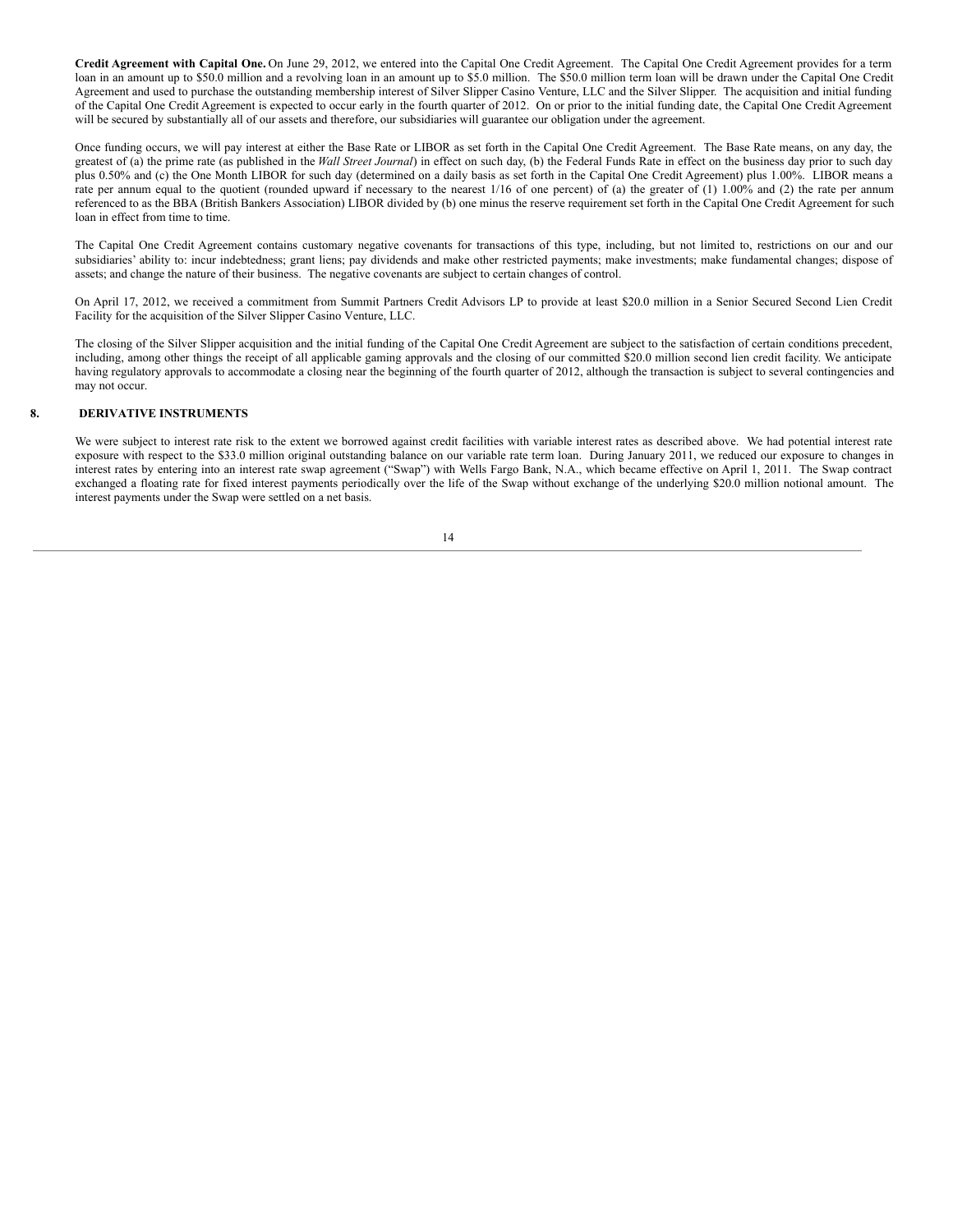Effective March 30, 2012 the Swap was terminated, and \$0.5 million was paid, which reflected the fair value on that date, therefore, we no longer recognized the derivative as a liability on the balance sheet in long-term debt. Prior to the pay-off of the Swap, the derivative was marked to fair value and the adjustment of the derivative was recognized as income during the first quarter of 2012.

During the first quarter of 2012, we paid interest on the hedged portion of the debt (\$18.0 million) at an average net rate of 8.56% and paid interest on the non-hedged portion of the debt (\$13.0 million) at a rate of 7.0%. The weighted average cash interest rate paid on the debt was 8.16%, including Swap interest and loan interest.

The net effect of our floating-to-fixed interest rate swap resulted in an increase in interest expense of \$0.07 million during the first quarter of 2012, as compared to the contractual rate of the underlying hedged debt for the period.

## **9. SEGMENT REPORTING**

The following tables reflect selected information for our reporting segments for the three and six months ended June 30, 2012 and 2011. The casino operation segments include the Rising Star's operation in Rising Sun, Indiana, the Grand Lodge Casino operation in Lake Tahoe, Nevada and Stockman's Casino operation in Fallon, Nevada. We have included regional information for segment reporting and aggregated casino operations in the same region. The development/management segment includes costs associated with casino development and management projects, including the management agreement with the Pueblo of Pojoaque to advise on the operations of the Buffalo Thunder Casino and Resort in Santa Fe, New Mexico, and the Michigan and Delaware joint ventures. The Corporate segment includes our general and administrative expenses.

Selected statement of operations data for the three months ended June 30:

|                                             | <b>Casino Operations</b><br>Nevada |           | Casino<br><b>Operations</b><br>Mid-west |                          | Development/<br>Management |                   | Corporate |             |    | Consolidated |
|---------------------------------------------|------------------------------------|-----------|-----------------------------------------|--------------------------|----------------------------|-------------------|-----------|-------------|----|--------------|
| 2012                                        |                                    |           |                                         |                          |                            |                   |           |             |    |              |
| Revenues                                    |                                    | 5,179,224 |                                         | 22, 261, 377             |                            | 399,898           |           | $- -$       | J. | 27,840,499   |
| Selling, general and administrative expense |                                    | .569,599  |                                         | 4,644,795                |                            | $\hspace{0.05cm}$ |           | 1,497,985   |    | 7,712,379    |
| Depreciation and amortization               |                                    | 246,693   |                                         | 1,273,862                |                            | --                |           | 2,015       |    | 1,522,570    |
| Operating gains                             |                                    | $-$       |                                         | $\overline{\phantom{m}}$ |                            | 438,084           |           | --          |    | 438,084      |
| Operating income (loss)                     |                                    | 722,701   |                                         | 1,536,388                |                            | 748.564           |           | (1,584,474) |    | 1,423,179    |
| Net income (loss) attributable to Company   |                                    | 475,649   |                                         | 1,450,433                |                            | (150,200)         |           | (1,043,403) |    | 732,479      |
|                                             |                                    |           |                                         | Casino                   |                            |                   |           |             |    |              |

|                                             | <b>Casino Operations</b><br><b>Nevada</b> |           | <b>Operations</b><br>Mid-west |  | Development/<br>Management |  | Corporate                |  | Consolidated |
|---------------------------------------------|-------------------------------------------|-----------|-------------------------------|--|----------------------------|--|--------------------------|--|--------------|
| 2011                                        |                                           |           |                               |  |                            |  |                          |  |              |
| Revenues                                    | J                                         | 2,021,239 | 23,190,637                    |  | 5.912.294                  |  | $\overline{\phantom{a}}$ |  | 31,124,170   |
| Selling, general and administrative expense |                                           | 484.098   | 5.203.444                     |  | 130.958                    |  | 1,170,950                |  | 6,989,450    |
| Depreciation and amortization               |                                           | 236,135   | 1,220,183                     |  | 593,147                    |  | 2.676                    |  | 2,052,141    |
| Operating gains                             |                                           | $- -$     | $\overline{\phantom{m}}$      |  | 661.270                    |  | $- -$                    |  | 661,270      |
| Operating income (loss)                     |                                           | 255,590   | 1.984.787                     |  | 5.849.459                  |  | (1.259.685)              |  | 6,830,151    |
| Net income (loss) attributable to Company   |                                           | 168,773   | 470.033                       |  | 2,426,110                  |  | (1,668,396)              |  | 1,396,520    |
|                                             |                                           |           |                               |  |                            |  |                          |  |              |
|                                             |                                           |           |                               |  |                            |  |                          |  |              |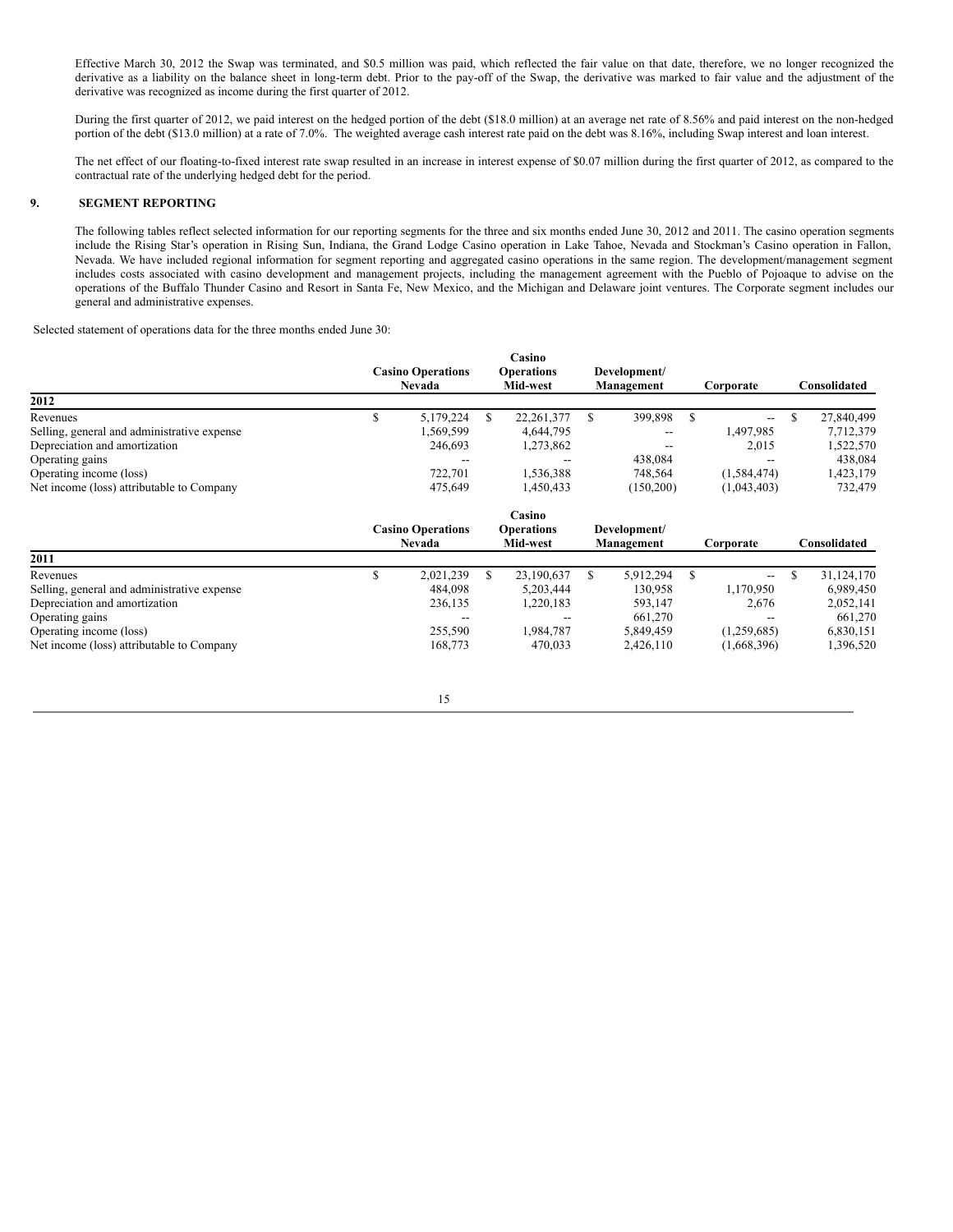# Selected statement of operations data for the six months ended June 30:

|                                             | <b>Casino Operations</b><br><b>Nevada</b> |                                           |          | Casino<br><b>Operations</b><br>Mid-west |     | Development/<br>Management |     | Corporate                |    | Consolidated |
|---------------------------------------------|-------------------------------------------|-------------------------------------------|----------|-----------------------------------------|-----|----------------------------|-----|--------------------------|----|--------------|
| 2012                                        |                                           |                                           |          |                                         |     |                            |     |                          |    |              |
| Revenues                                    | \$                                        | 10,065,477                                | \$.      | 44,891,594                              | S   | 6,209,768                  | \$. | $\overline{\phantom{a}}$ | S. | 61,166,839   |
| Selling, general and administrative expense |                                           | 3,137,142                                 |          | 9,661,805                               |     | 136,386                    |     | 3,337,674                |    | 16,273,007   |
| Depreciation and amortization               |                                           | 488,384                                   |          | 2,302,028                               |     | 593,052                    |     | 4,401                    |    | 3,387,865    |
| Operating gains                             |                                           |                                           |          |                                         |     | 41,200,089                 |     |                          |    | 41,200,089   |
| Operating income (loss)                     |                                           | 1,080,587                                 |          | 3,598,691                               |     | 46,559,835                 |     | (3,492,433)              |    | 47,746,680   |
| Net income (loss) attributable to Company   |                                           | 709,285                                   |          | 412,459                                 |     | 29,958,606                 |     | (4,499,538)              |    | 26,580,812   |
|                                             |                                           |                                           |          | Casino                                  |     |                            |     |                          |    |              |
|                                             |                                           | <b>Casino Operations</b><br><b>Nevada</b> |          | <b>Operations</b><br>Mid-west           |     | Development/<br>Management |     | Corporate                |    | Consolidated |
| 2011                                        |                                           |                                           |          |                                         |     |                            |     |                          |    |              |
| Revenues                                    | \$                                        | 4,001,078                                 | <b>S</b> | 23,190,637                              | \$. | 12,276,681                 | \$. | $\overline{\phantom{a}}$ | S. | 39,468,396   |
| Selling, general and administrative expense |                                           | 946,062                                   |          | 5,203,444                               |     | 283,197                    |     | 2,210,455                |    | 8,643,158    |
| Depreciation and amortization               |                                           | 474,950                                   |          | 1,220,183                               |     | 1,186,343                  |     | 22,409                   |    | 2,903,885    |
| Operating gains                             |                                           |                                           |          |                                         |     | 2,181,167                  |     |                          |    | 2,181,167    |
| Operating income (loss)                     |                                           | 539,421                                   |          | 1,984,787                               |     | 12,988,307                 |     | (2,850,731)              |    | 12,661,784   |
| Net income (loss) attributable to Company   |                                           | 356,184                                   |          | 470,033                                 |     | 5,035,078                  |     | (2,857,331)              |    | 3,003,964    |
|                                             |                                           |                                           |          |                                         |     |                            |     |                          |    |              |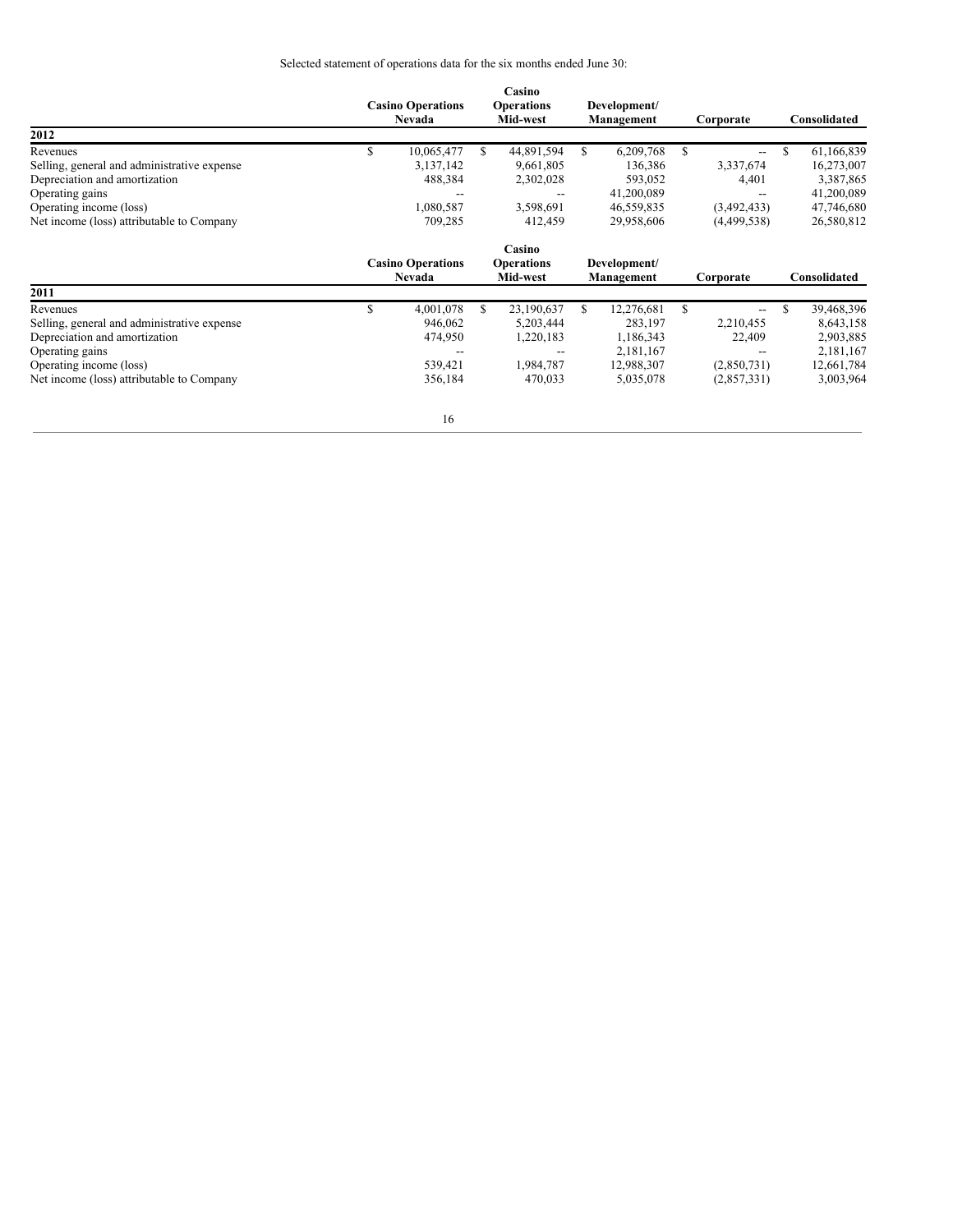#### Selected balance sheet data as of June 30, 2012 and December 31, 2011:

|                             |                          |                          |                   | Casino            |              |                          |           |            |              |              |
|-----------------------------|--------------------------|--------------------------|-------------------|-------------------|--------------|--------------------------|-----------|------------|--------------|--------------|
|                             | <b>Casino Operations</b> |                          | <b>Operations</b> |                   | Development/ |                          |           |            |              |              |
|                             |                          | Nevada                   |                   | Mid-west          |              | Management               |           | Corporate  |              | Consolidated |
| 2012                        |                          |                          |                   |                   |              |                          |           |            |              |              |
| Total assets                | S                        | 17,229,790               | S                 | 54,907,011        | S            | 4,896                    |           | 23,506,554 | \$.          | 95,648,251   |
| Property and equipment, net |                          | 7,113,172                |                   | 30,394,284        |              | $\overline{\phantom{m}}$ |           | 18,339     |              | 37,525,795   |
| Goodwill                    |                          | 5.808.520                |                   | 1.647.198         |              | $\overline{\phantom{a}}$ |           |            |              | 7,455,718    |
| Liabilities                 |                          | 2,270,447                |                   | 7.994.324         |              |                          |           | 6,125,001  |              | 16,389,772   |
|                             |                          |                          |                   | Casino            |              |                          |           |            |              |              |
|                             |                          | <b>Casino Operations</b> |                   | <b>Operations</b> |              | Development/             |           |            |              |              |
|                             |                          | Nevada                   |                   | Mid-west          | Management   |                          | Corporate |            | Consolidated |              |
| 2011                        |                          |                          |                   |                   |              |                          |           |            |              |              |
| Total assets                | $\triangle$<br>ъ         | 18,488,888               | S                 | 54,923,492        | S.           | 13,192,504               | \$        | 8,013,057  | \$           | 94,617,941   |
| Property and equipment, net |                          | 7,350,840                |                   | 31,296,224        |              | $- -$                    |           | 21,219     |              | 38,668,283   |
| Goodwill                    |                          | 5,808,520                |                   | 1,647,198         |              | $- -$                    |           |            |              | 7,455,718    |
| Liabilities                 |                          | 4.604.218                |                   | 9.649.198         |              | 102,709                  |           | 24,816,772 |              | 39.172.897   |

## **10. COMMITMENTS**

On March 30, 2012, we entered into a Membership Interest Purchase Agreement ("Silver Slipper Agreement") with Silver Slipper Casino Venture, LLC to acquire all of the outstanding membership interest of the entity operating the Silver Slipper in Bay St. Louis, Mississippi. The purchase price is \$70.0 million, exclusive of estimated cash, net working capital balances, fees and expenses and other adjustments as customary, as of the closing date. The Silver Slipper Agreement provides for a closing by January 31, 2013, which may be extended under certain circumstances and is subject to regulatory approvals and other customary conditions. On March 30, 2012, we deposited \$2.5 million in escrow related to the potential Silver Slipper acquisition, which is recorded in long-term deposits on our balance sheet.

The Silver Slipper features almost 1,000 slots, 26 tables, a poker room, three restaurants and two bars. The property draws heavily from the New Orleans metropolitan area and other communities in southern Louisiana and southwestern Mississippi. We plan to fund the acquisition of the Silver Slipper with two new credit facilities and cash on hand.

On June 29, 2012, we entered into a First Lien Credit Agreement with Capital One, NA, as administrative agent. The Capital One Credit Agreement provides for a term loan in an amount up to \$50.0 million and a revolving loan in an amount up to \$5.0 million. The \$50.0 million term loan will be drawn under the Capital One Credit Agreement and used to purchase the outstanding membership interest of Silver Slipper Casino Venture, LLC and the Silver Slipper. The acquisition and initial funding of the Capital One Credit Agreement is expected to occur early during the fourth quarter of 2012.

On April 17, 2012, we received a commitment from Summit Partners Credit Advisors LP to provide at least \$20.0 million in a Senior Secured Second Lien Credit Facility for the acquisition of Silver Slipper Casino Venture LLC.

The closing of the Silver Slipper acquisition and the initial funding of the Capital One Credit Agreement are subject to the satisfaction of certain conditions precedent, including, among other things the receipt of all applicable gaming approvals and the closing of our committed \$20.0 million second lien credit facility. We anticipate having regulatory approvals to accommodate a closing near the beginning of the fourth quarter of 2012, although the transaction is subject to several contingencies and may not occur.

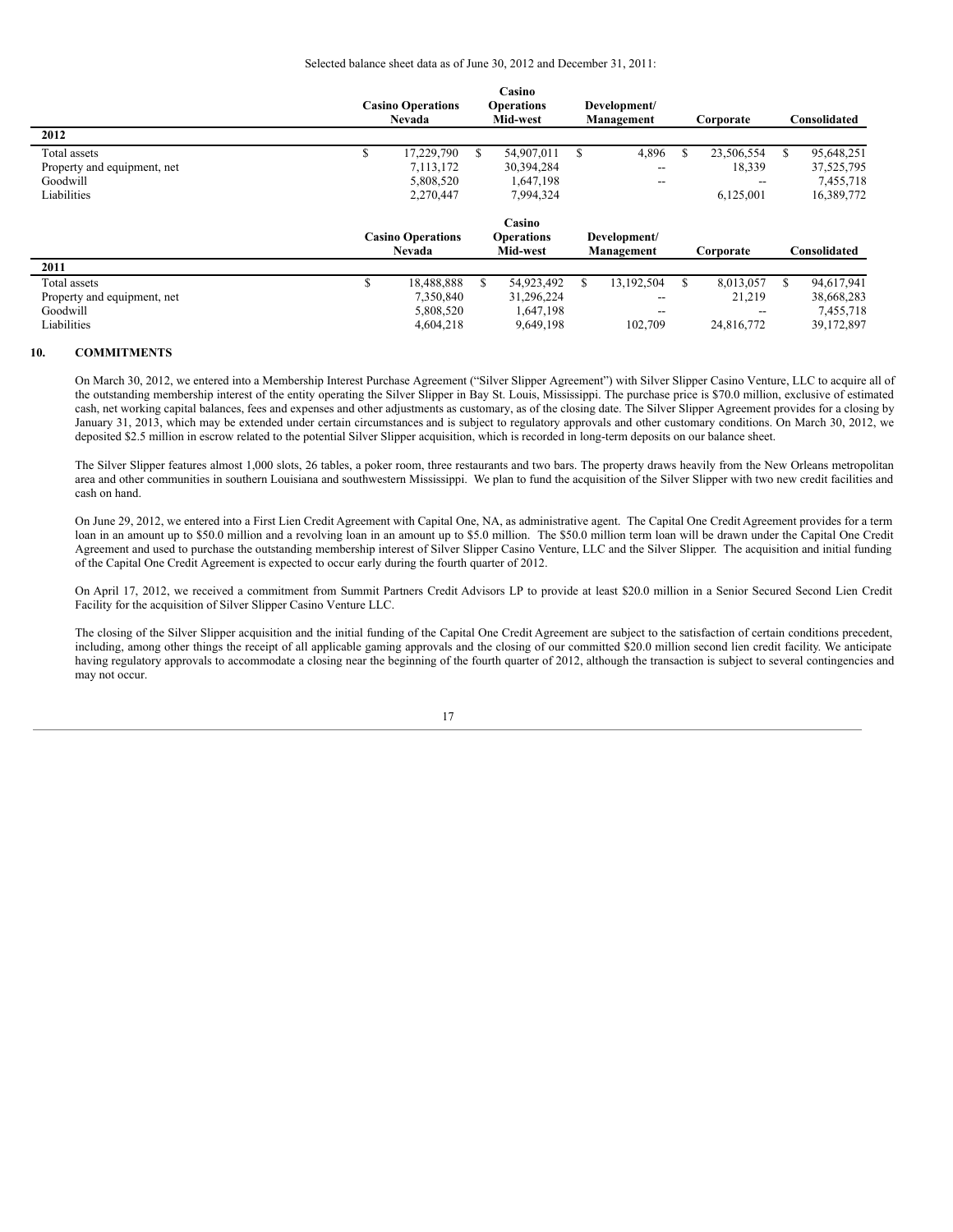#### **Item 2. Management's Discussion and Analysis of Financial Condition and Results of Operations**

Management's Discussion and Analysis of Financial Condition and Results of Operations ("MD&A") is intended to provide a reader of our financial statements with a narrative from the perspective of our management on our financial condition, results of operations, liquidity and certain other factors that may affect our future results. Unless otherwise noted, transactions, trends and other factors significantly impacting our financial condition, results of operations and liquidity are discussed in order of magnitude. In addition, unless expressly stated otherwise, the comparisons presented in this MD&A refer to the same period in the prior year. Our MD&A is presented in seven sections:

- Overview ● Results of continuing operations ● Liquidity and capital resources ● Off-balance-sheet arrangements
- Seasonality<br>• Regulation a
- Regulation and taxes
- Critical accounting estimates and policies

#### **Overview**

We own, develop, manage, and/or invest in gaming-related enterprises. We continue to actively investigate, individually and with partners, new business opportunities and our long-term strategy has been to transition to primarily an operating company and to drive revenues from owned operations rather than management fees.

Specifically, we own and operate the Rising Star Casino Resort in Rising Sun, Indiana, Stockman's Casino ("Stockman's") in Fallon, Nevada and we lease and operate the Grand Lodge Casino ("Grand Lodge") in Incline Village, Nevada. We also have a management agreement with the Pueblo of Pojoaque in Santa Fe, New Mexico, which became effective September 23, 2011.

On April 1, 2011, we acquired all of the operating assets of Grand Victoria Casino & Resort, L.P. through Gaming Entertainment (Indiana) LLC, our wholly-owned subsidiary. In August 2011, the property was renamed Rising Star Casino Resort ("Rising Star"). In May 2011, we entered into a three-year agreement with the Pueblo of Pojoaque, which has been approved by the NIGC as a management contract, to advise on the operations of the Buffalo Thunder Casino and Resort in Santa Fe, New Mexico along with the Pueblo's Cities of Gold and Sports Bar casino facilities. Our management and related agreements related to the Buffalo Thunder Casino and Resort became effective on September 23, 2011. As of September 1, 2011, we own the operating assets of the Grand Lodge Casino, and have a 5-year lease with Hyatt Equities LLC for the casino space in the Hyatt Regency Resort, Spa and Casino in Incline Village, Nevada on the north shore of Lake Tahoe. Until August 31, 2011, we were a non-controlling 50% investor in Gaming Entertainment (Delaware), LLC ("GED"), a joint venture with Harrington Raceway Inc. ("HRI"). GED had a 15-year management contract through August 2011 with Harrington Casino at the Delaware State Fairgrounds in Harrington, Delaware.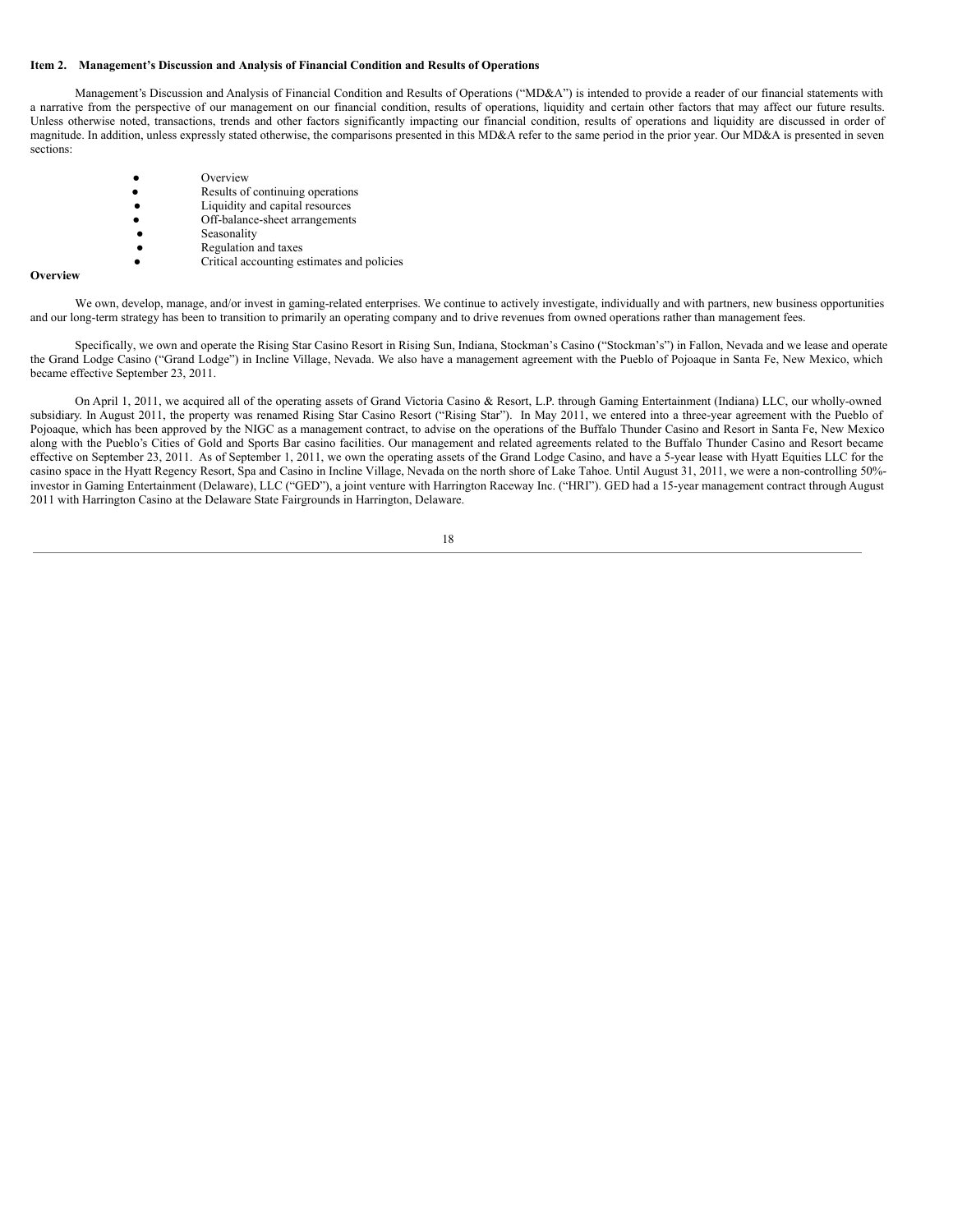Until March 30, 2012, we owned 50% of Gaming Entertainment (Michigan), LLC ("GEM"), a joint venture with RAM Entertainment, LLC ("RAM"), where we were the primary beneficiary and, therefore, consolidated GEM in our consolidated financial statements. On March 30, 2012, we, along with our 50% joint venture partner RAM, entered into an Equity Purchase Agreement ('the GEM Sale Agreement") and closed on the \$97.5 million sale of our limited liability company interests in GEM and the FireKeepers management agreement to the FireKeepers Development Authority ("FDA"), \$48.8 million to RAM and \$48.8 million to us. The gross proceeds were paid, less a \$0.2 million holdback amount which the FDA will use to satisfy any liabilities arising before the sale date which are paid subsequently, or to satisfy any indemnification obligations of us and RAM under the sale agreement. The holdback receivable, less any amounts used to satisfy such liabilities, will be paid to RAM and us on December 31, 2012 in equal amounts. The FDA paid \$48.7 million to us and also \$48.6 to RAM, on March 30, 2012, which reflected the deduction of the hold back amount split between RAM and us and \$0.03 million of buyer transaction expenses deducted from RAM's portion. GEM had a 7-year management agreement with the Nottawaseppi Huron Band of Potawatomi Indians for the development and management of the FireKeepers Casino near Battle Creek, Michigan. The FireKeepers Casino opened on August 5, 2009, which triggered the commencement of the 7-year management agreement term.

In addition to the \$97.5 million, the FDA paid RAM and us \$1.2 million each, equal to the management fee that would have been earned under the management agreement for April 2012, which was defined as the 'wind up fee' less \$0.3 million, which was split between RAM and us. The wind up fee was received in May 2012, and was \$0.4 million more than estimated at March 31, 2012; therefore the gain on sale was increased from \$40.8 million to \$41.2 million during the second quarter. During the first quarter, we used a portion of the sale proceeds to pay-off our remaining outstanding debt of \$25.3 million to Wells Fargo, which consisted of \$24.8 of our existing long term debt and \$0.5 million due on the Swap, to extinguish the credit facility and related interest-rate hedge. The Wells Fargo Credit Agreement, which was scheduled to mature on June 30, 2016, was terminated without the incurrence of any early termination penalties or fees.

Our gain on the sale of joint venture, related to the sale of our interest in GEM, was \$41.2 million and calculated as follows (in millions):

| Gross proceeds, before \$0.1 million holdback receivable                 | 48.8  |
|--------------------------------------------------------------------------|-------|
| Plus: April 2012 'Wind up' fee received, net of \$0.03 million deduction | 0.9   |
|                                                                          | 49.7  |
| Less: Net basis of contract rights expensed                              | (2.8) |
| Less: Our interest in joint venture                                      | (5.7) |
| Gain on sale of joint venture                                            |       |

On March 30, 2012, we entered into a Membership Interest Purchase Agreement ("Silver Slipper Agreement") with Silver Slipper Casino Venture, LLC to acquire all of the outstanding membership interest of the entity operating the Silver Slipper Casino in Bay St. Louis, Mississippi. The purchase price is \$70.0 million, exclusive of estimated cash, net working capital balances, fees and expenses and other adjustments as customary, as of the closing date. The Silver Slipper Agreement provides for a closing by January 31, 2013, which may be extended under certain circumstances.

We plan to fund the acquisition of the Silver Slipper Casino ("Silver Slipper") with two new credit facilities and cash on hand. On June 29, 2012, we entered into a First Lien Credit Agreement ("Capital One Credit Agreement") with Capital One, NA, as administrative agent. The Capital One Credit Agreement provides for a term loan in an amount up to \$50.0 million and a revolving loan in an amount up to \$5.0 million. The \$50.0 million term loan will be drawn under the Capital One Credit Agreement and used to purchase the outstanding membership interest of Silver Slipper Casino Venture, LLC and the Silver Slipper. The acquisition and initial funding of the Capital One Credit Agreement is expected to occur early during the fourth quarter of 2012.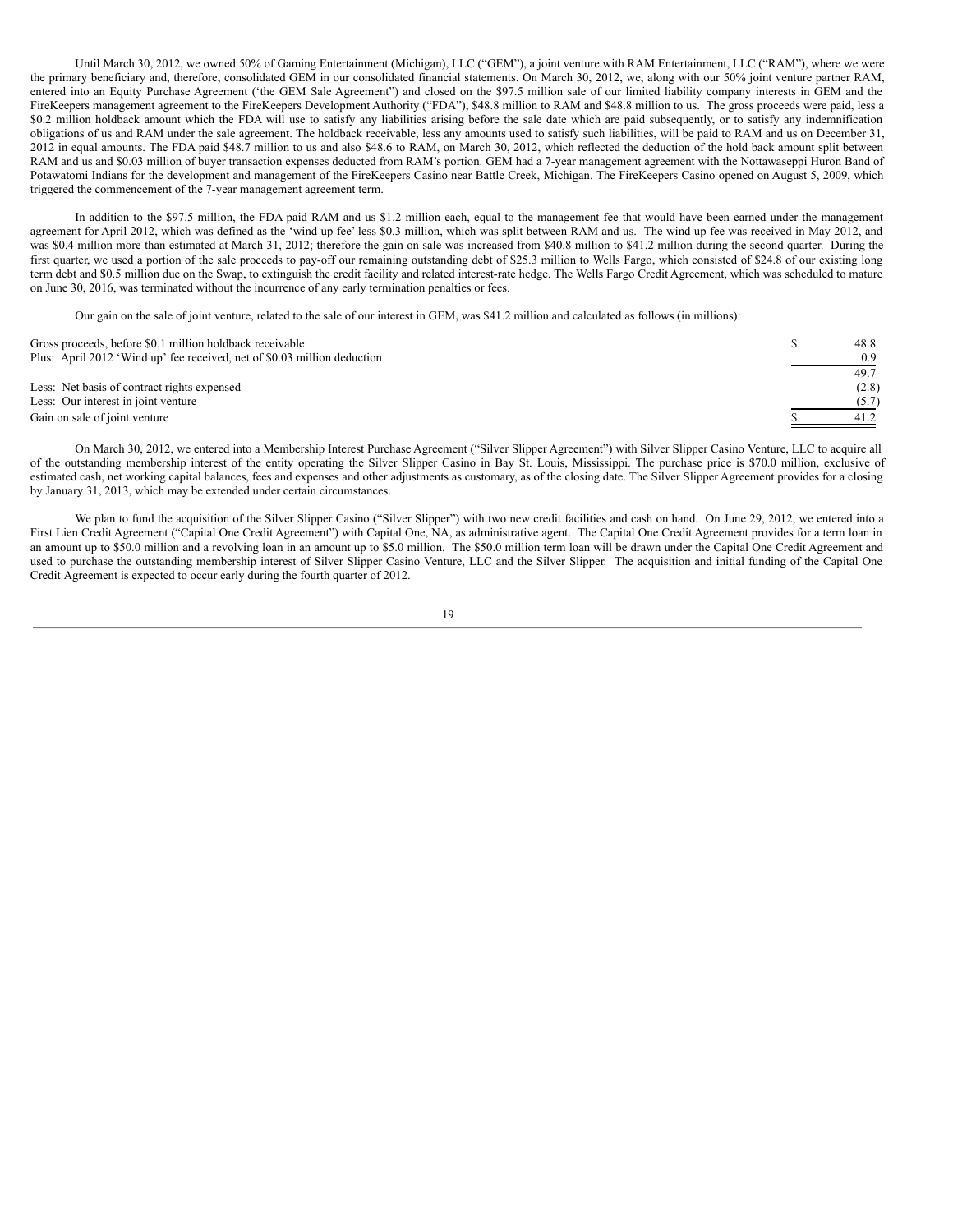Management believes the acquisition of the Silver Slipper is consistent with our long-stated growth strategy and will create long-term shareholder value. The Silver Slipper, which opened in November 2006, is on the far west end of the Mississippi Gulf Coast (22 miles west of Gulfport, 34 miles from Biloxi) and is approximately one hour (56 miles) from New Orleans (versus 90mi/1.5hrs to the Beau Rivage). The property has 37,000 square feet of gaming space, almost 1,000 slot and video poker machines, 26 table games, a poker room and the only live keno game on the Gulf Coast. The property includes a fine dining restaurant, buffet, quick service restaurant and two casino bars. The property draws heavily from the New Orleans metropolitan area and other communities in southern Louisiana and southwestern Mississippi.

The Gulf Coast is one of the country's largest gaming markets and its proximity to southern Louisiana, Alabama, Mississippi and the Florida Panhandle, as well as ample non-gaming amenities and a seasonal draw, make the market attractive.

On April 17, 2012, we received a commitment from Summit Partners Credit Advisors LP to provide at least \$20.0 million in a Senior Secured Second Lien Credit Facility for the acquisition of Silver Slipper Casino Venture LLC.

The closing of the Silver Slipper acquisition and the initial funding of the Capital One Credit Agreement are subject to the satisfaction of certain conditions precedent, including, among other things the receipt of all applicable gaming approvals and the closing of our committed \$20.0 million second lien credit facility. We anticipate having regulatory approvals to accommodate a closing near the beginning of the fourth quarter of 2012, although the transaction is subject to several contingencies and may not occur.

#### **Results of continuing operations**

A significant portion of our revenue has been generated from our management agreements with the FireKeepers Casino in Michigan, the Harrington Casino in Delaware, and Buffalo Thunder in New Mexico. The Delaware agreement expired on August 31, 2011. The Michigan agreement ended March 30, 2012, with the sale of our interest in GEM and the New Mexico agreement ends in September 2014. There can be no assurance that the New Mexico management agreement will be extended. Additionally, our 2012 and 2011 results of continuing operation were significantly impacted by our newly acquired Rising Star on April 1, 2011 and Grand Lodge Casino on September 1, 2011.

For the six months ended June 30, 2012 and 2011, our revenues from the FireKeepers management agreement were \$5.3 million and \$12.3 million, respectively, which represent a significant amount of our total annual operating income. Management fees represented 9% and 31% of total revenues for the years ended June 30, 2012 and 2011, respectively, as we have executed our strategy to transition to primarily an operating company and drive revenue from owned operations rather than management fees. Management plans to fund the acquisition of the Silver Slipper with new first and second lien term loans and cash on hand and we expect the potential acquisition to close early in the fourth quarter of this year. Management believes the impact of the lost revenues from the sale of its interest in GEM and the FireKeepers management contract will be diminished if the acquisition of the Silver Slipper closes as expected, as well as a full year of operations at the Rising Star and Grand Lodge.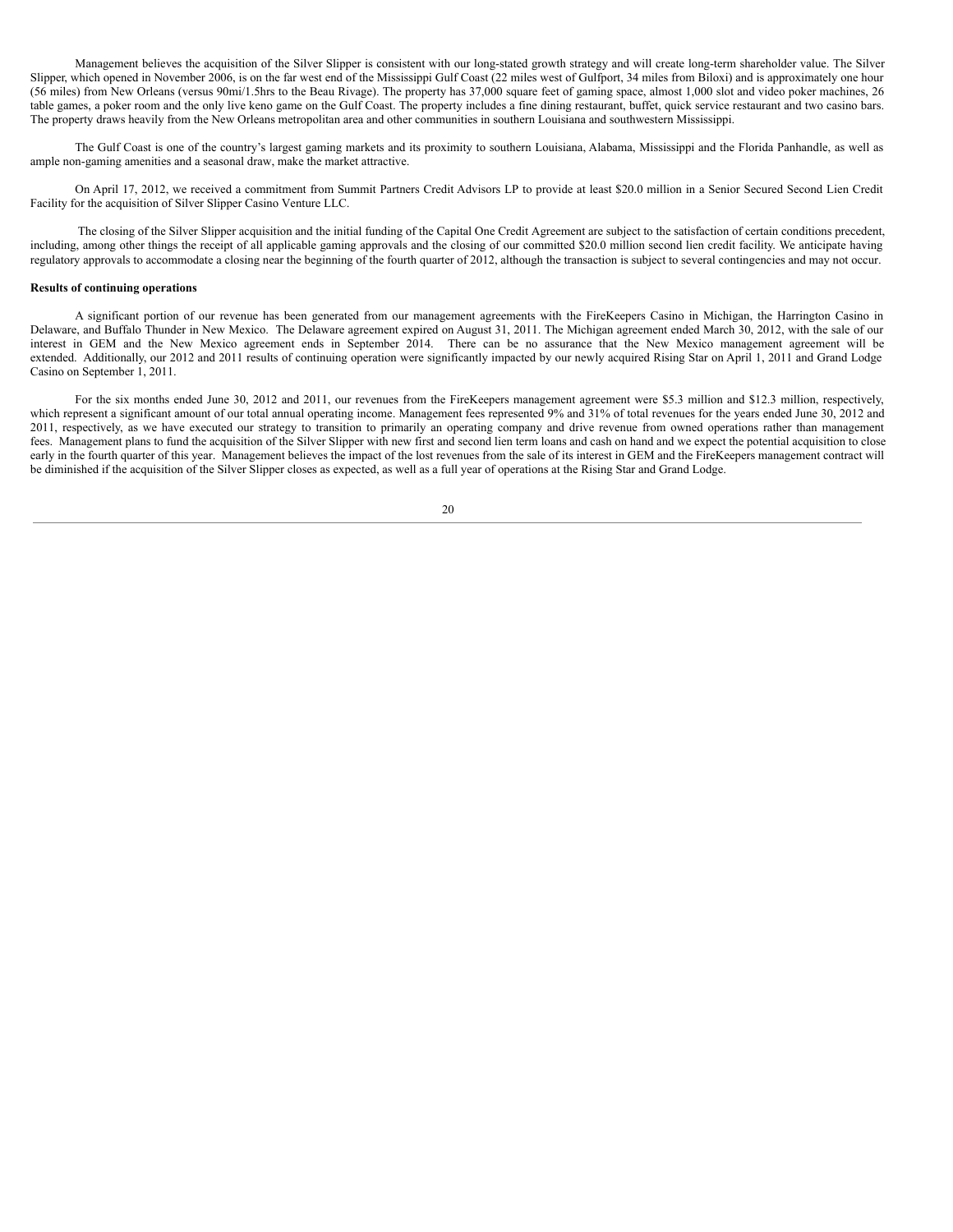#### **Three Months Ended June 30, 2012, Compared to Three Months Ended June 30, 2011**

**Revenues.** For the three months ended June 30, 2012, total revenues decreased \$3.3 million (11%) as compared to 2011, primarily due to a \$5.9 million decrease in FireKeepers management fees, offset by \$0.4 million of Buffalo Thunder management fees which commenced in September 2011. The lower FireKeepers management fees are due to the sale of our interest in GEM and the FireKeepers Management agreement which closed March 30, 2012. The decrease in management fees was offset by a \$2.1 million (9%) increase in casino revenues which is primarily attributable to the lease of the Grand Lodge on September 1, 2011. For the three months ended June 30, 2012, Grand Lodge's casino revenues were \$3.2 million, offset by \$1.0 million and \$0.1 million in lower Rising Star and Stockman's casino revenues, respectively. The lower Rising Star casino revenues were due to both lower slot and table games revenue caused by a decline in both volume as well as lower table game win percentages in the current year period.

**Operating costs and expenses.** For the three months ended June 30, 2012, total operating costs and expenses increased \$1.9 million (8%), as compared to 2011, primarily due to a \$1.5 million (12%) increase in casino expenses and a \$0.7 million (10%) increase in selling, general and administrative costs, offset by a \$0.5 million (26%) decrease in depreciation and amortization. The increase in casino expenses is primarily attributable to the lease of the Grand Lodge on September 1, 2011. For the three months ended June 30, 2012, Grand Lodge's casino expenses were \$1.7 million, offset by \$0.1 million (1%) in lower Rising Star casino expenses. The lower Rising Star casino expenses are primarily related to lower gaming taxes in the current year period. The lower depreciation and amortization is related to the sale of the Michigan gaming rights on March 30, 2012. The discussion related to the increase in selling, general and administrative costs is below.

**Project development and acquisition costs.** For the three months ended June 30, 2012, project development costs increased \$0.1 million (102%), as compared to 2011, primarily due to acquisition expenses for the Silver Slipper in the current year period.

**Selling, general and administrative expense.** For the three months ended June 30, 2012, selling, general and administrative expenses increased \$0.7 million (10%) as compared to 2011 primarily due to the lease and operation of the Grand Lodge. For the three months ended June 30, 2012, the Grand Lodge's selling, general and administrative expenses were \$1.1 million, offset by \$0.6 million (11%) in lower selling, general and administrative expenses at Rising Star due to lower marine operating costs. Selling, general and administrative expenses also increased at the corporate level by \$0.3 million, (28%) primarily due to stock compensation expense of \$0.2 million related to the issuance of 660,000 shares of restricted stock as discussed in Note 2 to the consolidated financial statements and costs associated with the GEM sale.

**Operating gains (losses).** For the three months ended June 30, 2012, operating gains decreased by \$0.2 million (33.8%) consisting primarily of the gain on sale of the joint venture of \$0.4 million, related to the sale of our interest in GEM, offset by a \$0.7 million decrease in equity in net income of unconsolidated joint venture. The GED management contract was terminated August 2011, as discussed in Note 3 to the consolidated financial statements. The \$0.4 million gain on sale of joint venture was an adjustment to the April 2012 estimated wrap-up fee and the gain on sale of our interest in GEM, which occurred during the first quarter.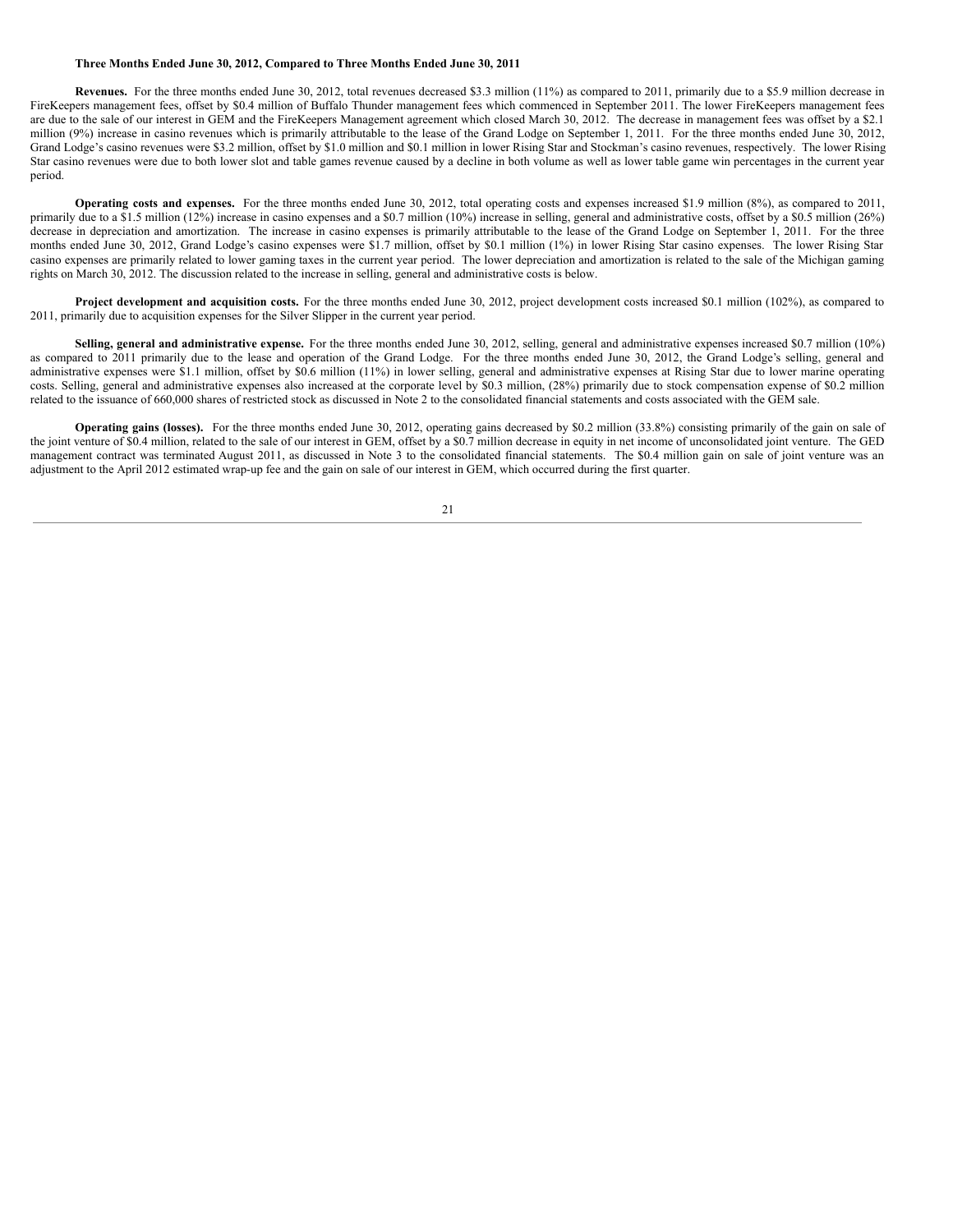**Other income (expense).** For the three months ended June 30, 2012, other expense decreased by \$1.3 million (100%), primarily due to \$0.9 million of interest expense and \$0.4 million loss on derivative instrument in the prior year period. The interest expense and loss on derivative in the prior year period were related to long term debt which was funded March 31, 2011, when we borrowed \$33.0 million on the term loan to fund our acquisition of the Rising Star. On March 30, 2012, we used a portion of the proceeds from the sale of our interest in GEM to pay off our remaining outstanding debt of \$25.3 million, as discussed in note 7 to the consolidated financial statements.

**Income taxes.** For the three months ended June 30, 2012, the estimated effective annual income tax rate applied for the current year period is approximately 49%, compared to 51% for the same period in 2011. The higher tax rate in the prior year period was primarily due to a higher state tax rate in Michigan. There is no allowance on the current deferred tax asset of \$0.7 million and the long-term deferred tax asset of \$0.4 million as of June 30, 2012, and management believes the deferred tax assets are fully realizable.

**Noncontrolling interest.** For the three months ended June 30, 2012, the net income attributable to non-controlling interest in consolidated joint venture decreased by \$2.7 million, as we no longer own the 50% interest in GEM, effective March 30, 2012.

#### **Six Months Ended June 30, 2012, Compared to Six Months Ended June 30, 2011**

**Revenues.** For the six months ended June 30, 2012, total revenues increased \$21.7 million (55%) as compared to 2011, primarily due to the acquisition of the Rising Star and the lease and operations of the Grand Lodge, as well as \$0.8 million of Buffalo Thunder management and success fees and a \$0.1 million (2%), increase in Stockman's casino revenue. For the six months ended June 30, 2012, the Rising Star's and Grand Lodge's operating revenues were \$44.9 million and \$6.0 million, respectively. The prior year period also included three months of Rising Star operating revenues of \$23.2 million. Stockman's revenue increase is primarily due to increased slot win over the prior year period. The increase in revenues was offset by a \$6.9 million (57%) decrease in FireKeepers management fees. Our management agreement with the Buffalo Thunder Casino & Resort became effective September 2011.

**Operating costs and expenses.** For the six months ended June 30, 2012, total operating costs and expenses increased \$25.6 million (88%), as compared to 2011, primarily due to the acquisition of the Rising Star and Grand Lodge. For the six months ended June 30, 2012, the Rising Star's and Grand Lodge's operating costs and expenses were \$41.4 million and \$5.8 million, respectively. The prior year period also included three months of Rising Star operating expenses of \$21.2 million. The increases were offset by a \$0.3 million (56.3%) decrease in project development and acquisition costs, explained below.

**Project development and acquisition costs.** For the six months ended June 30, 2012, project development costs decreased \$0.3 million (56%), as compared to 2011, primarily due to \$0.5 million of acquisition expenses for the Rising Star in the prior year. For the three months ended June 30, 2012 project development costs included \$0.1 million in costs related to the Silver Slipper potential acquisition.

**Selling, general and administrative expense.** For the six months ended June 30, 2012, selling, general and administrative expenses increased \$7.6 million (88%) as compared to 2011 primarily due to the acquisition of the Rising Star and the Grand Lodge. For the six months ended June 30, 2012, the Rising Star's and Grand Lodge's selling, general and administrative expenses were \$9.7 million and \$2.2 million, respectively. The prior year period also included three months of Rising Star selling, general and administrative expenses of \$5.2 million. Selling, general and administrative expenses increased at the corporate level by \$1.1 million (51%) primarily due to stock compensation expense of \$0.5 million related to the issuance of 660,000 shares of restricted stock as discussed in Note 2 to the consolidated financial statements and a \$0.4 million increase in incentive compensation, primarily due to the sale of our interest in GEM, and a \$0.2 million increase in Delaware franchise taxes, related to a larger number of authorized shares.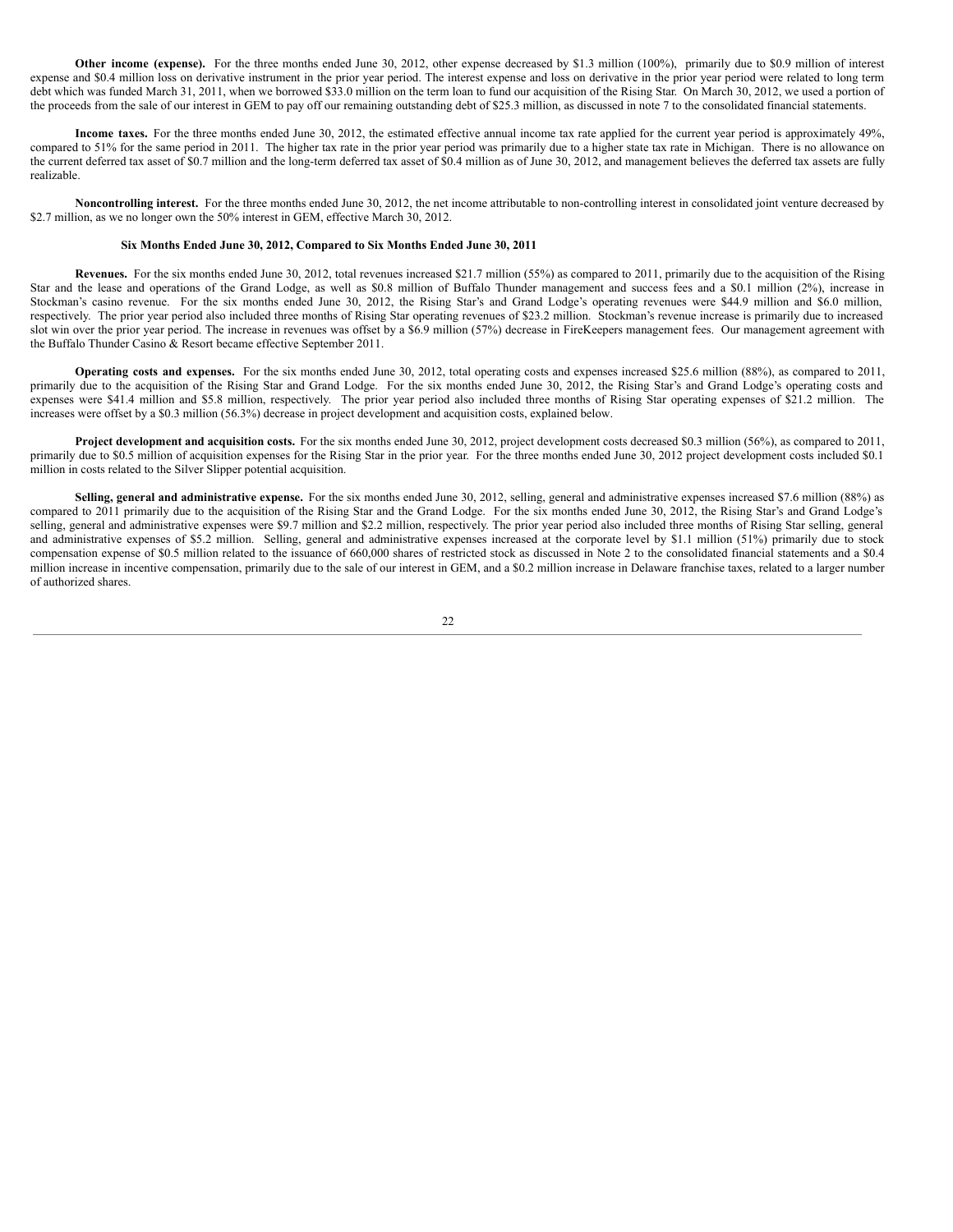**Operating gains (losses).** For the six months ended June 30, 2012, operating gains increased by \$39.0 million consisting primarily of the gain on sale of the joint venture of \$41.2 million, related to the sale of our interest in GEM, offset by a \$2.2 million decrease in equity in net income of unconsolidated joint venture. The GED management contract was terminated August 2011, as discussed in Note 3 to the consolidated financial statements.

**Other income (expense).** For the six months ended June 30, 2012, other expense increased by \$1.0 million (65%), primarily due to a \$1.7 million loss on extinguishment of debt related to the write-off of the Wells Fargo loan costs, due to the payoff of the debt which is discussed in Note 7 to the consolidated financial statements, offset by a \$0.4 million (35%) decrease in interest expense and a \$0.4 million (102%) decrease in the loss on derivative instrument related to long term debt which was funded March 31, 2011, when we borrowed \$33.0 million on the term loan to fund our acquisition of the Rising Star.

**Income taxes.** For the six months ended June 30, 2012, the estimated effective annual income tax rate applied for the current year period is approximately 38%, compared to 49% for the same period in 2011. The lower tax rate in the current year period was primarily due to the \$41.2 million gain on sale of joint venture, related to the sale of our interest in GEM, which is only subject to federal tax. There is no allowance on the current deferred tax asset of \$0.7 million and the long-term deferred tax asset of \$0.4 million as of June 30, 2012, and management believes the deferred tax assets are fully realizable.

**Noncontrolling interest.** For the six months ended June 30, 2012, the net income attributable to non-controlling interest in consolidated joint venture decreased by \$3.1 million (59%), as the current year non-controlling interest only represents the first quarter's 50% interest in GEM. Our interest in GEM was sold effect March 30, 2012.

#### **Liquidity and capital resources**

#### *Economic conditions and related risks and uncertainties*

The United States and the world has experienced a widespread and severe economic slowdown accompanied by, among other things, weakness in consumer spending including gaming activity and reduced credit and capital financing availability, all of which have far-reaching effects on economic conditions in the country for an indeterminate period. Our operations are currently concentrated in Indiana, northern Nevada and New Mexico and are expected to include the Gulf Coast when we close on the acquisition of the Silver Slipper. Accordingly, future operations could be affected by adverse economic conditions and increased competition particularly in those areas and their key feeder markets in neighboring states. Prior to March 30, 2012, our operations included the FireKeepers Casino in Michigan, and prior to September 1, 2011, our operations included the Harrington Casino in Delaware. The effects and duration of these conditions and related risks and uncertainties on our future operations and cash flows, including our access to capital or credit financing, cannot be estimated at this time, but may be significant.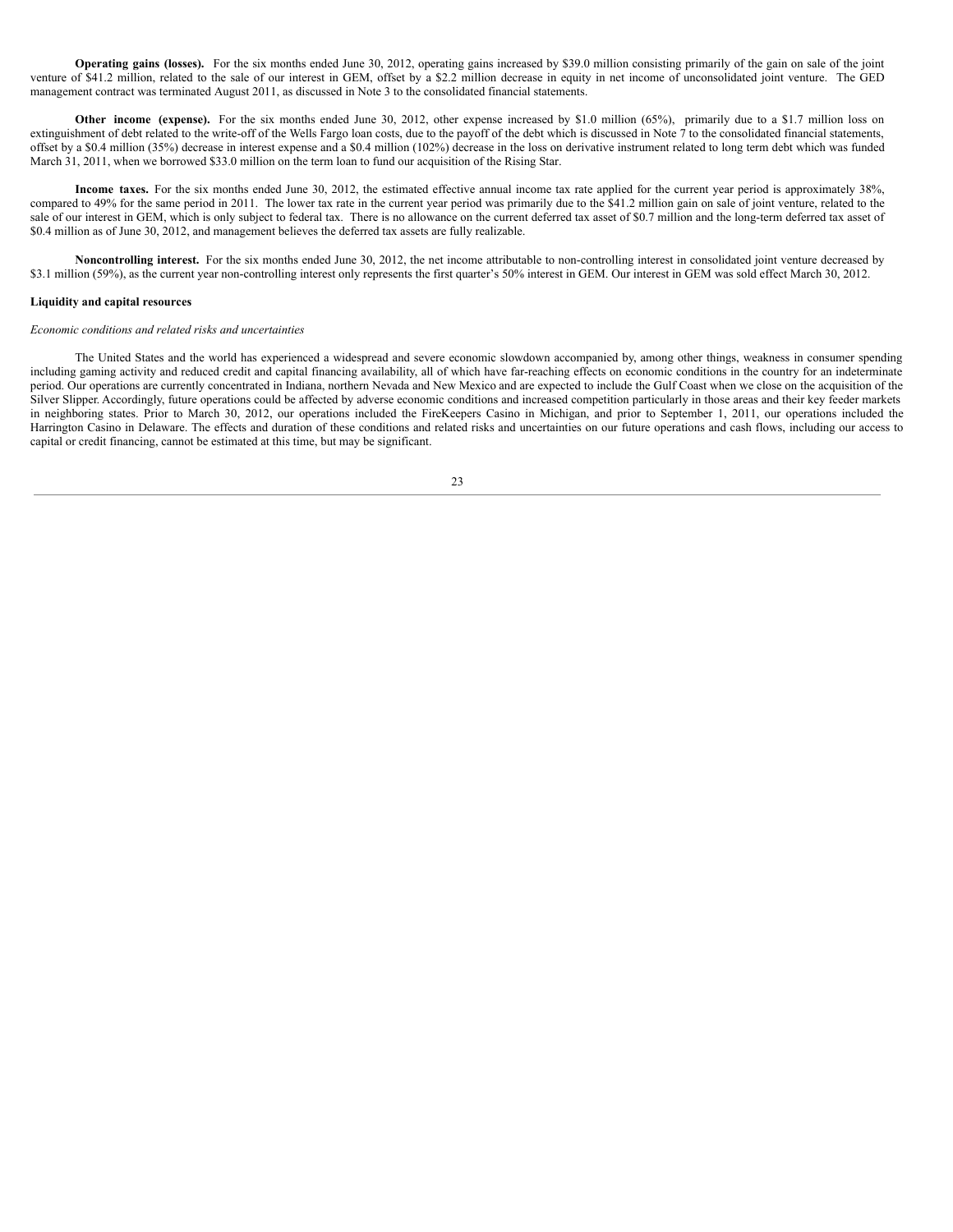The Rising Star, Grand Lodge Casino, Stockman's Casino and Buffalo Thunder management agreement are currently our primary sources of recurring income and significant positive cash flow. Our management agreement for the Harrington Casino in Delaware ended on August 31, 2011 and our interest in GEM and the management agreement for the FireKeepers Casino was sold on March 30, 2012. There can be no assurance that the Buffalo Thunder management agreement will be extended beyond its term, ending in September 2014.

The Rising Star is one of three riverboat casinos located on the Ohio River in southeastern Indiana. Its closest competitor is the Hollywood Casino, approximately a twenty minute drive, which is larger with 150,000 square feet of casino space, 3,200 slots and electronic table games and 84 table games from a \$335.0 million expansion program completed in June 2009. To the south is the Belterra Casino, approximately thirty minutes away, with 1,550 slot machines and 41 table games. Ohio has recently authorized legalized gambling with one casino being developed in Cincinnati and two proposed racinos are nearby. Each of these facilities is within the general market of Rising Star and will provide competition to our operations there. While Kentucky has limited legal gaming, the cities of Lexington and Louisville are within the market of the Rising Star and there is a possibility that Kentucky will expand legalized gaming in the near future.

On a consolidated basis, cash provided by operations in 2012 decreased \$13.2 million over the prior year period primarily due to the approximately \$7.2 million in taxes paid related to the gain on sale of our interest in GEM. Cash provided by investing activities increased \$65.7 million from the prior year period primarily due to the \$49.7 million of proceeds from the sale of our interest in GEM and the \$19.5 million of deposits and other costs of the Rising Star acquisition in the prior year, offset by \$2.8 million in deposits and other costs related to the potential Silver Slipper acquisition. Cash used in financing activities increased \$37.5 million from the prior year primarily due to the \$26.9 million repayment of long term debt and the Swap liability. As of June 30, 2012, we had approximately \$27.9 million in cash, of which approximately \$12.0 million is dedicated to ongoing operations.

Our future cash requirements include selling, general and administrative expenses, project development costs, capital expenditures, taxes and possibly funding any negative cash flow of our casino operations as well as potential acquisitions.

In October 2011, the Rising Sun/Ohio County First, Inc. (RSOCF) and the Rising Sun Regional Foundation, Inc. teamed up to develop a new 100-room hotel on land currently owned by us at Rising Star. In December 2011, the City of Rising Sun Planning Commission denied an amendment to a previously issued Planned Unit Development (PUD), which would have allowed the development of the hotel. However, on June 13, 2012, the planning commission recommended to the City Council of Rising Sun, Indiana, an approval of a revised amendment to the PUD, which was adopted by the city council on July 5, 2012. An application for approval of the detailed plan of development is pending before the planning commission on August 13, 2012. The parties have entered into a real estate sale agreement for RSOCF to purchase approximately 3.0 acres of land on which the hotel will be developed for \$30,000 per acre with a closing to follow the final approvals for the project. Construction is expected to commence in the fourth quarter of 2012 and the hotel is expected to open in 2013. We believe that the added hotel room inventory in proximity to the casino facility will favorably impact revenues and visitor counts.

Subject to the effects of the economic uncertainties discussed above, we believe that adequate financial resources will be available to execute our current growth plan from a combination of operating cash flows and external debt and equity financing. However, continued downward pressure on cash flow from operations due to, among other reasons, the adverse effects on gaming activity of the current economic environment, increased competition and the lack of available funding sources, for example, due to the unprecedented global contraction in available credit, increases the uncertainty with respect to our development and growth plans.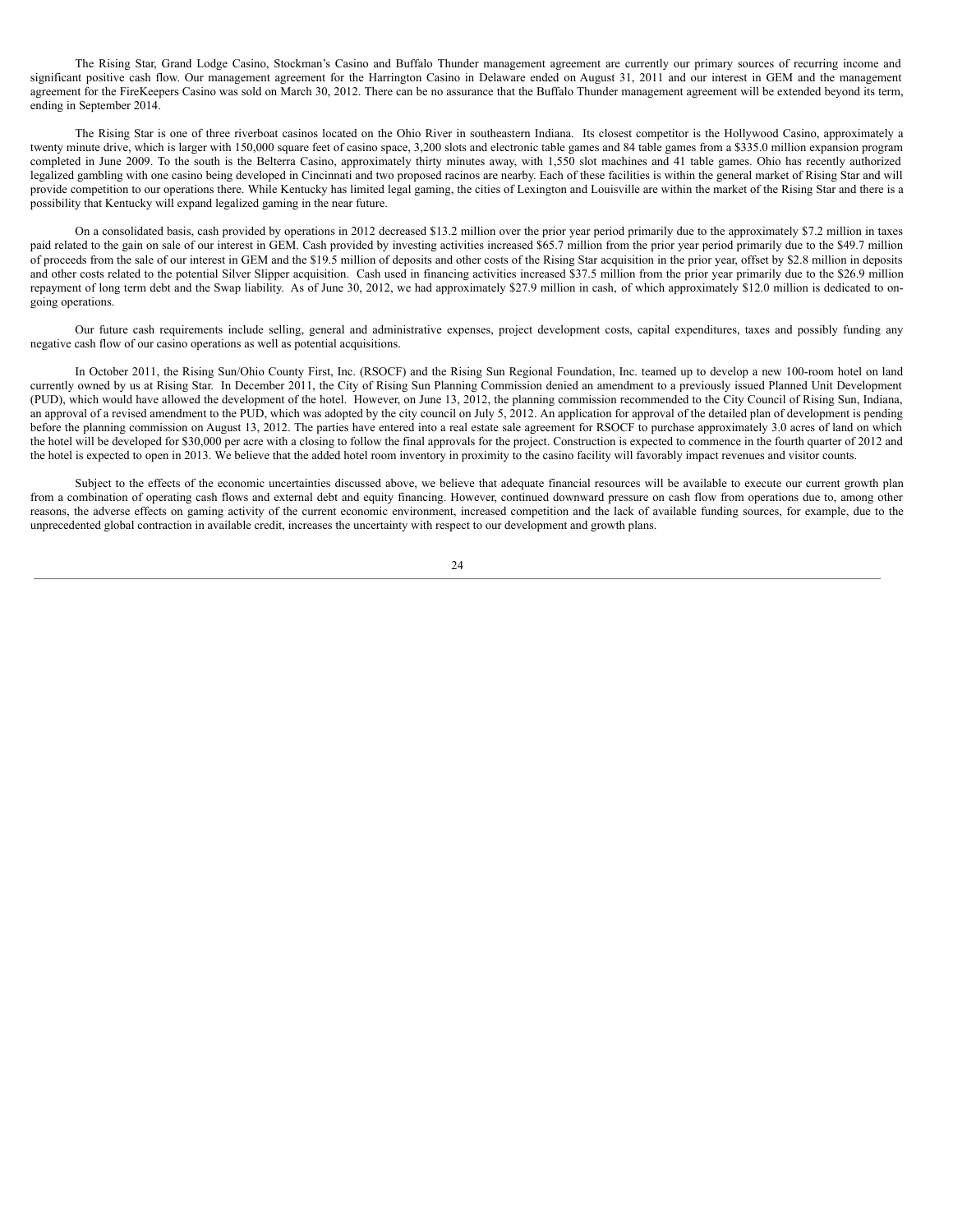#### *Banking Relationships*

On October 29, 2010, we, as borrower, entered into a Credit Agreement (the "Wells Fargo Credit Agreement") with Wells Fargo Bank, N.A. On December 17, 2010, we entered into a Commitment Increase of the Wells Fargo Credit Agreement and a related Assignment Agreement increasing the loan commitment from \$36.0 million to \$38.0 million, consisting of a \$33.0 million term loan and a revolving line of credit of \$5.0 million.

The initial funding date of the Wells Fargo Credit Agreement occurred March 31, 2011 when we borrowed \$33.0 million on the term loan which was used to fund our acquisition of the Rising Star. The purchase occurred on April 1, 2011. The Wells Fargo Credit Agreement was secured by substantially all of our assets. We paid off the remaining \$25.3 million remaining debt related to the Wells Fargo Credit Agreement on March 30, 2012, which consisted of \$24.8 million of our existing long term debt and \$0.5 million due on the Swap, from proceeds from the sale of our interest in GEM and the FireKeepers management agreement.

On March 30, 2012, we deposited \$2.5 million in escrow related to the potential Silver Slipper acquisition, which is recorded in long-term deposits on our balance sheet. The Silver Slipper features almost 1,000 slots, 26 tables, a poker room, three restaurants and two bars. The property draws heavily from the New Orleans metropolitan area and other communities in southern Louisiana and southwestern Mississippi.

We plan to fund the \$70.0 million acquisition of the Silver Slipper with two new credit facilities and cash on hand. On June 29, 2012, we entered into a First Lien Credit Agreement with Capital One, NA, as administrative agent. The Capital One Credit Agreement provides for a term loan in an amount up to \$50.0 million and a revolving loan in an amount up to \$5.0 million. The \$50.0 million term loan will be drawn under the Capital One Credit Agreement and used to purchase the outstanding membership interest of Silver Slipper Casino Venture, LLC and the Silver Slipper. On April 17, 2012, we received a commitment from Summit Partners Credit Advisors LP to provide at least \$20.0 million in a Senior Secured Second Lien Credit Facility. The funding of the new credit facilities are subject to documentation and other customary conditions. We anticipate having regulatory approvals to accommodate a closing early in the fourth quarter of 2012, although the transaction is subject to several contingencies and may not occur.

In March 2011, we opened Federal Deposit Insurance ("FDIC") insured noninterest bearing accounts with Wells Fargo. As of June 30, 2012, we had \$17.6 million in insured noninterest bearing accounts. Bankrate.com's Safe & Sound® service rated Wells Fargo Financial, NA in Las Vegas, NV a "4 Star" as of March 31, 2012, which is defined as a "sound" ranking of relative financial strength and stability. As of June 30, 2012, we held \$0.4 million in an FDIC insured noninterest bearing account with Nevada State Bank (NSB). NSB is a subsidiary of Zion's Bancorporation.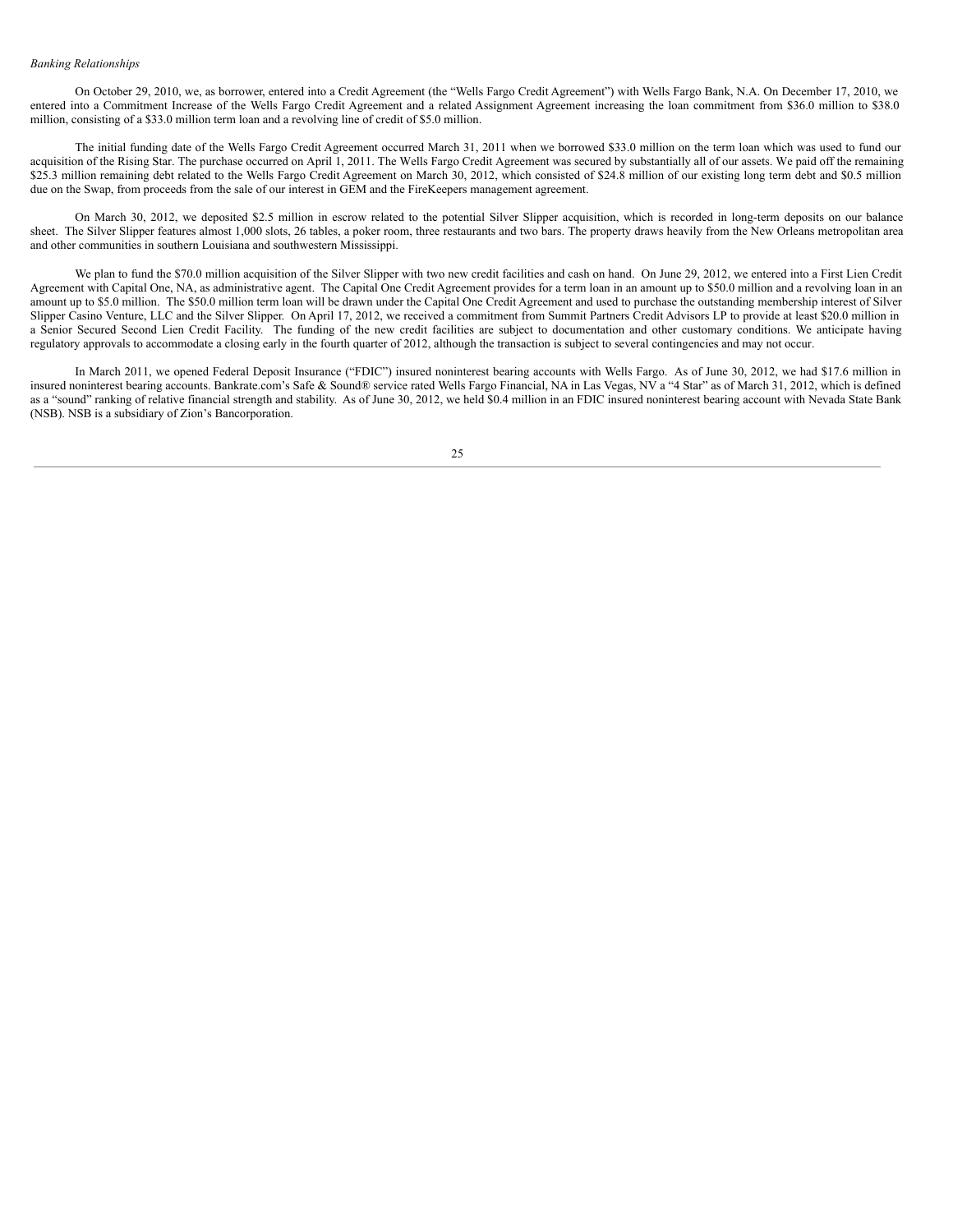#### *FireKeepers Casino*

GEM, our FireKeepers Casino joint venture through March 30, 2012, had the exclusive right to provide casino management services to the Michigan Tribe in exchange for a management fee, after certain other distributions were paid to the Tribe, of 26% of net revenues (defined effectively as net income before management fees) for seven years which commenced upon the opening of the FireKeepers Casino on August 5, 2009. On December 2, 2010, the FDA entered into a hotel consulting services agreement with GEM, as the consultant, related to the FireKeepers Casino phase II development project, which includes development of a hotel, multi-purpose/ballroom facility, surface parking and related ancillary support spaces and improvements. GEM was to perform hotel consulting services for a fixed fee of \$12,500 per month, continuing through to the opening of the project, provided the total fee for services did not exceed \$0.2 million in total. On May 22, 2012, we signed an amendment to the hotel consulting services agreement with the FDA stating we agree to assume the GEM agreement for a fixed monthly amount of \$12,500 per month and specific reimbursable expenses for June through November, 2012.

On February 17, 2012, GEM signed a letter of intent with the FDA to propose terms of a potential sale of GEM's management rights and responsibilities under the current management agreement and allow the FireKeepers casino to become self-managed by the FDA, in return for \$97.5 million. The sale closed March 30, 2012 and effectively terminated the existing management agreement, which was scheduled to run through August 2016. We used a portion of the proceeds to pay-off our remaining outstanding debt. We received a \$1.2 million wind-up fee equivalent to what our management fee would have been for the month of April 2012.

#### *Other projects*

Additional projects are considered based on their forecasted profitability, development period, regulatory and political environment and the ability to secure the funding necessary to complete the development, among other considerations.

We continue to actively investigate, individually and with partners, new business opportunities. Management believes we will have sufficient cash and financing available to fund acquisitions and development opportunities in the future.

## **Off-balance sheet arrangements**

We have no off-balance sheet arrangements that have, or are reasonably likely to have, a current or future effect on our financial condition, changes in financial condition, revenues or expenses, results of operations, liquidity, capital expenditures or capital resources that is material to investors.

#### **Seasonality**

We believe that our casino operations and management contracts and our estimates of completion for projects in development are affected by seasonal factors, including holidays, adverse weather and travel conditions. Accordingly, our results of operations may fluctuate from year and the results for any year may not be indicative of results for future years.

#### **Regulation and taxes**

We, and our casino projects, are subject to extensive regulation by state and tribal gaming authorities. We will also be subject to regulation, which may or may not be similar to current state regulations, by the appropriate authorities in any jurisdiction where we may conduct gaming activities in the future. Changes in applicable laws or regulations could have an adverse effect on us.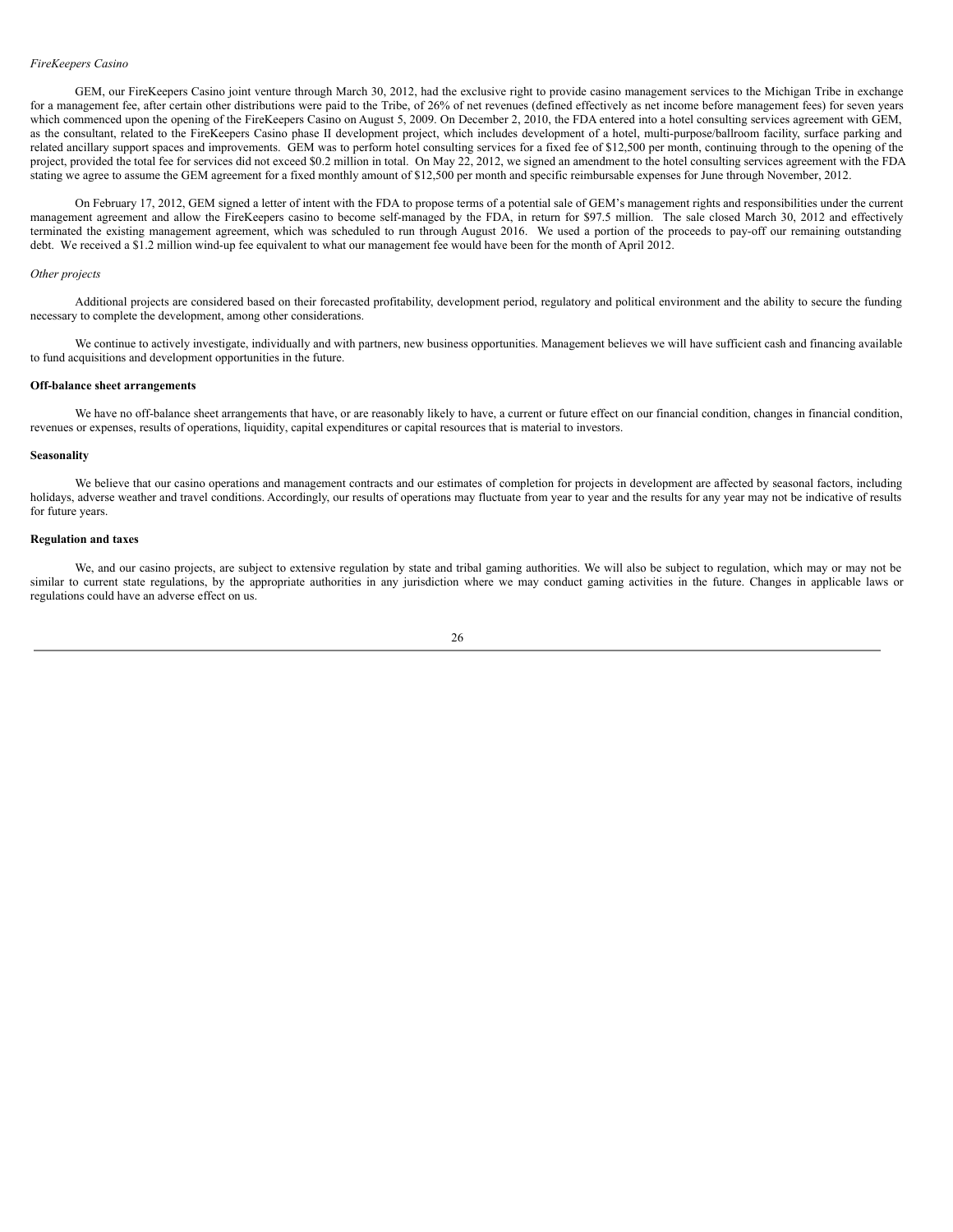The gaming industry represents a significant source of tax revenues to state governments. From time to time, various federal or state legislators and officials have proposed changes in tax law, or in the administration of such law, affecting the gaming industry. It is not possible to determine the likelihood of possible changes in tax law or in the administration of such law. Such changes, if adopted, could have a material adverse effect on our future financial position, results of operations and cash flows.

#### **Critical accounting estimates and policies**

We describe our critical accounting estimates and policies in Note 2, Summary of Significant Accounting Policies, of the Notes to Consolidated Financial Statements included in our Form 10-K for the year ended December 31, 2011. We also discuss our critical accounting estimates and policies in Item 7, Management's Discussion and Analysis of Financial Condition and Results of Operations, in our Form 10-K for the year ended December 31, 2011. There has been no significant change in our critical accounting estimates or policies since the end of 2011.

#### **Safe harbor provision**

This Quarterly Report on Form 10-Q contains forward-looking statements within the meaning of Section 21E of the Securities Exchange Act of 1934, as amended, relating to our financial condition, profitability, liquidity, resources, business outlook, market forces, corporate strategies, contractual commitments, legal matters, capital requirements and other matters. The Private Securities Litigation Reform Act of 1995 provides a safe harbor for forward-looking statements. We note that many factors could cause our actual results and experience to change significantly from the anticipated results or expectations expressed in our forward-looking statements. When words and expressions such as: "believes," "expects," "anticipates," "estimates," "plans," "intends," "objectives," "goals," "aims," "projects," "forecasts," "possible," "seeks," "may," "could," "should," "might," "likely," "enable," or similar words or expressions are used in this Form 10-Q, as well as statements containing phrases such as "in our view," "there can be no assurance," "although no assurance can be given," or "there is no way to anticipate with certainty," forward-looking statements are being made.

Various risks and uncertainties may affect the operation, performance, development and results of our business and could cause future outcomes to change significantly from those set forth in our forward-looking statements, including the following risks:

- our growth strategies;
- our development and potential acquisition of new facilities, including the Silver Slipper;
- successful integration of acquisitions, including the Silver Slipper;
- risks related to development and construction activities; including weather, labor, supply and other unforeseen interruptions, including development of hotel or other amenities in conjunction with the Silver Slipper and Rising Star;
- anticipated trends in the gaming industries;
- patron demographics;
- general market and economic conditions;
- access to capital and credit, including our ability to finance future business requirements, including obtaining financing for the Silver Slipper acquisition;
- the availability of adequate levels of insurance;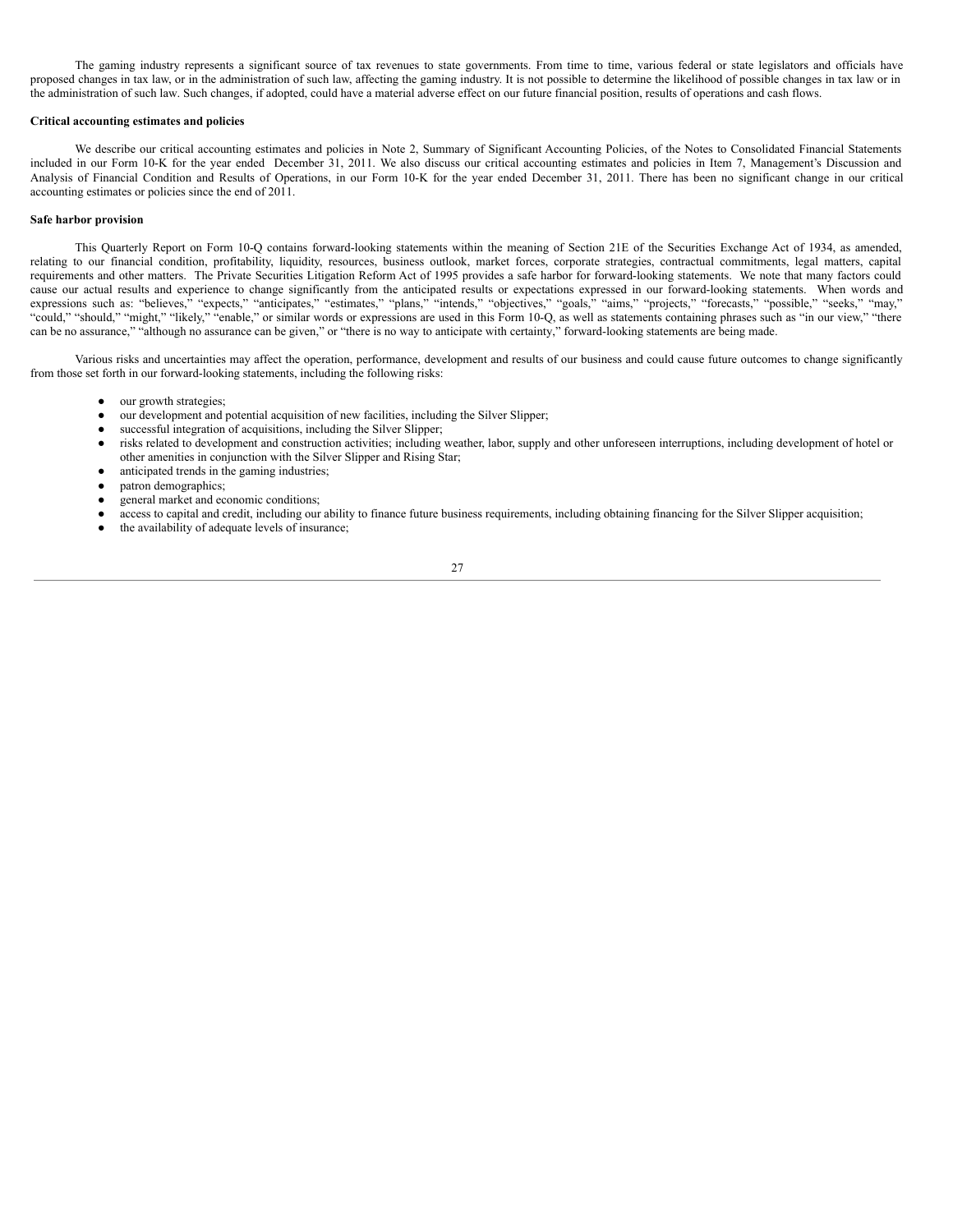- changes in federal, state, and local laws and regulations, including environmental and gaming licenses or added types of gaming legislation, regulations and taxes;
- ability to obtain and maintain gaming and other governmental licenses, including licenses and approvals from the Mississippi Gaming Commission;
- regulatory approvals;
- competitive environment, including increased competition from existing and new jurisdictions, such as Ohio, Illinois, Kentucky, Louisiana and Mississippi and new forms of gaming such as internet gaming;
- risks, uncertainties and other factors described from time to time in this and our other SEC filings and reports.

We undertake no obligation to publicly update or revise any forward-looking statements as a result of future developments, events or conditions. New risks emerge from time to time and it is not possible for us to predict all such risk factors, nor can we assess the impact of all such risk factors on our business or the extent to which any factor, or combination of factors, may cause actual results to differ significantly from those forecasted in any forward-looking statements.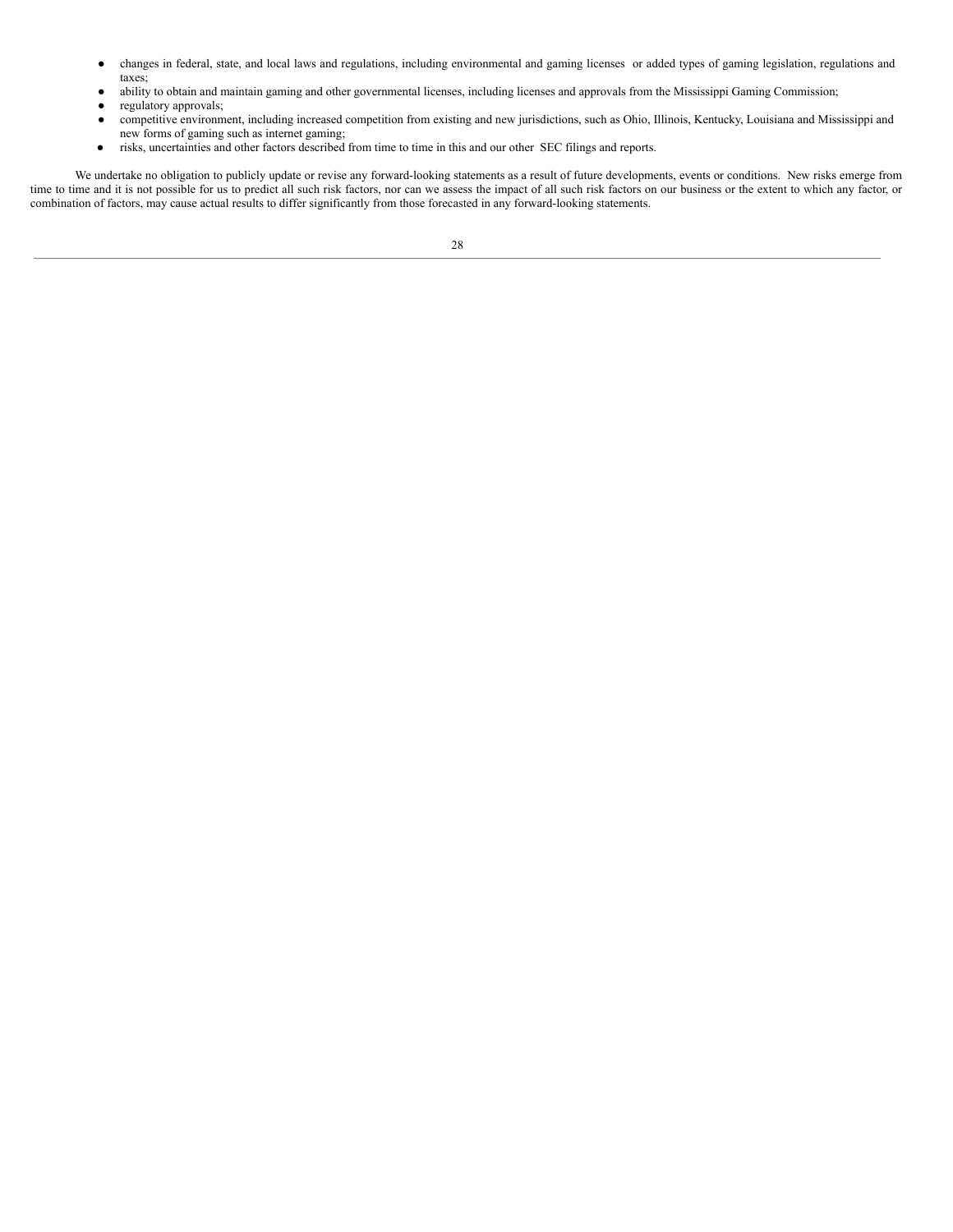#### **Item 4. Controls and Procedures**

**Evaluation of Disclosure Controls and Procedures** — As of June 30, 2012, we completed an evaluation, under the supervision and with the participation of our management, including our Chief Executive Officer and Chief Financial Officer of the effectiveness of the design and operation of our disclosure controls and procedures (as defined in the Securities Exchange Act of 1934 Rule 13a-15(e) and 15d-15(e)). Based upon that evaluation, the Chief Executive Officer and Chief Financial Officer concluded that our disclosure controls and procedures are effective at a reasonable assurance level in timely alerting them to material information relating to us which is required to be included in our periodic Securities and Exchange Commission filings.

**Changes in Internal Control Over Financial Reporting**—On September 1, 2011, we acquired the operational assets of Grand Lodge Casino. Management is currently continuing its assessment of the effectiveness of the newly acquired property's internal controls. The Company has a period of one year from the acquisition date to complete its assessment of effectiveness of the internal controls of newly acquired operations and to take the required actions to ensure that adequate internal controls and procedures are in place. Upon completion of our assessment of the effectiveness of the internal controls, as well as implementation of certain controls and procedures, we will provide a conclusion in our interim report Form 10-Q for the quarter ending September 30, 2012 about whether or not our internal control over financial reporting related to the Grand Lodge Casino acquisition was effective as of the corresponding reporting period, based on the criteria in the Internal Control-Integrated Framework issued by the Committee of Sponsoring Organizations of the Treadway Commission.

There have been no other changes in our internal controls over financial reporting that occurred during the last fiscal quarter that materially affected, or are reasonably likely to materially affect, our internal controls over financial reporting.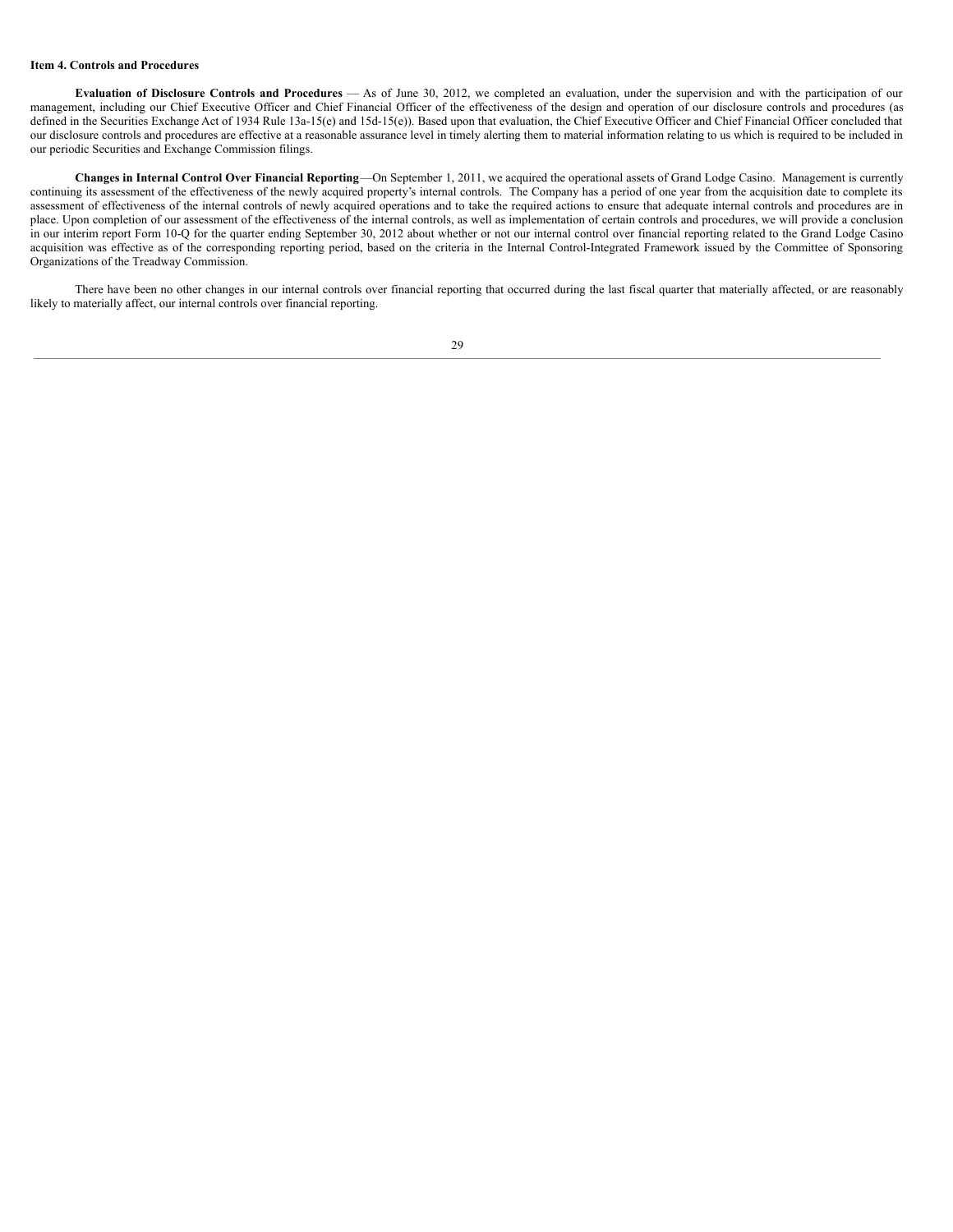## **PART II - OTHER INFORMATION**

## **Item 6. Exhibits**

| 10.1    | First Lien Credit Agreement dated as of June 29th, 2012, by and among Full House Resorts, Inc. as borrower, the Lenders named therein and<br>Capital One, National Association as Administrative Agent |
|---------|--------------------------------------------------------------------------------------------------------------------------------------------------------------------------------------------------------|
| 31.1    | Certification of principal executive officer pursuant to 18 U.S.C. section 1350, as adopted pursuant to Section 302 of the Sarbanes-Oxley Act of<br>2002                                               |
| 31.2    | Certification of principal financial officer pursuant to 18 U.S.C. section 1350, as adopted pursuant to Section 302 of the Sarbanes-Oxley Act of<br>2002                                               |
| 32.1    | Certification of principal executive officer pursuant to 18 U.S.C. section 1350, as adopted pursuant to Section 906 of the Sarbanes-Oxley Act of<br>2002                                               |
| 32.2    | Certification of principal financial officer pursuant to 18 U.S.C. section 1350, as adopted pursuant to Section 906 of the Sarbanes-Oxley Act of<br>2002                                               |
| 101.INS | XBRL Instance*                                                                                                                                                                                         |
| 101.SCH | XBRL Taxonomy Extension Schema*                                                                                                                                                                        |
| 101.CAL | XBRL Taxonomy Extension Calculation*                                                                                                                                                                   |
| 101.DEF | XBRL Taxonomy Extension Definition*                                                                                                                                                                    |
| 101.LAB | XBRL Taxonomy Extension Labels*                                                                                                                                                                        |
| 101.PRE | XBRL Taxonomy Extension Presentation*                                                                                                                                                                  |

\* XBRL information is furnished and not filed or a part of a registration statement or prospectus for purposes of sections 11 or 12 of the Securities Act of 1933, as amended, is deemed not filed for purposes of section 18 of the Securities Exchange Act of 1934, as amended, and otherwise is not subject to liability under these sections.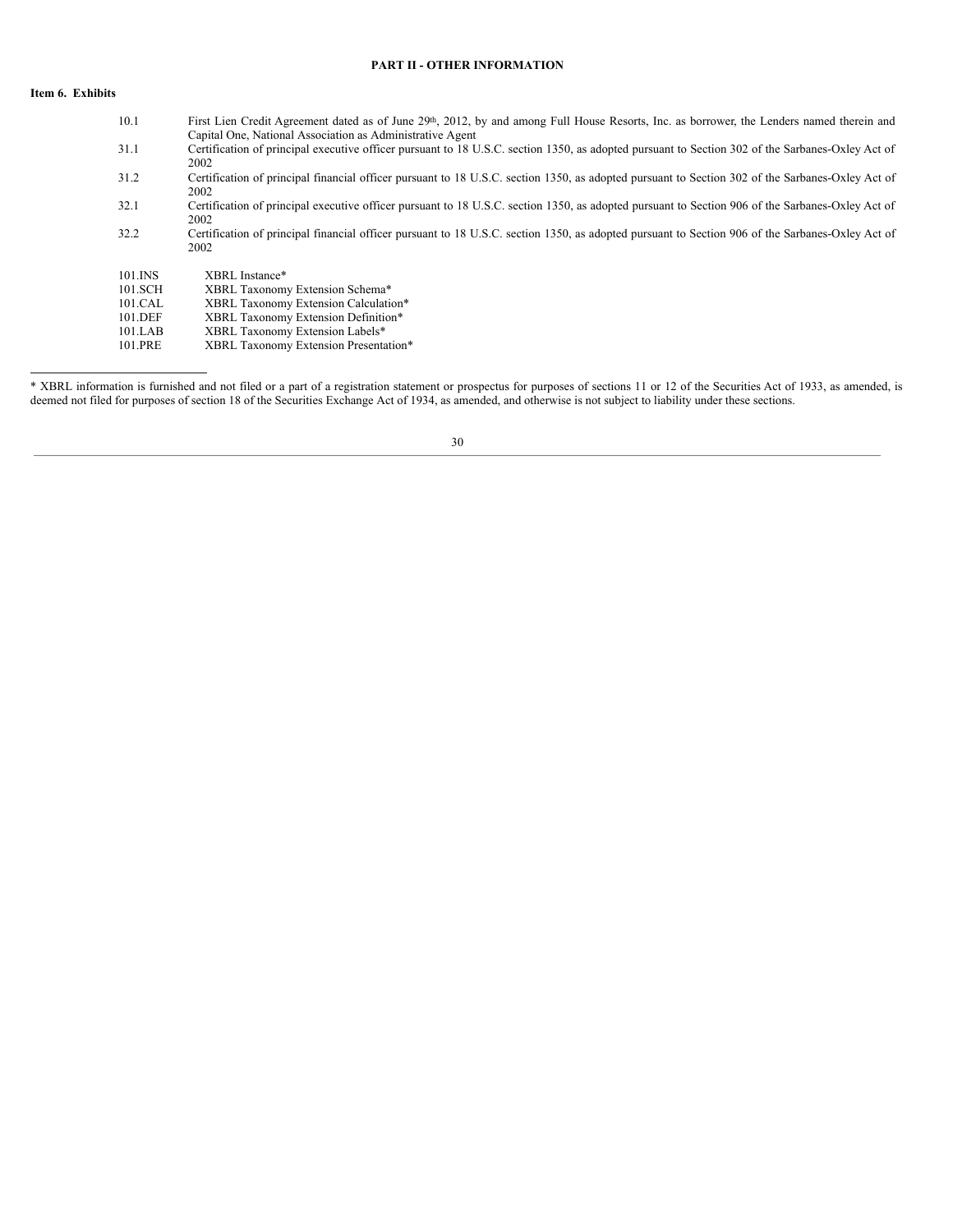## **SIGNATURES**

Pursuant to the requirements of the Securities Exchange Act of 1934, as amended, the Company has duly caused this report to be signed on its behalf by the undersigned, thereunto duly authorized.

## **FULL HOUSE RESORTS, INC.**

Date: August 8, 2012

By: /s/ MARK J. MILLER

Mark J. Miller Chief Financial Officer and Chief Operating Officer (on behalf of the Registrant and as principal financial officer)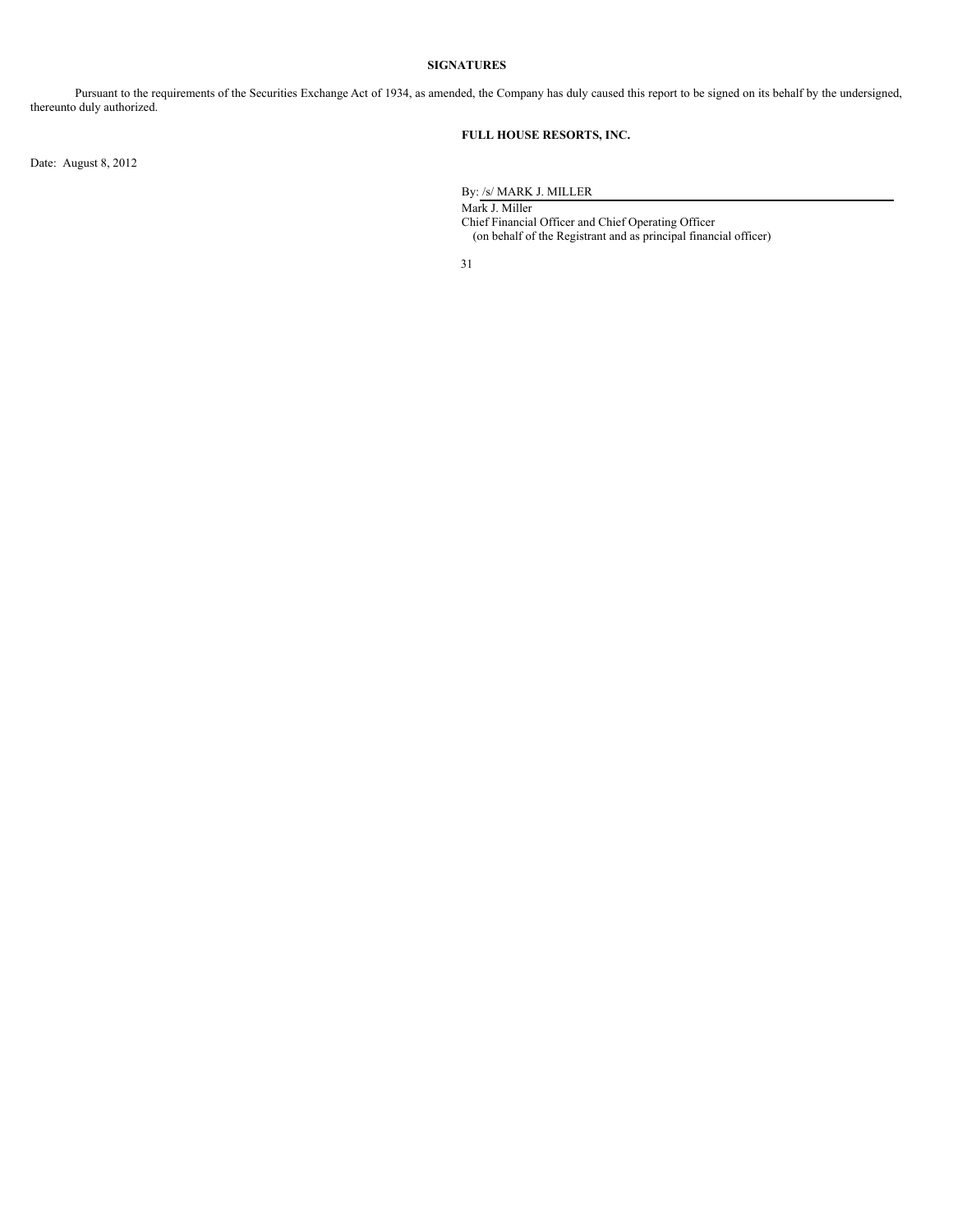# FIRST LIEN CREDIT AGREEMENT

dated as of

June 29, 2012

Among

FULL HOUSE RESORTS, INC. as Borrower,

# THE LENDERS NAMED HEREIN

and

CAPITAL ONE, NATIONAL ASSOCIATION, as Administrative Agent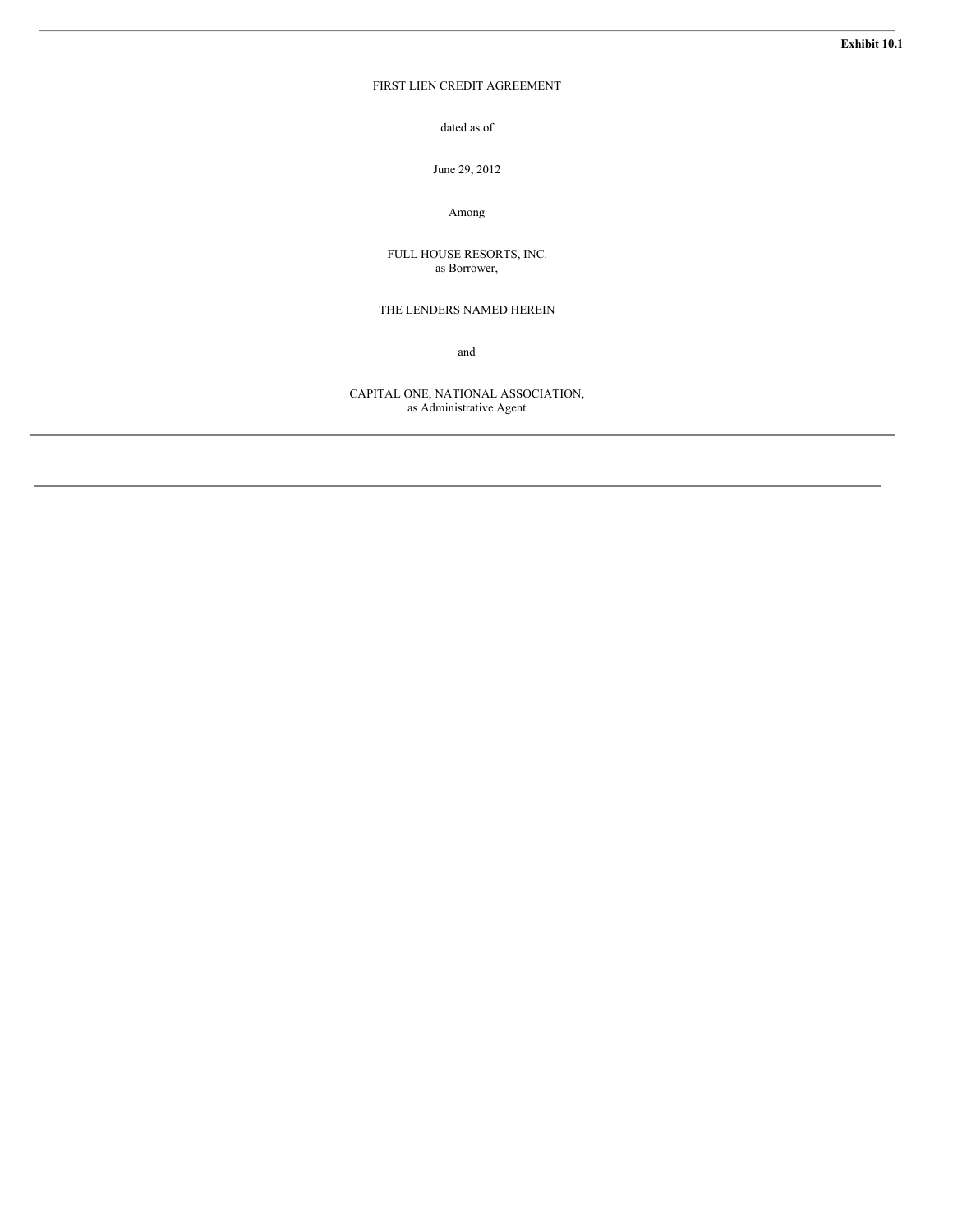#### TABLE OF CONTENTS

#### ARTICLE I. INTERPRETATION

|       | <b>ARTICLE I. INTERPRETATION</b>                           | $\mathbf{1}$ |
|-------|------------------------------------------------------------|--------------|
| 1.01. | Definitions                                                | $\mathbf{1}$ |
| 1.02. | <b>GAAP</b>                                                | 33           |
| 1.03. | Headings                                                   | 34           |
| 1.04. | Plural Terms                                               | 34           |
| 1.05. | Time                                                       | 34           |
| 1.06. | Governing Law                                              | 34           |
| 1.07. | Construction                                               | 34           |
| 1.08. | Entire Agreement                                           | 34           |
| 1.09. | Calculation of Interest and Fees                           | 35           |
| 1.10. | References                                                 | 35           |
| 1.11. | Other Interpretive Provisions                              | 35           |
| 1.12. | Rounding                                                   | 35           |
|       | <b>ARTICLE II. CREDIT FACILITIES</b>                       | 36           |
| 2.01. | Loan Facilities                                            | 36           |
| 2.02. | Letters of Credit                                          | 43           |
| 2.03. | The Swing Line                                             | 52           |
| 2.04. | Amount Limitations, Commitment Reductions, Etc.            | 55           |
| 2.05. | Fees                                                       | 56           |
| 2.06. | Prepayments                                                | 57           |
| 2.07. | Other Payment Terms                                        | 60           |
| 2.08. | Loan Accounts; Notes                                       | 62           |
| 2.09. | Loan Funding                                               | 63           |
| 2.10. | Pro Rata Treatment                                         | 64           |
| 2.11. | Change of Circumstances                                    | 65           |
| 2.12. | Taxes on Payments                                          | 67           |
| 2.13. | Funding Loss Indemnification                               | 69           |
| 2.14. | Security                                                   | 70           |
| 2.15. | Replacement of the Lenders                                 | 70           |
|       | <b>ARTICLE III. CONDITIONS PRECEDENT</b>                   | 71           |
| 3.01. | Conditions Precedent to Effectiveness                      | 71           |
| 3.02. | Conditions Precedent to Initial Funding Date               | 73           |
| 3.03. | Conditions Precedent to each Credit Event                  | 82           |
|       | ARTICLE IV. REPRESENTATIONS AND WARRANTIES                 | 82           |
| 4.01. | Representations and Warranties of the Borrower             | 82           |
| 4.02. | Reaffirmation of Borrower's Representations and Warranties | 91           |
| 4.03. | Representations and Warranties of each Lender              | 91           |
|       |                                                            |              |

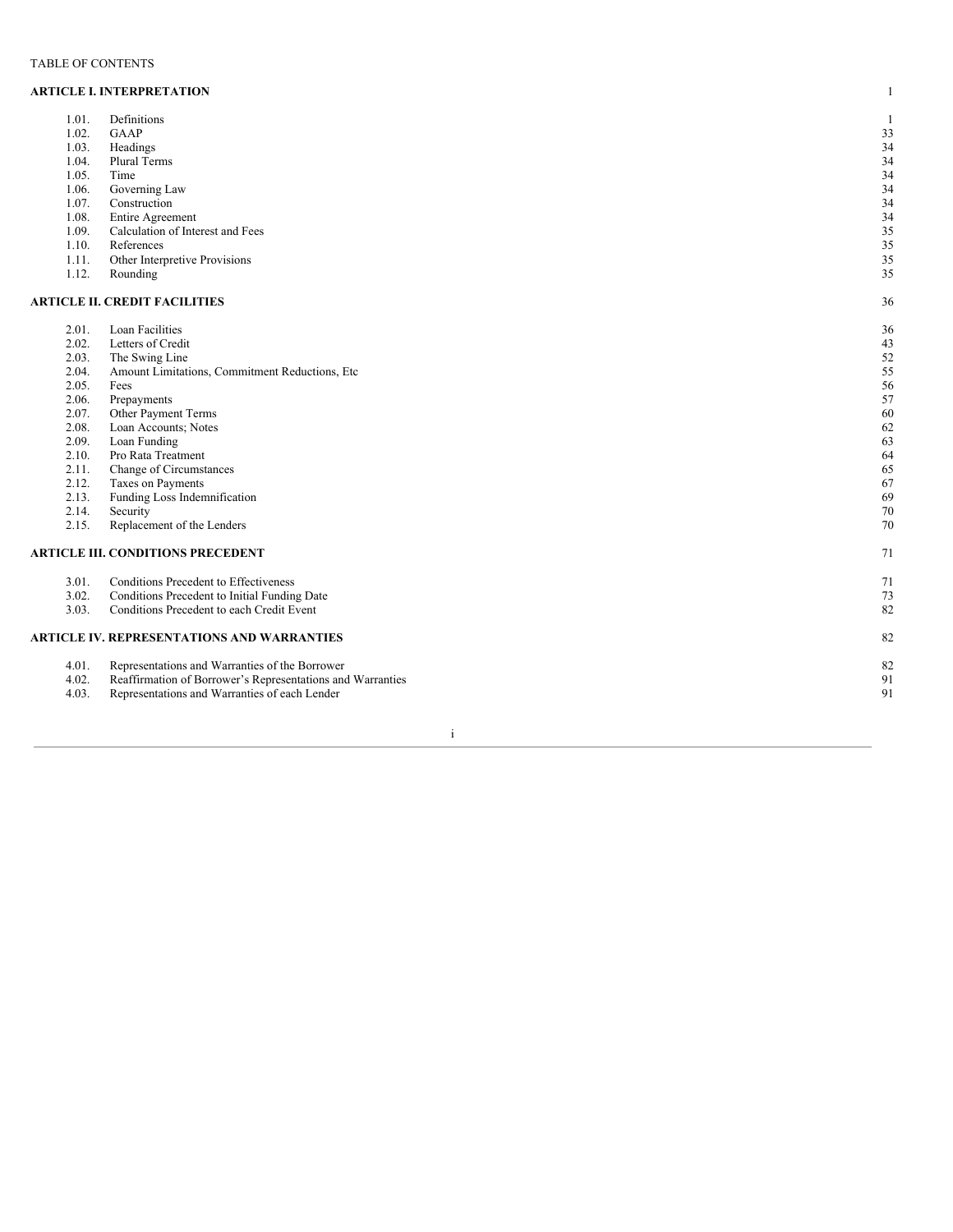| <b>ARTICLE V. COVENANTS</b> |  |
|-----------------------------|--|
|-----------------------------|--|

| 5.01. | <b>Affirmative Covenants</b>                                                               | 91  |
|-------|--------------------------------------------------------------------------------------------|-----|
| 5.02. | <b>Negative Covenants</b>                                                                  | 98  |
| 5.03. | <b>Financial Covenants</b>                                                                 | 108 |
|       |                                                                                            |     |
|       | <b>ARTICLE VI. EVENTS OF DEFAULT</b>                                                       | 109 |
| 6.01. | Events of Default                                                                          | 109 |
| 6.02. | Remedies                                                                                   | 113 |
| 6.03. | Right to Cure                                                                              | 115 |
|       | ARTICLE VII. ADMINISTRATIVE AGENT, COLLATERAL TRUSTEE AND RELATIONS AMONG LENDERS          | 116 |
| 7.01. | Appointment, Powers and Immunities                                                         | 116 |
| 7.02. | Reliance by the Administrative Agent, Collateral Trustee, L/C Issuer and Swing Line Lender | 118 |
| 7.03. | Defaults                                                                                   | 118 |
| 7.04. | Indemnification                                                                            | 118 |
| 7.05. | Non-Reliance                                                                               | 119 |
| 7.06. | Resignation of the Administrative Agent or Collateral Trustee                              | 120 |
| 7.07. | <b>Collateral Matters</b>                                                                  | 120 |
| 7.08. | Performance of Conditions                                                                  | 121 |
| 7.09. | The Administrative Agent and the Collateral Trustee in their Individual Capacities         | 121 |
| 7.10. | Collateral Matters/Lender Rate Contracts                                                   | 122 |
| 7.11. | Administrative Agent May File Proofs of Claim                                              | 122 |
| 7.12. | <b>Application of Gaming Laws</b>                                                          | 122 |
|       | <b>ARTICLE VIII. MISCELLANEOUS</b>                                                         | 123 |
| 8.01. | Notices                                                                                    | 123 |
| 8.02. | Expenses                                                                                   | 125 |
| 8.03. | Indemnification                                                                            | 126 |
| 8.04. | Waivers: Amendments                                                                        | 128 |
| 8.05. | Successors and Assigns                                                                     | 130 |
| 8.06. | Setoff; Security Interest                                                                  | 135 |
| 8.07. | No Third Party Rights                                                                      | 135 |
| 8.08. | Partial Invalidity                                                                         | 136 |
| 8.09. | Jury Trial                                                                                 | 136 |
| 8.10. | Confidentiality                                                                            | 136 |
| 8.11. | Counterparts                                                                               | 136 |
| 8.12. | Consent to Jurisdiction                                                                    | 136 |
| 8.13. | Relationship of Parties                                                                    | 137 |
| 8.14. | Time                                                                                       | 138 |
| 8.15. | Waiver of Punitive Damages                                                                 | 138 |
| 8.16. | <b>USA PATRIOT Act</b>                                                                     | 138 |
| 8.17. | Clarification                                                                              | 138 |
| 8.18. | Intercreditor Agreement                                                                    | 138 |
|       |                                                                                            |     |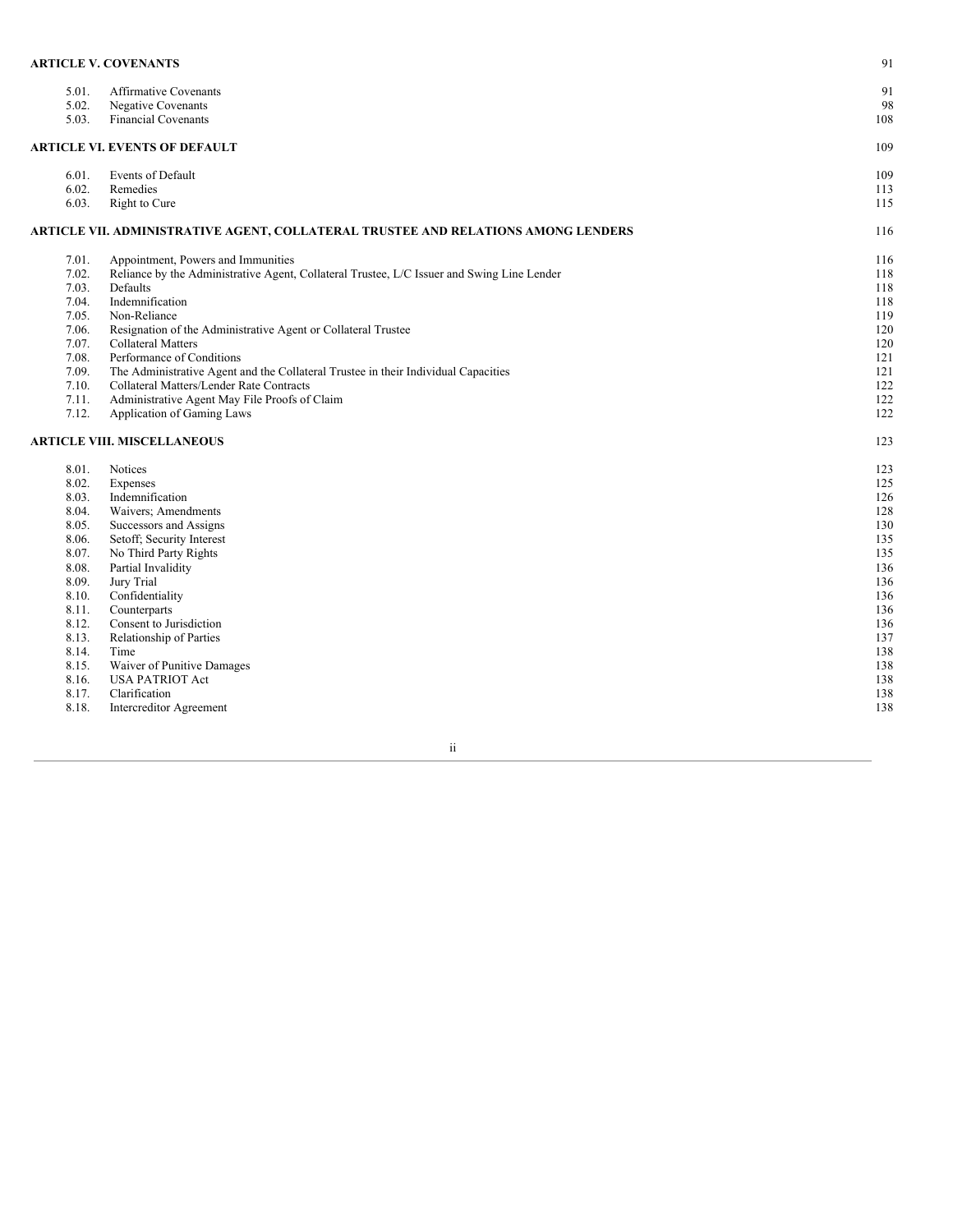# **SCHEDULES**

| SCHEDULE I<br>$\sim$ $-$ | <b>THE LENDERS</b>                 |
|--------------------------|------------------------------------|
| SCHEDULE 1.01(a) -       | REAL PROPERTY SECURITY DOCUMENTS   |
| SCHEDULE $4.01(e)(iv)$   | <b>GOVERNMENTAL AUTHORIZATIONS</b> |
| $SCHEDULE 4.01(g) -$     | <b>LITIGATION</b>                  |
| SCHEDULE 4.01(h) -       | <b>REAL PROPERTY</b>               |
| SCHEDULE $4.01(0)$ -     | <b>SUBSIDIARIES</b>                |
| SCHEDULE $4.01(v)$ -     | <b>AGREEMENTS WITH AFFILIATES</b>  |
| SCHEDULE 5.02(a) -       | <b>EXISTING INDEBTEDNESS</b>       |
| SCHEDULE 5.02(b) -       | <b>EXISTING LIENS</b>              |
| SCHEDULE 5.02(e) -       | <b>EXISTING INVESTMENTS</b>        |
|                          |                                    |

# **EXHIBITS**

| EXHIBIT A        | NOTICE OF LOAN BORROWING            |
|------------------|-------------------------------------|
| <b>EXHIBIT B</b> | NOTICE OF CONVERSION                |
| EXHIBIT C        | NOTICE OF INTEREST PERIOD SELECTION |
| EXHIBIT D        | NOTICE OF SWING LINE BORROWING      |
| <b>EXHIBIT E</b> | ASSIGNMENT AGREEMENT                |
| <b>EXHIBIT F</b> | <b>COMPLIANCE CERTIFICATE</b>       |
| EXHIBIT G        | NON-BANK CERTIFICATE                |
| <b>EXHIBIT H</b> | RISING STAR EXCESS LAND             |
|                  |                                     |

iii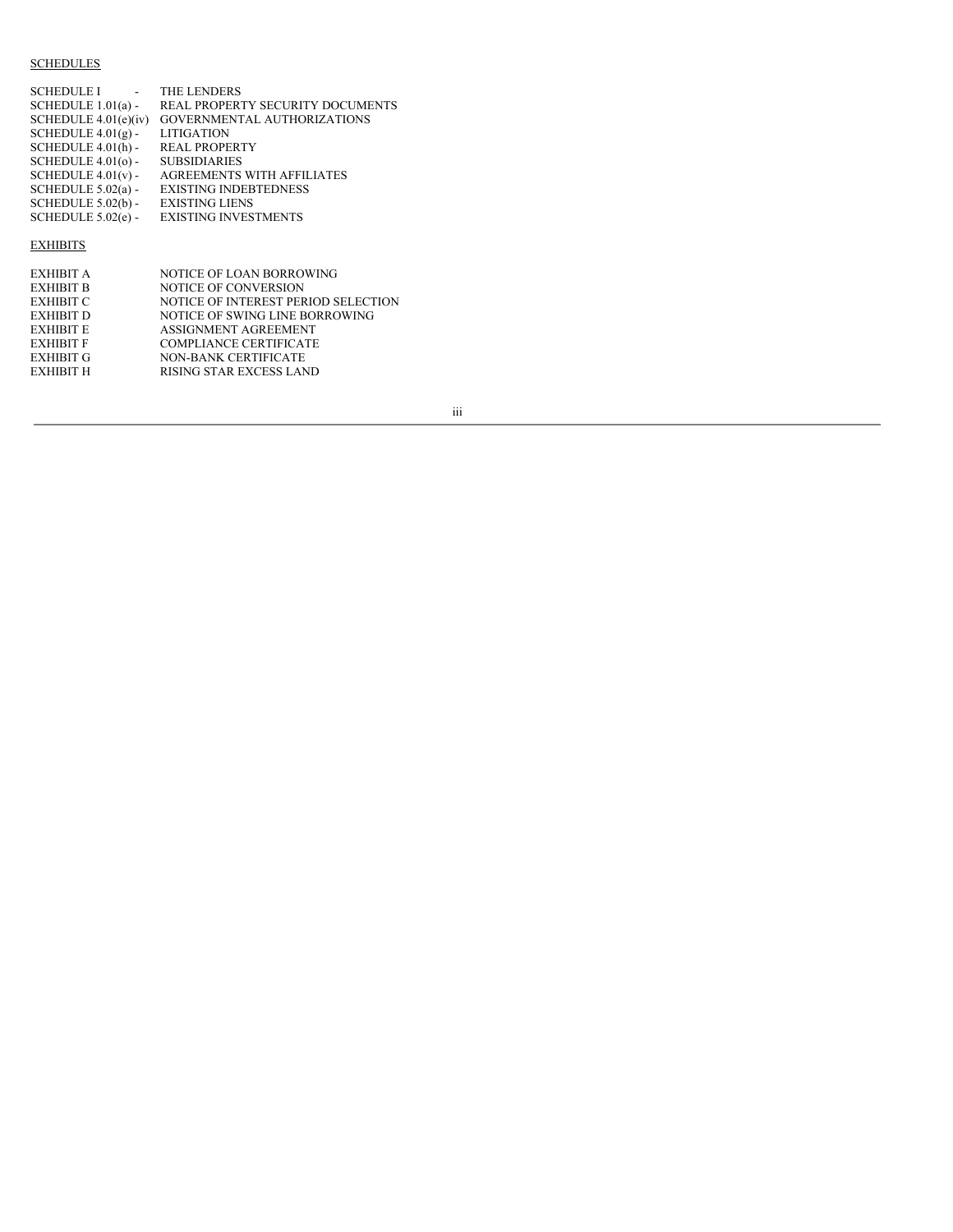#### **FIRST LIEN CREDIT AGREEMENT**

THIS FIRST LIEN CREDIT AGREEMENT, dated as of June 29, 2012, is entered into by and among: (1) FULL HOUSE RESORTS, INC., a Delaware corporation (the "Borrower"); (2) each of the financial institutions from time to time listed inSchedule I hereto, as amended, restated, supplemented or otherwise modified from time to time (collectively, the "Lenders"); and (3) CAPITAL ONE, NATIONAL ASSOCIATION (" Capital One"), as administrative agent for the Lenders (in such capacity, the "Administrative Agent"), as L/C Issuer and as Swing Line Lender (as such terms are defined below). Macquarie Capital (USA), Inc. has been given the titles of lead arranger, lead bookrunner and syndication agent in connection with this Agreement.

#### **RECITALS**

A. The Borrower has requested that the Lenders provide certain credit facilities to the Borrower.

B. The Lenders are willing to provide such credit facilities upon the terms and subject to the conditions set forth herein.

## **AGREEMENT**

NOW, THEREFORE, in consideration of the above Recitals and the mutual covenants herein contained, the parties hereto hereby agree as follows:

## **ARTICLE I.INTERPRETATION**.

1.01. Definitions. Unless otherwise indicated in this Agreement or any other Credit Document, each term set forth below, when used in this Agreement or any other Credit Document, shall have the respective meaning given to that term below or in the provision of this Agreement or other document, instrument or agreement referenced below.

"Acquired Person" shall mean a Proposed Target that is the subject of a Permitted Acquisition after the Closing Date.

"Acquisition" shall mean the acquisition by the Borrower of all of the outstanding Equity Securities of Silver Slipper.

"Acquisition Agreement" shall mean that certain Membership Interest Purchase Agreement, dated as of March 30, 2012, by and between the Borrower, as purchaser, and all of the existing members of Silver Slipper.

"Acquisition Documents" shall mean, collectively, the Acquisition Agreement and all documents executed in connection therewith and any other document(s) evidencing the Acquisition.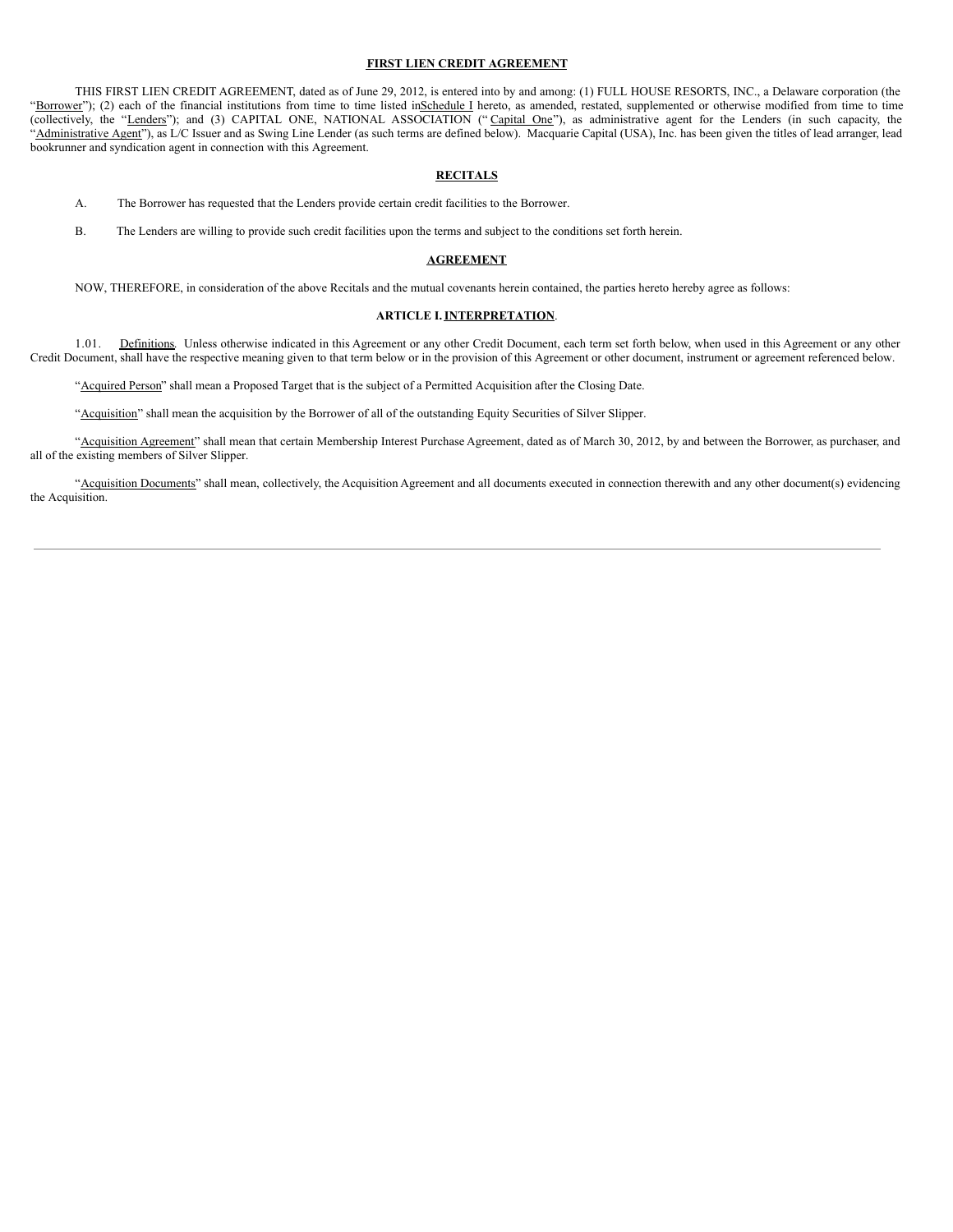"Adjusted EBITDA" shall mean, for any period, (a) Net Income for such period,plus (b) to the extent deducted in determining Net Income of the Borrower Parties for such period, the sum of the following for such period (without duplication): (i) Interest Expense, (ii) provisions for income taxes, (iii) depreciation and amortization expenses, (iv) extraordinary losses (including non-cash impairment charges), (v) acquisition costs related to the Silver Slipper required to be expensed in accordance with GAAP for any quarter in fiscal years 2012 and 2013 in an aggregate amount not to exceed \$2,500,000 during the term of this Agreement, (vi) Sarbanes-Oxley implementation costs related to the acquisition of the Silver Slipper in an aggregate amount not to exceed \$100,000 during the term of this Agreement, and (vii) stock compensation expense, minus (c) to the extent added in determining Net Income of the Borrower Parties for such period, extraordinary gains, minus (d) the portion of Net Income for such period attributable to any Joint Venture or any other Person (other than a Subsidiary) in which any Borrower Party has ownership interest, except to the extent that any such Net Income has been actually received by such Borrower Party in the form of cash dividends or distributions; provided, that Adjusted EBITDA for any period that includes any fiscal quarter ending prior to the Initial Funding Date shall be deemed to include the Adjusted EBITDA of Silver Slipper.

Pro forma credit shall be given for an Acquired Person's Adjusted EBITDA as if owned on the first day of the applicable period; companies (or identifiable business units or divisions) sold, transferred or otherwise disposed of during any period will be treated as if not owned during the entire applicable period.

Notwithstanding the foregoing, Adjusted EBITDA for the fiscal quarter ended on (i) December 31, 2011 shall be deemed to be \$5,000,000 and (ii) March 31, 2012 shall be deemed to be \$6,400,000.

"Administrative Agent" shall mean Capital One, in its capacity as administrative agent hereunder, and any successor appointed in accordance with the provisions hereof.

"Affiliate" shall mean, with respect to any Person, (a) each Person that, directly or indirectly, owns or controls, whether beneficially or as a trustee, guardian or other fiduciary, ten percent (10%) or more of any class of Equity Securities of such Person, (b) each Person that controls, is controlled by or is under common control with such Person or any Affiliate of such Person or (c) each of such Person's officers, directors, managers, joint venturers and partners; provided, however, that in no case shall the Administrative Agent or any Lender be deemed to be an Affiliate of any Loan Party for purposes of this Agreement. For the purpose of this definition, "control" of a Person shall mean the possession, directly or indirectly, of the power to direct or cause the direction of its management or policies, whether through the ownership of voting securities, by contract or otherwise.

"Affiliated Lender" shall have the meaning given to that term in the definition of "Eligible Assignee."

"Agreement" shall mean this First Lien Credit Agreement, as supplemented, modified, amended, extended or restated.

"Anti-Terrorism Law" shall mean each of: (a) the Executive Order; (b) the Patriot Act; (c) the Money Laundering Control Act of 1986, 18 U.S.C. Sect. 1956; and (d) any other Governmental Rule now or hereafter enacted to monitor, deter or otherwise prevent terrorism or the funding or support of terrorism.

 $\mathfrak{Z}$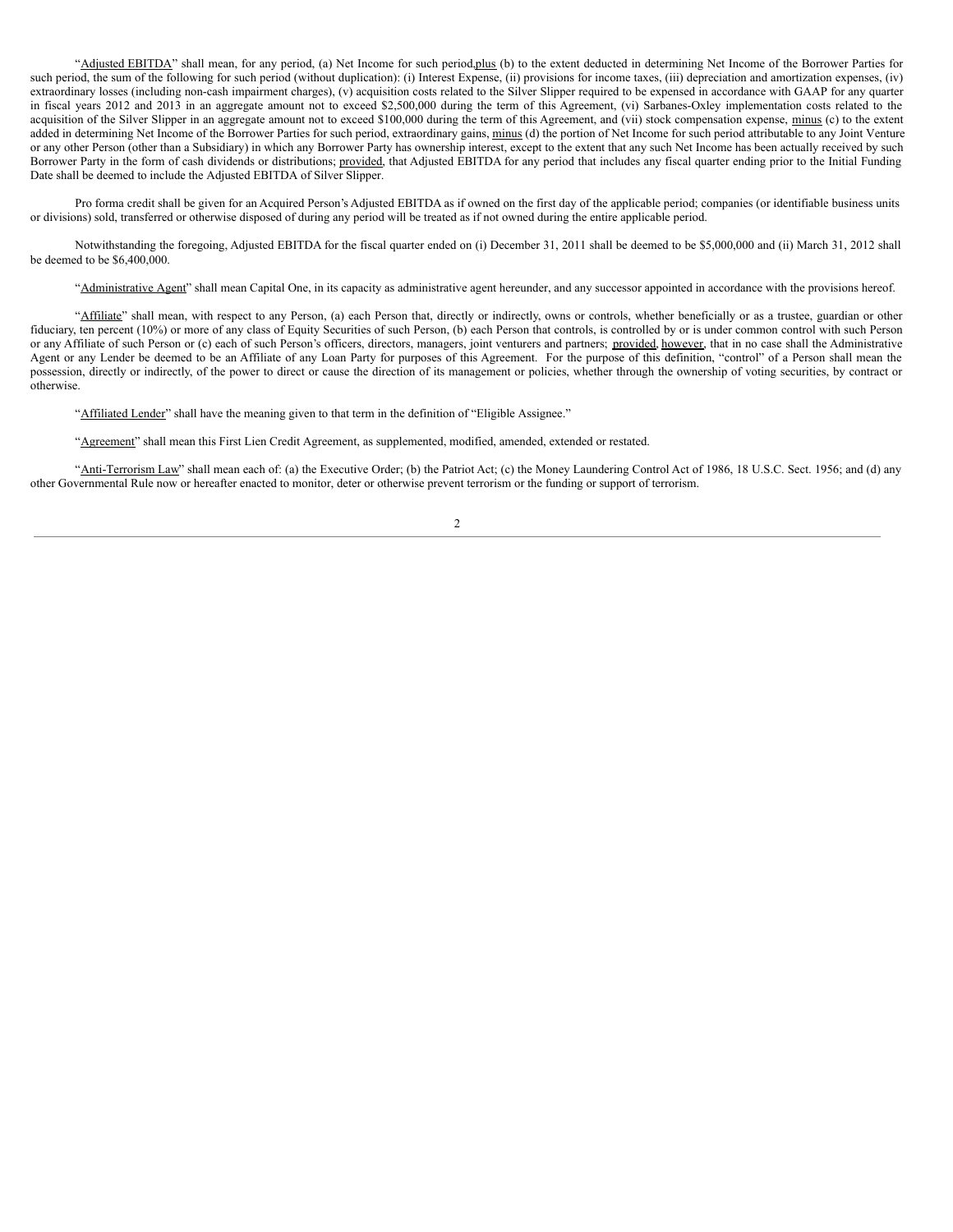"Applicable Lending Office" shall mean, with respect to any Lender, (a) in the case of its Base Rate Loans and Base Rate Portions, its Domestic Lending Office, and (b) in the case of its LIBOR Loans and LIBOR Portions, its Euro-Dollar Lending Office.

"Applicable Margin" shall mean, with respect to each Loan and Portion (and with respect to the calculation of Standby Letter of Credit fees pursuant toSection 2.02(i)(i)), the *per annum* margin which is determined pursuant to the Pricing Grid. The Applicable Margin shall be determined as provided in the Pricing Grid and may change as set forth in the definition of Pricing Grid.

"Approved Fund" shall mean any Fund that is administered or managed by (a) a Lender, (b) an Affiliate of a Lender or (c) an entity or an Affiliate of an entity that administers or manages a Lender.

"Assignee Lender" shall have the meaning given to that term in Section 8.05(c).

"Assignment" shall have the meaning given to that term in Section 8.05(c).

"Assignment Agreement" shall have the meaning given to that term in Section 8.05(c).

"Assignment Closing Date" shall have, with respect to each Assignment Agreement, the meaning set forth therein.

"Assignor Lender" shall have the meaning given to that term in Section 8.05(c).

"Banking Services" means each and any of the treasury management services (including, without limitation, controlled disbursement, automated clearinghouse transactions, return items, overdrafts, foreign currency exchange and interstate depository network services) and other bank products provided to Borrower Parties by any Lender or any of its Affiliates.

"Banking Services Obligations" of the Borrower Parties means any and all obligations of the such party, whether absolute or contingent and howsoever and whensoever created, arising, evidenced or acquired (including all renewals, extensions and modifications thereof and substitutions therefor) in connection with Banking Services.

"Base Rate" shall mean, on any day, the greatest of (a) the Prime Rate in effect on such day, (b) the Federal Funds Rate in effect on the Business Day prior to such day plus one-half percent (0.50%) and (c) the One Month LIBOR for such day (determined on a daily basis as set forth below)plus one percent (1.00%). As used in this definition, "One Month LIBOR" shall mean, with respect to any interest rate calculation for a Loan, Portion or other Obligation bearing interest at the Base Rate, a rate*per annum* equal to the quotient (rounded upward if necessary to the nearest 1/16 of one percent) of (i) the greater of (A) 1.00% and (B) rate *per annum* referred to as the BBA (British Bankers Association) LIBOR as reported on Reuters Screen LIBOR01, or if not reported by Reuters, as reported by any service selected by the Administrative Agent, on the applicable day (provided that if such day is not a Business Day for which LIBOR is quoted, the next preceding Business Day for which a LIBOR is quoted) at or about 11:00 a.m., London time (or as soon thereafter as practicable), for Dollar deposits being delivered in the London interbank eurodollar currency market for a term of one month commencing on such date of determination, divided by (ii) one minus the Reserve Requirement in effect on such day. If for any reason rates are not available as provided in clause (i)(B) of the preceding sentence, the rate to be used in clause (i)(B) shall be, at the Administrative Agent's discretion (in each case, rounded upward if necessary to the nearest 1/16 of one percent), (A) the rate *per annum* at which Dollar deposits are offered to the Administrative Agent in the London interbank eurodollar currency market or (B) the rate at which Dollar deposits are offered to the Administrative Agent in, or by the Administrative Agent to major banks in, any offshore interbank eurodollar market selected by the Administrative Agent, in each case on the applicable day (provided that if such day is not a Business Day for which Dollar deposits are offered to the Administrative Agent in the London or such offshore interbank eurodollar currency market, the next preceding Business Day for which Dollar deposits are offered to the Administrative Agent in the London or such offshore interbank eurodollar currency market) at or about 11:00 a.m., London time (or as soon thereafter as practicable) (for delivery on such date of determination) for a one month term.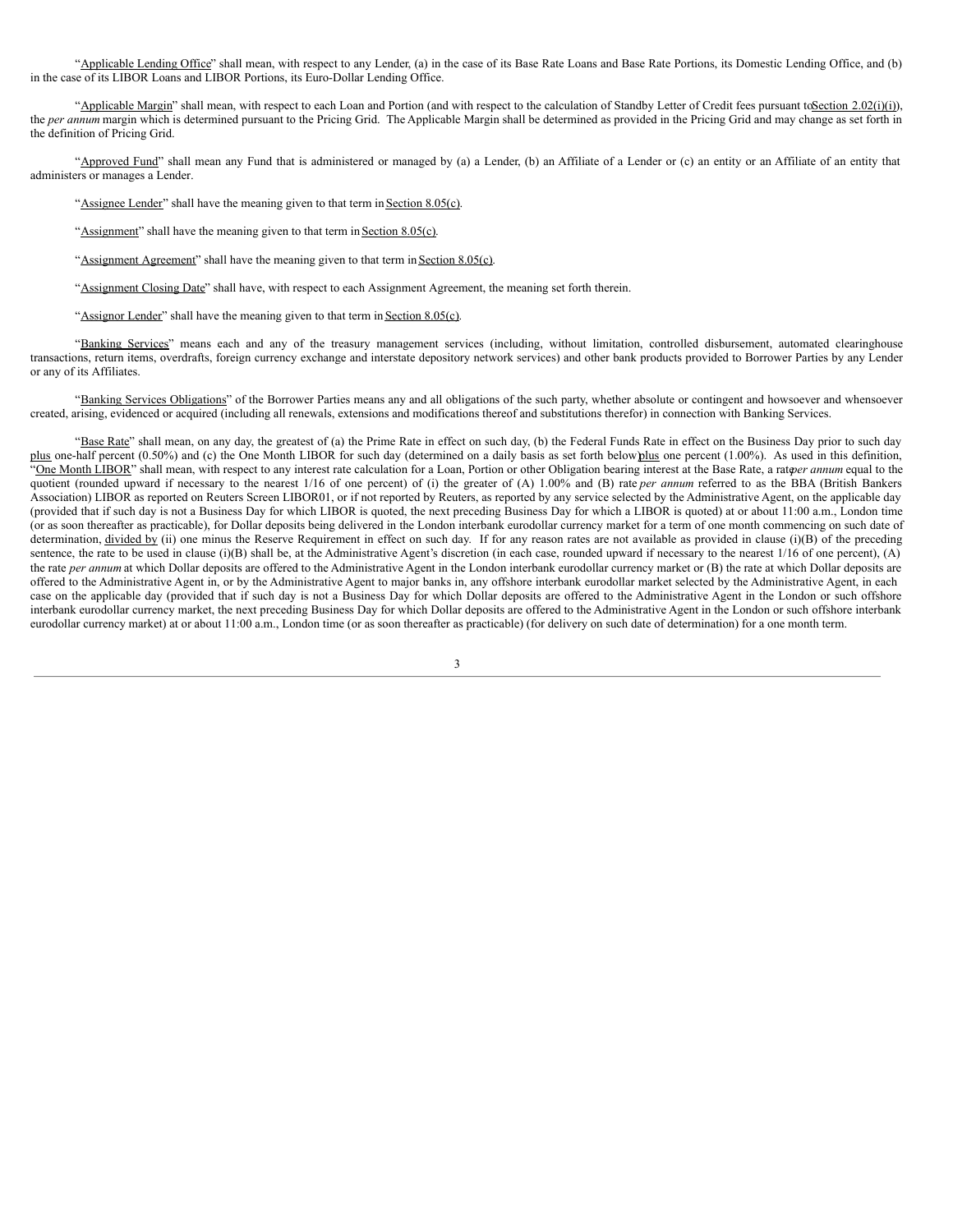"Base Rate Loan" shall mean, at any time, a Revolving Loan which then bears interest as provided inSection 2.01(d)(i).

"Base Rate Portion" shall mean, at any time, a Portion of a Term Loan Borrowing, or a Term Loan, as the case may be, which then bears interest at a rate specified in Section 2.01(d)(i).

"Borrower" shall mean Full House Resorts, Inc.

"Borrower Materials" shall have the meaning given to that term in Section 5.01(a).

"Borrower Parties" shall mean, collectively, the Borrower and its Restricted Subsidiaries.

"Borrowing" shall mean a Revolving Loan Borrowing, a Term Loan Borrowing or a Swing Line Borrowing, as the context may require.

"Business Day" shall mean any day on which (a) commercial banks are not authorized or required to close in New Orleans, Louisiana or New York, New York and (b) if such Business Day is related to a LIBOR Loan or a LIBOR Portion, dealings in Dollar deposits are carried out in the London interbank market.

"Capital Adequacy Requirement" shall have the meaning given to that term in Section 2.11(d).

"Capital Asset" shall mean, with respect to any Person, any tangible fixed or capital asset owned or leased (in the case of a Capital Lease) by such Person, or any expense incurred by such Person that is required by GAAP to be reported as a non-current asset on such Person's balance sheet.

"Capital Expenditures" shall mean, with respect to any Person and any period, all amounts expended by such Person during such period to acquire or to construct Capital Assets (including renewals, improvements and replacements, but excluding repairs in the ordinary course) computed in accordance with GAAP (including all amounts paid or accrued on Capital Leases and other Indebtedness incurred or assumed to acquire Capital Assets).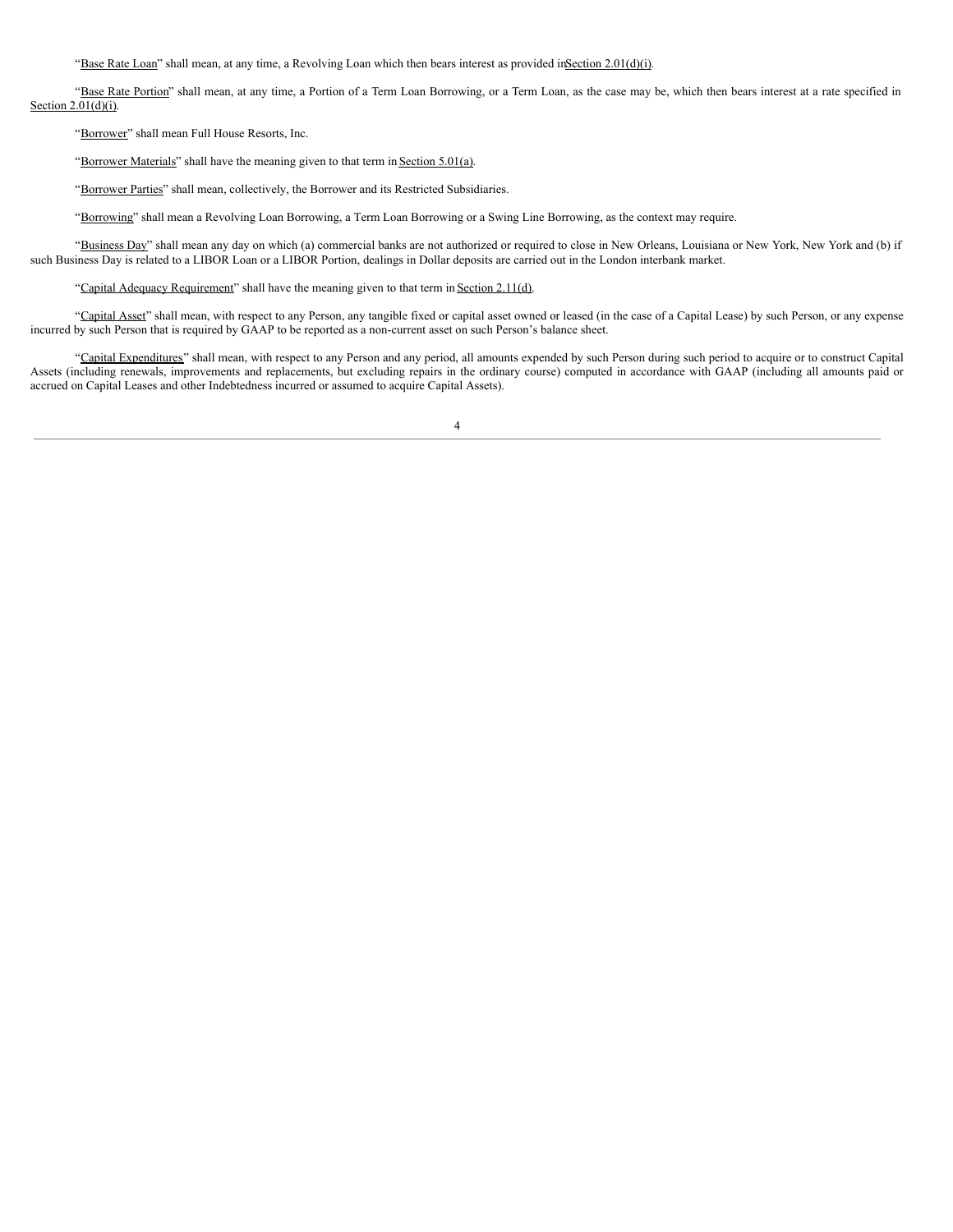"Capital Leases" shall mean any and all lease obligations that, in accordance with GAAP, are required to be capitalized on the books of a lessee.

# "Capital One" shall mean Capital One, National Association.

"Cash Collateralize" shall mean to pledge and deposit with or deliver to the Administrative Agent, for its own benefit and for the benefit of the L/C Issuer and/or the Lenders, as applicable, as collateral subject to a first priority, perfected security interest securing the Obligations or the obligations of a Deteriorating Lender, as applicable, cash or deposit account balances in an amount equal to the L/C Obligations, obligations in respect of Swing Line Loans or obligations of a Deteriorating Lender, as applicable, pursuant to documentation in form and substance satisfactory to the Administrative Agent and the L/C Issuer or the Swing Line Lender, as applicable (which documents are hereby consented to by the Lenders). Derivatives of such term shall have a corresponding meaning.

## "Cash Equivalents" shall mean:

(a) Direct obligations of, or obligations the principal and interest on which are unconditionally guaranteed by, the United States or obligations of any agency of the United States to the extent such obligations are backed by the full faith and credit of the United States, in each case maturing within one year from the date of acquisition thereof;

(b) Certificates of deposit maturing within six months from the date of acquisition thereof issued by a commercial bank or trust company organized under the laws of the United States or a state thereof or that is a Lender; provided that (i) such deposits are denominated in Dollars, (ii) such bank or trust company has capital, surplus and undivided profits of not less than \$500,000,000 and (iii) such bank or trust company has certificates of deposit or other debt obligations rated at least A-1 (or its equivalent) by Standard and Poor's Ratings Services or P-1 (or its equivalent) by Moody's Investors Service, Inc.;

(c) Open market commercial paper maturing within 270 days from the date of acquisition thereof issued by a corporation organized under the laws of the United States or a state thereof; provided such commercial paper is rated at least A-1 (or its equivalent) by Standard and Poor's Ratings Services or P-1 (or its equivalent) by Moody's Investors Service, Inc.; and

Any repurchase agreement entered into with a commercial bank or trust company organized under the laws of the United States or a state thereof or that is a Lender; provided that (i) such bank or trust company has capital, surplus and undivided profits of not less than \$500,000,000, (ii) such bank or trust company has certificates of deposit or other debt obligations rated at least A-1 (or its equivalent) by Standard and Poor's Ratings Services or P-1 (or its equivalent) by Moody's Investors Service, Inc., (iii) the repurchase obligations of such bank or trust company under such repurchase agreement are fully secured by a perfected security interest in a security or instrument of the type described in clause (a), (b) or (c) above and (iv) such security or instrument so securing the repurchase obligations has a fair market value at the time such repurchase agreement is entered into of not less than 100% of such repurchase obligations. Notwithstanding the foregoing, in no event shall "Cash Equivalents" include auction rate securities.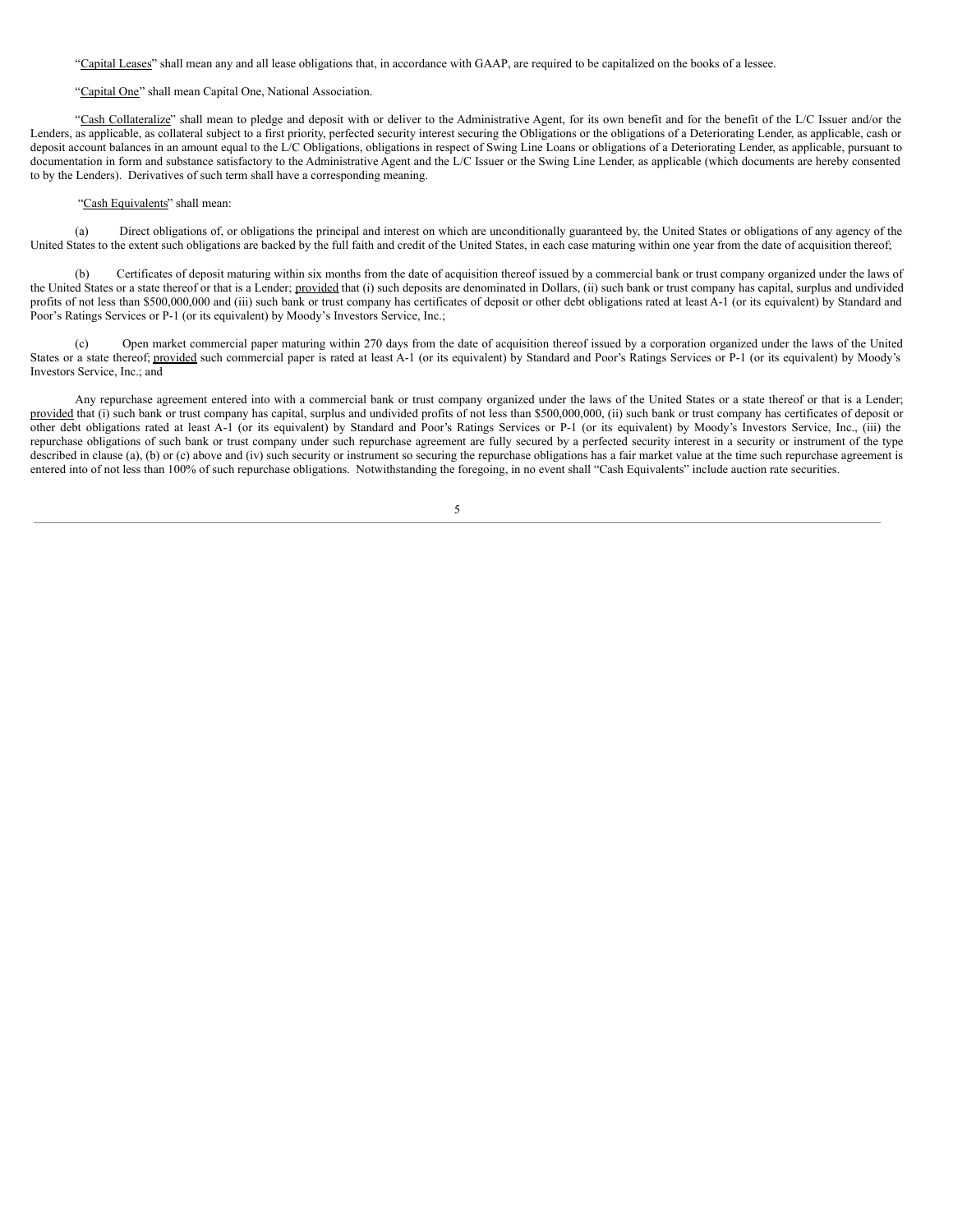"Change of Control" shall mean the occurrence of any one or more of the following:

(a) The Borrower shall cease to beneficially own and control, directly or indirectly, one hundred percent (100%) of the Equity Securities of each Loan Party (other than the Borrower),

(b) The acquisition after the Closing Date of ownership, directly or indirectly, beneficially or of record, by any person or group (within the meaning of the Securities Exchange Act of 1934 and the rules of the Commission thereunder as in effect on the date hereof), of Equity Securities representing more than 15% of the aggregate ordinary voting power represented by the issued and outstanding Equity Securities of the Borrower or any such person or group acquires control of the Borrower, or

(c) The occupation after the Closing Date of a majority of the seats (other than vacant seats) on the board of directors or other governing body of the Borrower by persons who were neither (i) nominated by the board of directors or other governing body of the Borrower nor (ii) appointed by directors or members of such other or other governing body so nominated, or

(d) A "change of control" or "change in control" or any similar term as defined in any document governing Indebtedness of any Borrower Party which gives the holders of such Indebtedness the right to accelerate or otherwise require payment of such Indebtedness prior to the maturity date thereof or the right to require such Borrower Party to redeem, purchase or otherwise defease, or offer to redeem, purchase or otherwise defease, all or any portion of such Indebtedness.

For the purpose of this definition, "control" of a Person shall mean the possession, directly or indirectly, of the power to direct or cause the direction of its management or policies, whether through the ownership of voting securities, by contract or otherwise.

"Change of Law" means (a) the adoption of any law, rule, regulation or treaty (including any rules or regulations issued under or implementing any existing law) after the date of this Agreement, (b) any change in any law, rule, regulation or treaty or in the interpretation or application thereof by any Governmental Authority after the date of this Agreement or (c) compliance by any Lender or any L/C Issuer with any request, guideline or directive (whether or not having the force of law) of any Governmental Authority made or issued after the date of this Agreement; provided that notwithstanding anything herein to the contrary, (i) the Dodd-Frank Wall Street Reform and Consumer Protection Act and all requests, rules, guidelines or directives thereunder, issued in connection therewith or in implementation thereof, and (ii) all requests, rules, guidelines and directives promulgated by the Bank for International Settlements, the Basel Committee on Banking Supervision (or any successor or similar authority) or the United States or foreign regulatory authorities, shall in each case be deemed to be a "Change of Law," regardless of the date enacted, adopted, issued or implemented.

"Closing Date" shall mean the date of this Agreement as set forth in the introductory paragraph hereof.

"Collateral" shall mean all Property in which the Administrative Agent, the Collateral Trustee or any Lender has a Lien to secure the Obligations or the Guaranty.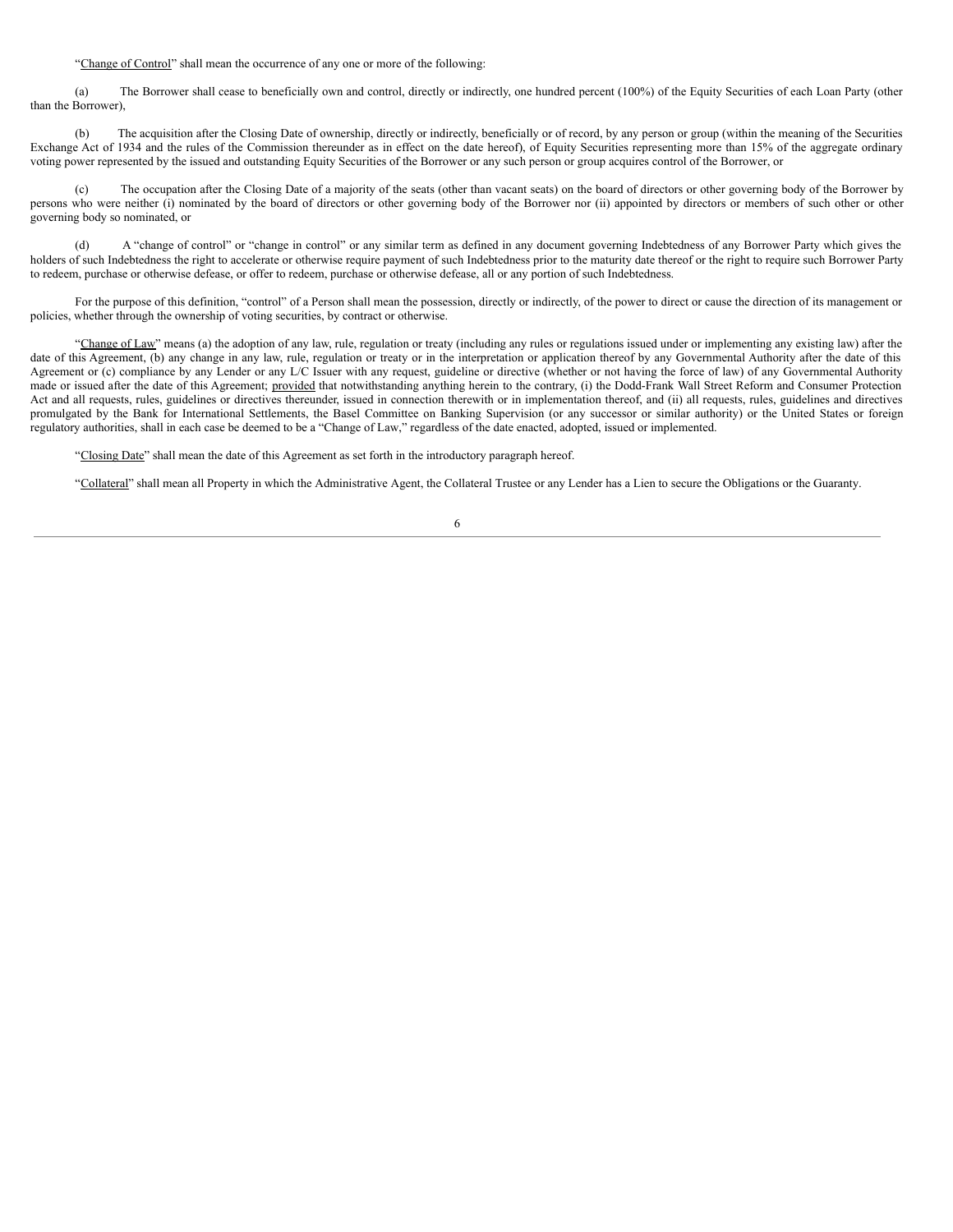"Collateral Certificate" shall mean a Collateral Certificate in substantially the form of Exhibit J, appropriately completed and duly executed by the Borrower.

"Collateral Trustee" shall mean Capital One in its capacity as collateral trustee for the Lenders pursuant to the Credit Documents, and any successor appointed in accordance with the provisions hereof.

"Commercial Letter of Credit" shall mean any documentary letter of credit issued by the L/C Issuer under this Agreement, either as originally issued or as the same may be supplemented, modified, amended, extended, restated or supplanted.

"Commitment Fee Percentage" shall mean 0.50% per annum.

"Commitment Fees" shall have the meaning given to that term in Section 2.05(c).

"Commitments" shall mean, collectively, the Revolving Loan Commitments and the Term Loan Commitments.

"Communications" shall have the meaning given to that term in Section 8.01(b).

"Compliance Certificate" shall have the meaning given to that term in Section 5.01(a)(iii).

"Confidential Information" shall mean information delivered to any Lender or the Administrative Agent by or on behalf of any Loan Party pursuant to the Credit Documents that is proprietary in nature and that is clearly marked or labeled as being confidential information of such Loan Party; provided; however, that such term does not include information that (a) was publicly known or otherwise known to the receiving party prior to the time of such disclosure, (b) subsequently becomes publicly known through no act or omission by the receiving party or any person acting on its behalf, (c) otherwise becomes known to the receiving party other than through disclosure by any Loan Party or (d) constitutes financial statements delivered to the Lenders and the Administrative Agent under Section 5.01(a) that are otherwise publicly available.

"Contingent Obligation" shall mean, with respect to any Person, (a) any Guaranty Obligation of that Person; and (b) any direct or indirect obligation or liability, contingent or otherwise, of that Person (i) in respect of any Surety Instrument issued for the account of that Person or as to which that Person is otherwise liable for reimbursement of drawings or payments, (ii) as a partner or joint venturer in any partnership or joint venture, (iii) to purchase any materials, supplies or other Property from, or to obtain the services of, another Person if the relevant contract or other related document or obligation requires that payment for such materials, supplies or other Property, or for such services, shall be made regardless of whether delivery of such materials, supplies or other Property is ever made or tendered, or such services are ever performed or tendered, or (iv) in respect to any Rate Contract that is not entered into in connection with a bona fide hedging operation that provides offsetting benefits to such Person. The amount of any Contingent Obligation shall (subject, in the case of Guaranty Obligations, to the last sentence of the definition of "Guaranty Obligation") be deemed equal to the maximum reasonably anticipated liability in respect thereof, and shall, with respect to item (b)(iv) of this definition be marked to market on a current basis.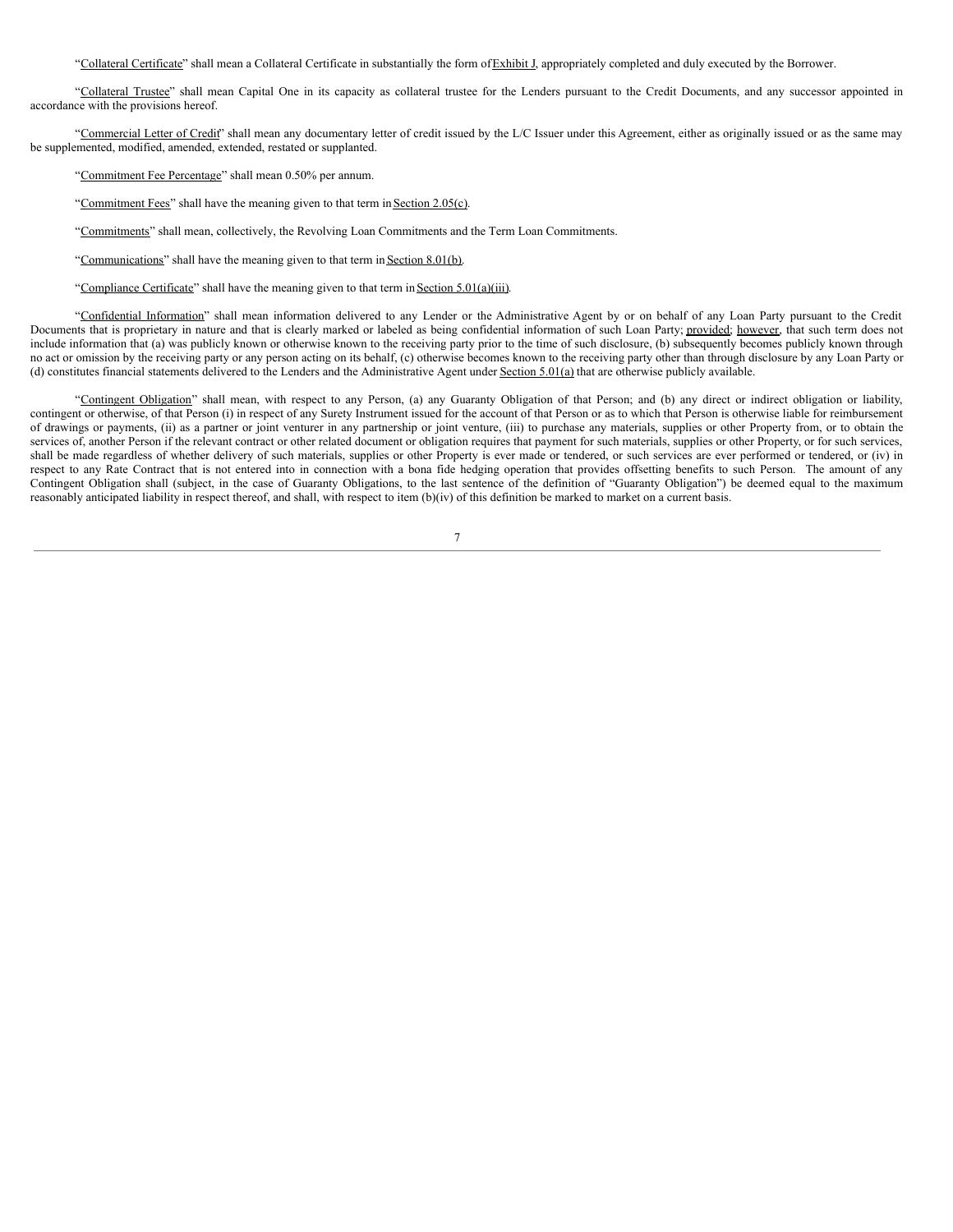"Contractual Obligation" of any Person shall mean, any indenture, note, lease, loan agreement, security, deed of trust, mortgage, security agreement, guaranty, instrument, contract, agreement or other form of contractual obligation or undertaking to which such Person is a party or by which such Person or any of its Property is bound.

"Control Agreement" shall mean a control agreement among the Borrower or a Guarantor, a depository bank, a securities intermediary or a commodity intermediary, as the case may be, and the Collateral Trustee, in form and substance reasonably acceptable to the Collateral Trustee.

"Credit Documents" shall mean and include this Agreement, the Notes, the Guaranty, the Security Documents, the Intercreditor Agreement, each Letter of Credit Application, each Notice of Borrowing, each Notice of Interest Period Selection, each Notice of Conversion, all Lender Rate Contracts, the Collateral Certificate, the Fee Letter, all other documents, instruments and agreements delivered to the Administrative Agent, the Collateral Trustee, or any Lender pursuant to Sections 3.01 or 3.02 and all other documents, instruments and agreements delivered by any Loan Party to the Administrative Agent, the Collateral Trustee or any Lender in connection with this Agreement or any other Credit Document on or after the date of this Agreement, including, without limitation, any amendments, consents or waivers, as the same may be amended, restated, supplemented or modified from time to time.

"Credit Event" shall mean the making of any Loan (including a Swing Line Loan) or the making of an L/C Credit Extension.

"Cure Amount" shall have the meaning given to that term in Section 6.03(a).

"Cure Expiration Date" shall have the meaning given to that term in Section 6.03(a).

"Current Assets" shall mean, at any time, the consolidated current assets (other than cash and Cash Equivalents and current deferred tax assets) of the Borrower Parties.

"Current Liabilities" shall mean, at any time, the consolidated current liabilities of the Borrower Parties at such time, but excluding, without duplication, (a) the current portion of any long-term Indebtedness, (b) outstanding Revolving Loans and Swingline Loans and (c) current deferred tax liabilities.

"Debtor Relief Laws" shall mean the Bankruptcy Code of the United States, and all other applicable liquidation, conservatorship, bankruptcy, moratorium, rearrangement, receivership, insolvency, reorganization, or similar debtor relief Governmental Rules from time to time in effect affecting the rights of creditors generally.

"Default" shall mean an Event of Default or any event or circumstance not yet constituting an Event of Default which, with the giving of any notice or the lapse of any period of time or both, would become an Event of Default.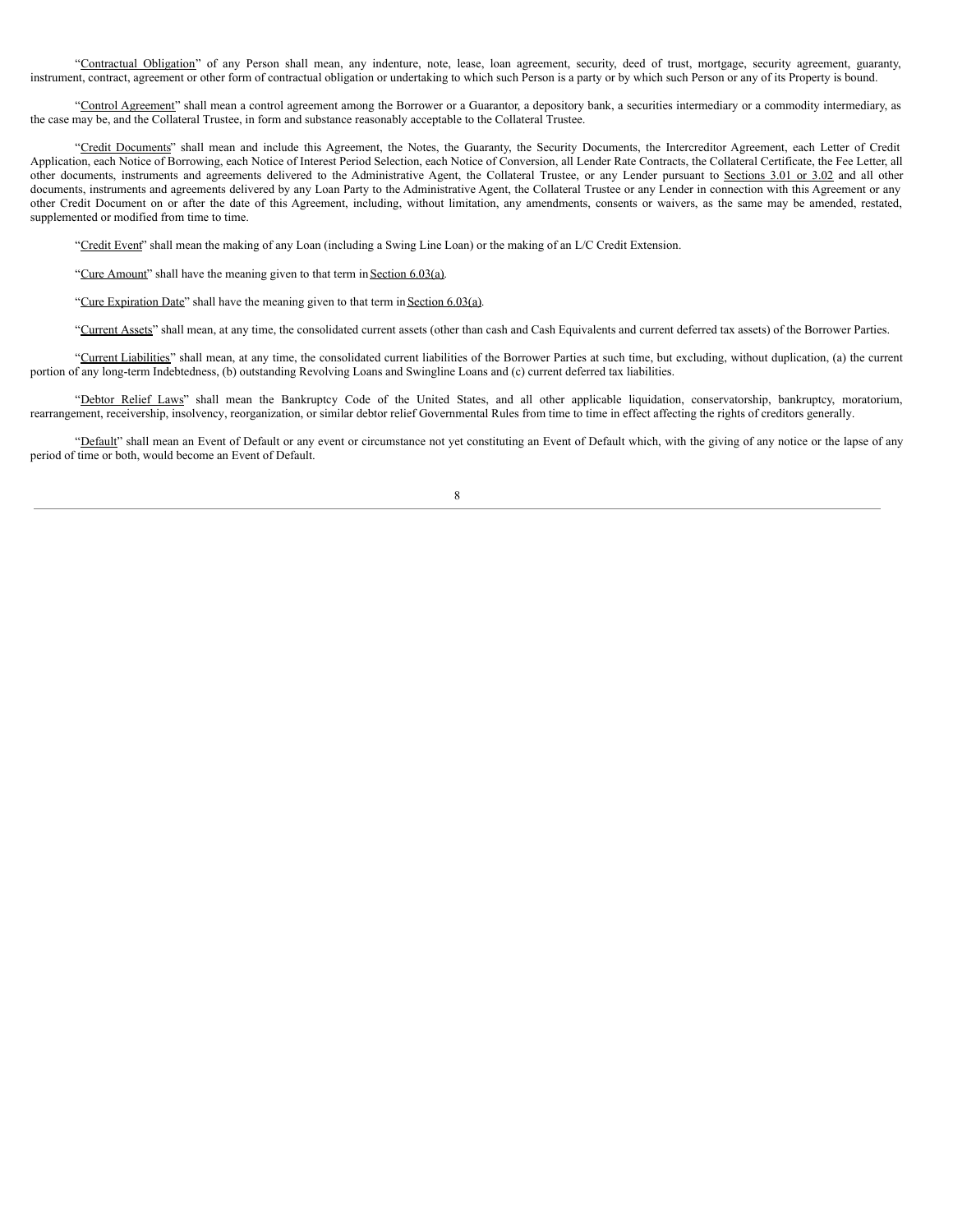#### "Default Rate" shall have the meaning given to that term in Section 2.07(c).

"Defaulting Lender" shall mean a Lender which (a) has failed to fund its portion of any Borrowing, any participations in Letters of Credit or participations in Swing Line Loans required to be funded by it under this Agreement within three (3) Business Days of the date when due, (b) has otherwise failed to pay over to the Administrative Agent or any other Lender any other amount required to be paid by it hereunder within one (1) Business Day of the date when due, unless the subject of a good faith dispute, or (c) has been deemed insolvent or become the subject of a receivership, bankruptcy or insolvency proceeding.

"Designated Person" shall mean any Person who (i) is named on the list of Specially Designated Nationals or Blocked Persons maintained by the U.S. Department of the Treasury's Office of Foreign Assets Control and/or any other similar lists maintained by the U.S. Department of the Treasury's Office of Foreign Assets Control pursuant to authorizing statute, executive order or regulation, (ii) (A) is a Person whose property or interest in property is blocked or subject to blocking pursuant to Section 1 of the Executive Order or any related legislation or any other similar executive order(s) or (B) engages in any dealings or transactions prohibited by Section 2 of the Executive Order or is otherwise associated with any such Person in any manner violative of Section 2 of the Executive Order or  $(iii)(X)$  is an agency of the government of a country,  $(Y)$  an organization controlled by a country, or (Z) a Person resident in a country that is subject to a sanctions program identified on the list maintained by the U.S. Department of the Treasury's Office of Foreign Assets Control, or as otherwise published from time to time, as such program may be applicable to such agency, organization or Person.

"Deteriorating Lender" shall mean (a) a Defaulting Lender or (b) a Lender as to which (i) the L/C Issuer or Swing Line Lender (as applicable) has been informed that such Lender has defaulted in fulfilling its monetary or other material obligations under one or more other syndicated credit facilities or (ii) an entity that controls such Lender has been deemed insolvent or becomes subject to a receivership, bankruptcy or other similar proceeding. For the purpose of this definition, "control" of a Lender shall mean the possession, directly or indirectly, of the power to direct or cause the direction of its management or policies, whether through the ownership of voting securities, by contract or otherwise.

"Disqualified Securities" shall mean any Equity Security which, by its terms (or by the terms of any security into which it is convertible or for which it is exchangeable), or upon the happening of any event, (a) matures or is mandatorily redeemable, pursuant to a sinking fund obligation or otherwise, or is redeemable at the option of the holder thereof, in whole or in part, on or prior to the date that is one year following the date of payment and satisfaction in full by the Loan Parties of the Obligations, (b) is convertible into or exchangeable for (i) debt securities or (ii) any Equity Security referred to in (a) above, in each case at any time on or prior to the date that is one year following the date of payment and satisfaction in full by the Loan Parties of the Obligations, or (c) is entitled to receive a cash Distribution (other than for taxes attributable to the operations of the business) or a Distribution of Disqualified Securities on or prior to the date that is one year following the date of payment and satisfaction in full by the Loan Parties of the Obligations.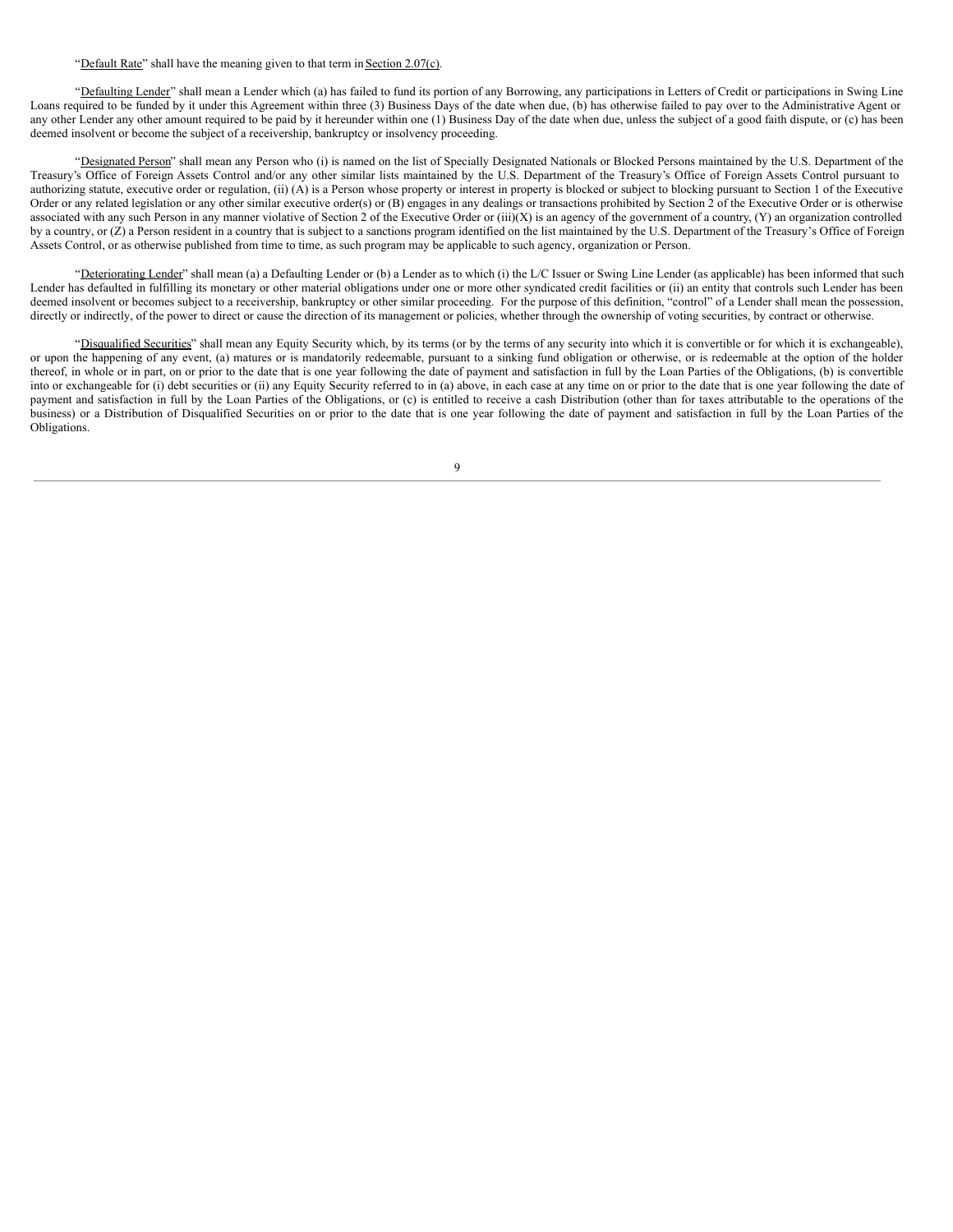"Distributions" shall mean the declaration or (without duplication) payment of any distributions or dividends (in cash, Property or obligations) on, or other payments on account of, or the setting apart of money for a sinking or other analogous fund for, or the purchase, repurchase, redemption, retirement or other acquisition of, any Equity Securities of any Person or of any warrants, options or other rights to acquire the same (or to make any payments to any Person, such as "phantom membership" or "phantom stock" payments or similar payments, where the amount is calculated with reference to the fair market or equity value of any Person), but excluding distributions or dividends payable by a Person solely in membership interests or shares of common stock of such Person.

"Dollars" and "\$" shall mean the lawful currency of the United States and, in relation to any payment under this Agreement, same day or immediately available funds.

"Domestic Lending Office" shall mean, with respect to any Lender, (a) initially, its office designated as such in Schedule I (or, in the case of any Lender which becomes a Lender pursuant to Section 2.01(h) or by an assignment pursuant to Section 8.05(c), its office designated as such in the applicable Assignment Agreement) and (b) subsequently, such other office or offices as such Lender may designate to the Administrative Agent as the office at which such Lender's Base Rate Loans and Base Rate Portions will thereafter be maintained and for the account of which all payments of principal of, and interest on, such Lender's Base Rate Loans and Base Rate Portions will thereafter be made.

"Effective Amount" shall mean (i) with respect to Revolving Loans, Term Loans, and Swing Line Loans on any date, the aggregate outstanding principal amount thereof after giving effect to (A) any borrowings and prepayments or repayments of Revolving Loans, Term Loans, and Swing Line Loans and (B) with respect to Swing Line Loans, any risk participation amongst the Lenders, as the case may be, occurring on such date; and (ii) with respect to any L/C Obligations on any date, the amount of such L/C Obligations on such date after giving effect to any L/C Credit Extension occurring on such date and any other changes in the aggregate amount of the L/C Obligations as of such date, including as a result of any reimbursements of outstanding unpaid drawings under any Letters of Credit or any reductions in the maximum amount available for drawing under Letters of Credit taking effect on such date.

"Eligible Assignee" shall mean (a) any Lender, any Affiliate of any Lender and any Approved Fund of any Lender; and (b) a Person that is (i) a commercial bank, savings and loan association or savings bank organized under the laws of the United States, or any state thereof, and having a combined capital and surplus of at least \$100,000,000, (ii) a commercial bank organized under the laws of any other country which is a member of the Organization for Economic Cooperation and Development (the "OECD"), or a political subdivision of any such country, and having a combined capital and surplus of at least \$100,000,000; provided that such bank is acting through a branch or agency located in the country in which it is organized or another country which is also a member of the OECD, (iii) a finance company, insurance company or other financial institution that is engaged in making, purchasing or otherwise investing in commercial loans in the ordinary course of its business and having total assets in excess of \$100,000,000, or (iv) a Person that is primarily engaged in the business of commercial lending and that is (x) a Subsidiary of a Lender, (y) a Subsidiary of a Person of which a Lender is a Subsidiary, or (z) a Person of which a Lender is a Subsidiary; provided that in no event shall any person or entity that has been found "unsuitable" in any gaming jurisdiction, been denied a Gaming License or otherwise been disqualified as a lender to a gaming company be permitted to be a Lender hereunder. Assignments of the Loan to Affiliates of the Borrower (other than the Borrower and its Subsidiaries) (each, an "Affiliated Lender") shall be permitted subject to the following limitations: (i) Affiliated Lenders will not receive information provided solely to Lenders by the Administrative Agent or any Lender and will not be permitted to attend or participate in "lender-only" meetings not attended by the Borrower; (ii) for purposes of any amendment, waiver or modification of the Credit Documents or any plan of reorganization that in either case does not require the consent of each Lender or each affected Lender or does not adversely affect such Affiliated Lender in any material respect as compared to other Lenders, Affiliated Lenders will be deemed to have voted in the same proportion as non-affiliated Lenders voting on such matter; (iii) Affiliated Lenders may not purchase Revolving Credit Loans or commitments under the Revolving Credit Facility; and (iv) the amount of Term Loans purchased by Affiliated Lenders may not exceed 15% of the aggregate principal amount of the Term Loans.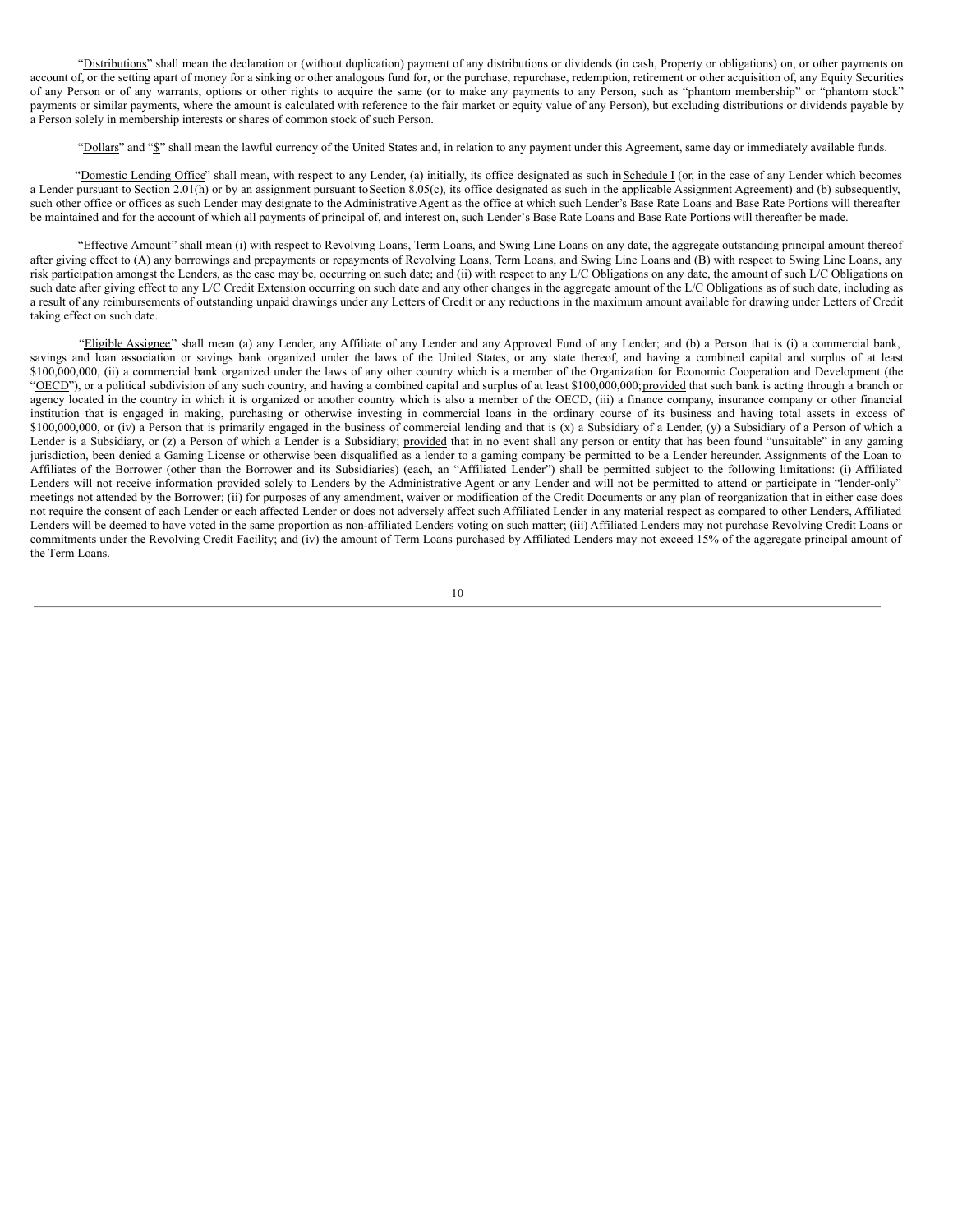"Environmental Damages" shall mean all claims, judgments, damages, losses, penalties, liabilities (including strict liability), costs and expenses (including costs of investigation, remediation, defense, settlement and reasonable attorneys' fees and consultants' fees and any diminution in the value of the security afforded to the Lenders with respect to any real property owned or leased by any Borrower Party), that are incurred at any time (a) as a result of the existence of any Hazardous Materials upon, about or beneath any real property Collateral owned, leased, managed or otherwise operated by any Borrower Party or migrating or threatening to migrate to or from any such real property Collateral regardless of whether or not caused by or within the control of any Borrower Party, (b) arising from any investigation, proceeding or remediation of such real property Collateral at which any Borrower Party or any predecessors are alleged to have directly or indirectly disposed, or arranged for the disposal, of Hazardous Materials or (c) arising in any manner whatsoever out of any violation of Environmental Laws by any Borrower Party or with respect to the Rising Star Vessel or any real property Collateral owned, leased, managed or otherwise operated by any Borrower Party or (d) as a result of the existence of any Hazardous Material upon, about or released from the Rising Star Vessel.

"Environmental Laws" shall mean all federal, state and local Governmental Rules relating to the protection of human health and safety or the environment, including, without limitation, the Clean Air Act, 42 U.S.C. Section 7401 et seq.; the Federal Water Pollution Control Act, 33 U.S.C. Section 1251 et seq.; the Resource Conservation and Recovery Act of 1976, 42 U.S.C. Section 6901 et seq.; the Comprehensive Environment Response, Compensation and Liability Act of 1980 (including the Superfund Amendments and Reauthorization Act of 1986, "CERCLA"), 42 U.S.C. Section 9601 et seq.; the Toxic Substances Control Act, 15 U.S.C. Section 2601 et seq.; the Occupational Safety and Health Act, 29 U.S.C. Section 651; the Emergency Planning and Community Right-to-Know Act of 1986, 42 U.S.C. Section 11001 et seq.; the Mine Safety and Health Act of 1977, 30 U.S.C. Section 801 et seq.; the Safe Drinking Water Act, 42 U.S.C. Section 300f et seq.; the Rivers and Harbors Act of 1899, 33 U.S.C. Section 303; the National Environmental Policy Act, 42 U.S.C. Section 4321 et seq.; all state and local counterparts or analogues to the foregoing statutes; and all other Governmental Rules pertaining to the reporting, licensing, permitting, transportation, storage, disposal, investigation or remediation of emissions, discharges, releases, or threatened releases of Hazardous Materials into the air, surface water, groundwater or land, relating to the manufacture, processing, distribution, use, treatment, storage, disposal, transportation or handling of Hazardous Materials, relating to the placement or discharge of fill or dredged material into water bodies or wetlands, or relating to the construction or operation of buildings, piers, docks or other structures within water bodies that are navigable or otherwise subject to the public trust.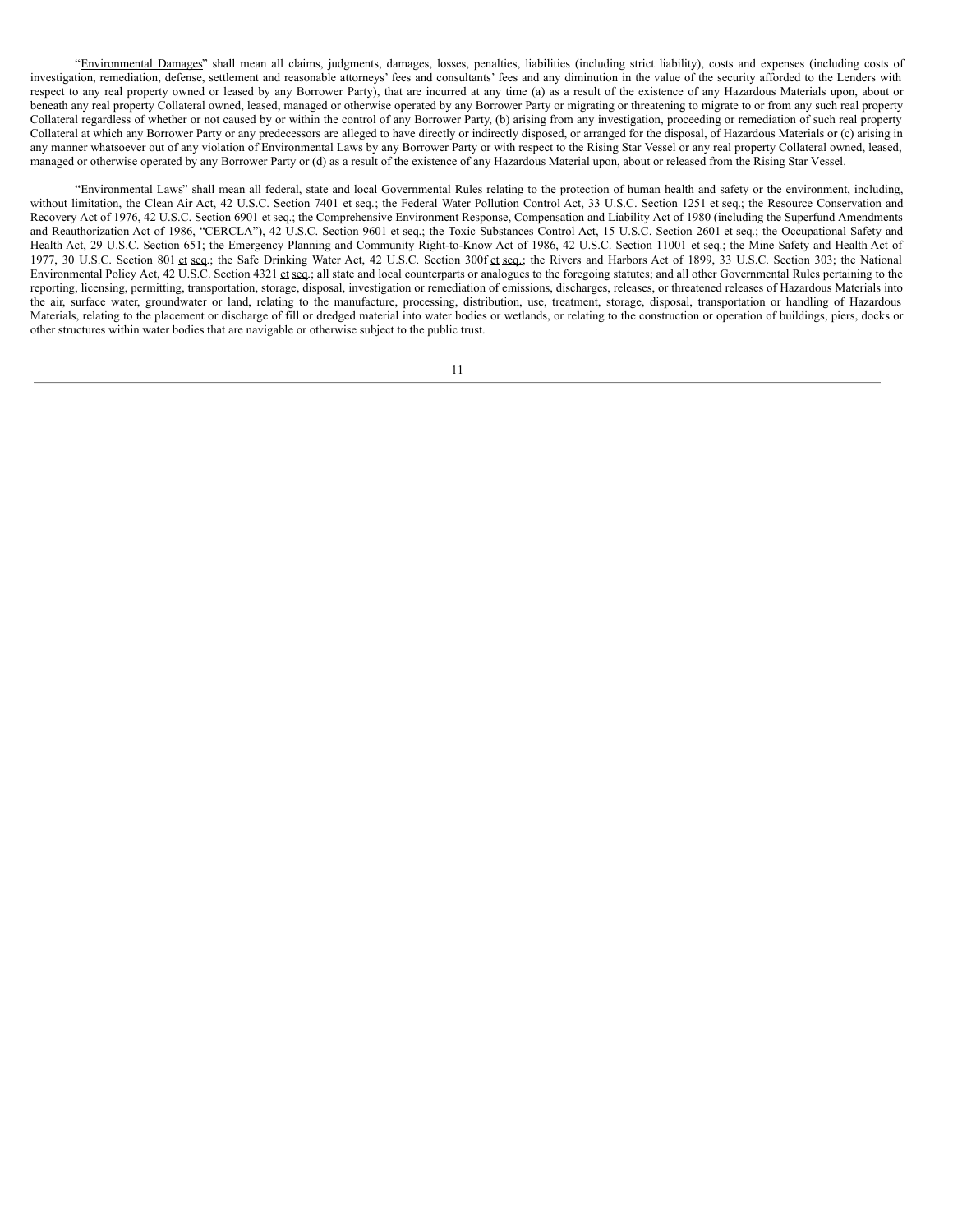"Equity Securities" of any Person shall mean (a) all common stock, preferred stock, participations, shares, partnership interests, limited liability company interests or other equity interests in and of such Person (regardless of how designated and whether or not voting or nonvoting) and (b) all warrants, options and other rights to acquire any of the foregoing.

# "ERISA" shall mean the Employee Retirement Income Security Act of 1974.

"ERISA Affiliate" shall mean any Person which is treated as a single employer with any Borrower Party under Sections 414(b) and (c) of the IRC (and Sections 414(m) and (o) of the IRC for purposes of the provisions relating to Section 412 of the IRC).

"ERISA Event" shall mean (a) a Reportable Event with respect to a Pension Plan; (b) a withdrawal by any Borrower Party or any ERISA Affiliate from a Pension Plan subject to Section 4063 of ERISA during a plan year in which it was a "substantial employer" (as defined in Section 4001(a)(2) of ERISA) or a cessation of operations that is treated as such a withdrawal under Section 4062(e) of ERISA which could reasonably be expected to give rise to any liability with respect to such withdrawal; (c) a complete or partial withdrawal by a Borrower Party or any ERISA Affiliate from a Multiemployer Plan or notification that a Multiemployer Plan is in reorganization; (d) the filing of a notice of intent to terminate, the treatment of a Pension Plan or Multiemployer Plan amendment as a termination under Sections 4041 or 4041A of ERISA, or the commencement of proceedings to terminate a Pension Plan or Multiemployer Plan; (e) an event or condition which could reasonably be expected to constitute grounds under Section 4042 of ERISA for the termination of, or the appointment of a trustee to administer, any Pension Plan or Multiemployer Plan; or (f) the imposition of any liability under Title IV of ERISA, other than PBGC premiums due but not delinquent under Section 4007 of ERISA, upon a Borrower Party or any ERISA Affiliate.

"Euro-Dollar Lending Office" shall mean, with respect to any Lender, (a) initially, its office designated as such in Schedule I (or, in the case of any Lender which becomes a Lender pursuant to Section 2.01(h) or by an assignment pursuant to Section 8.05(c), its office designated as such in the applicable Assignment Agreement) and (b) subsequently, such other office or offices as such Lender may designate to the Administrative Agent as the office at which such Lender's LIBOR Loans and LIBOR Portions will thereafter be maintained and for the account of which all payments of principal of, and interest on, such Lender's LIBOR Loans and LIBOR Portions will thereafter be made.

"Event of Default" shall have the meaning given to that term in Section 6.01.

"Evergreen Letter of Credit" shall have the meaning given to that term in Section 2.02(b)(iii).

"Excess Cash Flow" shall mean, for any fiscal year of the Borrower, the excess of (a) the sum, without duplication, (i) Adjusted EBITDA for such fiscal year, and (ii) the decrease if any, in Current Assets minus Current Liabilities from the beginning to the end of such fiscal year, over (b) the sum of

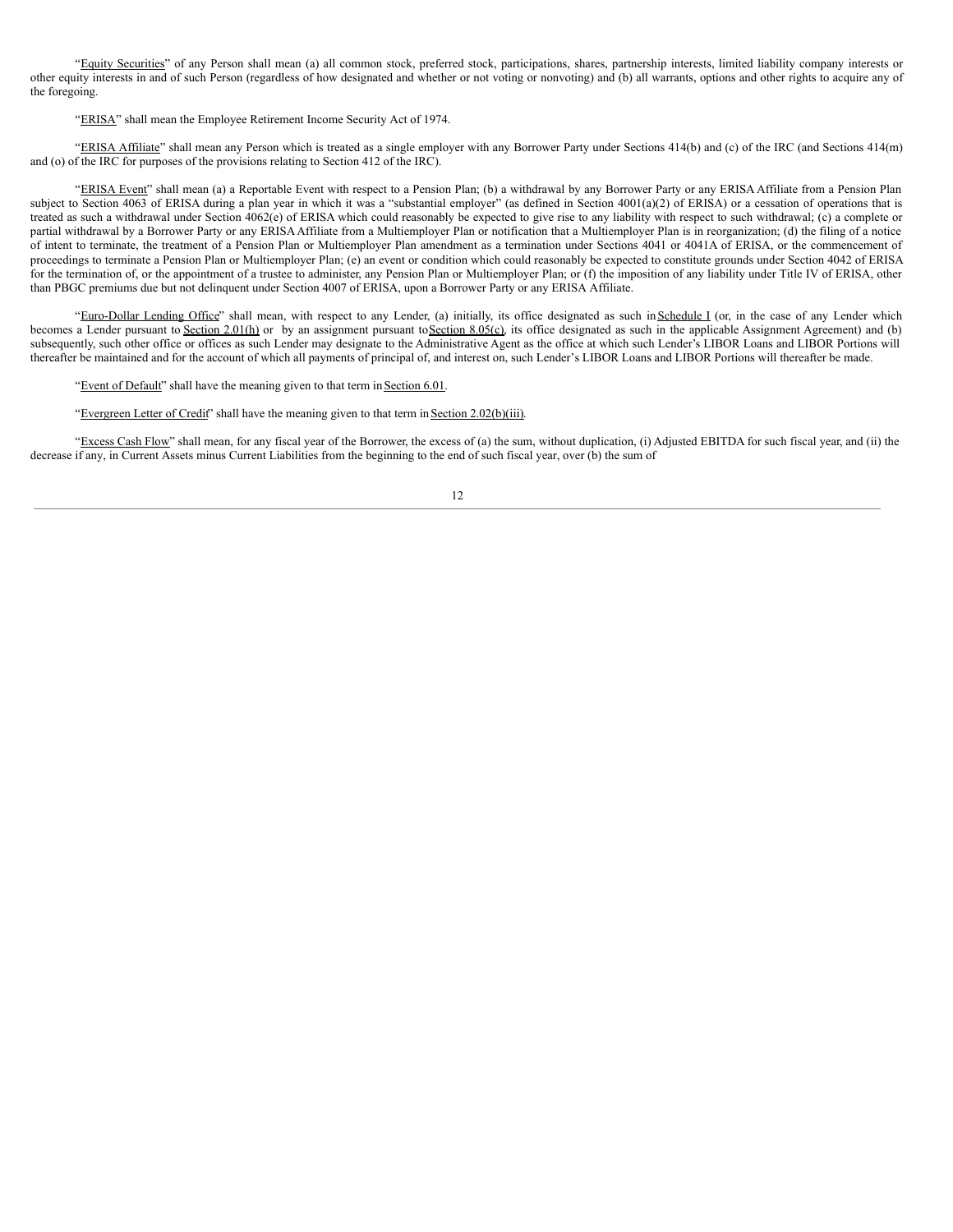(i) the amount of any income taxes paid or payable in cash by the Borrower Parties with respect to such fiscal year;

(ii) Interest Expense paid in cash in such fiscal year;

(iii) scheduled principal payments paid on the Obligations, the Second Lien Obligations and any other Permitted Indebtedness in such fiscal year;

(iv) payments on Capital Leases in such fiscal year;

(v) amount of Capital Expenditures (excluding any Capital Expenditures related to the development and opening of a hotel adjacent to the Silver Slipper Casino to the extent funded with the proceeds of Term Loans incurred pursuant to Section 2.01(h)) in such fiscal year;

(vi) all extraordinary cash charges and all non-recurring cash charges, in each case to the extent adding back in calculating Adjusted EBITDA; and

(vii) the increase, if any, in Current Assets minus Current Liabilities from the beginning to the end of such fiscal year.

"Excluded Subsidiary" means (a) any Subsidiary that is a Non-Wholly-Owned Subsidiary and (b) any Unrestricted Subsidiary.

"Executive Order" shall mean Executive Order No. 13224 on Terrorist Financings: - Blocking Property and Prohibiting Transactions With Persons Who Commit, Threaten To Commit, or Support Terrorism issued on 23rd September, 2001.

"Exempted Equity Issuance" shall mean any of the following: (a) the issuance of Equity Securities by any Loan Party to another Loan Party, (b) the contribution of capital by any Loan Party to another Loan Party, (c) the issuance by the Borrower of its Equity Securities to any of its officers, directors or employees pursuant to customary compensation arrangements, or (d) any issuance of Equity Securities or contributions of capital designated as a Cure Amount in accordance with Section 6.03.

"FASB ASC" shall mean the Accounting Standards Codification of the Financial Accounting Standards Board.

"Federal Funds Rate" shall mean, for any day, the rate per annum (rounded upwards to the nearest 1/100 of 1%) equal to the weighted average of the rates on overnight Federal funds transactions with members of the Federal Reserve System arranged by Federal funds brokers on such day, as published by the Federal Reserve Bank on the Business Day next succeeding such day; provided, that (a) if such day is not a Business Day, the Federal Funds Rate for such day shall be such rate on such transactions on the next preceding Business Day as so published on the next succeeding Business Day, and (b) if no such rate is so published on such next succeeding Business Day, the Federal Funds Rate for such day shall be the average rate charged to Capital One on such day on such transactions as determined by the Administrative Agent.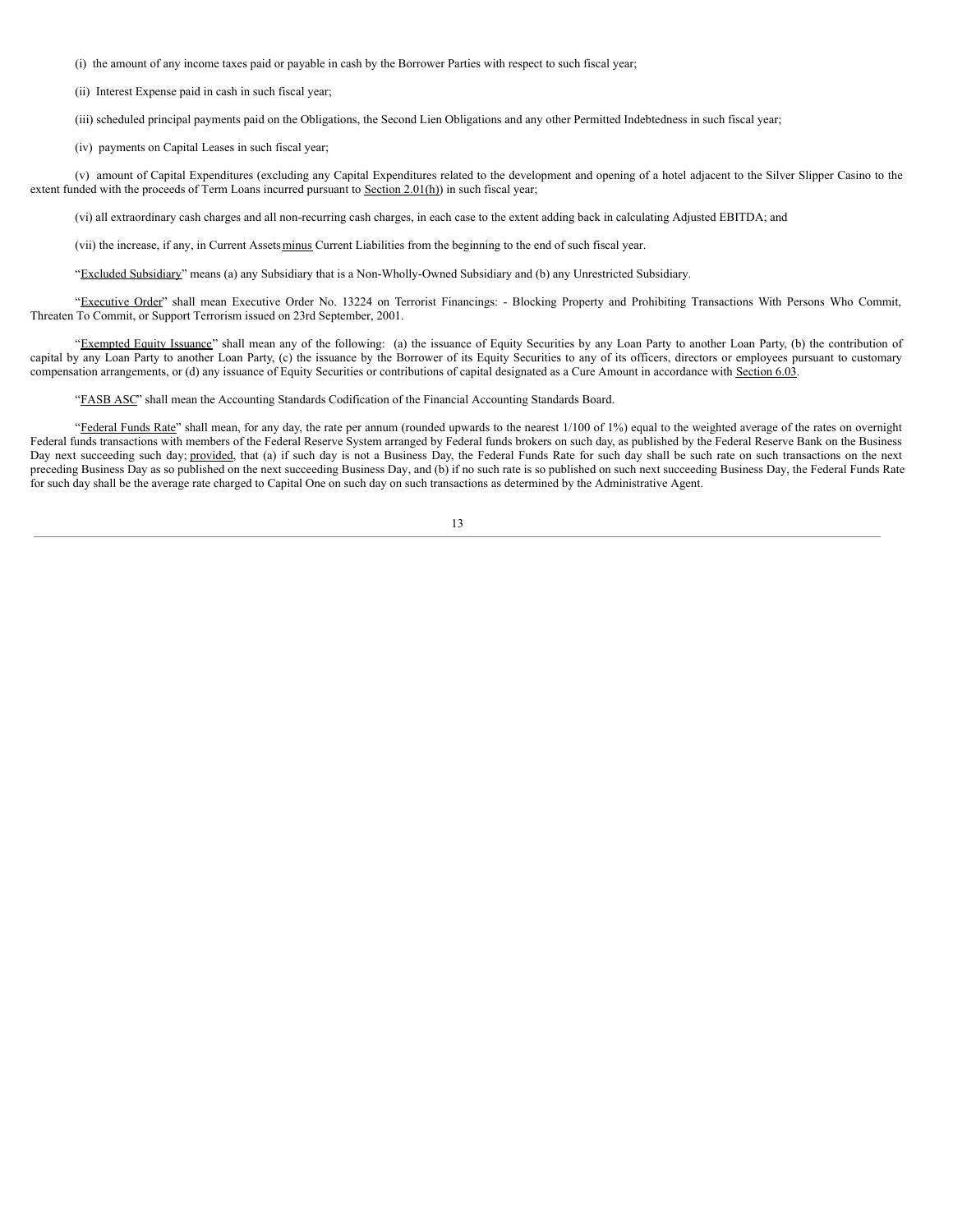"Federal Reserve Board" shall mean the Board of Governors of the Federal Reserve System.

"Fee Letter" shall mean the letter agreement dated as of January 10, 2012, as amended on March 1, 2012, between the Borrower and the Lead Arranger regarding certain fees payable by the Borrower as expressly indicated therein.

"Financial Statements" shall mean, with respect to any accounting period for any Person, statements of income and cash flows (and, in the case of financial statements in respect of a fiscal year, statements of retained earnings, or stockholders' equity or members' equity or partners' capital) of such Person for such period, and a balance sheet of such Person as of the end of such period, setting forth in each case in comparative form figures for the corresponding period in the preceding fiscal year if such period is less than a full fiscal year or, if such period is a full fiscal year, corresponding figures from the preceding annual audited financial statements and, in each case, corresponding figures from the comparable budgeted and projected figures for such period, all prepared in reasonable detail and in accordance with GAAP.

"First Lien Leverage Ratio" shall mean as of any date of determination, the ratio of (a) Total Debt secured by first priority Liens as of such date to (b) Adjusted EBITDA for the four consecutive fiscal quarter periods most recently ended for which Financial Statements are available.

"Fixed Charge Coverage Ratio" shall mean, as at any date of determination, with respect to the Borrower Parties for the period of four consecutive fiscal quarters ending on or most recently ended prior to such date, (a) Adjusted EBITDA, plus (i) Rent Expense, minus (ii) the aggregate amount of non-financed Capital Expenditures made during such period, minus (iii) the aggregate amount of Distributions made during such period, minus (iv) cash taxes required to be paid during such perioddivided by (b) Fixed Charges for such period.

"Fixed Charges" shall mean, for any four fiscal quarter period, the sum, for the Borrower Parties (determined on a consolidated basis without duplication), of the following items: (a) Interest Expense for such period, (b) Rent Expense for such period, (c) scheduled principal payments of Indebtedness actually paid in cash during such period, including any optional prepayments during such period that reduce otherwise scheduled principal payments for such period, and (d) the portion of payments under Capital Leases that should be treated as payment of principal in accordance with GAAP scheduled to be paid during such period, provided, however, that for each of the four fiscal quarter periods ending with the first full fiscal quarter after the Initial Funding Date, the second full fiscal quarter after the Initial Funding Date and the third full fiscal quarter after the Initial Funding Date, Fixed Charges for each such four fiscal quarter period shall be deemed equal to the sum of clauses (a) through (d) above for the full fiscal quarters after the Initial Funding Date ending thereon multiplied by 4, by 2 and by 4/3rds, respectively.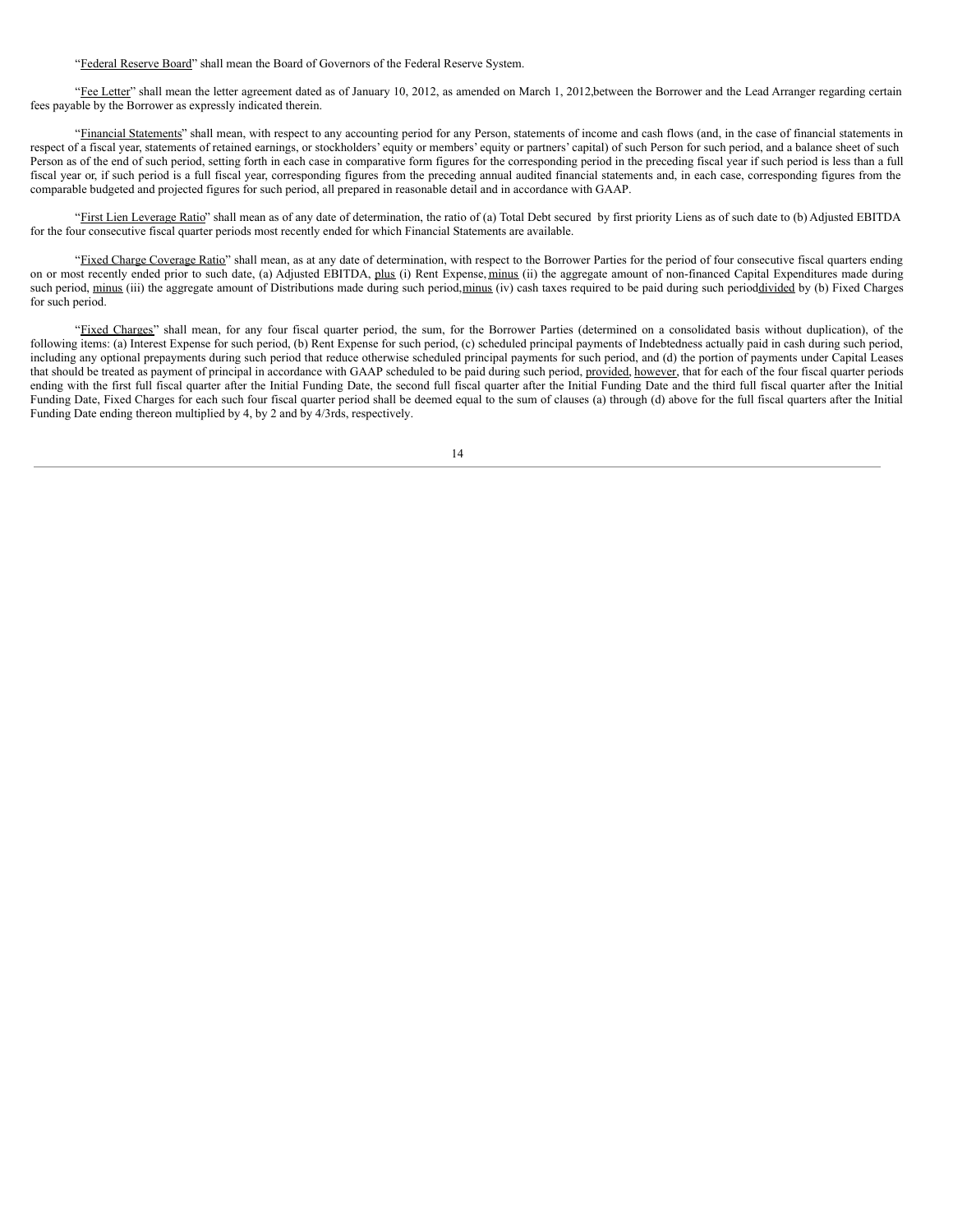"Foreign Plan" shall mean any employee benefit plan maintained or contributed to by any Loan Party which is mandated or governed by any Governmental Rule of any Governmental Authority other than the United States.

"Fund" shall mean any Person (other than a natural person) that is (or will be) engaged in making, purchasing, holding or otherwise investing in commercial loans and similar extensions of credit in the ordinary course of its business.

"GAAP" shall mean generally accepted accounting principles and practices as in effect in the United States from time to time, consistently applied.

"Gaming Approvals" shall mean all licenses, permits, approvals, authorizations, registrations, findings of suitability, franchises, entitlements, waivers and exemptions issued by any Gaming Board necessary for or relating to the conduct of activities by any Loan Party, including, without limitation, the ownership, operation, management and development of Stockman's Casino, the Rising Star Casino, and Silver Slipper Casino.

"Gaming Board" shall mean, in any jurisdiction in which any Loan Party manages or conducts any casino, racing, gaming business, or activity, the applicable gaming board, commission or other or Governmental Authority that holds licensing or permit authority over gambling, gaming or casino activities conducted by any Loan Party within its jurisdiction or is responsible for interpreting, administering and enforcing the Gaming Laws, including, without limitation, the Mississippi Gaming Commission, the Nevada Gaming Control Board, the Nevada Gaming Commission and the Indiana Gaming Commission.

"Gaming Laws" shall mean all laws, statutes, ordinances, rules or regulations pursuant to which any Gaming Board possesses licensing or permit authority over gambling, gaming, or casino activities conducted by any Loan Party within its jurisdiction.

"Gaming License" shall mean, in any jurisdiction in which any Loan Party conducts any casino and gaming business or activities, any license, permit or other authorization to conduct gaming activities that is granted or issued by the applicable Gaming Board.

"Governmental Authority" shall mean any international, domestic, tribal or foreign national, state or local government, any political subdivision thereof, any department, agency, authority or bureau of any of the foregoing, or any other entity exercising executive, legislative, judicial, regulatory, tax or administrative functions of or pertaining to government, including, without limitation, the Federal Trade Commission, Federal Deposit Insurance Corporation, the Federal Reserve Board, the Comptroller of the Currency, any central bank or any comparable authority and any supra-national bodies such as the European Union.

"Governmental Authorization" shall mean any permit, license, registration, approval, finding of suitability or licensing, authorization, plan, directive, order, consent, exemption, waiver, consent order or consent decree of or from, or notice to, action by or filing with, any Governmental Authority (including any Gaming Board).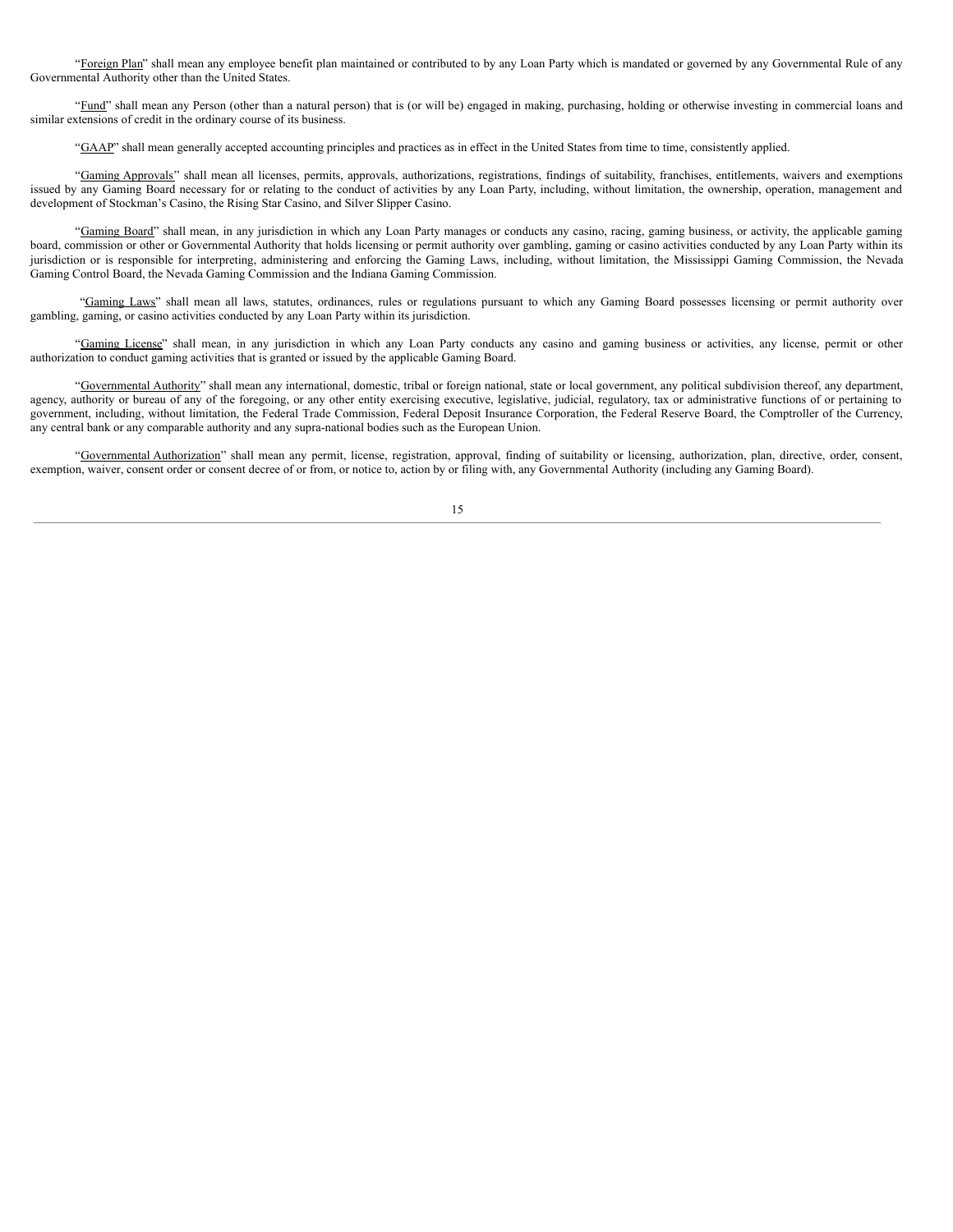"Governmental Charges" shall mean, with respect to any Person, all levies, assessments, fees, claims or other charges imposed by any Governmental Authority upon such Person or any of its Property or otherwise payable by such Person.

"Governmental Rule" shall mean any law, rule, regulation, ordinance, order, code interpretation, judgment, decree, directive, Governmental Authorization, guidelines, policy or similar form of decision of any Governmental Authority.

"Guarantor" shall mean each now existing or hereafter acquired or created direct or indirect Restricted Subsidiary of the Borrower which becomes a party to the Guaranty.

"Guaranty" shall mean the Guaranty Agreement by each Guarantor from time to time party thereto in favor of the Administrative Agent and the Lender Parties, as supplemented, modified, amended, extended or restated from time to time.

"Guaranty Obligation" shall mean, with respect to any Person, any direct or indirect liability of that Person with respect to any Indebtedness, lease, dividend, letter of credit or other obligation (the "primary obligations") of another Person (the "primary obligor"), including any obligation of that Person, whether or not contingent, (a) to purchase, repurchase or otherwise acquire such primary obligations or any Property constituting direct or indirect security therefor, or (b) to advance or provide funds (i) for the payment or discharge of any such primary obligation, or (ii) to maintain working capital or equity capital of the primary obligor or otherwise to maintain the net worth or solvency or any balance sheet item, level of income or financial condition of the primary obligor, or (c) to purchase Property, securities or services primarily for the purpose of assuring the beneficiary of any such primary obligation of the ability of the primary obligor to make payment of such primary obligation, or (d) otherwise to assure or hold harmless the holder of any such primary obligation against loss in respect thereof, provided that the term "Guaranty Obligation" shall not include endorsements for collection or deposit in the ordinary course of business. The amount of any Guaranty Obligation shall be deemed equal to the stated or determinable amount of the primary obligation in respect of which such Guaranty Obligation is made or, if not stated or if indeterminable, the maximum liability in respect thereof.

"Hazardous Materials" shall mean all pollutants, contaminants and other materials, substances and wastes which are hazardous, toxic or caustic to the environment, including petroleum and petroleum products and byproducts, radioactive materials, asbestos, polychlorinated biphenyls and all materials, substances and wastes which are classified or regulated as "hazardous," "toxic" or similar descriptions under any Environmental Law.

"Honor Date" shall have the meaning given to that term in Section  $2.02(c)(i)$ .

"IGRA" means the Federal Indian Gaming Regulatory Act of 1988, codified at 25 U.S.C. §2701, et seq., as amended.

"Indebtedness" of any Person shall mean, without duplication:

(a) All Obligations;

(b) All Second Lien Obligations;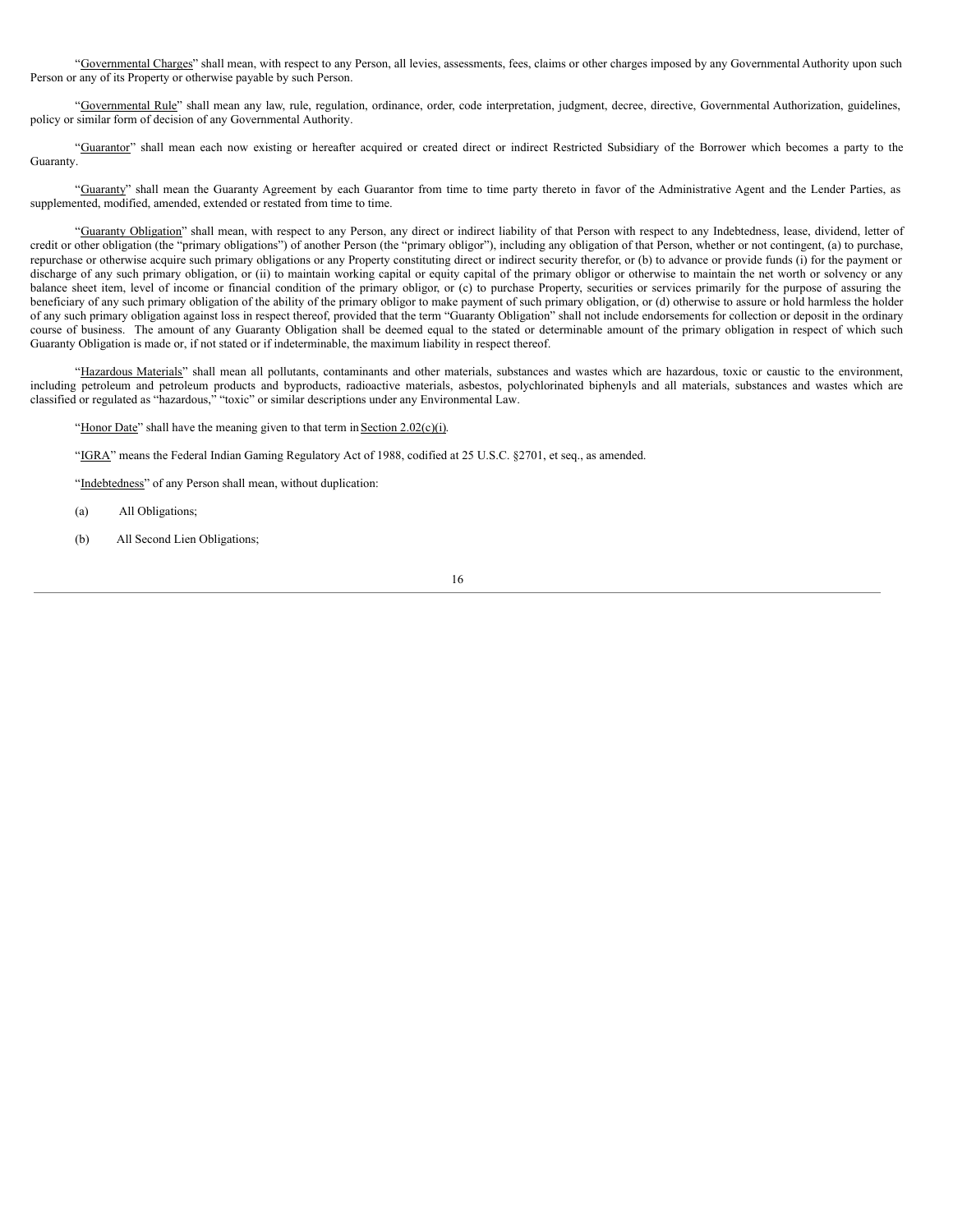(c) All obligations of such Person evidenced by notes, bonds, debentures or other similar instruments and all other obligations of such Person for borrowed money (including obligations to repurchase receivables and other assets sold with recourse);

(d) All obligations of such Person for the deferred purchase price of property or services (including obligations under letters of credit and other credit facilities which secure or finance such purchase price), except for (i) trade accounts payable, provided that (A) such trade accounts payable arise in the ordinary course of business and (B) no material part of any such account is more than sixty (60) days past due and (ii) time-based licenses;

(e) All obligations of such Person under conditional sale or other title retention agreements with respect to property acquired by such Person (to the extent of the value of such property if the rights and remedies of the seller or the lender under such agreement in the event of default are limited solely to repossession or sale of such property);

- (f) All obligations of such Person as lessee under or with respect to Capital Leases and synthetic leases and all other off-balance sheet financing;
- (g) All obligations of such Person, contingent or otherwise, under or with respect to Surety Instruments;
- (h) All Unfunded Pension Liabilities of such Person;
- (i) All obligations of such Person arising under acceptance facilities or under facilities for the discount of accounts receivable of such Person;
- (j) All Contingent Obligations of such Person;
- (k) All Disqualified Securities of such Person;
- (l) With respect to any Rate Contracts, the Termination Value thereof;
- (m) All obligations of such Person with respect to letters of credit, whether drawn or undrawn, contingent or otherwise;
- (n) All Guaranty Obligations of such Person with respect to the obligations of other Persons of the types described in clauses (a) (m) above; and

(o) All obligations of other Persons ("primary obligors") of the types described in clauses (a) - (m) above to the extent secured by (or for which any holder of such obligations has an existing right, contingent or otherwise, to be secured by) any Lien on any property (including accounts and contract rights) of such Person, even though such Person has not assumed or become liable for the payment of such obligations (and, for purposes of this clause (o), the amount of the Indebtedness of such Person shall be deemed to be the lesser of (x) the amount of all obligations of such primary obligors so secured by (or for which any holder of such obligations has an existing right, contingent or otherwise, to be secured by) the property of such Person and (y) the value of such property).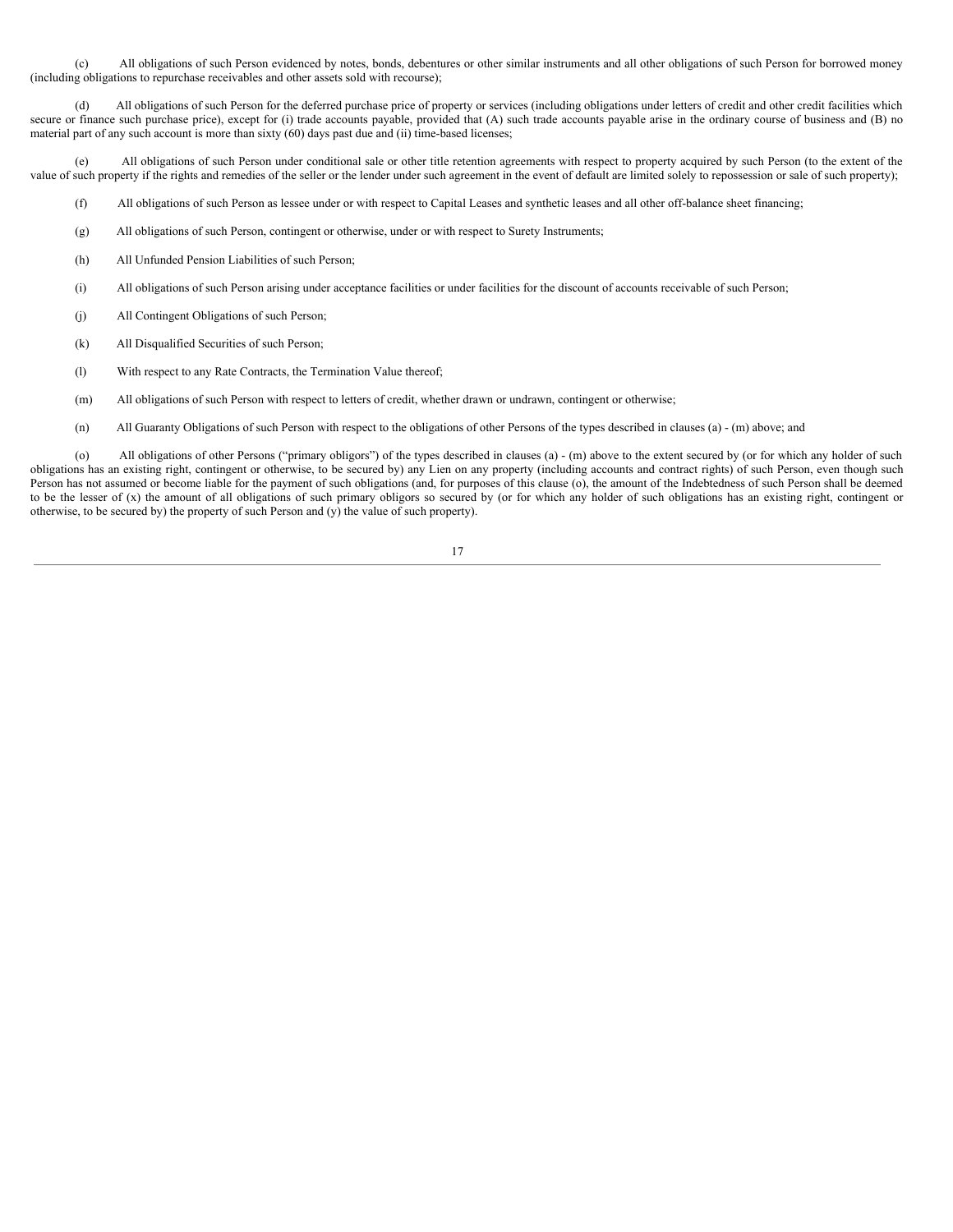"Indemnifiable Taxes" shall have the meaning given to that term in Section 2.12(a).

"Indemnitees" shall have the meaning given to that term in Section 8.03.

"Initial Funding Date" shall mean the time and Business Day on which the satisfaction of all conditions precedent and the consummation of all of the transactions contemplated in Section 3.02 occur.

"Insurance Disclosure Statement" shall have the meaning given to that term in Section 3.02(j)(vi).

"Intercreditor Agreement" shall mean the Intercreditor Agreement among the Borrower and Guarantors party thereto, the Collateral Trustee and the Second Lien Collateral Agent.

"Interest Expense" shall mean, for any period, the sum, for the Borrower Parties (determined on a consolidated basis without duplication in accordance with GAAP), of the following: (a) all interest, fees, charges and related expenses payable during such period to any Person in connection with Indebtedness or the deferred purchase price of assets that are treated as interest in accordance with GAAP, (b) the portion of rent actually paid during such period under Capital Leases that should be treated as interest in accordance with GAAP and (c) the net amounts payable (or minus the net amounts receivable) under Rate Contracts accrued during such period (whether or not actually paid or received during such period).

"Interest Period" shall mean, with respect to any LIBOR Loan or LIBOR Portion, the time periods (one, two, three, six, nine or twelve months) selected by the Borrower pursuant to Section 2.01(c) or Section 2.01(e) which commences on the first day of such Loan or Portion or the effective date of any conversion and ends on the last day of such time period, and thereafter, each subsequent time period selected by the Borrower pursuant to Section 2.01(f) which commences on the last day of the immediately preceding time period and ends on the last day of that time period.

"Investment" of any Person shall mean any loan or advance of funds by such Person to any other Person (other than advances to employees of such Person for moving and travel expenses, drawing accounts and similar expenditures in the ordinary course of business consistent with past practice), any purchase or other acquisition of any Equity Securities or Indebtedness of any other Person, any capital contribution by such Person to or any other investment by such Person in any other Person (including (x) any Guaranty Obligations of such Person with respect to any obligations of any other Person and (y) any payments made by such Person on account of obligations of any other Person); provided, however, that Investments shall not include (a) accounts receivable or other indebtedness owed by customers of such Person (other than any Borrower Party) which are Current Assets and arose from sales or rentals of inventory in the ordinary course of such Person's business consistent with past practice or (b) prepaid expenses of such Person incurred and prepaid in the ordinary course of business consistent with past practice.

"IRC" shall mean the U.S. Internal Revenue Code of 1986.

"ISP" shall have the meaning given to that term in Section 2.02(h).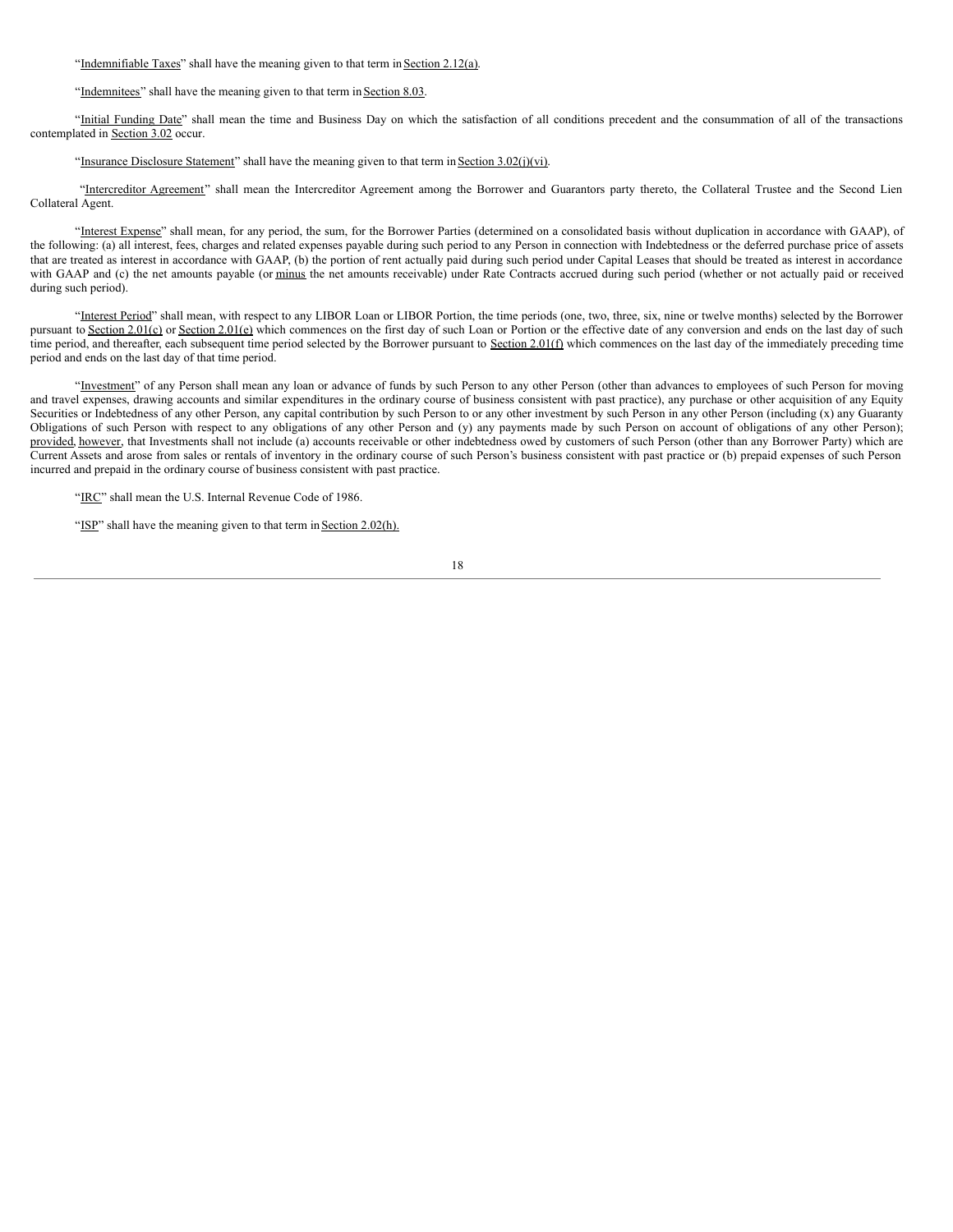"Joint Venture" shall mean a joint venture, limited liability company, corporation, partnership, other entity or other legal arrangement (whether created pursuant to a contract or conducted through a separate legal entity) formed by a Loan Party and one or more other Persons who are not Loan Parties.

"Landlord" shall mean any landlord with respect to real property leased by the Borrower or any of its Affiliates.

"L/C Advance" shall mean, with respect to each Revolving Lender, such Revolving Lender's payment or participation in any L/C Borrowing in accordance with its Revolving Proportionate Share.

"L/C Borrowing" shall mean an extension of credit resulting from a drawing under any Letter of Credit which has not been reimbursed on the date when made or refinanced as a Revolving Loan Borrowing.

"L/C Credit Extension" shall mean, with respect to any Letter of Credit, the issuance thereof, the amendment thereof, the extension of the expiry date thereof, or the renewal or increase of the amount thereof.

"L/C Issuer" shall mean Capital One in its capacity as issuer of Letters of Credit hereunder, or any successor issuer of Letters of Credit hereunder.

"L/C Obligations" shall mean, as at any date of determination, the aggregate undrawn face amount of all outstanding Letters of Creditplus the aggregate of all Unreimbursed Amounts, including all L/C Borrowings.

"Lead Arranger" shall mean Macquarie Capital (USA), Inc. in its capacity as lead arranger, lead bookrunner and syndication agent with respect to this Agreement. Except as expressly set forth in Sections 8.02 and 8.03, the capacity of the Lead Arranger is titular in nature, and the Lead Arranger shall have no special rights or obligations over those of a Lender by reason thereof.

"Lender Parties" shall mean, collectively, the Lenders and the Persons who are counterparties to the Borrower under Lender Rate Contracts.

"Lender Rate Contract(s)" shall mean one or more Rate Contracts with respect to the Indebtedness evidenced by this Agreement between the Borrower and any Person who, at the time it enters into such Rate Contract, is a Lender or an Affiliate of a Lender (in each case, only so long as such Person remains a Lender or an Affiliate of a Person that remains a Lender), on terms acceptable to the Borrower and such Person. Each Lender Rate Contract shall be a Credit Document and shall be secured by the Liens created by the Security Documents to the extent set forth in Section 2.14(a).

"Lenders" shall have the meaning given to that term in clause (2) of the introductory paragraph hereof and includes the L/C Issuer and the Swing Line Lender (unless the context otherwise requires).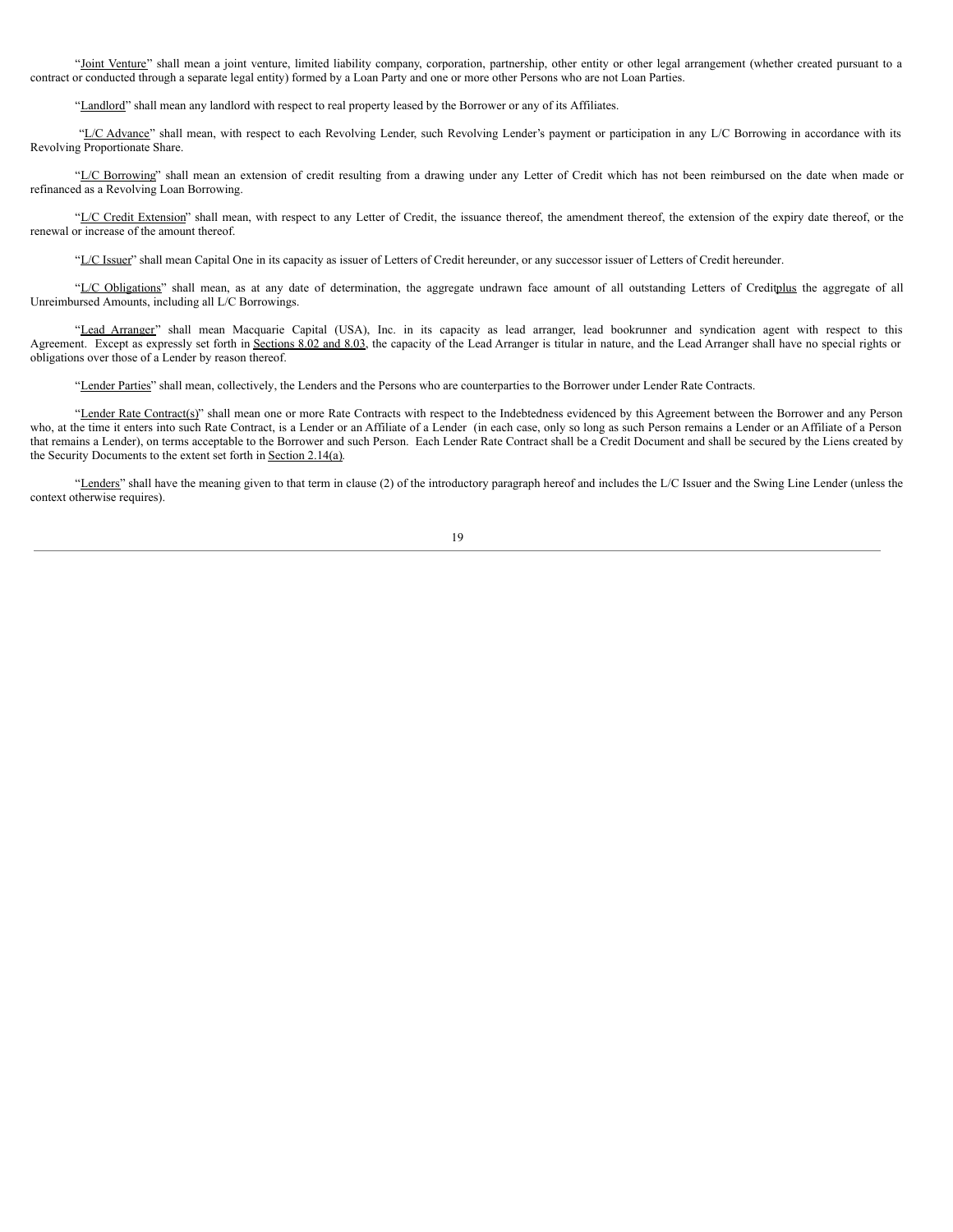"Letter of Credit" shall mean any letter of credit issued hereunder. A Letter of Credit may be a Commercial Letter of Credit or a Standby Letter of Credit.

"Letter of Credit Application" shall mean an application and agreement (including any master letter of credit agreement) for the issuance or amendment of a letter of credit in the form from time to time in use by the L/C Issuer.

"Letter of Credit Expiration Date" shall mean the earlier of the date that is five (5) Business Days prior to the Maturity Date (or, if such day is not a Business Day, the next preceding Business Day), or twelve (12) months after the issuance or last renewal of the Letter of Credit.

"Letter of Credit Sublimit" shall mean an amount equal to the lesser of (a) \$2,500,000 and (b) the Total Revolving Loan Commitment. The Letter of Credit Sublimit is part of, and not in addition to, the Total Revolving Loan Commitment.

"LIBOR" shall mean, with respect to any Interest Period for LIBOR Loans in any Revolving Loan Borrowing consisting of LIBOR Loans or any LIBOR Portion of a Term Loan Borrowing, a rate *per annum* equal to the quotient (rounded upward if necessary to the nearest 1/16 of one percent) of (a) the greater of (1) 1.00% and (2) the rate*per annum* referred to as the BBA (British Bankers Association) LIBOR as reported on Reuters Screen LIBOR01, or if not reported by Reuters, as reported by any service selected by the Administrative Agent, on the first day of such Interest Period at or about 11:00 a.m., London time (or as soon thereafter as practicable), for delivery on the second Business Day prior to the first day of such Interest Period for a term comparable to such Interest Period, divided by (b) one minus the Reserve Requirement for such Loans or Portion in effect from time to time. If for any reason rates are not available as provided in clause (a)(2) of the preceding sentence, the rate to be used in clause (a)(2) shall be, at the Administrative Agent's discretion (in each case, rounded upward if necessary to the nearest 1/16 of one percent), (i) the rate *per annum* at which Dollar deposits are offered to the Administrative Agent in the London interbank eurodollar currency market or (ii) the rate at which Dollar deposits are offered to the Administrative Agent in, or by the Administrative Agent to major banks in, any offshore interbank eurodollar market selected by the Administrative Agent, in each case on the second Business Day prior to the commencement of such Interest Period at or about 10:00 a.m. (for delivery on the first day of such Interest Period) for a term comparable to such Interest Period and in an amount approximately equal to the amount of the Loan or Portion to be made or funded by the Administrative Agent as part of such Borrowing. LIBOR shall be adjusted automatically as to all LIBOR Loans and LIBOR Portions then outstanding as of the effective date of any change in the Reserve Requirement.

"LIBOR Loan" shall mean, at any time, a Revolving Loan which then bears interest as provided in Section 2.01(d)(ii).

"LIBOR Portion" shall mean, at any time, a Portion of a Term Loan Borrowing, or a Term Loan, as the case may be, which then bears interest at a rate specified in Section 2.01(d)(ii).

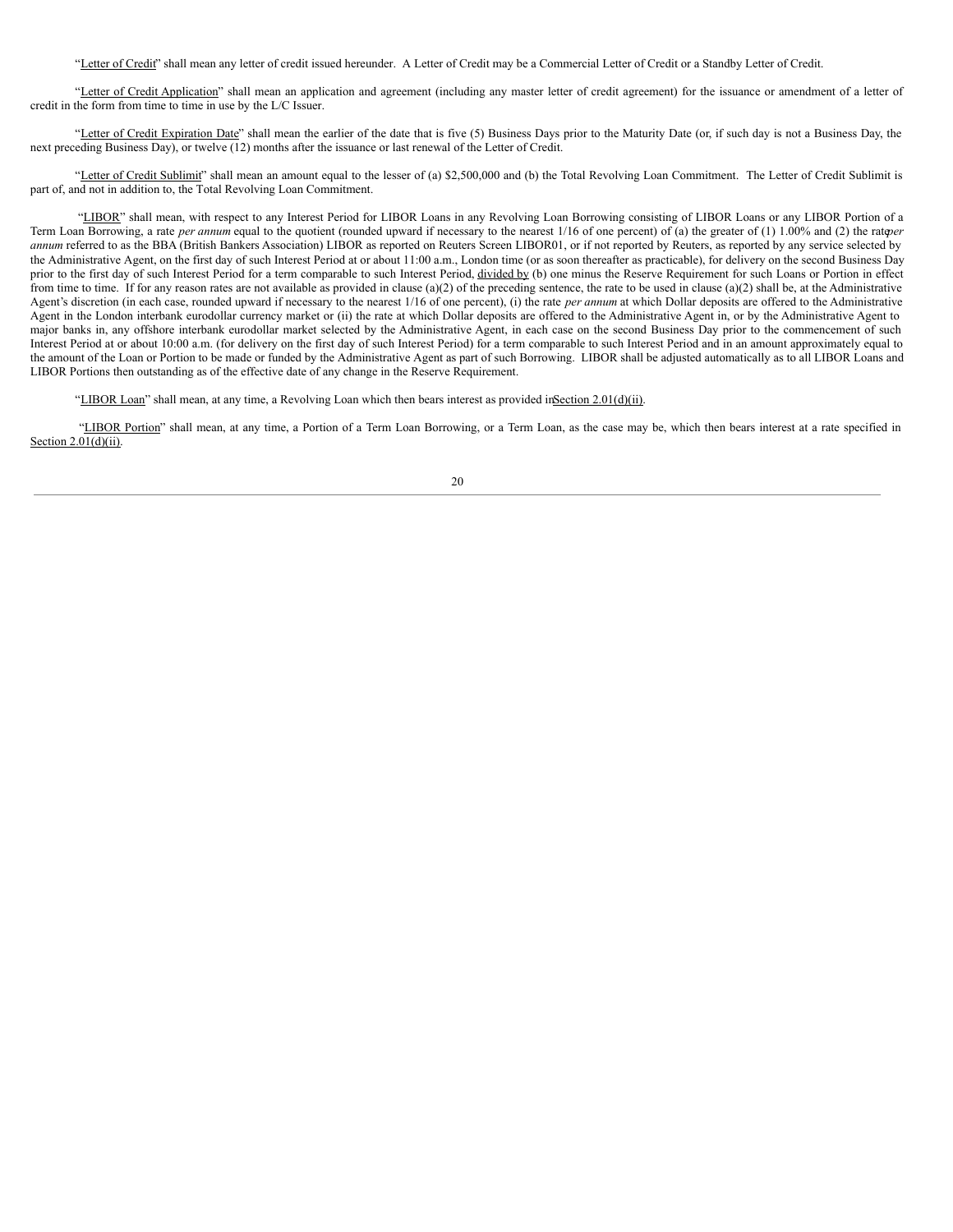"Lien" shall mean, with respect to any Property, any security interest, mortgage, pledge, lien, charge or other encumbrance in, of, or on such Property or the income therefrom, including the interest of a vendor or lessor under a conditional sale agreement, Capital Lease or other title retention agreement, or any agreement to provide any of the foregoing, and the filing of any financing statement or similar instrument under the Uniform Commercial Code or comparable law of any jurisdiction.

"Liquor Approvals" means all licenses, permits, approvals, authorizations, registrations, findings of suitability, franchises, entitlements, waivers and exemptions issued by any Liquor Authority necessary for or relating to the conduct of activities by any Borrower Party, including, without limitation, the ownership, operation, management and development of Stockman's Casino, Rising Star Casino and Silver Slipper Casino.

"Liquor Authorities" shall mean, in any jurisdiction in which any Borrower Party sells or distributes liquor, the applicable alcoholic beverage commission or other Governmental Authority responsible for interpreting, administering and enforcing the Liquor Laws, including, without limitation, the Alcoholic Beverage Control Division of the Mississippi Department of Revenue, the City of Fallon, County of Washoe, Nevada and the Indiana Alcohol & Tobacco Commission.

"Liquor Laws" shall mean all Governmental Rules applicable to or involving the sale and distribution of liquor by any Borrower Party in any jurisdiction, as in effect from time to time, including the policies, interpretations and administration thereof by the applicable Liquor Authorities.

"Liquor License" shall mean, in any jurisdiction in which any Borrower Party sells and distributes liquor, any license, permit or other authorization to sell and distribution liquor that is granted or issued by the applicable Liquor Authority.

"Loan" shall mean a Revolving Loan, a Term Loan or a Swing Line Loan.

"Loan Account" shall have the meaning given to that term in Section 2.08(a).

"Loan Parties" shall mean, collectively, the Borrower and the Guarantors.

"Margin Stock" shall have the meaning given to that term in Regulation U issued by the Federal Reserve Board but shall in any case include the treasury stock of the Borrower.

"Material Adverse Effect" shall mean any event or circumstance that has or could reasonably be expected to have a material adverse effect on (a) the business, operations, condition (financial or otherwise), assets or liabilities (whether actual or contingent) of the Borrower Parties taken as a whole, (b) the material ability of the Borrower to pay or perform the Obligations in accordance with the terms of this Agreement and the other Credit Documents or the ability of the Guarantors, collectively, to pay or perform any portion of their obligations in accordance with the terms of the Guaranty and the other Credit Documents; (c) the rights and remedies of the Administrative Agent, the Collateral Trustee or any Lender under this Agreement, the other Credit Documents or any related document, instrument or agreement; (d) the value of the Collateral, the Administrative Agent's, the Collateral Trustee's or any Lender's security interest in the Collateral or the perfection or priority of such security interests; or (e) the material validity or enforceability of any of the Credit Documents.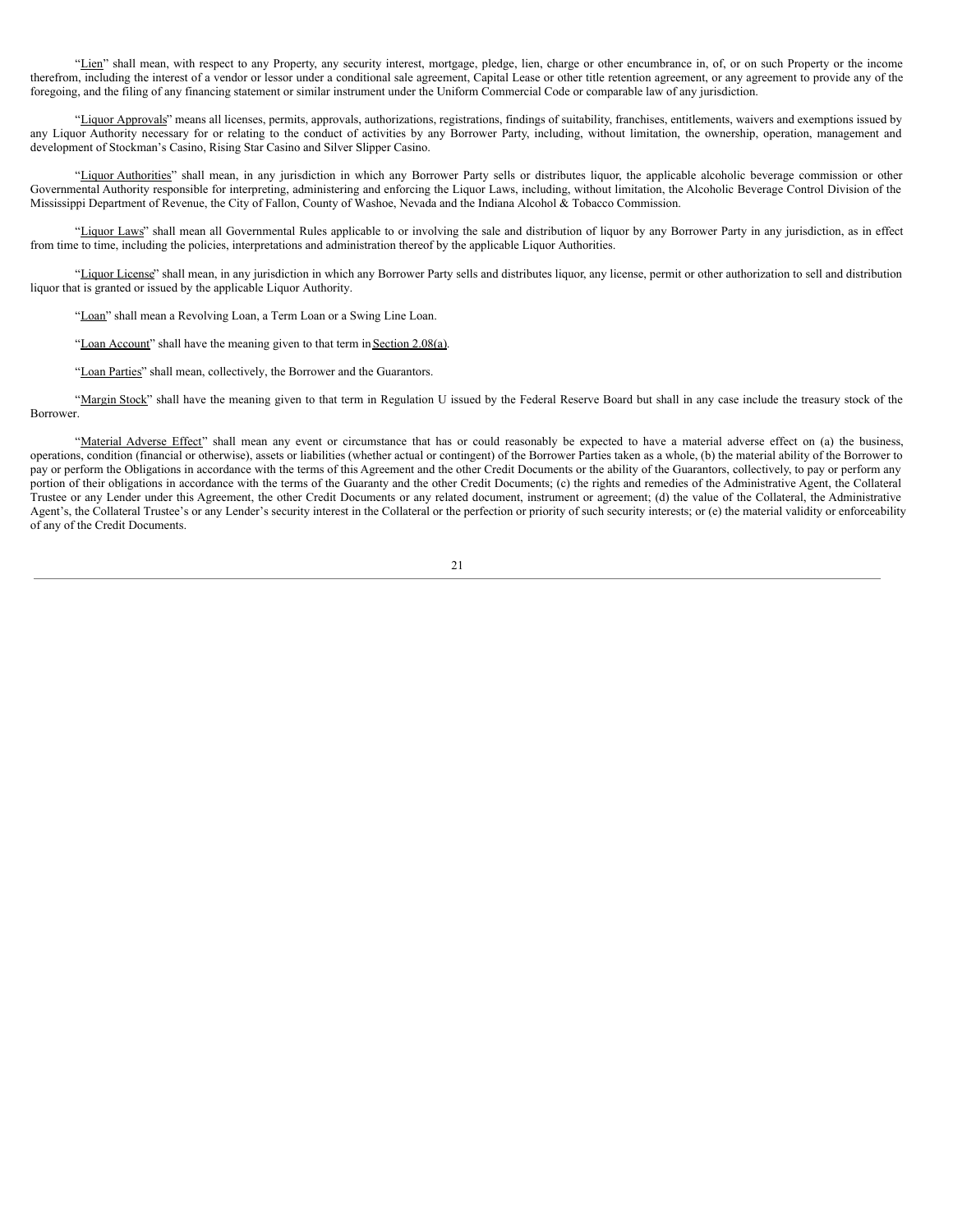"Material Contract" shall mean any agreement or arrangement to which any Borrower Party is a party (other than the Credit Documents) with respect to which breach, termination, nonperformance or failure to renew could reasonably be expected to have a Material Adverse Effect.

"Material Documents" shall mean (i) the Organizational Documents of the Loan Parties, (ii) all Acquisition Documents and (iii) the Material Contracts.

"Maturity" or "maturity" shall mean, with respect to any Loan, interest, fee or other amount payable by the Borrower under this Agreement or the other Credit Documents, the date such Loan, interest, fee or other amount becomes due, whether upon the stated maturity or due date, upon acceleration or otherwise.

"Maturity Date" shall mean the third anniversary of the Closing Date.

"Multiemployer Plan" shall mean any multiemployer plan within the meaning of Section 3(37) of ERISA maintained or contributed to by any Loan Party or any ERISA Affiliate.

"Negative Pledge" shall mean a Contractual Obligation which contains a covenant binding on any Loan Party that prohibits Liens on any of its Property, other than (a) any such covenant contained in a Contractual Obligation granting or relating to a particular Permitted Lien which affects only the Property that is the subject of such Permitted Lien and (b) any such covenant that does not apply to Liens securing the Obligations.

"Net Condemnation Proceeds" shall mean an amount equal to: (a) any cash payments or proceeds received by a Loan Party, the Administrative Agent or the Collateral Trustee as a result of any condemnation or other taking or temporary or permanent requisition of any Property of a Loan Party, any interest therein or right appurtenant thereto, or any change of grade affecting such Property, as the result of the exercise of any right of condemnation or eminent domain by a Governmental Authority (including a transfer to a Governmental Authority in lieu or anticipation of a condemnation), minus (b) (i) any actual and reasonable costs incurred by a Loan Party in connection with any such condemnation or taking (including reasonable fees and expenses of counsel), and (ii) provisions for all taxes payable as a result of such condemnation, without regard to the consolidated results of operations of the Loan Parties, taken as a whole.

"Net Income" shall mean with respect to any fiscal period, the net income of or attributable to the Borrower Parties for such period determined on a consolidated basis in accordance with GAAP, consistently applied; provided, that Net Income for any period that includes any fiscal quarter ending prior to the Initial Funding Date shall be deemed to include the Net Income of or attributable to the Silver Slipper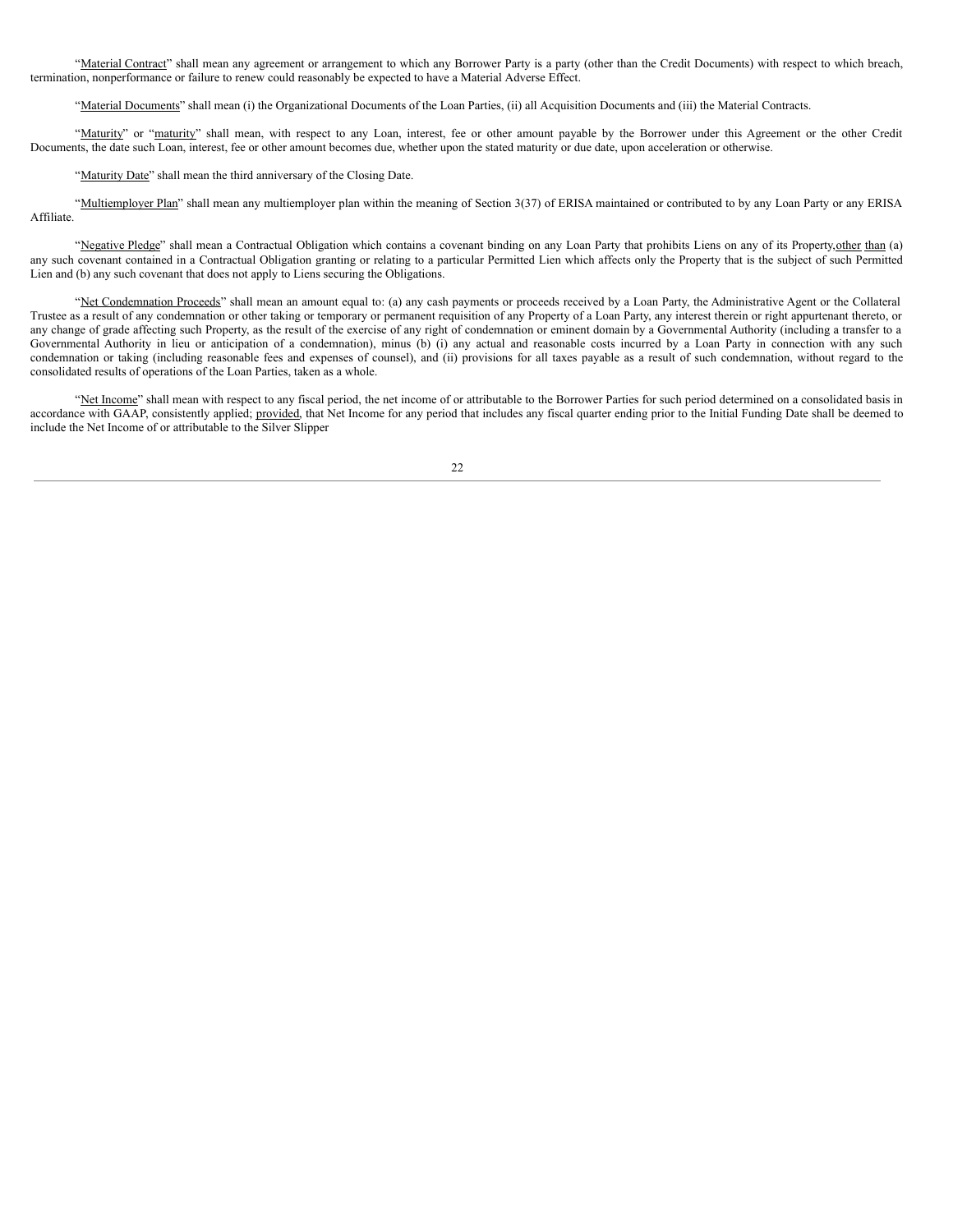"Net Insurance Proceeds" shall mean an amount equal to: (a) any cash payments or proceeds received by a Loan Party, the Administrative Agent or the Collateral Trustee under any key man life insurance policy or any casualty policy in respect of a covered loss thereunder with respect to any property, minus (b) (i) any actual and reasonable costs incurred by a Loan Party in connection with the adjustment or settlement of any claims of a Loan Party in respect thereof (including reasonable fees and expenses of counsel), (ii) provisions for all taxes payable as a result of such event without regard to the consolidated results of operations of Loan Parties, taken as a whole, and (iii) with respect to cash payments or proceeds from any key man life insurance policies, reasonable and customary amounts paid by the applicable Loan Party to (A) an executive recruiting firm related to hiring a replacement executive officer, and (B) the replacement executive officer as a signing bonus and relocation expenses.

#### "Net Proceeds" shall mean:

(a) With respect to any sale of any asset or property by any Person, the aggregate consideration received by such Person from such sale less the sum of (i) the actual amount of the reasonable fees and commissions payable by such Person other than to any of its Affiliates, (ii) the reasonable legal expenses and other costs and expenses directly related to such sale that are to be paid by such Person other than to any of its Affiliates (including, without limitation, transfer, sale, use and other similar taxes payable in connection with such sale), income taxes reasonably estimated to be payable by such Person as a result of such sale, and (iii) the amount of any Indebtedness (other than the Obligations) which is secured by such asset and is required to be repaid or prepaid by such Person as a result of such sale; and

(b) With respect to any issuance or incurrence of any Indebtedness by any Person, the aggregate consideration received by such Person from such issuance or incurrence less the sum of (i) the actual amount of the reasonable fees and commissions payable by such Person other than to any of its Affiliates and (ii) the reasonable legal expenses and the other reasonable costs and expenses directly related to such issuance or incurrence that are to be paid by such Person other than to any of its Affiliates; and

(c) With respect to any issuance of Equity Securities by any Person, the aggregate consideration received by such Person from such issuance less the sum of (i) the actual amount of the reasonable fees and commissions payable by such Person other than to any of its Affiliates and (ii) the reasonable legal expenses and the other reasonable costs and expenses directly related to such issuance that are to be paid by such Person other than to any of its Affiliates.

"New Lender" shall have the meaning given to that term in Section 2.01(h)(i)(F).

"NFIP" shall have the meaning given to that term in Section 3.01(m).

"Non-Bank Certificate" shall have the meaning given to that term in Section 2.12(e).

"Non-Bank Lender" shall have the meaning given to that term in Section 2.12(e).

"Non-Consenting Lender" shall have the meaning given to that term in Section 8.04.

"Non-Defaulting Lender" shall mean any Lender other than a Defaulting Lender.

"Nonrenewal Notice Date" shall have the meaning given to that term in Section 2.02(b)(iii).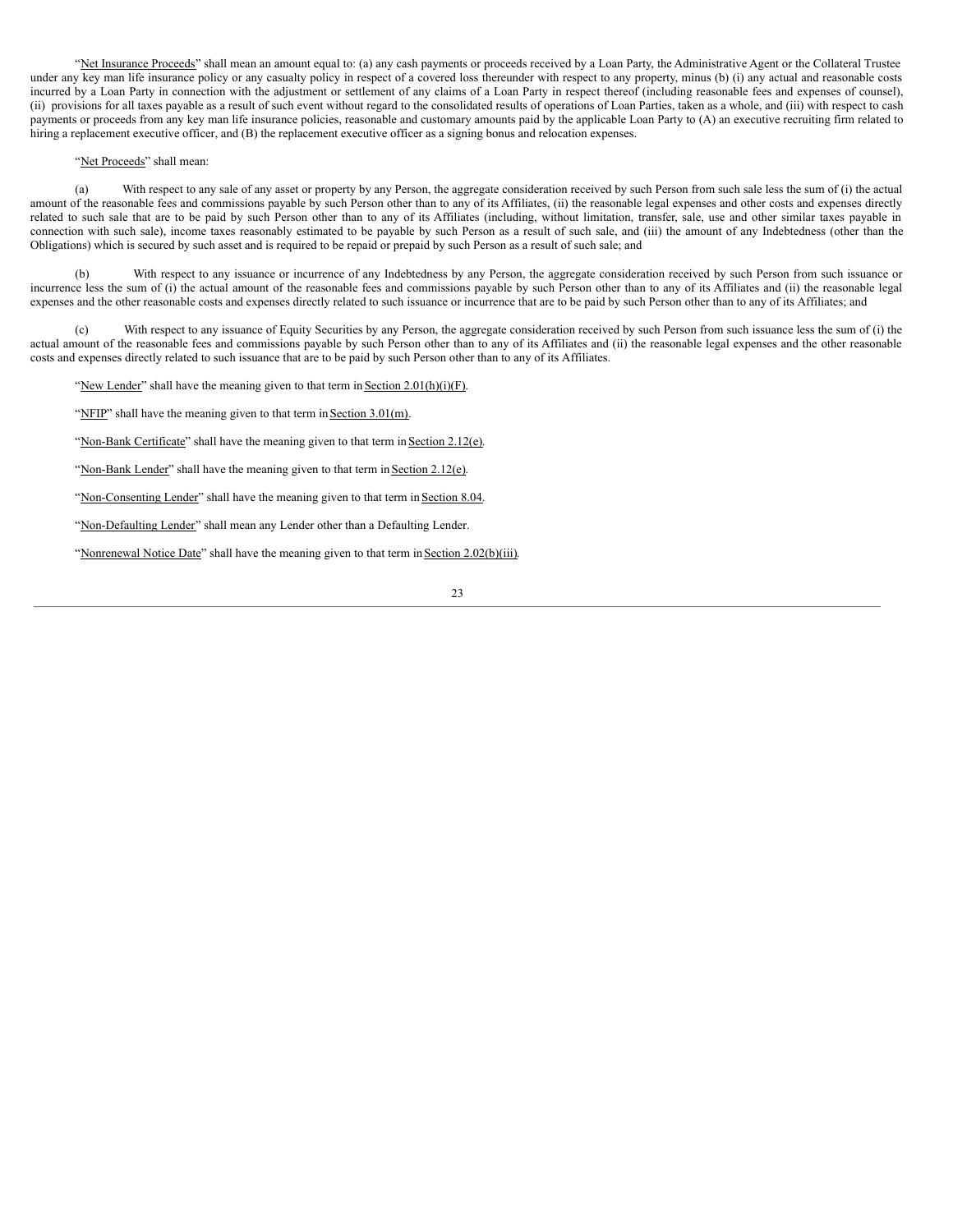"Non-Wholly-Owned Subsidiary" shall mean a direct or indirect Subsidiary of the Borrower that is not a Wholly-Owned Subsidiary.

"Note" shall mean a Revolving Loan Note, a Term Loan Note or a Swing Line Note.

"Notice of Borrowing" shall mean a Notice of Loan Borrowing or a Notice of Swing Line Borrowing.

"Notice of Conversion" shall have the meaning given to that term in Section 2.01(e).

"Notice of Intent to Cure" shall have the meaning given to that term in Section 6.03.

"Notice of Interest Period Selection" shall have the meaning given to that term in Section 2.01(f)(ii).

"Notice of Lender Cure" shall have the meaning given to that term in Section 6.03.

"Notice of Loan Borrowing" shall have the meaning given to that term in Section 2.01(c).

"Notice of Swing Line Borrowing" shall have the meaning given to that term in Section 2.03(b).

"Obligations" shall mean and include (i) all loans, advances, debts, liabilities and obligations, howsoever arising, owed or owing by the Loan Parties of every kind and description (whether or not evidenced by any note or instrument and whether or not for the payment of money), direct or indirect, absolute or contingent, due or to become due, now existing or hereafter arising pursuant to the terms of this Agreement or any of the other Credit Documents, including without limitation the Revolving Loans, the Term Loans, Letters of Credit, interest (including interest that accrues after the commencement of any bankruptcy or other insolvency proceeding by or against any the Borrower, whether or not allowed or allowable), fees, charges, expenses, attorneys' fees and accountants' fees chargeable to and payable by the Borrower hereunder and thereunder; and (ii) all obligations of the Loan Parties to one or more Lenders (or their Affiliates) under Rate Contracts and Banking Services Obligations.

"Organizational Documents" shall mean, with respect to any Person, collectively, (a) such Person's articles or certificate of incorporation, articles or certificate of organization, certificate of limited partnership, certificate of formation, or comparable documents filed or recorded with the applicable Governmental Authority of such Person's jurisdiction of formation and (b) such Person's, bylaws, limited liability company agreement, partnership agreement or other comparable organizational or governing documents.

"Participant" shall have the meaning given to that term in Section 8.05(b).

"Patriot Act" shall mean the Uniting and Strengthening America by Providing Appropriate Tools Required to Intercept and Obstruct Terrorism Act of 2001, Public Law 107-56 (commonly known as the USA Patriot Act).

"PBGC" shall mean the Pension Benefit Guaranty Corporation.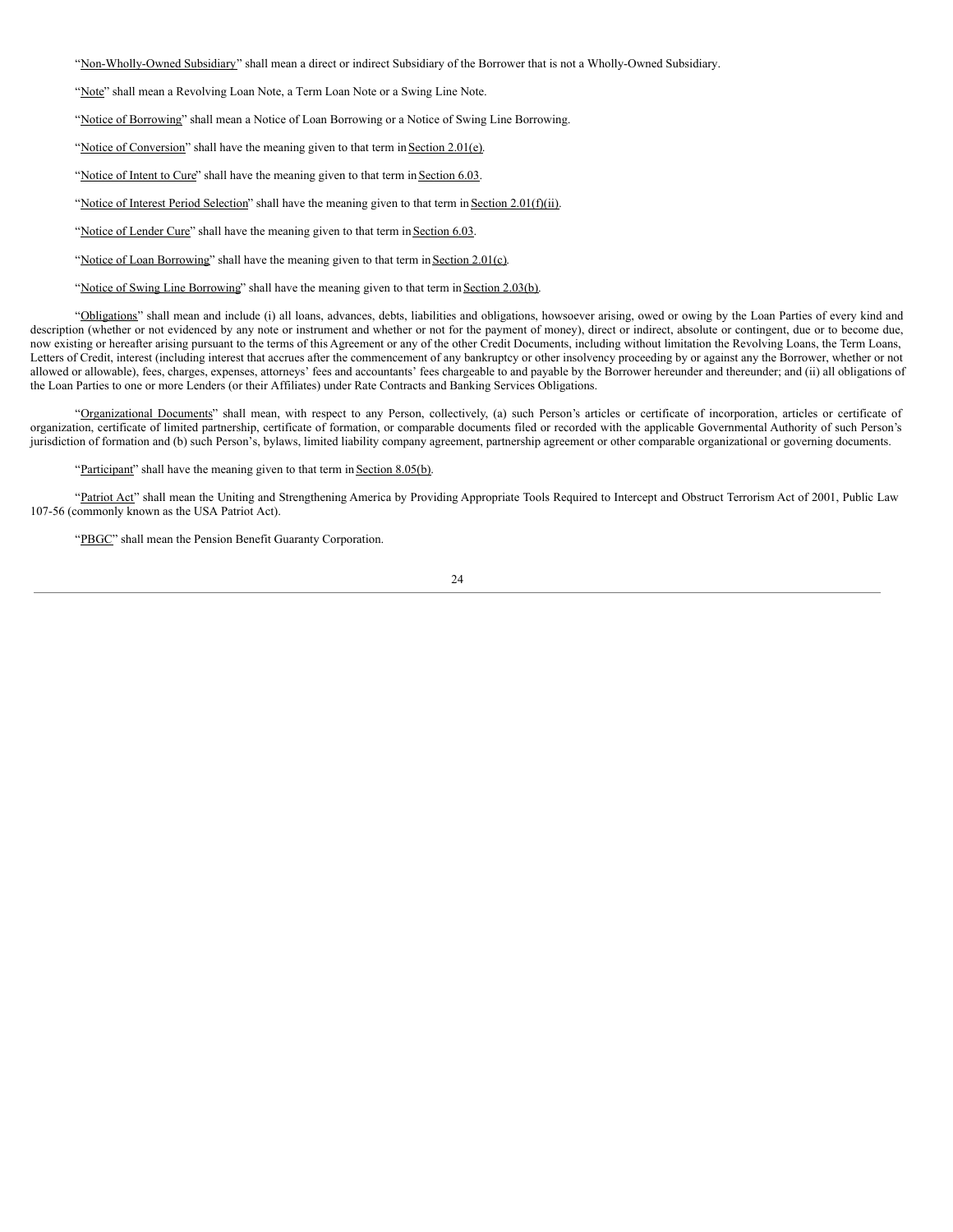"Pension Plan" shall mean any "employee pension benefit plan" (as such term is defined in Section 3(2) of ERISA), other than a Multiemployer Plan and a Foreign Plan, that is subject to Title IV of ERISA and is sponsored or maintained by a Loan Party or any ERISA Affiliate or to which a Loan Party or any ERISA Affiliate contributes or has an obligation to contribute.

"Permitted Acquisition" shall mean any acquisition permitted under Section 5.02(d)(iv).

"Permitted Indebtedness" shall have the meaning given to that term in Section 5.02(a).

"Permitted Liens" shall have the meaning given to that term in Section 5.02(b).

"Person" shall mean and include an individual, a partnership, a corporation (including a business trust), a joint stock company, an unincorporated association, a limited liability company, a joint venture, a trust or other entity or a Governmental Authority.

"Platform" shall have the meaning given to that term in Section 8.01(b).

"Pledged Intercompany Notes" shall have the meaning given to that term in Section 3.02(a)(v).

"Portion" shall mean a portion of the principal amount of a Term Loan Borrowing or a Term Loan, as applicable. A Term Loan Borrowing shall consist of one or more Portions, and each Term Loan comprising a Term Loan Borrowing shall consist of the same number of Portions, with each such Term Loan Portion corresponding pro rata to a Term Loan Borrowing Portion. Any reference to a Portion of a Term Loan Borrowing shall include the corresponding Portion of each Term Loan comprising a Term Loan Borrowing.

"Pricing Grid" shall mean,

| Tier | First Lien leverage Ratio         | Applicable<br>Margin for<br><b>LIBOR Loans</b> | Applicable<br>Margin for<br><b>Base Rate</b><br>Loans |
|------|-----------------------------------|------------------------------------------------|-------------------------------------------------------|
|      | Greater than $1.00:1.00$          | 4.75%                                          | 3.75%                                                 |
|      | Equal to or less than $1.00:1.00$ | $4.00\%$                                       | 3.00%                                                 |

Any increase or decrease in the Applicable Margin resulting from a change in the First Lien Leverage Ratio shall become effective as of the fifth (\$) Business Day immediately following the date a Compliance Certificate is delivered pursuant to Section 5.01(a)(iii) with respect to any fiscal quarter; provided, however, that if no Compliance Certificate is delivered when due in accordance with such Section, then Tier I shall apply as of the date of the failure to deliver such Compliance Certificate until such date as the Borrower delivers such Compliance Certificate in form and substance reasonably acceptable to the Administrative Agent and thereafter the Applicable Margin shall be based on the First Lien Leverage Ratio indicated on such Compliance Certificate until such time as the Applicable Margin is further adjusted as set forth in this definition. Notwithstanding anything to the contrary herein, the Applicable Margin in effect as of the Initial Funding Date shall be based on Tier I until adjusted in the manner set forth in this definition following the date a Compliance Certificate is delivered pursuant to Section 5.01(a)(iii) with respect to the first full fiscal quarter following the Initial Funding Date. If the First Lien Leverage Ratio reported in any Compliance Certificate shall be determined to have been incorrectly reported and if correctly reported would have resulted in a higher Applicable Margin, then the Applicable Margin shall be retroactively adjusted to reflect the higher rate that would have been applicable had the First Lien Leverage Ratio been correctly reported in such Compliance Certificate and the additional amounts resulting therefrom shall be due and payable upon demand from the Administrative Agent or any Lender (the Borrower's obligations to pay such additional amounts shall survive the payment and performance of all other Obligations and the termination of this Agreement).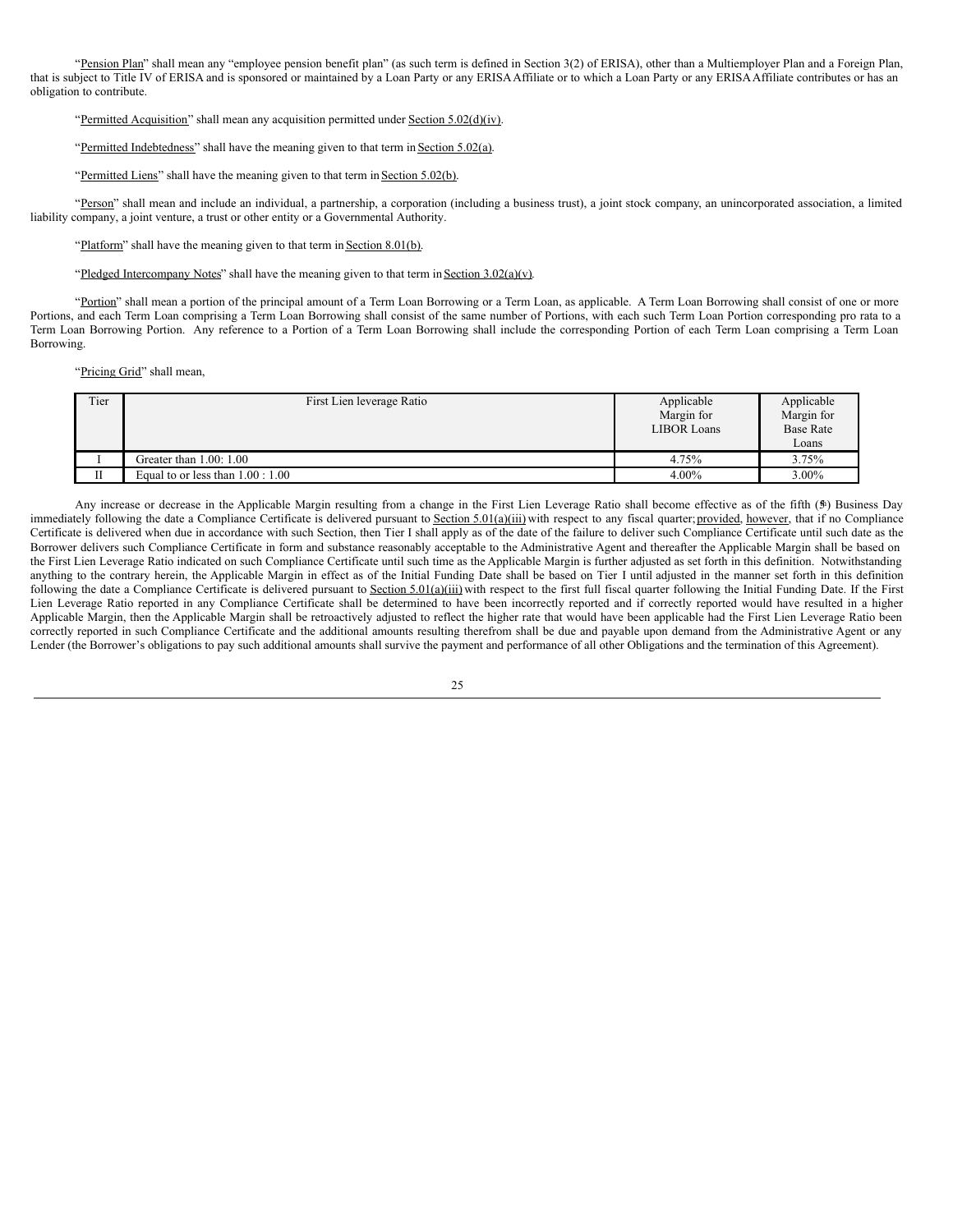"Prime Rate" shall mean the *per annum* rate of interest most recently published by the*Wall Street Journal* as the prime rate (defined on the Closing Date as the base rate posted by 70% of the United States' 70 largest banks). Any change in the Base Rate resulting from a change in the Prime Rate shall become effective on the Business Day on which each such change in the Prime Rate occurs.

"Property" shall mean any interest in any kind of property or asset, whether real, personal or mixed, or tangible or intangible.

"Proportionate Share" shall mean a Revolving Proportionate Share or a Term Proportionate Share, as the context may require.

"Proposed Change" shall have the meaning given to that term in Section 8.04.

"Proposed Target" shall have the meaning given to that term in Section 5.02(d)(iv).

"Qualified Equity Securities" means Equity Securities of the Borrower other than Disqualified Equity Securities.

"Rate Contract" shall mean any agreement with respect to any swap, cap, collar, hedge, forward, future or derivative transaction or option or similar agreement involving, or settled by reference to, one or more rates, currencies, commodities, equity or debt instruments or securities, or economic, financial or pricing indices or measures of economic, financial or pricing risk or value or any similar transaction or any combination of these transactions.

"Real Property Security Documents" shall mean (a) each document listed on Schedule 1.01(a) and (b) each deed of trust or mortgage delivered from time to time in accordance with Section 5.01(k) or otherwise in connection with the Credit Documents.

"Receipt Date" shall have the meaning given to that term in Section 2.06(c)(vii).

"Reduction Notice" shall have the meaning given to that term in Section 2.04(a).

"Register" shall have the meaning given to that term in Section 8.05(d).

"Relevant Sale" shall have the meaning given to that term in Section 2.06(c)(iii).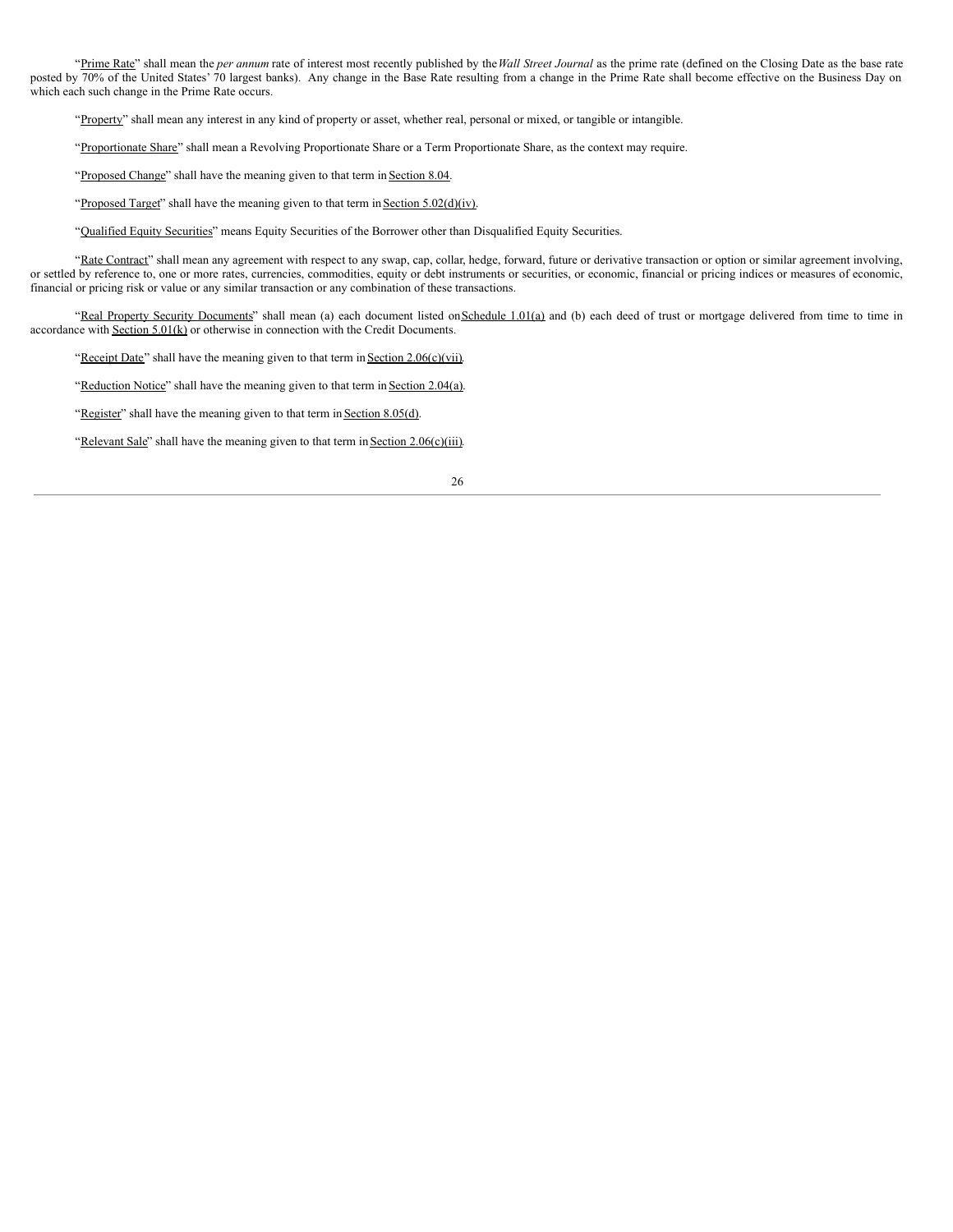"Rent Expense" shall mean rent expense in accordance with GAAP.

"Reportable Event" shall mean any of the events set forth in Section 4043(c) of ERISA and applicable regulations thereunder (other than events for which the thirty (30) day notice period has been waived).

"Required Lenders" shall mean, at any time, Lenders whose total Proportionate Shares then exceed sixty-six and two-thirds percent (66/3%) of the total Proportionate Shares of all Lenders; provided that at any time any Lender is a Defaulting Lender, such Defaulting Lender shall be excluded in determining "Required Lenders", and "Required Lenders" shall mean at such time Non-Defaulting Lenders having total Proportionate Shares exceeding sixty-six and two-thirds percent (66<sup>2/3</sup>%) of the total Proportionate Shares of all Non-Defaulting Lenders. If at any time there are five (5) or more Non-Defaulting Lenders, "Required Lenders" shall also require at least three (3) Non-Defaulting Lenders; and if at any time there are only four (4) or three (3) Non-Defaulting Lenders, "Required Lenders" shall require at least two (2) Non-Defaulting Lenders.

"Requirement of Law" applicable to any Person shall mean (a) such Person's Organizational Documents, (b) any Governmental Rule applicable to such Person, (c) any Governmental Authorization granted by or obtained from any Governmental Authority or under any Governmental Rule for the benefit of such Person or (d) any judgment, decision, award, decree, writ or determination of any Governmental Authority or arbitrator, in each case applicable to or binding upon such Person or any of its property or to which such Person or any of its property is subject.

"Reserve Requirement" shall mean, with respect to any day in an Interest Period for a LIBOR Loan or LIBOR Portion and for any calculation of the One Month LIBOR, the aggregate of the maximum of the reserve requirement rates (expressed as a decimal) in effect on such day for eurocurrency funding (currently referred to as "Eurocurrency liabilities" in Regulation D of the Federal Reserve Board) maintained by a member bank of the Federal Reserve System. As used herein, the term "reserve requirement" shall include, without limitation, any basic, supplemental or emergency reserve requirements imposed on any Lender by any Governmental Authority.

"Responsible Officer" shall mean, with respect to a Loan Party, the chief executive officer, president, chief operating officer, chief financial officer, vice president or treasurer of such Loan Party. Any document delivered hereunder that is signed by a Responsible Officer of a Loan Party and any request or other communication conveyed telephonically or otherwise by a Responsible Officer of a Loan Party (or any Person reasonably believed by the Administrative Agent or the Collateral Trustee to be a Responsible Officer of a Loan Party) shall be conclusively presumed to have been authorized by all necessary corporate, company, partnership and/or other action on the part of such Loan Party and such Responsible Officer (or such Person reasonably believed by the Administrative Agent or the Collateral Trustee to be a Responsible Officer) shall be conclusively presumed to have acted on behalf of such Loan Party.

"Restricted Subsidiary" means any Subsidiary of the Borrower other than an Unrestricted Subsidiary.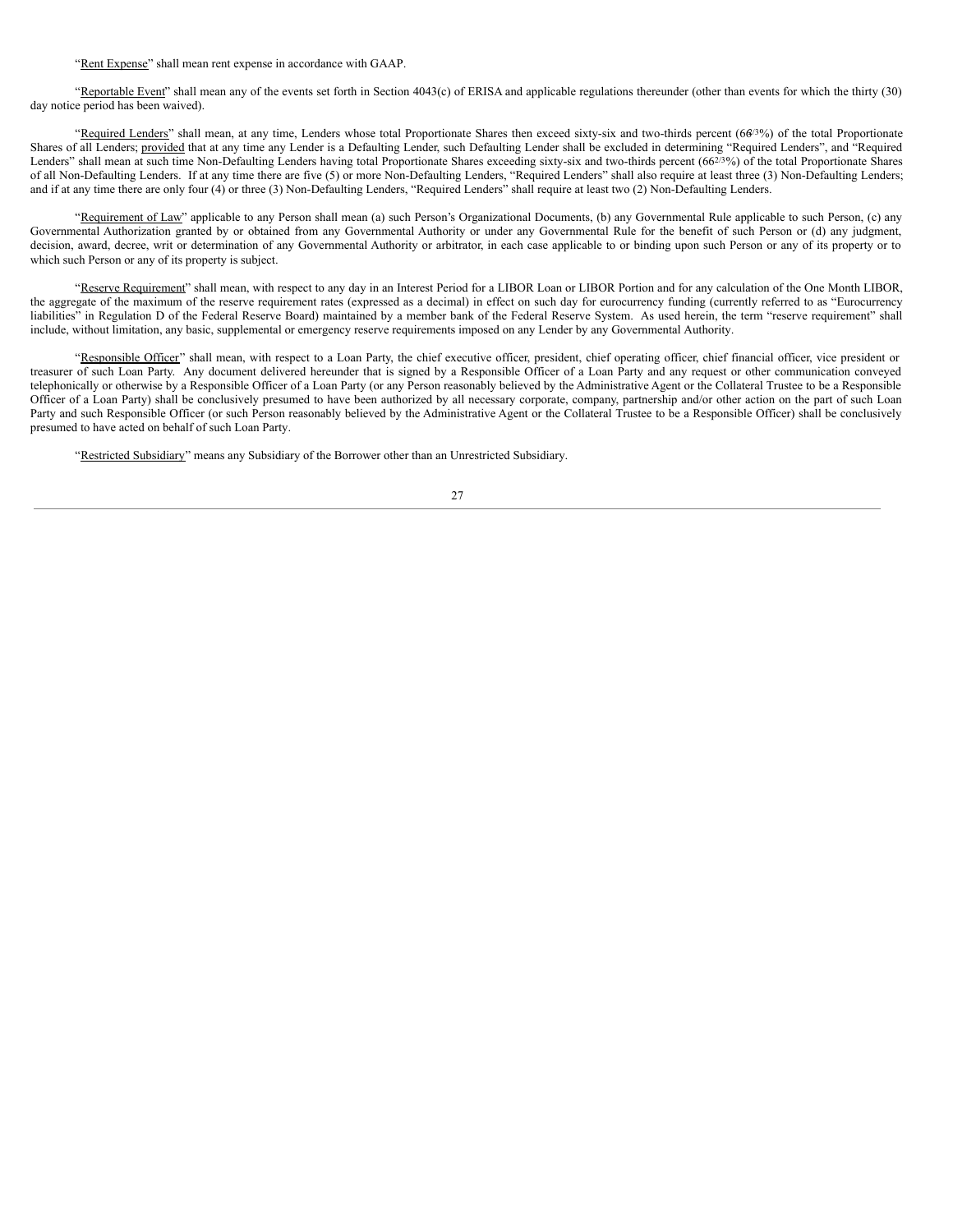"Revolving Lender" shall mean (a) on the Initial Funding Date, the Lenders having Revolving Loan Commitments as specified onPart A of Schedule I hereto and (b) thereafter, the Lenders from time to time holding Revolving Loans, L/C Obligations and Swing Line Loans and Revolving Commitments after giving effect to any assignments permitted by Section 8.05(c).

# "Revolving Loan" shall have the meaning given to that term in Section 2.01(b).

"Revolving Loan Borrowing" shall mean a borrowing by the Borrower consisting of the Revolving Loans made by each of the Revolving Lenders to the Borrower on the same date and of the same Type pursuant to a single Notice of Loan Borrowing for Revolving Loans.

"Revolving Loan Commitment" shall mean, with respect to each Lender, the Dollar amount set forth under the caption "Revolving Loan Commitment" opposite such Lender's name on Part A of Schedule I, or, if changed, such Dollar amount as may be set forth for such Lender in the Register.

"Revolving Loan Note" shall have the meaning given to that term in Section 2.08(b).

"Revolving Proportionate Share" shall mean:

(a) With respect to any Lender so long as the Revolving Loan Commitments are in effect, the ratio (expressed as a percentage rounded to the eighth digit to the right of the decimal point) of (i) such Lender's Revolving Loan Commitment at such time to (ii) the Total Revolving Loan Commitment at such time; and

(b) With respect to any Lender at any other time, the ratio (expressed as a percentage rounded to the eighth digit to the right of the decimal point) of (i) the sum of (A) the aggregate Effective Amount of such Lender's Revolving Loans, (B) such Lender's Proportionate Share of the Effective Amount of all L/C Obligations, and (C) such Lender's Proportionate Share of the aggregate Effective Amount of all Swing Line Loans to (ii) the sum of (A) the aggregate Effective Amount of all Revolving Loans and Swing Line Loans and (B) the Effective Amount of all L/C Obligations.

The initial Revolving Proportionate Share of each Lender is set forth under the caption "Revolving Proportionate Share" opposite such Lender's name onSchedule I.

"Rising Star Casino" shall mean the Rising Star Casino Resort in Rising Sun, Indiana.

"Rising Star Vessel" shall mean the vessel known as the Grand Victoria II, official number 1027644.

"Rising Star Vessel Security Document" shall mean the first preferred ship mortgage on the Rising Star Vessel made or to be made by Gaming Entertainment (Indiana), LLC in favor of the Collateral Trustee.

"Sale and Leaseback" shall mean, with respect to any Person, the sale of Property owned by such Person (the 'Seller'') to another Person (the 'Buyer''), together with the substantially concurrent leasing of such Property by the Buyer to the Seller.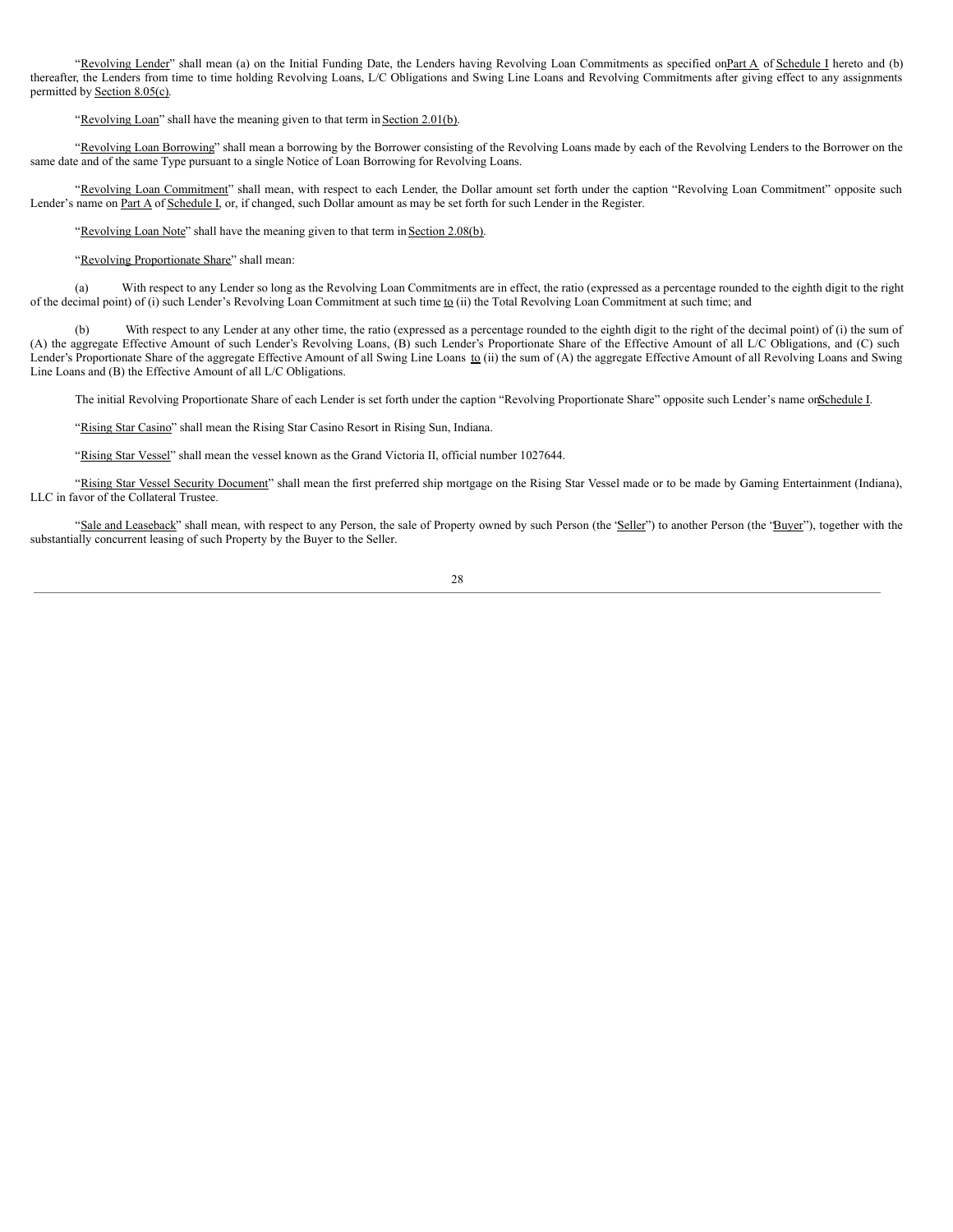"Second Lien Administrative Agent" shall mean ABC Funding, LLC in its capacity as administrative agent pursuant to the Second Lien Credit Agreement, and any successor appointed in accordance with the provisions thereof.

"Second Lien Collateral Agent" shall mean ABC Funding, LLC in its capacity as collateral agent pursuant to the Second Lien Credit Documents, and any successor appointed in accordance with the provisions thereof.

"Second Lien Credit Agreement" shall mean the Second Lien Credit Agreement between the Borrower, the Second Lien Administrative Agent and the Second Lien Lenders, as supplemented, modified, amended, extended or restated.

"Second Lien Credit Documents" shall mean and include the Second Lien Credit Agreement, the notes, guaranty agreement, security documents, and all other documents, instruments and agreements delivered to the Second Lien Lenders and Collateral Trustee, evidencing, securing or otherwise relating to the Second Lien Obligations.

"Second Lien Lenders" shall mean lenders from time to time holding the Second Lien Obligations.

"Second Lien Obligations" shall mean and include all loans, advances, debts, liabilities and obligations, howsoever arising, owed or owing by the Borrower of every kind and description (whether or not evidenced by any note or instrument and whether or not for the payment of money), direct or indirect, absolute or contingent, due or to become due, now existing or hereafter arising pursuant to the terms of the Second Lien Credit Agreement or any of the other Second Lien Credit Documents, including without limitation all interest (including interest that accrues after the commencement of any bankruptcy or other insolvency proceeding by or against any the Borrower, whether or not allowed or allowable), fees, charges, expenses, attorneys' fees and accountants' fees chargeable to and payable by the Borrower hereunder and thereunder.

"Secured Parties" shall mean, collectively, the Administrative Agent, the Collateral Trustee and the Lender Parties.

"Security Agreement" shall mean that certain Security Agreement among the Borrower, each Guarantor party thereto and the Collateral Trustee, as supplemented, modified, amended, extended or restated from time to time.

"Security Documents" shall mean and include the Security Agreement, each Real Property Security Document, the Rising Star Vessel Security Document, each Control Agreement and each other pledge agreement, assignment or security agreement from time to time delivered in accordance with Section 5.01, and all other instruments, agreements, certificates, opinions and documents (including Uniform Commercial Code financing statements and fixture filings) delivered to the Administrative Agent, the Collateral Trustee or any Lender in connection with any Collateral or to secure the Obligations or the obligation of a Guarantor under the Credit Documents.

"SFHA" shall have the meaning given to that term in Section 3.01(m).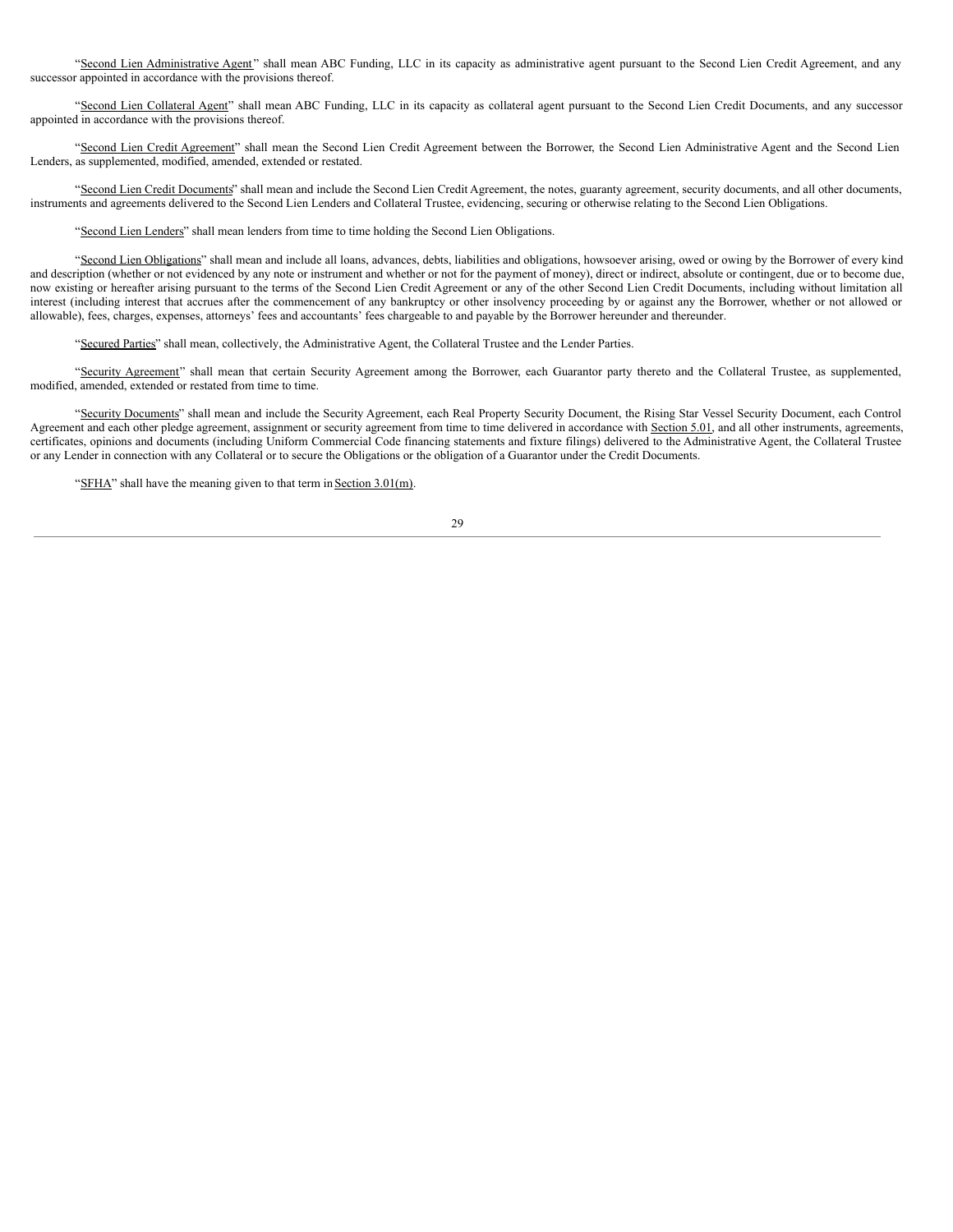"Ship Mortgage Act" means Chapter 313 of Title 46 of the United States Code.

"Silver Slipper" shall mean Silver Slipper Casino Venture, LLC, a Delaware limited liability company.

"Silver Slipper Casino" shall mean the Silver Slipper Casino, Bay St. Louis, Mississippi, to be acquired by the Borrower pursuant to the Acquisition.

"Solvent" shall mean, with respect to any Person on any date, that on such date (a) the fair value of the Property of such Person is greater than the fair value of the liabilities (including contingent, subordinated, matured and unliquidated liabilities) of such Person, (b) the present fair saleable value of the assets of such Person is greater than the amount that will be required to pay the probable liability of such Person on its debts as they become absolute and matured, (c) such Person does not intend to, and does not believe that it will, incur debts or liabilities beyond such Person's ability to pay as such debts and liabilities mature and (d) such Person is not engaged in or about to engage in business or transactions for which such Person's Property would constitute an unreasonably small capital.

"Standby Letter of Credit" shall mean any of the standby letters of credit issued by the L/C Issuer under this Agreement, either as originally issued or as the same may be supplemented, modified, amended, extended, restated or supplanted.

"Stockman's Casino" shall mean Stockman's Casino, Fallon, Nevada.

"Subordinated Obligations" shall mean, as of any date of determination, any Indebtedness of the Loan Parties on that date which has been subordinated in right of payment to the Obligations in a manner satisfactory to the Required Lenders and contains such other protective terms with respect to senior debt, including the Obligations (such as amount, maturity, amortization, interest rate, covenants, defaults, remedies, payment blockage and terms of subordination) as the Required Lenders may require.

"Subsidiary" of any Person shall mean (a) any corporation of which more than 50% of the issued and outstanding Equity Securities having ordinary voting power to elect a majority of the board of directors of such corporation (irrespective of whether at the time capital stock of any other class or classes of such corporation shall or might have voting power upon the occurrence of any contingency) is at the time directly or indirectly owned or controlled by such Person, by such Person and one or more of its other Subsidiaries or by one or more of such Person's other Subsidiaries, (b) any partnership, joint venture, limited liability company or other association of which more than 50% of the Equity Securities having the power to vote, direct or control the management of such partnership, joint venture or other association is at the time owned and controlled by such Person, by such Person and one or more of the other Subsidiaries or by one or more of such Person's other Subsidiaries or (c) any other Person included in the Financial Statements of such Person on a consolidated basis. Unless otherwise indicated in this Agreement, "Subsidiary" shall mean a Subsidiary of the Borrower.

"Surety Instruments" shall mean all letters of credit (including standby and commercial), banker's acceptances, bank guaranties, shipside bonds, surety bonds and similar instruments.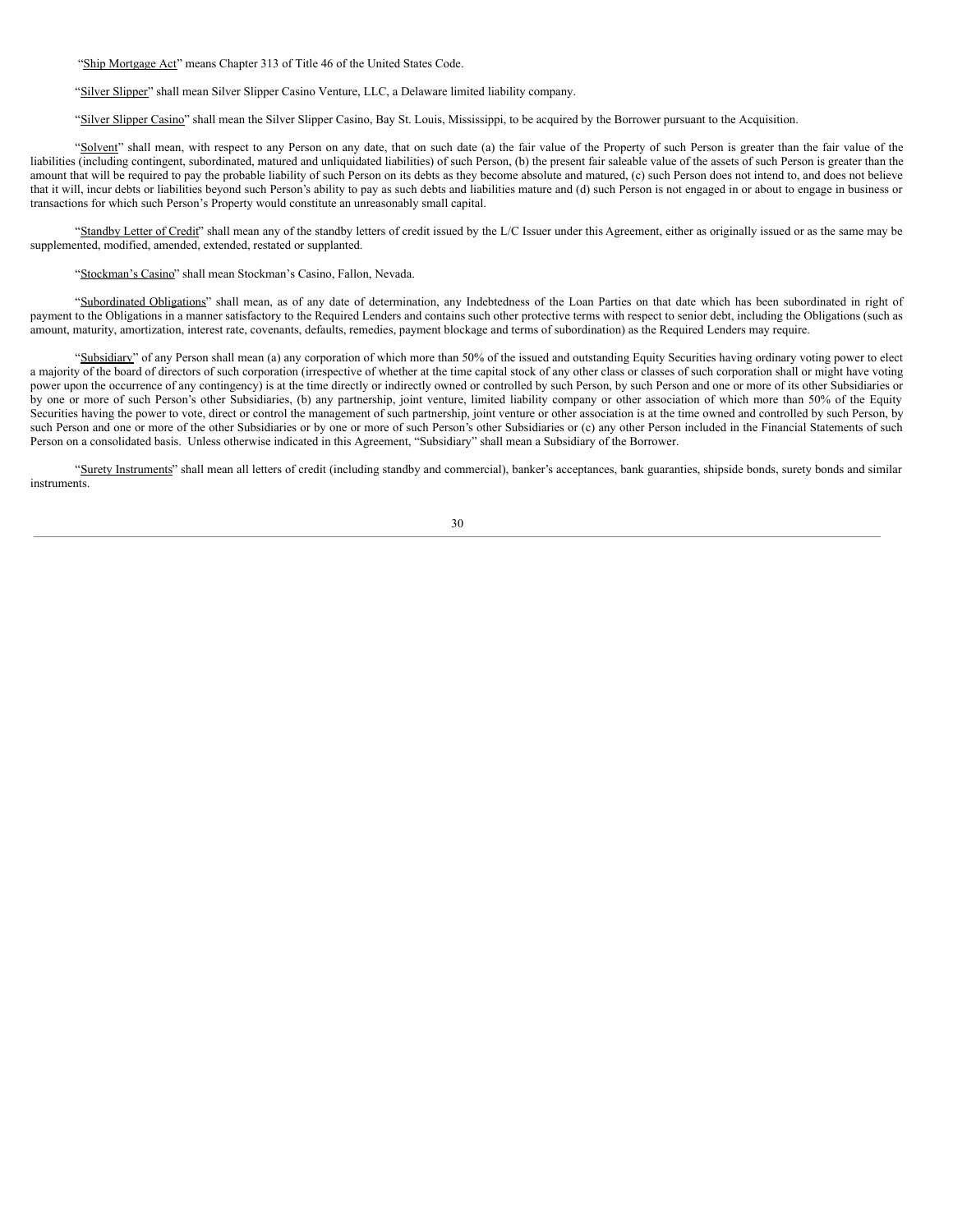"Swing Line" shall mean the revolving credit facility made available by the Swing Line Lender pursuant to Section 2.03.

"Swing Line Borrowing" shall mean a borrowing of a Swing Line Loan.

"Swing Line Lender" shall mean Capital One in its capacity as provider of Swing Line Loans, or any successor swing line lender hereunder.

"Swing Line Loan" shall mean the meaning specified in Section 2.03(a).

"Swing Line Note" shall have the meaning given to that term in Section 2.08(d).

"Swing Line Settlement Date" shall mean the sooner of the fifteenth day of each month or the earlier date requested by the Administrative Agent.

"Swing Line Sublimit" shall mean an amount equal to the lesser of (a) \$1,000,000 and (b) the Total Revolving Loan Commitment. The Swing Line Sublimit is part of, and not in addition to, the Total Revolving Loan Commitment.

"Tax Return" shall mean all tax returns, statements, forms and reports (including elections, declarations, disclosures, schedules, estimates and information returns) for Taxes.

"Taxes" shall mean all taxes, assessments, charges, duties, fees, levies or other governmental charges, including, without limitation, all U.S. federal, state, local, foreign and other income, franchise, profits, gross receipts, capital gains, capital stock, transfer, property, sales, use, value-added, occupation, property, excise, severance, windfall profits, stamp, license, payroll, social security, withholding and other taxes, assessments, charges, duties, fees, levies or other governmental charges of any kind whatsoever (whether payable directly or by withholding and whether or not requiring the filing of a Tax Return), all estimated taxes, deficiency assessments, additions to tax, penalties and interest and shall include any liability for such amounts as a result either of being a member of a combined, consolidated, unitary or affiliated group or of a contractual obligation to indemnify any person or other entity.

"Term Lender" shall mean (a) prior to the Initial Funding Date, the Lenders having Term Loan Commitments as specified onPart A of Schedule I and (b) from and after the Initial Funding Date, the Lenders from time to time holding Term Loans after giving effect to any assignments permitted by Section 8.05(c).

"Term Loan" shall mean each loan made by a Term Lender pursuant to Section 2.01(a).

"Term Loan Borrowing" shall mean the borrowing by the Borrower consisting of the Term Loans made by the applicable Term Lenders to the Borrower.

"Term Loan Commitment" shall mean, with respect to each Lender, the Dollar amount set forth under the caption "Term Loan Commitment" opposite such Lender's name on Part A of Schedule I, or, if changed, such Dollar amount as may be set forth for such Lender in the Register.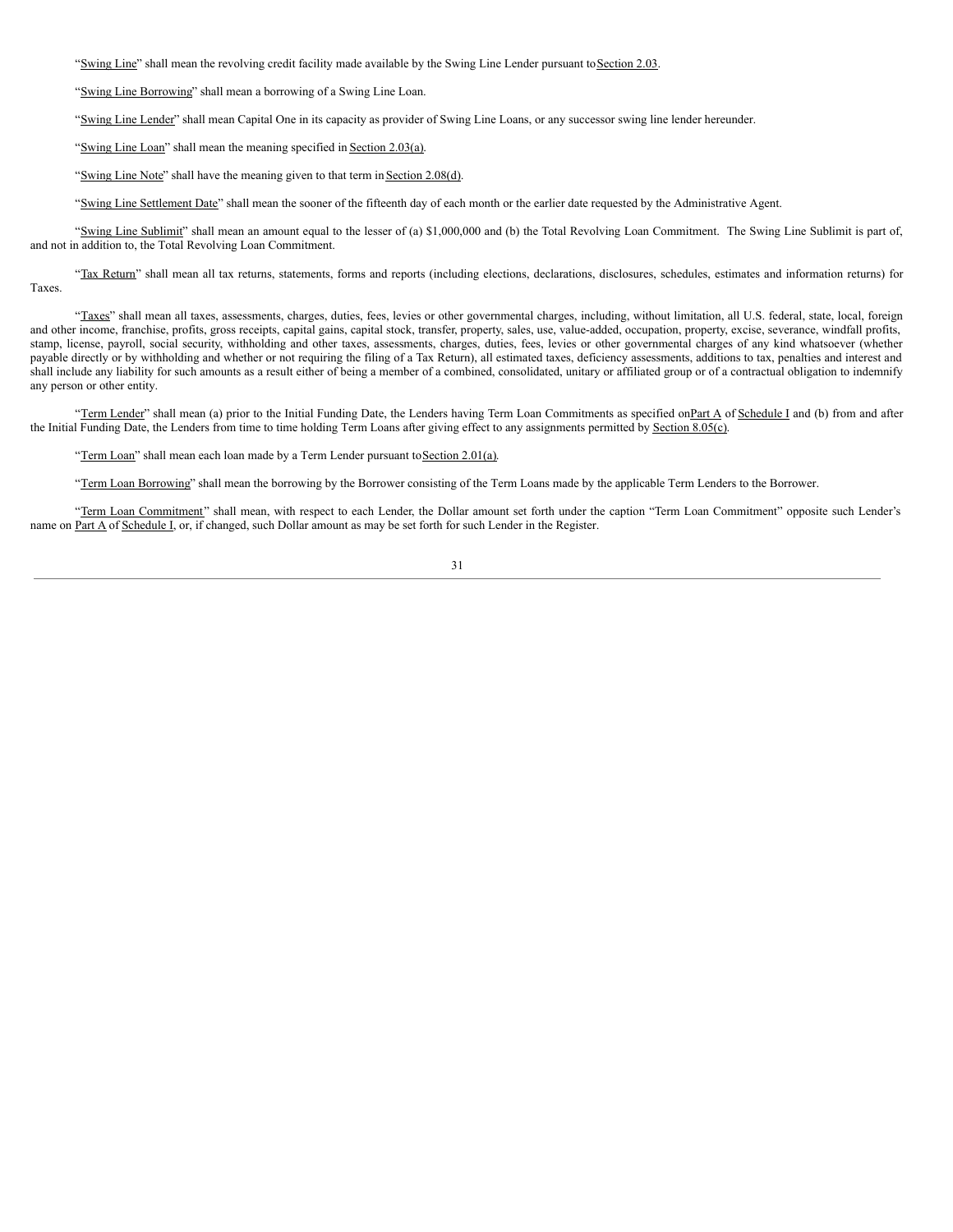"Term Loan Increase" shall have the meaning given to that term in Section 2.01(a)(ii).

"Term Loan Installment Date" shall mean the first Business Day in each January, April, July and October of each year, commencing the first Business Day of the second full fiscal quarter after the Initial Funding Date.

"Term Loan Note" shall have the meaning given to that term in Section 2.08(c).

## "Term Proportionate Share" shall mean:

(a) With respect to any Lender at any time prior to the Initial Funding Date, the ratio (expressed as a percentage rounded to the eighth digit to the right of the decimal point) of (i) such Lender's Term Loan Commitment at such time to (ii) the Total Term Loan Commitment at such time; and

(b) With respect to any Lender at any time after the Initial Funding Date, the ratio (expressed as a percentage rounded to the eighth digit to the right of the decimal point) of (i) the Effective Amount of such Lender's Term Loan outstanding at such time to (ii) the Effective Amount of all Term Loans outstanding at such time.

The initial Term Proportionate Share of each Lender is set forth under the caption "Term Proportionate Share" opposite such Lender's name onSchedule I.

"Termination Value" shall mean, in respect of any one or more Rate Contracts, after taking into account the effect of any legally enforceable netting agreement relating to such Rate Contracts, (a) for any date on or after the date such Rate Contracts have been closed out and termination value(s) determined in accordance therewith, such termination value(s), and (b) for any date prior to the date referenced in clause (a) the amount(s) determined as the mark-to-market value(s) for such Rate Contracts, as determined by the Administrative Agent based upon one or more mid-market or other readily available quotations provided by any recognized dealer in such Rate Contracts which may include any Lender.

"Total Debt" shall mean, as of any date of determination, without duplication (a) the aggregate principal amount of Indebtedness of the Borrower Parties outstanding on such date, in an amount that would be reflected on a balance sheet prepared as of such date on a consolidated basis in accordance with GAAP consisting of Indebtedness for borrowed money, obligations of the Borrower Parties as lessee under or with respect to Capital Leases, debt obligations evidenced by promissory notes or similar instruments plus (b) obligations with respect to letters of credit, whether drawn or undrawn, contingent or otherwise; provided that Total Debt shall not include Indebtedness in respect of Unrestricted Subsidiaries.

"Total Leverage Ratio" shall mean, as of any date of determination, the ratio of (a) Total Debt as of such date to (b) Adjusted EBITDA for the four consecutive fiscal quarter period most recently ended for which Financial Statements are available.

"Total Revolving Loan Commitment" shall mean, at any time, Five Million Dollars (\$5,000,000) or, if such amount is reduced pursuant toSection 2.04(a) or (b), the amount to which so reduced and in effect at such time, or, if such amount is increased pursuant to Section 2.01(h), the amount to which so increased and in effect at such time.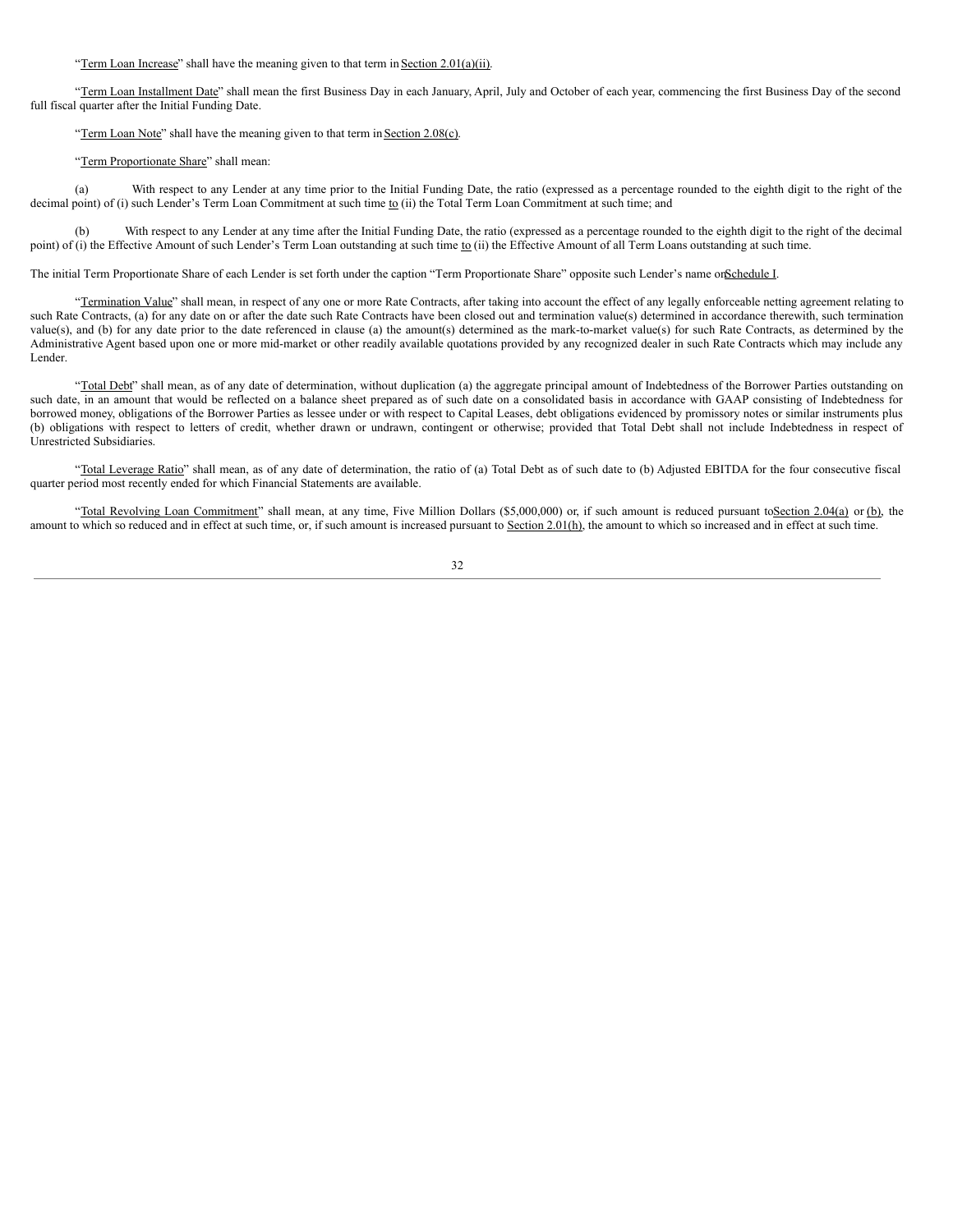"Total Term Loan Commitment" shall mean, at any time, Fifty Million Dollars (\$50,000,000) or, when such amount is reduced pursuant toSection 2.04(b), the amount to which so reduced and in effect at such time or, if such amount is increased pursuant to Section 2.01(h), the amount to which so increased and in effect at such time.

"Transactions" shall mean, collectively (a) the transactions contemplated under the Acquisition Agreement, including the Acquisition, (b) the initial Borrowings of the Loans on the Initial Funding Date and (c) the payment of fees, commissions and expenses in connection with the foregoing.

"Type" shall mean, with respect to any Loan, Borrowing or Portion at any time, the classification of such Loan, Borrowing or Portion by the type of interest rate it then bears, whether an interest rate based upon the Base Rate or LIBOR.

"UCP" shall have the meaning given to that term in Section 2.02(h).

"Unfunded Pension Liability" shall mean the excess of a Pension Plan's benefit liabilities under Section 4001(a)(16) of ERISA, over the current value of that Pension Plan's assets, determined in accordance with the assumptions used for funding the Pension Plan pursuant to Section 412 of the IRC for the applicable plan year.

"Unreimbursed Amount" has the meaning set forth inSection 2.02(c)(i).

"Unused Revolving Commitment" shall mean, at any time, the remainder of (a) the Total Revolving Loan Commitment at such timeminus (b) the sum of the Effective Amount of all Revolving Loans and the Effective Amount of all L/C Obligations outstanding at such time. For the avoidance of doubt, Swing Line Loans shall not be counted as Revolving Loans for purposes of determining the amount of Unused Revolving Commitment.

"United States" and "U.S." shall mean the United States of America.

"Unrestricted Subsidiary" means any Subsidiary of the Borrower designated by the board of directors of the Borrower as an Unrestricted Subsidiary pursuant to Section 5.01(n) subsequent to the Closing Date.

"Wholly-Owned Subsidiary" shall mean any Person in which 100% of the Equity Securities of each class having ordinary voting power, and 100% of the Equity Securities of every other class, in each case, at the time as of which any determination is being made, is owned, beneficially and of record, by the Borrower, or by one or more Wholly-Owned Subsidiaries of the Borrower, or both.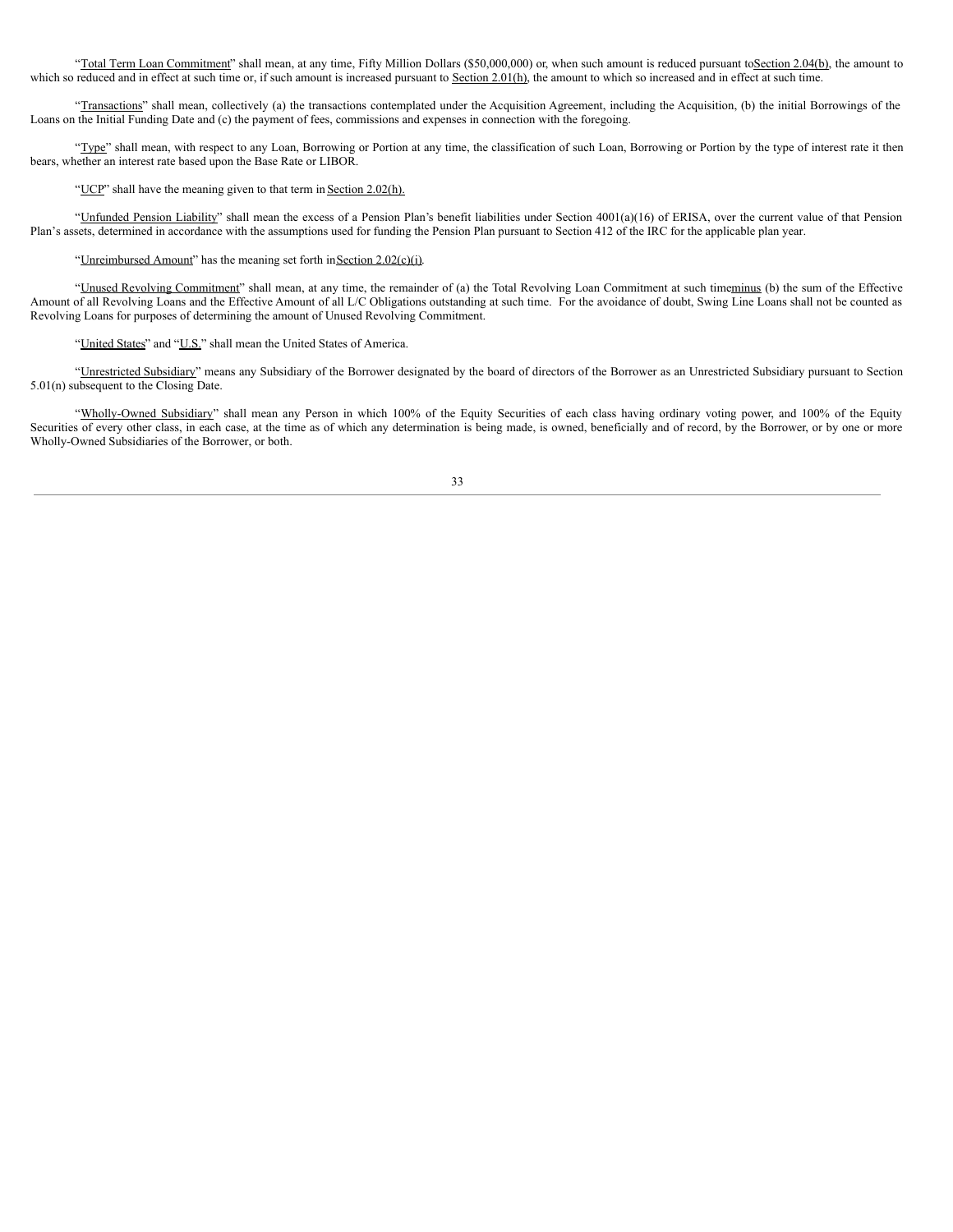1.02. GAAP. Unless otherwise indicated in this Agreement or any other Credit Document, all accounting terms used in this Agreement or any other Credit Document shall be construed, and all accounting and financial computations hereunder or thereunder shall be computed, in accordance with GAAP applied in a consistent manner with the principles used in the preparation of the Financial Statements of the Borrower Parties for the fiscal year ending December 31, 2011. Notwithstanding the other provisions of this Section 1.02, for purposes of determining compliance with any covenant, including any financial covenant, Indebtedness of the Borrower and its Restricted Subsidiaries shall be deemed to be carried at 100% of the outstanding principal amount thereof, and the effects of FASB ASC 825 (and FASB ASC 470-20, if applicable) on financial liabilities shall be disregarded. If GAAP changes, as applicable, during the term of this Agreement such that any covenants contained herein would then be calculated in a different manner or with different components, the Borrower, the Lenders and the Administrative Agent agree to negotiate in good faith to amend this Agreement in such respects as are necessary to conform those covenants as criteria for evaluating the Loan Parties' financial condition to substantially the same criteria as were effective prior to such change in GAAP; provided, however, that, until the Borrower, the Lenders and the Administrative Agent so amend this Agreement, all such covenants shall be calculated in accordance with GAAP, as in effect immediately prior to such change in GAAP.

1.03. Headings. The table of contents, captions and section headings appearing in this Agreement are included solely for convenience of reference and are not intended to affect the interpretation of any provision of this Agreement.

1.04. Plural Terms. All terms defined in this Agreement or any other Credit Document in the singular form shall have comparable meanings when used in the plural form and vice versa.

1.05. Time. All references in this Agreement and each of the other Credit Documents to a time of day shall mean New Orleans, Louisiana time, unless otherwise indicated.

1 . 0 6 . Governing Law. This Agreement and, unless otherwise expressly provided in any such Credit Document, each of the other Credit Documents shall be governed by and construed in accordance with the laws of the State of New York without reference to conflicts of law rules other than Section 5-1401 of the General Obligations Law of the State of New York. The scope of the foregoing governing law provision is intended to be all-encompassing of any and all disputes that may be brought in any court or any mediation or arbitration proceeding and that relate to the subject matter of the Credit Documents, including contract claims, tort claims, breach of duty claims and all other common law and statutory claims.

1.07. Construction. This Agreement is the result of negotiations among, and has been reviewed by, the Borrower, the Lenders and the Administrative Agent and their respective counsel. Accordingly, this Agreement shall be deemed to be the product of all parties hereto, and no ambiguity shall be construed in favor of or against the Borrower, the Administrative Agent or any Lender.

1.08. Entire Agreement. This Agreement and each of the other Credit Documents, taken together, constitute and contain the entire agreement of the Borrower, the Lenders and the Administrative Agent, and supersede any and all prior agreements, negotiations, correspondence, understandings and communications among the parties, whether written or oral, respecting the subject matter hereof including, except to the extent expressly set forth in the Fee Letter.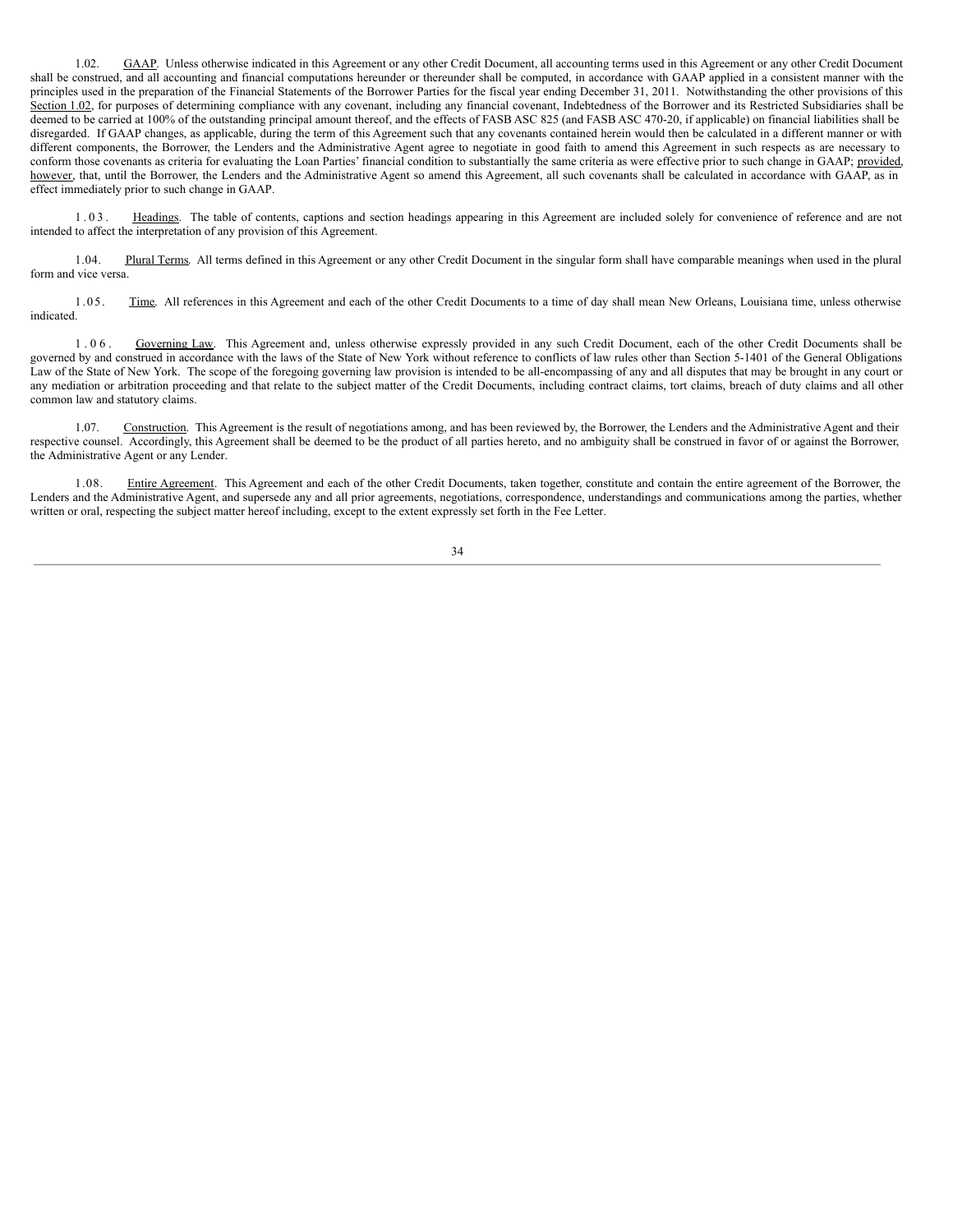1.09. Calculation of Interest and Fees. All calculations of interest and fees under this Agreement and the other Credit Documents for any period (a) shall include the first day of such period and exclude the last day of such period; provided that any Loan or Portion that is repaid on the same day on which it is made shall bear interest for one day and (b) shall be calculated on the basis of a year of 360 days for actual days elapsed, except that during any period any Loan or Portion bears interest based upon the Base Rate or based on the Prime Rate, such interest shall be calculated on the basis of a year of 365 or 366 days, as appropriate, for actual days elapsed.

#### 1.10. References.

(a) References in this Agreement to "Recitals," "Sections," "Paragraphs," "Exhibits" and "Schedules" are to recitals, sections, paragraphs, exhibits and schedules herein and hereto unless otherwise indicated.

(b) References in this Agreement or any other Credit Document to any document, instrument or agreement (i) shall include all exhibits, schedules and other attachments hereto or thereto, (ii) shall include all documents, instruments or agreements issued or executed in replacement thereof if such replacement is permitted hereby or thereby, and (iii) shall mean such document, instrument or agreement, or replacement or predecessor thereto, as amended, restated, modified and supplemented from time to time and in effect at any given time if such amendment, restatement, modification or supplement is permitted hereby or thereby.

(c) References in this Agreement or any other Credit Document to any Governmental Rule (i) shall include any successor Governmental Rule, (ii) shall include all rules and regulations promulgated under such Governmental Rule (or any successor Governmental Rule), and (iii) shall mean such Governmental Rule (or successor Governmental Rule) and such rules and regulations, as amended, modified, codified or reenacted from time to time and in effect at any given time.

(d) References in this Agreement or any other Credit Document to any Person in a particular capacity (i) shall include any successors to and permitted assigns of such Person in that capacity and (ii) shall exclude such Person individually or in any other capacity.

1.11. Other Interpretive Provisions. The words "hereof," "herein" and "hereunder" and words of similar import when used in this Agreement or any other Credit Document shall refer to this Agreement or such other Credit Document, as the case may be, as a whole and not to any particular provision of this Agreement or such other Credit Document, as the case may be. The words "include" and "including" and words of similar import when used in this Agreement or any other Credit Document shall not be construed to be limiting or exclusive. In the event of any inconsistency between the terms of this Agreement and the terms of any other Credit Document, the terms of this Agreement shall govern.

1 . 1 2 . Rounding. Any financial ratios required to be maintained by the Borrower pursuant to this Agreement shall be calculated by dividing the appropriate component by the other component, carrying the result to one place more than the number of places by which such ratio is expressed in this Agreement and rounding the result up or down to the nearest number (with a round-up if there is no nearest number) to the number of places by which such ratio is expressed in this Agreement.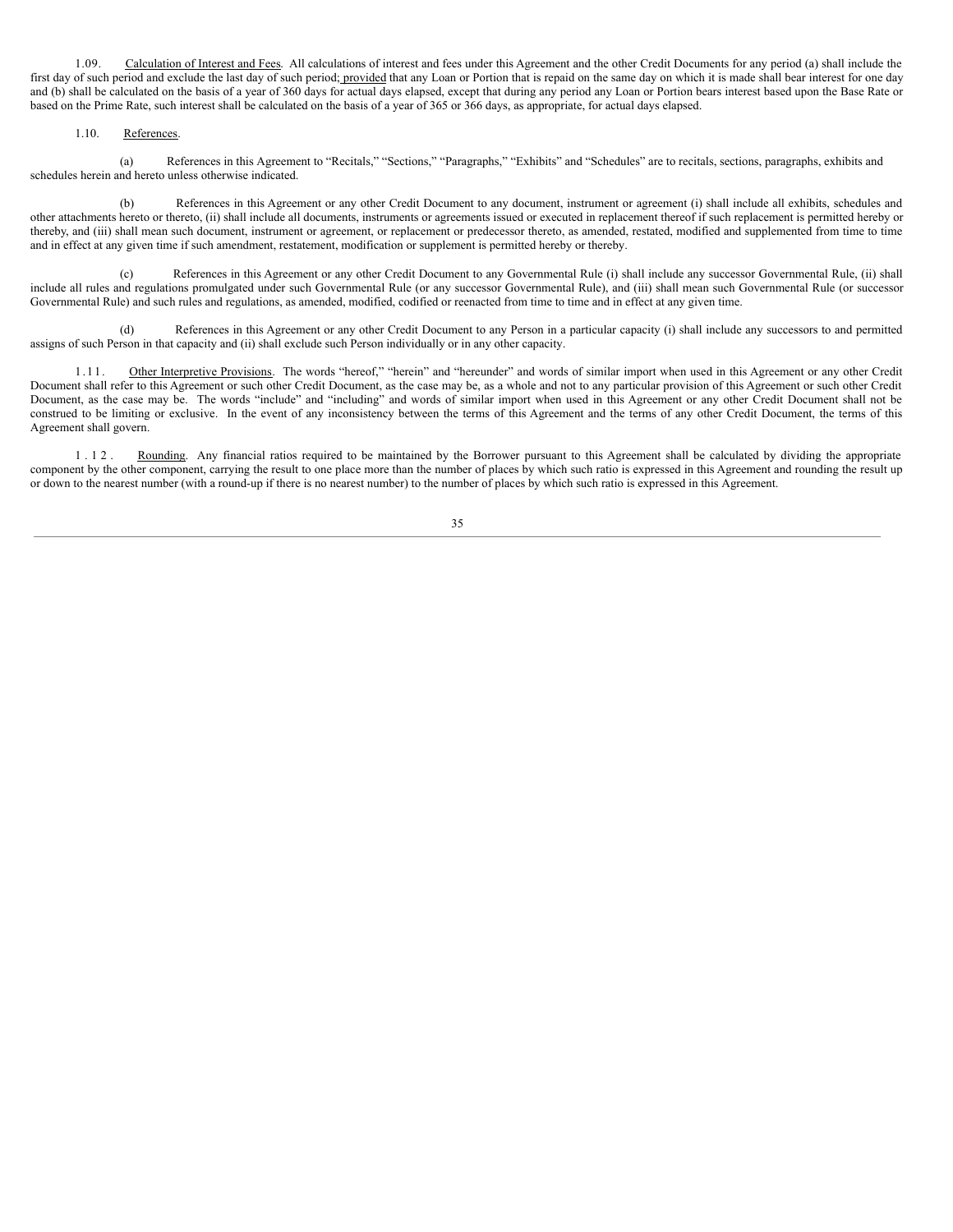# **ARTICLE II. CREDIT FACILITIES**.

## 2.01. Loan Facilities.

# (a) Term Loan Availability.

(i) On the Initial Funding Date. On the terms and subject to the conditions of this Agreement, each Term Lender severally agrees to advance to the Borrower in a single advance on the Initial Funding Date a loan in Dollars under this Section 2.01(a)(i); provided, however, that (i) the principal amount of the Term Loan made by such Term Lender shall not exceed such Term Lender's Term Loan Commitment on the Initial Funding Date and (ii) the aggregate principal amount of all Term Loans made by all Term Lenders shall not exceed the Total Term Loan Commitment on the Initial Funding Date. The Term Loans made on the Initial Funding Date shall be made on a *pro rata* basis by the Term Lenders in accordance with their respective Term Proportionate Shares, with the Term Loan Borrowing to be comprised of a Term Loan by each Term Lender equal to such Term Lender's Term Proportionate Share of such Term Loan Borrowing.

(ii) After the Initial Funding Date. On the terms and subject to the conditions of this Agreement, after the Initial Funding Date, if there is to be an increase in the aggregate principal amount of the Term Loans pursuant to Section 2.01(h) (the "Term Loan Increase"), each Term Lender that has agreed to advance the Term Loan Increase pursuant to Section 2.01(h) hereby agrees to advance to the Borrower in a single advance on the date specified for such Term Loan Increase pursuant to Section 2.01(h) a loan in Dollars under this Section 2.01(a)(ii); provided, however, that the principal amount of the Term Loan made by such Lender shall not exceed the amount such Lender has agreed to advance pursuant to Section 2.01(h) with respect to such Term Loan Increase. The Term Loan Borrowing made in respect of the Term Loan Increase shall be comprised of a Term Loan made by such Lender in an amount equal to such Term Loan Increase.

(iii) No Reborrowings. The Borrower may not reborrow the principal amount of any Term Loan after repayment or prepayment thereof.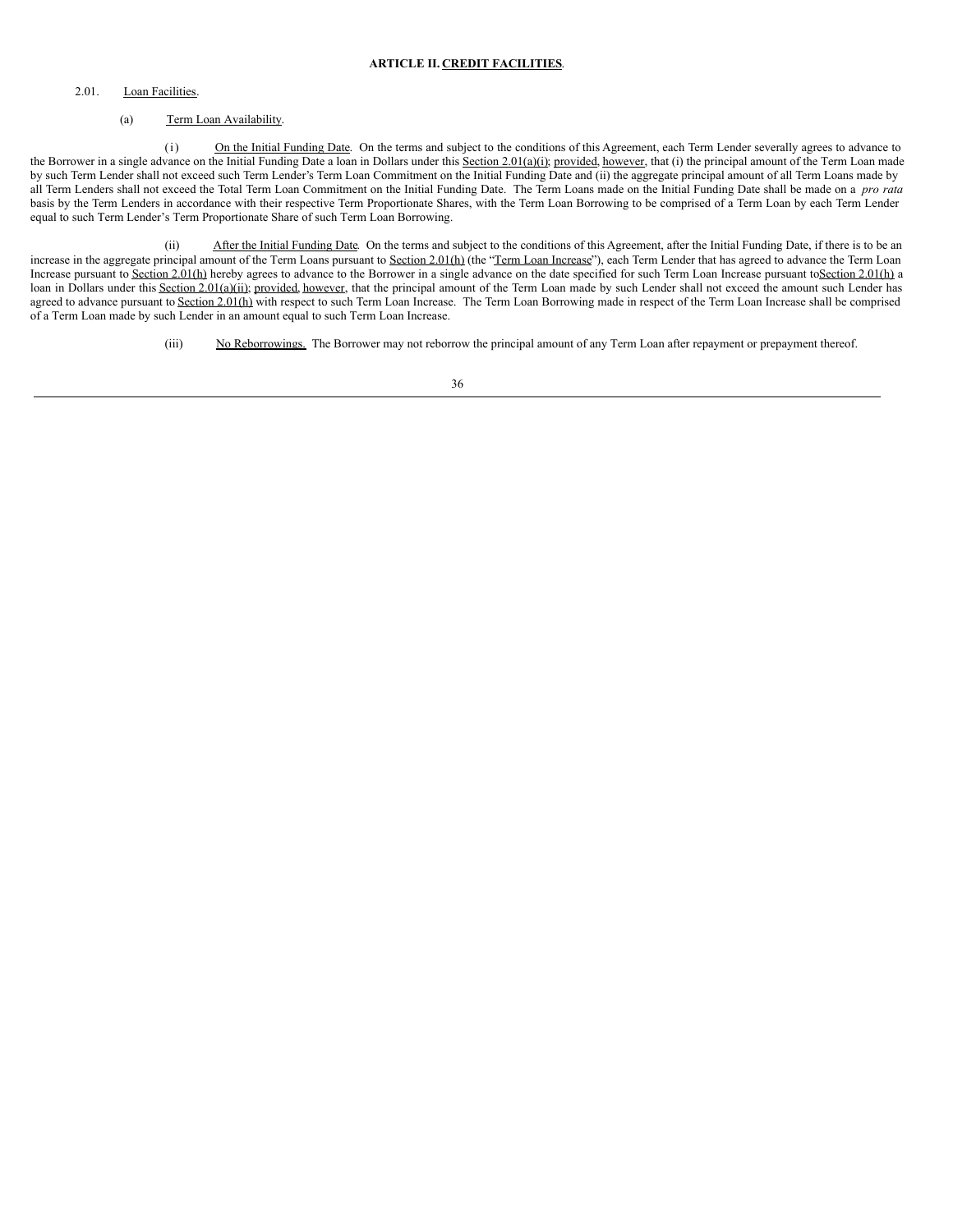(b) Revolving Loan Availability. On the terms and subject to the conditions of this Agreement, each Revolving Lender severally agrees to advance to the Borrower from time to time during the period beginning on the Initial Funding Date up to, but not including the Maturity Date such loans in Dollars as the Borrower may request under this Section 2.01(b) (individually, a "Revolving Loan"); provided, however, that (i) the sum of (A) the Effective Amount of all Revolving Loans made by such Revolving Lender at any time outstanding and (B) such Revolving Lender's Revolving Proportionate Share of the Effective Amount of all L/C Obligations and all Swing Line Loans at any time outstanding shall not exceed such Revolving Lender's Revolving Loan Commitment at such time and (ii) the sum of (A) the Effective Amount of all Revolving Loans made by all the Revolving Lenders at any time outstanding and (B) the Effective Amount of all L/C Obligations and Swing Line Loans at any time outstanding shall not exceed the Total Revolving Loan Commitment at such time. All Revolving Loans shall be made on a *pro rata* basis by the Revolving Lenders in accordance with their respective Revolving Proportionate Shares, with each Revolving Loan Borrowing to be comprised of a Revolving Loan by each Revolving Lender equal to such Revolving Lender's Revolving Proportionate Share of such Revolving Loan Borrowing. Except as otherwise provided herein, the Borrower may borrow, repay and reborrow Revolving Loans until the Maturity Date.

( c ) Notice of Loan Borrowing. The Borrower shall request each Revolving Loan Borrowing and Term Loan Borrowing by delivering to the Administrative Agent an irrevocable written notice substantially in the form of  $Exhibit A$ (a "Notice of Loan Borrowing"), duly executed by a Responsible Officer of the Borrower and appropriately completed which specifies, among other things:

(i) Whether the applicable Borrowing is a Revolving Loan Borrowing or Term Loan Borrowing;

(ii) In the case of a Revolving Loan Borrowing, the principal amount of the requested Revolving Loan Borrowing, which shall be in the amount of \$500,000 or an integral multiple of \$100,000 in excess thereof, provided that if such Revolving Loan Borrowing is (A) made in connection withSection 2.01(h) or (B) of the remaining unfunded Total Revolving Loan Commitment, it shall not be subject to any limitation under this clause (ii);

Loans;

(iii) In the case of a Revolving Loan Borrowing, whether the requested Revolving Loan Borrowing is to consist of Base Rate Loans or LIBOR

(iv) In the case of a Revolving Loan Borrowing, if the requested Revolving Loan Borrowing is to consist of LIBOR Loans, the initial Interest Period(s) selected by the Borrower for such LIBOR Loans in accordance with Section 2.01(f); and

(v) In the case of a Revolving Loan Borrowing, the date of the requested Revolving Loan Borrowing, which shall be a Business Day.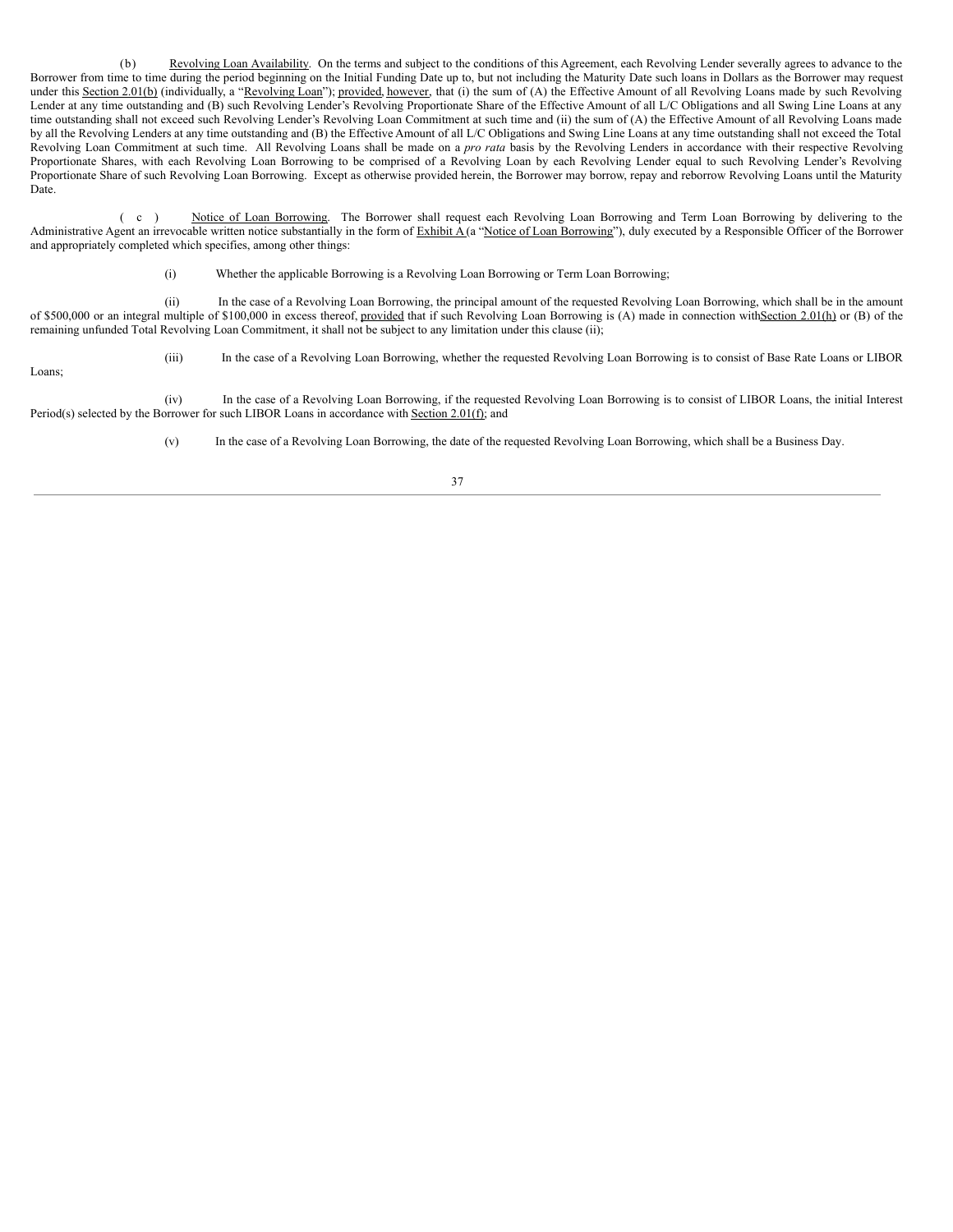The Borrower shall give (x) each Notice of Loan Borrowing for Revolving Loans to the Administrative Agent not later than 11:00 a.m. at least three (3) Business Days before the date of the requested Revolving Loan Borrowing in the case of a Revolving Loan Borrowing consisting of LIBOR Loans, and not later than 11:00 a.m. at least one (1) Business Day before the date of the requested Revolving Loan Borrowing in the case of a Revolving Loan Borrowing consisting of Base Rate Loans, and (y) the Notice of Loan Borrowing for the Term Loan Borrowing to the Administrative Agent no later than 11:00 a.m. at least one (1) Business Day before the date of the requested Term Loan Borrowing. Any Notice of Loan Borrowing received by the Administrative Agent after 11:00 a.m. on any Business Day shall be deemed received by the Administrative Agent on the next Business Day. Each Notice of Loan Borrowing shall be delivered by first-class mail, facsimile or email containing a PDF of such signed and completed Notice of Loan Borrowing to the Administrative Agent at the office or to the facsimile number or email address specified in Section 8.01; provided, however, that the Borrower shall promptly deliver to the Administrative Agent the original of any Notice of Loan Borrowing initially delivered by facsimile or email. The Administrative Agent shall promptly notify  $(x)$  each Revolving Lender of the contents of each Notice of Loan Borrowing for Revolving Loans and of the amount and Type of (and, if applicable, the Interest Period for) the Revolving Loan to be made by such Revolving Lender as part of the requested Revolving Loan Borrowing and (y) each Term Lender of the contents of the Notice of Loan Borrowing for the Term Loan Borrowing on the Initial Funding Date and of the amount of the Term Loan to be made by such Term Lender as part of the requested Term Loan Borrowing. Notwithstanding the foregoing, the Revolving Loan Borrowing advanced on the Initial Funding Date (if any) shall consist of Base Rate Loans.

The Revolving Lenders will, not later than 4:00 p.m. on the borrowing date specified in such Notice of Loan Borrowing, make the amount of the Revolving Loan Borrowing available to the Borrower at the office of the Administrative Agent in New Orleans, Louisiana, by crediting the account of the Borrower with the Administrative Agent in immediately available funds.

(d) Interest Rates. The Borrower shall pay interest on the unpaid principal amount of each Revolving Loan and each Term Loan from the date of such Revolving Loan and such Term Loan until paid in full, at one of the following rates *per annum*:

(i) During such periods as such Loan is a Base Rate Loan or Base Rate Portion, at a rate*per annum* equal to the Base Rate plus the Applicable Margin therefor, such rate to change from time to time as the Applicable Margin or Base Rate shall change; and

(ii) During such periods as such Loan is a LIBOR Loan or LIBOR Portion, at a rate*per annum* equal at all times during each Interest Period for such LIBOR Loan or LIBOR Portion to LIBOR for such Interest Period plus the Applicable Margin therefor, such rate to change from time to time during such Interest Period as the Applicable Margin shall change.

Each LIBOR Portion of a Term Loan Borrowing shall be in a minimum amount of \$1,000,000 or an integral multiple of \$100,000in excess thereof (except to the extent that any lesser Portion results from a mandatory prepayment of the Term Loans pursuant to Section 2.06(c)). The number of Revolving Loan Borrowings consisting of LIBOR Loans and LIBOR Portions of Term Loan Borrowings shall not exceed five (5) in the aggregate at any time.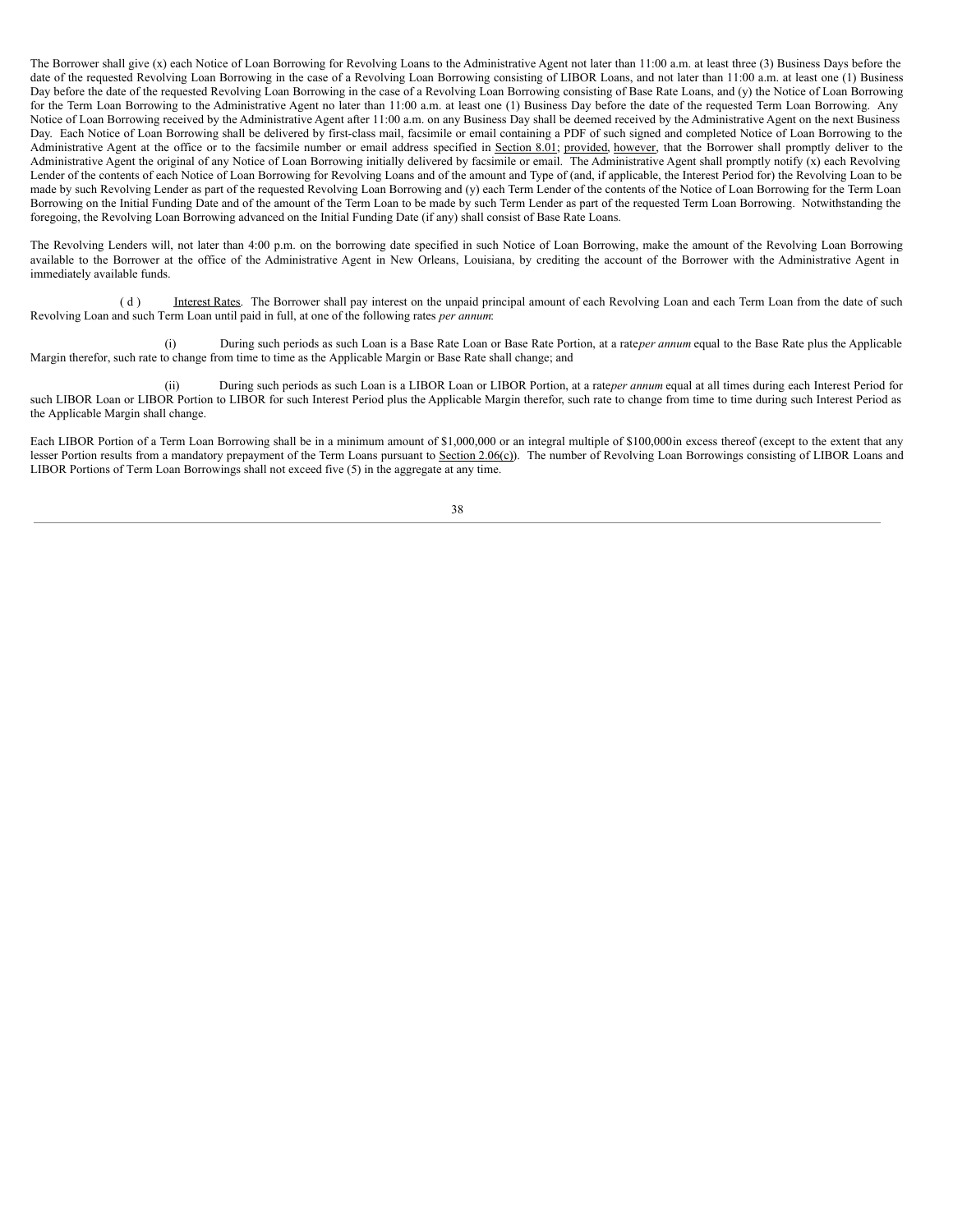(e) Conversion of Loans. Subject to Section 2.13, the Borrower may convert any Revolving Loan Borrowing or any Portion of the Term Loans from one Type of Revolving Loan Borrowing or Portion of the Term Loans, respectively, to the other Type; provided, however, that any such conversion shall be in a minimum amount of \$1,000,000 or an integral multiple of \$100,000 in excess thereof; provided, further, that no Base Rate Loan or Base Rate Portion may be converted into a LIBOR Loan or LIBOR Portion, respectively, after the occurrence and during the continuance of an Event of Default and provided, further, that any conversion of a LIBOR Loan or LIBOR Portion on any day other than the last day of the Interest Period therefor shall be subject to the payments required under Section 2.13. The Borrower shall request such a conversion by delivering to the Administrative Agent an irrevocable written notice to the Administrative Agent substantially in the form of Exhibit B (a "Notice of Conversion"), duly executed by a Responsible Officer of the Borrower and appropriately completed, which specifies, among other things:

(i) The Revolving Loan Borrowing or the Portion of the Term Loans which is to be converted, as applicable;

(ii) The Type of Revolving Loan Borrowing into which such Revolving Loan Borrowing is to be converted or the amount and Type of each Portion of Term Loans into which it is to be converted, as applicable;

(iii) If such Revolving Loan Borrowing is to be converted into a Revolving Loan Borrowing consisting of LIBOR Loans or if any Portion of Term Loans is to be converted into a LIBOR Portion, the initial Interest Period selected by the Borrower for such LIBOR Loans or LIBOR Portion in accordance with Section 2.01(f), as applicable; and

(iv) The date of the requested conversion, which shall be a Business Day.

The Borrower shall give each Notice of Conversion to the Administrative Agent not later than 11:00 a.m. at least three (3) Business Days before the date of the requested conversion of a Base Rate Loan into a LIBOR Loan (or Base Rate Portion into a LIBOR Portion) or at least one (1) Business Day before the date of the requested conversion of a LIBOR Loan into a Base Rate Loan (or a LIBOR Portion into a Base Rate Portion). Each Notice of Conversion shall be delivered by first-class mail, facsimile or email containing a PDF of such signed and completed Notice of Conversion to the Administrative Agent at the office or to the facsimile number or e-mail address and during the hours specified in Section 8.01; provided, however, that the Borrower shall promptly deliver to the Administrative Agent the original of any Notice of Conversion initially delivered by facsimile or e-mail. The Administrative Agent shall promptly notify (x) each Revolving Lender of the contents of each Notice of Conversion relating to Revolving Loans and (y) each Term Lender of the contents of each Notice of Conversion relating to Term Loans or Portions thereof. For the avoidance of doubt, the provisions of this Section 2.01(e) relate to the conversion of the type of interest rate (LIBOR or Base Rate) applicable to the applicable Loans or Portions and do not permit the conversion of a Revolving Loan, Term Loan or Portion into any other kind of Loan provided hereunder.

(f) LIBOR Loan Interest Periods.

(i) The initial and each subsequent Interest Period selected by the Borrower for a Revolving Loan Borrowing consisting of LIBOR Loans, or a LIBOR Portion of a Term Loan Borrowing, as applicable, shall be one (1), two (2), three (3), six (6), nine (9) or twelve (12) months; provided, however, that (A) any Interest Period which would otherwise end on a day which is not a Business Day shall be extended to the next succeeding Business Day unless such next Business Day falls in another calendar month, in which case such Interest Period shall end on the immediately preceding Business Day; (B) any Interest Period which begins on the last Business Day of a calendar month (or on a day for which there is no numerically corresponding day in the calendar month at the end of such Interest Period) shall end on the last Business Day of a calendar month; (C) the Interest Period for a Term Loan Portion shall always begin on the first Business Day of a month and shall continue for the balance of the Interest Period; (D) no Interest Period shall end after the Maturity Date; (E) no LIBOR Loan or LIBOR Portion shall be made or continued for an additional Interest Period after the occurrence and during the continuance of an Event of Default; and (F) no Interest Period for any LIBOR Portion of a Term Loan Borrowing shall end after a Term Loan Installment Date unless, after giving effect to such Interest Period, the aggregate principal amount of the Base Rate Portion and all LIBOR Portions of a Term Loan Borrowing having Interest Periods ending on or prior to such Term Loan Installment Date equals or exceeds the principal payment on a Term Loan Borrowing due on such Term Loan Installment Date.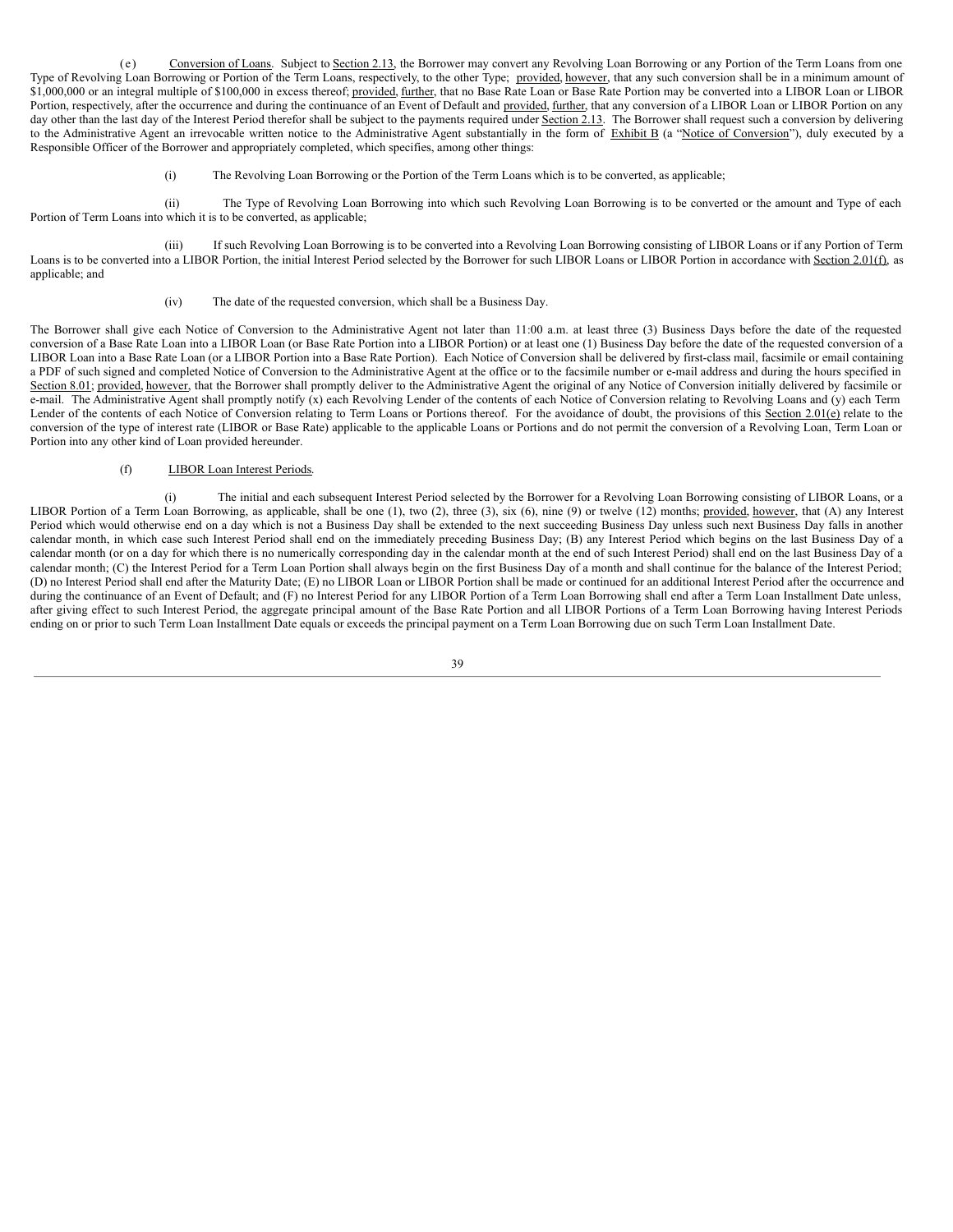(ii) The Borrower shall notify the Administrative Agent of the Borrower's selection of a new Interest Period for a Revolving Loan Borrowing consisting of LIBOR Loans or a LIBOR Portion of a Term Loan Borrowing, as applicable, by an irrevocable written notice substantially in the form of Exhibit C (a "Notice of Interest Period Selection"), duly executed by a Responsible Officer of the Borrower and appropriately completed, not later than 11:00 a.m. at least three (3) Business Days prior to the last day of each Interest Period for (x) a Revolving Loan Borrowing consisting of LIBOR Loans or (y) a LIBOR Portion of a Term Loan Borrowing, as applicable, of the Interest Period selected by the Borrower for the next succeeding Interest Period for such LIBOR Loans or LIBOR Portion; provided, however, that no LIBOR Loan or LIBOR Portion shall be continued for an additional Interest Period after the occurrence and during the continuance of an Event of Default. Each Notice of Interest Period Selection shall be given by first-class mail or facsimile or by e-mail containing a PDF of such signed and completed Notice of Interest Period Selection to the Administrative Agent at the office or to the facsimile number or e-mail address and during the hours specified in Section 8.01; provided, however, that the Borrower shall promptly deliver to the Administrative Agent the original of any Notice of Interest Period Selection initially delivered by facsimile or by e-mail. If (A) the Borrower shall fail to notify the Administrative Agent of the next Interest Period for a Revolving Loan Borrowing consisting of LIBOR Loans or a LIBOR Portion of a Term Loan Borrowing, as applicable, in accordance with this Section 2.01(f) or (B) an Event of Default has occurred and is continuing on the last date of an Interest Period for any LIBOR Loan or LIBOR Portion, such LIBOR Loan(s) and LIBOR Portion(s) shall automatically convert to Base Rate Loan(s) and Base Rate Portion(s), as applicable, on the last day of the current Interest Period therefor. The Administrative Agent shall promptly notify (x) each Revolving Lender of the contents of each Notice of Interest Period Selection for the Revolving Loans and (y) each Term Lender of the contents of each Notice of Interest Period Selection for a Term Loan Borrowing and Portions thereof.

## (g) Scheduled Payments.

( i ) Interest – All Loan and Portions. The Borrower shall pay accrued interest on the unpaid principal amount of each Revolving Loan Borrowing, Term Loan Borrowing and each Portion thereof in arrears (i) in the case of a Base Rate Loan or Base Rate Portion, on the first Business Day of each January, April, July and October (commencing the first Business Day of the first full fiscal quarter after the Initial Funding Date), (ii) in the case of a LIBOR Loan or LIBOR Portion, on the last day of each Interest Period thereof (and, if any such Interest Period is longer than three (3) months, every three (3) months after the first day of such Interest Period); and (iii) in the case of all Loans and Portions, on the Maturity Date. All interest that is not paid when due shall be due on demand.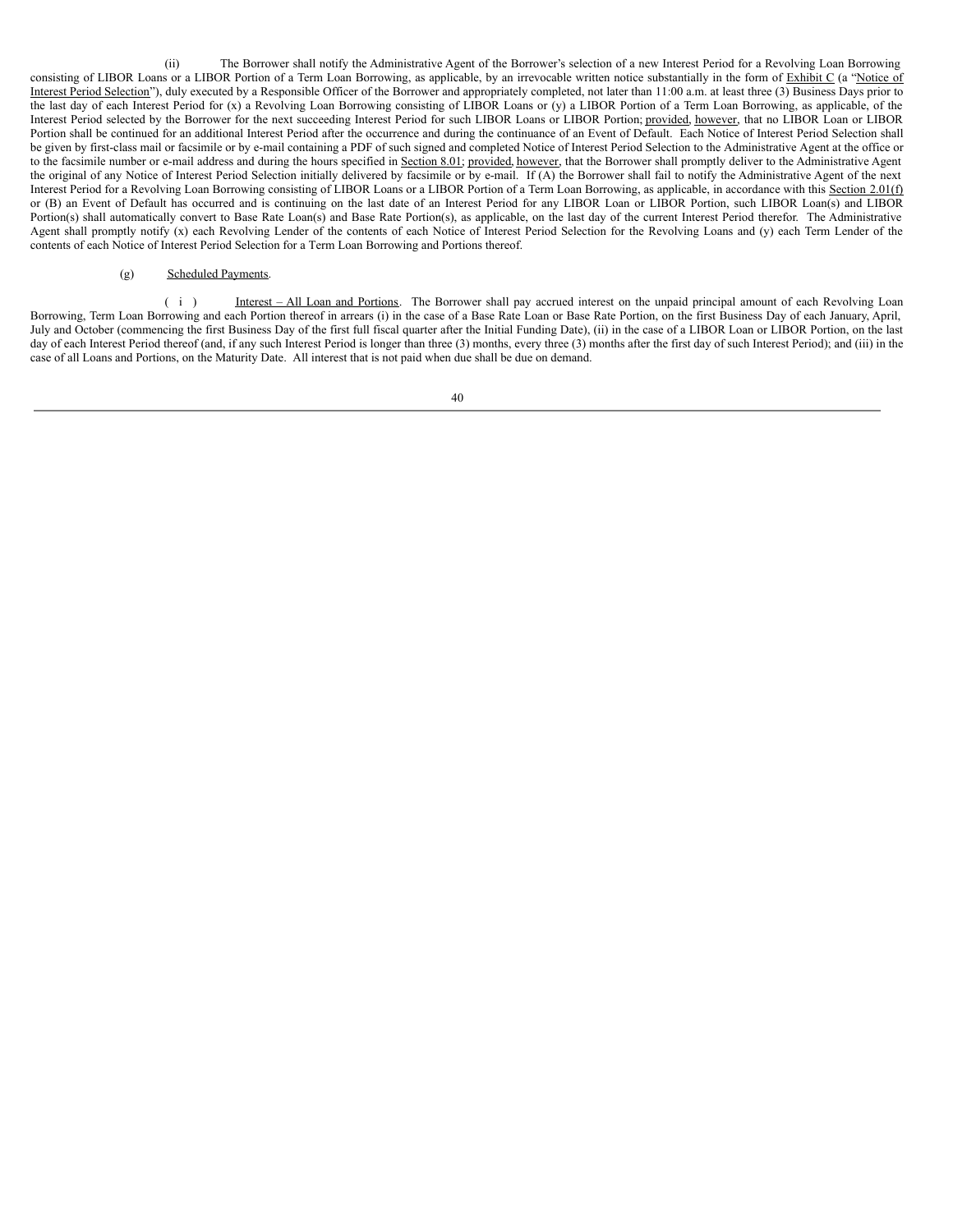(ii) Scheduled Principal Payments – Revolving Loans and Unreimbursed Amounts. The Borrower shall repay the principal amount of the Revolving Loans and Unreimbursed Amounts on the Maturity Date. The Borrower shall also make the mandatory prepayments required by Section 2.06(c).

(iii) Scheduled Principal Payments – Term Loans. On each Term Loan Installment Date, the Borrower shall repay the principal amount of the Term Loans in equal installments of \$1,250,000 in the aggregate plus, from and after the date of any increase in the Total Term Loan Commitment or principal amount of the Term Loans pursuant to Section 2.01(h), two and one-half percent (2.5%) of the Term Loan Increase; provided, that the Borrower shall pay all outstanding principal on the Term Loans, together with all accrued and unpaid interest thereon, on the Maturity Date.

The Borrower shall also make the mandatory prepayments required by Section 2.06(c), which shall be applied to the Loans in the manner set forth inSection 2.06(d).

#### (h) Optional Term Loan Commitment Increase.

(i) On the terms and subject to the conditions set forth below, Borrower may, at any time from the Initial Funding Date until the Business Day immediately prior to the last Business Day of the second anniversary of the Initial Funding Date, with the reasonable approval of the Administrative Agent but without the consent of any Lender not participating in the increase, increase the principal amount of the Total Term Loan Commitment; provided that:

(A) the amount of increase in the principal amount of the Term Loans or the Total Term Loan Commitment, as applicable, shall be an amount designated by Borrower not in excess of \$10,000,000;

(B) all required third party consents and approvals shall have been obtained;

(C) the Borrower may only exercise its option under this  $Section 2.01(h)$  once;

(D) (i) no Default or Event of Default shall have occurred and be continuing or shall occur under this Agreement as a result of such increases, and (ii) no default or event of default shall have occurred and be continuing or shall occur under the Second Lien Credit Agreement as a result of such increases;

(E) all other financial covenants will be satisfied on a pro forma basis after giving effect to the increased Total Term Loan Commitment and other customary and appropriate pro forma adjustments including any acquisitions or dispositions after the relevant financial reporting period but prior to or simultaneous with the increased Total Term Loan Commitment;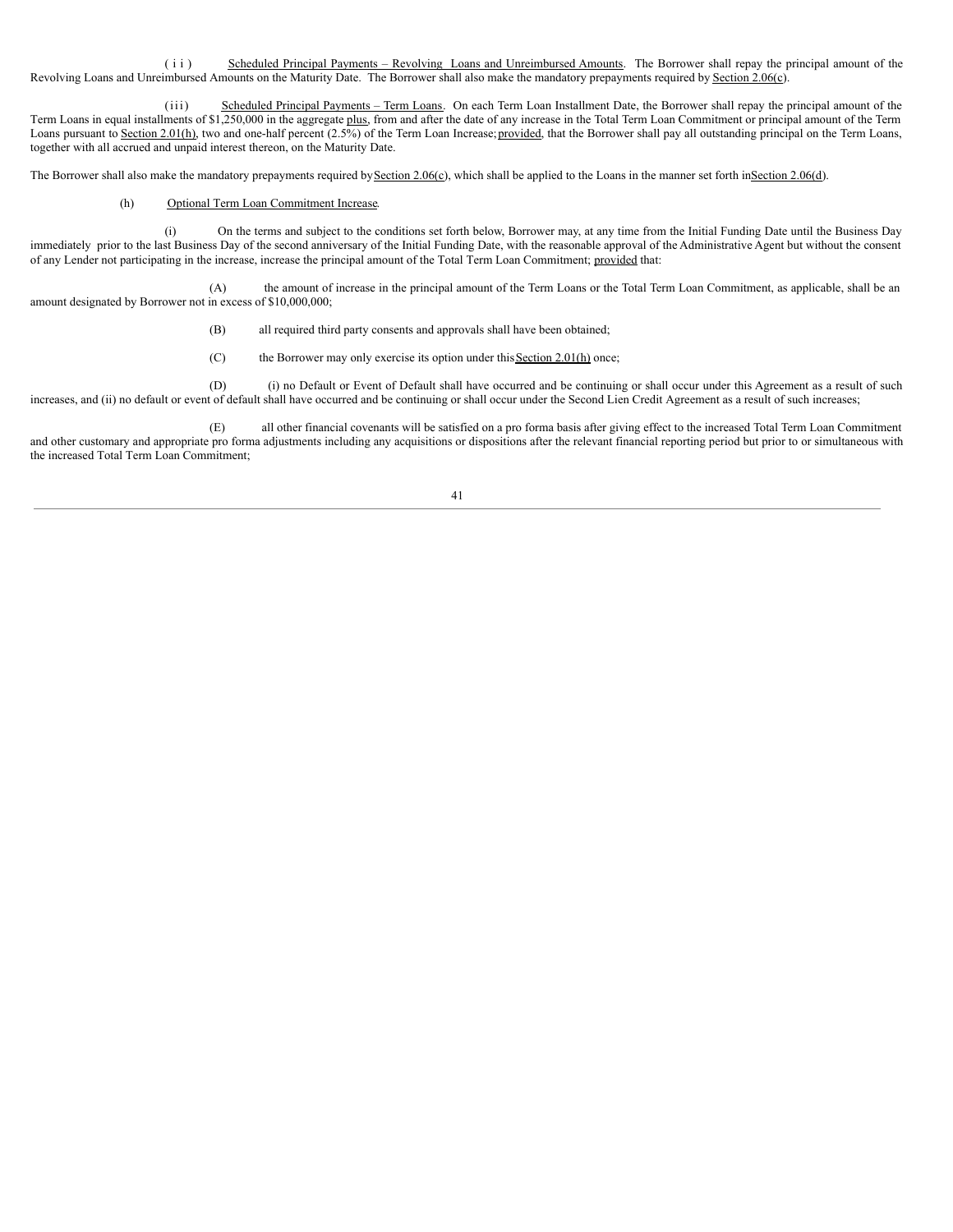(F) such increase may be effected by either or both of the following methods: one or more existing Lenders increases its Term Loan Commitment and/or one or more additional banks or other entities (each a "New Lender") issue a new Term Loan Commitment and become parties to and Lenders under this Agreement; provided, that (i) each of the Lenders shall have the first right to increase its Term Loan Commitment in an amount equal to its Term Proportionate Share of the total increase in the Term Loan Commitments; and (ii) any new Lender shall be a state or national commercial bank or other financial institution located in the United States or a bank organized under a jurisdiction other than the United States (or any other Person reasonably acceptable to the Administrative Agent), provided that such foreign bank has provided the Administrative Agent and the Borrower with applicable tax withholding forms, and provided further, that such foreign bank shall not transfer its interests, rights or obligations under this Agreement to any Affiliate of such foreign bank unless such Affiliate provides the Administrative Agent and the Borrower with the aforesaid tax forms, and any such new Lender shall be reasonably acceptable to the Administrative Agent. No Lender shall be required to increase its Term Loan Commitment. In the event of either or both of (i) and (ii) above, the Administrative Agent shall amend and restate Schedule I hereto to reflect the revised Total Term Loan Commitments of all Lenders and their adjusted Term Proportionate Share; the Administrative Agent shall promptly distribute the revised Schedule I to the Borrower and to all Lenders. Any additional Lenders shall become a party to this Agreement by delivering to the Administrative Agent an executed signature page of this Agreement. The Borrower shall execute and deliver the appropriate Lenders new promissory notes for the increased amount of their Term Loan Commitments;

(G) all upfront fees (which shall be no greater than 2% of the increase) shall have been paid by the Borrower prior to or substantially concurrent with the effectiveness of such increases;

(H) the proceeds of the increased Term Loan Commitment shall be used solely to fund the development and opening of a hotel adjacent to the Silver Slipper Casino and the proceeds of the increased Total Term Loan Commitment shall be advanced in full and deposited in a disbursement account with the Administrative Agent and shall be disbursed to the Borrower in monthly progress payments as work on the hotel proceeds pursuant to a disbursement and construction monitoring agreement reasonably satisfactory to the Administrative Agent. The total cost budget and sources of funds and the conditions for disbursing Portions of the increased Total Term Loan Commitment (which may include traditional construction loan conditions such as contractor oversight and budget and schedule review) shall be reasonably satisfactory to the Administrative Agent (and any funds remaining in the disbursement account that that are not used to construct the hotel shall be applied as a mandatory prepayment of the Term Loan pursuant to Section 2.07(d));

(I) the Loan Parties shall have executed and delivered such documents and instruments and taken such other actions as may be reasonably requested by the Administrative Agent and the New Lender (if applicable) in connection with such increases (including new Notes, any related fee letters, a compliance certificate evidencing compliance with financial covenants on a pro forma basis, any joinder agreement related to the New Lender (if applicable), reaffirmations of the Guaranty, and the Loan Parties, copies of resolutions regarding the increase in the Total Term Loan Commitment (or principal amount of the Term Loans, as applicable) and related actions taken by Loan Parties, certified as true and correct by a Responsible Officer, title insurance endorsements, amendments and updates and legal opinions), in each case in form and substance reasonably satisfactory to the Administrative Agent; and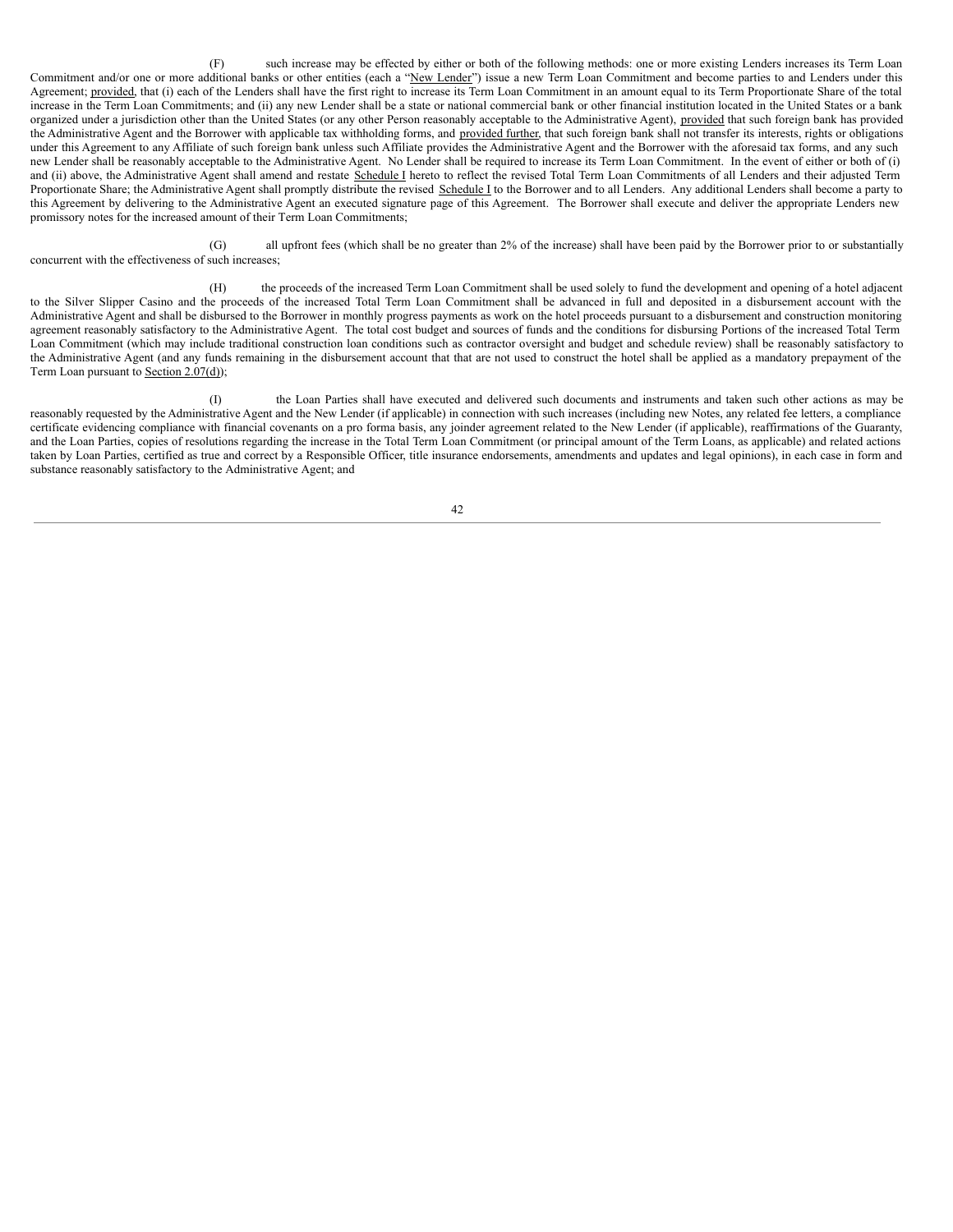(ii) Any request under this Section 2.01(h) shall be submitted by the Borrower to the Administrative Agent (which shall promptly forward copies to the Lenders), specify the proposed effective date and amount of such increase and be accompanied by a certificate of a Responsible Officer stating that no Default or Event of Default exists or will occur as a result of such increase and that all financial covenants will be satisfied on a pro forma basis after giving effect to the increased Term Loan Commitment and other customary and appropriate pro forma adjustments including any acquisitions or dispositions after the relevant financial reporting period but prior to or simultaneous with the increased Total Term Loan Commitment. The Borrower may pay fees to the increasing Lender or the New Lender, in each case for its own respective account, in connection with such increases.

(iii) The New Lender shall become an additional party hereto concurrently with the effectiveness of the proposed increases in the amount of the Total Term Loan Commitment (or Term Loans, as applicable) upon its execution of an instrument of joinder (which may contain such modifications to this Agreement and terms and conditions relating thereto as may be necessary to ensure that such Total Term Loan Commitment (or Term Loan, as applicable) is treated as a Term Loan Commitment (or Term Loan, as applicable) for all purposes under the Credit Documents), prepared by the Administrative Agent and otherwise in form and substance reasonably satisfactory to the Administrative Agent. A New Lender shall provide the documentation required by Section 2.12(e).

### 2.02. Letters of Credit.

## (a) The Letter of Credit Commitment.

(i) On the terms and subject to the conditions set forth herein (including the limitations set forth inSection  $2.02(a)(ii)$  and the conditions set forth in Section 3.01, 3.02 and 3.03), (A) the L/C Issuer (1) shall, in reliance upon the agreements of the Revolving Lenders set forth in this ection 2.02, from time to time on any Business Day during the period from the Initial Funding Date until the Letter of Credit Expiration Date, issue Letters of Credit in Dollars for the account of the Borrower in support of the obligations of the Borrower or any other Loan Party, and amend or renew Letters of Credit previously issued by it, in accordance with Section 2.02(b) below, and (2) shall honor drafts under the Letters of Credit; and (B) the Revolving Lenders severally agree to participate in Letters of Credit issued for the account of the Borrower in support of the obligations of the Borrower or any other Loan Party; provided that the L/C Issuer shall not be obligated to make any L/C Credit Extension with respect to any Letter of Credit, and no Revolving Lender shall be obligated to participate in, any Letter of Credit if as of the date of such L/C Credit Extension, (x) the Effective Amount of all Revolving Loans, Swing Line Loans and L/C Obligations would exceed the Total Revolving Loan Commitment at such time, (y) the aggregate Effective Amount of the Revolving Loans of any Revolving Lender, plus such Revolving Lender's Revolving Proportionate Share of the Effective Amount of all L/C Obligations, plus such Revolving Lender's Revolving Proportionate Share of the Effective Amount of all Swing Line Loans would exceed such Revolving Lender's Revolving Loan Commitment, or (z) the Effective Amount of the L/C Obligations would exceed the Letter of Credit Sublimit. Each Letter of Credit shall be in a form acceptable to the L/C Issuer. Within the foregoing limits, and subject to the terms and conditions hereof, the Borrower's ability to obtain Letters of Credit shall be fully revolving, and accordingly the Borrower may, during the foregoing period, obtain Letters of Credit to replace Letters of Credit that have expired or that have been drawn upon and reimbursed.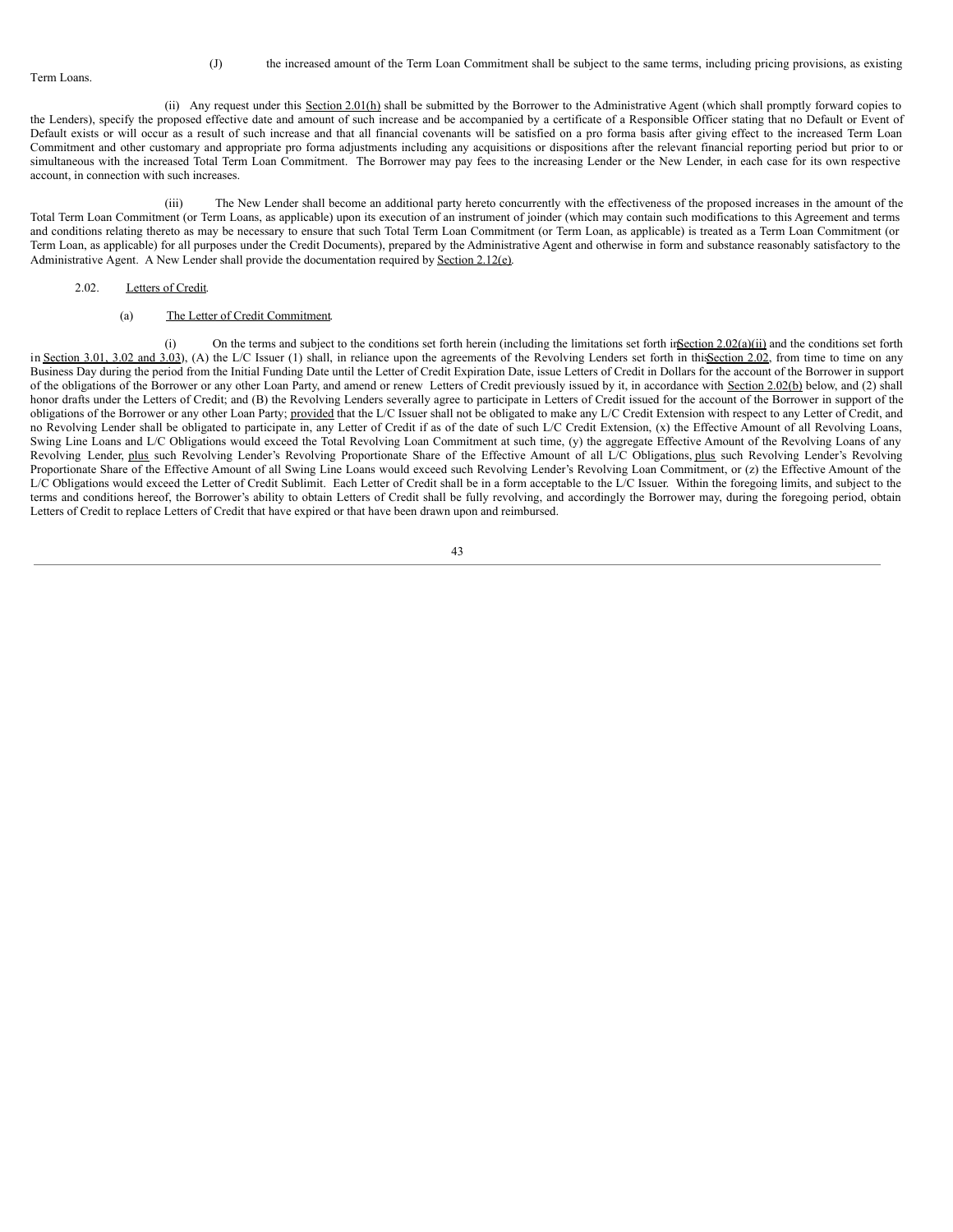(ii) The L/C Issuer shall be under no obligation to issue any Letter of Credit if:

(A) any order, judgment or decree of any Governmental Authority or arbitrator shall by its terms purport to enjoin or restrain the L/C Issuer from issuing such Letter of Credit, or any Requirement of Law applicable to the L/C Issuer or any request or directive (whether or not having the force of law) from any Governmental Authority with jurisdiction over the L/C Issuer shall prohibit, or request that the L/C Issuer refrain from, the issuance of letters of credit generally or such Letter of Credit in particular or shall impose upon the L/C Issuer with respect to such Letter of Credit any restriction, reserve or capital requirement (for which the L/C Issuer is not otherwise compensated hereunder) not in effect on the Closing Date, or shall impose upon the L/C Issuer any unreimbursed loss, cost or expense which was not applicable on the Closing Date and which the L/C Issuer in good faith deems material to it;

(B) the expiry date of such requested Letter of Credit will occur not later than the Letter of Credit Expiration Date unless all the Revolving Lenders have approved such expiry date;

applicable Letter of Credit Application;

(C) the issuance of such Letter of Credit would violate one or more policies of the L/C Issuer or the terms and conditions of the

(D) such Letter of Credit is in a face amount less than \$50,000 or denominated in a currency other than Dollars;

(E) such Letter of Credit is in violation of the ISP, the UCP or other applicable Governmental Rule;

(F) a default of any Lender's obligations to fund under Section 2.02(c) exists or any Lender is at such time a Defaulting Lender hereunder, unless the L/C Issuer has entered into arrangements satisfactory to the L/C Issuer with the Borrower or such Lender to eliminate the L/C Issuer's risk with respect to such Lender; or

(G) any Lender is at such time a Deteriorating Lender, unless the Administrative Agent has received (as set forth below) Cash Collateral or similar security satisfactory to the L/C Issuer (in its sole discretion) from either the Borrower or such Deteriorating Lender in respect of such Deteriorating Lender's obligation to fund under Section 2.02(c).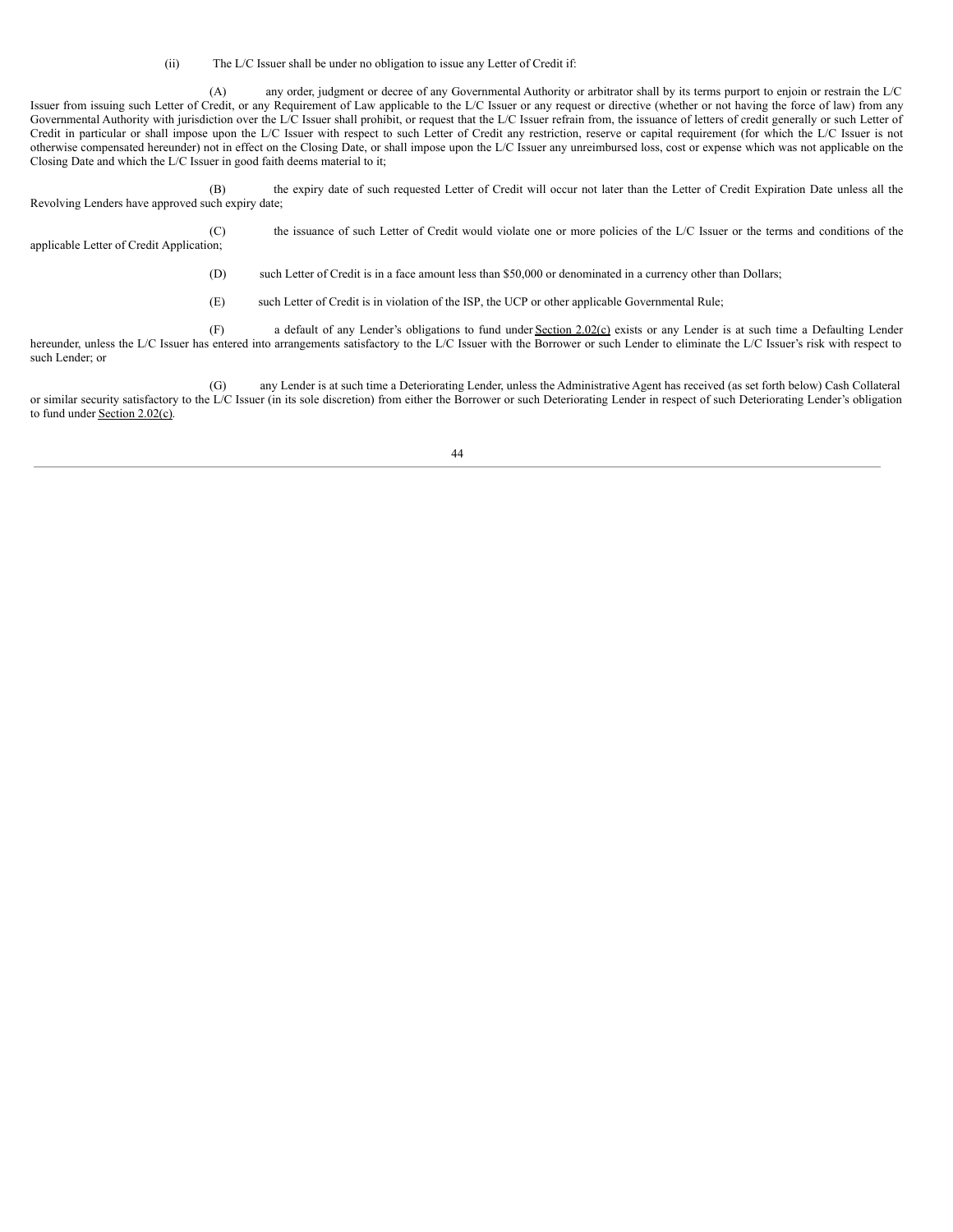#### (iii) The L/C Issuer shall be under no obligation to amend any Letter of Credit.

## (b) Procedures for Issuance and Amendment of Letters of Credit; Evergreen Letters of Credit.

(i) Each Letter of Credit shall be issued or amended, as the case may be, upon the request of the Borrower delivered to the L/C Issuer (with a copy to the Administrative Agent) in the form of a Letter of Credit Application, appropriately completed and signed by a Responsible Officer of the Borrower. Such Letter of Credit Application must be received by the L/C Issuer and the Administrative Agent not later than 11:00 a.m., at least four (4) Business Days (or such later date and time as the L/C Issuer may agree in a particular instance in its sole discretion) prior to the proposed issuance date or date of amendment, as the case may be. In the case of a request for an initial issuance of a Letter of Credit, such Letter of Credit Application shall specify in form and detail satisfactory to the L/C Issuer: (A) the proposed issuance date of the requested Letter of Credit (which date shall be a Business Day); (B) the amount thereof; (C) the expiry date thereof; (D) the name and address of the beneficiary thereof; (E) the documents to be presented by such beneficiary in case of any drawing thereunder; (F) the full text of any certificate to be presented by such beneficiary in case of any drawing thereunder; (G) the account party thereunder, and (H) such other matters as the L/C Issuer may require. In the case of a request for an amendment of any outstanding Letter of Credit, such Letter of Credit Application shall specify in form and detail satisfactory to the L/C Issuer (A) the Letter of Credit to be amended; (B) the proposed date of amendment thereof (which date shall be a Business Day); (C) the nature of the proposed amendment; and (D) such other matters as the L/C Issuer may require.

(ii) Promptly after receipt of any Letter of Credit Application, the L/C Issuer will confirm with the Administrative Agent (by telephone or in writing) that the Administrative Agent has received a copy of such Letter of Credit Application from the Borrower and, if not, the L/C Issuer will provide the Administrative Agent with a copy thereof. Upon receipt by the L/C Issuer of confirmation from the Administrative Agent that the requested issuance or amendment is permitted in accordance with the terms hereof, then, subject to the terms and conditions hereof, the L/C Issuer shall, on the requested date, issue a Letter of Credit for the account of the applicable Borrower or enter into the applicable amendment, as the case may be, in each case in accordance with the L/C Issuer's usual and customary business practices. Immediately upon the issuance of each Letter of Credit, each Revolving Lender shall be deemed to, and hereby irrevocably and unconditionally agrees to, purchase from the L/C Issuer a participation in such Letter of Credit in an amount equal to the product of such Revolving Lender's Revolving Proportionate Share times the amount of such Letter of Credit. The Administrative Agent shall promptly notify each Revolving Lender upon the issuance of a Letter of Credit.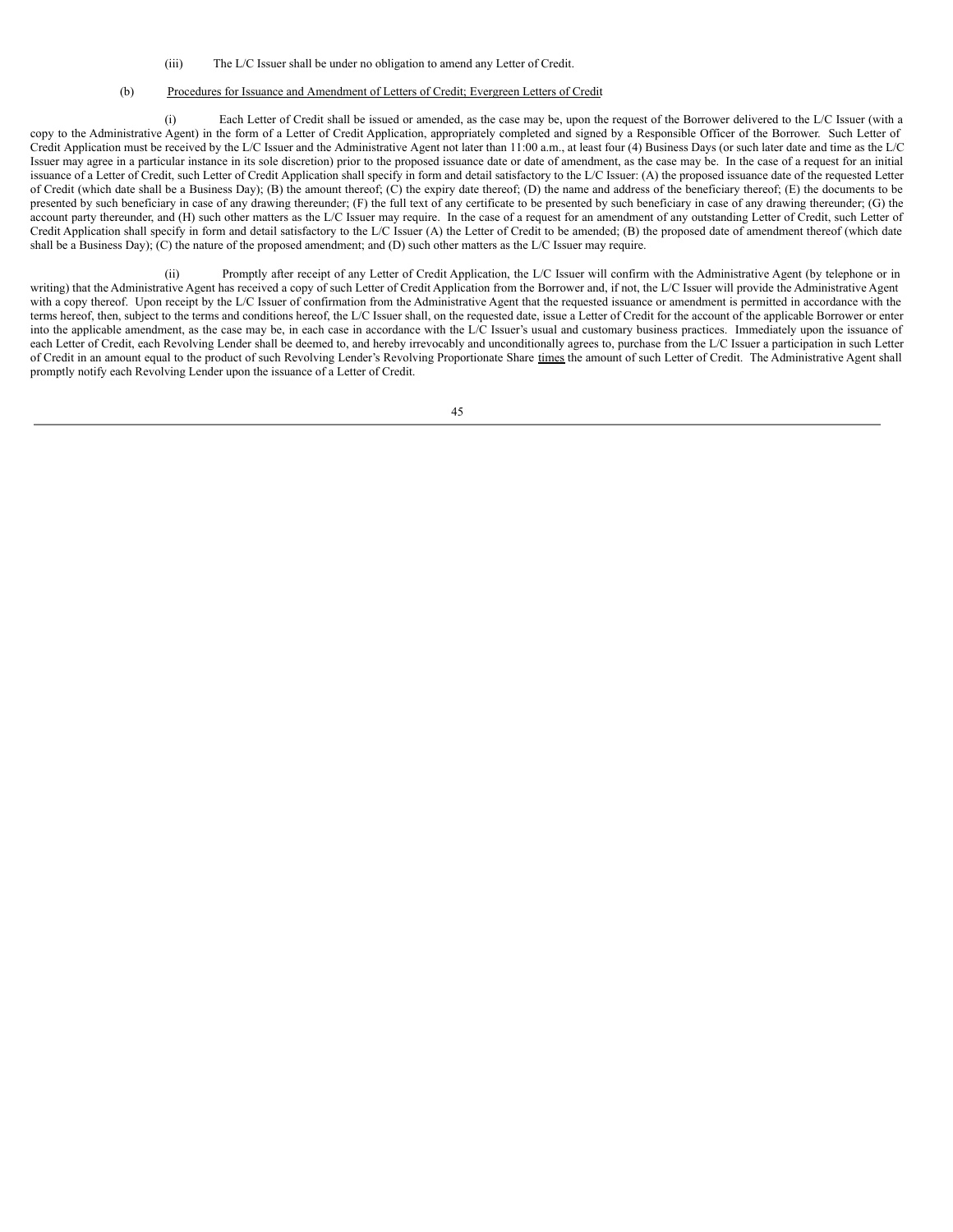(iii) If the Borrower so requests in any applicable Letter of Credit Application, the L/C Issuer may agree to issue a Letter of Credit that has automatic renewal provisions (each, an "Evergreen Letter of Credit"); provided that any such Evergreen Letter of Credit must permit the L/C Issuer to prevent any such renewal at least once in each twelve-month period (commencing with the date of issuance of such Letter of Credit) by giving prior notice to the beneficiary thereof not later than a day (the "Nonrenewal Notice Date") in each such twelve-month period to be agreed upon at the time such Letter of Credit is issued. Unless otherwise directed by the L/C Issuer, the Borrower shall not be required to make a specific request to the L/C Issuer for any such renewal. Once an Evergreen Letter of Credit has been issued, the Revolving Lenders shall be deemed to have authorized (but may not require) the L/C Issuer to permit the renewal of such Letter of Credit at any time to a date not later than the Letter of Credit Expiration Date; provided, however, that the L/C Issuer shall not permit any such renewal if (A) the L/C Issuer would have no obligation at such time to issue such Letter of Credit in its renewed form under the terms hereof, or (B) it has received notice (which may be by telephone or in writing) on or before the Business Day immediately preceding the Nonrenewal Notice Date (1) from the Administrative Agent that the Required Lenders have elected not to permit such renewal or (2) from the Administrative Agent, any Revolving Lender or the Borrower that one or more of the applicable conditions specified in Section 3.02 is not then satisfied.

(iv) Promptly after its delivery of any Letter of Credit or any amendment to a Letter of Credit to an advising bank with respect thereto or to the beneficiary thereof, the L/C Issuer will also deliver to the Borrower and the Administrative Agent a true and complete copy of such Letter of Credit or amendment.

# (c) Drawings and Reimbursements; Funding of Participations.

(i) Upon any drawing under any Letter of Credit, the L/C Issuer shall notify the Borrower and the Administrative Agent of the amount to be paid by the L/C Issuer as a result of such drawing and the date on which payment is to be made by the L/C Issuer to the beneficiary of such Letter of Credit in respect of such drawing. Not later than 11:00 a.m. on the next business day following the date of any payment by the L/C Issuer under a Letter of Credit (each such date of payment, an "Honor Date"), the Borrower shall reimburse the L/C Issuer through the Administrative Agent in an amount equal to the amount of such drawing, which may be effected through the debiting of one or more deposit accounts maintained with the Administrative Agent. If the Borrower fails to so reimburse the L/C Issuer by such time, the Administrative Agent shall promptly notify each Revolving Lender of the Honor Date, the amount of the unreimbursed drawing (the "Unreimbursed Amount"), and such Revolving Lender's Revolving Proportionate Share thereof. In such event, the Borrower shall be deemed to have requested a Revolving Loan Borrowing of Base Rate Loans to be disbursed on the Honor Date in an amount equal to the Unreimbursed Amount, without regard to the minimum and multiples specified in Section 2.01 for the principal amount of Base Rate Loans, but subject to the amount of the unutilized portion of the Total Revolving Loan Commitment and the conditions set forth in Section 3.02 (other than the delivery of a Notice of Loan Borrowing for Revolving Loans). Any notice given by the L/C Issuer or the Administrative Agent pursuant to this Section 2.02(c)(i) may be given by telephone if immediately confirmed in writing; provided, that the lack of such an immediate confirmation shall not affect the conclusiveness or binding effect of such notice.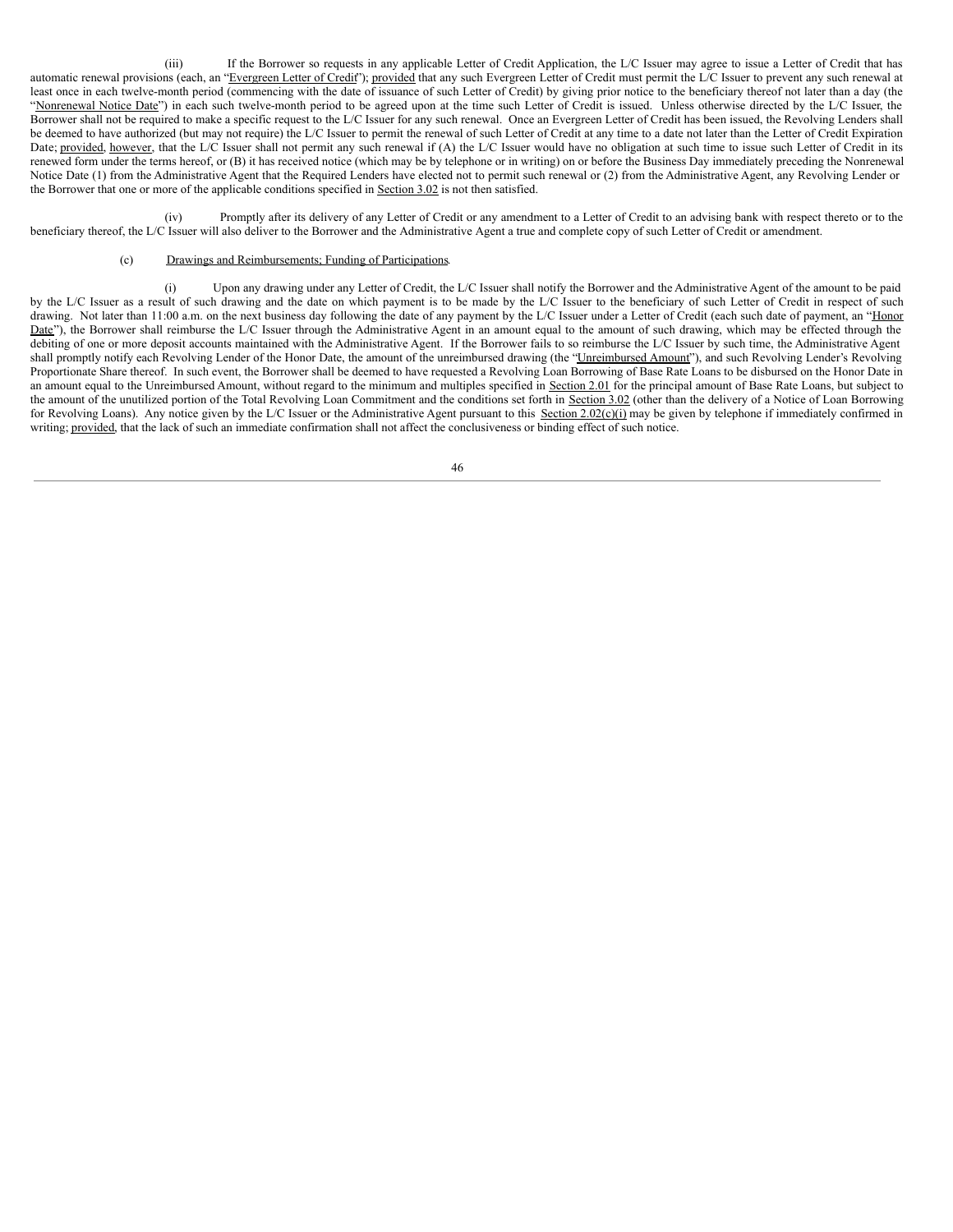(ii) Each Revolving Lender (including the Revolving Lender acting as  $L/C$  Issuer) shall upon any notice pursuant toSection 2.02(c)(i) make funds available to the Administrative Agent for the account of the L/C Issuer at the Administrative Agent's Office in an amount equal to its Revolving Proportionate Share of the Unreimbursed Amount not later than 11:00 a.m. on the Business Day specified in such notice by the Administrative Agent, whereupon, subject to the provisions of Section 2.02(c) (iii), each Revolving Lender that so makes funds available shall be deemed to have made a Base Rate Loan to the Borrower in such amount. The Administrative Agent shall remit the funds so received to the L/C Issuer.

(iii) With respect to any Unreimbursed Amount that is not fully refinanced by a Revolving Loan Borrowing because the conditions set forth in Section 3.02 cannot be satisfied or for any other reason, the Borrower shall be deemed to have incurred from the L/C Issuer an L/C Borrowing in the amount of the Unreimbursed Amount that is not so refinanced, which L/C Borrowing shall be due and payable on demand (together with interest) and shall bear interest at the rate applicable to Revolving Loans upon the occurrence and during the continuance of an Event of Default. In such event, each Revolving Lender's payment to the Administrative Agent for the account of the L/C Issuer pursuant to Section 2.02(c)(ii) shall be deemed payment in respect of its participation in such L/C Borrowing and shall constitute an L/C Advance from such Revolving Lender in satisfaction of its participation obligation under this Section 2.02.

(iv) Until each Revolving Lender funds its Revolving Loan or L/C Advance pursuant to this Section 2.02(c) to reimburse the L/C Issuer for any amount drawn under any Letter of Credit, interest in respect of such Revolving Lender's Revolving Proportionate Share of such amount shall be solely for the account of the L/C Issuer. For the avoidance of doubt, interest shall accrue beginning on the Honor Date for any such draw under a Letter of Credit.

(v) Each Revolving Lender's obligation to make Revolving Loans or L/C Advances to reimburse the L/C Issuer for, or participate in, amounts drawn under Letters of Credit, as contemplated by this Section 2.02(c), shall be absolute and unconditional and shall not be affected by any circumstance, including (A) any set-off, counterclaim, recoupment, defense or other right which such Revolving Lender may have against the L/C Issuer, the Borrower or any other Person for any reason whatsoever; (B) the occurrence or continuance of a Default or Event of Default, or (C) any other occurrence, event or condition, whether or not similar to any of the foregoing. Any such reimbursement shall not relieve or otherwise impair the obligation of the Borrower to reimburse the L/C Issuer for the amount of any payment made by the L/C Issuer under any Letter of Credit, together with interest as provided herein.

(vi) If any Revolving Lender fails to make available to the Administrative Agent for the account of the L/C Issuer any amount required to be paid by such Revolving Lender pursuant to the foregoing provisions of this Section 2.02(c) by the time specified in Section 2.02(c)(ii), the L/C Issuer shall be entitled to recover from such Revolving Lender (acting through the Administrative Agent), on demand, such amount with interest thereon for the period from the date such payment is required to the date on which such payment is immediately available to the L/C Issuer at a rate *per annum* equal to the daily Federal Funds Rate from time to time in effect. A certificate of the L/C Issuer submitted to any Revolving Lender (through the Administrative Agent) with respect to any amounts owing under this Section 2.02(c)(vi) shall be conclusive absent manifest error.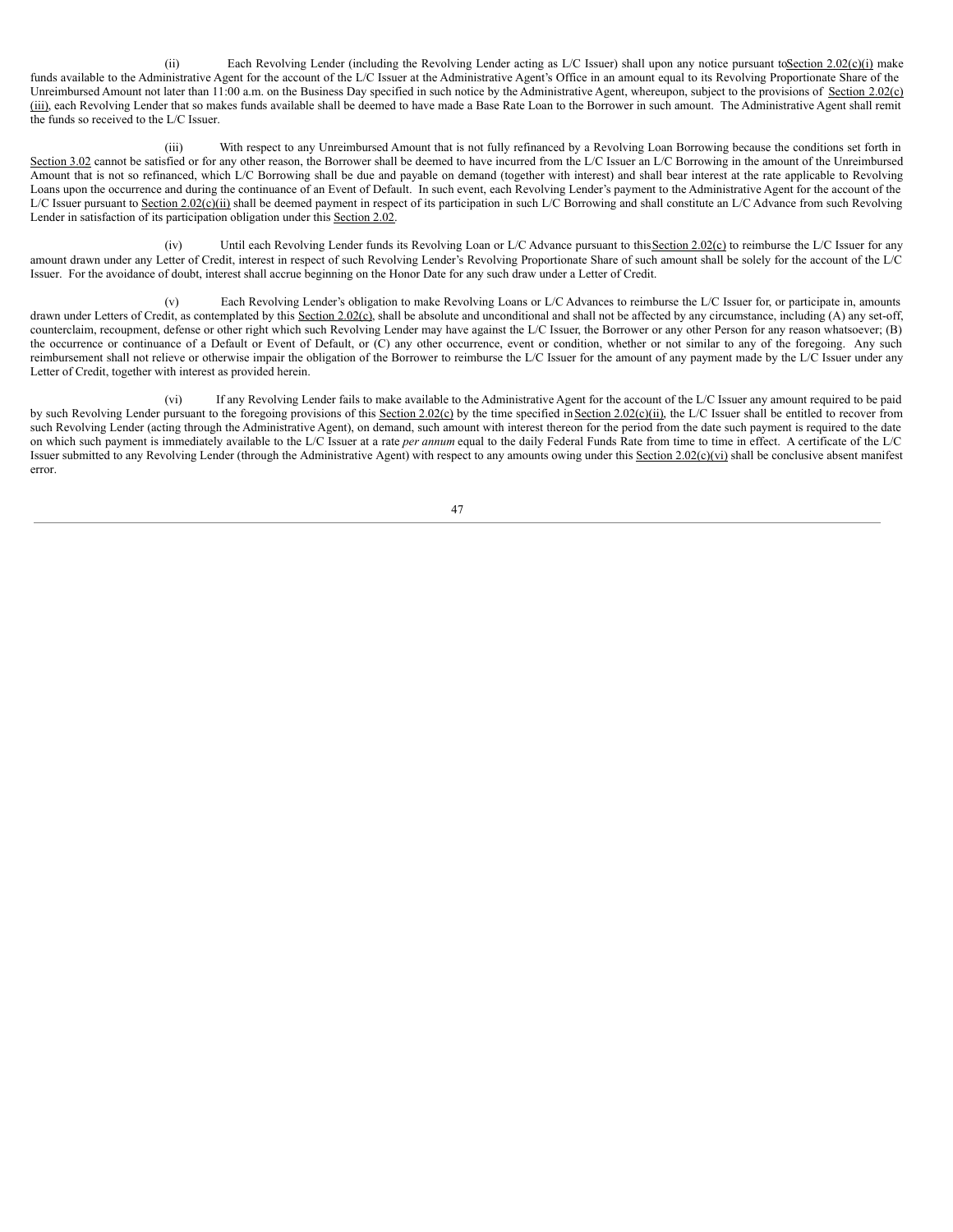### (d) Repayment of Participations.

(i) At any time after the L/C Issuer has made a payment under any Letter of Credit and has received from any Revolving Lender such Revolving Lender's L/C Advance in respect of such payment in accordance with Section 2.02(c), if the Administrative Agent receives for the account of the L/C Issuer any payment related to such Letter of Credit (whether directly from the Borrower or otherwise, including proceeds of Cash Collateral applied thereto by the Administrative Agent), or any payment of interest thereon, the Administrative Agent will distribute to such Revolving Lender its Revolving Proportionate Share thereof in the same funds as those received by the Administrative Agent.

(ii) If any payment received by the Administrative Agent for the account of the L/C Issuer pursuant to Section  $2.02(c)(i)$  is required to be returned, each Revolving Lender shall pay to the Administrative Agent for the account of the L/C Issuer its Revolving Proportionate Share thereof on demand of the Administrative Agent, plus interest thereon from the date of such demand to the date such amount is returned by such Revolving Lender, at a rate *per annum* equal to the daily Federal Funds Rate from time to time in effect.

(e) Obligations Absolute. The obligation of the Borrower to reimburse the L/C Issuer for each drawing under each Letter of Credit, and to repay each L/C Borrowing and each drawing under a Letter of Credit that is refinanced by a Borrowing of Revolving Loans, shall be absolute, unconditional and irrevocable, and shall be paid strictly in accordance with the terms of this Agreement and the other Credit Documents under all circumstances, including the following:

(i) any lack of validity or enforceability of such Letter of Credit, this Agreement, or any other agreement or instrument relating thereto;

(ii) any change in the time, manner or place of payment of, or in any other term of, all or any of the obligations of the Borrower in respect of any Letter of Credit or any other amendment or waiver of, or any consent to departure from, all or any of the Credit Documents;

(iii) the existence of any claim, counterclaim, set-off, defense or other right that the Borrower or any other Loan Party may have at any time against any beneficiary or any transferee of such Letter of Credit (or any Person for whom any such beneficiary or any such transferee may be acting), the L/C Issuer or any other Person, whether in connection with this Agreement, the transactions contemplated hereby or by such Letter of Credit or any agreement or instrument relating thereto, or any unrelated transaction;

(iv) any draft, demand, certificate or other document presented under such Letter of Credit proving to be forged, fraudulent, invalid or insufficient in any respect or any statement therein being untrue or inaccurate in any respect; or any loss or delay in the transmission or otherwise of any document required in order to make a drawing under such Letter of Credit;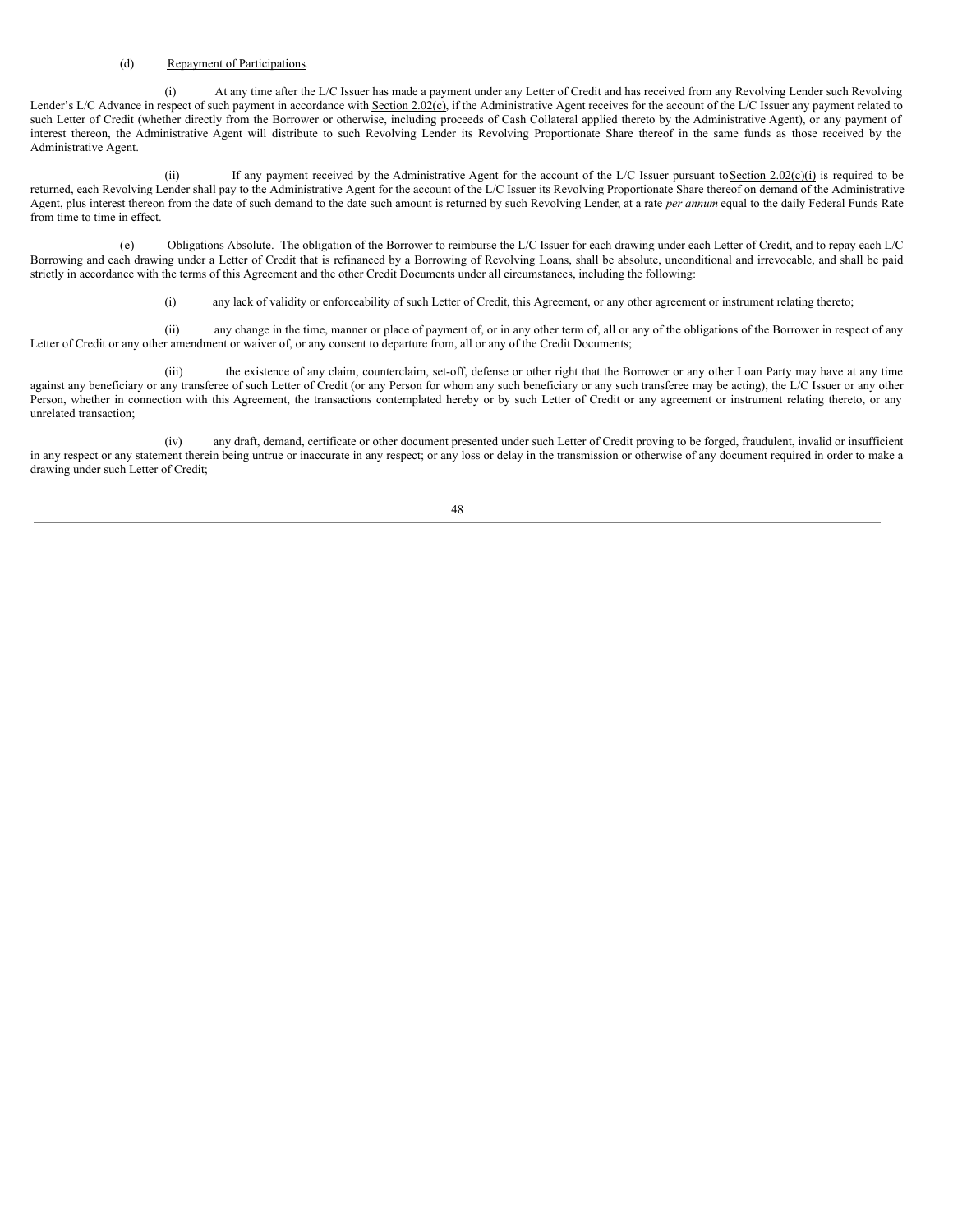(v) any payment by the L/C Issuer under such Letter of Credit against presentation of a draft or certificate that does not strictly comply with the terms of such Letter of Credit; or any payment made by the L/C Issuer under such Letter of Credit to any Person purporting to be a trustee in bankruptcy, debtor-in-possession, assignee for the benefit of creditors, liquidator, receiver or other representative of or successor to any beneficiary or any transferee of such Letter of Credit, including any arising in connection with any proceeding under any Debtor Relief Law;

(vi) the existence, character, quality, quantity, condition, packing, value or delivery of any Property purported to be represented by documents presented in connection with any Letter of Credit or any difference between any such Property and the character, quality, quantity, condition, or value of such Property as described in such documents;

(vii) the time, place, manner, order or contents of shipments or deliveries of Property as described in documents presented in connection with any Letter of Credit or the existence, nature and extent of any insurance relative thereto;

- (viii) the solvency or financial responsibility of any party issuing any documents in connection with a Letter of Credit;
- (ix) any failure or delay in notice of shipments or arrival of any Property;

such message;

(xi) any error, neglect or default of any correspondent of the L/C Issuer in connection with a Letter of Credit;

(xii) any consequence arising from acts of God, war, insurrection, civil unrest, disturbances, labor disputes, emergency conditions or other causes beyond the control of the L/C Issuer;

(x) any error in the transmission of any message relating to a Letter of Credit not caused by the L/C Issuer, or any delay or interruption in any

(xiii) the form, accuracy, genuineness or legal effect of any contract or document referred to in any document submitted to the L/C Issuer in connection with a Letter of Credit; and

(xiv) any other circumstance or happening whatsoever, whether or not similar to any of the foregoing, including any other circumstance that might otherwise constitute a defense available to, or a discharge of, the Borrower.

The Borrower shall promptly examine a copy of each Letter of Credit and each amendment thereto that is delivered to it and, in the event of any claim of noncompliance with the Borrower's instructions or other irregularity, the Borrower will promptly notify the L/C Issuer. The Borrower shall be conclusively deemed to have waived any such claim against the L/C Issuer and its correspondents unless such notice is given as aforesaid.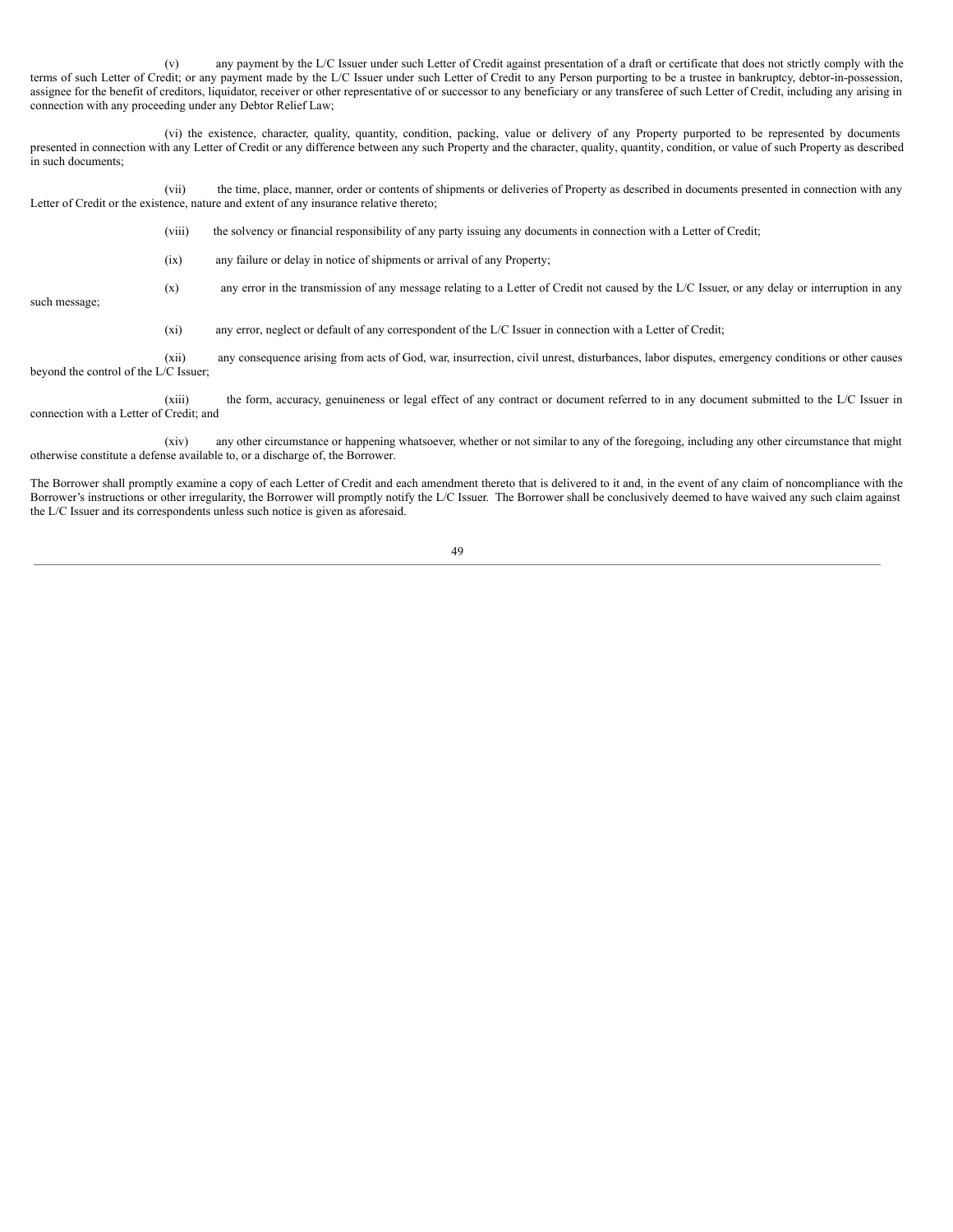(f) Role of L/C Issuer. Each of the Borrower and the Revolving Lenders agrees that, in paying any drawing under a Letter of Credit, the L/C Issuer shall not have any responsibility to obtain any document (other than any sight draft, certificates and documents expressly required by the Letter of Credit) or to ascertain or inquire as to the validity or accuracy of any such document or the authority of the Person executing or delivering any such document. Neither the Administrative Agent nor the L/C Issuer nor any of their respective affiliates, directors, officers, employees, agents or advisors nor any of the correspondents, participants or assignees of the L/C Issuer shall be liable to any Revolving Lender for (i) any action taken or omitted in connection herewith at the request or with the approval of the Lenders or the Required Lenders, as applicable; (ii) any action taken or omitted in the absence of gross negligence or willful misconduct; or (iii) the due execution, effectiveness, validity or enforceability of any document or instrument related to any Letter of Credit or Letter of Credit Application. The Borrower hereby assumes all risks of the acts or omissions of any beneficiary or transferee with respect to its use of any Letter of Credit; provided, however, that this assumption is not intended to, and shall not, preclude the Borrower from pursuing such rights and remedies as it may have against the beneficiary or transferee at law or under any other agreement. Neither the Administrative Agent nor the L/C Issuer nor any of their respective affiliates, directors, officers, employees, agents or advisors nor any of the correspondents, participants or assignees of the L/C Issuer shall be liable or responsible for any of the matters described in Sections  $2.02(e)(i) - (xiv)$ ; provided, however, that anything in such clauses to the contrary notwithstanding, the Borrower may have a claim against the L/C Issuer, and the L/C Issuer may be liable to the Borrower, to the extent, but only to the extent, of any direct, as opposed to consequential or exemplary, damages suffered by the Borrower which are determined by a final, non-appealable judgment of a court of competent jurisdiction to have arisen from the L/C Issuer's willful misconduct or gross negligence or the L/C Issuer's willful failure to pay under any Letter of Credit after the presentation to it by the beneficiary of a sight draft and certificate(s) strictly complying with the terms and conditions of a Letter of Credit. In furtherance and not in limitation of the foregoing, the L/C Issuer may accept documents that appear on their face to be in substantial compliance with the terms of a Letter of Credit, without responsibility for further investigation, regardless of any notice or information to the contrary, and the L/C Issuer shall not be responsible for the validity or sufficiency of any instrument transferring or assigning or purporting to transfer or assign a Letter of Credit or the rights or benefits thereunder or proceeds thereof, in whole or in part, which may prove to be invalid or ineffective for any reason.

#### (g) Cash Collateral.

(i) Upon the request of the Administrative Agent, (A) if the L/C Issuer has honored any full or partial drawing request under any Letter of Credit and such drawing has resulted in an L/C Borrowing or (B) if, as of the Letter of Credit Expiration Date, any Letter of Credit may for any reason remain outstanding and partially or wholly undrawn, the Borrower shall immediately Cash Collateralize the Obligations in an amount equal to 105% of the then Effective Amount of the L/C Obligations. The Borrower hereby grants the Collateral Trustee, for the benefit of the L/C Issuer and the Revolving Lenders, a Lien on all such cash and deposit account balances described in the definition of "Cash Collateralize" as security for the Obligations. The Lien held by the Collateral Trustee in such cash collateral to secure the Obligations shall be released upon the satisfaction of each of the following conditions: (1) no Letters of Credit shall be outstanding, (2) all L/C Obligations shall have been repaid in full and (3) no Default shall have occurred and be continuing.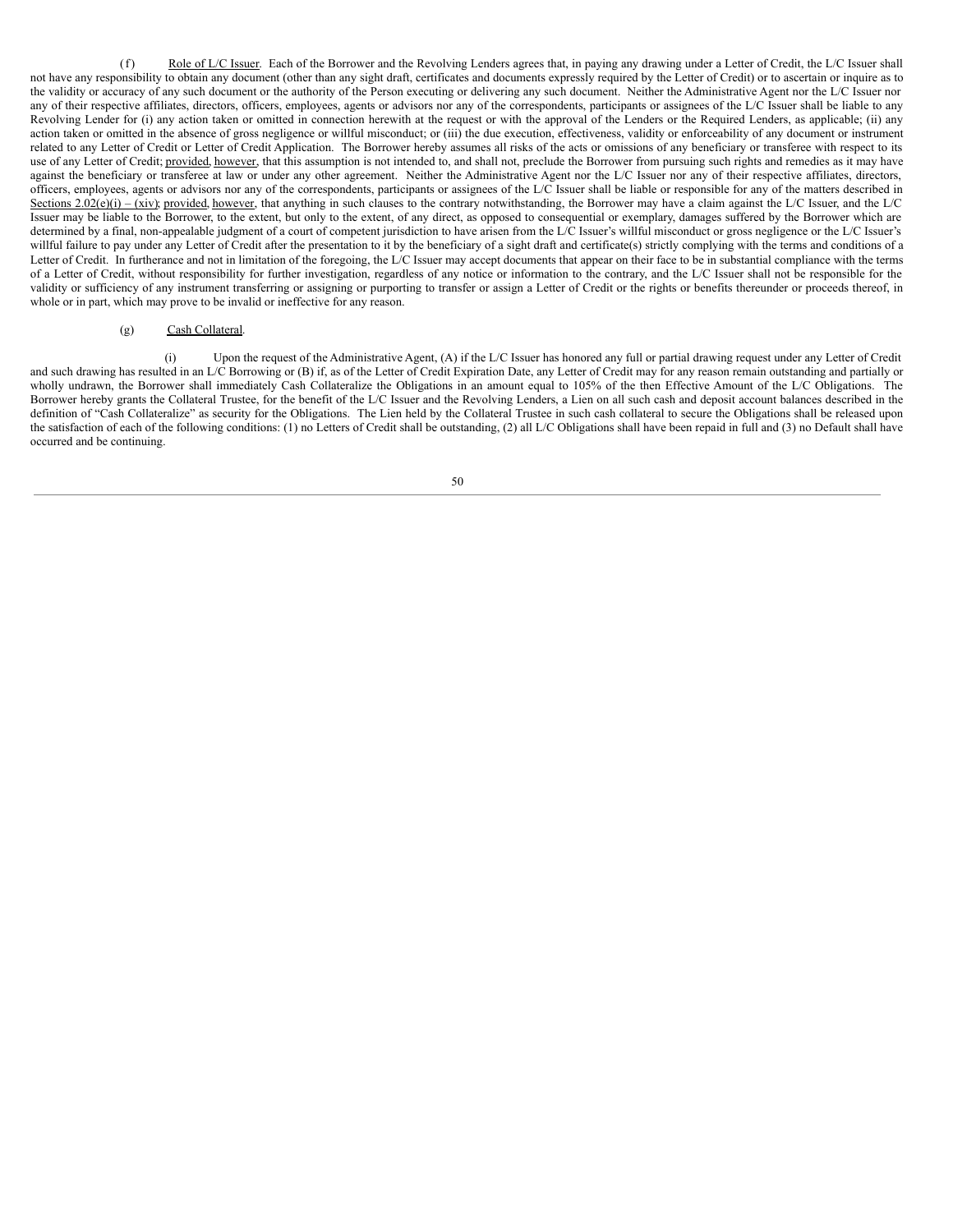(ii) In addition to the provisions set forth in Section 2.02(a)(ii)(H), if at any time during which one or more Letters of Credit are outstanding, any Lender is at such time a Deteriorating Lender, then no later than five (5) Business Days of written demand thereof from the L/C Issuer the Borrower and/or the Deteriorating Lender (or just the Borrower to the extent the Deteriorating Lender fails to do so) shall provide the Collateral Trustee with Cash Collateral or similar security satisfactory to the L/C Issuer (in its sole discretion) in respect of such Deteriorating Lender's obligation to fund under Section 2.02(c) in an amount not less than the aggregate amount of such obligations. The Borrower and/or such Deteriorating Lender hereby grants to the Collateral Trustee, for the benefit of the L/C Issuer, a security interest in all such Cash Collateral (and the Cash Collateral described in Section 2.02(a)(ii)(H)) and all proceeds of the foregoing. If at any time the Administrative Agent determines that any funds held as Cash Collateral are subject to any right or claim of any Person other than the Collateral Trustee or that the total amount of such funds is less than the aggregate L/C Obligations in respect of such Deteriorating Lender, the Borrower will, promptly upon demand by the Administrative Agent or the Collateral Trustee, pay to the Collateral Trustee, as additional funds to be deposited as Cash Collateral, an amount equal to the excess of (x) such aggregate L/C Obligations over (y) the total amount of funds, if any, then held as Cash Collateral that the Collateral Trustee determines to be free and clear of any such right and claim. Upon the drawing of any for which funds are on deposit as Cash Collateral, such funds shall be applied, to the extent permitted under applicable Governmental Rules, to reimburse the L/C Issuer. The Lien held by the Collateral Trustee in such Cash Collateral to secure the Obligations shall be released upon the earlier of (a) the date such Deteriorating Lender is replaced with a replacement Lender pursuant to Section 2.15 and (b) the date each of the following conditions is satisfied: (i) no Letters of Credit shall be outstanding, (ii) all L/C Obligations shall have been repaid in full and (iii) no Default shall have occurred and be continuing.

(iii) Cash Collateral shall be maintained in blocked, non-interest bearing deposit accounts at Capital One and may be invested in Cash Equivalents reasonably acceptable to the Administrative Agent. Such accounts must be subject to control agreements pursuant to which the Administrative Agent has "control," as such term is used in the Uniform Commercial Code, sufficient to perfect on a first priority basis a security interest in such cash collateral.

(h) Applicability of ISP98 and UCP. Unless otherwise expressly agreed by the L/C Issuer and the Borrower when a Letter of Credit is issued, (i) the rules of the "International Standby Practices 1998" published by the Institute of International Banking Law & Practice (or such later version thereof as may be in effect at the time of issuance) (the "ISP") shall apply to each Letter of Credit and (ii) the rules of the Uniform Customs and Practice for Documentary Credits, as most recently published by the International Chamber of Commerce at the time of issuance (the "UCP"), shall apply to each Commercial Letter of Credit.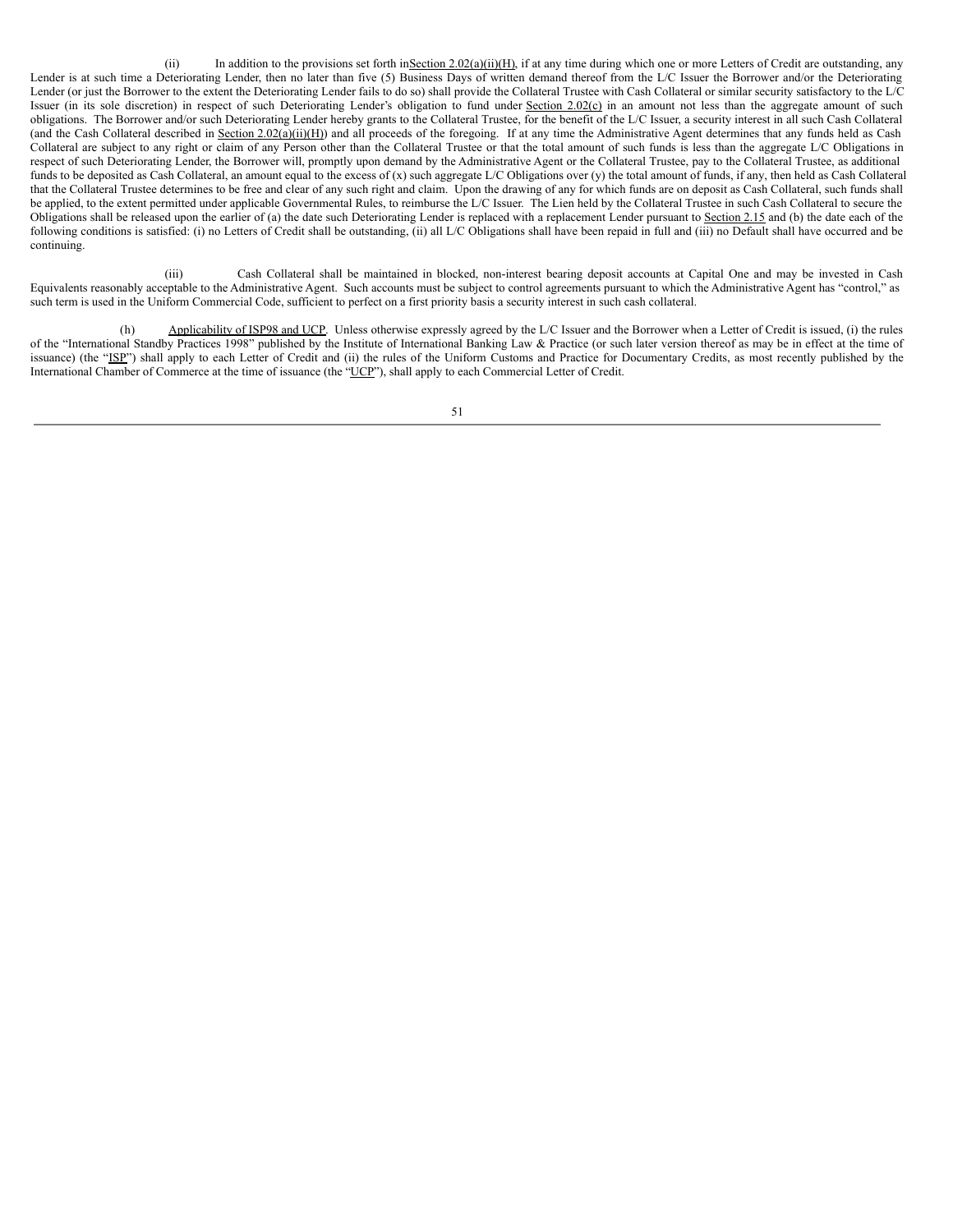(i) Letter of Credit Fees. The Borrower shall pay, to the Administrative Agent for the account of each Revolving Lender in accordance with its Revolving Proportionate Share, a Letter of Credit fee for each such Letter of Credit for the period from the date of issuance of such Letter of Credit until the expiry thereof, at a per annum rate equal to the Applicable Margin for LIBOR Loans (plus two percent (2.00%) during such time that the Default Rate is in effect with respect to the Obligations pursuant to Section 2.07(c)) applicable from time to time during such periodmultiplied by the actual daily maximum amount available to be drawn under such Letter of Credit. Such fee for each Letter of Credit shall be due and payable quarterly in arrears on the first Business Day of each January, April, July and October, commencing with the first such date to occur after the issuance of such Letter of Credit, and on the Letter of Credit Expiration Date. Each such fee, when due, shall be fully earned and when paid, shall be non-refundable. If there is any change in the Applicable Margin for LIBOR Loans during any quarter, the Applicable Margin used for the calculation of the Letter of Credit fee shall be the Applicable Margin for LIBOR Loans on each day during such quarter.

( j ) Documentary and Processing Charges Payable to L/C Issuer. The Borrower shall pay directly to the L/C Issuer for its own account the customary issuance, transfer, negotiation, fronting, presentation, amendment, documentation and other processing fees, and other standard costs and charges, of the L/C Issuer relating to letters of credit as from time to time in effect. Such fees and charges are due and payable at time of issuance and are nonrefundable.

(k) Conflict with Letter of Credit Application. In the event of any conflict between the terms hereof and the terms of any Letter of Credit Application, the terms hereof shall control.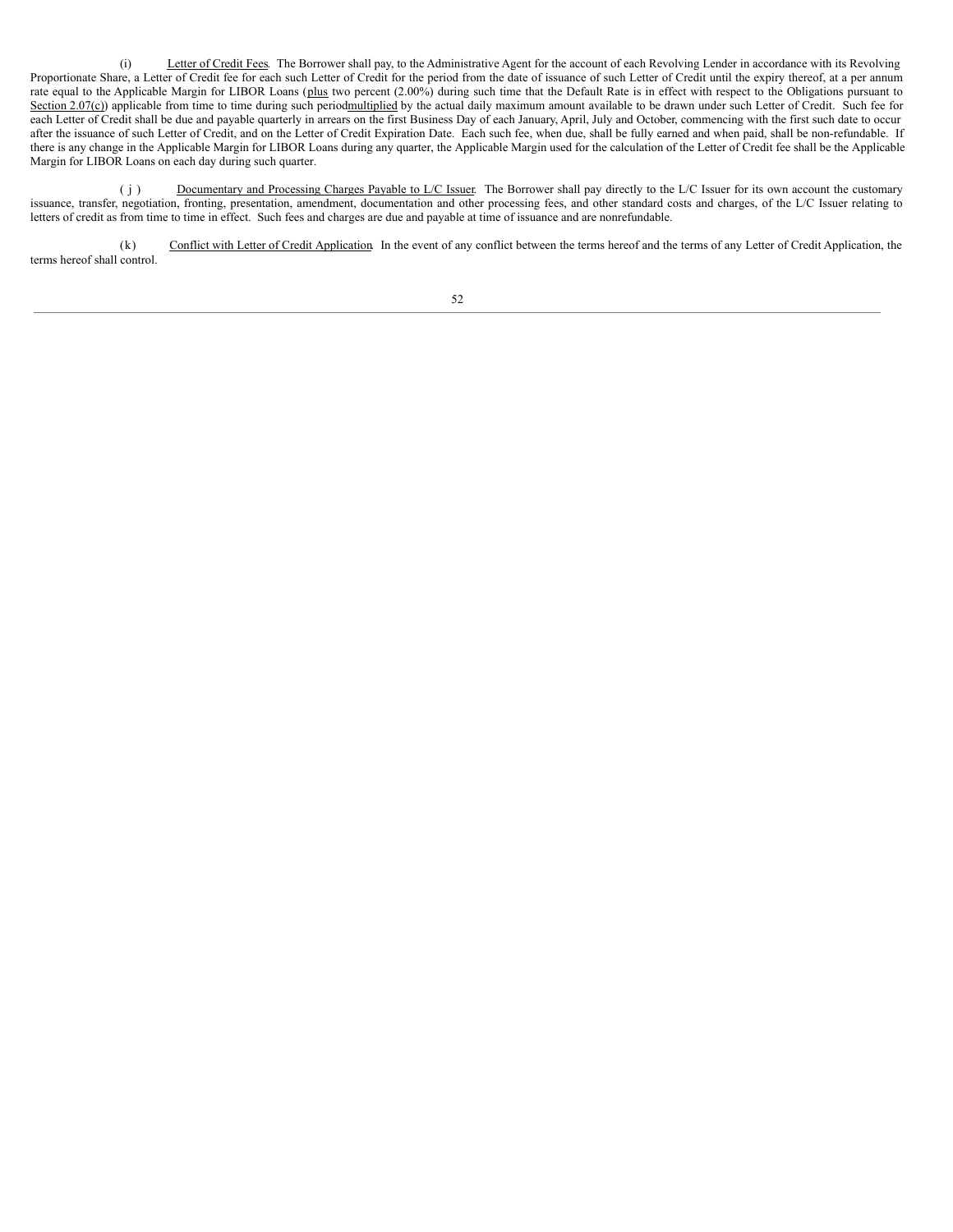#### 2.03. The Swing Line.

(a) The Swing Line. On the terms and subject to the conditions set forth herein, the Swing Line Lender may in its sole and absolute discretion make loans (each such loan, a "Swing Line Loan") in Dollars to the Borrower from time to time on any Business Day during the period from the Initial Funding Date up to but not including the Maturity Date in an aggregate amount not to exceed at any time outstanding the amount of the Swing Line Sublimit, notwithstanding the fact that such Swing Line Loans, when aggregated with the Effective Amount of Revolving Loans of the Swing Line Lender in its capacity as a Revolving Lender of Revolving Loans, may exceed the amount of such Revolving Lender's Revolving Loan Commitment; provided, however, that after giving effect to any Swing Line Loan, (i) the aggregate Effective Amount of all Revolving Loans, Swing Line Loans and L/C Obligations shall not exceed the Total Revolving Loan Commitment at such time, and (ii) the aggregate Effective Amount of the Revolving Loans of any Revolving Lender (other than the Swing Line Lender), plus such Revolving Lender's Revolving Proportionate Share of the Effective Amount of all L/C Obligations, plus such Revolving Lender's Revolving Proportionate Share of the Effective Amount of all Swing Line Loans shall not exceed such Revolving Lender's Revolving Loan Commitment, and provided, further, that the Swing Line Lender shall not make any Swing Line Loan to refinance an outstanding Swing Line Loan. Within the foregoing limits, and subject to the other terms and conditions hereof, the Borrower may borrow under this Section 2.03, prepay under Section 2.06, and reborrow under this Section 2.03. Each Swing Line Loan shall be a Base Rate Loan. Immediately upon the making of a Swing Line Loan, each Revolving Lender shall be deemed to, and hereby irrevocably and unconditionally agrees to, purchase from the Swing Line Lender a risk participation in such Swing Line Loan in an amount equal to the product of such Revolving Lender's Revolving Proportionate Share times the amount of such Swing Line Loan. Furthermore, before making any Swing Line Loans (if at such time any Lender is a Deteriorating Lender), the Swing Line Lender may condition the provision of such Swing Line Loans on its receipt of Cash Collateral or similar security satisfactory to the Swing Line Lender (in its sole discretion) from either the Borrower or such Deteriorating Lender in respect of such Deteriorating Lender's risk participation in such Swing Line Loans as set forth below. The Borrower and/or such Deteriorating Lender hereby grants to the Administrative Agent, for the benefit of the Swing Line Lender, a security interest in all such Cash Collateral and all proceeds of the foregoing. Cash Collateral shall be maintained in blocked, deposit accounts at the Administrative Agent and may be invested in Cash Equivalents reasonably acceptable to the Administrative Agent. Such accounts must be subject to control agreements pursuant to which the Administrative Agent has "control," as such term is used in the Uniform Commercial Code, sufficient to perfect on a first priority basis a security interest in such cash collateral. If at any time the Administrative Agent determines that any funds held as Cash Collateral are subject to any right or claim of any Person other than the Administrative Agent or that the total amount of such funds is less than the aggregate risk participation of such Deteriorating Lender in the relevant Swing Line Loan, the Borrower and/or such Deteriorating Lender will, promptly upon demand by the Administrative Agent, pay to the Administrative Agent, as additional funds to be deposited as Cash Collateral, an amount equal to the excess of (x) such aggregate risk participation over (y) the total amount of funds, if any, then held as Cash Collateral that the Administrative Agent determines to be free and clear of any such right and claim. At such times there are Swing Ling Loans outstanding for which funds are on deposit as Cash Collateral, such funds shall be applied as and when determined by the Swing Line Lender, to the extent permitted under applicable Governmental Rules, to reimburse and otherwise pay the applicable obligations owing to the Swing Line Lender. The Lien held by the Administrative Agent in such Cash Collateral to secure the Obligations shall be released upon the earlier of (a) the date such Deteriorating Lender is replaced with a replacement Lender pursuant to Section 2.15 and (b) the date each of the following conditions is satisfied: (i) no Swing Line Loans shall be outstanding, (ii) all Swing Line Loan obligations shall have been repaid in full and (iii) no Default shall have occurred and be continuing.

(b) Notice of Swing Line Borrowing. The Borrower shall request each Swing Line Borrowing by delivering to the Administrative Agent an irrevocable written notice substantially in the form of Exhibit D (a "Notice of Swing Line Borrowing"), duly executed by a Responsible Officer of the Borrower and specifying (i) the amount to be borrowed, which amount shall be a minimum of \$500,000 or an integral multiple of \$100,000 in excess thereof, and (ii) the requested borrowing date, which shall be a Business Day. The Borrower shall give each Notice of Swing Line Borrowing to the Administrative Agent not later than 1:00 p.m. on the requested borrowing date. Any Notice of Swing Line Borrowing received by the Administrative Agent after 1:00 p.m. on any Business Day shall be deemed received by the Administrative Agent on the next Business Day. Each Notice of Swing Line Borrowing shall be delivered by first-class mail, facsimile or email containing a PDF of such signed and completed Notice of Swing Line Borrowing to the Administrative Agent at the office and/or to the facsimile number or email address specified in Section 8.01; provided, however, that the Borrower shall promptly deliver to the Administrative Agent the original of any Notice of Swing Line Borrowing initially delivered by facsimile or email. The Swing Line Lender will, not later than 4:00 p.m., on the borrowing date specified in such Notice of Swing Line Borrowing, make the amount of its Swing Line Loan available to the Borrower at its office in New Orleans, Louisiana, by crediting the account of the Borrower on the books of the Swing Line Lender in immediately available funds.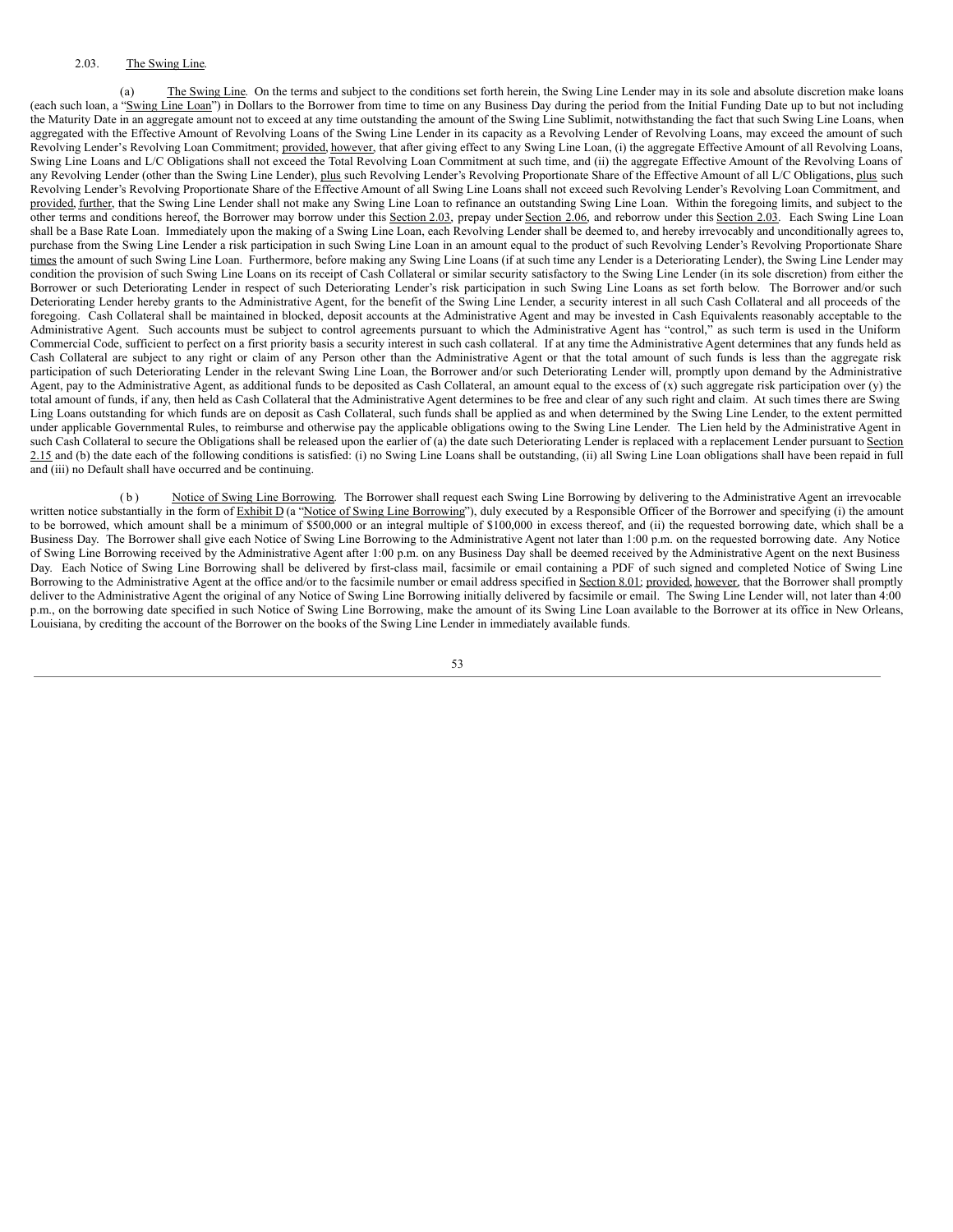## (c) Refinancing of Swing Line Loans.

(i) The Swing Line Lender at any time in its sole and absolute discretion may request, on behalf of the Borrower (which hereby irrevocably requests the Swing Line Lender to act on its behalf), that each Revolving Lender make a Base Rate Loan in an amount equal to such Revolving Lender's Revolving Proportionate Share of the amount of Swing Line Loans then outstanding. Such request shall be made in accordance with the requirements of Section 2.01, without regard to the minimum and multiples specified therein for the principal amount of Base Rate Loans, but subject to the unutilized portion of the Total Revolving Loan Commitment and the conditions set forth in Section 3.02. The Swing Line Lender shall furnish the Borrower with a copy of the applicable Notice of Loan Borrowing for Revolving Loans. Each Revolving Lender shall make an amount equal to its Revolving Proportionate Share of the amount specified in such Notice of Loan Borrowing for Revolving Loans available to the Administrative Agent in immediately available funds for the account of the Swing Line Lender at the Administrative Agent's Office not later than 12:00 noon, on the day specified in such Notice of Loan Borrowing for Revolving Loans, whereupon, subject to Section 2.03(c)(ii), each Revolving Lender that so makes funds available shall be deemed to have made a Base Rate Loan to the Borrower in such amount. The Administrative Agent shall remit the funds so received to the Swing Line Lender.

(ii) If for any reason any Revolving Loan Borrowing cannot be requested in accordance with Section 2.03(c)(i) or any Swing Line Loan cannot be refinanced by such a Revolving Loan Borrowing, the Notice of Loan Borrowing for Revolving Loans submitted by the Swing Line Lender shall be deemed to be a request by the Swing Line Lender that each of the Revolving Lenders fund its participation in the relevant Swing Line Loan and each Revolving Lender's payment to the Administrative Agent for the account of the Swing Line Lender pursuant to Section 2.03(c)(i) shall be deemed payment in respect of such participation.

(iii) If any Revolving Lender fails to make available to the Administrative Agent for the account of the Swing Line Lender any amount required to be paid by such Revolving Lender pursuant to the foregoing provisions of this Section 2.03(c) by the time specified in Section 2.03(c)(i), the Swing Line Lender shall be entitled to recover from such Revolving Lender (acting through the Administrative Agent), on demand, such amount with interest thereon for the period from the date such payment is required to the date on which such payment is immediately available to the Swing Line Lender at a rate *per annum* equal to the daily Federal Funds Rate from time to time in effect. A certificate of the Swing Line Lender submitted to any Revolving Lender (through the Administrative Agent) with respect to any amounts owing under this Section 2.03(c) (iii) shall be conclusive absent manifest error.

(iv) Each Revolving Lender's obligation to make Revolving Loans or to purchase and fund participations in Swing Line Loans pursuant to this Section 2.03(c) shall be absolute and unconditional and shall not be affected by any circumstance, including (A) any setoff, counterclaim, recoupment, defense or other right which such Revolving Lender may have against the Swing Line Lender, the Borrower or any other Person for any reason whatsoever, (B) the occurrence or continuance of a Default or Event of Default, or (C) any other occurrence, event or condition, whether or not similar to any of the foregoing. Any such purchase of participations shall not relieve or otherwise impair the obligation of the Borrower to repay Swing Line Loans, together with interest as provided herein.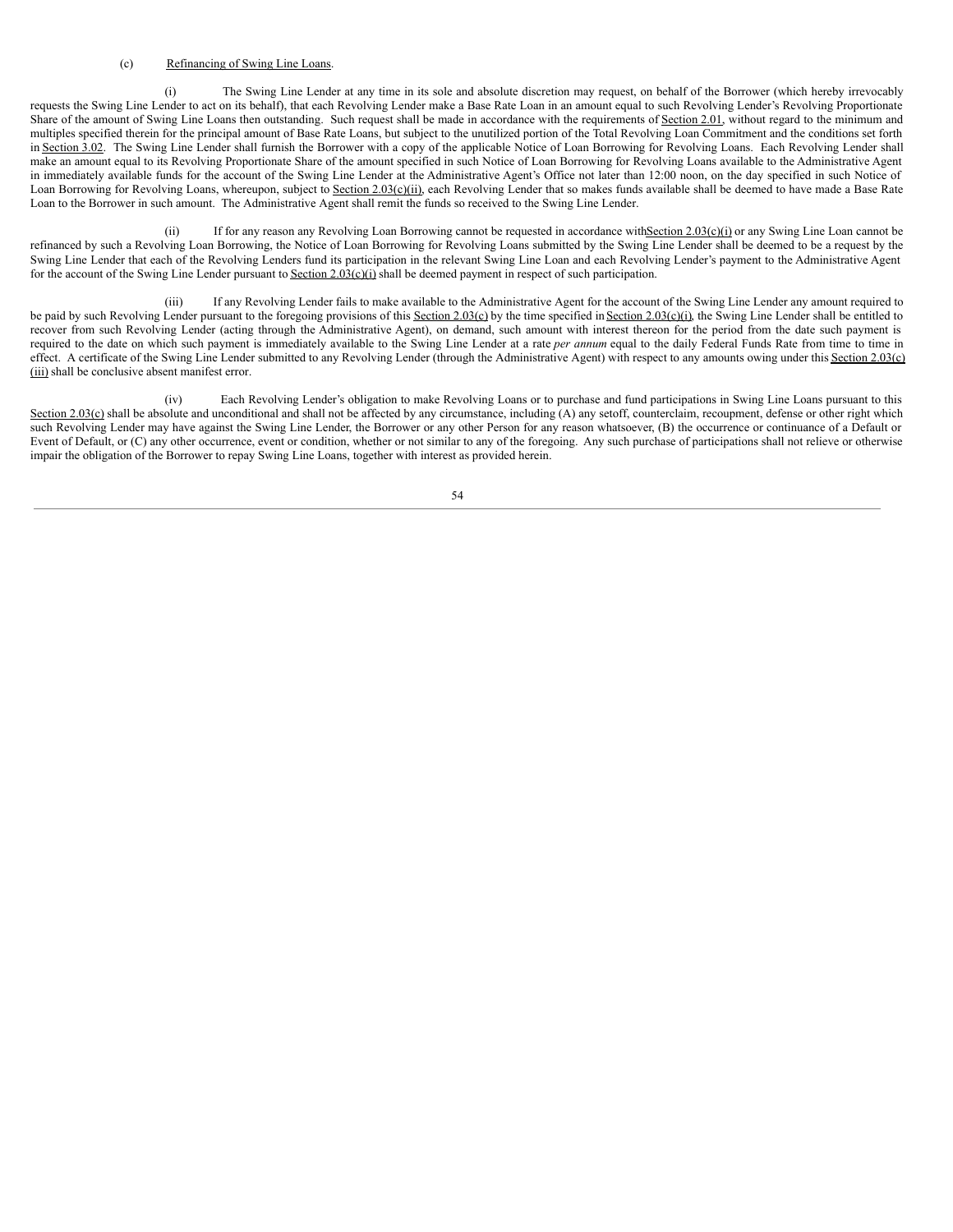## (d) Repayment of Participations.

(i) At any time after any Revolving Lender has purchased and funded a participation in a Swing Line Loan, if the Swing Line Lender receives any payment on account of such Swing Line Loan, the Swing Line Lender will distribute to such Revolving Lender its Revolving Proportionate Share of such payment (appropriately adjusted, in the case of interest payments, to reflect the period of time during which such Revolving Lender's participation was outstanding and funded) in the same funds as those received by the Swing Line Lender.

(ii) If any payment received by the Swing Line Lender in respect of principal or interest on any Swing Line Loan is required to be returned by the Swing Line Lender, each Revolving Lender shall pay to the Swing Line Lender its Revolving Proportionate Share thereof on demand of the Administrative Agent, plus interest thereon from the date of such demand to the date such amount is returned, at a rate *per annum* equal to the daily Federal Funds Rate from time to time in effect. The Administrative Agent will make such demand upon the request of the Swing Line Lender.

(e) Interest for Account of Swing Line Lender. Subject to Section 2.07(c), each Swing Line Loan shall bear interest on the outstanding principal amount thereof from the applicable borrowing date at a rate *per annum* equal to the Base Rate plus the Applicable Margin for Base Rate Loans. The Swing Line Lender shall be responsible for invoicing the Borrower for interest on the Swing Line Loans. Until each Revolving Lender funds its Base Rate Loan or participation pursuant to this Section 2.03 to refinance such Revolving Lender's Revolving Proportionate Share of any Swing Line Loan, interest in respect of such Revolving Proportionate Share shall be solely for the account of the Swing Line Lender. The Borrower shall pay accrued interest on the unpaid principal amount of each Swing Line Loan on the first Business Day of each January, April, July and October (commencing the first Business Day of the first full fiscal quarter after the Initial Funding Date) and at maturity.

(f) Payments Directly to Swing Line Lender. The Borrower shall make all payments of principal and interest in respect of the Swing Line Loans directly to the Swing Line Lender.

#### 2.04. Amount Limitations, Commitment Reductions, Etc.

( a ) Optional Reduction or Cancellation of Commitments. The Borrower may, upon three (3) Business Days written notice to the Administrative Agent (each a "Reduction Notice"), permanently reduce the Total Revolving Loan Commitment by the amount of \$1,000,000 or an integral multiple of \$500,000 in excess thereof or cancel the Total Revolving Loan Commitment in its entirety; provided, however, that:

(i) The Borrower may not reduce the Total Revolving Loan Commitment prior to the Maturity Date, if, after giving effect to such reduction, the Effective Amount of all Revolving Loans, L/C Obligations and Swing Line Loans then outstanding would exceed the Total Revolving Loan Commitment; and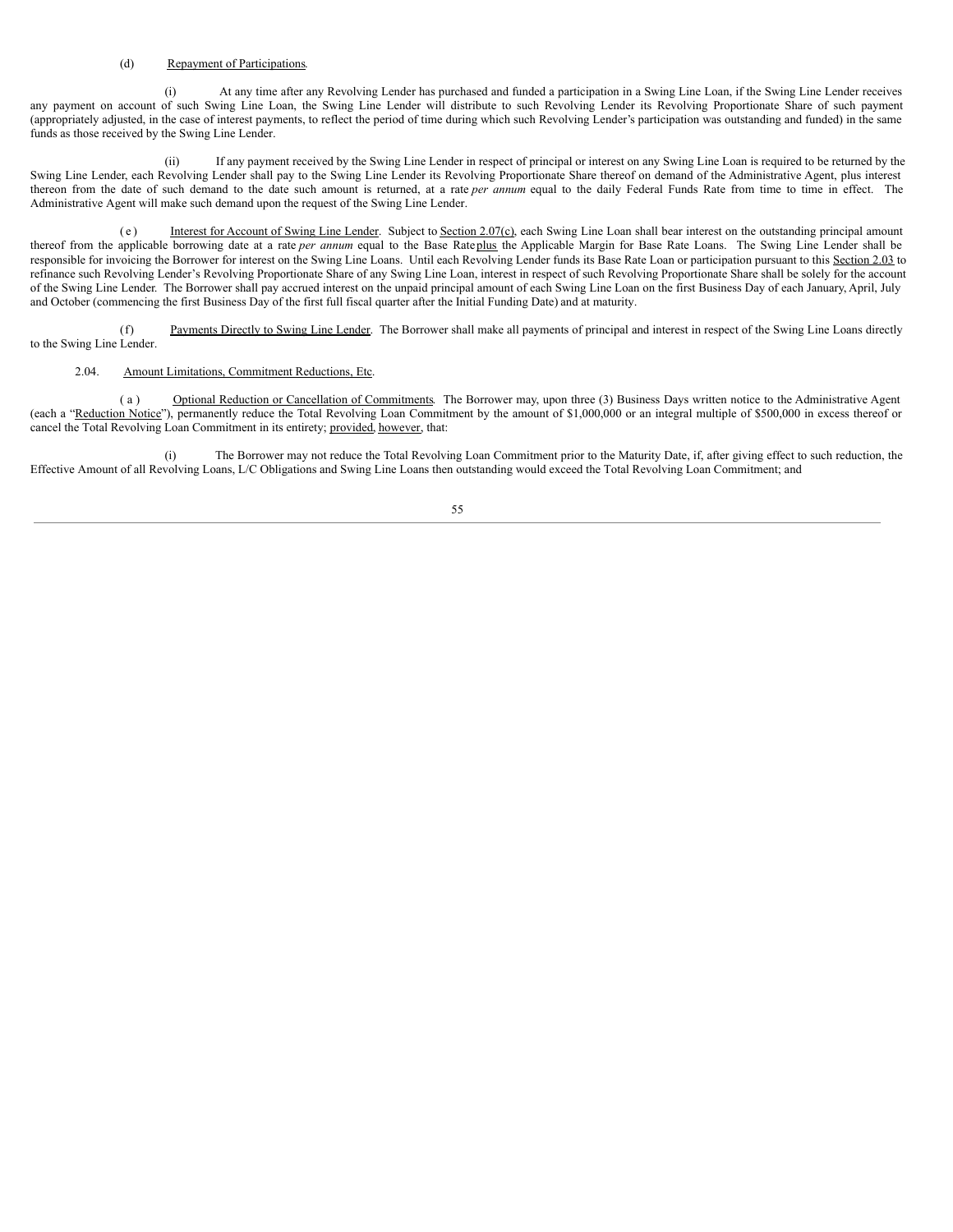(ii) The Borrower may not cancel the Total Revolving Loan Commitment prior to the Maturity Date, if, after giving effect to such cancellation, any Revolving Loan would then remain outstanding.

Any Reduction Notice shall be irrevocable; provided that any Reduction Notice may state that such notice is conditioned upon the effectiveness of other credit facilities, in which case such notice may be revoked by the Borrower (by written notice to the Administrative Agent on or prior to the specified Closing Date previously provided in the applicable Reduction Notice) if such condition is not satisfied.

# (b) Mandatory Reduction of Commitments.

(i) The Total Revolving Loan Commitment shall be automatically and permanently reduced to zero on the Maturity Date.

(ii) The Total Term Loan Commitment shall be automatically and permanently reduced to zero at the close of business on the Initial Funding Date. Any agreement made pursuant to Section 2.01(h) to advance additional Term Loans after the Initial Funding Date shall terminate immediately after such Term Loans are advanced.

( c ) Effect of Revolving Loan Commitment Adjustments. From the Closing Date of any reduction of the Total Revolving Loan Commitment, the Commitment Fees payable pursuant to Section 2.05(b) shall be computed on the basis of the Total Revolving Loan Commitment as so reduced. Once reduced or cancelled, the Total Revolving Loan Commitment may not be increased or reinstated without the prior written consent of all Revolving Lenders (except as permitted under Section 2.01(h)). Any reduction of the Total Revolving Loan Commitment pursuant to Section 2.04(a) shall be applied ratably to reduce each Lender's Revolving Loan Commitment in accordance with Section  $2.10(a)(i)$ .

## 2.05. Fees.

(a) Lead Arranger's and Administrative Agent's Fees. On the Initial Funding Date, the Borrower shall pay to the Lead Arranger, for its own account, an arrangement fee in the amount set forth in the Fee Letter. On the Initial Funding Date, and on each anniversary thereof, the Borrower shall pay the Administrative Agent, for its own account, an agent's fee of \$50,000.

(b) Upfront Fee. The Borrower shall pay to the Administrative Agent for the ratable benefit of the Lenders, on the Initial Funding Date, an upfront fee of 2.00% of the aggregate Term Loan Commitments and Revolving Loan Commitments.

(c) Commitment Fees. The Borrower shall pay to the Administrative Agent, for the ratable benefit of the Lenders (other than any Defaulting Lender with respect to the period during which it is a Defaulting Lender) as provided in Sections  $2.10(a)(y)$  and  $2.10(a)(y)$ , commitment fees (collectively, the "Commitment Fees") equal to the Commitment Fee Percentage of the sum of (i) the daily average Unused Revolving Commitment and (ii) prior to the Initial Funding Date only, the Total Term Loan Commitment, for the period beginning on the date of this Agreement and ending on the Maturity Date. The Borrower shall pay the Commitment Fees in arrears on the last Business Day of each March, June, September and December (commencing on the first such Day after the Closing Date), on the Initial Funding Date and on the Maturity Date (or if the Total Revolving Commitment is cancelled on a date prior to the Maturity Date, on such prior date).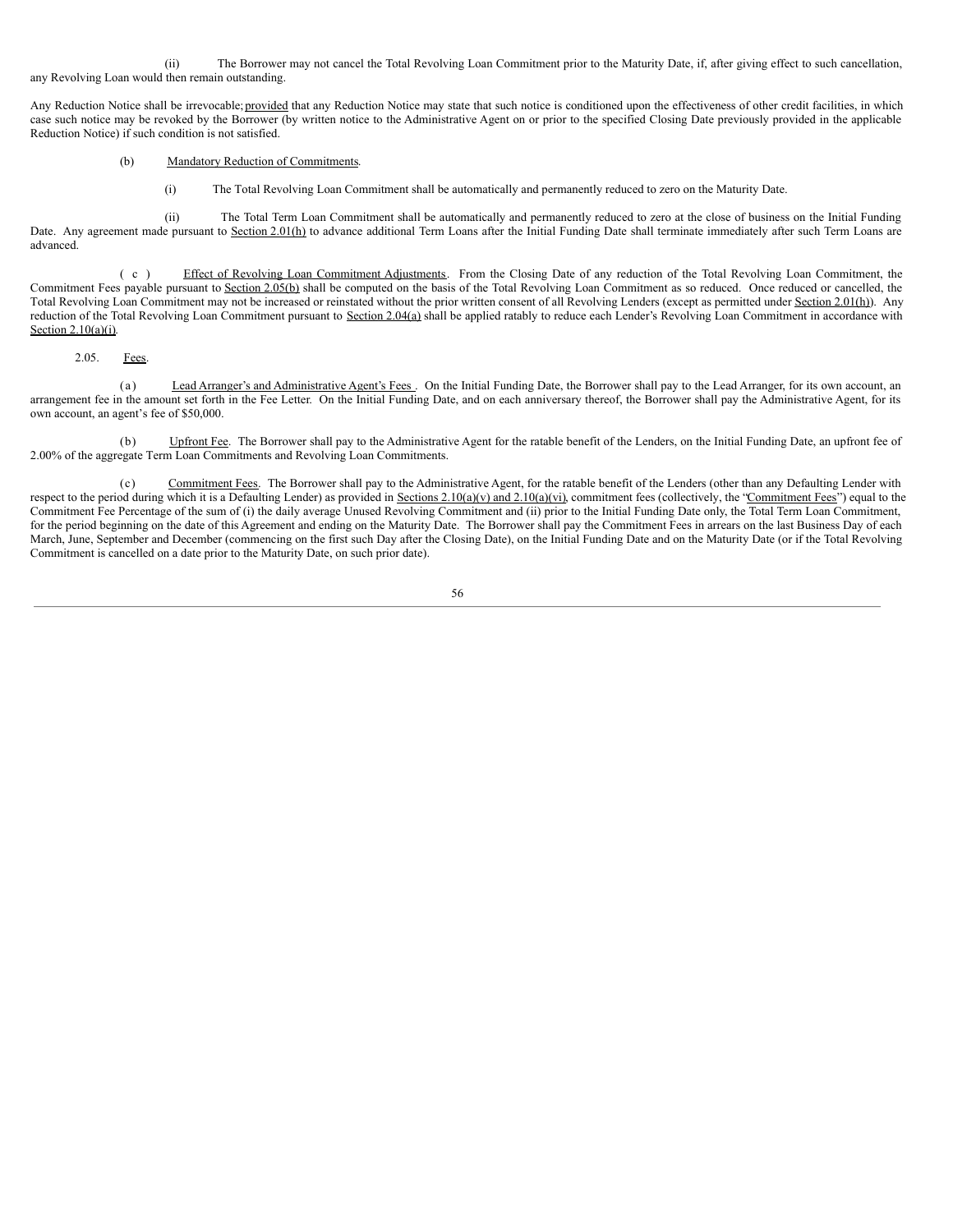#### 2.06. Prepayments.

(a) Terms of All Prepayments. Upon the prepayment of any Loan (whether such prepayment is an optional prepayment underSection 2.06(b), a mandatory prepayment required by Section 2.06(c) or a mandatory prepayment required by any other provision of this Agreement or the other Credit Documents, including a prepayment upon acceleration), the Borrower shall pay (i) if a LIBOR Loan or LIBOR Portion is being prepaid under Section 2.06(b) or Section 2.06(c), to the Administrative Agent for the account of the Lender that made such LIBOR Loan or LIBOR Portion all accrued interest to the date of such prepayment on the amount prepaid, (ii) if a prepayment is made upon acceleration, to the Administrative Agent for the account of the Lender that made such Loan all accrued interest and fees to the date of such prepayment on the amount prepaid and (iii) to such Lender if such prepayment is the prepayment of a LIBOR Loan or of a LIBOR Portion on a day other than the last day of an Interest Period for such LIBOR Loan or such LIBOR Portion, all amounts payable to such Lender pursuant to Section 2.13.

#### (b) Optional Prepayments.

(i) At their option, the Borrower may, without premium or penalty but subject to Section 2.13 in the case of LIBOR Loans and LIBOR Portions, upon one (1) Business Day's notice from the Borrower to the Administrative Agent in the case of Base Rate Loans or Base Rate Portions or three (3) Business Days' notice from the Borrower to the Administrative Agent in the case of LIBOR Loans or LIBOR Portions, prepay the Loans or Portions in any Borrowing and all accrued but unpaid interest thereon in part, in a minimum principal amount of \$500,000 or an integral multiple of \$100,000 in excess thereof, or in whole. Each such notice shall specify the date and amount of such prepayment; provided that if such prepayment is on any day other than on the last day of the Interest Period applicable to such LIBOR Loan or LIBOR Portion, the Borrower shall be subject to the payments required by Section 2.13. If such notice is given by the Borrower, the Borrower shall make such prepayment and the payment amount specified in such notice shall be due and payable on the date specified therein. Unless an Event of Default has occurred and is continuing, all prepayments under this Section 2.06(b) which are applied to reduce the principal amount of the Loans shall be applied, as between Revolving Loans and Term Loans, in the manner directed by the Borrower. The principal amount of any prepayment directed by the Borrower to be applied to the Term Loans pursuant to the preceding sentence shall be applied to prepay the remaining installments of principal on the Term Loans as directed by the Borrower. If the Borrower fails to direct the application of any such prepayments, or if an Event of Default has occurred and is continuing, prepayments under this Section 2.06(b) shall be applied to prepay the principal amount of the outstanding Loans and L/C Borrowings and to Cash Collateralize the remaining L/C Obligations on a pro rata basis in accordance with the then outstanding principal amount of the Loans and L/C Obligations (with (x) the portion allocated to the Revolving Loans, Swing Line Loans and L/C Obligations to be applied first to prepay the Swing Line Loans in full, second to prepay the Revolving Loans in full and then to Cash Collateralize the Obligations in an amount equal to the then Effective Amount of all L/C Obligations and (y) the portion allocated to the Term Loans to be applied to prepay the remaining installments of principal on the Term Loans (including the final installment) on a pro rata basis).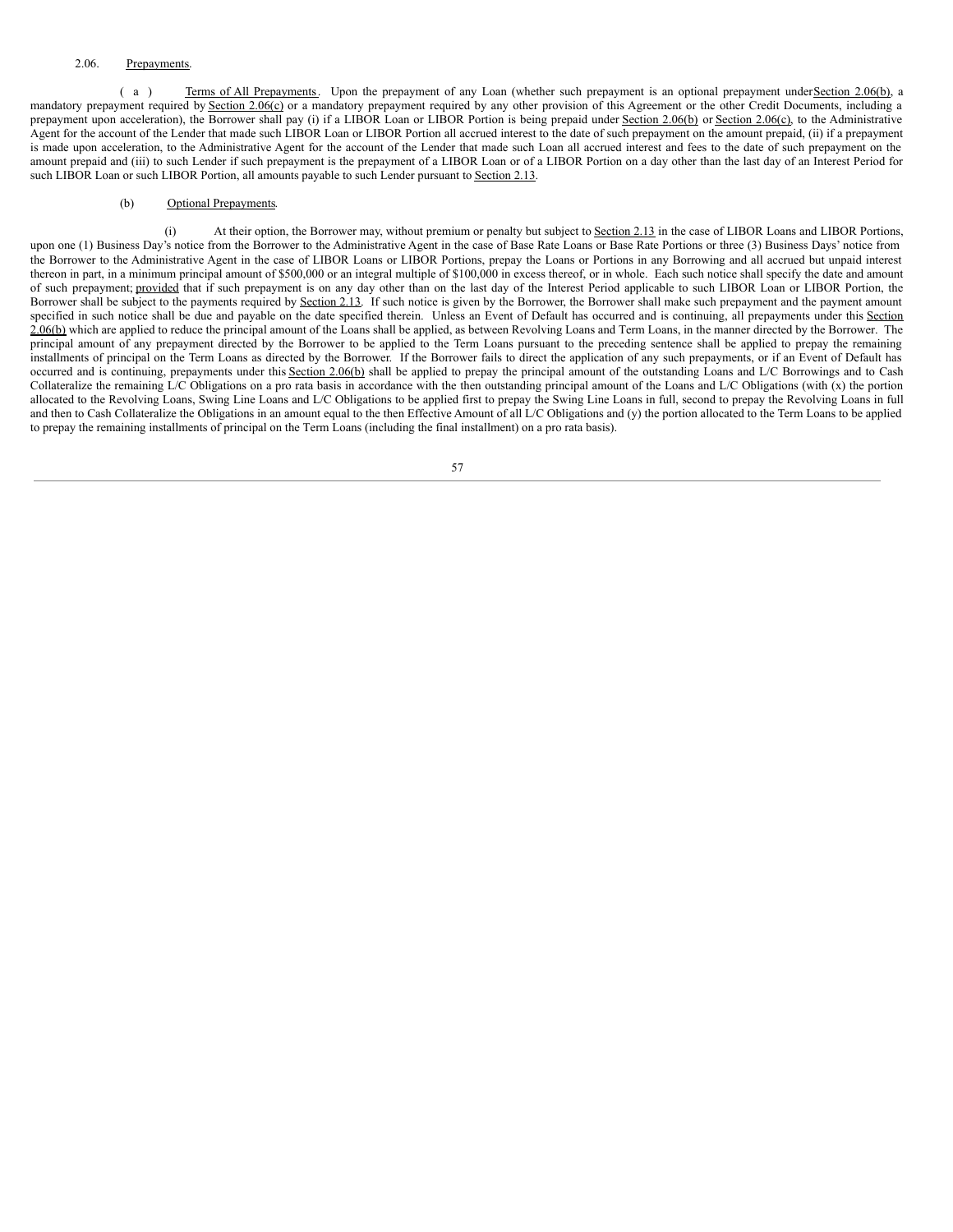(ii) At their option, the Borrower may, upon notice by the Borrower to the Swing Line Lender (with a copy to the Administrative Agent), at any time or from time to time, voluntarily prepay Swing Line Loans in whole or in part without premium or penalty; provided, that (A) such notice must be received by the Swing Line Lender and the Administrative Agent not later than 1:00 p.m. on the date of the prepayment, and (B) any such prepayment shall be in a minimum principal amount of \$500,000 (or the balance if less than \$500,000) or an integral multiple of \$100,000 in excess thereof. Each such notice shall specify the date and amount of such prepayment. If such notice is given by the Borrower, the Borrower shall make such prepayment and the payment amount specified in such notice shall be due and payable on the date specified therein.

## (c) Mandatory Prepayments. The Borrower shall prepay (or Cash Collateralize, as applicable) the Obligations as follows:

(i) If, at any time, the Effective Amount of all Revolving Loans, Swing Line Loans and L/C Obligations then outstanding exceeds the Total Revolving Loan Commitment at such time, the Borrower shall immediately (A) prepay the Swing Line Loans to the extent Swing Line Loans in a sufficient amount are then outstanding, (B) then prepay the Revolving Loans to the extent Revolving Loans in a sufficient amount are then outstanding and (C) otherwise, Cash Collateralize the Obligations in an amount equal to the then Effective Amount of the L/C Obligations, in an aggregate principal amount equal to such excess.

(ii) The Borrower shall repay each Swing Line Loan on the earlier to occur of (A) the second Swing Line Settlement Date occurring after such Swing Line Loan is made and (B) the Maturity Date.

(iii) If, at any time after the Initial Funding Date, any Loan Party sells or otherwise disposes of any assets (other than sales permitted under Section 5.02(c) (excluding clauses (vi) and (vii) thereof)) in any single transaction or series of related transactions and the Net Proceeds of such sale or other disposition exceed \$100,000, the Borrower shall, not later than five (5) Business Days after the completion of each such sale or other disposition, prepay (or Cash Collateralize, as applicable) the outstanding Loans and other Obligations in the manner set forth in Section 2.06(d), in each case, in an aggregate principal amount equal to one hundred percent (100%) of the Net Proceeds from any such sale or disposition. Notwithstanding the foregoing, the Borrower shall not be required to make a prepayment pursuant to this Section 2.06(c)(iii) with respect to any sale or other disposition (a "Relevant Sale") if the Borrower advises the Administrative Agent in writing within four (4) Business Days after the time the Net Proceeds from such Relevant Sale are received that the applicable Loan Party intends to reinvest all or any portion of such Net Proceeds in replacement assets to the extent the acquisition of such replacement assets occurs within 180 days from the date of such Relevant Sale, provided, that in no event shall the aggregate amount of such Net Proceeds that are reinvested in replacement assets after the Closing exceed \$4,000,000. If, at any time after the occurrence of a Relevant Sale and prior to the acquisition of the related replacement assets, the 180-day period provided in the preceding sentence shall elapse or an Event of Default shall occur, then the Borrower shall immediately prepay (or Cash Collateralize, as applicable), the outstanding Loans and other Obligations in the amount and in the manner described in the first sentence of this Section 2.06(c)(iii).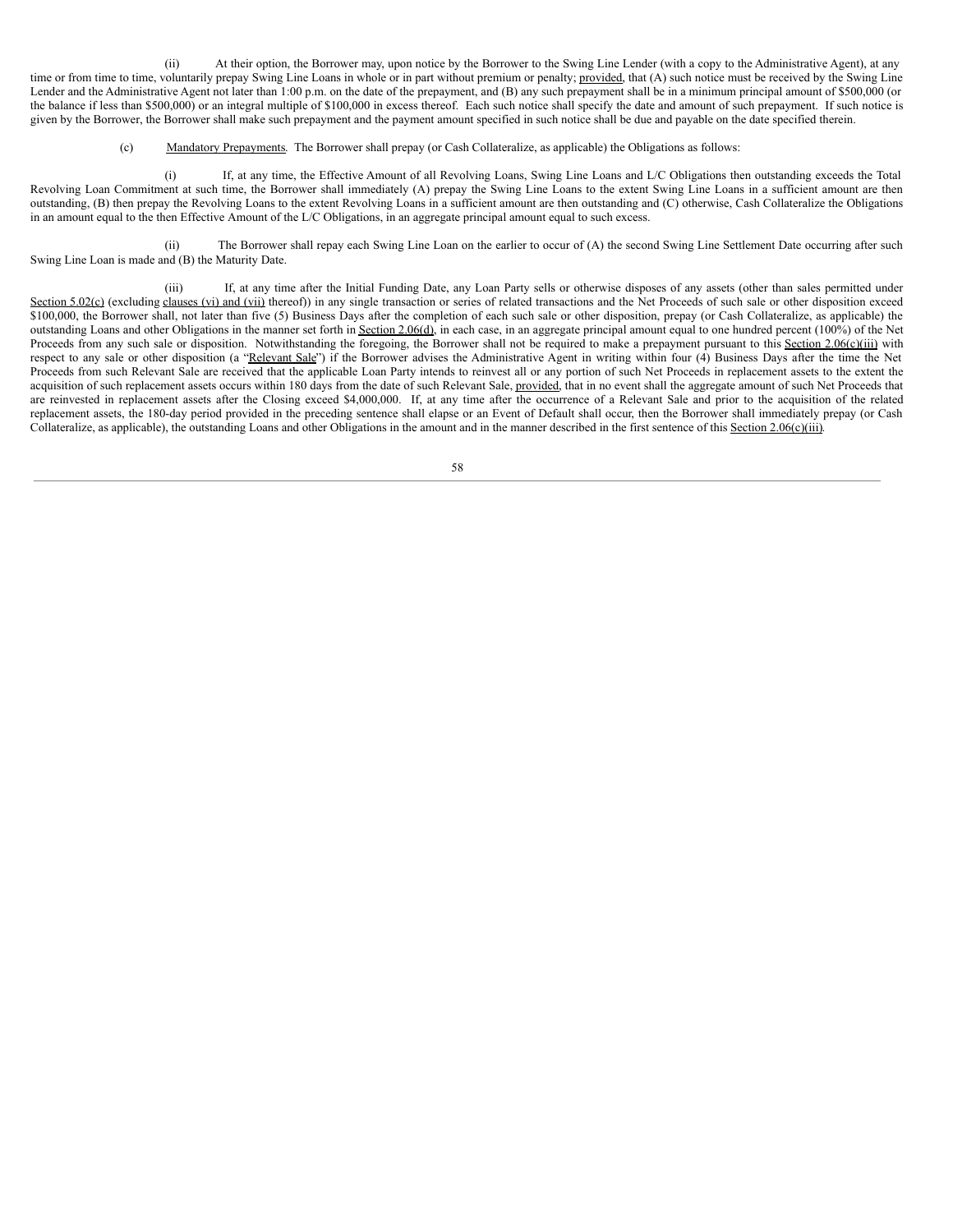(iv) If, at any time after the Initial Funding Date, any Loan Party issues or incurs any Indebtedness for borrowed money, including Indebtedness evidenced by notes, bonds, debentures or other similar instruments but excluding Permitted Indebtedness, the Borrower shall, immediately after such issuance or incurrence, prepay (or Cash Collateralize, as applicable) the outstanding Loans and other Obligations in the manner set forth in Section 2.06(d), in each case, in an aggregate principal amount equal to one hundred percent (100%) of the Net Proceeds of such Indebtedness.

(v) If, at any time after the Initial Funding Date, any Loan Party issues or sells any Equity Securities or receives any capital contribution from any other Person (other than through an Exempted Equity Issuance), the Borrower shall, immediately after such issuance or sale, prepay (or Cash Collateralize, as applicable) the outstanding Loans and other Obligations in the manner set forth in Section 2.06(d), in each case, in an aggregate principal amount equal to fifty percent (50%) of the Net Proceeds of such Equity Securities or capital contribution; provided, that the Borrower may dedicate and ultimately apply up to \$15,000,000 of the Net Proceeds of such issuance or sale or capital contribution to the construction of a hotel adjacent to the Silver Slipper Casino, without having to make a prepayment of fifty percent (50%) of said Net Proceeds of Equity Securities or capital contribution.

(vi) Not later than five (5) Business Days after the date (the 'Receipt Date'') of receipt by a Loan Party (or the Collateral Trustee) of any Net Insurance Proceeds or Net Condemnation Proceeds which exceed \$250,000, the Borrower shall prepay (or Cash Collateralize, as applicable) the outstanding Loans and other Obligations in the manner set forth in Section 2.06(d) in an amount equal to such Net Insurance Proceeds or Net Condemnation Proceeds. Notwithstanding the foregoing, the Borrower shall not be required to make a prepayment pursuant to this Section 2.06(c)(vi) with respect to any particular Net Insurance Proceeds or Net Condemnation Proceeds if (A) the Borrower advises the Administrative Agent in writing within four (4) Business Days after the related Receipt Date that it or another Loan Party intends to repair, restore or replace the assets from which such Net Insurance Proceeds or Net Condemnation Proceeds were derived to the extent such repair, restoration or replacement is commenced within 180 days after the related Receipt Date and (B) the Net Insurance Proceeds or Net Condemnation Proceeds are sufficient to defray the entire cost of such repair, restoration or replacement or if not, the Borrower has deposited with the Collateral Trustee good funds equal to the difference between the cost of such repair, restoration or replacement and the amount of Net Insurance Proceeds or Net Condemnation Proceeds deposited with the Administrative Agent, and such funds and proceeds will be held by the Administrative Agent and disbursed under procedures established by the Administrative Agent in good faith. If, at any time after the occurrence of a Receipt Date and prior to the commencement of the corresponding repair, restoration or replacement, the applicable 180-day period provided in the preceding sentence shall elapse without the commencement of the related repair, restoration or replacement, or the Borrower shall fail to provide and deposit the funds and proceeds required under clause (B) above, or an Event of Default shall occur, then the Borrower shall immediately prepay (or Cash Collateralize, as applicable) the outstanding Loans and other Obligations in the amount and in the manner described in the first sentence of this Section  $2.06(c)(v)$ . If the Borrower has provided the written notice contemplated by the prior sentence, then until such Net Insurance Proceeds or Net Condemnation Proceeds are needed to pay for the related repair, restoration or replacement such proceeds shall be held by the Collateral Trustee as Collateral. The Borrower shall be entitled to any interest earned on such Net Insurance Proceeds or Net Condemnation Proceeds.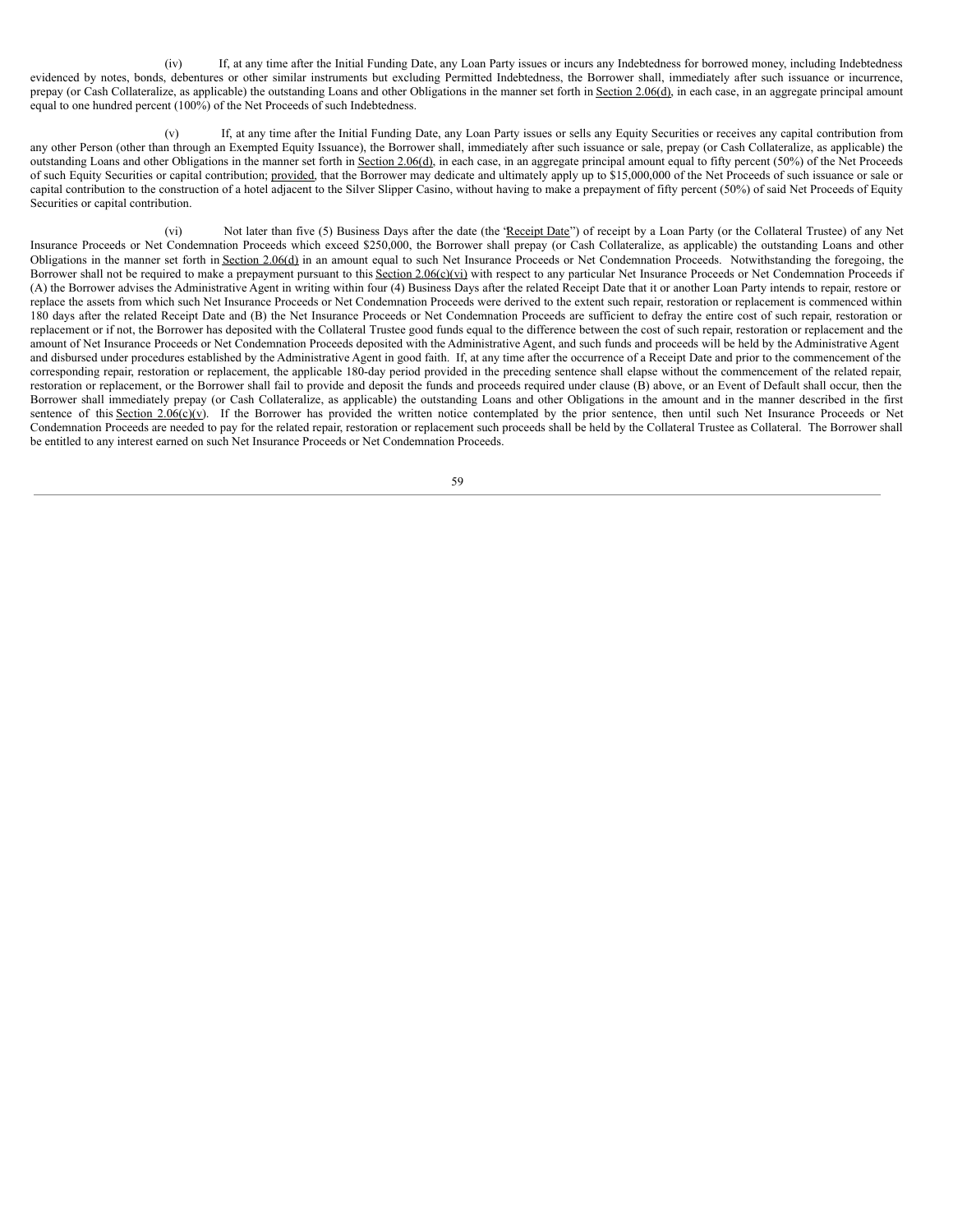(vii) The Borrower shall prepay (or Cash Collateralize as applicable) the Term Loans (in addition to the scheduled principal installments and any other mandatory prepayments required by this Section 2.06) in an amount equal to 50% of the Excess Cash Flow of the borrower for any fiscal year ending December 31, 2012 or thereafter, minus the aggregate principal amount of all voluntary prepayments of the Obligations made during such fiscal year. The prepayment shall be made within 10 days after the Administrative Agent's receipt of the annual audited financial statements of the Borrower, but in no event later than 100 days after the end of each fiscal year of the Borrower.

(viii) The Borrower shall deliver to the Administrative Agent, at the time of each prepayment required under this Section 2.06(c), (A) a certificate signed by a Senior Finance Officer of the Borrower setting forth in reasonable detail the calculation of the amount of such prepayment and (B) to the extent practicable, at least three days prior written notice of such prepayment. Each notice of prepayment shall specify the prepayment date and the Type and principal amount of each Loan (or portion thereof) to be prepaid. In the event that the Borrower shall subsequently determine that the actual amount was greater than the amount set forth in such certificate, the Borrower shall promptly make an additional prepayment of the Loans (and/or, if applicable, the Revolving Loan Commitments shall be permanently reduced) in an amount equal to the amount of such excess, and the Borrower shall concurrently therewith deliver to the Administrative Agent a certificate signed by the chief financial officer of the Borrower demonstrating the derivation of the additional amount resulting in such excess.

( d ) Application of Loan Prepayments. All prepayments required under Sections 2.06(c)(iii)-(vi) shall be applied: (A) first, to prepay the remaining installments of principal on the Term Loans in inverse order of maturity, (B) then to prepay the Swing Line Loans to the extent Swing Line Loans are then outstanding, (C) then to prepay the Revolving Loans to the extent Revolving Loans are then outstanding (with a corresponding permanent reduction in total Revolving Loan Commitment), and (D) otherwise, to Cash Collateralize the Obligations in an amount equal to the then Effective Amount of the L/C Obligations. Without modifying the order of application of prepayments set forth in the preceding sentence, all such prepayments shall, to the extent possible, be first applied to prepay Base Rate Loans and Base Rate Portions and then if any funds remain, to prepay LIBOR Loans and LIBOR Portions.

## 2.07. Other Payment Terms.

(a) Place and Manner. All payments to be made by the Borrower under this Agreement or any other Credit Document shall be made without condition or deduction for any counterclaim, defense, recoupment or setoff. The Borrower shall make all payments due to each Lender or the Administrative Agent under this Agreement or any other Credit Document by payments to the Administrative Agent at the Administrative Agent's office located at the address specified in Section 8.01, with each payment due to a Lender to be for the account of such Lender and such Lender's Applicable Lending Office. The Borrower shall make all payments under this Agreement or any other Credit Document in lawful money of the United States and in same day or immediately available funds not later than 12:00 noon on the date due. The Administrative Agent shall promptly disburse to each Lender each payment received by the Administrative Agent for the account of such Lender.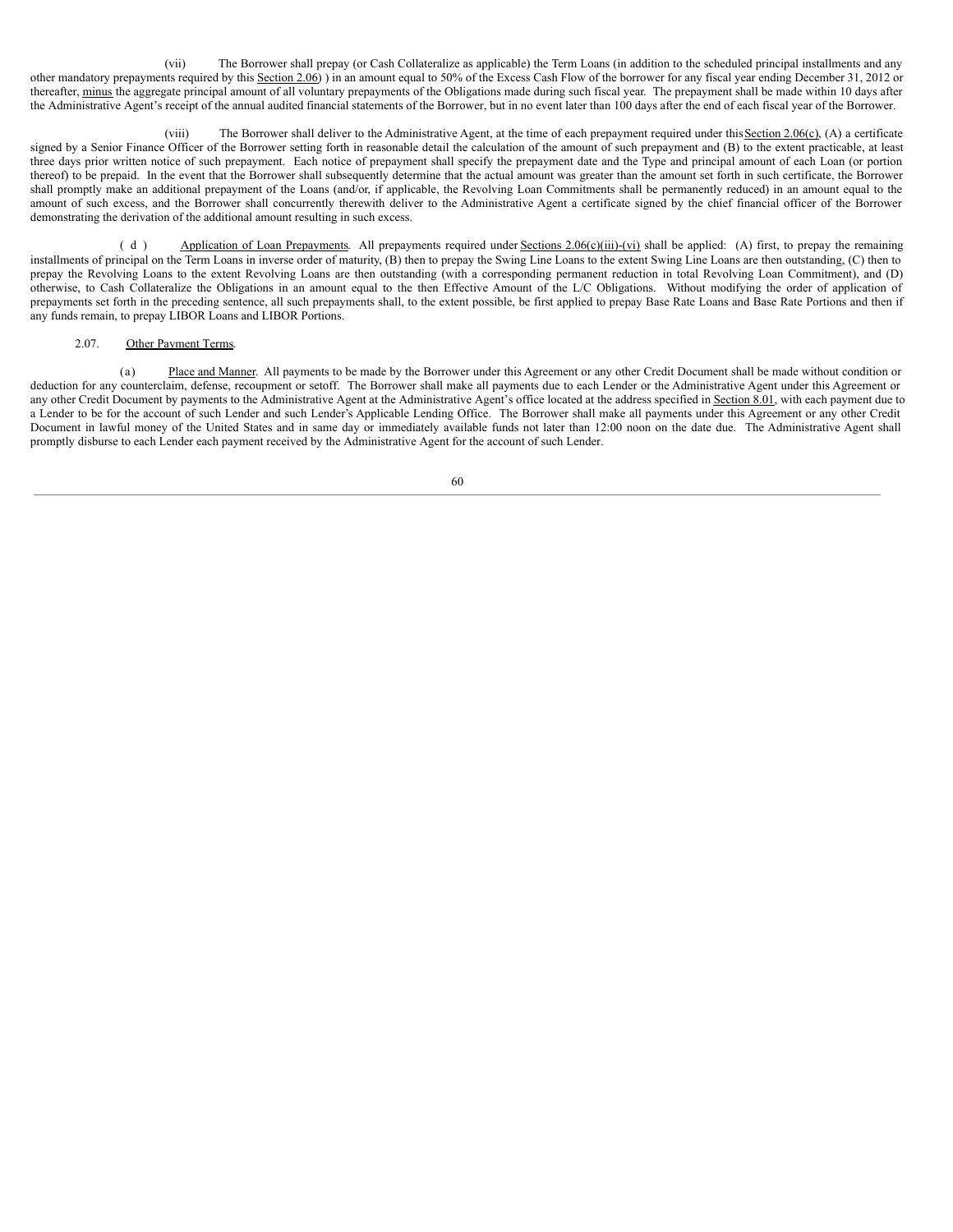(b) Date. Whenever any payment due hereunder shall fall due on a day other than a Business Day, such payment shall be made on the next succeeding Business Day, and such extension of time shall be included in the computation of interest or fees, as the case may be.

(c) Default Rate. Upon the occurrence and during the continuation of any Event of Default other than an Event of Default described inSection 6.01(a), (f)  $or (g)$ , at the option of the Required Lenders, from and after the date of such Event of Default until the time when such Event of Default shall have been cured or waived in writing by the Required Lenders or all the Lenders (as may be required by this Agreement), the Borrower shall pay interest on the aggregate, outstanding amount of all Obligations hereunder at a per annum rate equal to the otherwise applicable interest rate plus two percent (2.00%) or, if no such per annum rate is applicable to any such Obligations, at a per annum rate equal to the Base Rate, plus the Applicable Margin for Base Rate Loans, plus two percent (2.00%) (the "Default Rate") payable on demand. Upon the occurrence and during the continuation of an Event of Default described in Section 6.01(a), (f) or (g) until the time when such Event of Default shall have been cured or waived in writing by the Required Lenders or all the Lenders (as may be required by this Agreement), the Borrower shall pay interest on the aggregate, outstanding amount of all Obligations hereunder at a per annum rate equal to the Default Rate (such Default Rate becoming effective on such date of occurrence of such Event of Default without notice and shall be immediately due and payable without notice or demand). Overdue interest shall itself bear interest at the Default Rate, and shall be compounded with the principal Obligations daily, to the fullest extent permitted by applicable Governmental Rules.

Application of Payments. All payments hereunder shall be applied first to unpaid fees, costs and expenses then due and payable under this Agreement or the other Credit Documents, second to accrued interest then due and payable under this Agreement or the other Credit Documents and finally to reduce the principal amount of outstanding Loans and L/C Borrowings.

(e) Failure to Pay the Administrative Agent. Unless the Administrative Agent shall have received notice from the Borrower at least one (1) Business Day prior to the date on which any payment is due to the Lenders hereunder that the Borrower will not make such payment in full, the Administrative Agent shall be entitled to assume that the Borrower has made or will make such payment in full to the Administrative Agent on such date and the Administrative Agent may, in reliance upon such assumption, cause to be paid to the Lenders on such due date an amount equal to the amount then due such Lenders. If and to the extent the Borrower shall not have so made such payment in full to the Administrative Agent, each such Lender shall repay to the Administrative Agent forthwith on demand such amount distributed to such Lender together with interest thereon, for each day from the date such amount is distributed to such Lender until the date such Lender repays such amount to the Administrative Agent, at a *per annum* rate equal to the daily Federal Funds Rate from time to time in effect. A certificate of the Administrative Agent submitted to any Lender with respect to any amount owing by such Lender under this Section 2.07(e) shall be conclusive absent manifest error.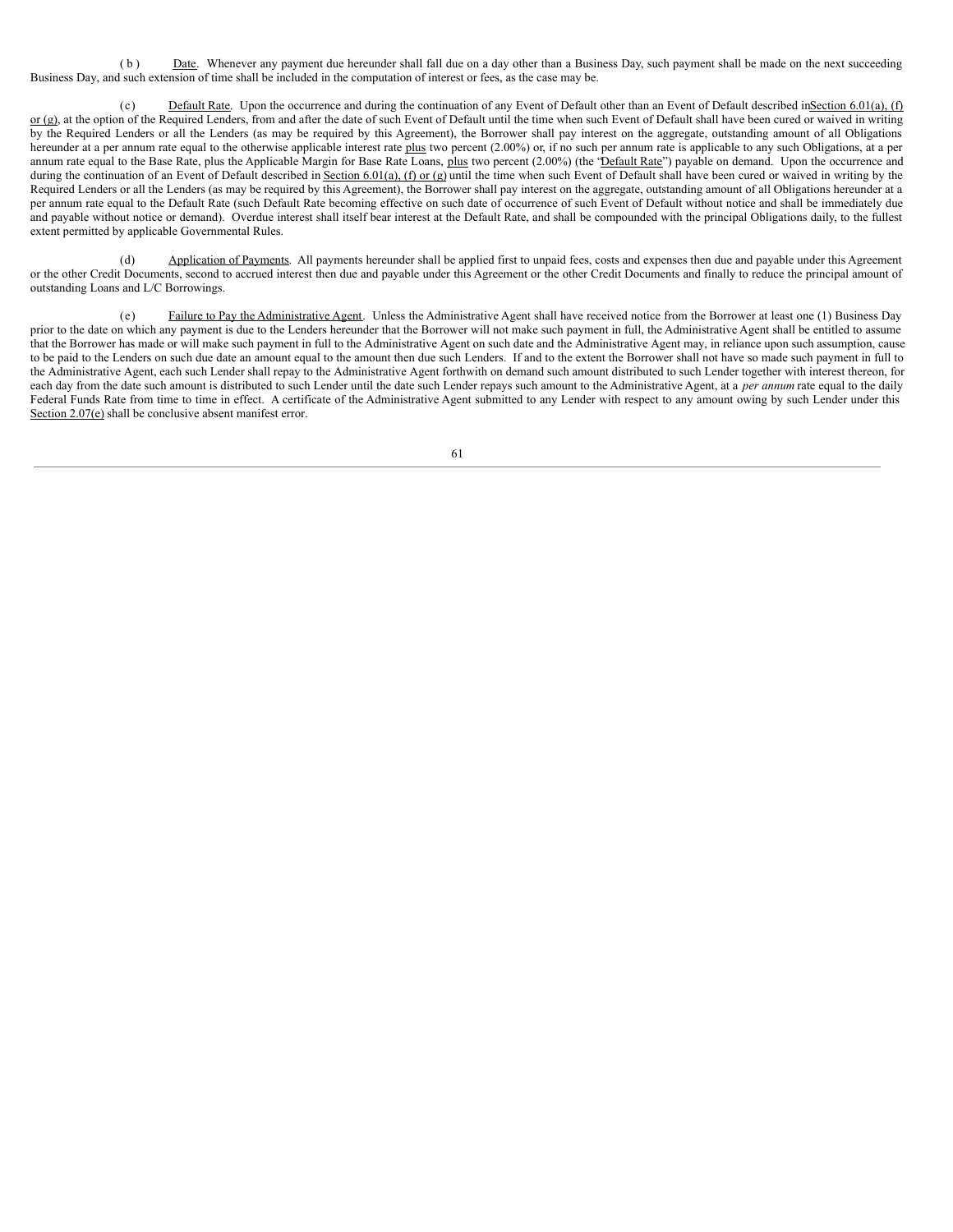## 2.08. Loan Accounts; Notes.

(a) Loan Accounts. The obligation of the Borrower to repay the Loans made to it by each Lender and to pay interest thereon at the rates provided herein shall be evidenced by an account or accounts maintained by such Lender on its books (individually, a "Loan Account"), except that any Lender may request that its Loans be evidenced by a note or notes pursuant to Section 2.08(b), Section 2.08(c), and Section 2.08(d). Each Lender shall record in its Loan Accounts (i) the date and amount of each Loan made by such Lender, (ii) the interest rates applicable to each such Loan and each Portion thereof and the effective dates of all changes thereto, (iii) the Interest Period for each LIBOR Loan and LIBOR Portion, (iv) the date and amount of each principal and interest payment on each Loan and Portion and (v) such other information as such Lender may determine is necessary for the computation of principal and interest payable to it by the Borrower hereunder; provided, however, that any failure by a Lender to make, or any error by any Lender in making, any such notation shall not affect the Borrower's Obligations. In addition to the Loan Accounts, each Lender and the Administrative Agent shall maintain in accordance with its usual practice accounts or records evidencing the purchases and sales by such Lender of participations in Letters of Credit and Swing Line Loans. In the event of any conflict between the accounts and records maintained by the Administrative Agent and the accounts and records of any Lender in respect of such matters, the accounts and records of the Administrative Agent shall control.

(b) Revolving Loan Notes. Each Revolving Lender's Revolving Loans shall be evidenced by a promissory note (individually, a "Revolving Loan Note") which note shall be (i) payable to the order of such Revolving Lender, (ii) in the amount of such Revolving Lender's Revolving Loan Commitment and (iii) otherwise appropriately completed. The Borrower authorizes each Revolving Lender to record on the schedule annexed to such Revolving Lender's Revolving Loan Note the date and amount of each Revolving Loan made by such Revolving Lender and of each payment or prepayment of principal thereon made by the Borrower. The Borrower further authorizes each Revolving Lender to attach to and make a part of such Revolving Lender's Revolving Loan Note continuations of the schedule attached thereto as necessary. Such notes shall, collectively, constitute a Revolving Loan Note.

(c) Term Loan Notes. Each Term Lender's Term Loan shall be evidenced by a promissory note (individually, a "Term Loan Note") which note shall be (i) payable to the order of such Term Lender, (ii) in the amount of such Term Lender's Term Loan and (iii) otherwise appropriately completed. Such notes shall, collectively, constitute a Term Loan Note.

(d) Swing Line Notes. The Swing Line Lender's Swing Line Loans shall be evidenced by a promissory note (individually, a 'Swing Line Note'') which note shall be (i) payable to the order of the Swing Line Lender, (ii) in the amount of the Swing Line Lender's Swing Line Loans, (iii) dated the Initial Funding Date and (iv) otherwise appropriately completed.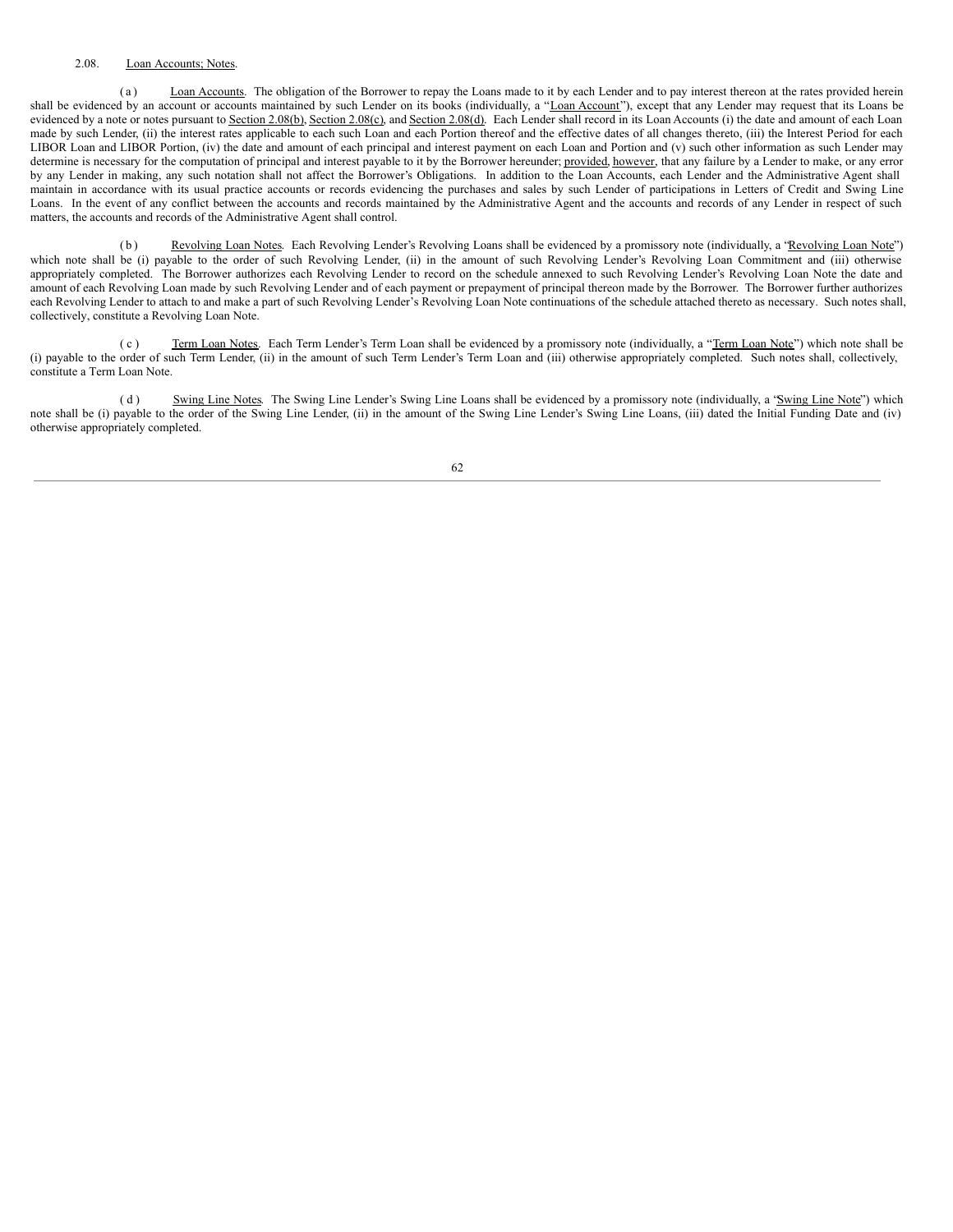## 2.09. Loan Funding.

( a ) Lender Funding and Disbursement to the Borrower. Each Lender shall, before 11:00 a.m. on the date of each Borrowing, make available to the Administrative Agent at the Administrative Agent's office specified in Section 8.01, in same day or immediately available funds, such Lender's Revolving Proportionate Share or Term Proportionate Share, as the case may be, of such Borrowing. After the Administrative Agent's receipt of such funds and upon satisfaction of the applicable conditions set forth in Section 3.03 (and, if such Borrowing is the initial Loan or Letter of Credit, the conditions set forth inSection 3.02), the Administrative Agent shall, subject to Section 5.01(f), promptly make all funds so received available to the Borrower in like funds as received by the Administrative Agent by crediting the account of the Borrower maintained by the Borrower on the books of the Administrative Agent with the amount of such funds in accordance with instructions provided to the Administrative Agent by the Borrower; provided, however, that if, on the date of the Borrowing there are Swing Line Loans and/or L/C Borrowings outstanding, then the proceeds of such Borrowing shall be applied, first, to the payment in full of any such L/C Borrowings, second, to the payment in full of any such Swing Line Loans, and third, to the Borrower as provided above.

( b ) Lender Failure to Fund. Unless the Administrative Agent shall have received notice from a Lender prior to any Borrowing that such Lender will not make available to the Administrative Agent such Lender's Revolving Proportionate Share or Term Proportionate Share, as the case may be, of such Borrowing, the Administrative Agent shall be entitled to assume that such Lender has made or will make such portion available to the Administrative Agent on the date of such Borrowing in accordance with Section 2.09(a), and the Administrative Agent may on such date, in reliance upon such assumption, disburse or otherwise credit to the Borrower a corresponding amount. If any Lender does not make the amount of such Lender's Revolving Proportionate Share or Term Proportionate Share, as the case may be, of any Borrowing available to the Administrative Agent on or prior to the date of such Borrowing, such Lender shall pay to the Administrative Agent, on demand, interest which shall accrue on such amount from the date of such Borrowing until such amount is paid to the Administrative Agent at *per annum* rates equal to the daily Federal Funds Rate from time to time in effect. A certificate of the Administrative Agent submitted to any Lender with respect to any amount owing by such Lender under this Section 2.09(b) shall be conclusive absent manifest error with respect to such amount. If the amount of any Lender's Revolving Proportionate Share or Term Proportionate Share, as the case may be, of any Borrowing is not paid to the Administrative Agent by such Lender within three (3) Business Days after the date of such Borrowing, the Borrower shall repay such amount to the Administrative Agent, on demand, together with interest thereon, for each day from the date such amount was disbursed to the Borrower until the date such amount is repaid to the Administrative Agent, at the interest rate applicable at the time to the Loans comprising such Borrowing.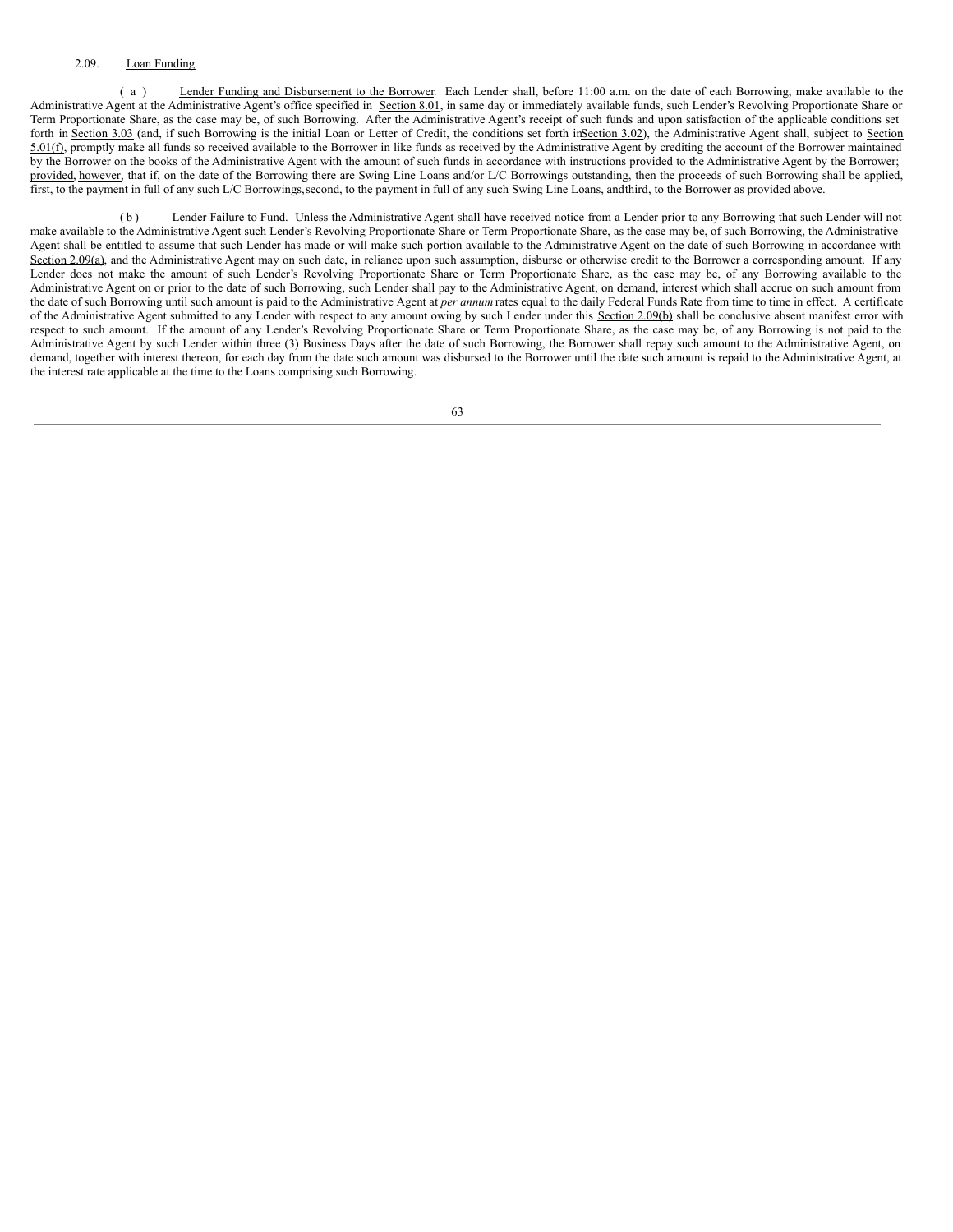( c ) Lenders' Obligations Several. The failure of any Lender to make the Loan to be made by it as part of any Borrowing or to fund participations in Letters of Credit and Swing Line Loans to be funded by it shall not relieve any other Lender of its obligation hereunder to make its Loan as part of such Borrowing or fund its participations in Letters of Credit and Swing Line Loans, but no Lender shall be obligated in any way to make any Loan or fund any participation in Letters of Credit or Swing Line Loans which another Lender has failed or refused to make or otherwise be in any way responsible for the failure or refusal of any other Lender to make any Loan required to be made by such other Lender on the date of any Borrowing or to fund any participation required to be funded by such other Lender.

#### 2.10. Pro Rata Treatment.

(a) Borrowings, Commitment Reductions, Etc. Except as otherwise provided herein:

(i) Each Revolving Borrowing and reduction of the Total Revolving Loan Commitment shall be made or shared among the Lenders*pro rata* according to their respective Revolving Proportionate Shares;

(ii) The Term Loan Borrowing on the Initial Funding Date shall be made or shared among the Lenders*pro rata* according to their respective Term Proportionate Shares;

(iii) Each payment of principal on Term Loans shall be shared among the Term Lenders which made or funded such Loans*pro rata* according to the respective unpaid principal amount of such Loans then owed to such Lenders;

(iv) Each payment of principal on the Revolving Loans shall be shared among the Lenders which made or funded such Loans*pro rata* according to the respective unpaid principal amounts of such Loans then owed to such Lenders;

(v) Each payment of interest on Loans in any Borrowing shall be shared among the Lenders which made or funded the Loans in such Borrowing *pro rata* according to (A) the respective unpaid principal amounts of such Loans so made or funded by such Lenders and (B) the dates on which such Lenders so made or funded such Loans;

Proportionate Shares;

(vi) Prior to the Initial Funding Date, each payment of Commitment Fees shall be shared among all of the Lenders*pro rata* according to their

(vii) From and after the Initial Funding Date, each payment of Commitment Fees and Letter of Credit fees payable underSection 2.02(i) shall be shared among the Revolving Lenders (except for Defaulting Lenders) *pro rata* according to (A) their respective Revolving Proportionate Shares and (B) in the case of each Lender which becomes a Revolving Lender hereunder after the date hereof, the date upon which such Lender so became a Revolving Lender;

(viii) Each payment of interest (other than interest on Loans) shall be shared among the Lenders and the Administrative Agent owed the amount upon which such interest accrues *pro rata* according to (A) the respective amounts so owed such Lenders and the Administrative Agent and (B) the dates on which such amounts became owing to such Lenders and the Administrative Agent; and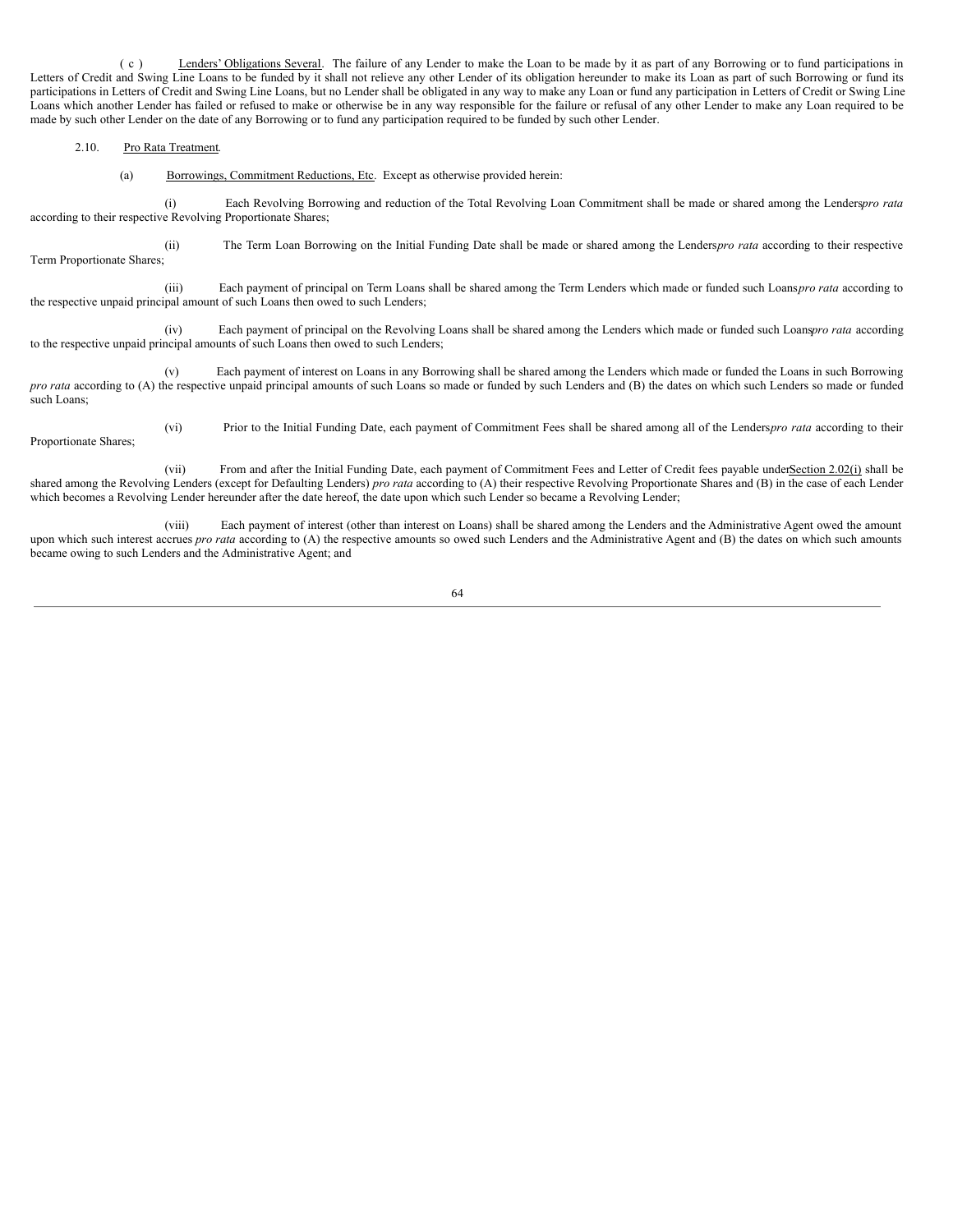(ix) All other payments under this Agreement and the other Credit Documents (including, without limitation, fees paid in connection with any amendment, consent, waiver or the like) shall be for the benefit of the Person or Persons specified.

( b ) Sharing of Payments, Etc. If any Lender shall obtain any payment (whether voluntary, involuntary, through the exercise of any right of setoff, or otherwise) on account of the Loans made by it, or the participations in L/C Obligations or in Swing Line Loans held by it, in excess of its ratable share of payments on account of the Loans and the L/C Obligations obtained by all Lenders entitled to such payments, such Lender shall forthwith purchase from the other Lenders such participations in the Loans and/or participations in L/C Obligations or in Swing Line Loans as shall be necessary to cause such purchasing Lender to share the excess payment ratably with each of them; provided, however, that if all or any portion of such excess payment is thereafter recovered from such purchasing Lender, such purchase shall be rescinded and each other Lender shall repay to the purchasing Lender the purchase price to the extent of such recovery together with an amount equal to such other Lender's ratable share (according to the proportion of (i) the amount of such other Lender's required repayment to (ii) the total amount so recovered from the purchasing Lender) of any interest or other amount paid or payable by the purchasing Lender in respect of the total amount so recovered. The Borrower agrees that any Lender so purchasing a participation from another Lender pursuant to this Section 2.10(b) may, to the fullest extent permitted by law, exercise all its rights of payment (including the right of setoff) with respect to such participation as fully as if such Lender were the direct creditor of the Borrower in the amount of such participation.

For the avoidance of doubt, the provisions of this Section 2.10(b) shall not be construed to apply to  $(x)$  any payment made by the Borrower pursuant to and in accordance with the express terms of this Agreement or (y) any payment obtained by a Lender as consideration for the assignment of or sale of a participation in any of its Loans or participations in L/C Obligations or in Swing Line Loans to any assignee or participant, other than to any Loan Party or any Affiliate of a Loan Party (as to which the provisions of this Section 2.10(b) shall apply).

## 2.11. Change of Circumstances.

(a) Inability to Determine Rates. If, on or before the first day of any Interest Period for any LIBOR Loan or LIBOR Portion, (i) any Lender shall advise the Administrative Agent that LIBOR for such Interest Period cannot be adequately and reasonably determined due to the unavailability of funds in or other circumstances affecting the London interbank market or (ii) any Lender shall advise the Administrative Agent that the rate of interest for such Loan or Portion, as the case may be, does not adequately and fairly reflect the cost to such Lender of making or maintaining such LIBOR Loan or LIBOR Portion, the Administrative Agent shall immediately give notice of such condition to the Borrower and the other Lenders. After the giving of any such notice and until the Administrative Agent shall otherwise notify the Borrower that the circumstances giving rise to such condition no longer exist, the Borrower's right to request the making of, conversion to or a new Interest Period for LIBOR Loans or LIBOR Portions shall be suspended. Any LIBOR Loans or LIBOR Portions outstanding at the commencement of any such suspension shall be converted at the end of the then current Interest Period for such LIBOR Loans or LIBOR Portions into Base Rate Loans or Base Rate Portions, as the case may be, unless such suspension has then ended.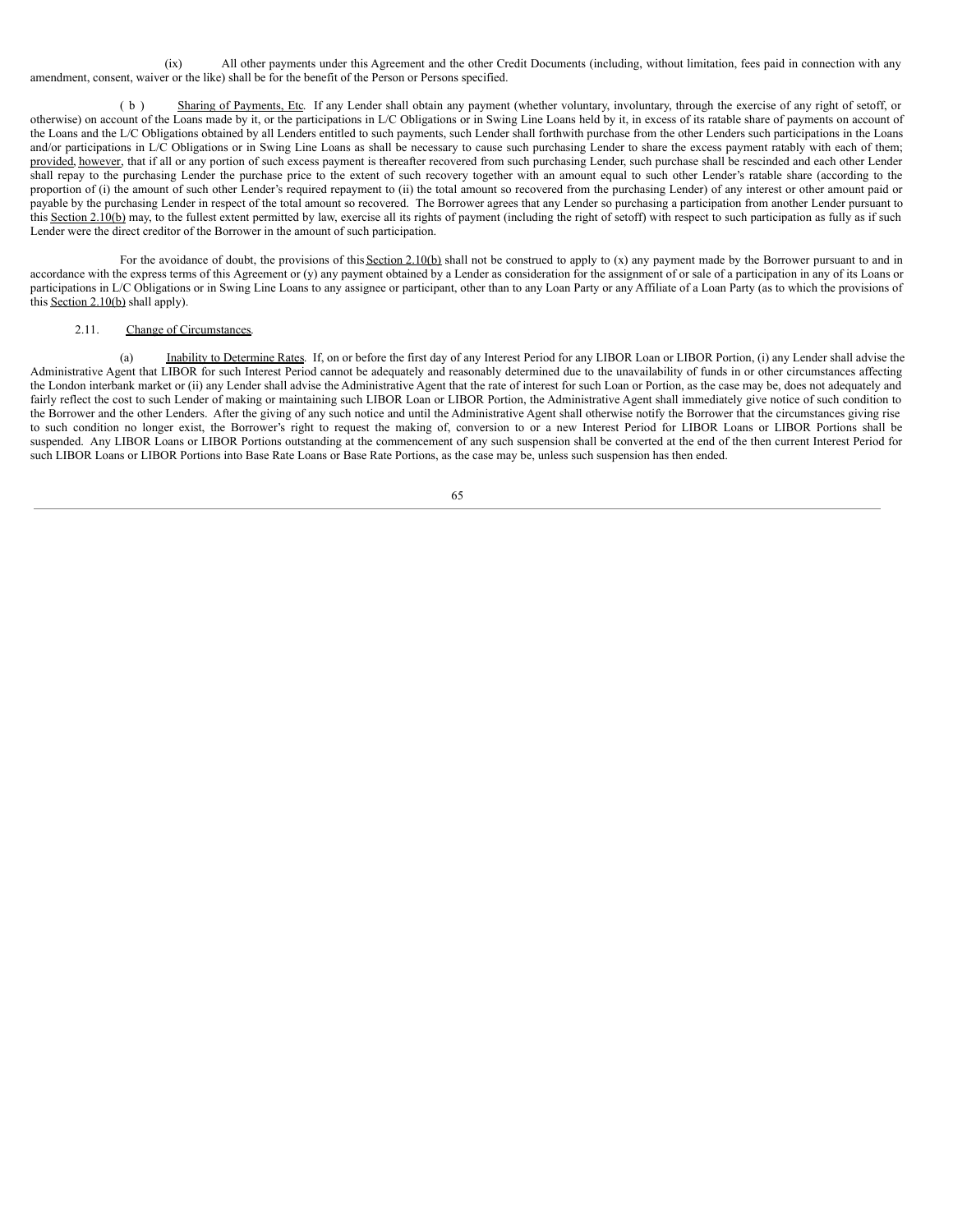(b) Illegality. If, after the date of this Agreement, there is a Change of Law that makes it unlawful or impossible for any Lender to make or maintain any LIBOR Loan or LIBOR Portion, such Lender shall immediately notify the Administrative Agent and the Borrower in writing of such Change of Law. Upon receipt of such notice, (i) the Borrower's right to request the making of, conversion to or a new Interest Period for LIBOR Loans or LIBOR Portions with respect to such Lender shall be terminated, and (ii) the Borrower shall, at the request of such Lender, either (A) pursuant to Section 2.01(e), as the case may be, convert any such then outstanding LIBOR Loans or LIBOR Portions of such Lender into Base Rate Loans or Base Rate Portions, as the case may be, at the end of the current Interest Period for such LIBOR Loans or LIBOR Portions or (B) immediately repay or convert any such LIBOR Loans or LIBOR Portions of such Lender if such Lender shall notify the Borrower that such Lender may not lawfully continue to fund and maintain such LIBOR Loans or LIBOR Portions. Any conversion or prepayment of LIBOR Loans or LIBOR Portions made pursuant to the preceding sentence prior to the last day of an Interest Period for such LIBOR Loans or LIBOR Portions shall be deemed a prepayment thereof for purposes of Section 2.13. After any Lender notifies the Administrative Agent and the Borrower of such a Change of Law and until such Lender notifies the Administrative Agent and the Borrower that it is no longer unlawful or impossible for such Lender to make or maintain a LIBOR Loan or LIBOR Portion, all Revolving Loans and all Portions of the Term Loan of such Lender shall be Base Rate Loans and Base Rate Portions, respectively.

(c) Increased Costs. If, after the date of this Agreement, any Change of Law:

(i) Shall subject any Lender to any tax, duty or other charge with respect to any Loan or Letter of Credit, or shall change the basis of taxation of payments by the Borrower to any Lender under this Agreement (except for changes in the rate of taxation on the overall net income of any Lender imposed by its jurisdiction of incorporation or the jurisdiction in which its principal executive office is located); or

(ii) Shall impose, modify or hold applicable any reserve (excluding any Reserve Requirement or other reserve to the extent included in the calculation of LIBOR for any Loans or Portions), special deposit or similar requirement against assets held by, deposits or other liabilities in or for the account of, advances or loans by, or any other acquisition of funds by any Lender for any LIBOR Loan or LIBOR Portion; or

(iii) Shall impose on any Lender any other condition related to any LIBOR Loan or LIBOR Portion or such Lender's Commitments;

and the effect of any of the foregoing is to increase the cost to such Lender of making, renewing, or maintaining any such LIBOR Loan or LIBOR Portion or its Commitments or to reduce any amount receivable by such Lender hereunder; then the Borrower shall from time to time, within five (5) Business Days after demand by such Lender, pay to such Lender additional amounts sufficient to reimburse such Lender for such increased costs or to compensate such Lender for such reduced amounts. A certificate setting forth in reasonable detail the amount of such increased costs or reduced amounts, submitted by such Lender to the Borrower shall be conclusive absent manifest error. The obligations of the Borrower under this Section 2.11(c) shall survive the payment and performance of the Obligations and the termination of this Agreement.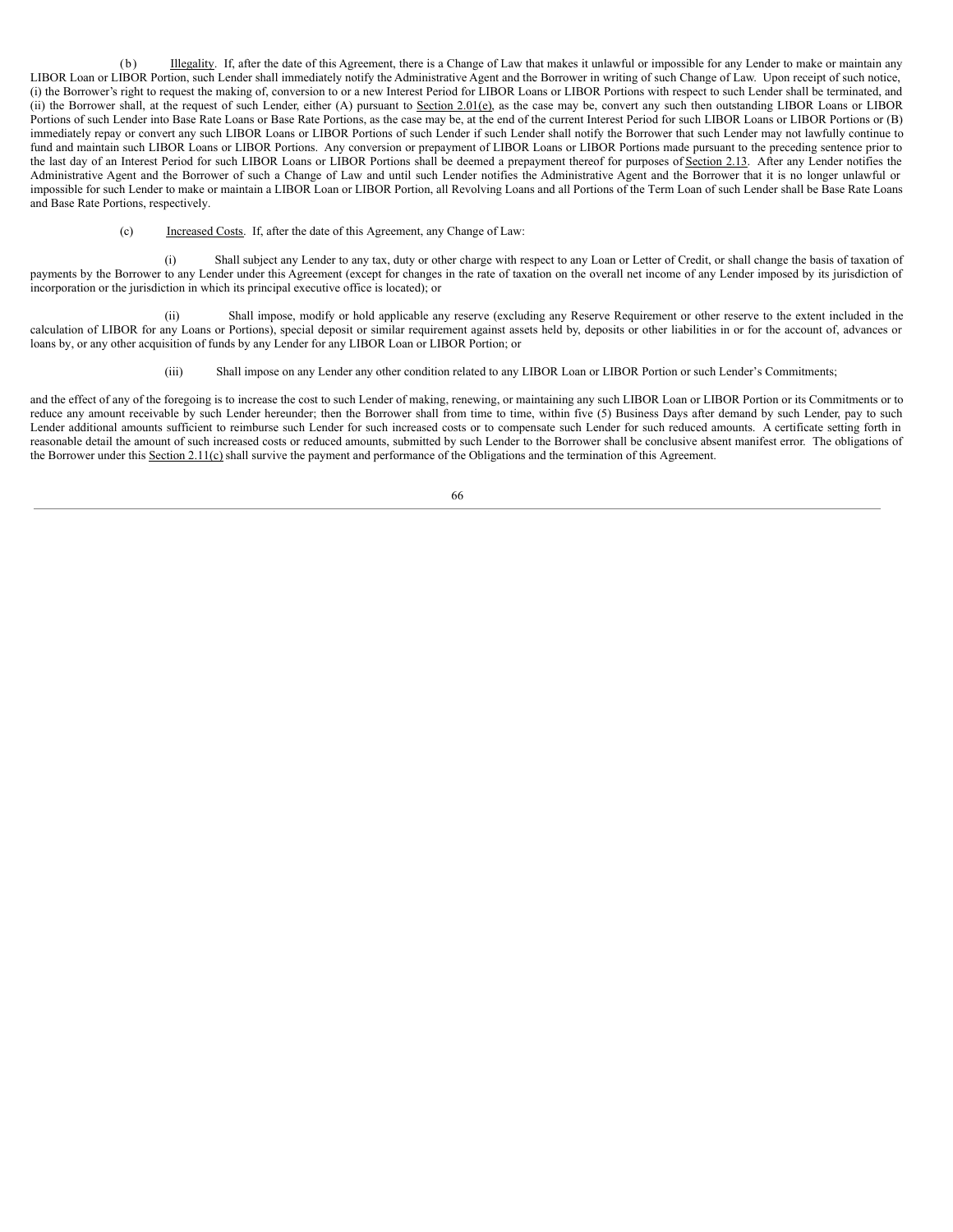(d) Capital Requirements. If, after the date of this Agreement, any Lender determines that (i) any Change of Law affects the amount of capital required or expected to be maintained by such Lender or any Person controlling such Lender (a "Capital Adequacy Requirement") and (ii) the amount of capital maintained by such Lender or such Person which is attributable to or based upon the Loans, the Letters of Credit, the Commitments or this Agreement must be increased as a result of such Capital Adequacy Requirement (taking into account such Lender's or such Person's policies with respect to capital adequacy), the Borrower shall pay to such Lender or such Person, within five (5) Business Days after demand of such Lender, such amounts as such Lender or such Person shall determine are necessary to compensate such Lender or such Person for the increased costs to such Lender or such Person of such increased capital. A certificate setting forth in reasonable detail the amount of such increased costs, submitted by any Lender to the Borrower shall be conclusive absent manifest error. The obligations of the Borrower under this Section 2.11(d) shall survive the payment and performance of the Obligations and the termination of this Agreement.

# 2.12. Taxes on Payments.

(a) Except as otherwise expressly provided in this Section 2.12, all payments by the Borrower under this Agreement or any other Credit Document shall be made free and clear of, and without deduction for, any and all present or future federal, state, local and foreign taxes, levies, imposts, duties, deductions, fees, assessments, withholdings, or other charges of whatever nature and all interest, penalties and other liabilities with respect thereto, including withholding taxes imposed by any jurisdiction or any political subdivision thereof, but excluding (except as provided in the second succeeding sentence) taxes imposed on a Lender's overall net income and franchise taxes imposed on such Lender, in each case, by the jurisdiction of such Lender's Applicable Lending Office or any political subdivision thereof (all such nonexcluded taxes, levies, imposts, duties, deductions, fees, assessments, withholdings, or other charges of whatever nature and all interest, penalties and other liabilities being referred to herein as "Indemnifiable Taxes"). If Indemnifiable Taxes are imposed in respect of any sum payable hereunder to any Lender, then (i) subject to the penultimate sentence ofSection 2.12(e), the sum payable shall be increased by the amount necessary so that after making all required deductions such Lender shall receive an amount equal to the sum it would have received had no such deductions been made, (ii) the Borrower shall make all required deductions and (iii) the Borrower shall pay the full amount deducted to the relevant taxing authority or other Governmental Authority in accordance with applicable law. In addition, the Borrower agrees to pay any present or future stamp or documentary taxes and any excise, transfer, sales and use, value added or property taxes, charges or similar levies that arise from any payment made hereunder or from the execution, delivery or registration of, or otherwise with respect to, this Agreement or any other Credit Document (hereinafter referred to as "Other Taxes").

(b) Subject to the penultimate sentence of Section 2.12(e), the Borrower agrees to indemnify the Administrative Agent and each Lender for the full amount of all Indemnifiable Taxes and Other Taxes (including any Taxes or Other Taxes imposed by any jurisdiction on amounts payable under this Section 2.12) paid by such Lender, and any liability (including penalties, interest and expenses) arising therefrom or with respect thereto, whether or not such Taxes or Other Taxes were correctly or legally asserted. Such indemnification shall be made within 30 days following the date the Administrative Agent or such Lender makes written demand therefor.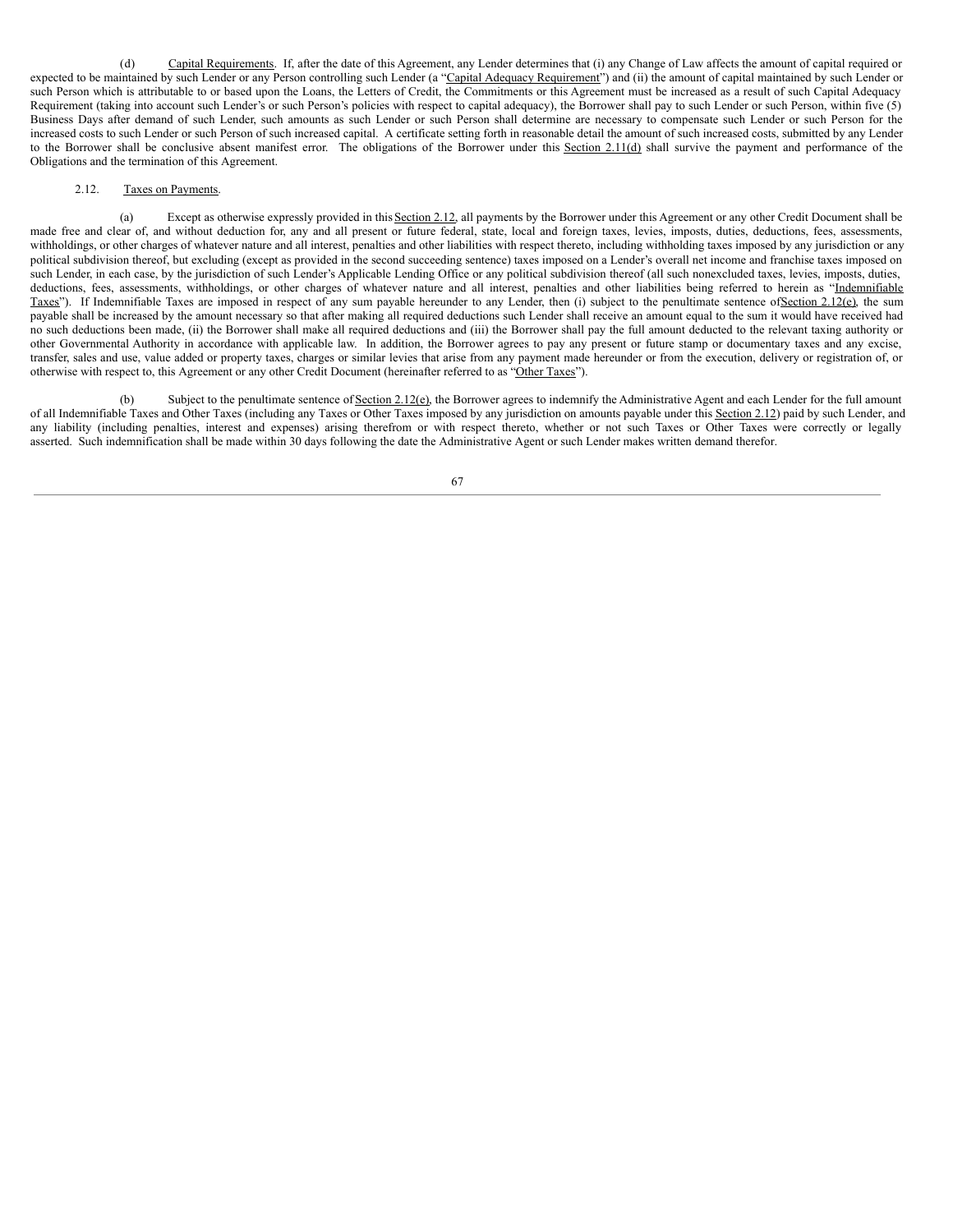(c) Within 30 days after the date of any payment of Taxes or Other Taxes withheld hereunder (and, with respect to any Taxes or Other Taxes not so withheld, to the extent available), the Borrower will furnish to the Administrative Agent, at the Administrative Agent's Office, the original or a certified copy of a receipt evidencing payment thereof.

(d) Without prejudice to the survival of any other agreement contained herein, the agreements and obligations contained in this Section 2.12 shall survive the payment in full of principal, interest and all other Obligations hereunder.

(e) On or prior to the date of the initial Loans or, if such date does not occur within thirty (30) days after the date of this Agreement, by the end of such 30 day period, each Lender which is not organized under the laws of the United States or a state thereof shall deliver to the Borrower and the Administrative Agent (A) two duly completed copies of United States Internal Revenue Service Form W-8BEN or W-8ECI (or successor applicable form), as the case may be, certifying in each case that such Lender is entitled to receive payments of interest under this Agreement without deduction or withholding of any United States federal income taxes, or (B) if the Lender is not a "bank" within the meaning of Section 881(c)(3)(A) of the IRC and cannot deliver either United States Internal Revenue Service Form W-8BEN or Form W-8ECI (with respect to a complete exemption under an income tax treaty) pursuant to clause (A) above (any such lender, a "Non-Bank Lender"), (x) a certificate substantially in the form of Exhibit G (any such certificate, a "Non-Bank Certificate") and (y) two accurate and complete original signed copies of United States Internal Revenue Service Form W-8BEN (with respect to the portfolio interest exemption) (or successor form) certifying to such Lender's entitlement as of such date to a complete exemption from United States withholding tax with respect to payments of interest to be made under this Agreement. Each such Lender further agrees (i) promptly to notify the Borrower and the Administrative Agent of any change of circumstances which would prevent such Lender from receiving payments hereunder without any deduction or withholding of Indemnifiable Taxes and (ii) if such Lender has not so notified the Borrower and the Administrative Agent of any change of circumstances which would prevent such Lender from receiving payments hereunder without any deduction or withholding of Indemnifiable Taxes, then on or before the date that any certificate or other form delivered by such Lender under this Section 2.12(e) expires or becomes obsolete or after the occurrence of any event requiring a change in the most recent such certificate or form previously delivered by such Lender, to deliver to the Borrower and the Administrative Agent a new certificate or form, certifying that such Lender is entitled to receive payments under this Agreement without deduction of Indemnifiable Taxes, but only if and to the extent such Lender is legally entitled to do so. If a Lender (other than an assignee pursuant to a request by the Borrower under Section 2.15) fails to provide to the Borrower or the Administrative Agent pursuant to the first sentence of this Section 2.12(e) (or, in the case of an Assignee Lender, Section 8.05(c)) any certificates or other evidence required by such provision to establish that such Lender is, at the time it becomes a Lender hereunder, entitled to receive payments under this Agreement without deduction or withholding of any United States federal income taxes, such Lender shall not be entitled to any indemnification under Section 2.12(a) for any such Taxes imposed on such Lender primarily as a result of such failure, except to the extent that such Lender (or its assignor, if any) was entitled, at the time such Lender became a Lender hereunder, to receive additional amounts from the Borrower with respect to such Tax pursuant to Section 2.12(a). Notwithstanding anything to the contrary contained in this Section 2.12, the Borrower agrees to pay additional amounts and to indemnify each Lender in the manner set forth in Section 2.12(a) (without regard to the identity of the jurisdiction requiring the deduction or withholding) in respect of any amounts deducted or withheld by it as described in the immediately preceding sentence as a result of any changes after the Closing Date in any applicable law, treaty, governmental rule, regulation, guideline or order, or in the interpretation thereof, relating to the deducting or withholding of income or similar Taxes.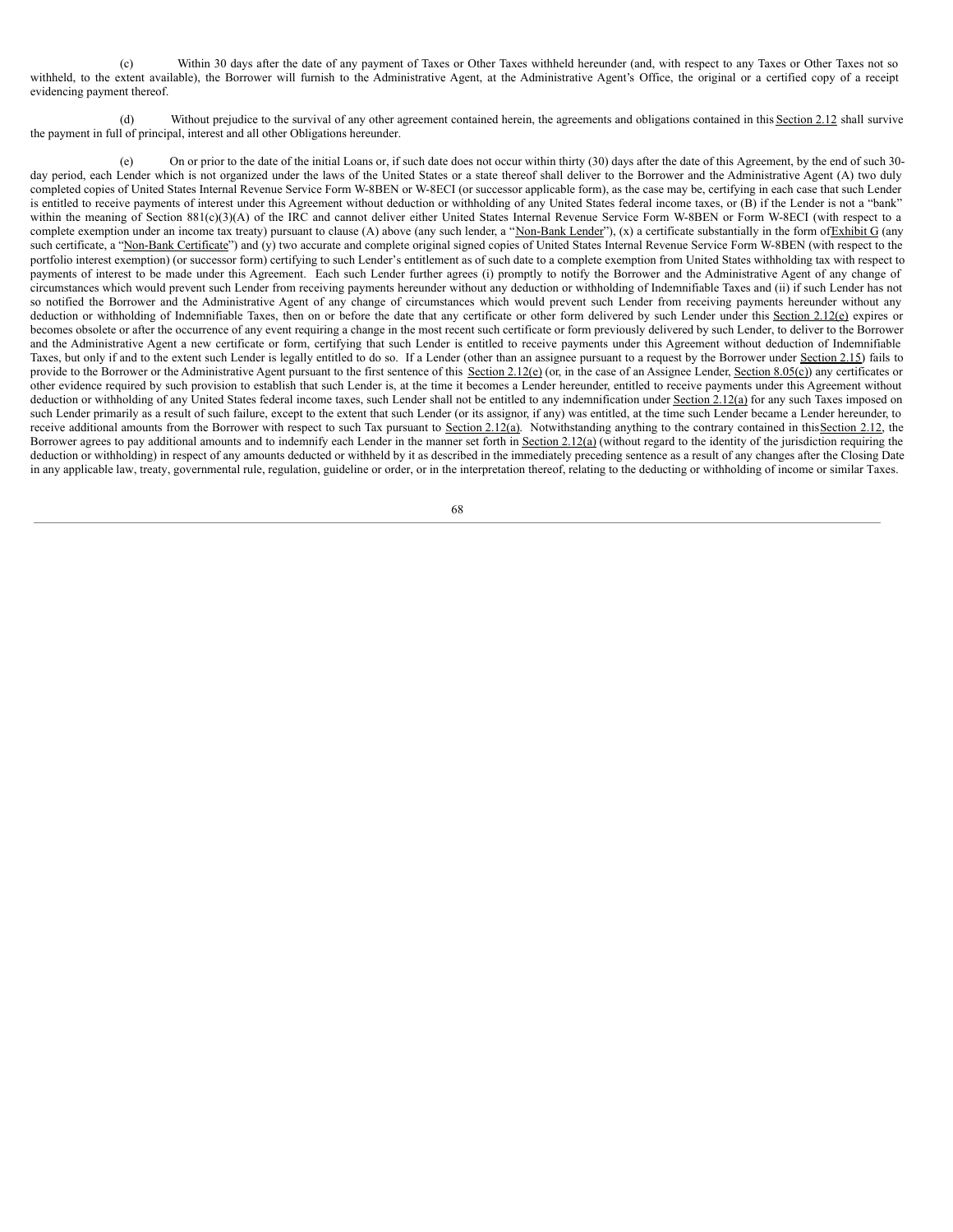(f) Any Lender claiming any additional amounts in respect of Indemnifiable Taxes payable pursuant to this Section 2.12 shall use reasonable efforts (consistent with legal and regulatory restrictions and such Lender's internal policies) to file any certificate or document reasonably requested by the Borrower, if the making of such a filing would avoid the need for or reduce the amount of any such Indemnifiable Taxes attributable to the Loans and would not, in the sole determination of such Lender, result in any unreimbursed loss, cost or expense or otherwise be disadvantageous to such Lender.

(g) Nothing contained in this Section 2.12 shall require the Administrative Agent or any Lender to make available any of its Tax Returns or any other information that it deems to be confidential or proprietary.

2.13. Funding Loss Indemnification. If the Borrower shall (a) repay, prepay or convert any LIBOR Loan or LIBOR Portion on any day other than the last day of an Interest Period therefor (whether a scheduled payment, an optional prepayment or conversion, a mandatory prepayment or conversion, a payment upon acceleration or otherwise), (b) fail to borrow any LIBOR Loan or LIBOR Portion for which a Notice of Loan Borrowing has been delivered to the Administrative Agent (whether as a result of the failure to satisfy any applicable conditions or otherwise), (c) fail to convert any Revolving Loans into LIBOR Loans or any Portion of a Term Loan Borrowing into a LIBOR Portion in accordance with a Notice of Conversion delivered to the Administrative Agent, or (d) fail to continue LIBOR Loan or LIBOR Portion for which a Notice of Interest Period Selection has been delivered to the Administrative Agent, the Borrower shall pay to the appropriate Lender within five (5) Business Days after demand a prepayment fee, failure to borrow fee, failure to convert fee or fail to continue fee, as the case may be (determined as though 100% of LIBOR Loan or LIBOR Portion had been funded in the London interbank eurodollar currency market), equal to the sum of:

# (a) \$250; plus

(b) the amount, if any, by which (i) the additional interest would have accrued on the amount prepaid or not borrowed at LIBOR plus the Applicable Margin for LIBOR Loans and LIBOR Portions if that amount had remained or been outstanding through the last day of the applicable Interest Period exceeds (ii) the interest that such Lender could recover by placing such amount on deposit in the London interbank eurodollar currency market for a period beginning on the date of the prepayment or failure to borrow and ending on the last day of the applicable Interest Period (or, if no deposit rate quotation is available for such period, for the most comparable period for which a deposit rate quotation may be obtained); plus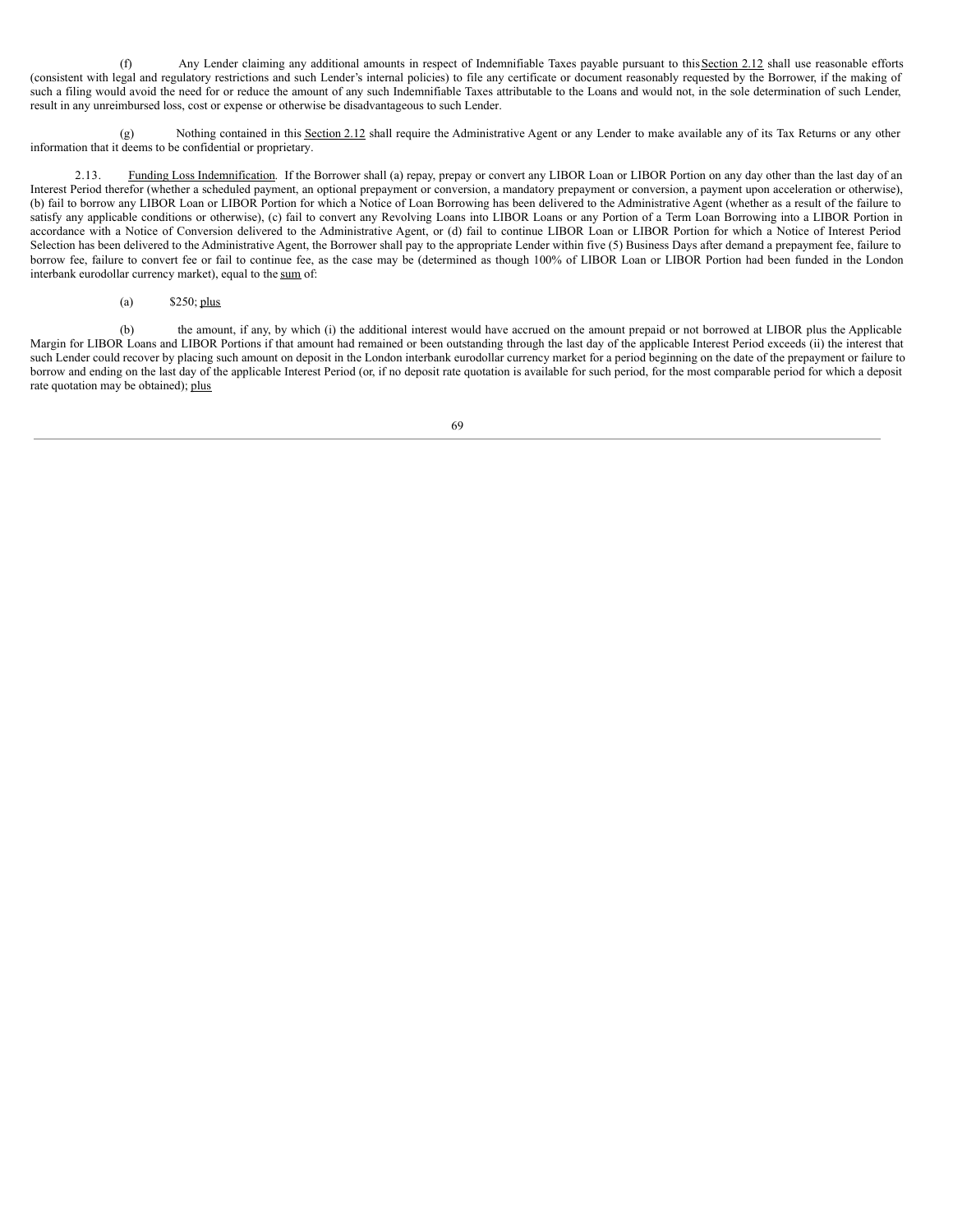(c) all out-of-pocket expenses incurred by such Lender reasonably attributable to such payment, prepayment or failure to borrow.

Each Lender's determination of the amount of any prepayment fee payable under this Section 2.13 shall be conclusive in the absence of manifest error. The obligations of the Borrower under this Section 2.13 shall survive the payment and performance of the Obligations and the termination of this Agreement.

#### 2.14. Security.

( a ) Security Documents. The Loans, together with all other Obligations, shall be secured by the Liens granted by the Borrower under the Security Documents (or, in the case of any Real Property Security Document, the Obligations described in such Real Property Security Document and subject to any limitation specifically set forth therein). All obligations of a Guarantor under the Credit Documents shall be secured by the Liens granted by such Guarantor under the Security Documents. So long as the terms thereof are in compliance with this Agreement, each Lender Rate Contract shall be secured by the Lien of the Security Documents with the priority relative to the other Obligations as set forth in Section 6.02.

(b) Further Assurances. The Borrower shall deliver, and shall cause each Guarantor to deliver, to the Administrative Agent such mortgages, deeds of trust, security agreements, pledge agreements, lessor consents and estoppels (containing appropriate mortgagee and lender protection language), control agreements, and other instruments, agreements, certificates, opinions and documents (including Uniform Commercial Code financing statements and fixture filings) as the Administrative Agent or the Collateral Trustee may reasonably request to:

(i) grant, perfect, maintain, protect and evidence security interests in favor of the Collateral Trustee, for the benefit of the Secured Parties, in any or all present and future property of the Borrower and the Guarantors prior to the Liens or other interests of any Person, except for Permitted Liens; and

(ii) otherwise establish, maintain, protect and evidence the rights provided to the Collateral Trustee, for the benefit of the Secured Parties, pursuant to the Security Documents.

The Borrower shall fully cooperate with the Administrative Agent, the Collateral Trustee and the Lenders and perform all additional acts reasonably requested by the Administrative Agent, the Collateral Trustee or any Lender to effect the purposes of this Section 2.14.

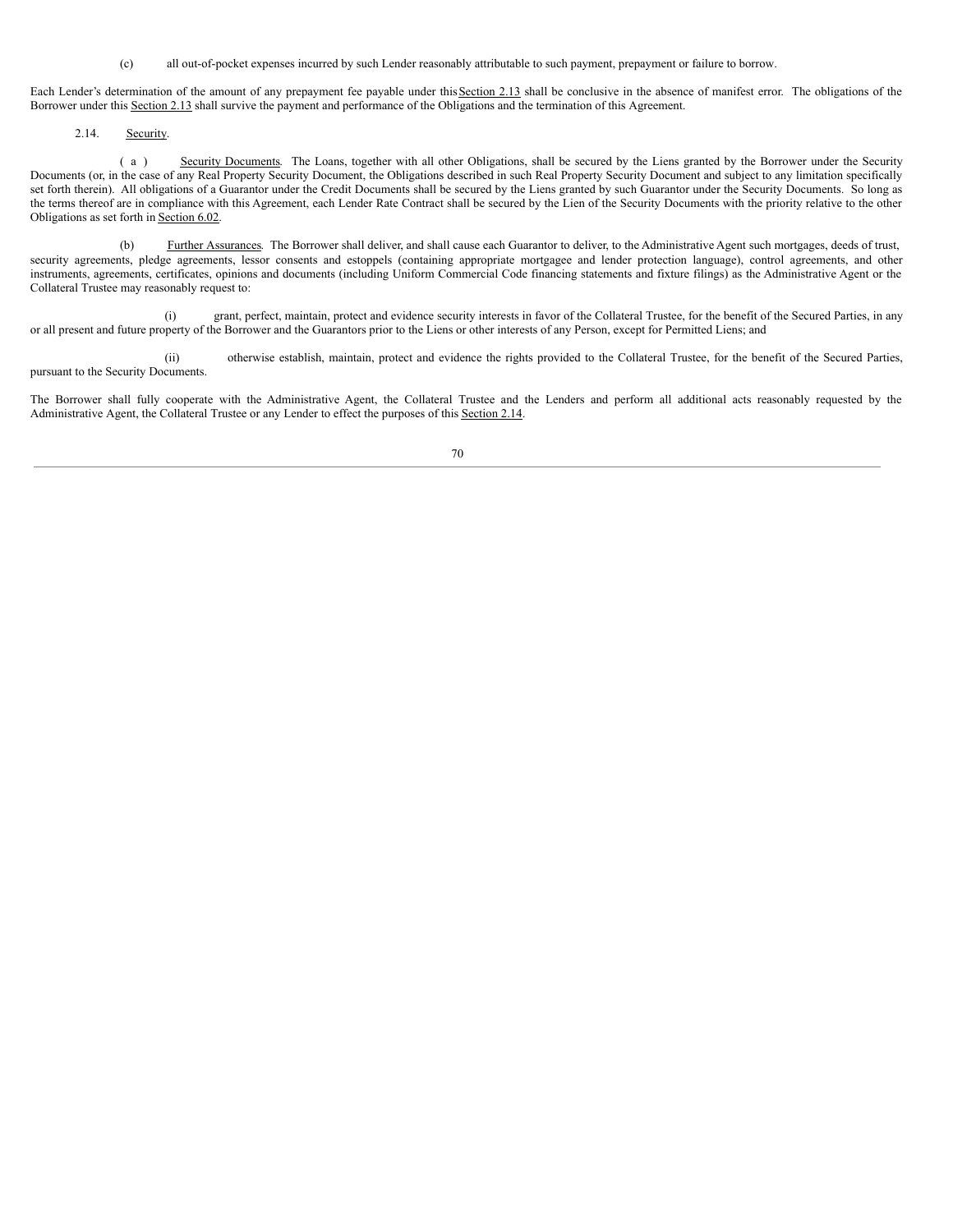2.15. Replacement of the Lenders. If (a) any Lender shall become a Deteriorating Lender, (b) any Lender shall suspend its obligation to make or maintain LIBOR Loans or LIBOR Portions pursuant to Section 2.11(b) for a reason which is not applicable to any other Lender, or (c) any Lender shall demand any payment under Section 2.11(c), 2.11(d) or 2.12(a) for a reason which is not applicable to any other Lender, then the Administrative Agent may (or upon the written request of the Borrower if the Borrower has located or identified a replacement Lender that is an Eligible Assignee and is reasonably acceptable to the Administrative Agent as contemplated below, shall use commercially reasonable efforts to) replace such Lender (the "affected Lender"), or cause such affected Lender to be replaced, with another lender (the 'replacement Lender") satisfying the requirements of an Assignee Lender under Section 8.05(c), by having the affected Lender sell and assign all of its rights and obligations under this Agreement and the other Credit Documents (including for purposes of this Section 2.15, participations in L/C Obligations and in Swing Line Loans) to the replacement Lender pursuant toSection 8.05(c); provided, however, that if the Borrower seeks to exercise such right, it must do so within sixty (60) days after it first knows or should have known of the occurrence of the event or events giving rise to such right, and neither the Administrative Agent nor any Lender shall have any obligation to identify or locate a replacement Lender for the Borrower (it being expressly agreed that in such circumstances it is the Borrower's obligation to identify or locate a replacement Lender that is an Eligible Assignee and is acceptable to the Administrative Agent). Upon receipt by any affected Lender of a written notice from the Administrative Agent stating that the Administrative Agent is exercising the replacement right set forth in this Section 2.15, such affected Lender shall sell and assign all of its rights and obligations under this Agreement and the other Credit Documents (including for purposes of this Section 2.15, participations in L/C Obligations and in Swing Line Loans) to the replacement Lender pursuant to an Assignment Agreement and Section 8.05(c) for a purchase price equal to the sum of the principal amount of the affected Lender's Loans so sold and assigned (or such other amount is agreed to by such affected Lender and such replacement Lender), all accrued and unpaid interest thereon and its ratable share of all fees to which it is entitled.

# **ARTICLE III. CONDITIONS PRECEDENT**.

3.01. Conditions Precedent to Effectiveness. The effectiveness of this Agreement is subject to: (i) in the case of all conditions listed below which can be satisfied by the delivery of documentation or other items by the Borrower, receipt by the Administrative Agent of such documentation or other items, each in form and substance reasonably satisfactory to the Administrative Agent, and (ii) in the case of all other conditions listed below, the Administrative Agent's (and, where expressly indicated, the Collateral Trustee's) reasonable determination that such conditions have been satisfied.

(a) Agreement. This Agreement, duly executed by the Borrower, each Lender and the Administrative Agent;

(b) Borrower's Organizational Documents. A certificate of the Secretary or an Assistant Secretary of the Borrower, dated the Closing Date, certifying (A) that attached thereto is a true and correct copy of the certificate or articles of incorporation and bylaws of the Borrower as in effect on the Closing Date; (B) that attached thereto are true and correct copies of resolutions duly adopted by the board of directors of the Borrower and continuing in effect, which authorize the execution, delivery and performance by the Borrower of this Agreement and the other Credit Documents executed or to be executed by the Borrower and the consummation of the transactions contemplated hereby and thereby; (C) that there are no proceedings for the dissolution or liquidation of the Borrower; and (D) the incumbency, signatures and authority of the officers of the Borrower authorized to execute, deliver and perform this Agreement, the other Credit Documents and all other documents, instruments or agreements related thereto executed or to be executed by the Borrower;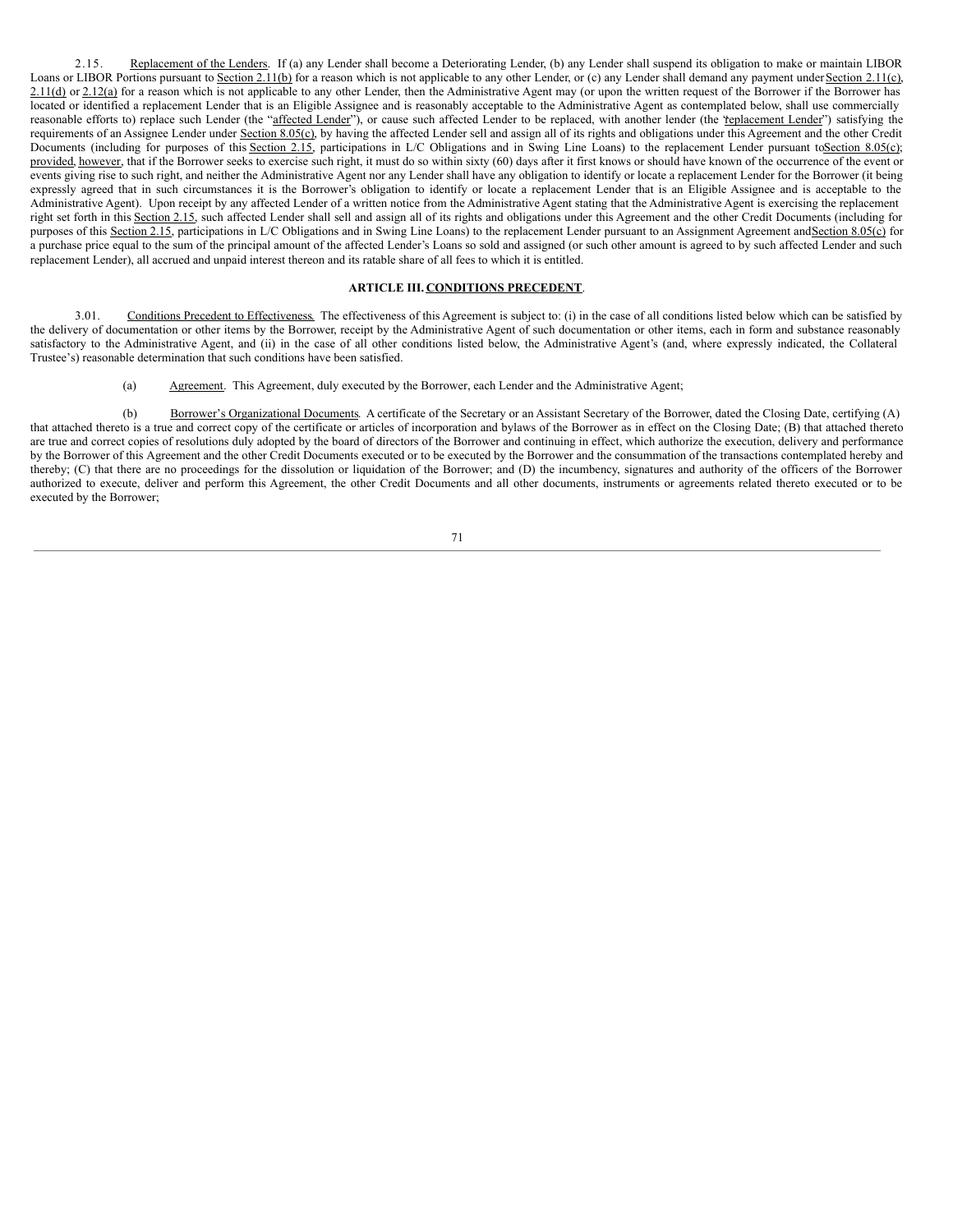#### (c) Reserved.

# (d) Financial Statements, Financial Condition, Etc.

(i) A copy of the (A) audited consolidated Financial Statements of each of (1) the Borrower Parties and (2) Silver Slipper for the fiscal years ending December 31, 2009, December 31, 2010 and December 31, 2011 and (B) unaudited consolidated and consolidating Financial Statements of the Borrower Parties and Silver Slipper for the fiscal quarter ending March 31, 2012.

(ii) Pro forma consolidated balance sheet and related pro forma consolidated statement of income of the Borrower Parties as of and for the fiscal quarter ending March 31, 2012, prepared after giving effect to the Acquisition, the Obligations under this Agreement and the Second Lien Obligations as if said transactions had occurred as of said date (in the case of the balance sheet) or at the beginning of such period (in the case of the statement of income) in form satisfactory to the Administrative Agent and including only those adjustments that the Administrative Agent agrees is appropriate.

( e ) Lien and Judgment Searches. The results of Lien and judgment searches with respect to the Borrower Parties showing no Liens or judgments except those permitted by this Agreement or Liens to be discharged substantially concurrently with the Initial Funding Date.

(f) Opinion. Favorable written opinion covering such matters relating to the Borrower and this Agreement as the Administrative Agent shall reasonably require, from Greenberg Traurig, LLP, special counsel for the Borrower.

(g) Acquisition Agreement. A copy of the Acquisition Agreement and each other Acquisition Document (including all exhibits, appendices, schedules, annexes and attachments thereto and amendments thereof), duly executed by each party thereto, and a copy of each agreement, certificate, opinion of counsel (with a letter from the Person delivering such opinions of counsel authorizing reliance thereon by the Administrative Agent and the Lenders) and other material writing delivered by or on behalf of each party to such documents in connection therewith;

# (h) Other Items.

(i) Since December 31, 2011, no event or circumstance shall have occurred that has resulted or could result in a material adverse change in the business, operations, condition (financial or otherwise), assets or liabilities (whether actual or contingent) of the Borrower Parties taken as a whole;

(ii) There shall not exist any pending or overtly threatened action, suit, investigation or proceeding, which, if adversely determined, could reasonably be expected to materially and adversely affect the Borrower Parties, any transaction contemplated hereby (including the Transactions) or the ability of any Loan Party to perform its obligations under the Credit Documents or the ability of the Lenders to exercise their rights thereunder;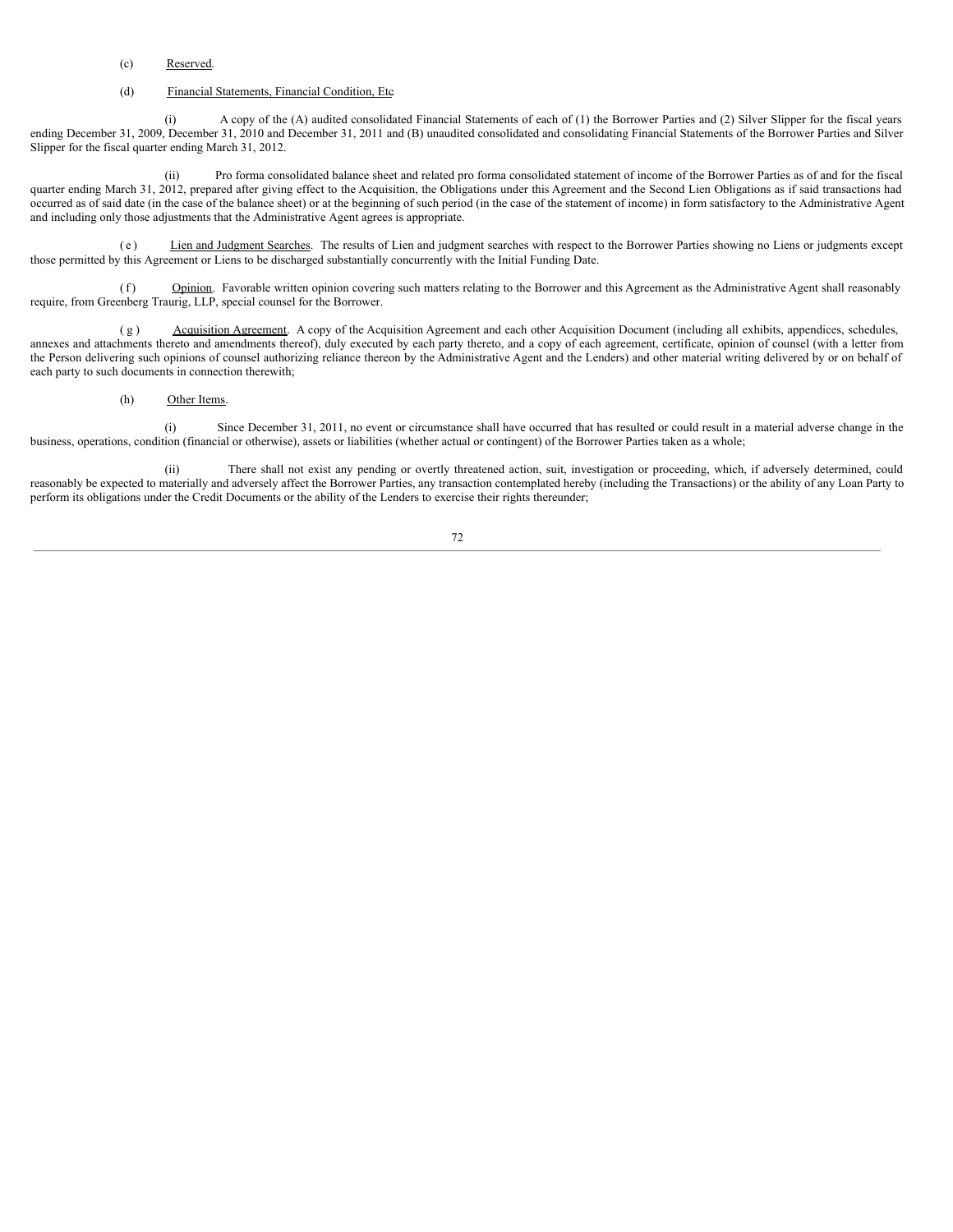(iii) The Administrative Agent, shall not have become aware of any material information or other matter that is inconsistent in a material and adverse manner with any previous due diligence, information or matter (including any financial statements and projections previously delivered to the Administrative Agent);

(iv) On the Closing Date:

(A) the representations and warranties set forth in Sections 4.01(a), (b), (c), (d), (e) (other than (e)(ii) and (e)(iv)), (f), (i), (l), (m), (n), (n),  $(p)$ ,  $(q)$ ,  $(r)$ ,  $(s)$ ,  $(w)$  and  $(x)$  of this Agreement shall be true and correct in all material respects (except to the extent that such representation and warranty is qualified by materiality, in which case such representation and warranty must be true in all respects) as if made on the Closing Date (except for representations and warranties expressly made as of a specified date, which shall be true and correct as of such date); and

(B) No Default shall have occurred and be continuing.

(v) A certificate of the Chief Financial Officer of the Borrower certifying, on behalf of the Borrower, as to the matters set forth in clause (iv);

(vi) To the extent not included in clause (b), clause (c) or clause (g) above, a copy of each of the Material Documents (including all exhibits, appendices, schedules, annexes and attachments thereto and amendments and assignments thereof), duly executed by each party thereto;

(vii) The Borrower and the Guarantors shall have provided such documentation and other information requested by the Administrative Agent (on behalf of itself and any Lender) that is required by regulatory authorities under applicable "know your customer" and anti-money-laundering rules and regulations, including, without limitation, the Patriot Act;

(viii) All fees and expenses payable to Arranger and Administrative Agent (including reasonable fees and expenses of counsel to the Arranger and Administrative Agent invoiced through the Closing Date) and the Lenders on or prior to the Closing Date (including all fees payable to the Arranger pursuant to the Fee Letter) have been paid; and

(ix) Such other evidence as the Administrative Agent may reasonably request to establish the accuracy and completeness of the representations and warranties and the compliance with the terms and conditions contained in this Agreement and the other Credit Documents.

3.02. Conditions Precedent to Initial Funding Date. The occurrence of the Initial Funding Date under this Agreement, in addition to the conditions set forth on Section 3.01 and Section 3.03, is subject to: (i) in the case of all conditions listed below which can be satisfied by the delivery of documentation or other items by the Borrower, receipt by the Administrative Agent of such documentation or other items, each in form and substance reasonably satisfactory to the Administrative Agent, and (ii) in the case of all other conditions listed below, the Administrative Agent's reasonable determination that such conditions have been satisfied.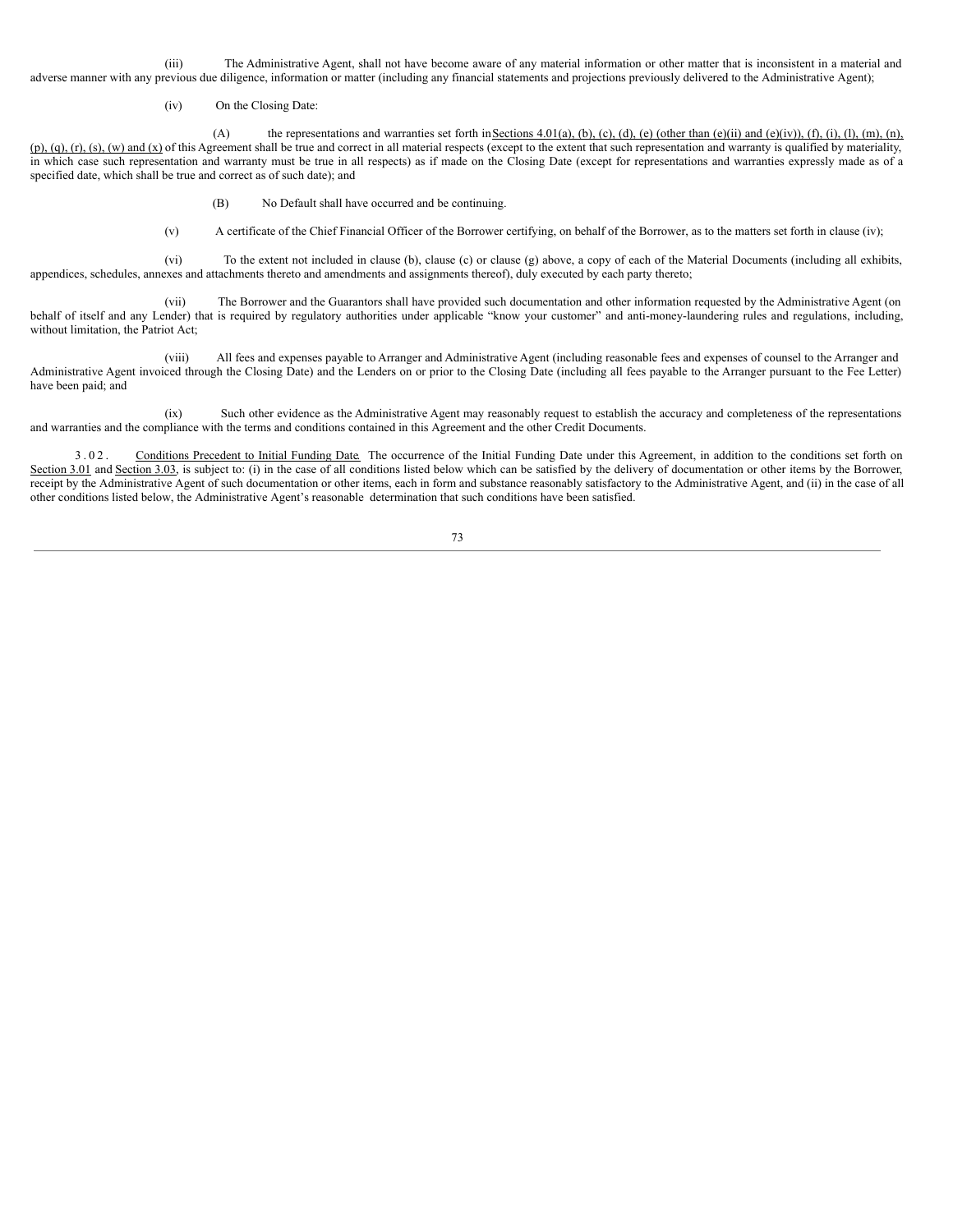#### (a) Principal Credit Documents.

- (i) A Revolving Loan Note payable to each Revolving Lender, each duly executed by the Borrower;
- (ii) A Term Loan Note payable to each Term Lender, each duly executed by the Borrower;
- (iii) A Swing Line Note payable to the Swing Line Lender in the principal amount of the Swing Line Sublimit, duly executed by the Borrower;
- (iv) The Guaranty duly executed by the Guarantors (including Silver Slipper);

(v) The Security Agreement duly executed by the Borrower and the Guarantors (including Silver Slipper), together with (A) original demand promissory evidencing intercompany notes (if any) pledged to the Collateral Trustee pursuant to the Security Agreement (collectively, the "Pledged Intercompany Notes"), together with accompanying allonges or endorsements in blank and attached thereto, (B) the original certificates (if any) representing all of the outstanding Equity Securities of each Subsidiary that are pledged to the Collateral Trustee pursuant to the Security Agreement (or any other Security Document), together with undated stock powers duly executed by the appropriate Loan Party, as applicable, in blank and attached thereto; and (C) all other collateral listed on Schedule I of the Security Agreement;

(vi) Each Real Property Security Document listed on Schedule 1.01(a), duly executed by the applicable Loan Party (including Silver Slipper) and notarized and in form suitable for recording in the appropriate jurisdictions;

- (vii) The Rising Star Vessel Security Document duly executed by the parties thereto; and
- (viii) The completed Collateral Certificate, duly executed by the Borrower.

## (b) Borrower's Organizational Documents.

(i) Certificate of good standing (or comparable certificates) for the Borrower, certified as of a recent date prior to the Initial Funding Date by the Secretaries of State (or comparable official) of the Borrower's jurisdiction of incorporation and each jurisdiction in which the Borrower is qualified to do business; and

(ii) Certificate of the Franchise Tax Board, Secretary of State or comparable official of the same jurisdictions referenced in clause (ii) above for the Borrower (to the extent that such Governmental Authority customarily makes available such certificates with respect to entities of the same type as the Borrower), certified as of a recent date prior to the Closing Date, stating that the Borrower is in good tax standing under the laws of such jurisdiction.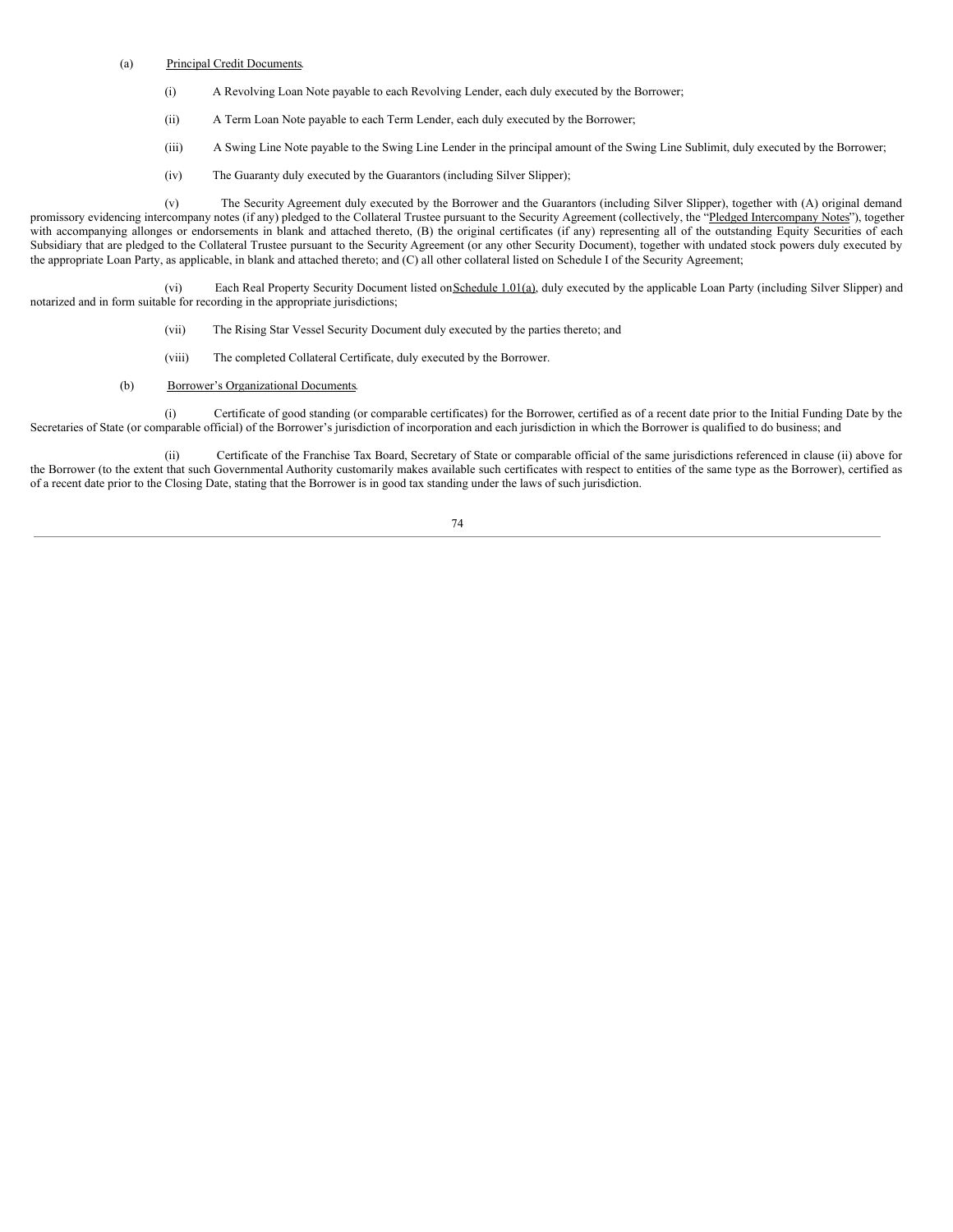(iii) A certificate of the Secretary or an Assistant Secretary of the Borrower, dated the Initial Funding Date, certifying that (A) there have been no amendments or modifications to the certificate or articles of incorporation and bylaws of the Borrower delivered on the Closing Date (or if there have been, they are attached thereto), (B) the resolutions duly adopted by the board of directors of the Borrower delivered on the Closing Date are continuing in effect and have not been modified or revoked and (C) there are no proceedings for the dissolution or liquidation of the Borrower;

### (c) Guarantor Organizational Documents.

(i) Certificates of good standing (or comparable certificate) for each Guarantor, certified as of a recent date prior to the Initial Funding Date by the Secretary of State (or comparable public official) of such Guarantor's jurisdiction of incorporation or formation and jurisdiction in which such Guarantor is qualified to do business;

(ii) Certificates of the Franchise Tax Board, Secretary of State or comparable official of the jurisdiction of incorporation or formation of each Guarantor (to the extent that such Governmental Authority customarily makes available such certificates with respect to entities of the same type as such Guarantor) and each state in which such Guarantor is qualified to do business, dated as of a date close to the Initial Funding Date, stating that such Person is in good tax standing under the laws of such jurisdiction.

(iii) A certificate of the Secretary or an Assistant Secretary (or comparable officer) of each Guarantor, dated the Initial Funding Date, certifying (A) that attached thereto is a true and correct copy of the Organizational Documents of such Person as in effect on the Initial Funding Date; (B) that attached thereto are true and correct copies of resolutions duly adopted by the board of directors or other governing body of such Person and continuing in effect, which authorize the execution, delivery and performance by such Person each Credit Document executed or to be executed by such Person and the consummation of the transactions contemplated thereby; (C) that there are no proceedings for the dissolution or liquidation of such Person; and (D) the incumbency, signatures and authority of the officers of such Person authorized to execute, deliver and perform the Credit Documents to be executed by such Person;

## (d) Financial Statements, Financial Condition, Etc.

(i) A copy of the (A) audited consolidated Financial Statements of each of (1) the Borrower Parties and (2) Silver Slipper for the fiscal years ending December 31, 2009, December 31, 2010 and December 31, 2011 and (B) unaudited consolidated and consolidating Financial Statements of the Borrower Parties and Silver Slipper for the fiscal quarters ending March 31, 2012 and June 30, 2012 (if available).

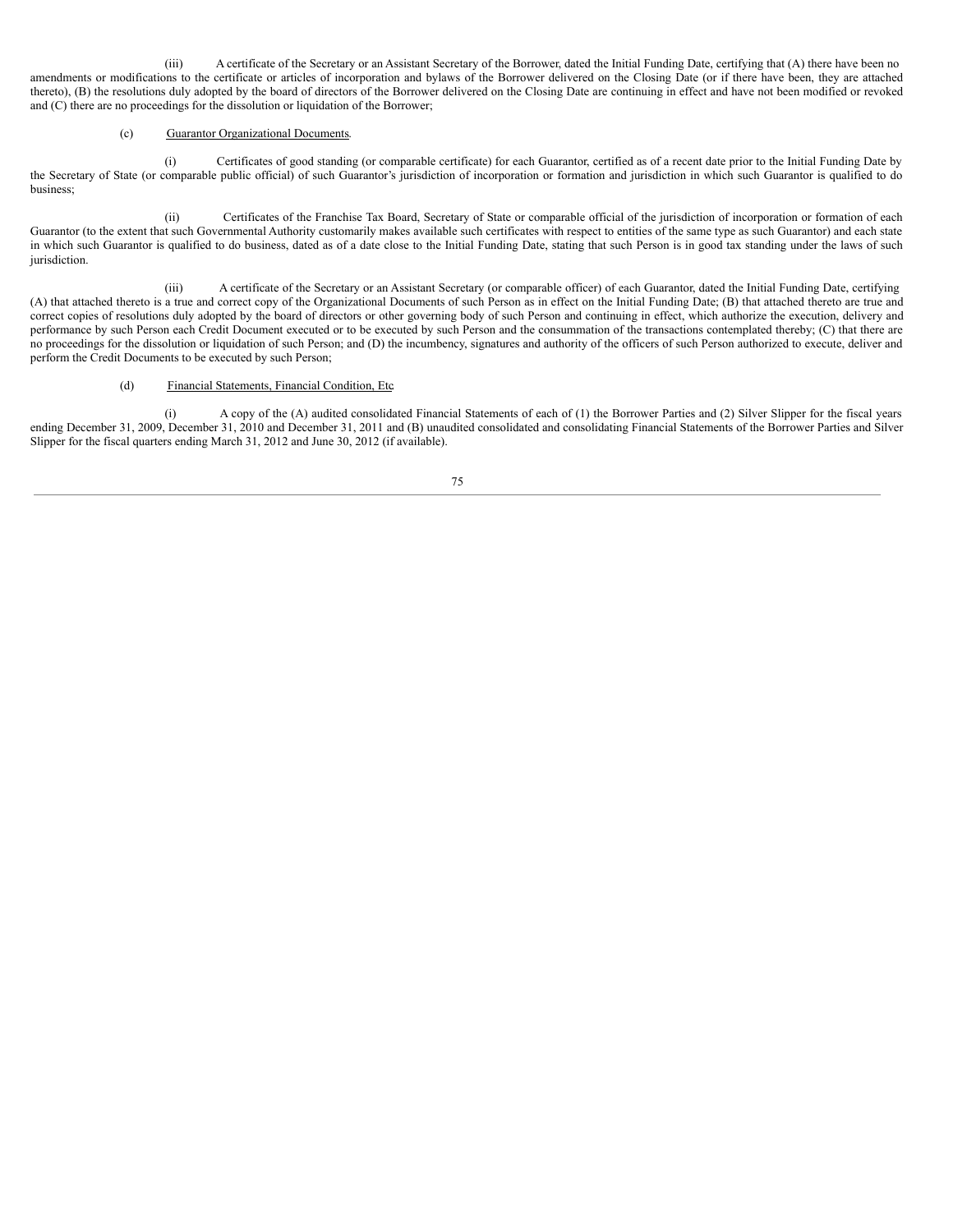(ii) A copy of the monthly Financial Statements for each of the Borrower Parties and Silver Slipper for the months ending July 31, 2012 (if available) and August 31, 2012 (if available);

(iii) Pro forma consolidated balance sheet and related pro forma consolidated statement of income of the Borrower Parties as of and for the fiscal quarter ending March 31, 2012, prepared after giving effect to the Acquisition, the Obligations under this Agreement and the Second Lien Obligations as if said transactions had occurred as of said date (in the case of the balance sheet) or at the beginning of such period (in the case of the statement of income) in form satisfactory to the Administrative Agent and including only those adjustments that the Administrative Agent agrees is appropriate.

(iv) A certificate of the Borrower and each Guarantor as to the financial condition and solvency of such Person(s) on a pro forma basis after giving effect to the Transactions, in form and substance satisfactory to the Administrative Agent certified by a Senior Finance Officer of each such Person(s) on behalf of Borrower or each Guarantor, as applicable; and

(v) A copy of (and the Administrative Agent's satisfactory reasonable review of) the projected financial statements of the Borrower Parties for each of the fiscal years through the Maturity Date (on a year by year basis) together with narrative assumptions, including, in each case, projected balance sheets, statements of income and retained earnings and statements of cash flow of the Loan Parties, all in reasonable detail and in any event to include quarterly projections for the first year after the Initial Funding Date reflecting the Borrower's compliance with each of the covenants set forth in Section 5.03 of this Agreement; and

(vi) Such other financial, business and other information regarding the Borrower or any of its Subsidiaries or Silver Slipper as the Administrative Agent may reasonably request.

( e ) Lien and Judgment Searches. The results of Lien and judgment searches with respect to the Borrower Parties showing no Liens or judgments except those permitted by this Agreement or Liens to be discharged substantially concurrently with the Initial Funding Date.

(f) Second Lien Loan Documents. The executed loan agreement between the Borrower Parties, the Second Lien Administrative Agent and the Second Lien Lenders and related documents in form and substance satisfactory to the Administrative Agent.

( g ) Intercreditor Agreement. The executed Intercreditor Agreement in form and substance reasonably satisfactory to the Collateral Trustee and Second Lien Collateral Agent.

# (h) Other Collateral Documents.

(i) A Control Agreement with each bank with which any Borrower or any Guarantor maintains a deposit account, each appropriately completed and duly executed by such Loan Party, the Collateral Trustee and such bank;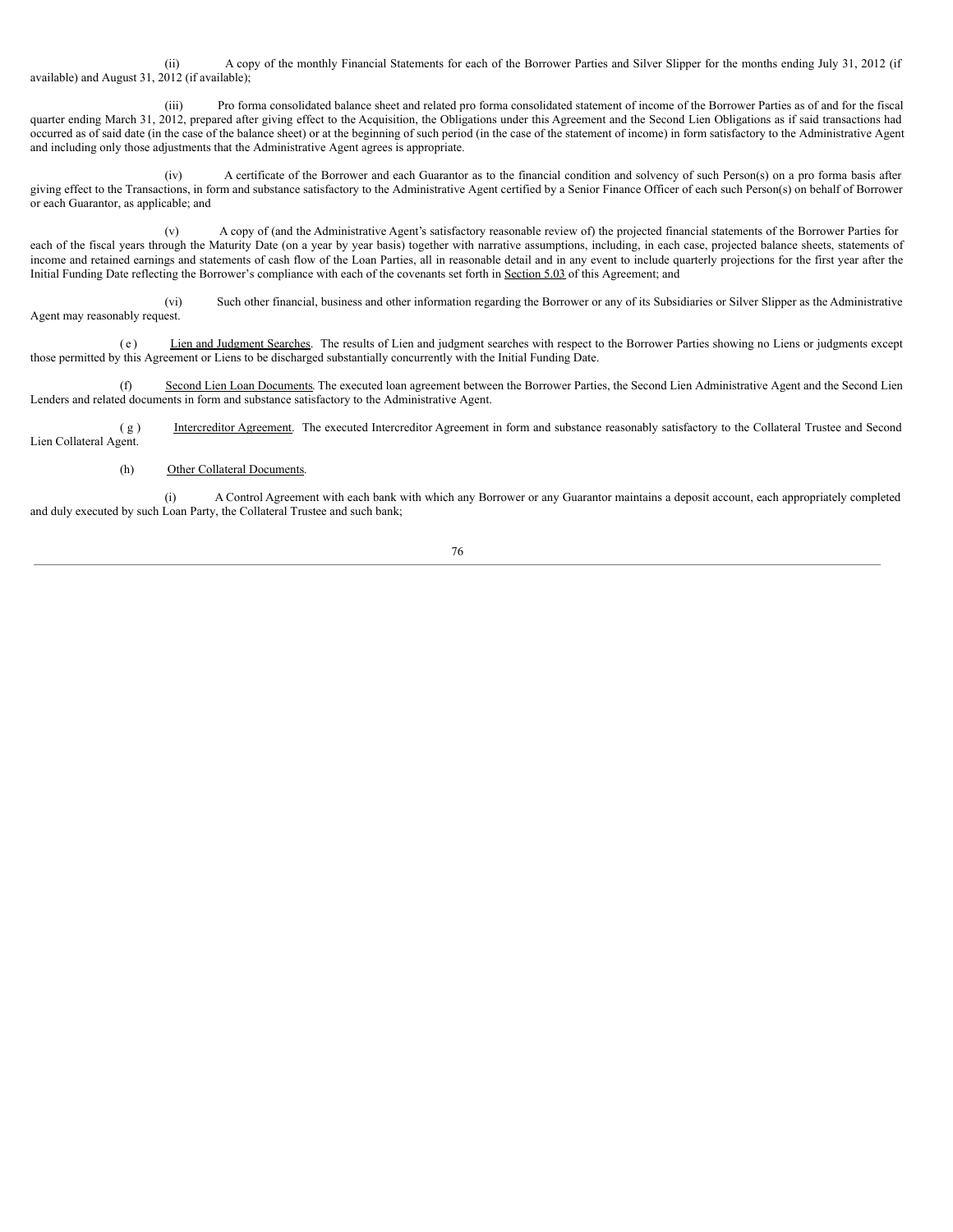(ii) A Control Agreement with each securities intermediary with which any Borrower or any Guarantor maintains a securities account, each appropriately completed and duly executed by such Loan Party, the Collateral Trustee and such securities intermediary;

(iii) A Control Agreement with each commodity intermediary with which any Borrower or any Guarantor maintains a commodity account, each appropriately completed and duly executed by such Loan Party, the Collateral Trustee and such commodity intermediary;

(iv) Appropriate documents for filing with the United States Patent and Trademark Office, the United States Copyright Office and all other filings necessary to perfect the security interests granted to the Collateral Trustee (for the benefit of the Secured Parties) by the Security Documents, all appropriately completed and duly executed by the applicable Loan Party and, where appropriate, notarized; and

(v) A Power of Attorney in the form attached to the Security Agreement, dated the Closing Date and otherwise appropriately completed, duly executed by the Borrower and the Guarantors and notarized.

(vi) Evidence that upon the filing of appropriate Uniform Commercial Code financing statements, the Collateral Trustee (for the benefit of the Secured Parties) will have a valid, perfected first priority Lien on all Collateral in which a Lien may be perfected by the filing of such Uniform Commercial Code financing statements, subject only to Permitted Liens;

(vii) The Administrative Agent shall be satisfied that upon the filing and recording of the Real Property Security Documents, the Collateral Trustee (for the benefit of the Secured Parties) will have valid, perfected first priority Liens on the real property interest (fee or leasehold) of Stockman's Casino, Rising Star Casino and Silver Slipper Casino, subject only to Permitted Liens;

(viii) The Administrative Agent shall be satisfied that (A) upon the filing and recording of the Rising Star Vessel Security Document, the Collateral Trustee (for the benefit of the Secured Parties) will have a valid, perfected first priority Lien on the Rising Star Vessel, subject only to Permitted Liens, and (B) the Rising Star Vessel Security Document will qualify for the benefits accorded a "preferred mortgage" under the Ship Mortgage Act;

(ix) Evidence that all existing Indebtedness of the Loan Parties has been or concurrently with the Initial Funding Date is being repaid in full and a satisfactory arrangement concerning the termination of the Liens securing such Indebtedness (including payoff letter(s), as applicable);

(x) Uniform Commercial Code search certificates from the jurisdictions in which Uniform Commercial Code financing statements are to be filed pursuant to subsection (e)(vi) above reflecting no other financing statements or filings which evidence Liens of other Persons in the Collateral which are prior to the Liens granted to the Collateral Trustee in this Agreement, the Security Documents and the other Credit Documents, except for any such prior Liens (a) which are expressly permitted by this Agreement to be prior or (b) for which the Administrative Agent has received a termination statement or and has made a satisfactory arrangement concerning the termination of the Liens securing such Indebtedness pursuant to subsection (e)(viii) above;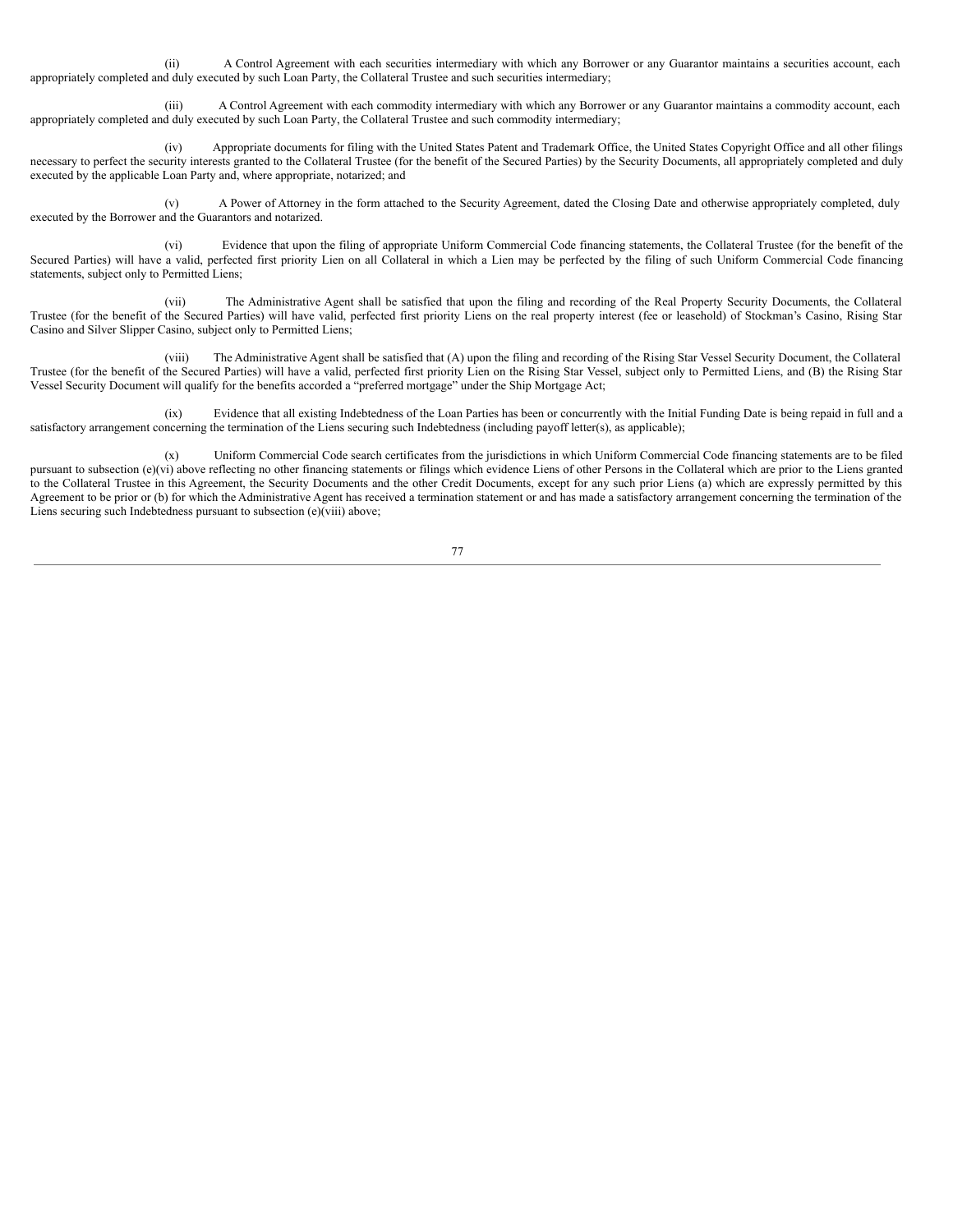(xi) ALTA extended coverage lender's policies of title insurance (or a commitment therefor) insuring the validity and priority of each Real Property Security Document (subject only to such exceptions as the Administrative Agent may reasonably approve), in such amounts and with such endorsements as the Administrative Agent may require, issued by a title insurer acceptable to the Administrative Agent, together with such policies of co-insurance or reinsurance (or commitments therefor) as the Administrative Agent may reasonably require;

(xii) an Assignment of Entitlements and Certificate and Indemnification for Hazardous Substances with respect to the real property subject to each Real Property Security Document; and

(xiii) a Certificate of Ownership (CG-1330) issued by the National Vessel Documentation Center no earlier than seven days prior to the Initial Funding Date showing Gaming Entertainment (Indiana), LLC to be the sole owner of the Rising Star Vessel, that the Rising Star Vessel is free and clear of all Liens of record, except for Permitted Liens, and that the Rising Star Vessel is currently documented;

(xiv) a certified Abstract of Title issued by the National Vessel Documentation Center no earlier than four Business Days prior to the Initial Funding Date showing Gaming Entertainment (Indiana) LLC to be the sole owner of the Rising Star Vessel and that the Rising Star Vessel is free and clear of all Liens of record, except for Permitted Liens;

(xv) a Confirmation of Class certificate for the Rising Star Vessel issued by the American Bureau of Shipping, reflecting that the Rising Star Vessel has the highest classification for vessels of its type, free from recommendations affecting class;

(xvi) ALTA surveys of all real property owned by the Loan Parties; and

(xvii) Such other evidence as the Administrative Agent may reasonably request to establish that the Liens granted to the Collateral Trustee (for the benefit of the Secured Parties) under the Security Documents and the other Credit Documents are or upon the proper filings shall be perfected and prior to the Liens of other Persons in the Collateral, except for any such Liens which are expressly permitted by this Agreement to be prior to the Liens granted to the Collateral Trustee.

#### (i) Opinions.

(i) Favorable written opinions, dated the Initial Funding Date, and covering such legal matters as the Administrative Agent may reasonably request and otherwise in form and substance reasonably satisfactory to the Administrative Agent, from Greenberg Traurig, LLP, special counsel for the Borrower and the Guarantors; and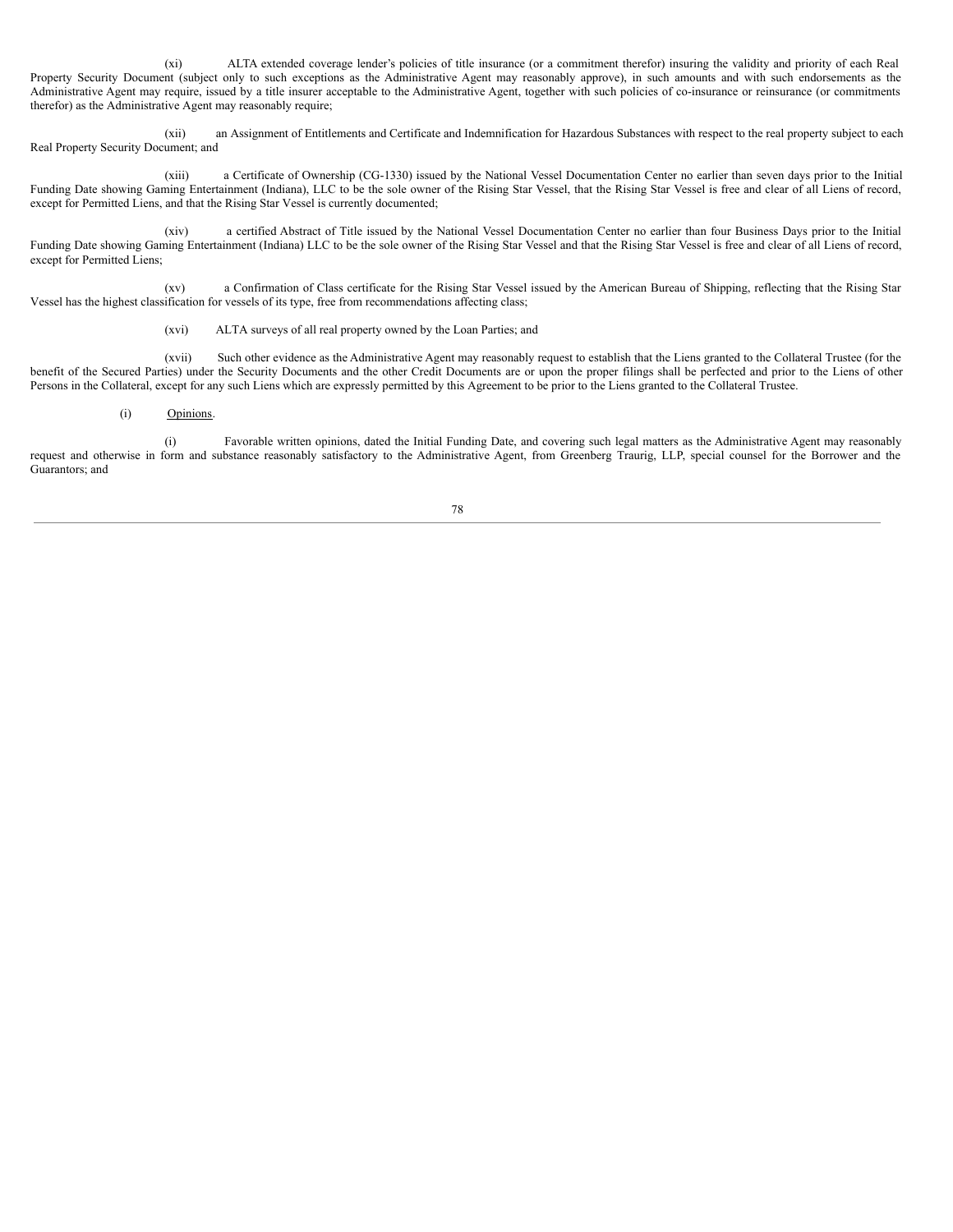(ii) Favorable written opinions, dated the Initial Funding Date, and covering the Rising Star Vessel Security Document and such other matters relating to the Rising Star Vessel as the Administrative Agent may reasonably request or require and otherwise in form and substance reasonably satisfactory to the Administrative Agent; and

(iii) Favorable written opinions, dated the Closing Date, in each state in which real property is located with respect to the enforceability of the form(s) of mortgage to be recorded in such state and covering such matters relating to the Borrower Parties and this Agreement as the Administrative Agent may reasonably request or require and otherwise in form and substance reasonably satisfactory to the Administrative Agent;

(j) Other Items.

(i) A duly completed and timely delivered Notice of Loan Borrowing for Revolving Loans, to the extent any Revolving Loans are requested to be made to the Borrower on the Initial Funding Date;

(ii) A duly completed and timely delivered Notice of Loan Borrowing for the Term Loans;

(iii) A funds flow statement detailing the disbursement of the Borrowings to occur on the Initial Funding Date, in form and substance reasonably acceptable to the Administrative Agent;

(iv) Since December 31, 2011, no event or circumstance shall have occurred that has resulted or could result in a material adverse change in the business, operations, condition (financial or otherwise), assets or liabilities (whether actual or contingent) of the Borrower Parties (including Silver Slipper) taken as a whole;

(v) Delivery to the Administrative Agent of evidence that proper permits from Governmental Authorities or any other Persons were obtained in connection with the building of the Silver Slipper Casino;

(vi) Subject to the rights of the Second Lien Lenders, certificates of insurance and endorsements (including a lender's loss payable endorsement) naming the Collateral Trustee as mortgagee and loss payee and the Collateral Trustee and the Administrative Agent as additional insureds, as required by Section 5.01(d) of this Agreement and an insurance analysis and review from a consultant acceptable to the Administrative Agent; along with a disclosure statement in form and substance reasonably acceptable to the Administrative Agent setting forth a true and complete listing of all insurance maintained by the Borrowers as of the Initial Funding Date (the "Insurance Disclosure Statement");

(vii) The Borrower shall not have entered into any amendment, supplement or other modification to, or any consent or waiver with respect to, the Acquisition Agreement or any other Acquisition Document that materially adversely affects the interests of the Lenders (as reasonably determined by the Required Lenders) or increases the Purchase Price (as defined in the Acquisition Agreement), unless such amendment, supplement, modification or waiver shall have been consented to in writing by the Administrative Agent (such consent not to be unreasonably withheld);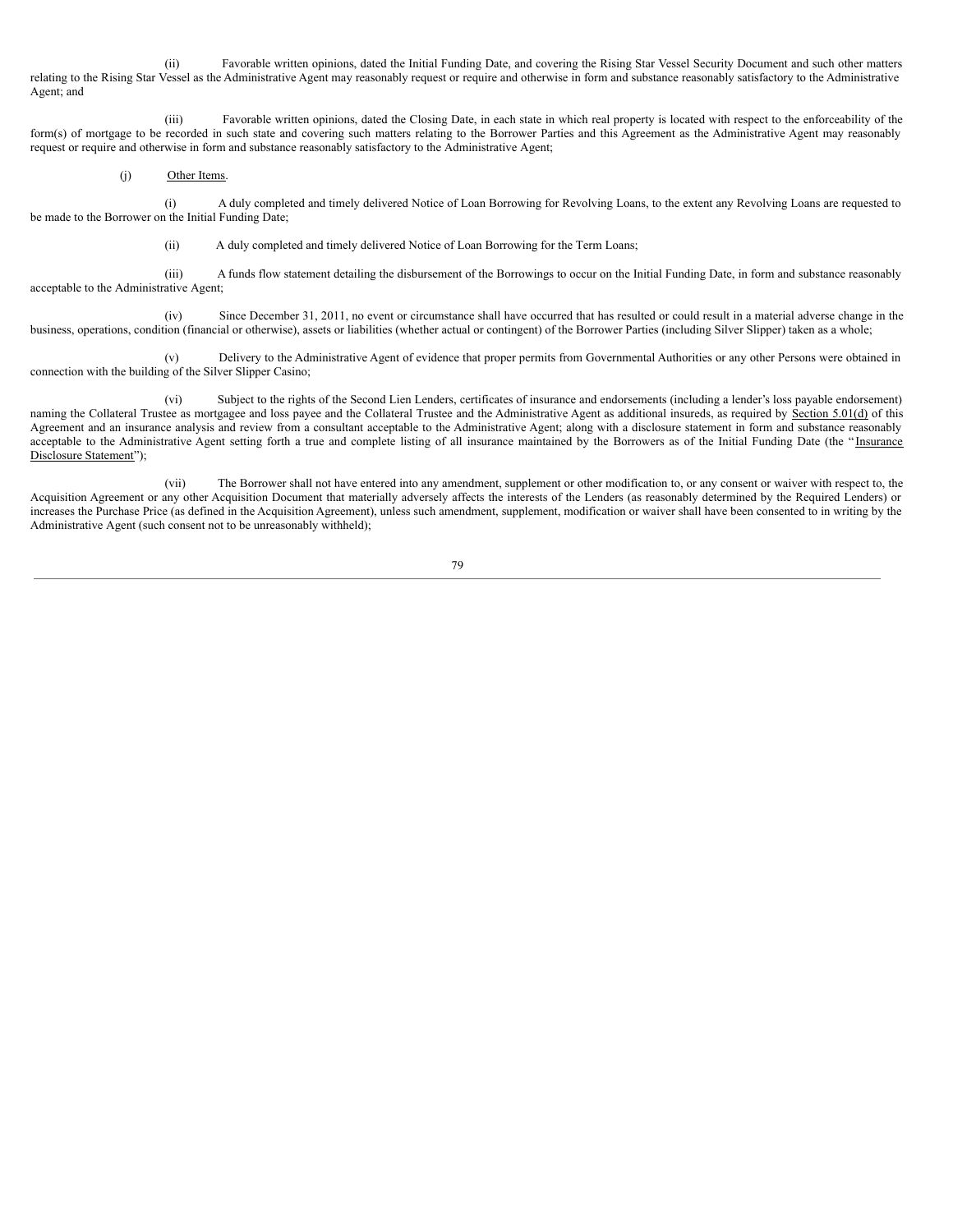(viii) Evidence that the directors of the Borrower (and any necessary third party and governmental approvers) have approved the Transactions by the Borrower at a purchase price not to exceed \$70,000,000, exclusive of working capital and other items specified in the Acquisition Agreement;

(ix) There shall not exist any pending or overtly threatened action, suit, investigation or proceeding, which, if adversely determined, could reasonably be expected to cause the occurrence of an Event of Default under Section 6.01(t) or any other pending or threatened action, suit, investigation or proceeding which could reasonably be expected to materially and adversely affect the Borrower Parties, any transaction contemplated hereby (including the Transactions) or the ability of any Loan Party to perform its obligations under the Credit Documents or the ability of the Lenders to exercise their rights thereunder;

(x) The Administrative Agent shall not have become aware of any material information or other matter that is inconsistent in a material and adverse manner with any previous due diligence, information or matter (including any financial statements and projections previously delivered to the Administrative Agent);

(xi) There shall not exist (A) any order, decree, judgment, ruling or injunction which restrains the consummation of the Transactions in the manner contemplated by the Transaction Documents; or (B) any litigation that shall be pending or threatened against any Borrower Party as of the Initial Funding Date which could reasonably be expected to have a Material Adverse Effect;

(xii) On the Initial Funding Date, after giving effect to such initial Borrowings:

(A) The Borrower shall have obtained all Governmental Authorizations (including all applicable tribal, gaming, horse racing and video lottery licenses and permits) and all consents of other Persons in each case that are necessary to have been obtained prior to the Initial Funding Date in connection with the Transactions and the continued operation of the business conducted by the Borrower Parties in substantially the same manner as conducted prior to the Initial Funding Date, including all Gaming Approvals, including but not limited to any and all applicable Gaming Licenses, approval of the transfer of the Equity Securities of Silver Slipper to the Borrower, approval of pledges and restrictions on transfer of the Equity Securities of Silver Slipper and any and all applicable Liquor Approvals. Each such Governmental Authorization or consent shall be in full force and effect, except in a case where the failure to obtain or maintain a Governmental Authorization or consent, either individually or in the aggregate, could not reasonably be expected to have a Material Adverse Effect; and further except for approval by the Nevada Gaming Commission of the Borrower's pledge of the stock of Stockman's Casino and the membership interests of Gaming Entertainment (Nevada) LLC, which Borrower commits to use its best efforts to obtain not later than the last day of the calendar month that is 90 days after the Initial Funding Date.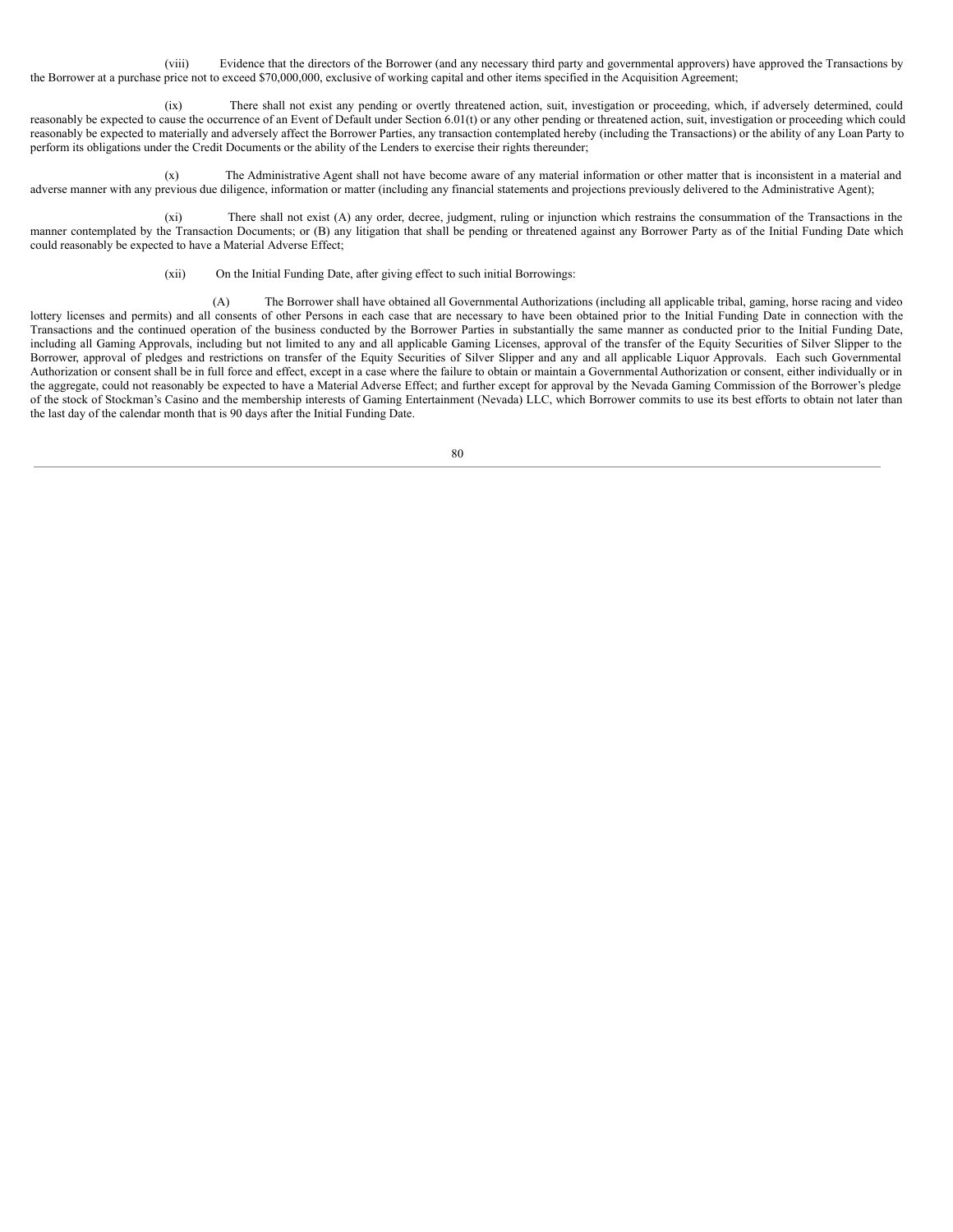(B) No temporary restraining order, preliminary or permanent injunction or other order preventing the Borrower and the Guarantors, the Administrative Agent or any Lender Party from entering into this Agreement or the other Credit Documents or consummating the transactions contemplated hereby or thereby shall have been issued by any court of competent jurisdiction or other Governmental Authority having authority over any such Person and remains in effect, and no applicable Governmental Rules shall be enacted or deemed applicable to the Credit Documents by a Governmental Authority having authority over any such Person that makes the closing of the Credit Documents or any extensions of credit thereunder illegal;

(C) All conditions to consummation of the Acquisition pursuant to the Acquisition Agreement (except the payment of the purchase price and other amounts due pursuant to the Acquisition Agreement) have been satisfied or waived and the Acquisition will be consummated concurrently with the Initial Funding Date; provided that no amendment, modification or waiver of any term thereof or any condition to the Borrower's obligation to consummate the Acquisition under the Acquisition Agreement (other than any such amendment, modification or waiver that is not materially adverse to the interests of the Lenders) will be made or granted, as the case may be, without the prior written consent of the Required Lenders (it being understood that any change in the price (including any price decrease) or structure of the Acquisition will be deemed to be materially adverse and will require the prior written consent of the Required Lenders). The borrowing under the Term Loan on the Initial Funding Date, together with amounts borrowed under the Second Lien Credit Facility on the Initial Funding Date (which shall in no case be less than an aggregate principal amount of \$20,000,000) and cash equity contributions contributed or available to the Borrower on the Initial Funding Date, shall be sufficient to consummate the Transactions, including the Acquisition, and pay all related fees, commissions and expenses.

(xiii) A certificate of the Chief Financial Officer of the Borrower, on behalf of the Borrower, certifying as to the matters set forth in clause (xiii);

(xiv) To the extent not included in this Section 3.01, a copy of each of the Material Documents (including all exhibits, appendices, schedules, annexes and attachments thereto and amendments and assignments thereof), duly executed by each party thereto;

(xv) The Administrative Agent shall have certified to the Lenders that either (i) prior to the Initial Funding Date, the Borrower obtained and provided the Administrative Agent with written evidence of flood insurance coverage meeting the minimum requirements of the National Flood Insurance Program (the "NFIP") for all improved real estate and any personal property therein that constitutes Collateral that is located within a Special Flood Hazard Area ("SFHA") in a community that participates in the Program; or (ii) the determination(s) using the Special Flood Hazard Determination Form indicate that no improved real estate that constitutes Collateral is located in a SFHA in a community that participates in the Program;

(xvi) All fees and expenses payable to the Lead Arranger, Administrative Agent and Lenders (including reasonable fees and expenses of counsel to the Lead Arranger, Administrative Agent and Lenders invoiced through the Initial Funding Date) and the Lenders on or prior to the Initial Funding Date (including all fees payable to the Lead Arranger pursuant to the Fee Letter); and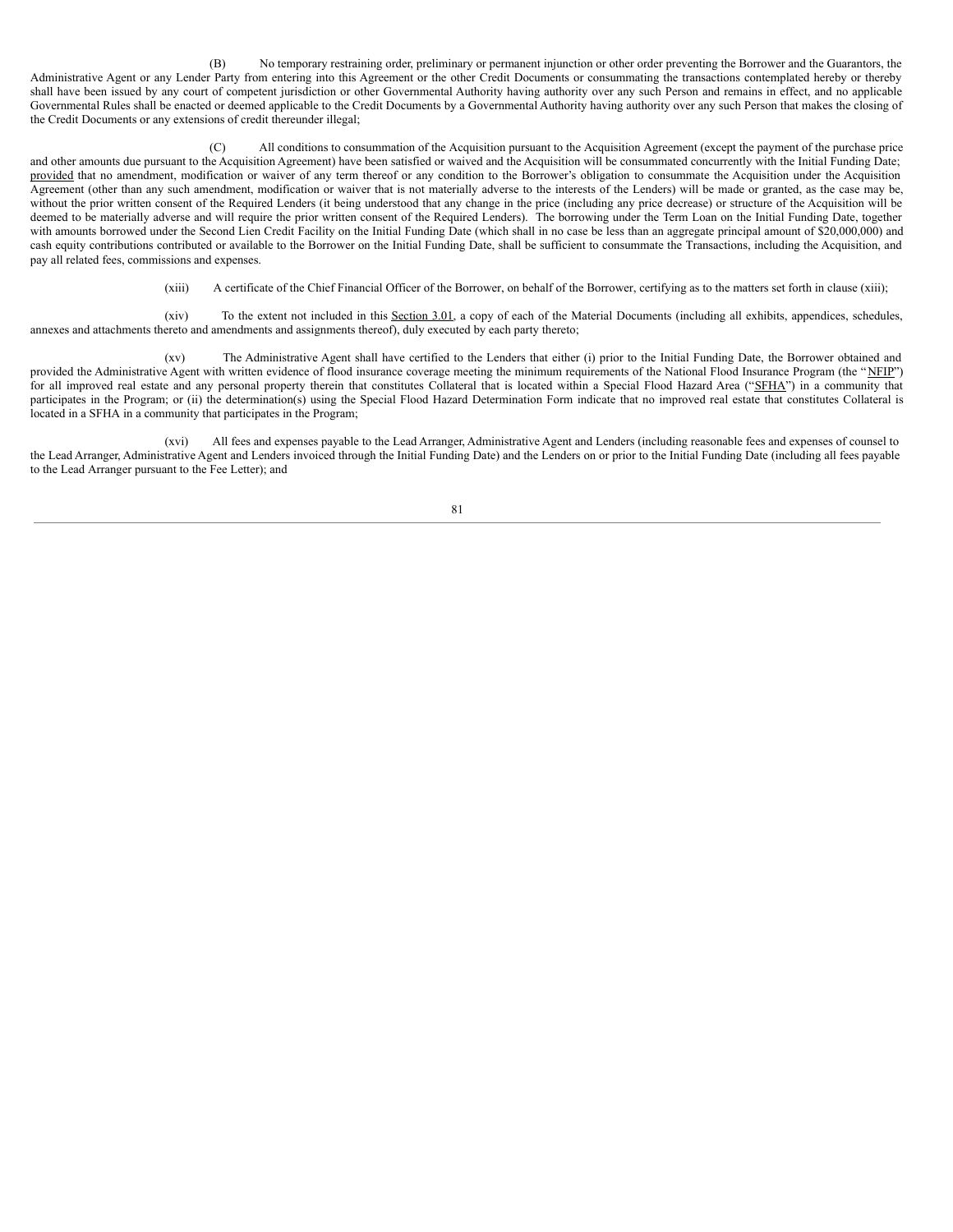(xvii) Such other evidence as the Administrative Agent or any Lender may reasonably request to establish the accuracy and completeness of the representations and warranties and the compliance with the terms and conditions contained in this Agreement and the other Credit Documents.

3.03. Conditions Precedent to each Credit Event. The occurrence of each Credit Event (including the initial Borrowings occurring on the Initial Funding Date) is subject to the further conditions that:

(a) The Borrower shall have delivered to the Administrative Agent and, if applicable, the L/C Issuer or the Swing Line Lender, the Notice of Borrowing or Letter of Credit Application, as the case may be, for such Credit Event in accordance with this Agreement; and

(b) On the date such Credit Event is to occur and after giving effect to such Credit Event, the following shall be true and correct:

(i) The representations and warranties of the Loan Parties set forth in Article IV and in the other Credit Documents are true and correct in all material respects (except to the extent that such representation and warranty is qualified by materiality, in which case such representation and warranty must be true in all respects) as if made on such date (except for representations and warranties expressly made as of a specified date, which shall be true and correct in all material respects (except to the extent that such representation and warranty is qualified by materiality, in which case such representation and warranty must be true in all respects) as of such date);

(ii) No Default has occurred and is continuing or will result from such Credit Event; and

(iii) No material adverse change in the business, operations, condition (financial or otherwise), assets or liabilities (whether actual or contingent) of the Borrower Parties taken as a whole (including Silver Slipper as if it were owned on December 31, 2011 and for the twelve months prior thereto), having occurred since December 31, 2011.

The submission by the Borrower to the Administrative Agent of each Notice of Borrowing and each Letter of Credit Application shall be deemed to be a representation and warranty by the Borrower that each of the statements set forth above in this Section 3.02(b) is true and correct as of the date of such notice.

#### **ARTICLE IV. REPRESENTATIONS AND WARRANTIES**.

4.01. Representations and Warranties of the Borrower. In order to induce the Administrative Agent and the Lenders to enter into this Agreement, the Borrower hereby represents and warrants to the Administrative Agent and the Lenders for itself and each of the other Loan Parties as set forth in this Article IV and agrees that each of such representations and warranties shall be deemed to survive until full payment of the Obligations and shall apply anew to each Borrowing hereunder.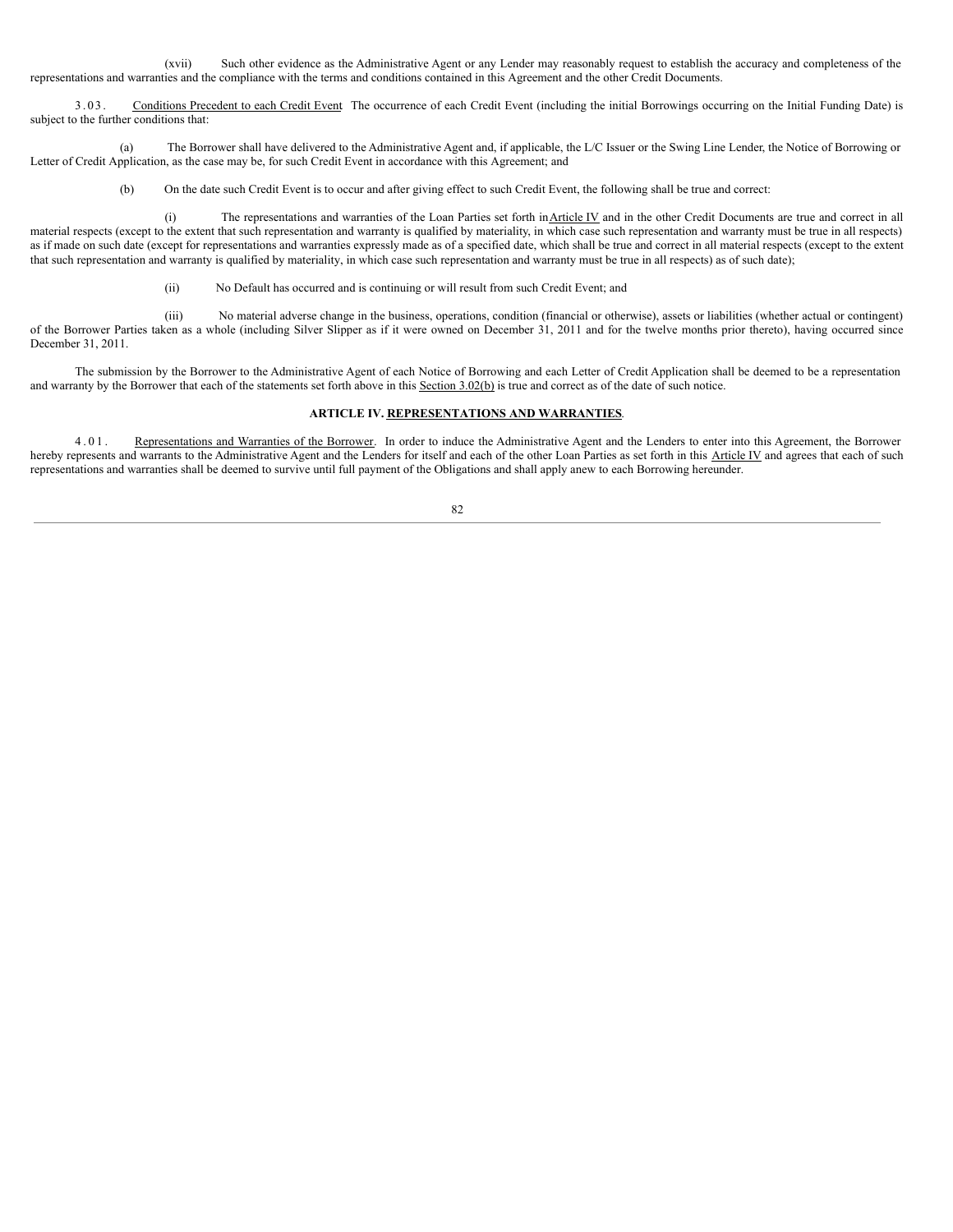( a ) Due Incorporation, Qualification, etc. Each Borrower Party (i) is a corporation, partnership or limited liability company duly organized, validly existing and in good standing under the laws of its jurisdiction of incorporation or formation; (ii) has the power and authority to own, lease and operate its properties and carry on its business as now conducted; and (iii) is duly qualified, licensed to do business and in good standing as a foreign corporation, partnership or limited liability company, as applicable, in each jurisdiction where its ownership, lease or operation of Property or the conduct of its business requires such qualification or license and where the failure to be so qualified or licensed, individually or in the aggregate could have a Material Adverse Effect.

(b) Authority. The execution, delivery and performance by each Loan Party of each Credit Document executed, or to be executed, by such Loan Party and the consummation of the transactions contemplated thereby (i) are within the power of such Loan Party and (ii) have been duly authorized by all necessary actions on the part of such Loan Party.

(c) Enforceability. Each Credit Document executed, or to be executed, by each Loan Party has been, or will be, duly executed and delivered by such Loan Party and constitutes, or will constitute, a legal, valid and binding obligation of such Loan Party, enforceable against such Loan Party in accordance with its terms, except as limited by bankruptcy, insolvency or other laws of general application relating to or affecting the enforcement of creditors' rights generally and general principles of equity.

(d) Non-Contravention. The execution and delivery by each Loan Party of the Credit Documents executed by such Loan Party and the performance and consummation of the transactions (including the use of Loan and Letter of Credit proceeds) contemplated thereby do not (i) violate any Requirement of Law applicable to such Loan Party; (ii) violate any provision of, or result in the breach or the acceleration of, or entitle any other Person to accelerate (whether after the giving of notice or lapse of time or both), any Contractual Obligation of such Loan Party; (iii) result in the creation or imposition of any Lien (or the obligation to create or impose any Lien) upon any Property, asset or revenue of such Loan Party (except such Liens as may be created in favor of the Collateral Trustee for the benefit of the Secured Parties pursuant to the Security Documents) or (iv) violate any provision of any existing law, rule, regulation, order, writ, injunction or decree of any court or Governmental Authority to which it is subject.

## (e) Approvals.

(i) Except as provided in Nevada Gaming Commission Regulation 8.130 with respect to Stockman's Casino and in Indiana Gaming Commission Regulation 68 IAC 5-3-1 et seq. with respect to the Rising Star Casino, no consent, approval, order or authorization of, or registration, declaration or filing with, any Governmental Authority or other Person (including, without limitation, the equity holders of any Person) is required in connection with the borrowing of the Loans, the granting of Liens under the Credit Documents, the execution and delivery of the Credit Documents executed by any Loan Party or the performance or consummation of the transactions contemplated thereby, except for those which have been made or obtained and are in full force and effect.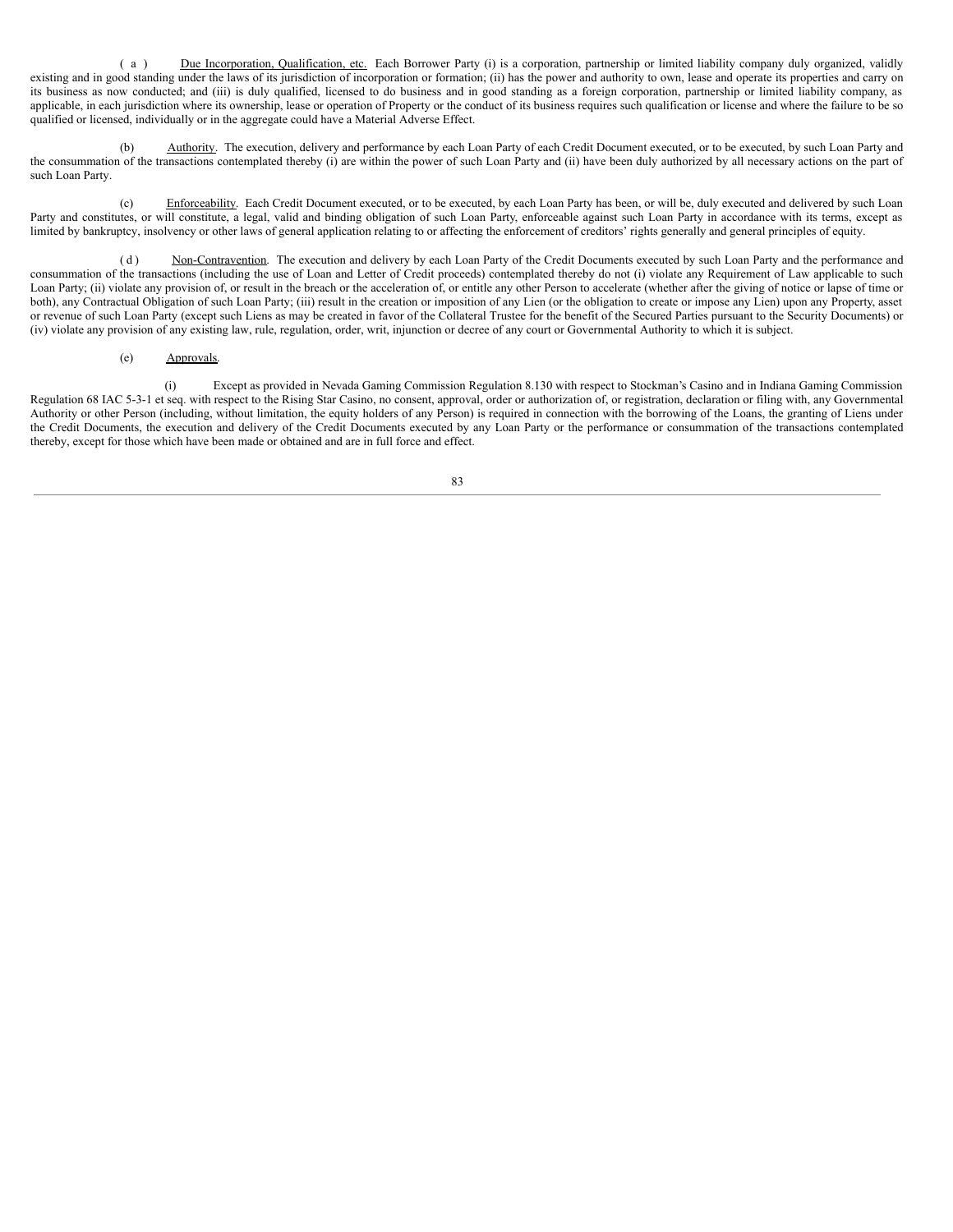(ii) No consent, approval, order or authorization of, or registration, declaration or filing with, any Governmental Authority or other Person (including, without limitation, the equity holders of any Person) is required in connection with the execution and delivery of the Acquisition Documents executed by any Loan Party or the performance or consummation of the transactions contemplated thereby (including the Acquisition), except for those which have been made or obtained and are in full force and effect.

(iii) All Governmental Authorizations required for the activities and operations of the Borrower Parties (including gaming, video lottery and horse racing operations, as applicable) and the ownership of all property owned, operated or leased by the Borrower Parties and, from and after the Initial Funding Date, the operation of the Rising Star Vessel, have been duly obtained and are in full force and effect without any known conflict with the rights of others and free from any unduly burdensome restrictions, except where any such failure to obtain such Governmental Authorizations or any such conflict or restriction could not reasonably be expected to have, either individually or in the aggregate, a Material Adverse Effect. No Borrower Party has received any written notice or other written communications from any Governmental Authority regarding (A) any revocation, withdrawal, suspension, termination or modification of, or the imposition of any material conditions with respect to, any Governmental Authorization, or (B) any other limitations on the conduct of business by any Loan Party, except where any such revocation, withdrawal, suspension, termination, modification, imposition or limitation could not reasonably be expected to have, either individually or in the aggregate, a Material Adverse Effect.

(iv) Except as set forth on Schedule  $4.01(e)(iv)$ , no Governmental Authorization is required for either (x) the pledge or grant by any Loan Party as applicable of the Liens purported to be created in favor of the Collateral Trustee under the Security Documents or (y) the exercise by the Collateral Trustee of any rights or remedies in respect of any Collateral (whether specifically granted or created pursuant to any of the Security Documents or created or provided for by any Governmental Rule), except for (1) such Governmental Authorizations that have been obtained and are in full force and effect and fully disclosed to Administrative Agent in writing, and (2) filings or recordings contemplated in connection with this Agreement or any Security Document.

( f ) No Violation or Default. No Borrower Party is in violation of or in default with respect to (i) any Requirement of Law applicable to such Person (including, as applicable, IGRA, any Gaming Laws or tribal, horse racing or video lottery laws) or (ii) any Contractual Obligation of such Person, where, in each case, such violation or default could reasonably be expected to have a Material Adverse Effect (nor is there any waiver in effect which, if not in effect, could reasonably be expected to result in such a violation or default). No Default has occurred and is continuing.

(g) Litigation. Except as set forth in Schedule 4.01(g), no actions (including derivative actions), suits, proceedings (including arbitration proceedings or mediation proceedings) or, to the Borrower's knowledge, investigations are pending or overtly threatened against any Borrower Party at law or in equity in any court, arbitration proceeding or before any other Governmental Authority which (i) could reasonably be expected to (alone or in the aggregate) have a Material Adverse Effect or (ii) seek to enjoin, either directly or indirectly, the execution, delivery or performance by any Loan Party of the Credit Documents, the Acquisition Documents or the transactions contemplated thereby (including the Transactions) or any documents executed in connection therewith.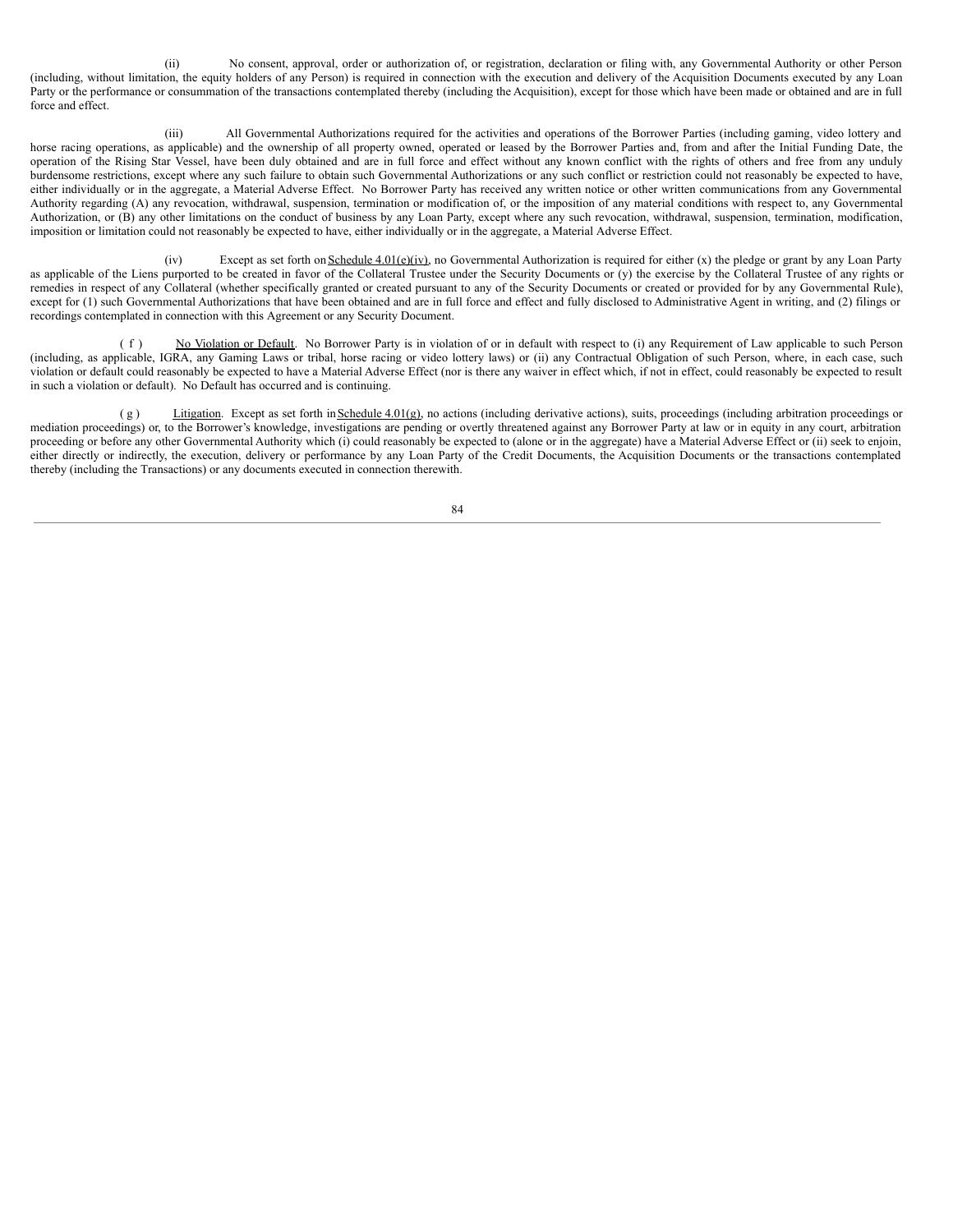### (h) Real Property, Rising Star Vessel, Etc.

(i) All real property owned or leased by the Borrower Parties is described inSchedule 4.01(h) (as supplemented from time to time by the Borrower in a notice delivered pursuant to Section 5.01(a)(xv)). As of the Initial Funding Date, the Rising Star Vessel is the only vessel owned by any Borrower Party and has been duly documented under the laws of the United States of America in the name of Gaming Entertainment (Indiana) LLC as the owner thereof, and no other action is necessary to establish and perfect Gaming Entertainment (Indiana) LLC's title to and interest in the Rising Star Vessel. The Borrower Parties own and have good and marketable title, or a valid leasehold interest in, all their respective properties and assets as reflected in the most recent Financial Statements delivered to the Administrative Agent (except those assets and properties disposed of in the ordinary course of business or otherwise in compliance with this Agreement since the date of such Financial Statements) and all respective assets and properties acquired by the Borrower Parties since such date (except those disposed of in the ordinary course of business or otherwise in compliance with this Agreement), except, in each case, such defects in title that, in the aggregate, could not reasonably be expected to have a Material Adverse Effect. Such assets and properties are subject to no Lien, except for Permitted Liens. Each of the Borrower Parties has complied in all material respects with all material obligations under all material leases to which it is a party and enjoys peaceful and undisturbed possession under such leases. The real properties owned by the Borrower Parties are taxed separately and do not include any other property, and for all purposes the real properties may be mortgaged, conveyed and otherwise dealt with as a separate legal parcel.

(ii) No Borrower Party (A) has violated any Environmental Laws, (B) has any liability under any Environmental Laws or (C) has received notice or other communication of an investigation or, to the Borrower's knowledge, is under investigation by any Governmental Authority having authority to enforce Environmental Laws, where such violation, liability or investigation could have, individually or in the aggregate, a Material Adverse Effect. There are no material actions or claims pending, or to the knowledge of the Borrower Parties, overtly threatened, against any Borrower Party pursuant to any Environmental Law or seeking the recovery of Environmental Damages from any Borrower Party. Each Borrower Party's use and operation of its business properties, and each of such business properties which serve as Collateral (including real properties owned, leased, managed or otherwise operated by a Borrower Party) are in material compliance with all applicable Environmental Laws and other Governmental Rules, including all applicable land use and zoning laws, and including holding all material permits and approvals required for the use, maintenance and operation of such properties. To Borrower's knowledge, no Hazardous Materials have been used, stored, treated, disposed of, released or otherwise managed on, at or from any such business properties (or any properties formerly owned or operated by a Borrower Party) in a manner that could reasonably be expected to result in a Material Adverse Effect for any Borrower Party under applicable Governmental Law. The Borrower Parties are in compliance with the Maritime Transportation Security Act of 2002, as amended (including having vessel and waterfront facility security plans submitted to and approved by the United States Coast Guard), except to the extent that non-compliance could not reasonably be expected to have a Material Adverse Effect.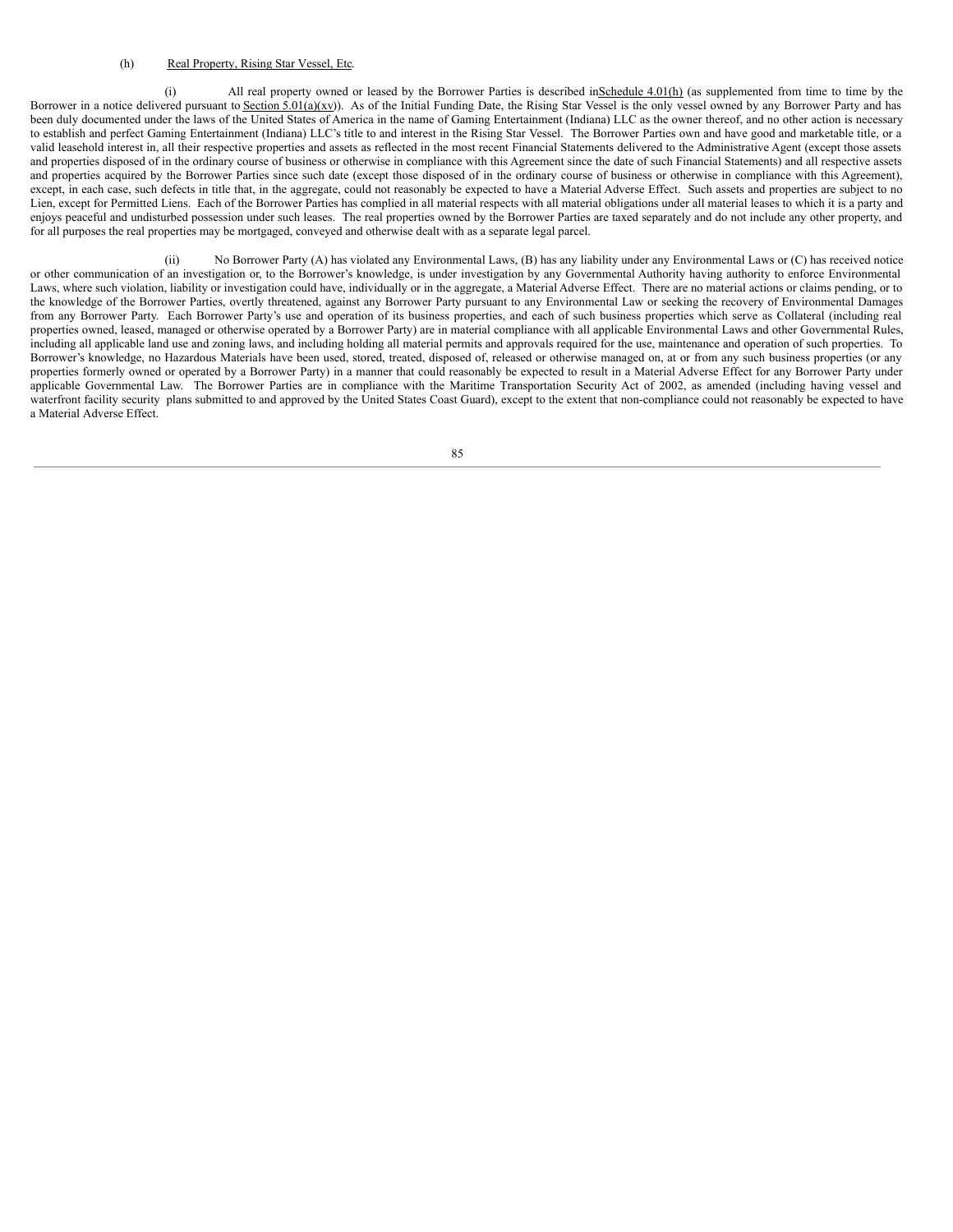(i) Financial Statements. The Financial Statements of the Borrower Parties which have been delivered to the Administrative Agent, (i) are in accordance with the books and records of the Borrower Parties, which have been maintained in accordance with good business practice; (ii) except as indicated in the accountant's report, have been prepared in conformity with GAAP; and (iii) fairly present in all material respects the financial conditions and results of operations of the Borrower Parties as of the date thereof and for the period covered thereby. No Borrower Party has any Contingent Obligations, liability for taxes or other outstanding obligations which, in any such case, are material in the aggregate, except as disclosed in the Financial Statements of the Borrower Parties and those relating to Silver Slipper furnished to the Administrative Agent and the Lenders pursuant to Section 3.01(d) or Section 3.02(d), or in the Financial Statements delivered to the Administrative Agent pursuant to Section 5.01(a)(i) or (ii).

### (j) Creation, Perfection and Priority of Liens; Equity Interests.

(i) The execution and delivery of the Security Documents by the Loan Parties party thereto, together with the filing of any Uniform Commercial Code financing statements and the recording of the U.S. Patent and Trademark Office filings and U.S. Copyright Office filings delivered to the Collateral Trustee for filing and recording, and as of the date delivered, the recording of any mortgages or deeds of trust delivered to the Collateral Trustee for recording (but not yet recorded), are effective to create in favor of the Collateral Trustee, for the benefit of the Secured Parties, as security for the Obligations, a valid and perfected first priority Lien on all of the Collateral existing as of the date of such execution and delivery (subject only to Permitted Liens). All outstanding Equity Securities of the Loan Parties are duly authorized, validly issued, fully paid and non-assessable. There are no outstanding subscriptions, options, conversion rights, warrants or other agreements or commitments of any nature whatsoever (firm or conditional) obligating the Loan Parties or to issue, deliver or sell, or cause to be issued, delivered or sold, any additional Equity Securities of the Loan Parties, or obligating the Loan Parties to grant, extend or enter into any such agreement or commitment. All Equity Securities of the Loan Parties have been offered and sold in compliance with all federal and state securities laws and all other Requirements of Law, except where any failure to comply could not reasonably be expected to have a Material Adverse Effect.

(ii) Upon execution and delivery of the Real Property Security Documents, the Real Property Security Documents shall create in favor of the Collateral Trustee, for the benefit of the Secured Parties, a legal, valid, binding and enforceable Lien on, and security interest in, the respective Loan Party's right, title and interest in and to the real property subject thereto and proceeds thereof, and, each such Real Property Security Document shall constitute a fully perfected Lien on, and security interest in, all right, title and interest of the grantors thereof in such real property and proceeds thereof, as security for the Obligations, in each case prior and superior in right to any other Person (except with respect to Permitted Liens).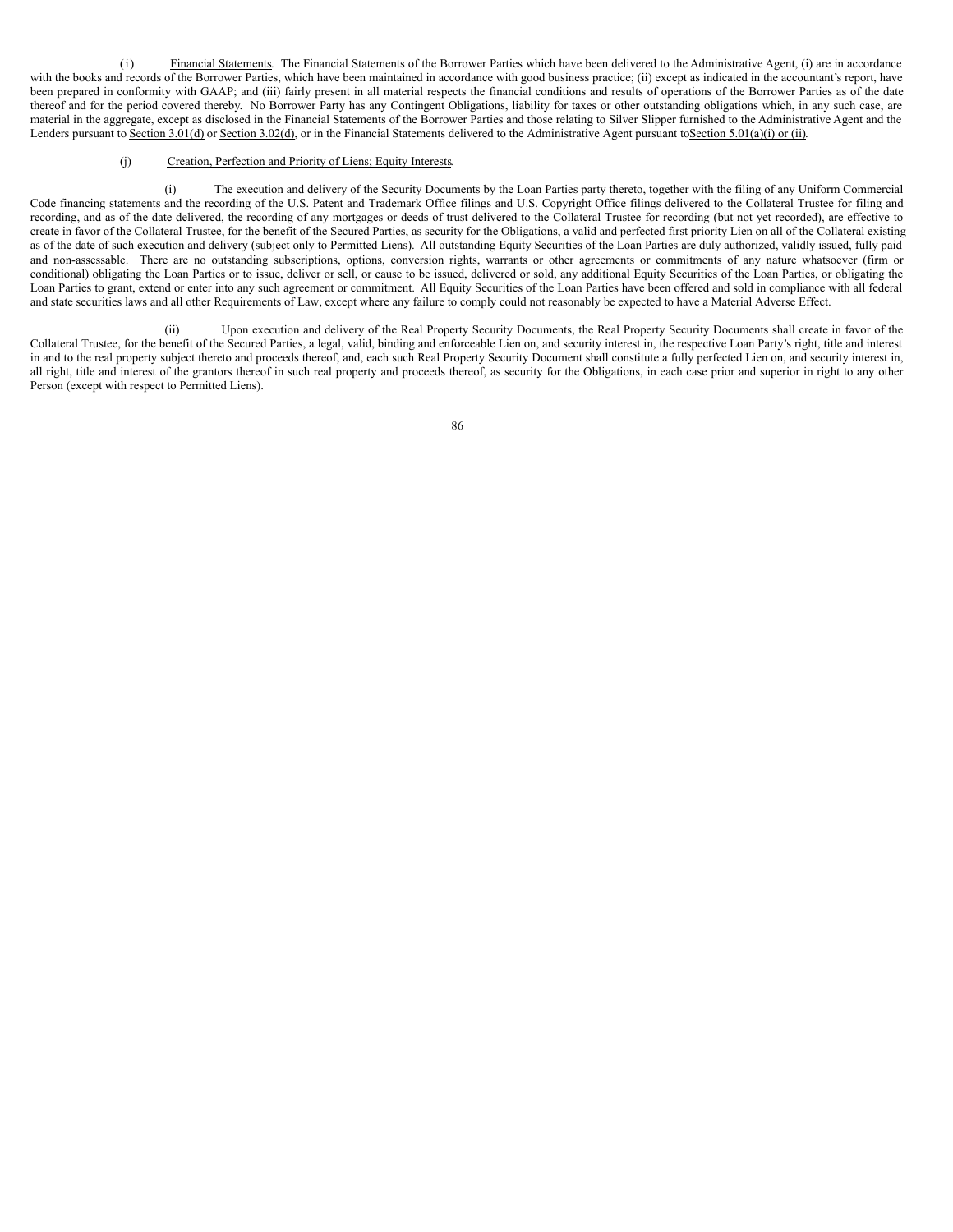(iii) Upon execution and delivery by Gaming Entertainment (Indiana) LLC of the Rising Star Vessel Security Document, the Rising Star Vessel Security Document will be a first "preferred mortgage" within the meaning of the Ship Mortgage Act and will qualify for the benefits accorded a "preferred mortgage" thereunder and no other filing or recording or refiling or rerecording or any other act is necessary or advisable to create or perfect such security interest under the Rising Star Vessel Security Document or in the mortgaged property described therein.

(k) Employee Benefit Plans. (i) Based upon the actuarial assumptions specified for funding purposes in the latest valuation of each Pension Plan that any Borrower Party or any ERISAAffiliate maintains or contributes to, or has any obligation under, the aggregate benefit liabilities of such Pension Plan within the meaning of Section 4001 of ERISA did not exceed the aggregate value of the assets of such Pension Plan. Neither any Borrower Party nor any ERISA Affiliate has any liability with respect to any post-retirement benefit under any employee welfare plan (as defined in Section 3(1) of ERISA), other than liability for health plan continuation coverage described in Part 6 of Title I(B) of ERISA, which liability for health plan continuation coverage could not have a Material Adverse Effect.

(ii) Each Pension Plan complies, in both form and operation, in all material respects, with its terms, ERISA and the IRC, and no condition exists or event has occurred with respect to any such Pension Plan which would result in the incurrence by any Borrower Party or any ERISA Affiliate of any material liability, fine or penalty. Each Pension Plan, related trust agreement, arrangement and commitment of any Borrower Party or any ERISAAffiliate is legally valid and binding and in full force and effect. No Pension Plan is being audited or investigated by any government agency or is subject to any pending or threatened claim or suit. No Borrower Party or ERISAAffiliate has engaged in a prohibited transaction under Section 406 of ERISA or Section 4975 of the IRC with respect to any Pension Plan which would result in the incurrence by any Borrower Party or ERISA Affiliate of any material liability.

(iii) No Borrower Party or ERISA Affiliate contributes to or has any material contingent obligations to any Multiemployer Plan. No Borrower Party or ERISA Affiliate has incurred any material liability (including secondary liability) to any Multiemployer Plan as a result of a complete or partial withdrawal from such Multiemployer Plan under Section 4201 of ERISA or as a result of a sale of assets described in Section 4204 of ERISA. No Borrower Party or ERISAAffiliate has been notified that any Multiemployer Plan is in reorganization or insolvent under and within the meaning of Section 4241 or Section 4245 of ERISA or that any Multiemployer Plan intends to terminate or has been terminated under Section 4041A of ERISA.

(iv) No Borrower Party has (A) engaged in any transaction prohibited by any Governmental Rule applicable to any Foreign Plan; (B) failed to make full payment when due of all amounts due as contributions to any Foreign Plan; or (C) otherwise failed to comply with the requirements of any Governmental Rule applicable to any Foreign Plan, where singly or cumulatively, the above could have a Material Adverse Effect.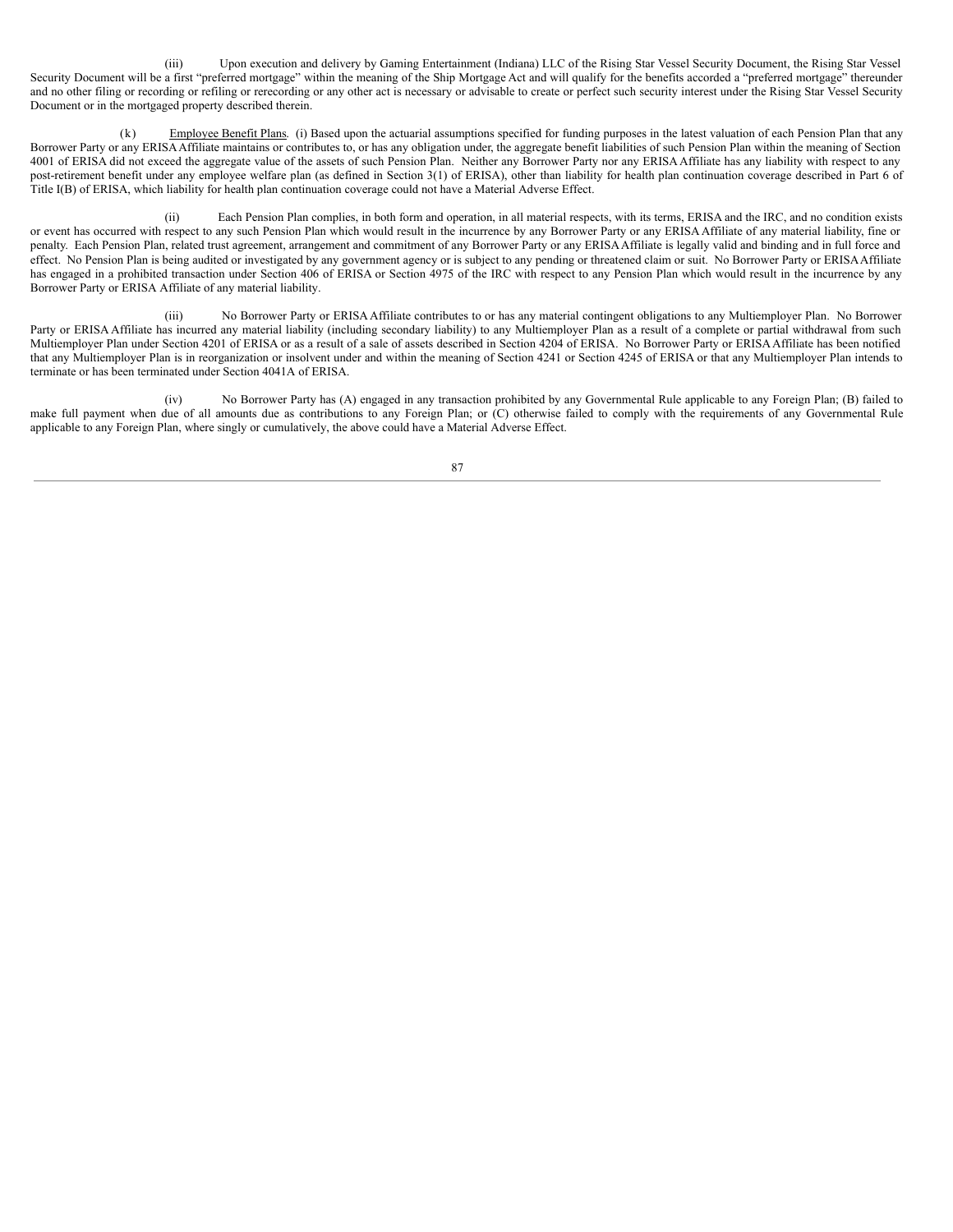(1) Margin Stock; Other Regulations. No Loan Party owns any Margin Stock which, in the aggregate, would constitute a substantial part of the assets of the Borrower or the Loan Parties (taken as a whole), and not more than 25% of the value (as determined by any reasonable method) of the assets of any Loan Party is represented by Margin Stock, and no proceeds of any Loan or any Letter of Credit will be used, whether directly or indirectly, to purchase, acquire or carry any Margin Stock or to extend credit, directly or indirectly, to any Person for the purpose of purchasing or carrying any Margin Stock. No Loan Party is subject to regulation under the Investment Company Act of 1940, the Federal Power Act, the Interstate Commerce Act, any state public utilities code or to any other Governmental Rule limiting its ability to incur indebtedness.

( m ) Trademarks, Patents, Copyrights and Licenses. The Borrower Parties each possess and either own, or have the right to use to the extent required, all necessary trademarks, trade names, copyrights, patents, patent rights and licenses which are material to the conduct of their respective businesses as now operated. The Borrower Parties each conduct their respective businesses without infringement or claim of infringement of any trademark, trade name, trade secret, service mark, patent, copyright, license or other intellectual property rights of any other Person (which is not a Borrower Party), except where such infringement or claim of infringement could not reasonably be expected to have a Material Adverse Effect. There is no infringement or, to the Borrower's knowledge, claim of infringement by others of any trademark, trade name, trade secret, service mark, patent, copyright, license or other intellectual property right of the Borrower or any of the other Borrower Parties, except when such infringement or claim of infringement by others could not reasonably be expected to have a Material Adverse Effect. Each of the patents, trademarks, trade names, service marks and copyrights owned by the Borrower or any Guarantor which is registered with any Governmental Authority is set forth on the schedules to the Security Agreement.

( n ) Governmental Charges. The Borrower Parties have timely filed or caused to be timely filed with the appropriate taxing authorities all Tax Returns which are required to be filed by them. Subject to any adjustment in an amount less than \$500,000 in connection with the audit being undertaken by the Internal Revenue Service on the date hereof, the Tax Returns accurately reflected all liability for Taxes of the Borrower Parties for the periods covered thereby and the Borrower Parties have paid, or made provision for the payment of, all Taxes and other Governmental Charges which have or may have become due pursuant to said returns or otherwise and all other indebtedness, except such Governmental Charges or indebtedness, if any, which are being contested in good faith by appropriate proceedings and as to which adequate reserves (determined in accordance with GAAP) have been established. All Taxes which the Borrower Parties were required by law to withhold or collect in connection with amounts paid or owing to any employee, independent contractor, creditor, stockholder or other third party have been duly withheld or collected, and have been timely paid over to the proper authorities to the extent due and payable. No Borrower Party has executed or filed with the Internal Revenue Service or any other Governmental Authority any agreement or other document extending, or having the effect of extending, the period for assessment or collection of any taxes or Governmental Charges.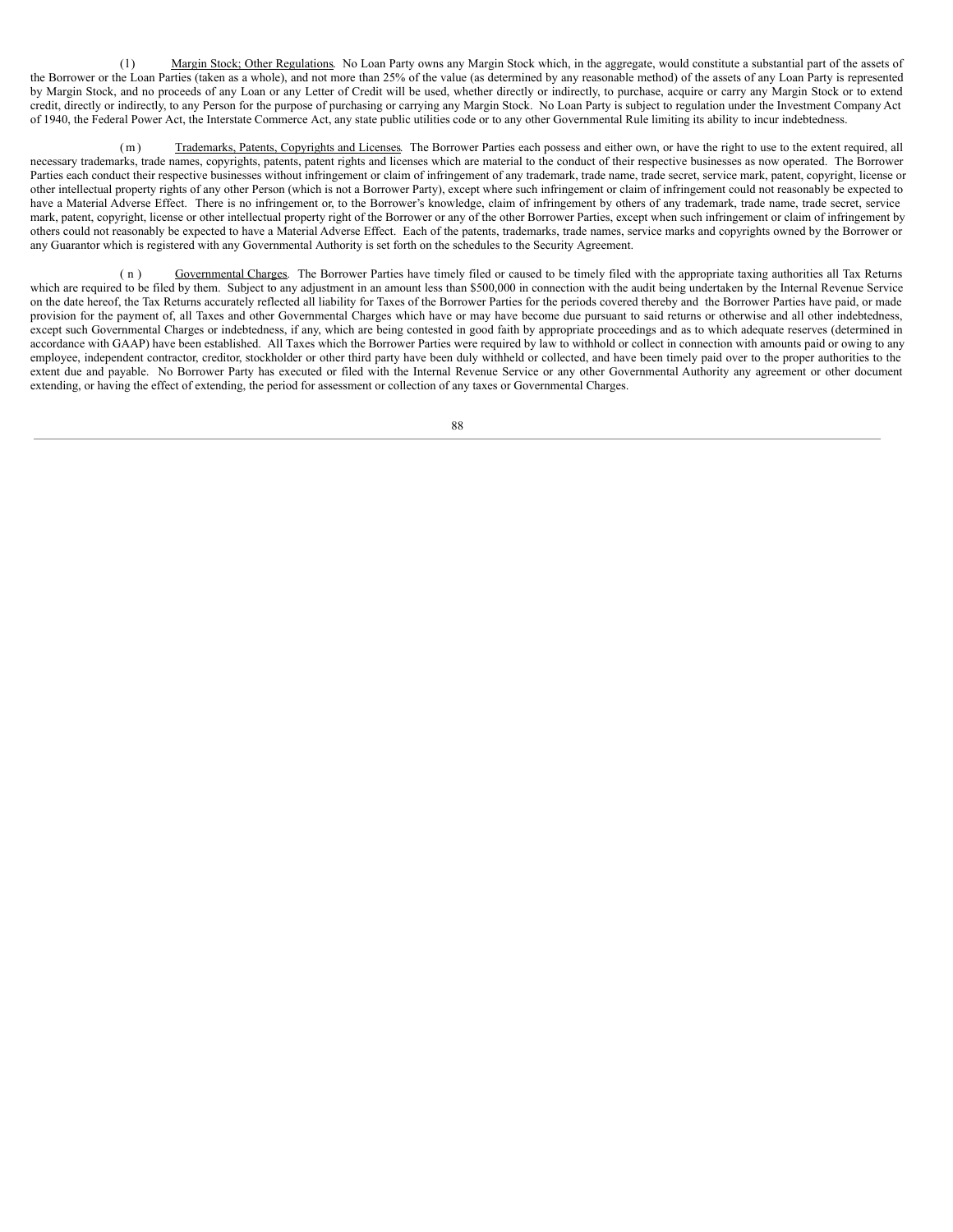( o ) Subsidiaries, Etc. Schedule 4.01(o) (as supplemented by the Borrower in a notice delivered pursuant to Section 5.01(a)(vii)) sets forth each of the Subsidiaries of each Loan Party, its jurisdiction of organization, the classes of its Equity Securities, the number of Equity Securities of each such class issued and outstanding, the percentages of Equity Securities of each such class owned directly or indirectly by each Loan Party and whether such Loan Party owns such Equity Securities directly or, if not, the Subsidiary of such Loan Party that owns such Equity Securities and the number of Equity Securities and percentages of Equity Securities of each such class owned directly or indirectly by such Loan Party. Except as set forth on Schedule 4.01(o) (as supplemented as set forth above), none of the Loan Parties currently has any Subsidiaries. All of the outstanding Equity Securities of each such Subsidiary indicated on Schedule 4.01(o) as owned by each Loan Party are owned beneficially and of record by such Loan Party free and clear of all adverse claims. Each of the Subsidiaries of each Loan Party is organized under the laws of the United States or any state thereof.

(p) Solvency, Etc. Each of the Borrower Parties is Solvent and, after the execution and delivery of the Credit Documents and the consummation of the Transactions, will be Solvent.

( q ) Labor Matters. There are no disputes presently subject to grievance procedure, arbitration or litigation under any of the collective bargaining agreements, employment contracts or employee welfare or incentive plans to which any Borrower Party is a party, and there are no strikes, lockouts, work stoppages or slowdowns, or, to the knowledge of the Borrower, jurisdictional disputes or organizing activities occurring or threatened which alone or in the aggregate could have a Material Adverse Effect.

(r) No Material Adverse Effect. Since December 31, 2011, no event has occurred and no condition exists which, either individually or in the aggregate, could reasonably be expected to have a Material Adverse Effect.

### (s) Accuracy of Information Furnished; Material Documents.

(i) The Credit Documents and the other certificates, statements and information (excluding projections) furnished by the Loan Parties to the Administrative Agent, the Collateral Trustee and the Lenders in connection with the Credit Documents and the transactions contemplated thereby, taken as a whole, do not contain any untrue statement of a material fact and do not omit to state any material fact necessary to make the statements therein, in light of the circumstances under which they were made, not misleading. All projections furnished by the Loan Parties to the Administrative Agent and the Lenders in connection with the Credit Documents and the transactions contemplated thereby have been prepared on a basis consistent with the historical Financial Statements described above, except as described therein, have been based upon reasonable assumptions and represent, as of their respective dates of presentations, the Loan Parties' good faith and reasonable estimates of the future performance of the Loan Parties, and the Borrower has no reason to believe that such estimates and assumptions are not reasonable.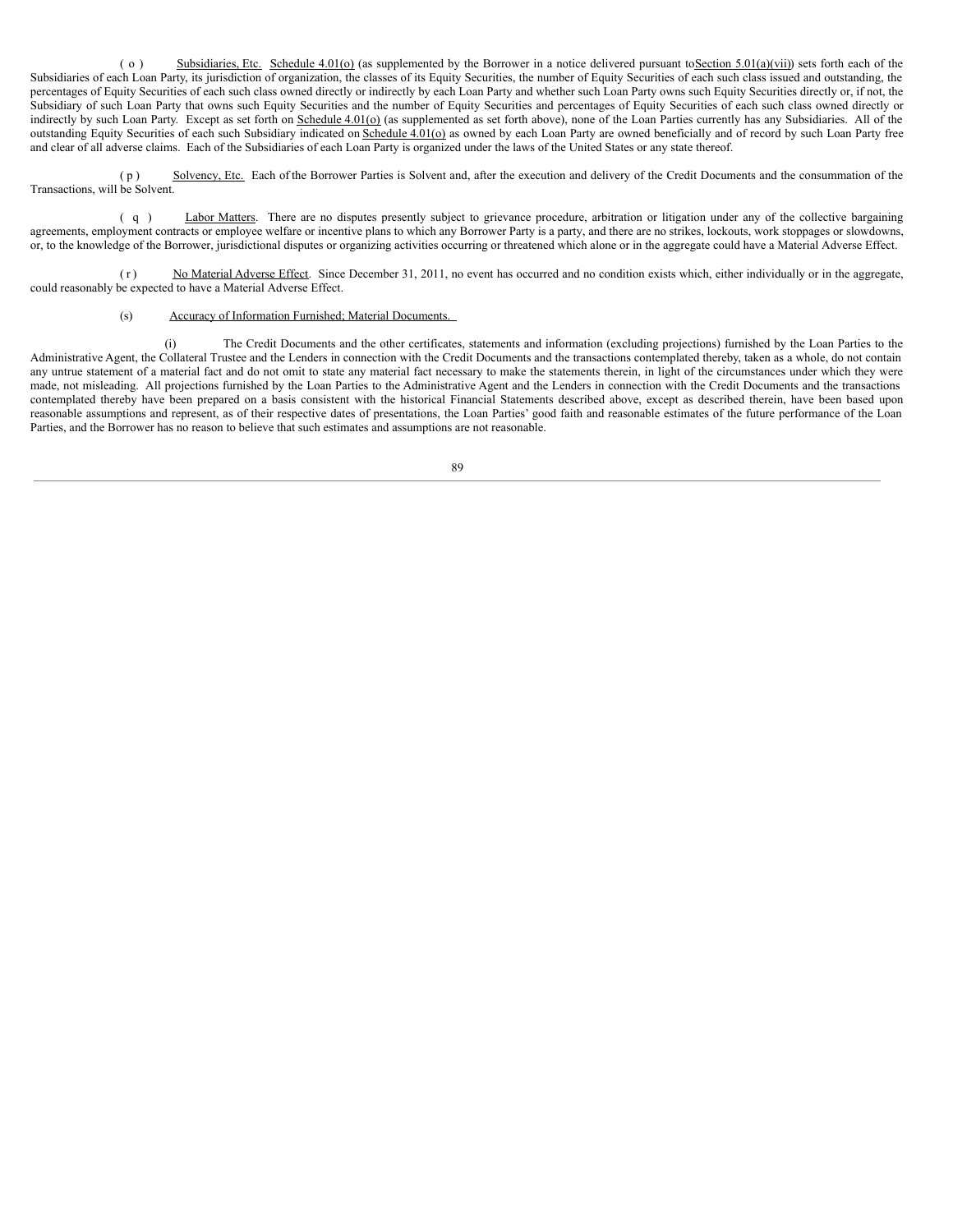(ii) The copies of the Material Documents which have been delivered to the Administrative Agent in accordance with Section 3.01 and Section 3.02 are true, correct and complete copies of the respective originals thereof, as in effect on the Closing Date or the Initial Funding Date, as applicable, and no amendments or modifications have been made to the Material Documents, except as set forth by documents delivered to the Administrative Agent in accordance with Section 3.01 or Section 3.02 or otherwise as permitted by Section 5.02(m). None of the Material Documents has been terminated and each of the Material Documents is in full force and effect. No Borrower Party is in default in the observance or performance of any of its material obligations under the Material Documents and each Loan Party has taken all action required to be taken to keep unimpaired its rights thereunder (other than possible defaults which may be the subject of any litigation referred to in Schedule 4.01(g)).

( t ) Brokerage Commissions. No person is entitled to receive any brokerage commission, finder's fee or similar fee or payment in connection with the extensions of credit contemplated by this Agreement as a result of any agreement entered into by any Loan Party (except for fees payable to the Lead Arranger and Administrative Agent, which fees will be paid on or prior to the Initial Funding Date from the Borrower's own funds). No brokerage or other fee, commission or compensation is to be paid by the Lenders with respect to the extensions of credit contemplated hereby as a result of any agreement entered into by any Loan Party, and the Borrower agrees to indemnify the Administrative Agent and the Lenders against any such claims for brokerage fees or commissions and to pay all expenses including, without limitation, reasonable attorney's fees incurred by the Administrative Agent, the Collateral Trustee and the Lenders in connection with the defense of any action or proceeding brought to collect any such brokerage fees or commissions. No person is entitled to receive any brokerage commission, finder's fee or similar fee or payment in connection with the Acquisition Documents except any such fee that is being paid in full on the Initial Funding Date.

( u ) Policies of Insurance. The properties of the Borrower Parties are insured with financially sound and reputable insurance companies not Affiliates of the Borrower Parties, in such amounts, with such deductibles and covering such risks as are customarily carried by companies engaged in similar businesses and owning similar properties in localities where the Borrower Parties operate. The Insurance Disclosure Statement sets forth a true and complete listing of all insurance maintained by the Borrower Parties as of the Initial Funding Date. Such insurance has not been terminated and is in full force and effect, and each of the Borrower Parties has taken all action required to be taken as of the date of this Agreement to keep unimpaired its rights thereunder.

(v) Agreements with Affiliates and Other Agreements. Except as disclosed on Schedule 4.01(v), no Borrower Party has entered into and, as of the date of the applicable Credit Event does not contemplate entering into, any material agreement or contract with any Affiliate of any Borrower Party, except upon terms at least as favorable to such Borrower Party as an arms-length transaction with unaffiliated Persons, based on the totality of the circumstances. No Borrower Party is a party to or is bound by any Contractual Obligation or is subject to any restriction under its respective charter or formation documents, which could not reasonably be expected to have a Material Adverse Effect.

## (w) Foreign Assets Control, Etc.

(i) No Borrower Party (i) is, or is controlled by, a Designated Person; (ii) has received funds or other property from a Designated Person; or (iii) is in breach of or is the subject of any action or investigation under any Anti-Terrorism Law. No Borrower Party engages or will engage in any dealings or transactions, or is or will be otherwise associated, with any Designated Person. Each Borrower Party is in compliance, in all material respects, with the Patriot Act. Each Borrower Party has taken reasonable measures to ensure compliance with the Anti-Terrorism Laws including the requirement that (i) no Person who owns any direct or indirect interest in any Borrower Party is a Designated Person, (ii) funds invested directly or indirectly in any Borrower Party by are derived from legal sources.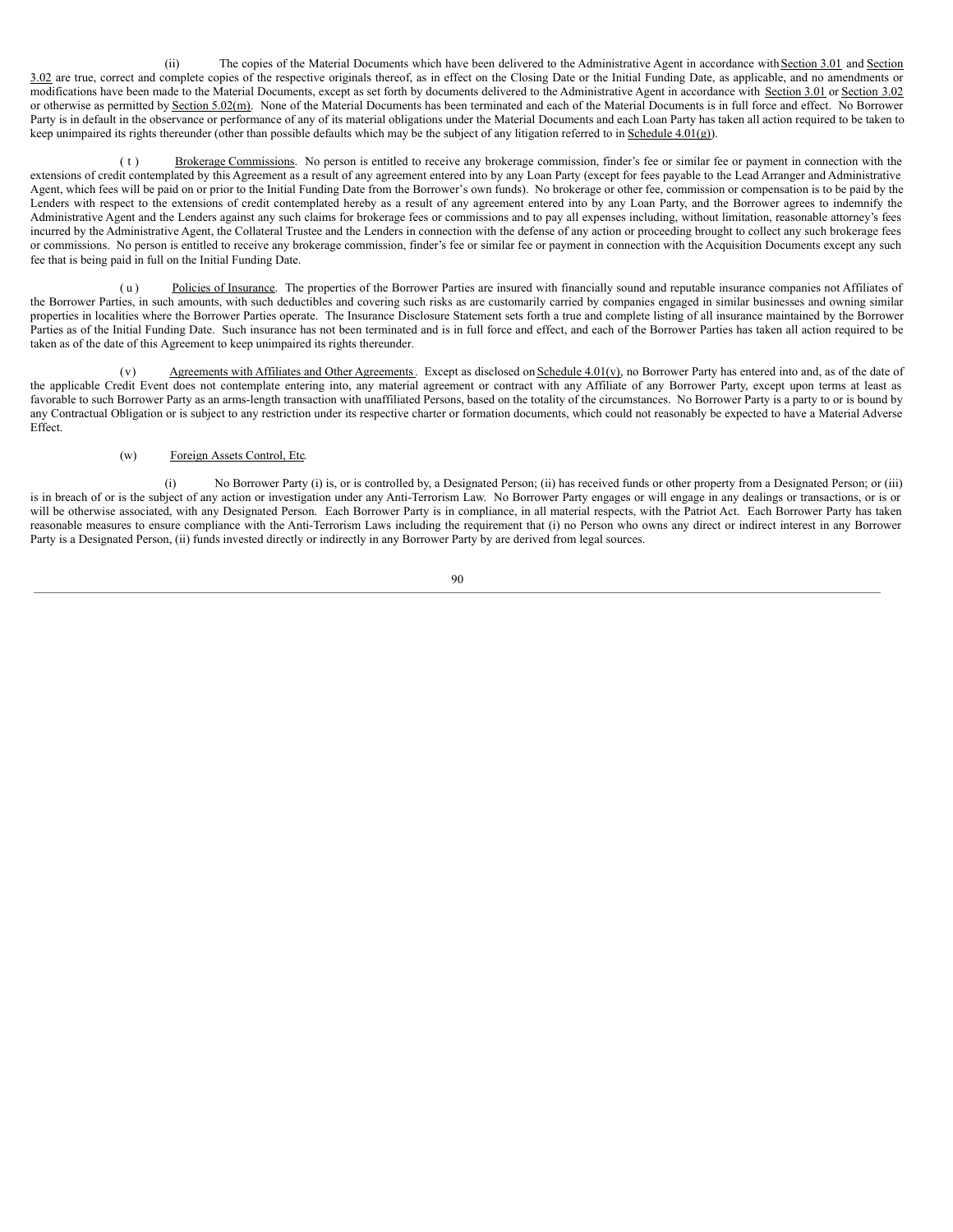(ii) No portion of the proceeds of any Loan, L/C Credit Extension or other credit made hereunder has been or will be used, directly or indirectly for, and no fee, commission, rebate or other value has been or will be paid to, or for the benefit of, any governmental official, political party, official of a political party or any other Person acting in an official capacity in violation of any applicable Governmental Rules, including the U.S. Foreign Corrupt Practices Act of 1977, as amended.

(x) Acquisition. The Acquisition has been and will be conducted in compliance with all Requirements of Law.

4.02. Reaffirmation of Borrower's Representations and Warranties. The Borrower shall be deemed to have reaffirmed, for the benefit of the Administrative Agent and the Lenders, each representation and warranty contained in Article IV on and as of the date of each Credit Event (including the initial Borrowings occurring on the Initial Funding Date), except for representations and warranties expressly made as of a specified date, which shall be and remain true as of such date.

4.03. Representations and Warranties of each Lender. Each Lender, as to itself only, represents and warrants to each other party hereto that it is not a "public-side" Lender (i.e. a Lender that does not wish to receive non-public information with respect to the Borrower Parties or their securities) (each, a "Public Lender") unless it has delivered a written notice (a "Public Lender Notice") to the Administrative Agent and the Borrower indicating it is a Public Lender.

## **ARTICLE V. COVENANTS**.

5.01. Affirmative Covenants. So long as any Loan or L/C Obligation remains unpaid, or any other Obligation remains unpaid, or any portion of any Commitment remains in force, the Borrower will comply, and will cause compliance by the other Loan Parties with the affirmative covenants set forth in this Section 5.01, unless the Required Lenders shall otherwise consent in writing.

(a) Financial Statements, Reports, etc. The Borrower shall furnish to the Administrative Agent and each Lender the following, each in such form and such detail as the Administrative Agent or the Required Lenders shall reasonably request:

(i) As soon as available and in no event later than forty-five (45) days after the last day of each fiscal quarter, a copy of the Financial Statements of the Borrower and its Subsidiaries (prepared on a consolidated and consolidating basis) for such fiscal quarter (beginning with the fiscal quarter ending June 30, 2012 and thereafter) and for the fiscal year to date, certified by the Chief Financial Officer of the Borrower to present fairly in all material respects the financial condition, results of operations and other information reflected therein and to have been prepared in accordance with GAAP (subject to normal year-end audit adjustments and the absence of footnotes);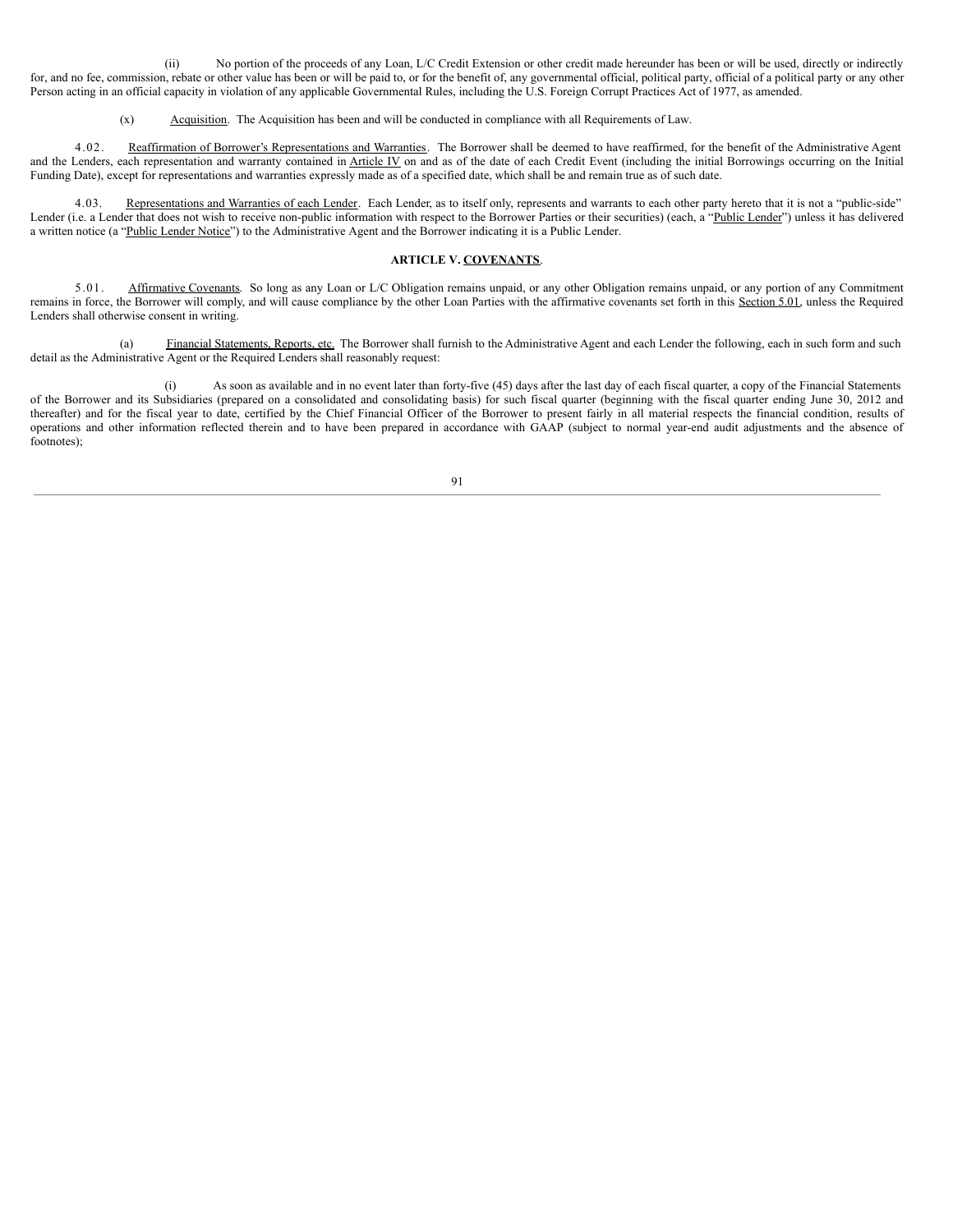(ii) As soon as available and in no event later than ninety (90) days after the close of each fiscal year (beginning with the fiscal year ending December 31, 2012), copies of the consolidated and consolidating Financial Statements of the Borrower and its Subsidiaries for such year, audited (as to the consolidated Financial Statements) by an independent certified public accountants of recognized national standing or otherwise reasonably acceptable to Administrative Agent, which Financial Statements shall be accompanied by a narrative from management of the Borrower which discusses results and copies of the unqualified opinion of such accountants and, to the extent delivered to the Borrower, management letters delivered by such accountants in connection with such Financial Statements;

(iii) Contemporaneously with the Financial Statements for each fiscal quarter and each fiscal year required by the foregoing clauses (i)and (ii), a compliance certificate of the Chief Financial Officer of the Borrower in substantially the form of Exhibit F (a "Compliance Certificate");

(iv) As soon as possible and in no event later than five (5) Business Days after the Borrower knows of the occurrence or existence of (A) any ERISA Event, (B) any actual or threatened litigation, suits, claims, disputes or investigations against any Borrower Party involving potential monetary damages payable by any Borrower Party of \$250,000 or more (alone or in the aggregate) or in which injunctive relief or similar relief is sought, which relief, if granted, could have a Material Adverse Effect, (C) any other event or condition which, either individually or in the aggregate, could have a Material Adverse Effect, including (I) breach or non-performance of, or any default under, a Contractual Obligation of a Borrower Party; (II) any dispute, litigation, investigation, proceeding or suspension between a Borrower Party and any Governmental Authority; or (III) the commencement of, or any material development in, any litigation or proceeding affecting a Borrower Party, including pursuant to any applicable Environmental Laws; or (D) any Default or any default under any Subordinated Obligations, the statement of a Responsible Officer of the Borrower setting forth details of such event, condition, Default or default and the action which the Borrower proposes to take with respect thereto. Each notice pursuant to this Section 5.01(a)(iv) shall describe with particularity any and all provisions of this Agreement or other Credit Document that have been breached;

(v) As soon as available, and in any event not later than thirty (30) days after the commencement of each fiscal year, the budget and projected financial statements of the Borrower Parties for such fiscal year (detailed on a quarterly basis), including, in each case, projected balance sheets, statements of income and retained earnings and statements of cash flow of the Borrower Parties, all in reasonable detail and in any event to include projected Capital Expenditures and quarterly projections of the Borrower Parties' compliance with each of the covenants set forth in Section 5.03 of this Agreement;

(vi) As soon as possible and in no event later than five (5) Business Days prior to the occurrence of any event or circumstance that would require a prepayment pursuant to Section 2.06(c), the statement of a Responsible Officer of the Borrower setting forth the details thereof;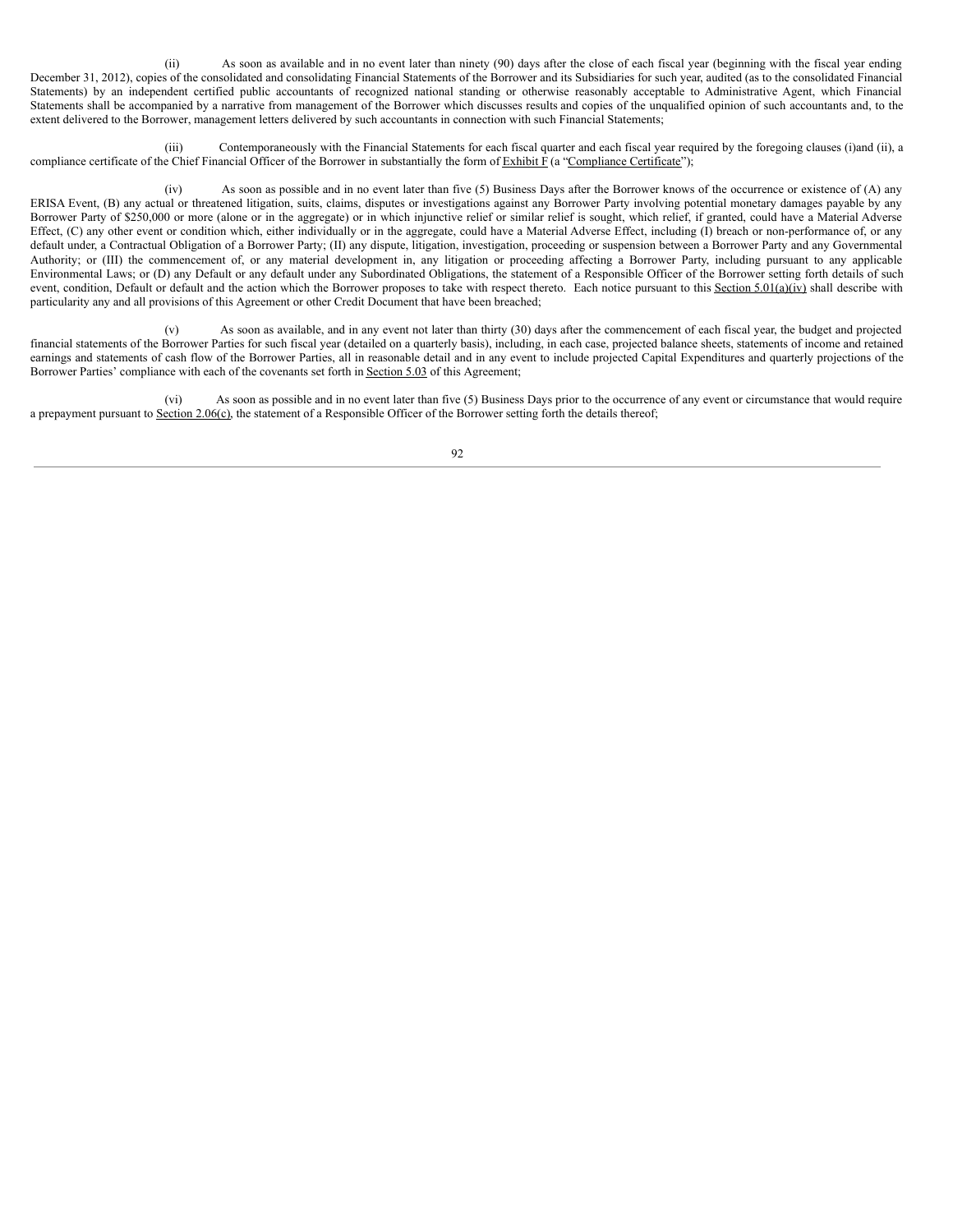(vii) As soon as possible and in no event later than ten (10) days prior thereto, written notice of the establishment or acquisition by a Loan Party of any new Subsidiary or the issuance of any new Equity Securities of the Borrower or any Subsidiary;

(viii) As soon as possible and in no event later than five (5) Business Days after the receipt thereof by the Borrower, a copy of any notice, summons, citations or other written communications concerning any actual, alleged, suspected or threatened violation of any Environmental Law, or any liability of a Loan Party for Environmental Damages;

(ix) As soon as possible and in no event later than five (5) Business Days after the receipt thereof by the Borrower, a copy of any material notice, summons, citation or other written communications concerning the revocation, failure to renew or suspension of any gaming or gambling license or other material operating license or material permit of any Borrower Party.

(x) As soon as possible and in no event later than five (5) days after the sending or filing thereof, copies of any proxy statements, financial statements or reports that the Borrower has made generally available to its shareholders; copies of any regular, periodic and special reports or registration statements or prospectuses that the Borrower files with the United States Securities and Exchange Commission;

(xi) During the period commencing on the Closing Date and ending on the Initial Funding Date, as soon as available and in no event later than forty-five (45) days after the last day of each fiscal quarter, a copy of the Financial Statements of Silver Slipper (prepared on a consolidated and consolidating basis) for such fiscal quarter and for the fiscal year to date;

(xii) During the period commencing on the Closing Date and ending on the Initial Funding Date, as soon as available and in no event later than ninety (90) days after the close of each fiscal year, copies of the consolidated and consolidating Financial Statements of Silver Slipper for such year, audited (as to the consolidated Financial Statements) by an independent certified public accountants of recognized national standing;

(xiii) During the period commencing on the Closing Date and ending on the Initial Funding Date, as soon as available and in no event later than thirty (30) days after the last day of each fiscal month, a copy of the consolidated and consolidating Financial Statements of Silver Slipper for such month and for the fiscal year to date;

(xiv) As soon as possible and in no event later than ten (10) days prior to the acquisition by any Borrower Party of any leasehold or ownership interest in real property, a written supplement to Schedule 4.01(h);

(xv) Without derogation of the Borrower's obligation under Section 5.02(k), as soon as possible and in no event later than five (5) Business Days after the effectiveness thereof, any material change in accounting policies of or financial reporting practices by the Borrower Parties;

(xvi) Simultaneously with the delivery of each set of consolidated financial statements referred to in Section 5.01(a)(i) and Section 5.01(a)(ii) above, the related consolidating financial statements reflecting the adjustments necessary to eliminate the accounts of Unrestricted Subsidiaries (if any) from such consolidated financial statements; and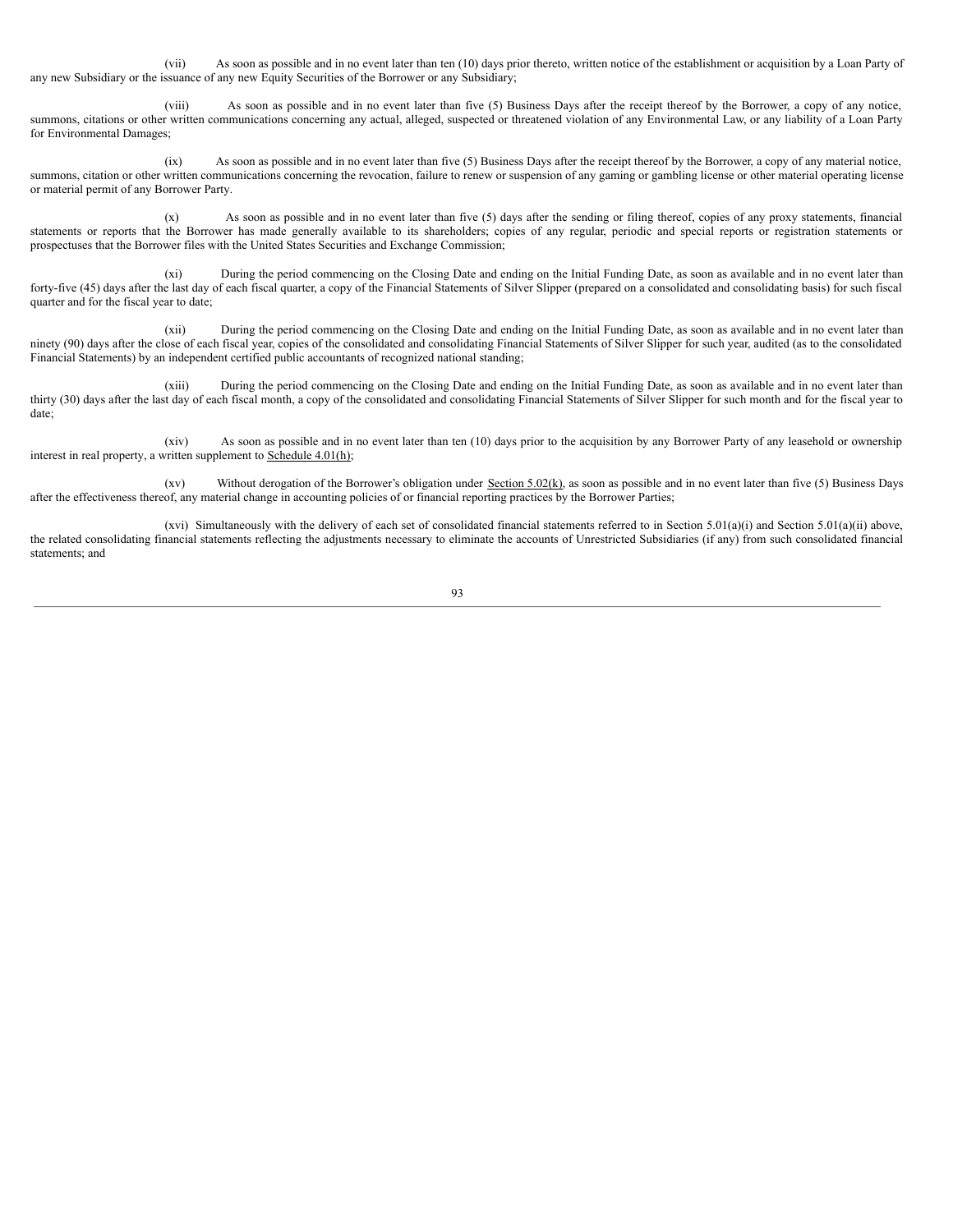(xvii) Such other instruments, agreements, certificates, opinions, statements, documents and information relating to the Properties, operations or condition (financial or otherwise) of the Loan Parties, and compliance by the Borrower with the terms of this Agreement and the other Credit Documents as the Administrative Agent from time to time reasonably request.

The Borrower hereby acknowledges that the Administrative Agent will make available to the Lenders and the L/C Issuer materials and/or information provided by or on behalf of the Borrower hereunder (the "Borrower Materials") by posting the Borrower Materials on one or more Platforms. From and after the date of receipt of any Public Lender Notice, the Borrower agrees that (w) all Borrower Material that may be made available to Public Lenders shall be clearly and conspicuously marked "PUBLIC" which, at a minimum, shall mean that the word "PUBLIC" shall appear prominently on the first page thereof, (x) by marking Borrower Materials "PUBLIC" the Borrower shall be deemed to have authorized the Administrative Agent, the L/C Issuer and the Lenders to treat such Borrower Materials as either publicly available information or not material information (although it may be sensitive and proprietary) with respect to the Borrower Parties or their securities for purposes of United States Federal and state security laws; (y) all Borrower Materials marked "PUBLIC" are permitted to be made available through a portion of the Platform designated "Public Investor;" and (z) the Administrative Agent shall be entitled to treat any Borrower Materials that are not marked "PUBLIC" as being suitable only for posting on a portion of the Platform not designated "Public Investor".

(b) Books and Records. The Loan Parties shall at all times keep proper books of record and account in which full, true and correct entries will be made of their transactions in accordance with GAAP.

( c ) Inspections. Except as limited by Nevada Gaming Commission Regulation 6.130, Mississippi Gaming Commission Regulation VII J. and Indiana Gaming Commission Regulation 68 IAC 11-2-2 et seq., or the Borrower's approved system of internal controls governing mandatory count procedures and the persons who may participate therein, the Loan Parties shall permit the Administrative Agent, the Collateral Trustee and each Lender, or any agent or representative thereof, upon reasonable notice and during normal business hours (or if an Event of Default shall have occurred and be continuing at any time as the Administrative Agent, the Collateral Trustee and any Lender may determine with or without prior notice to the Borrower), to visit and inspect any of the properties and offices of the Loan Parties, to conduct audits of any or all of the Collateral, to examine the books and records of the Loan Parties and make copies thereof, and to discuss the affairs, finances and business of the Loan Parties with, and to be advised as to the same by, their officers, auditors and accountants, all at such times and intervals as the Administrative Agent, the Collateral Trustee or any Lender may request, all at the Borrower's expense.

 $Q_{A}$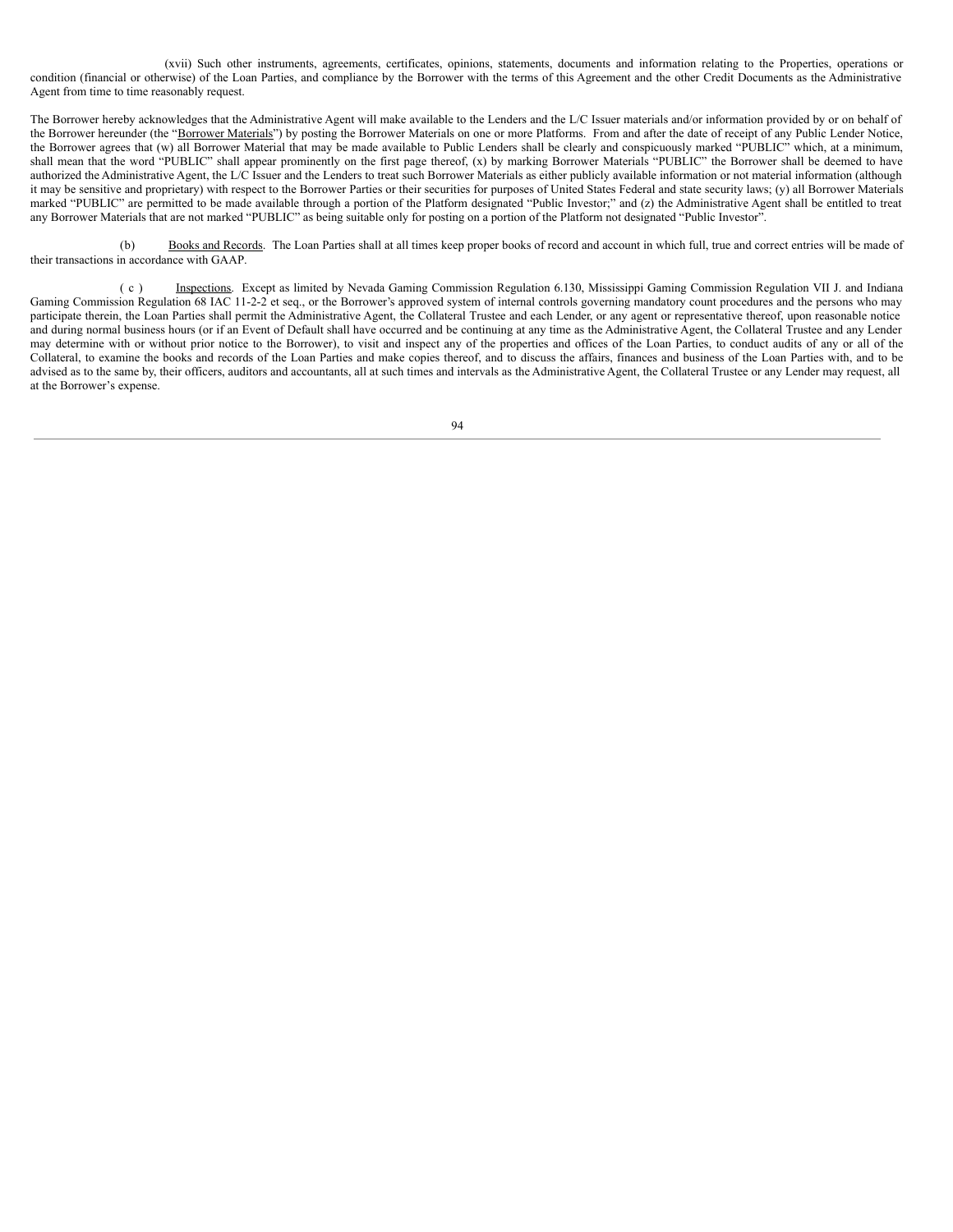#### (d) Insurance. The Loan Parties shall:

(i) Carry and maintain (A) insurance during the term of this Agreement of the types and in the amounts customarily carried from time to time by others engaged in substantially the same business as such Person and operating in the same geographic area as such Person, including, but not limited to, business interruption, fire, liability, property damage and worker's compensation, (B) if requested by the Administrative Agent, flood insurance with respect to real property Collateral in amounts and subject to deductibles and other terms as may be reasonably acceptable to the Administrative Agent, (C) insurance required by any Real Property Security Documents or the Rising Star Vessel Security Document, (D) fire and usual marine risks (including hull and machinery and excess risks), (E) protection and indemnity risks and (F) any other risks against which the Administrative Agent considers, having regards to practices and other circumstances prevailing at the relevant time, it would in the reasonable opinion of the Administrative Agent be reasonable for the Borrower Parties to insure and which are specified by the Administrative Agent by notice to the Borrower;

### (ii) Furnish to any Lender, upon written request, full information as to the insurance carried;

(iii) Carry and maintain each policy for such insurance with (A) a company which is rated A or better by A.M. Best and Company at the time such policy is placed and at the time of each annual renewal thereof or (B) any other insurer which is satisfactory to the Administrative Agent; and

(iv) Obtain and maintain endorsements acceptable to the Administrative Agent for such insurance (including form CF1218) naming the Administrative Agent, the Collateral Trustee and the Lenders as additional insureds and the Collateral Trustee as mortgagee and lender's loss payee and including mortgagee's and lender's loss payable endorsements;

provided, however, that if any Loan Party shall fail to maintain insurance in accordance with thissection 5.01(d), or if any Loan Party shall fail to provide the required endorsements with respect thereto, the Administrative Agent shall have the right (but shall be under no obligation) to procure such insurance and the Borrower agrees to reimburse the Administrative Agent for all costs and expenses of procuring such insurance.

( e ) Governmental Charges and Other Indebtedness. Each Loan Party shall promptly pay and discharge when due (i) all Taxes and other Governmental Charges, (ii) all Indebtedness which, if unpaid, could become a Lien upon the property of such Loan Party and (iii) subject to any subordination provisions applicable thereto, all other Indebtedness which in each case, if unpaid, could be reasonably likely to have a Material Adverse Effect, except such Taxes, Governmental Charges and Indebtedness as may in good faith be contested or disputed, or for which arrangements for deferred payment have been made; provided that in each such case appropriate reserves are maintained in accordance with GAAP and no material property of any Loan Party is at impending risk of being seized, levied upon or forfeited.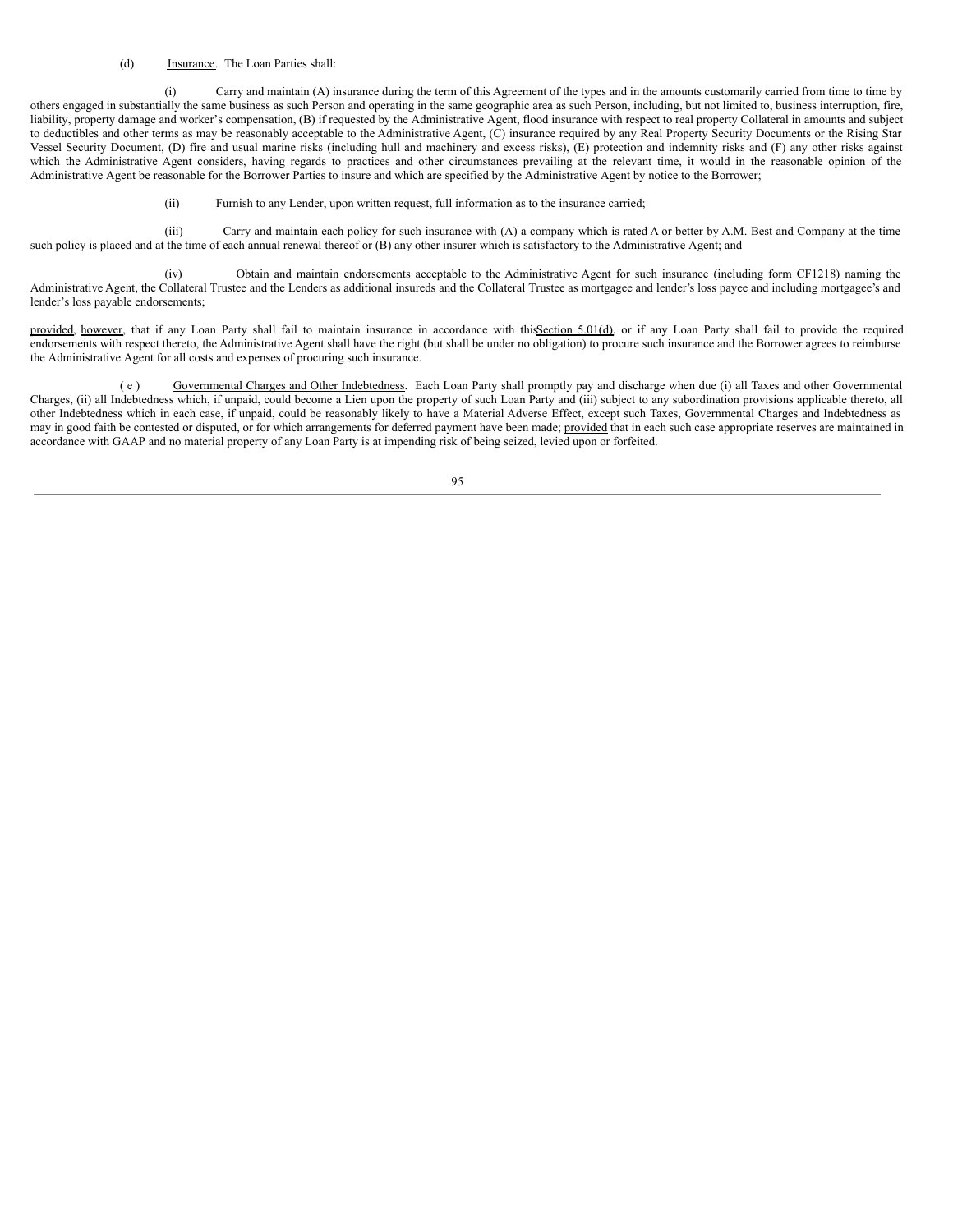(f) Use of Proceeds. The Borrower shall use the proceeds of the Loans (i) to provide a portion of the financing for the Acquisition, (ii) to refinance certain existing Indebtedness of the Loan Parties, (iii) to pay fees and expenses incurred in connection with the Transactions, (iv) to provide for the ongoing working capital and other general corporate purposes of the Loan Parties, and (v) in the case of any Term Loan Increase, to provide a portion of the financing for a hotel adjacent to the Silver Slipper Casino.

(g) General Business Operations. Each of the Loan Parties shall (i) preserve, renew and maintain in full force its corporate, partnership or limited liability company existence and good standing under the Governmental Rules of the jurisdiction of its organization and all of its rights, licenses and permits (including all tribal, gaming, horse racing and video lottery licenses and permits), leases, qualifications, privileges franchises and other authority reasonably necessary to the conduct of its business, (ii) conduct its business activities in compliance with all Requirements of Law (including all Gaming Laws and tribal, horse racing and video lottery laws) and Contractual Obligations applicable to such Person except, in each case, where any failure, either individually or in the aggregate, could not reasonably be expected to have a Material Adverse Effect, (iii) keep all property useful and necessary in its business in good working order and condition, ordinary wear and tear excepted and from time to time make, or cause to be made, all necessary and proper repairs, except, in each case, where any failure, either individually or in the aggregate, could not reasonably be expected to have a Material Adverse Effect, (iv) subject to the Borrower's commercially reasonable judgment, maintain, preserve and protect all of its rights to enjoy and use material trademarks, trade names, service marks, patents, copyrights, licenses, leases, franchise agreements and franchise registrations and (v) conduct its business in an orderly manner without voluntary interruption except where any failure could not reasonably be expected to have a Material Adverse Effect. No Loan Party shall change its jurisdiction of formation.

(h) Compliance with Laws. Each Loan Party shall comply with the requirements of all applicable laws, rules, regulations and orders of any Governmental Authority (including, without limitation, all Environmental Laws), noncompliance with which could reasonably be expected to have, individually or in the aggregate, a Material Adverse Effect and the inventory of each Loan Party shall comply with the Fair Labor Standards Act.

(i) New Subsidiaries. The Borrower shall, at its own expense promptly, and in any event within ten (10) Business Days, after the formation of or as of the date of the acquisition of any Subsidiary (other than an Excluded Subsidiary) (A) notify the Administrative Agent of such event in writing (to the extent notice has not already been provided in accordance with Section 5.01(a)(vii)), (B) cause such Subsidiary to become a party to the Guaranty, the Security Agreement and each other applicable Security Document in accordance with the terms thereof, (C) deliver (or cause the appropriate Person to deliver) to the Collateral Trustee all stock certificates and other instruments constituting Collateral thereunder free and clear of all adverse claims, accompanied by undated stock powers or other instruments of transfer executed in blank (and take such other steps as may be requested by the Collateral Trustee or the Administrative Agent to perfect the Collateral Trustee's first priority Lien in such Collateral consisting of Equity Securities in compliance with any applicable laws of jurisdictions outside of the United States), (D) cause each document (including each Uniform Commercial Code financing statement and each filing with respect to intellectual property owned by such new Subsidiary) required by law or requested by the Collateral Trustee or the Administrative Agent to be filed, registered or recorded in order to create in favor of the Collateral Trustee, for the benefit of the Secured Parties, a valid, legal and perfected first priority security interest in and lien on the Collateral subject to the Security Documents to be so filed, registered or recorded and evidence thereof delivered to the Collateral Trustee, (E) deliver (or cause the appropriate Person to deliver) the Organizational Documents, certificates, resolutions and other documents that would have been required of such Subsidiary under Section 3.01 if such Subsidiary had been the Borrower on the Closing Date and (F) deliver an opinion of counsel in form and substance reasonably satisfactory to the Administrative Agent with respect to each new Guarantor, the pledge of the Equity Securities of such Subsidiary, and the other matters set forth in this Section 5.01(i).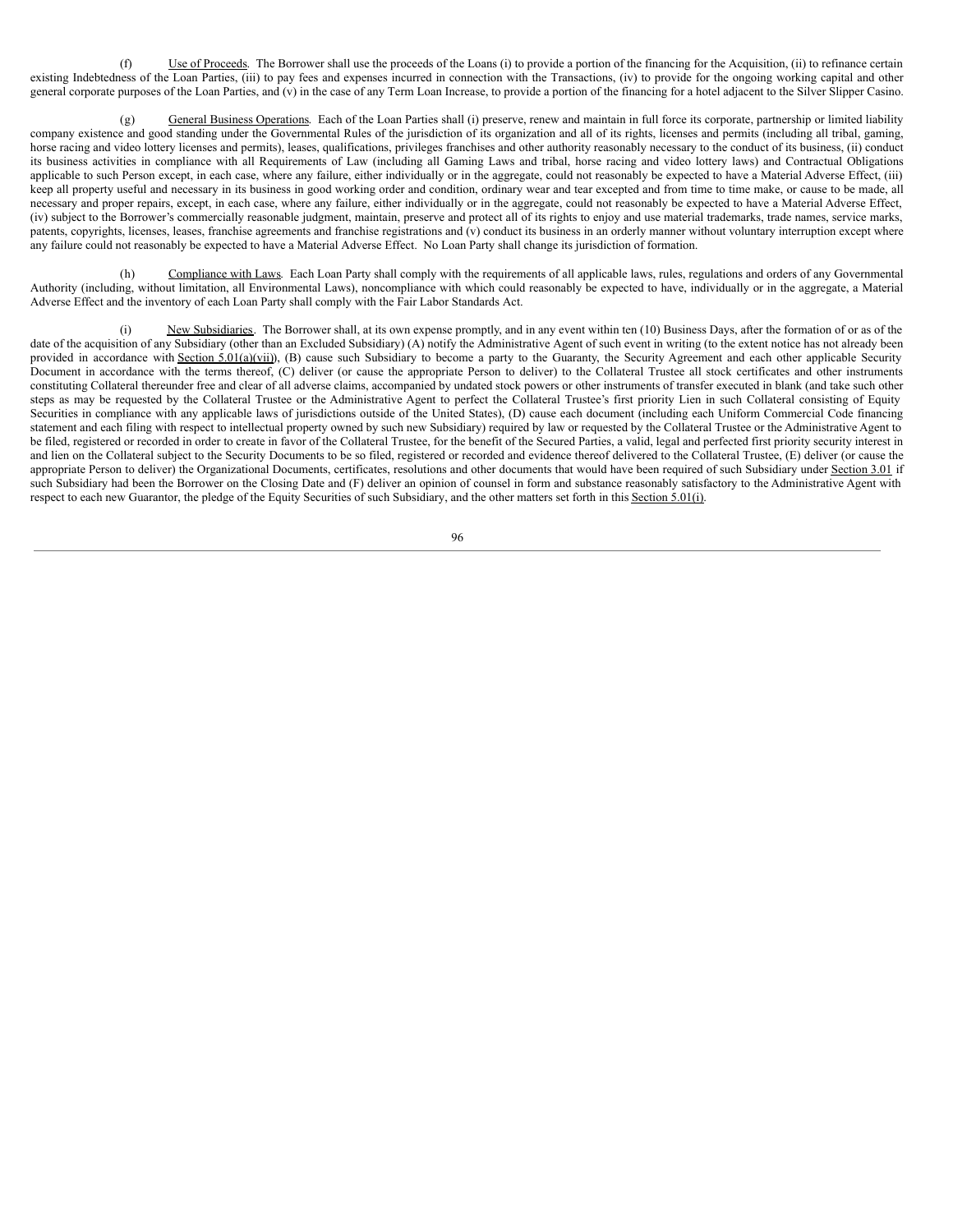( j ) Appraisals. During the existence of an Event of Default or upon the written request of the Administrative Agent (for itself or upon request of any Lender, without duplication) acting pursuant to any Requirement of Law, the Borrower agrees that the Administrative Agent may, at the expense of the Borrower, commission an appraisal of any property (i) to which any Loan Party holds legal title and (ii) which is encumbered by any Security Document.

(k) Additional Collateral. If at any time from and after the Closing Date, the Borrower or any other Loan Party acquires any fee or leasehold interest in real property, the Borrower or such other Loan Party shall promptly deliver to the Administrative Agent, at its own expense, all documentation and information in form and substance reasonably satisfactory to the Administrative Agent (including any appraisals, surveys and environmental reports) to assist the Collateral Trustee in obtaining deeds of trust or mortgages on such additional real property and ALTA policies of title insurance, with such endorsements as the Administrative Agent may reasonably require, issued by a company and in form and substance satisfactory to the Administrative Agent, in an amount equal to the principal amount of the Total Revolving Loan Commitment on the Initial Funding Date plus the then outstanding aggregate principal amount of the Terms Loans, insuring the Collateral Trustee's Lien on such additional real property Collateral to be of first priority, subject only to such exceptions as the Administrative Agent shall approve in its reasonable discretion, with all costs thereof to be paid by the Borrower or such other Loan Party. If at any time from and after the Closing Date, the Borrower or other Loan Party acquires any vessel (including the Rising Star Vessel), the Borrower or such other Loan Party shall execute, deliver and record, at its own expense, as soon as possible all documentation and information necessary or appropriate, as determined by the Collateral Trustee, in form and substance reasonably satisfactory to the Administrative Agent to provide the Collateral Trustee a first preferred mortgage on such vessel, subject only to such exceptions as the Administrative Agent shall approve in its reasonable discretion, with all costs thereof to be paid by the Borrower or such other Loan Party.

(l) Rate Contracts. No later than 120 days after the Initial Funding Date, the Borrower shall enter into, and shall maintain in full force and effect, one or more Lender Rate Contracts with respect to the Indebtedness evidenced by this Agreement reasonably satisfactory to the Administrative Agent, which agreements shall provide coverage in a notional amount equal to at least \$15,000,000 of the Effective Amount of the Term Loans (as the same may be reduced from time to time pursuant to repayments under Section 2.01(g)(iii) and prepayments under Section 2.06).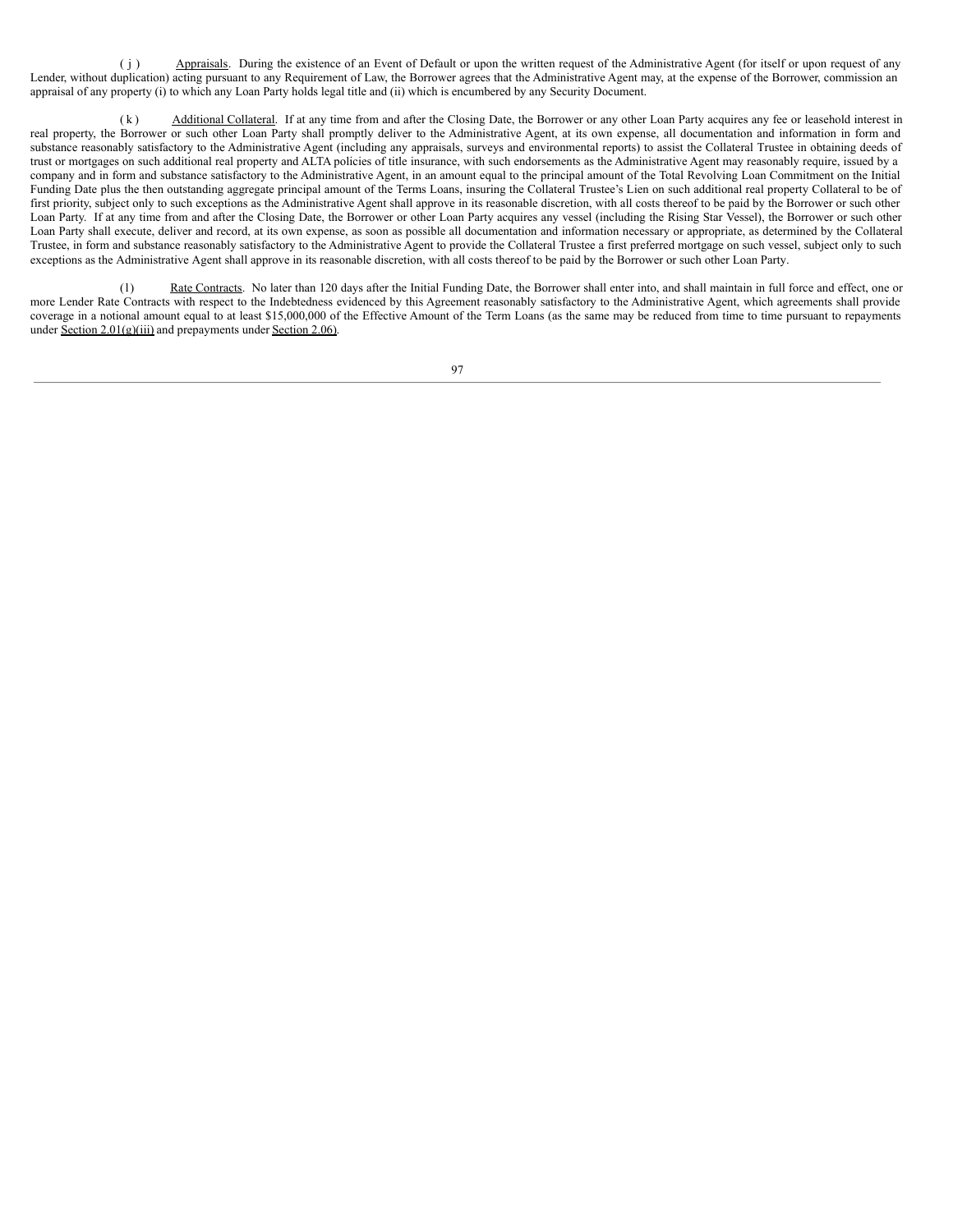( m ) Acquisition. The Loan Parties shall use commercially reasonable efforts to consummate the Acquisition as soon as possible, and, in any event, the Loan Parties shall cause the Acquisition to be consummated no later than October 31, 2012. If the Acquisition is not consummated by October 31, 2012, unless said date is extended with the written consent of the Borrower, Administrative Agent and Required Lenders, this Agreement shall terminate and be of no further force and effect.

( n ) Designation of Subsidiaries. The Borrower may at any time after the Closing Date designate any newly acquired or formed Restricted Subsidiary of the Borrower as an Unrestricted Subsidiary or any Unrestricted Subsidiary as a Restricted Subsidiary; *provided* that (i) immediately before and after such designation, no Default shall have occurred and be continuing, (ii) immediately after giving effect to such designation, the Borrower shall be in compliance, on a pro forma basis, with the financial covenants set forth in Section 5.03(a), Section 5.03(b) and Section 5.03(c) (and, as a condition precedent to the effectiveness of any such designation, the Borrower shall deliver to the Administrative Agent a certificate setting forth in reasonable detail the calculations demonstrating such compliance), (iii) no Restricted Subsidiary may be designated an Unrestricted Subsidiary if it was a Subsidiary of the Borrower on the Closing Date. The designation of any Subsidiary as an Unrestricted Subsidiary after the Closing Date shall constitute an Investment by the Borrower therein at the date of designation in an amount equal to the fair market value as determined in good faith by the Borrower of the Borrower's or its Subsidiary's (as applicable) Investment therein. The designation of any Unrestricted Subsidiary as a Restricted Subsidiary shall constitute (i) the incurrence at the time of designation of any Investment, Indebtedness or Liens of such Subsidiary existing at such time and (ii) a return on any Investment by the Borrower in Unrestricted Subsidiaries pursuant to the preceding sentence in an amount equal to the fair market value as determined in good faith by the Borrower at the date of such designation of the Borrower's or its Subsidiary's (as applicable) Investment in such Subsidiary.

(o) Information Rights. So long as any of the Loans remain outstanding, the Lenders will have the right to receive all materials distributed at any meetings of the board of directors or managers of any Borrower Party, and each committee meeting of such boards, and the Borrower's management team and employees at any periodic operating review meetings.

5.02. Negative Covenants. So long as any Loan or L/C Obligation remains unpaid, or any other Obligation remains unpaid or unperformed, or any portion of any Commitment remains in force, the Borrower will comply, and will cause compliance by the other Loan Parties, with the negative covenants set forth in this Section 5.02, unless the Required Lenders shall otherwise consent in writing.

( a ) Indebtedness. None of the Loan Parties shall create, incur, assume or permit to exist any Indebtedness or engage in any off-balance sheet finance transaction or other similar transaction except for the following ("Permitted Indebtedness"):

(i) Indebtedness of the Loan Parties under the Credit Documents;

(ii) Indebtedness of the Loan Parties listed in Schedule 5.02(a) and existing on the date of this Agreement and any Indebtedness of the Loan Parties under initial or successive refinancings of any Indebtedness permitted by this Section 5.02(a)(ii); provided that (A) the principal amount of any such refinancing does not exceed the principal amount of the Indebtedness being refinanced and (B) the material terms and provisions of any such refinancing (including maturity, redemption, prepayment, default and subordination provisions) are no less favorable to the applicable Loan Party and the Lenders than the Indebtedness being refinanced;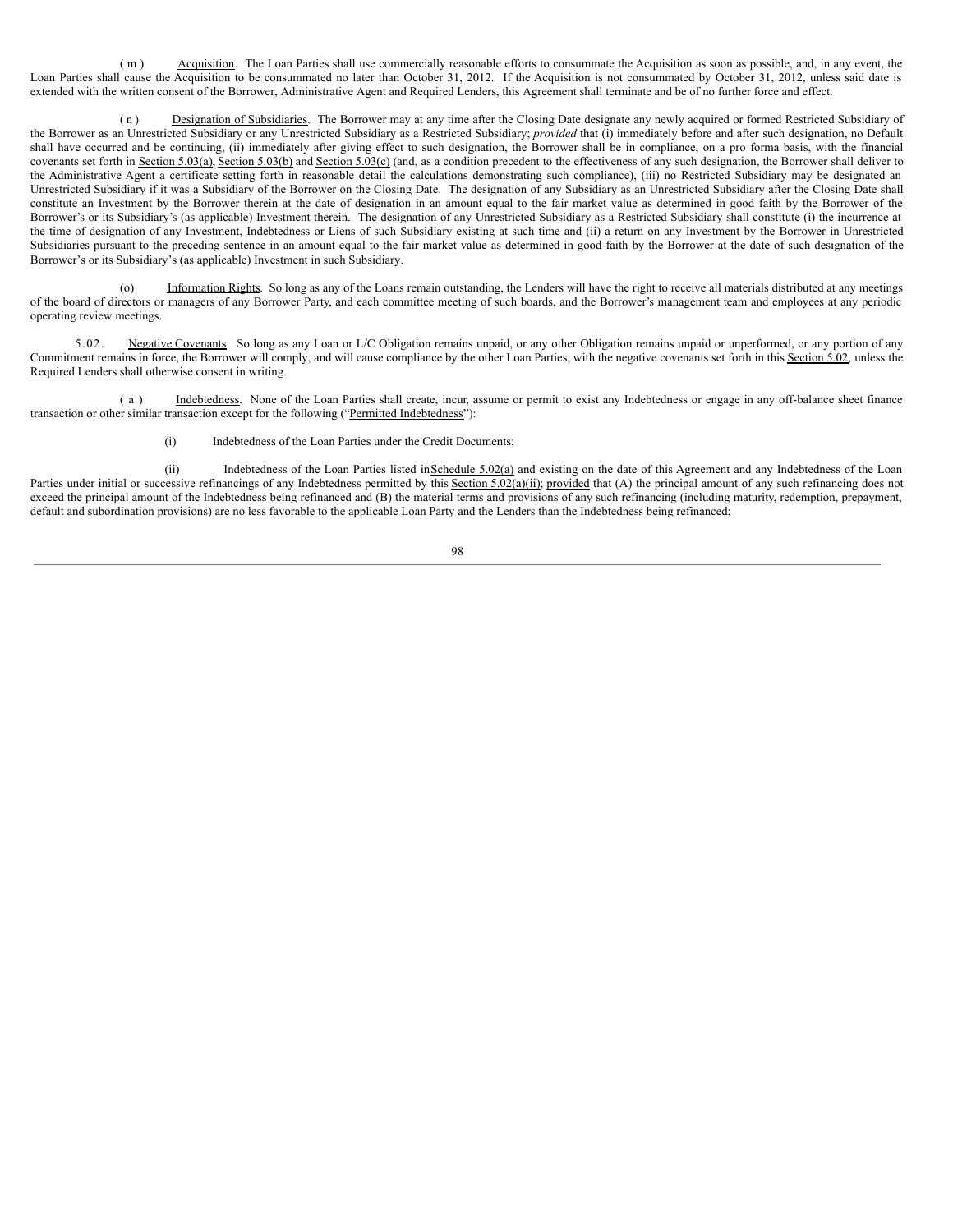(iii) Indebtedness of the Loan Parties under Rate Contracts permitted by Section 5.02(l);

(iv) Indebtedness of the Loan Parties with respect to surety, appeal, indemnity, performance or other similar bonds or guaranties in the ordinary course of business, including surety or similar bonds issued in connection with the stay of a proceeding of the type described in Section 6.01(h);

(v) Guaranty Obligations of any Loan Party in respect of Permitted Indebtedness of any other Loan Party;

(vi) Indebtedness owing to any other Loan Parties, any Unrestricted Subsidiary, any Joint Venture or any Non-Wholly-Owned Subsidiary; provided that (A) the Investment constituting such Indebtedness is permitted by Section 5.02(e)(iii) or Section 5.02(e)(ix) and (B) any such Indebtedness owing to any Unrestricted Subsidiary, any Joint Venture or any Non-Wholly-Owned Subsidiary is subordinated to the Obligations.

outstanding;

(vii) purchase money Indebtedness and Capital Lease obligations in an aggregate principal amount not to exceed \$750,000 at any one time

(viii) Second Lien Obligations in an aggregate principal amount not to exceed \$20,000,000 at any one time outstanding plus any additional Second Lien obligations designated as a Cure Amount in accordance with Section 6.03, and any refinancings, refundings, renewals or extensions thereof;provided that (A) the amount of such Second Lien Obligations is not increased at the time of such refinancing, refunding, renewal or extension, (B) the terms relating to principal amount, amortization, maturity, collateral and priority of collateral, and other material terms taken as a whole, of any such refinancing, refunding, renewing or extending the Second Lien Obligations are no less favorable to the Loan Parties than the terms of the Second Lien Credit Documents governing the Second Lien Obligations being refinanced, refunded, renewed or extended, and the interest rate applicable to any such refinancing, refunding, renewing or extending Indebtedness does not exceed the then applicable market interest rate to such type of financing;

(ix) Subordinated Obligations incurred after the Closing Date; provided that such Subordinated Obligations and the documentation for such Subordinated Obligations (including, without limitation, the terms and amount of such Subordinated Obligations) are reasonably satisfactory to the Required Lenders (but in any event, the maturity of such Subordinated Obligations shall be no earlier than a date that is one year after the Maturity Date and such Subordinated Obligations shall have no principal payments prior to a date that is one year after the Maturity Date); and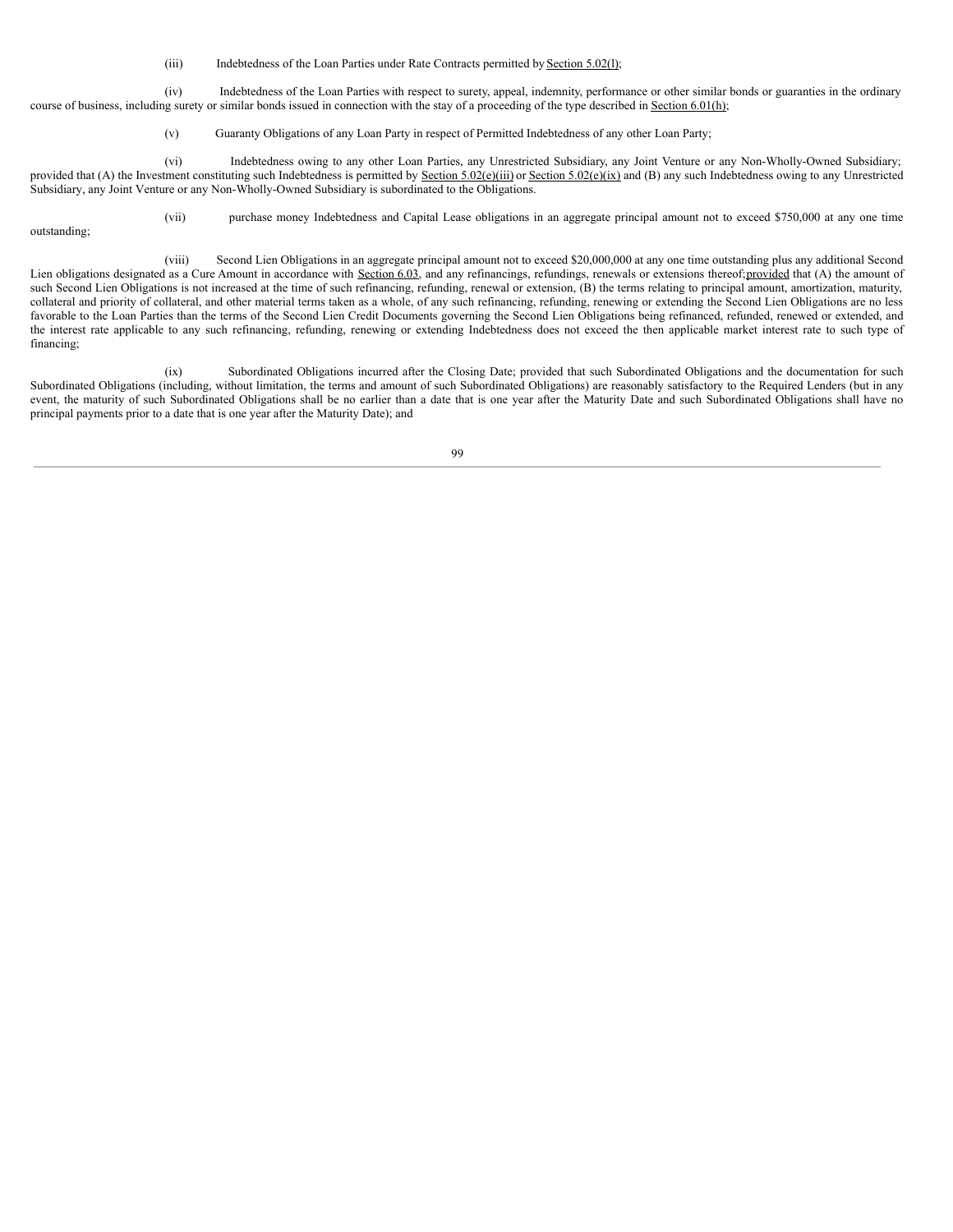(x) Subordinated, non-recourse, debt or capital lease obligations under GAAP, in an amount not to exceed \$9,000,000, related to a third party hotel located at Rising Star Casino; provided that (A) the Maturity of such obligations shall be no earlier than ten years from the date of incurrence and (B) the interest rate applicable to such obligations does not exceed 5% per annum.

(b) Liens. No Loan Party shall create, incur, assume or permit to exist any Lien or Negative Pledge on or with respect to any of its Property, whether now owned or hereafter acquired, except for the following ("Permitted Liens"):

(i) first priority liens on the Collateral in favor of the Collateral Trustee securing the Obligations and Negative Pledges under the Credit Documents, pursuant and subject to the terms of the Intercreditor Agreement;

(ii) Liens listed in Schedule 5.02(b) and existing on the date of this Agreement and any replacement Liens (covering the same or a lesser scope of Property) in respect of replacement Indebtedness permitted under Section 5.02(a)(ii);

(iii) Liens for Taxes or other Governmental Charges not at the time delinquent or thereafter payable without penalty or being contested in good faith by appropriate proceedings and have not proceeded to judgment; provided that adequate reserves for the payment thereof have been established in accordance with GAAP and no Property of any Loan Party is subject to impending risk of loss or forfeiture by reason of nonpayment of the obligations secured by such Liens;

(iv) statutory Liens, possessory liens of carriers and warehousemen, materialmen Liens, mechanic's Liens and landlord Liens, in each case arising in the ordinary course of business with respect to obligations which are not delinquent for a period of more than 120 days or are being contested in good faith by appropriate proceedings, provided that, if delinquent, adequate reserves have been set aside with respect thereto in accordance with GAAP and, by reason of nonpayment, no Property of any Loan Party is subject to a material impending risk of loss or forfeiture;

(v) Deposits under workers' compensation, unemployment insurance and social security laws or to secure the performance of bids, tenders, contracts (other than for the repayment of borrowed money) or leases, or to secure statutory obligations of surety, appeal or customs bonds or to secure indemnity, performance or other similar bonds or guaranties in the ordinary course of business; and

(vi) Purchase money Liens and associated Negative Pledges incurred with respect to property acquired using the proceeds of Indebtedness and Capital Leases permitted under Section 5.02(a)(vii);

(vii) Liens incurred in connection with the extension, renewal or refinancing of the Indebtedness secured by the Liens described inSection 5.02(b) (ii) or (vi) above; provided that any extension, renewal or replacement Lien (A) is limited to the Property covered by the existing Lien and (B) secures Indebtedness which is no greater in amount and has material terms no less favorable to the Lenders than the Indebtedness secured by the existing Lien;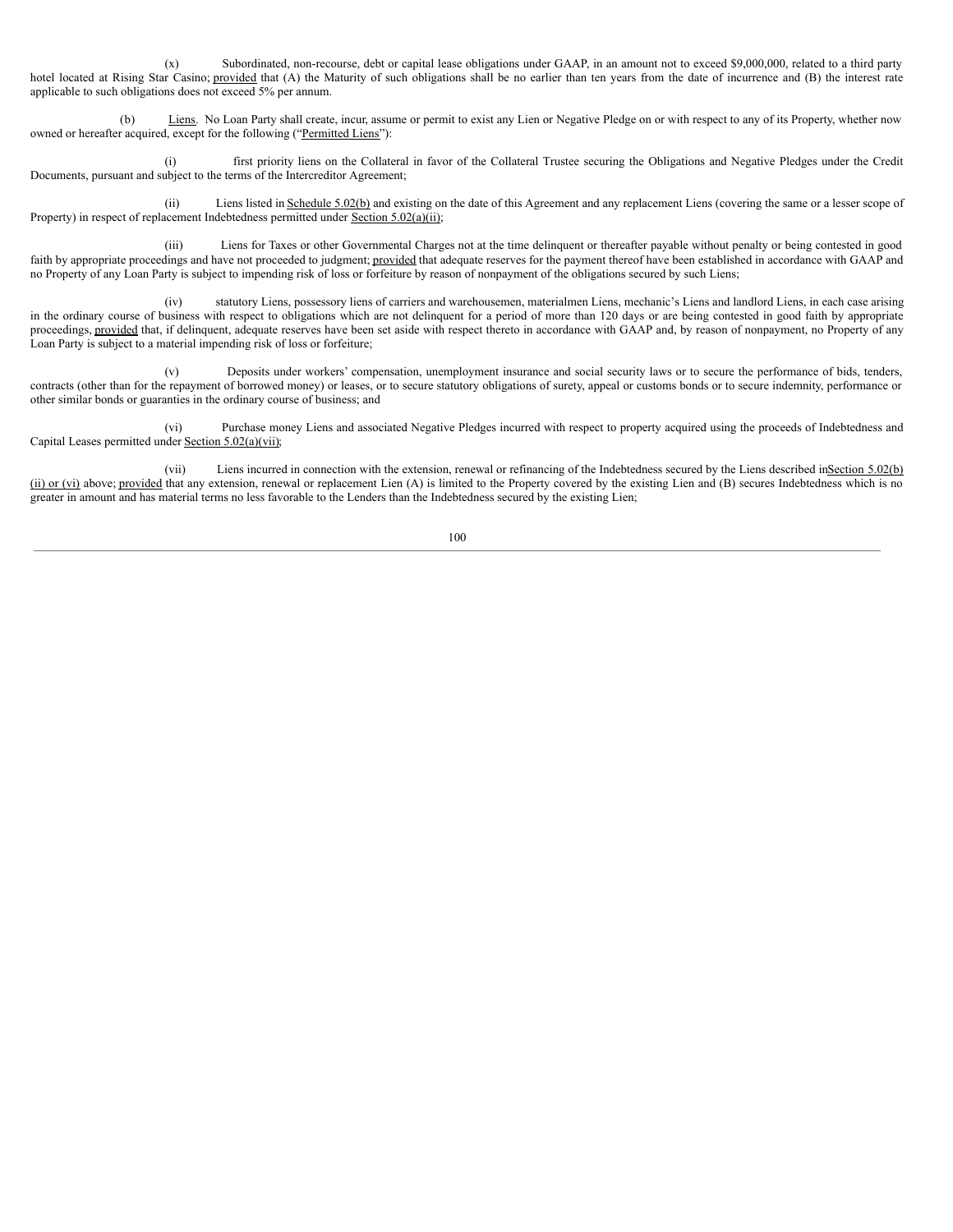(viii) leases or subleases granted to others (in the ordinary course of business consistent with past practices) not interfering in any material respect with the ordinary conduct of the business or operations of any Loan Party;

(ix) easements, rights-of-way, restrictions, minor defects, encroachments or irregularities in title and other similar charges or encumbrances not interfering in any material respect with the ordinary conduct of the business of any Loan Party;

(x) deposits in the ordinary course of business to secure liabilities to insurance carriers, lessor, utilities and other service providers;

(xi) Liens on the real property subject to any of the Real Property Security Documents identified in the ALTA title policy received by the Administrative Agent (in form and substance reasonably satisfactory to the Administrative Agent) relating to such real property;

(xii) second priority Liens on the Collateral in favor of the Collateral Trustee securing the Obligations and Negative Pledges under the Second Lien Credit Documents, pursuant and subject to the terms of the Intercreditor Agreement;

(xiii) bankers liens and rights of setoff with respect to customary depository arrangements entered into in the ordinary course of business; and

(xiv) Liens arising by reason of security for surety or appeal bonds in the ordinary course of business of any Loan Party;

provided, however, that the foregoing exceptions shall not permit any Lien on any Equity Securities issued by any Loan Party, except for Liens in favor of the Collateral Trustee securing the Obligations (or any guaranty thereof) or Liens in favor of the Second Lien Collateral Trustee securing the Second Lien Obligations (or any guaranty thereof).

(c) Asset Dispositions. No Loan Party shall, directly or indirectly, sell, lease, convey, transfer or otherwise dispose (including, without limitation, via any sale and leaseback transaction) of any of its Property, whether now owned or hereafter acquired, except for the following:

(i) Sales by the Loan Parties of inventory in the ordinary course of their businesses (excluding sales of inventory by any Loan Party, directly or indirectly, to another Loan Party);

(ii) Sales or disposals by the Loan Parties of damaged, worn-out or obsolete equipment in the ordinary course of their businesses for not less than fair market value, if any;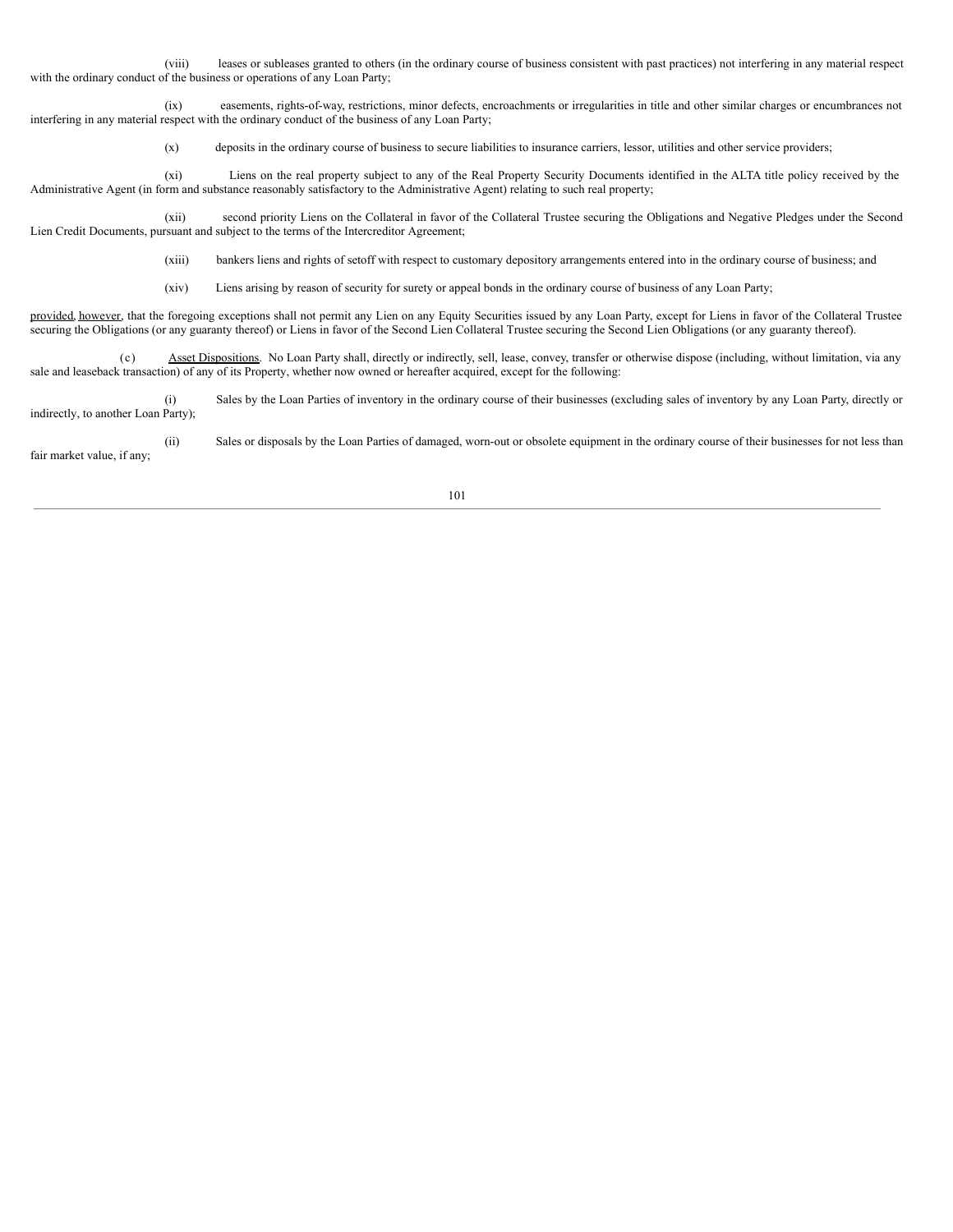(iii) Sales or other dispositions by any Loan Party of Investments permitted by Section 5.02(e)(ii) for not less than fair market value;provided that no Event of Default shall have occurred and be continuing and the proceeds of such sale or other disposition are retained as working capital with such Loan Party;

(iv) Sales or other dispositions of assets and property (A) by the Borrower to any Guarantor or any other Borrower and (B) by any Guarantor to the Borrower or any other Guarantor;

(v) Transfers permitted by Section 5.02(b), Section 5.02(d), Section 5.02(e) and Section 5.02(f);

(vi) Sales or other dispositions the Net Proceeds of which (x) do not exceed \$500,000 in the aggregate in any fiscal year and (y) are applied to the prepayment of the Obligations or otherwise utilized to the extent required by Section 2.06(c)(iii) or Section 2.06(c)(vi);

(vii) Sale or condemnation by the City of Rising Sun of approximately twenty-five (25) acres of land of the Rising Star Casino delineated as "24- Acres Excess Land" in the map attached as **Exhibit H**, the Net Proceeds of which are applied to the prepayment of the Obligations or otherwise utilized to the extent required by Section  $2.06(c)$ (iii) or Section  $2.06(c)$ (vi); and

(viii) Any sale of Equity Securities in, or Indebtedness or other securities of, an Unrestricted Subsidiary;

provided that nothing herein shall be construed to permit the sale, conveyance, transfer or other disposition of (x) any Equity Securities of any of the Borrower's Restricted Subsidiaries (other than in the creation of the Lien thereon in favor of the Collateral Trustee pursuant to the Security Documents).

(d) Mergers, Acquisitions, Etc. No Loan Party shall reorganize, recapitalize or consolidate with or merge into any other Person or permit any other Person to merge into it, acquire any Person as a new Subsidiary or acquire all or substantially all of the assets, or any identifiable business unit or division, of any other Person, except for the following:

(i) the Borrower and the other Loan Parties may merge with each other;provided that (A) no Event of Default shall have occurred and be continuing or would result after giving effect to any such merger and (B) in any such merger involving the Borrower and another Loan Party, the Borrower is the surviving Person;

(ii) a merger or consolidation of a Person into the Borrower or into a Guarantor which constitutes an acquisition permitted bySection 5.02(d) (iv); provided that no Default shall have occurred and be continuing or would result after giving effect to any such merger;

(iii) the Acquisition; and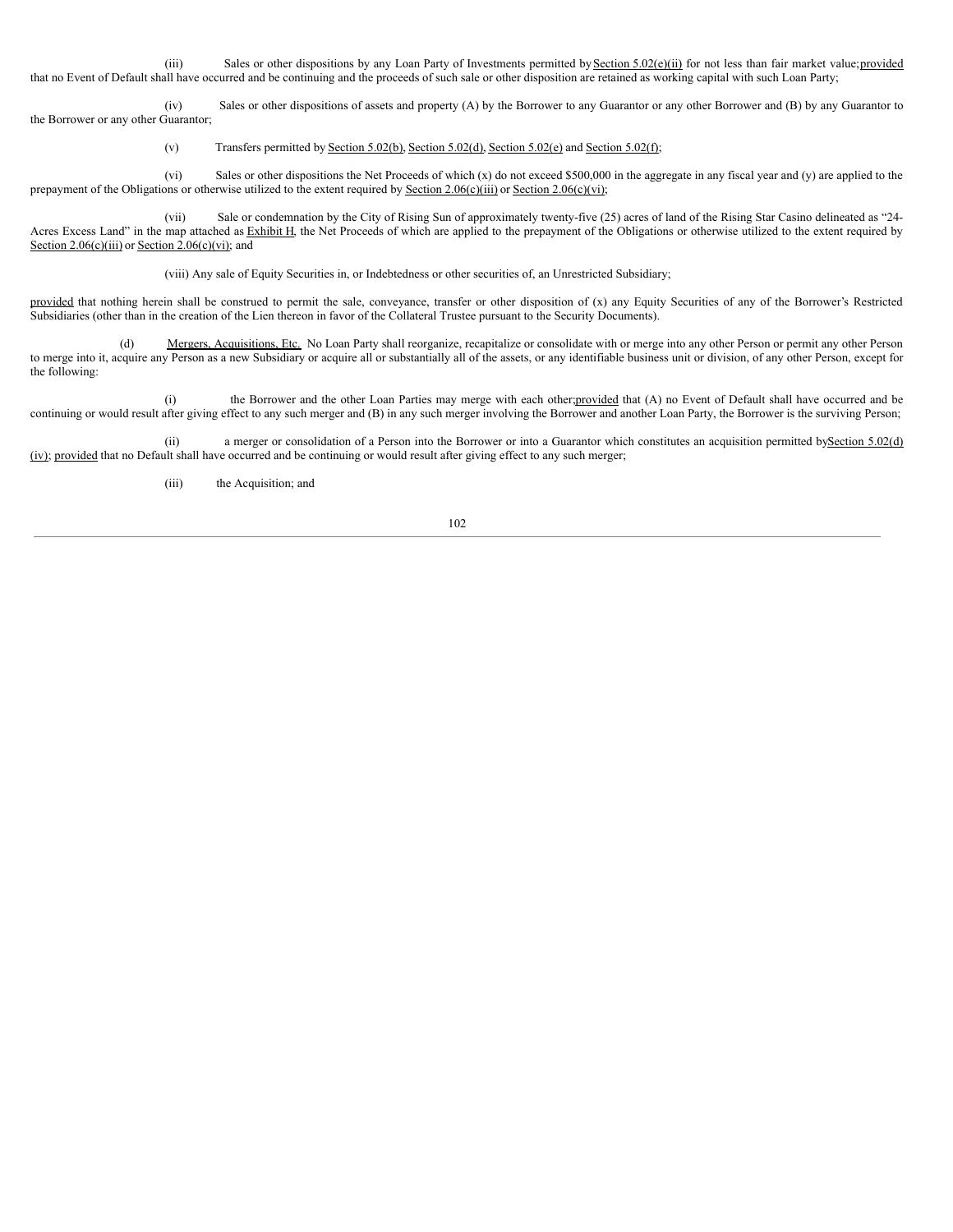(iv) Acquisitions by the Borrower or a Guarantor of any Person or the assets of a Person as a new Subsidiary or of all or substantially all of the assets of any other Person or identifiable business unit or division of any other Person (in each case, the "Proposed Target"); provided that:

|  |  | pro forma basis); |
|--|--|-------------------|
|--|--|-------------------|

- (A) No Default has occurred and is continuing on the date of, or will result after giving effect to, any such acquisition (actually and on a
- (B) The Proposed Target is in the same or similar line of business as the Borrower;
- (C) The acquisition of the Proposed Target shall be completed as a result of an arm's length negotiation (i.e. on a non-hostile basis);

(D) The acquisition of the Proposed Target shall be consummated, in all material respects, in accordance with all applicable

Governmental Rules;

(E) The financial covenants set forth in Section 5.03(a), Section 5.03(b) and Section 5.03(c) will be satisfied on a pro forma basis after giving effect to the acquisition and other customary and appropriate pro forma adjustments, including any acquisitions or dispositions after the relevant financial reporting period but prior to or simultaneous with the acquisition of the Proposed Target (and, as a condition precedent to the consummation of any such acquisition, the Borrower shall deliver to the Administrative Agent a certificate setting forth in reasonable detail the calculations demonstrating such compliance);

(F) The Proposed Target's earnings before interest, taxes, depreciation and amortization (calculated in the same manner as Adjusted EBITDA) for the last twelve months ending as of closing of such acquisition is not less than zero;

(G) The Borrower has delivered to the Administrative Agent, (1) financial statements of the subject of such acquisition (or, in the case of assets constituting less than all of the assets of a Person, the equivalent of financial statements with respect to such assets) to the extent available, but in no event for less than the immediately preceding twelve months (or such other period of time agreed to by the Administrative Agent in its sole discretion), and (2) pro forma financial statements reflecting the combined projected performance of the Borrower Parties during the 12 months immediately following consummation of such transaction, certified to the Administrative Agent and the Lenders as being the good faith projections of the Borrower, in form and detail reasonably acceptable to the Administrative Agent, which projections shall show that such acquisition will not result in any Default hereunder;

(H) No Proposed Target shall be organized or domiciled under the law of any jurisdiction outside the United States, and no Proposed Target shall have more than 15% of its assets or annual revenues based in or from outside of the United States or Canada (as determined from the most recently available financial information for the Proposed Target);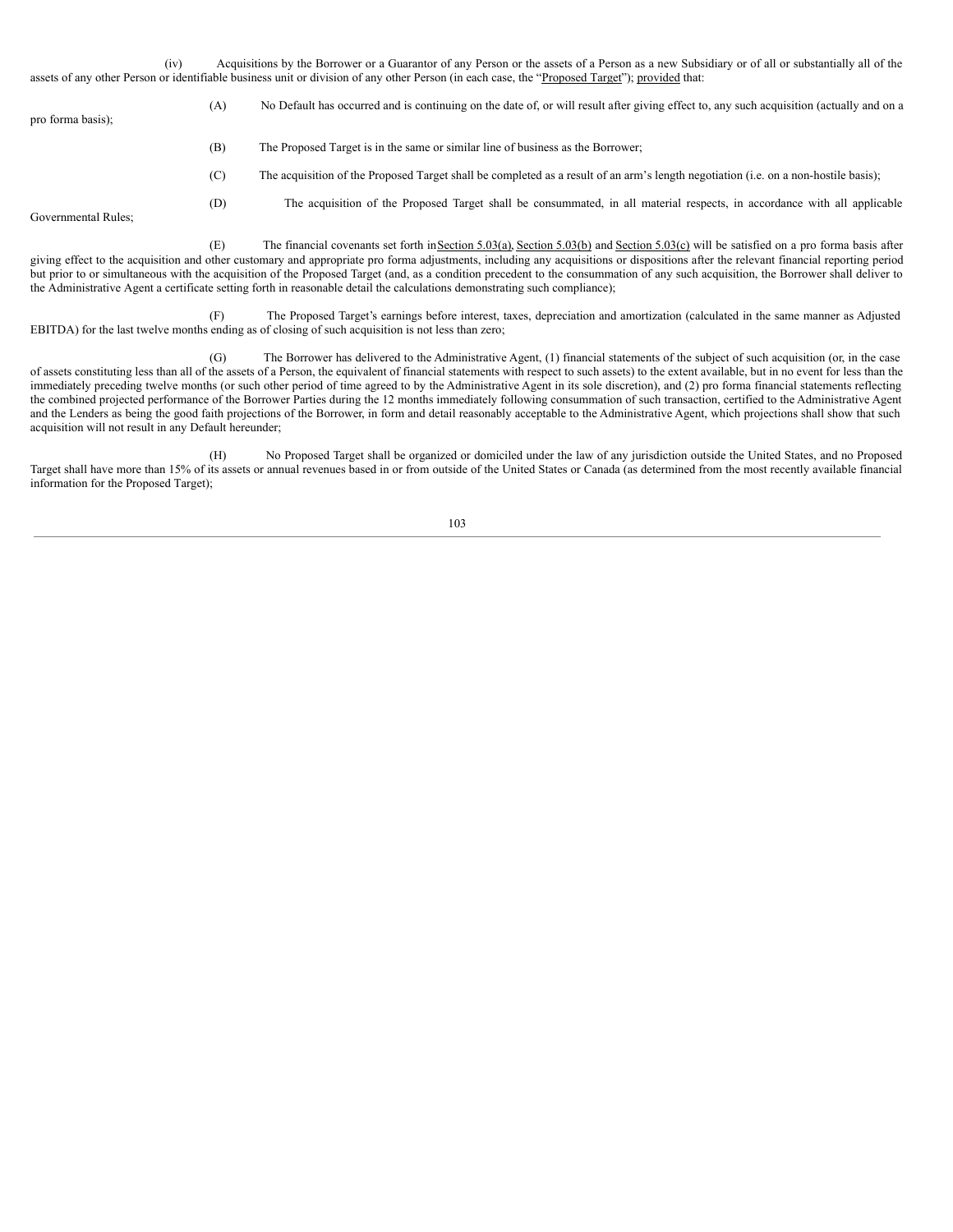(I) The Collateral Trustee (as applicable) shall hold a perfected, first priority security interest in and lien on all of the assets directly or indirectly acquired by the Borrower or a Guarantor in such transaction (including but not limited to the assets of the Proposed Target and, if the Proposed Target survives such transaction as a separate Restricted Subsidiary, any Equity Securities in the Proposed Target) to the extent required by Section 5.01(i);

(J) If such Proposed Target remains a separate Subsidiary (other than an Excluded Subsidiary), all action required of such Subsidiary and of Loan Parties under Section 5.01(i) shall be completed substantially concurrently with the consummation of such Acquisition; and

(K) The consideration paid or payable in cash (including any earn-out or similar contingent consideration) in connection with such acquisition, when taken together with each other Permitted Acquisition consummated after the Closing Date shall not exceed \$2,500,000 in the aggregate. The only consideration paid or payable by non-cash consideration in connection with a Permitted Acquisition shall be in Equity Securities.

- (e) Investments. None of the Loan Parties shall make any Investment except for Investments in the following:
	- (i) Investments by the Loan Parties in cash and Cash Equivalents;
	- (ii) Investments listed in Schedule 5.02(e) existing on the date of this Agreement;

(iii) Investments by the Loan Parties in each other; provided that any Investments by the Loan Parties constituting Indebtedness of another Loan Party shall be evidenced by one or more Pledged Intercompany Notes subject to a first perfected security interest in favor of the Administrative Agent and in the Administrative Agent's possession or in the possession of the Administrative Agent as bailee for the Second Lien Administrative Agent; and

(iv) Investments consisting of loans to employees, officers and directors in the ordinary course of business in an aggregate amount not exceeding \$100,000 at any one time outstanding;

(v) Investments permitted by Section 5.02(d);

cash in respect thereof;

- (vi) Deposit accounts; provided that such Investments are subject to a Control Agreement;
- (vii) Extensions of trade credit in the ordinary course of business to customers of the Loan Parties;
- (viii) Investments received in connection with the settlement of a bona fide dispute with another Person after making reasonable efforts to collect
	- 104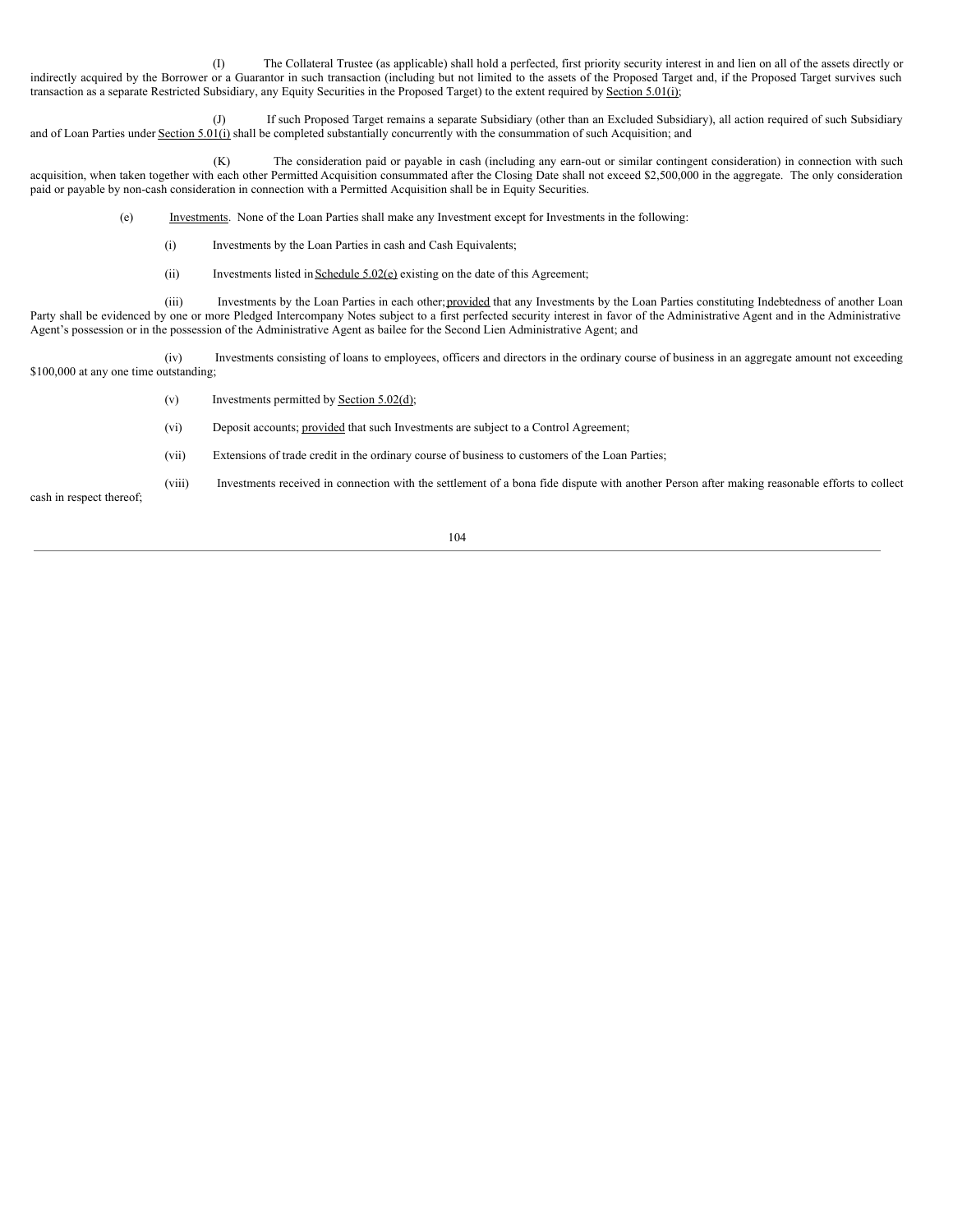- (ix) Investments not exceeding \$2,500,000 in the aggregate during the term of this Agreement; and
- (x) Investments in Silver Slipper pursuant to the Acquisition.
- (f) Dividends, Redemptions, Etc. No Loan Party shall make any Distributions or set apart any sum for any such purpose except as follows:
	- (i) Any Subsidiary of the Borrower may pay dividends on its Equity Securities to the Borrower or any intervening Subsidiary;

(ii) The Borrower may declare and pay dividends or make other Distributions with respect to its Equity Securities payable solely in shares of Qualified Equity Securities;

(iii) The Borrower may pay cash in lieu of fractional shares upon the exercise of warrants, options or other securities convertible into or exercisable for capital stock of the Borrower; and

(iv) The Borrower may repurchase Equity Securities or Indebtedness of any Borrower Party to the extent required by a Gaming Board for not more than the fair market value thereof in order to avoid the suspension, revocation or denial by (1) a Gaming Board of a Gaming License or (2) other authorization necessary to the ownership, construction, maintenance, lease, financing or operation of a gaming business by a Borrower Party; provided that any such repurchase of Equity Securities or Indebtedness is in exchange for Subordinated Obligations of the Borrower that shall have no principal or cash interest payments prior to the date that is one year after the Maturity Date.

(g) Change in Business. No Loan Party shall engage, either directly or indirectly through Affiliates, in any business materially different from the business of the Borrower as of the Closing Date.

(h) Payments of Indebtedness, Etc. No Loan Party shall:

(i) prepay, redeem, purchase, defease, acquire or otherwise satisfy (or offer to redeem, purchase, acquire or otherwise satisfy) in any manner prior to the scheduled payment thereof any Indebtedness (including any payments or prepayments of the Second Lien Obligations except for any refinancings, refundings, renewals or extensions of the Second Lien Obligations permitted by Section 5.02(a)(viii)) or Capital Lease obligations of any Loan Party; or make any payment or deposit any monies, securities or other property with any trustee or other Person that has the effect of providing for the satisfaction (or assurance of any satisfaction) of any Indebtedness (including any Subordinated Obligations) of any Loan Party prior to the date when due or otherwise to provide for the defeasance of any such Indebtedness; or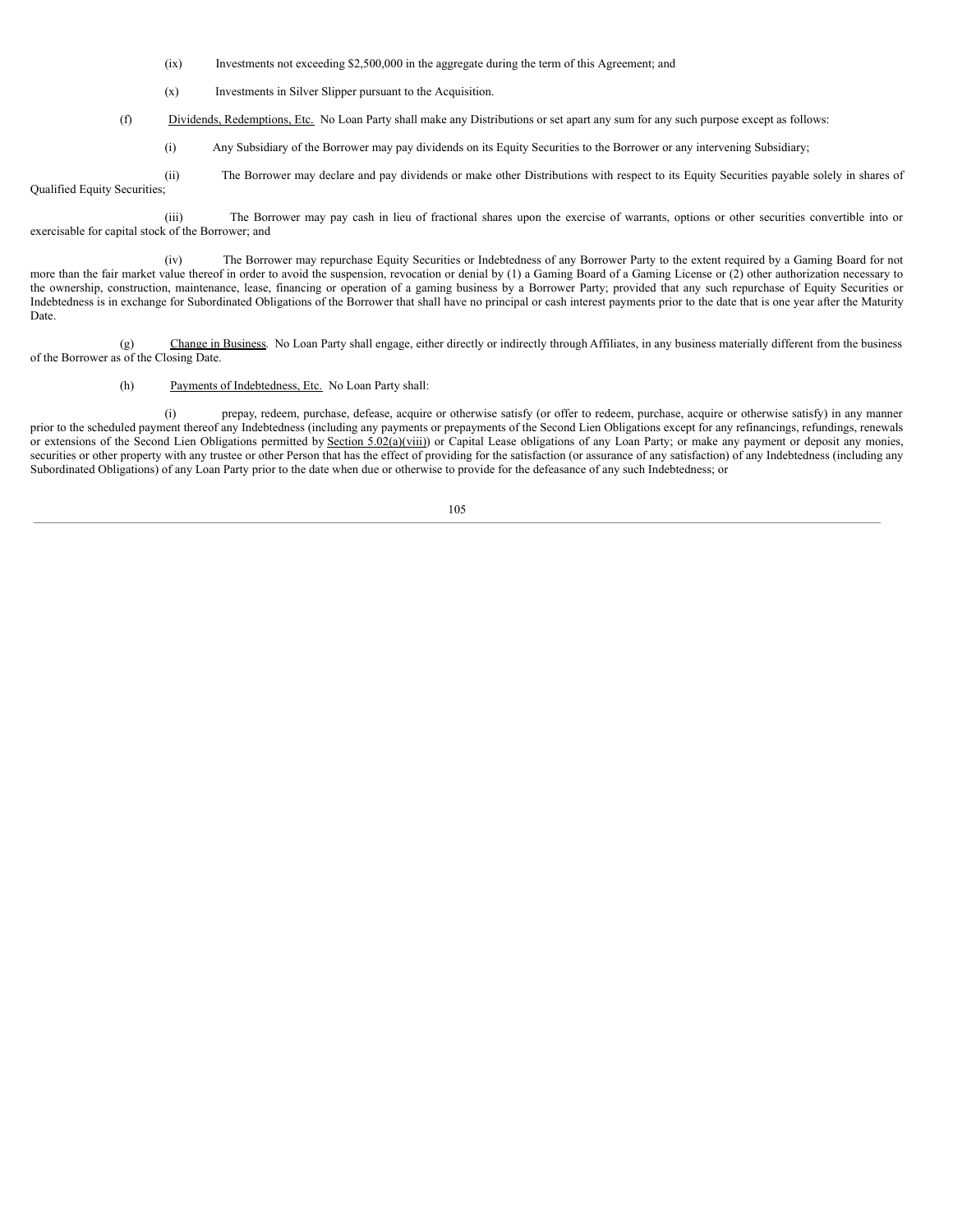(ii) pay or prepay any principal, premium, interest or any other amount (including sinking fund payments) with respect to any Subordinated Obligation (except in each case payments expressly permitted by the subordination provisions approved by the Administrative Agent and the Required Lenders pursuant to Section 5.02(a)(ix) and payments expressly approved in writing by the Required Lenders), or redeem purchase, defease, acquire or otherwise satisfy (or offer to redeem, purchase, acquire or otherwise satisfy) any Subordinated Obligations (except in each case payments expressly permitted by the subordination provisions approved by the Administrative Agent and the Required Lenders pursuant to Section 5.02(a)(ix) and payments expressly approved in writing by the Required Lenders); or make any payment or deposit any monies, securities or other property with any trustee or other Person that has the effect of providing for the satisfaction (or assurance of any satisfaction) of any Subordinated Obligations prior to the date when due or otherwise to provide for the defeasance of any Subordinated Obligations.

(i) ERISA.

(i) No Loan Party or any ERISA Affiliate shall (A) adopt or institute any Pension Plan; (B) take any action which will result in the partial or complete withdrawal, within the meanings of Sections 4203 and 4205 of ERISA, from a Multiemployer Plan; (C) engage or permit any Person to engage in any transaction prohibited by Section 406 of ERISA or Section 4975 of the IRC involving any Pension Plan or Multiemployer Plan which would subject a Loan Party or any ERISA Affiliate to any tax, penalty or other liability including a liability to indemnify; (D) incur or allow to exist any accumulated funding deficiency (within the meaning of Section 412 of the IRC or Section 302 of ERISA); (E) fail to make full payment when due of all amounts due as contributions to any Pension Plan or Multiemployer Plan; (F) fail to comply with the requirements of Section 4980B of the IRC or Part 6 of Title I(B) of ERISA; or (G) adopt any amendment to any Pension Plan which would require the posting of security pursuant to Section 401(a)(29) of the IRC, where singly or cumulatively, the above could have a Material Adverse Effect; provided, that the Borrower may terminate some or all of the existing employee benefit plans in respect of the Silver Slipper Casino and may reinstitute similar benefit plans for employees of the Silver Slipper Casino or modify its existing benefit plans to include such employees.

(ii) No Loan Party shall (A) engage in any transaction prohibited by any Governmental Rule applicable to any Foreign Plan; (B) fail to make full payment when due of all amounts due as contributions to any Foreign Plan; or (C) otherwise fail to comply with the requirements of any Governmental Rule applicable to any Foreign Plan, where singly or cumulatively, the above could have a Material Adverse Effect.

( j ) Transactions With Affiliates. No Loan Party shall enter into or permit to exist any Contractual Obligation with any Affiliate (other than any other Borrower Party) or engage in any other transaction with any Affiliate (other than any other Borrower Party) except:

- (i) upon terms at least as favorable to such Loan Party as an arms-length transaction with unaffiliated Persons;
- (ii) any Distribution permitted by Section 5.02(f) hereof; and
- (iii) the payment of reasonable fees to directors of the Loan Parties who are not employees of the Loan Parties.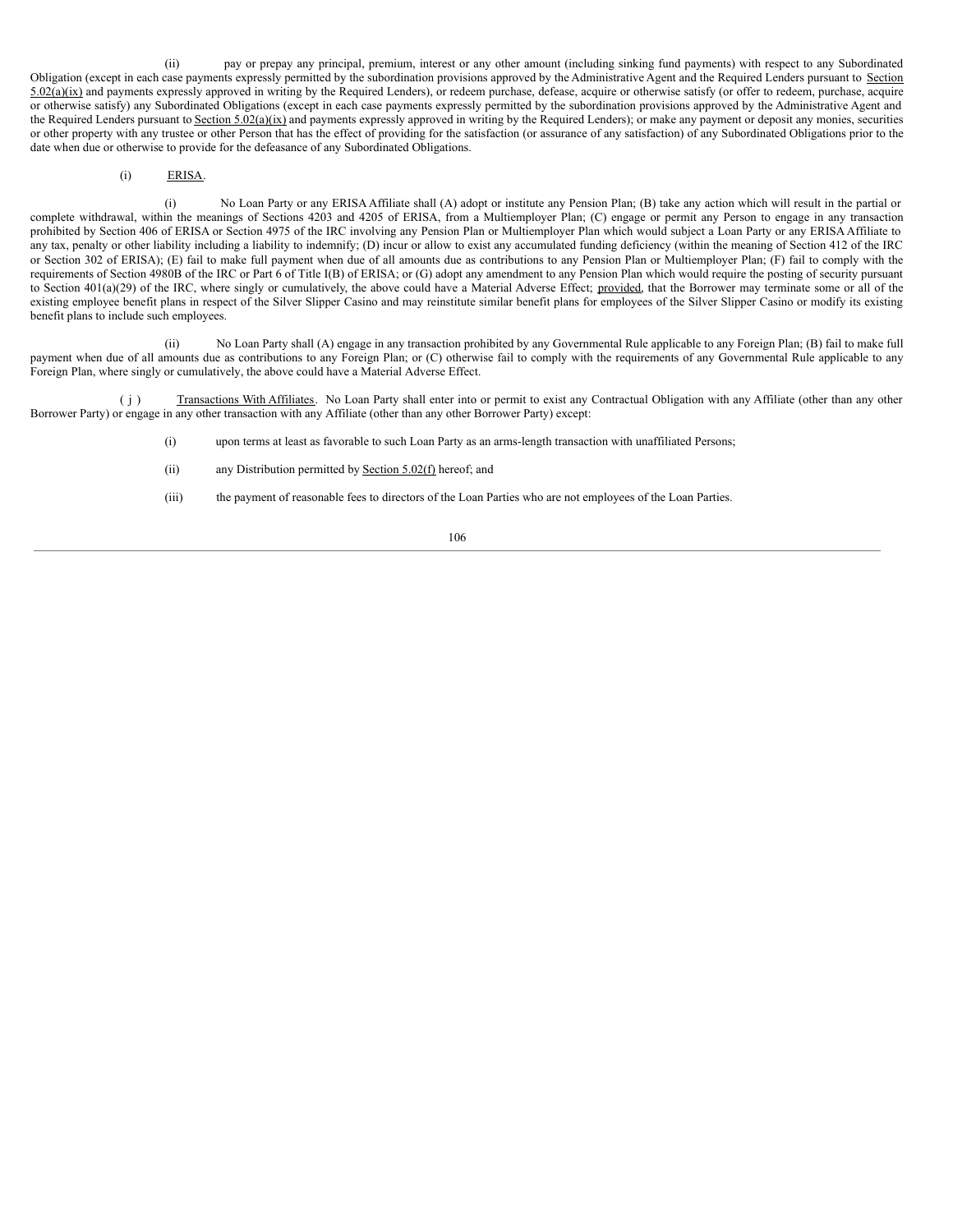( k ) Accounting Changes. No Loan Party shall change (i) its fiscal year (currently January 1 through December 31) or (ii) its accounting practices or principles except as required by GAAP.

Rate Contracts. No Loan Party shall enter into any Rate Contract, except (i) Rate Contracts entered into to hedge or mitigate risks to which such Loan Party has actual exposure (other than those in respect of Equity Securities of any Loan Party), and (ii) Rate Contracts entered into in order to effectively cap, collar or exchange interest rates (from fixed to floating rates, from one floating rate to another floating rate or otherwise) with respect to any interest-bearing liability or investment of a Loan Party.

( m ) Amendment of Material Documents. No Loan Party shall agree to amend, modify, supplement or replace any Material Document (excluding any Second Lien Credit Documents) or any document executed and delivered in connection therewith, in each case in a manner which could reasonably be expected to adversely affect the interests of the Administrative Agent and the Lenders.

( n ) Amendment of Second Lien Credit Documents. No Borrower Party shall modify or change in any manner any term or condition of the Second Lien Obligations and Second Lien Credit Documents in violation of the Intercreditor Agreement.

(o) Amendment of Instruments Relating to Subordinated Obligations. No Borrower Party shall modify or change in any manner any term or condition of any instruments relating to permitted Subordinated Obligations, if the effect thereof is to increase the outstanding principal amount of the Subordinated Obligations, increase the interest rate of the Subordinated Obligations over the interest rate as of initial incurrence of the Subordinated Obligations (other than the imposition of the default rate(s) of interest under such Subordinated Obligations), change any dates upon which payments on the Subordinated Obligations are due in any manner that would be adverse to the Administrative Agent or the Lenders, change any event of default in any manner that would be adverse to the Administrative Agent or the Lenders, change the redemption, prepayment or defeasance provisions thereof to require any additional or earlier prepayments, change any financial covenants in instruments relating to the Subordinated Obligations to make them more restrictive on the obligors thereunder than the financial covenants in instruments relating to the Subordinated Obligations existing as of the Initial Funding Date or the incurrence date of the Subordinated Obligations following the Initial Funding Date, change the subordination or collateral priority provisions of the Subordinated Obligations in any manner that would be adverse to the Administrative Agent or any Lender, or if the effect of such amendment or change, together with all other amendments or changes made, is to increase materially the obligations of the Borrower Parties on the Subordinated Obligations or to confer any additional rights on the holders of the Subordinated Obligations which would be materially adverse to the Borrower Parties.

( p ) Restrictive Agreements. No Loan Party shall agree to any restriction or limitation (other than as set forth in this Agreement or the other Credit Documents) on the making of Distributions or the transferring of assets from any Loan Party to another Loan Party.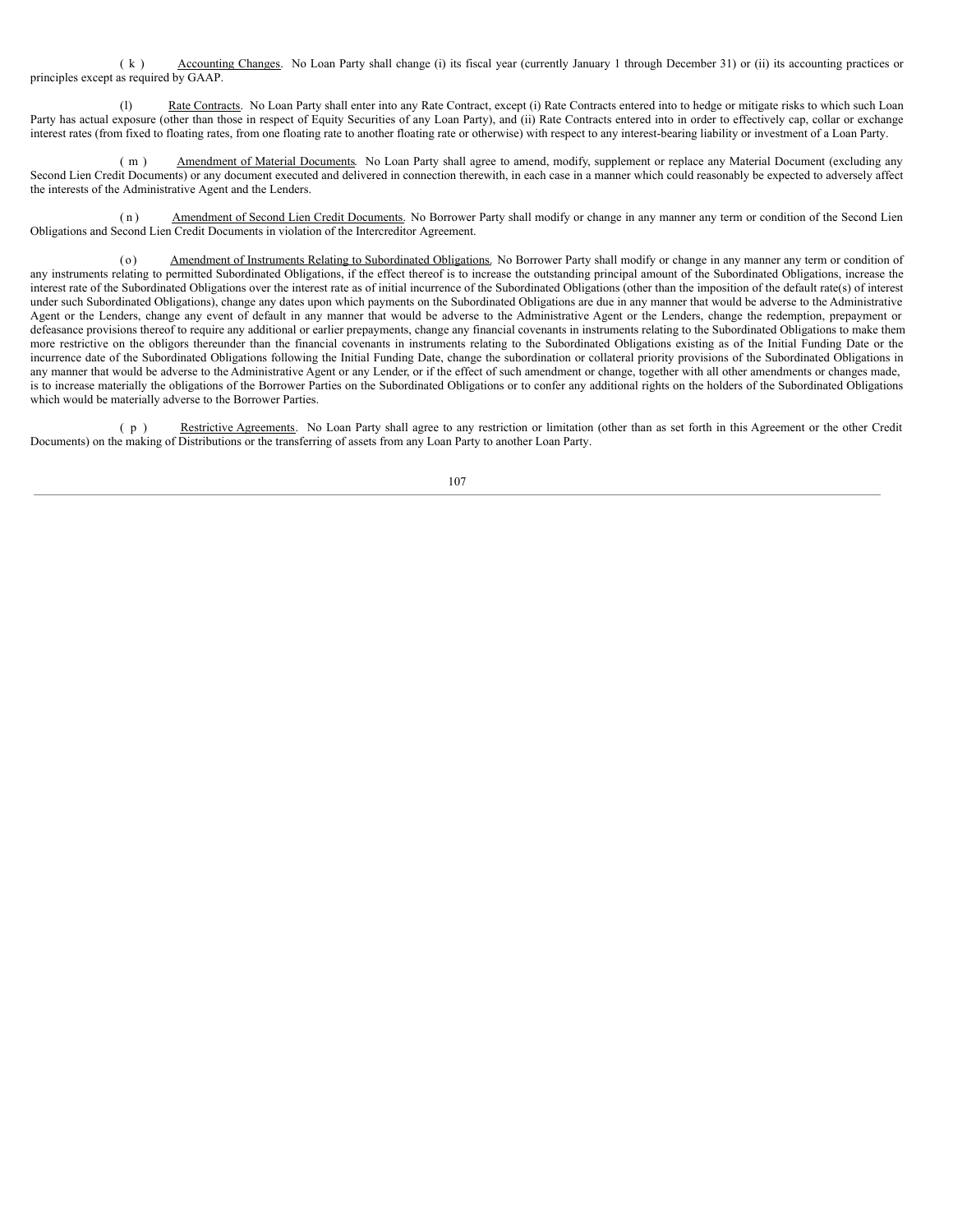( q ) Joint Ventures; Non-Wholly-Owned Subsidiaries. No Loan Party shall enter into any Joint Venture or own any Non-Wholly-Owned Subsidiaries unless said Loan Party simultaneously grants a security interest in the Loan Party's Equity Securities in the Joint Venture or Non-Wholly-Owned Subsidiary in favor of the Administrative Agent to secure the Obligations.

( r ) Sales and Leaseback; Off-Balance Sheet Financing. No Loan Party shall engage in (i) any Sale and Leaseback transaction with respect to any of its Property of any character, whether now owned or hereafter acquired or (ii) any off-balance sheet financing or similar transaction.

(s) Designated Senior Debt. The Borrower shall not fail to designate the obligations as senior indebtedness or any equivalent designation pursuant to the documentation for any Subordinated Obligations.

(t) Subsidiaries. No Loan Party shall form or acquire any Subsidiary or take any other action that would result in the Borrower or any of its Subsidiaries being organized or domiciled under the law of any jurisdiction outside the United States.

5 . 0 3 . Financial Covenants. So long as any Loan or L/C Obligation remains unpaid, or any other Obligation remains unpaid, or any portion of any Commitment remains in force, the Borrower will comply, and will cause compliance, with the following financial covenants (beginning with the fiscal quarter in which the Initial Funding Date occurs, or if the Initial Funding Date occurs during the last 30 days of said fiscal quarter, the first full quarter after the Initial Funding Date), unless the Required Lenders shall otherwise consent in writing:

(a) Total Leverage Ratio. The Borrower shall not permit the Total Leverage Ratio as of the last day of any fiscal quarter to be greater than the ratio set forth opposite the applicable period below:

| Applicable<br>Period                                             | Maximum Total<br>Leverage Ratio |
|------------------------------------------------------------------|---------------------------------|
| Initial Funding Date through and<br>including September 30, 2013 | 3.75 to 1.00                    |
| October 1, 2013 through and<br>including September 30, 2014      | 3.50 to 1.00                    |
| October 1, 2014 and thereafter                                   | 3.25 to $1:00$                  |

Notwithstanding the foregoing, if the Total Term Loan Commitment is increased pursuant to Section 2.01(h) hereof, the maximum Total Leverage Ratio stated above shall be increased for the fiscal quarter in which the increased Term Loan is closed and for each fiscal quarter thereafter shall be increased by 0.25, but never to exceed 3.75 to 1.00.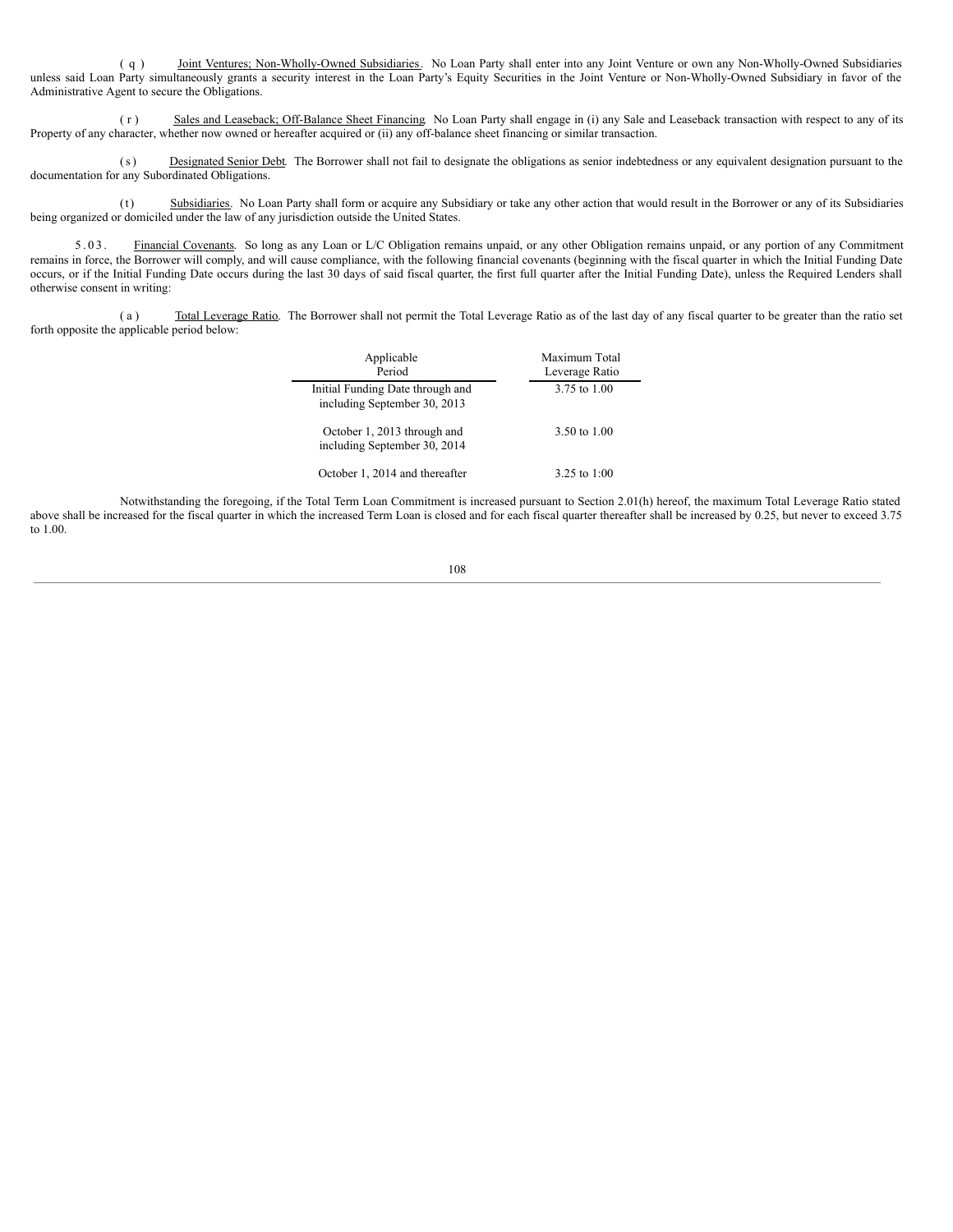(b) First Lien Leverage Ratio. The Borrower shall not permit the First Lien Leverage Ratio as of the last day of any fiscal quarter to be greater than the ratio set forth opposite the applicable period below:

| Applicable<br>Period                                             | Maximum First<br>Lien Leverage<br>Ratio |
|------------------------------------------------------------------|-----------------------------------------|
| Initial Funding Date through and<br>including September 30, 2013 | 2.50 to 1.00                            |
| October 1, 2013 through and<br>including September 30, 2014      | $2.25$ to $1.00$                        |
| October 1, 2014 and thereafter                                   | 2.00 to 1:00                            |

Notwithstanding the foregoing, if the Total Term Loan Commitment is increased pursuant to Section 2.01(h) hereof, the maximum First Lien Leverage Ratio stated above shall be increased for the fiscal quarter in which the increased Term Loan is closed and for each fiscal quarter thereafter shall be increased by 0.25, but never to exceed 2.50 to 1.00.

( c ) Fixed Charge Coverage Ratio. The Borrower shall not permit the Fixed Charge Coverage Ratio as of the last day of any fiscal quarter to be less than 1.10 to 1.00.

(d) Capital Expenditures. The Borrower shall not permit the aggregate amount of Capital Expenditures made by the Loan Parties in any fiscal year (i) to exceed 5% of total revenues for the immediately preceding fiscal year or (ii) to be less than 1.5% of the total revenues for the immediately preceding fiscal year; provided, that the foregoing shall not include or limit capital expenditures to construct a hotel adjacent to Silver Slipper.

# **ARTICLE VI. EVENTS OF DEFAULT**.

6.01. Events of Default. The occurrence or existence of any one or more of the following events set forth in thisSection 6.01 shall constitute an "Event of Default" hereunder.

(a) Non-Payment. Any Loan Party shall (i) fail to pay when due any principal of any Loan or any L/C Obligation (including any amount due in respect thereof under the Guaranty) or (ii) fail to pay within three (3) days after the same becomes due, any interest, fees or other amounts payable under the terms of this Agreement or any of the other Credit Documents (including any amount due under any Lender Rate Contract and, to the extent not included in clause (i), any amount due under the Guaranty); or

( b ) Specific Defaults. Any Loan Party shall fail to observe or perform any covenant, obligation, condition or agreement set forth inSection 5.01(a), Section 5.01(d), Section 5.01(f), Section 5.01(g), Section 5.01(h), Section 5.01(i), Section 5.01(h), Section 5.01(m), Section 5.02 or Section 5.03; provided that the covenants in Section 5.03(a), Section 5.03(b) and Section 5.03(c) are subject to cure pursuant to Section 6.03; or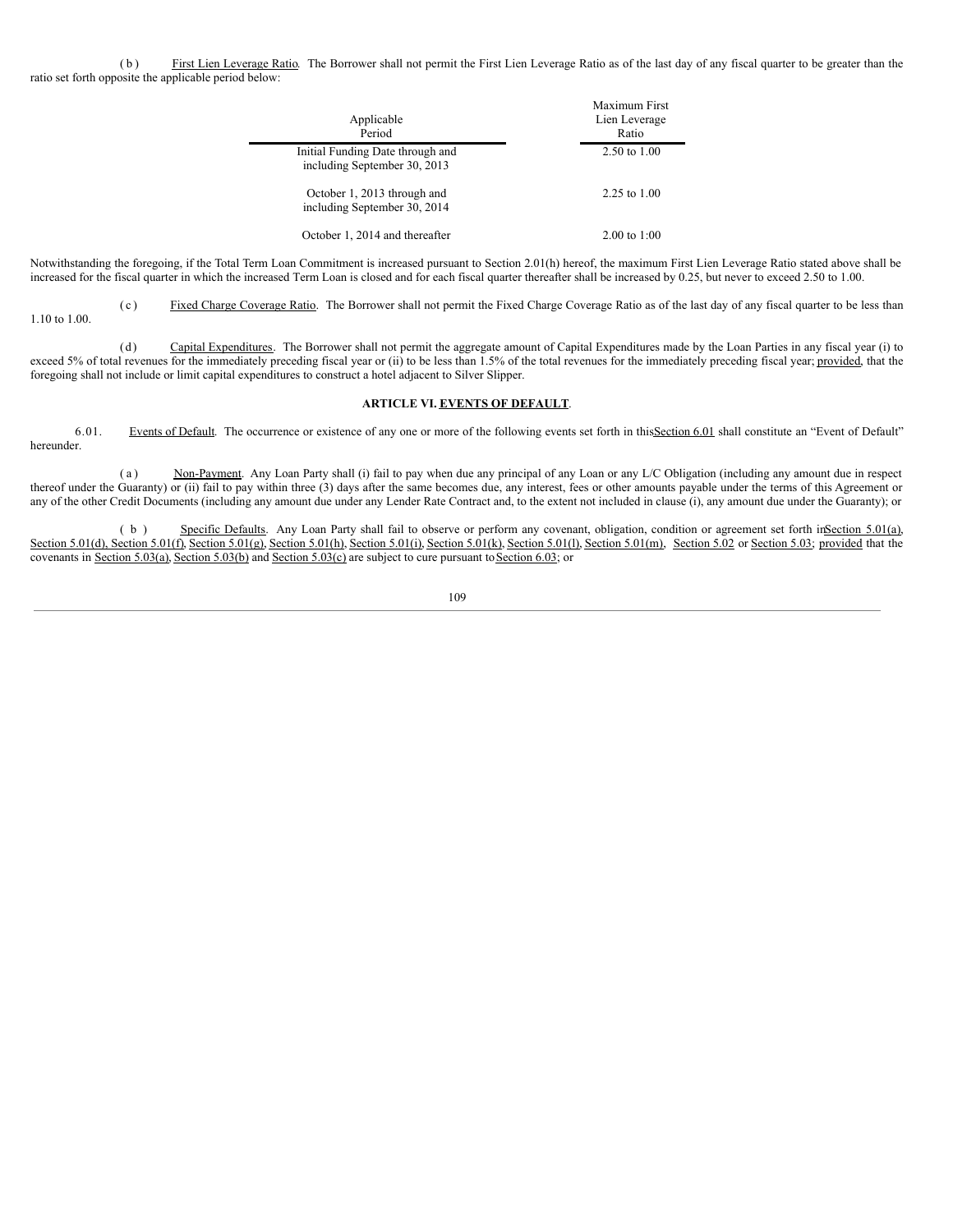# (c) Other Defaults.

with respect thereto; or

(i) Any default shall occur under the Guaranty or any Security Document and such default shall continue beyond any period of grace provided

(ii) any Loan Party shall fail to observe or perform any other covenant, obligation, condition or agreement contained in this Agreement or any other Credit Document and such failure shall continue for thirty (30) days after the date of such failure; provided that if such Loan Party shall have commenced and is diligently pursuing efforts to cure such failure within thirty (30) days after the date of such failure, such failure shall not constitute an Event of Default until the earlier of (x) the date such Loan Party is no longer diligently pursuing efforts to cure such failure and (y) the date sixty (60) days after the date of such failure; or

(d) Representations and Warranties. Any representation, warranty, certificate, information or other statement (financial or otherwise) made or furnished by or on behalf of any Loan Party to the Administrative Agent or any Lender in or in connection with this Agreement or any of the other Credit Documents, or as an inducement to the Administrative Agent or any Lender to enter into this Agreement, shall be false, incorrect, incomplete or misleading in any material respect (or if such representation, warranty, certificate, information or other statement (financial or otherwise) is qualified by materiality, in any respect) when made or furnished; or

(e) Cross-Default. (i) Any Borrower Party shall fail to make any payment on account of any Indebtedness (including, without limitation, the Second Lien Obligations) or Contingent Obligation of such Person (other than the Obligations) when due (whether at scheduled maturity, by required prepayment, upon acceleration or otherwise) and such failure shall continue beyond any period of grace provided with respect thereto, if the amount of such Indebtedness or Contingent Obligation exceeds \$750,000 or if the effect of such failure is to cause Indebtedness (including, without limitation, the Second Lien Obligations) and/or Contingent Obligations of any Borrower Party (other than the Obligations) in an aggregate amount exceeding \$750,000 to become redeemable, due, liquidated or otherwise payable (whether at scheduled maturity, by required prepayment, upon acceleration or otherwise) and/or to be secured by cash collateral; or (ii) any Borrower Party shall otherwise fail to observe or perform any agreement, term or condition contained in any agreement or instrument relating to any Indebtedness (including, without limitation, the Second Lien Obligations) or Contingent Obligation of such Person (other than the Obligations), in an aggregate amount exceeding \$750,000 or any other event shall occur or condition shall exist, if the effect of such failure, event or condition is to cause the Indebtedness (including, without limitation, the Second Lien Obligations) and/or Contingent Obligations of any Borrower Party (other than the Obligations) in an aggregate amount exceeding \$750,000, to become redeemable, due, liquidated or otherwise payable (whether at scheduled maturity, by required prepayment, upon acceleration or otherwise) and/or to be secured by cash collateral; or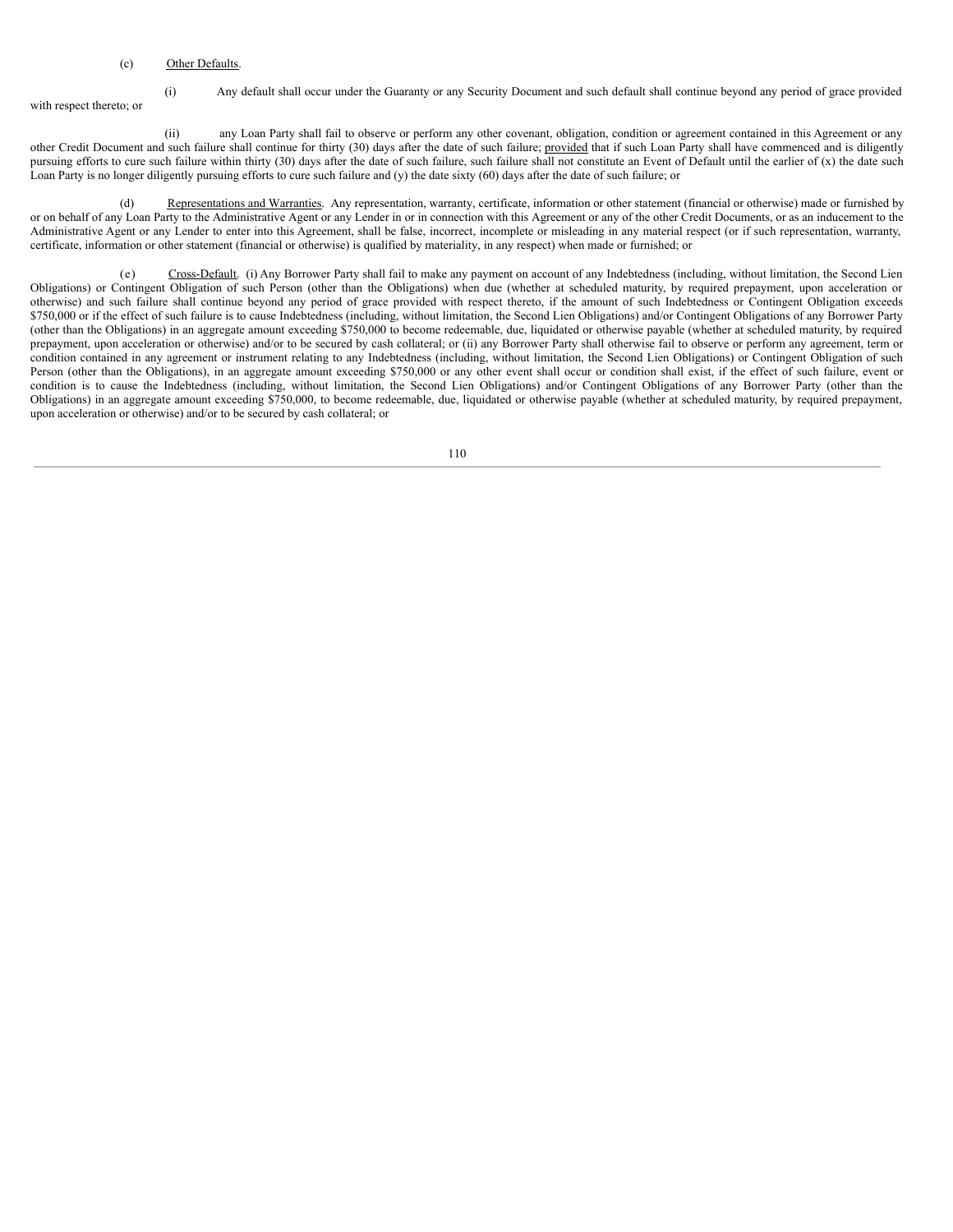(f) Insolvency; Voluntary Proceedings. Any Borrower Party shall (i) apply for or consent to the appointment of a receiver, trustee, liquidator or custodian of itself or of all or a substantial part of its property (other than the appointment of a supervisor pursuant to Chapter 463B of the Nevada Revised Statutes or Indiana Code Chapter 4-33-21), (ii) be unable, or admit in writing its inability, to pay its debts generally as they mature, (iii) make a general assignment for the benefit of its or any of its creditors, (iv) be dissolved or liquidated in full or in part, (v) become insolvent (as such term may be defined or interpreted under any applicable statute), or (vi) commence a voluntary case or other proceeding seeking liquidation, reorganization or other relief with respect to itself or its debts under any bankruptcy, insolvency or other similar law now or hereafter in effect or consent to any such relief or to the appointment of or taking possession of its property by any official in an involuntary case or other proceeding commenced against it, or, in each case, any analogous procedure or step is taken in any jurisdiction; or

(g) Involuntary Proceedings. Proceedings for the appointment of a receiver, trustee, liquidator or custodian of any Borrower Party or of all or a substantial part of the property thereof (other than the appointment of a supervisor pursuant to Chapter 463B of the Nevada Revised Statutes or Indiana Code Chapter 4-33-21), or an involuntary case or other proceedings seeking liquidation, reorganization or other relief with respect to any Borrower Party or the debts thereof under any bankruptcy, insolvency or other similar law now or hereafter in effect shall be commenced and an order for relief entered or such proceeding shall not be dismissed or discharged within sixty (60) days of commencement, or, in each case, any analogous procedure or step is taken in any jurisdiction; or

(h) Judgments. (i) One or more judgments, orders, decrees or arbitration awards requiring any Borrower Party to pay an aggregate amount of \$1,000,000 or more (exclusive of amounts covered by insurance issued by an insurer not an Affiliate of the Borrower and otherwise satisfying the requirements set forth in Section 5.01(d)) shall be rendered against any Borrower Party in connection with any single or related series of transactions, incidents or circumstances and the same shall not be satisfied, vacated or stayed for a period of twenty (20) consecutive days; provided that if one or more judgments, orders, decrees or arbitration awards requiring any Borrower Party to pay an aggregate amount of \$2,000,000 or more (exclusive of amounts covered by insurance issued by an insurer not an Affiliate of the Borrower and otherwise satisfying the requirements set forth in Section 5.01(d)) shall be rendered against any Borrower Party in connection with any single or related series of transactions, incidents or circumstances such circumstance shall be an Event of Default whether or not the same has been satisfied, vacated or stayed; (ii) any judgment, writ, assessment, warrant of attachment, Tax lien or execution or similar process shall be issued or levied against a part of the property of any Borrower Party with an aggregate value in excess of \$1,000,000 and the same shall not be released, stayed, vacated or otherwise dismissed within sixty (60) days after issue or levy; or (iii) any other judgments, orders, decrees, arbitration awards, writs, assessments, warrants of attachment, tax liens, executions or similar processes which, alone or in the aggregate, could reasonably be expected to have a Material Adverse Effect are rendered, issued or levied; or

(i) Credit Documents. Any of this Agreement, the Notes, the Guaranty, the Fee Letter, the Security Documents or any other material Credit Document, or any material term thereof shall cease to be, or be asserted by any Loan Party not to be, a legal, valid and binding obligation of such Loan Party enforceable in accordance with its terms or shall otherwise cease to be in full force and effect; or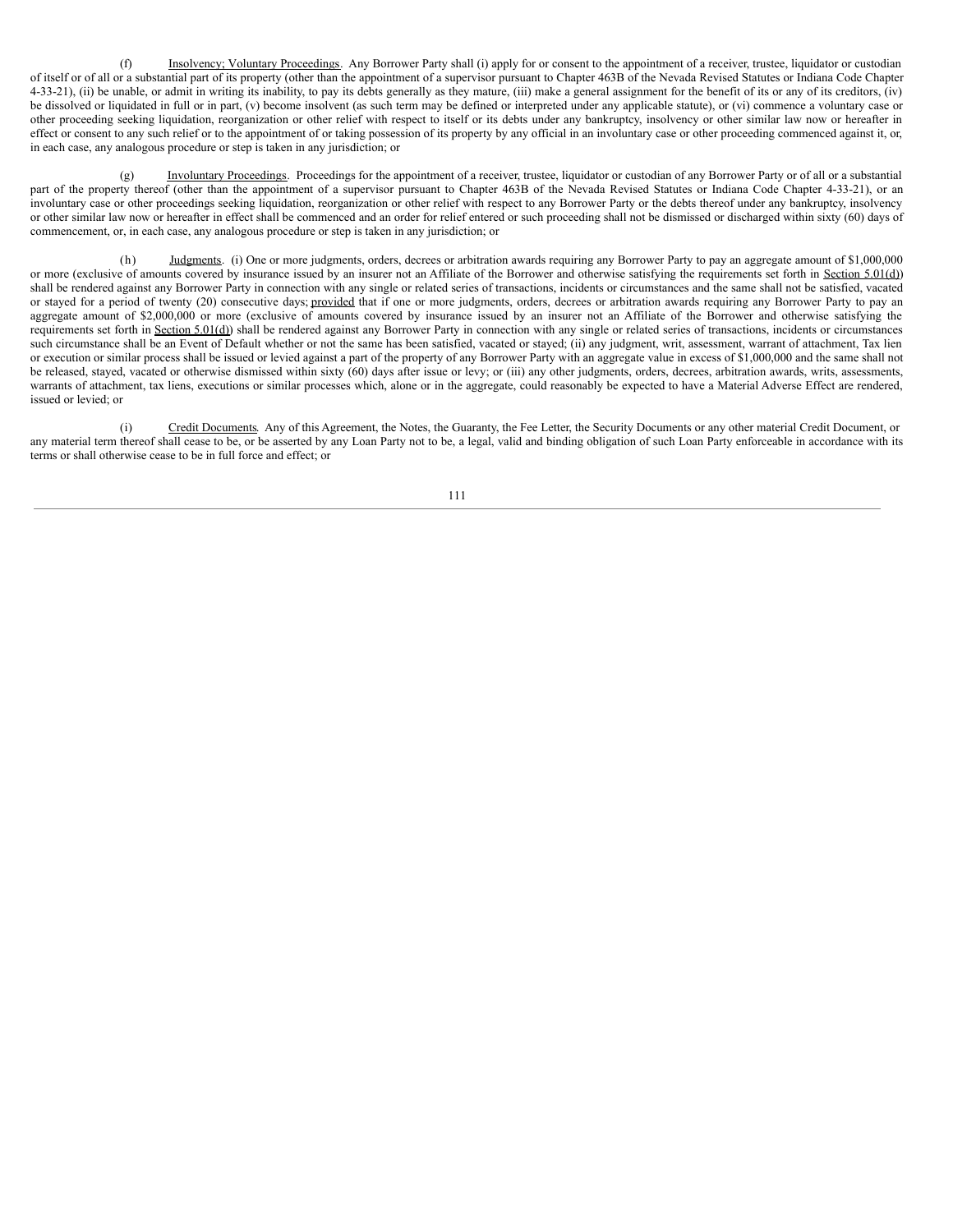( j ) Security Documents. Any Lien intended to be created by any Security Document on any asset (other than immaterial assets) shall at any time be invalidated, subordinated or otherwise cease to be in full force and effect, for whatever reason, or any security interest purported to be created by any Security Document shall cease to be, or shall be asserted by any Loan Party not to be, a valid, first priority (except as expressly otherwise provided in this Agreement or such Security Document) perfected Lien in the Collateral covered thereby, or any Loan Party shall issue, create or permit to be outstanding any Equity Securities which shall not be subject to a first priority perfected Lien under the Security Documents (other than Equity Securities not required to be pledged under the Credit Documents); or

( k ) ERISA. Any Reportable Event which the Administrative Agent reasonably believes in good faith constitutes grounds for the termination of any Pension Plan by the PBGC or for the appointment of a trustee by the PBGC to administer any Pension Plan shall occur and be continuing for a period of thirty (30) days or more after notice thereof is provided to the Borrower by the Administrative Agent, or any Pension Plan shall be terminated within the meaning of Title IV of ERISA or a trustee shall be appointed by the PBGC to administer any Pension Plan; or

(l) Change of Control. Any Change of Control shall occur; or

(m) Involuntary Dissolution or Split Up. Any order, judgment or decree shall be entered against any Borrower Party decreeing its involuntary dissolution or split up and such order shall remain undischarged and unstayed for a period in excess of ninety (90) days; or

( n ) Other Default. The occurrence of an Event of Default (as such term is or may hereafter be specifically defined in any other Credit Document) under any other Credit Document; or

- (o) Guarantors. Any Guarantor shall repudiate or purport to revoke the Guaranty; or
- (p) Designated Person. Any Borrower Party shall become a Designated Person; or

( q ) Subordinated Obligations. Any trustee for, or any holder of, any of the Subordinated Obligations asserts in writing that any such Subordinated Obligations (or any portion thereof) is not subordinated to the Obligations in accordance with its terms or the applicable subordination agreement (in the case of such other Subordinated Obligations); or any event occurs which gives the holder or holders of any such Subordinated Obligations (or an agent or trustee on its or their behalf) the right to declare such Subordinated Obligations due before the date on which it otherwise would become due, or the right to require the issuer thereof, to redeem, purchase or otherwise defease, or offer to redeem, purchase or otherwise defease, all or any portion of any Subordinated Obligations, or a final judgment is entered by a court of competent jurisdiction that any such Subordinated Obligations (or any portion thereof) is not subordinated in accordance with its terms or the applicable subordination agreement (in the case of such other Subordinated Obligations) to the Obligations; or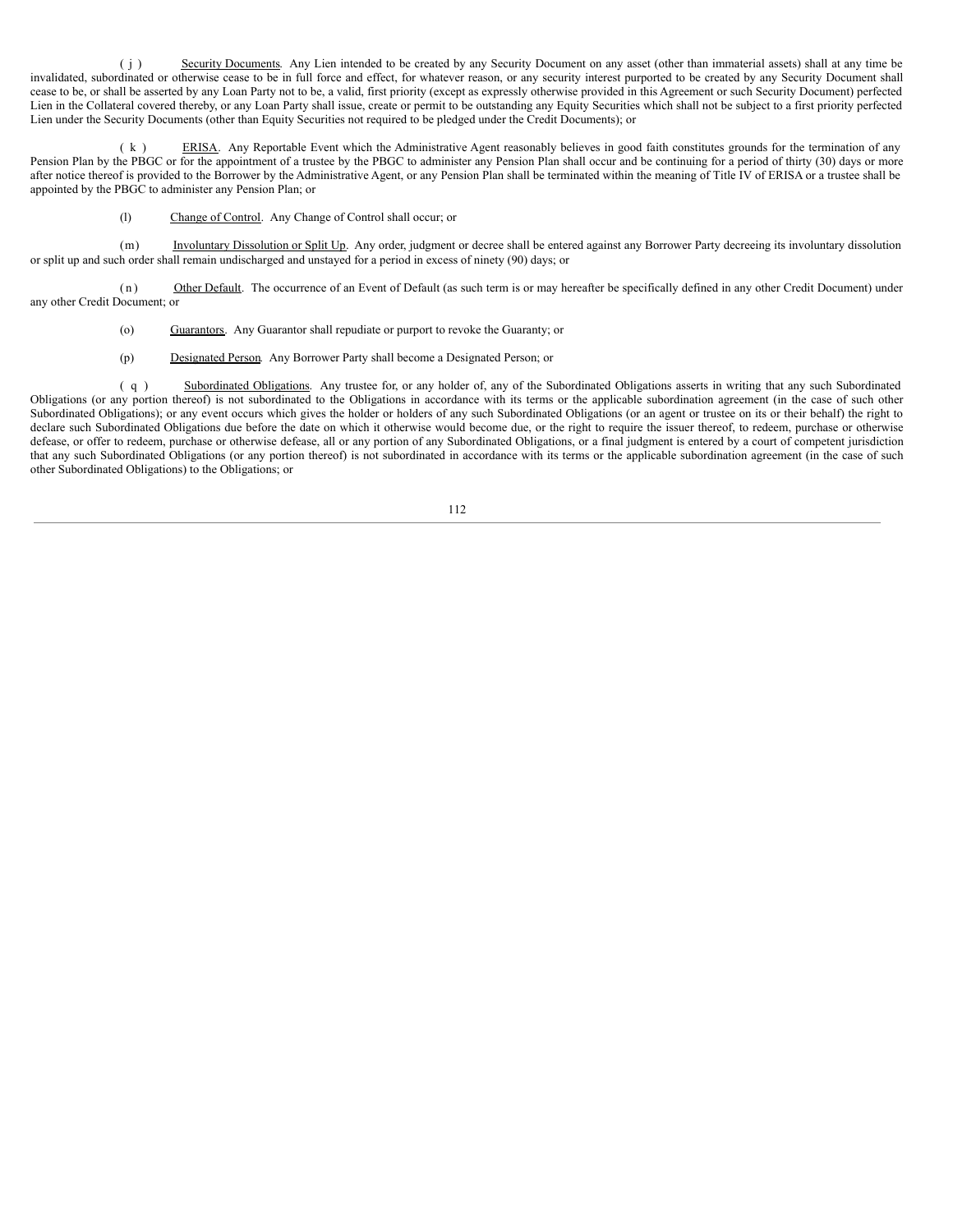- (r) Uninsured Loss. The occurrence of any uninsured loss with respect to any property of any Borrower Party in excess of \$1,000,000; or
- (s) Unfunded Pension Liabilities. The aggregate amount of Unfunded Pension Liabilities of the Borrower Parties shall exceed \$1,000,000; or

( t ) Gaming Operations. (i) Any Loan Party fails to obtain or fails to maintain in full force and effect any material Gaming Approval (including any Gaming License) or material Liquor Approval (including any material Liquor License) from, or any finding of suitability by, any Person, including any Governmental Authority (including any Gaming Board or Liquor Authority), required for the operation by any Loan Party of the businesses of the Borrower, (ii) any Loan Party fails to obtain or fails to maintain in full force and effect any material consent (including any Gaming License) from, or any finding of suitability by, any Person, including any Governmental Authority, required for the operation by any Loan Party of the businesses of the Borrower, (iii) any Landlord fails to obtain or fails to maintain in full force and effect any material consent (including any Gaming License) from, or any finding of suitability by, any Person, including any Governmental Authority (including any Gaming Authority), required for the operation by any Loan Party of the businesses of the Borrower, (iv) any executive officer of the Borrower fails to obtain or fails to maintain in full force and effect any material consent (including any Gaming License from, or any finding of suitability by, any Person, including any Governmental Authority (including any Gaming Board or Liquor Authority), required for the operation by any Loan Party of the businesses of the Borrower, and such failure results in a Material Adverse Effect; (v) the filing of a disciplinary complaint by any Gaming Board which by its terms seeks the denial, revocation or suspension of any Gaming License of any Loan Party, any equity owner of the Borrower or any Landlord, (vi) the suspension of gaming operations at any casino operated by any Loan Party for at least thirty (30) consecutive days other than as a result of a force majeure event, (vii) any Gaming Board commences or takes any enforcement action of any kind or description against any Borrower Party, any equity owner of the Borrower or any executive officer of any Borrower Party; *provided that* such enforcement action shall not constitute an Event of Default if (A) such enforcement action is of a type which occurs in the ordinary course of operations of a casino and results in the resolution of such action by the payment of a nominal fine, penalty, settlement amount or other action that does not impose material restrictions on the operation of the casino that is the subject of the action, (B) is cured or remedied within the applicable period permitted by applicable Governmental Rule, and (C) it does not and could not reasonably be expected to have a Material Adverse Effect; and, in each of clauses (i) through (iv) of this sentence, if there is a grace period expressly provided under applicable Gaming Laws, such failure is not cured or remedied within such applicable grace period; or

(u) Material Contracts. The occurrence of any default under or material breach (subject to applicable notice and cure provisions) of any Material Contract or the termination of any Material Contract.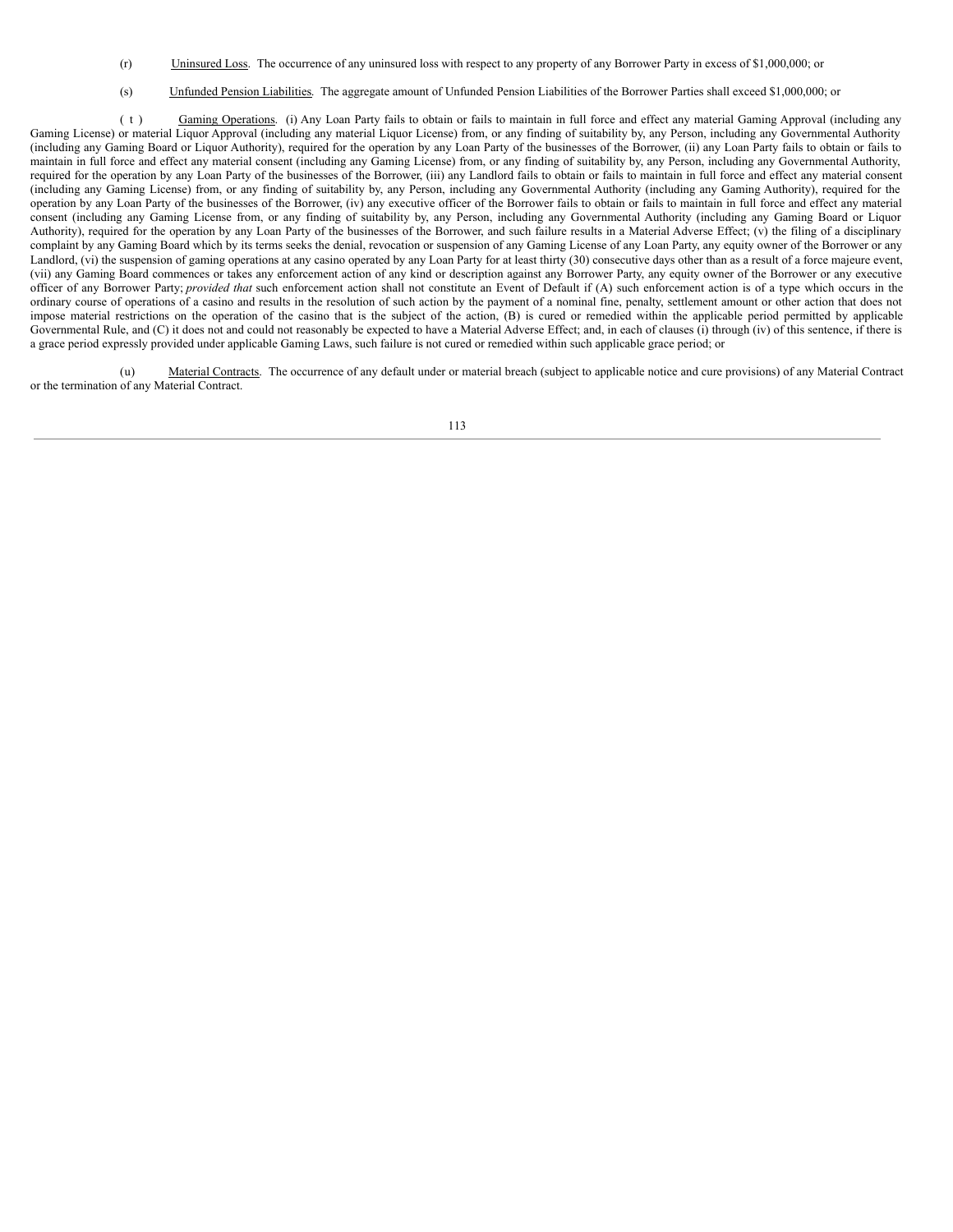6.02. Remedies. At any time after the occurrence and during the continuance of any Event of Default (other than an Event of Default referred to inSection 6.01(f) or 6.01(g)), the Administrative Agent may or shall, upon instructions from the Required Lenders, by written notice to the Borrower, (a) terminate the Commitments, any obligation of the L/C Issuer to make L/C Credit Extensions and the obligations of the Lenders to make Loans, (b) declare all or a portion of the outstanding Obligations (other than in connection with Lender Rate Contracts) payable by the Borrower to be immediately due and payable and/or (c) require that the Borrower Cash Collateralize the Obligations in an amount equal to 105% of the then Effective Amount of the L/C Obligations, in each case, without presentment, demand, protest or any other notice of any kind, all of which are hereby expressly waived, anything contained herein or in the Notes to the contrary notwithstanding. Upon the occurrence or existence of any Event of Default described in Section 6.01(f) or  $6.01(g)$ , immediately and without notice, (1) the Commitments, any obligation of the L/C Issuer to make L/C Credit Extensions and the obligations of the Lenders to make Loans shall automatically terminate, (2) the obligation of the Borrower to Cash Collateralize the Obligations in an amount equal to 105% of the then Effective Amount of the L/C Obligations shall automatically become effective, which amounts shall be immediately pledged and delivered to the Administrative Agent as security for the Obligations and (3) all outstanding Obligations payable by the Borrower hereunder shall, to the extent permitted by applicable law, automatically become immediately due and payable, without presentment, demand, protest or any other notice of any kind, all of which are hereby expressly waived, to the extent permitted by applicable law, anything contained herein or in the Notes to the contrary notwithstanding. In addition to the foregoing remedies, upon the occurrence or existence of any Event of Default, the Administrative Agent and the Collateral Trustee may exercise any other right, power or remedy available to it under any of the Credit Documents or otherwise by law. Notwithstanding anything to the contrary in the Credit Documents, all Cash Collateral pledged by the Borrower as contemplated by the last sentence of Section 2.02(a)(ii)(H), shall first be applied to reimburse the L/C Issuer in respect of any amounts that a Lender has failed to fund under Section 2.02(c), then to the remaining L/C Obligations and then to the remaining Obligations in the manner set forth below:

Subject to the terms of the Intercreditor Agreement, the proceeds of any sale, disposition or other realization upon all or any part of the Collateral shall be distributed by the Collateral Trustee in the following order of priorities:

> First, to the Administrative Agent and the Collateral Trustee,*pari passu* and ratably, in an amount sufficient to pay in full the costs and expenses of the Administrative Agent and the Collateral Trustee in connection with such sale, disposition or other realization, including all fees, costs, expenses, liabilities and advances incurred or made by the Administrative Agent and the Collateral Trustee in connection therewith, including, without limitation, attorneys' fees and costs;

> Second, to the Lenders in an amount equal to accrued interest then due and payable under this Agreement and the other Credit Documents (except for Lender Rate Contracts);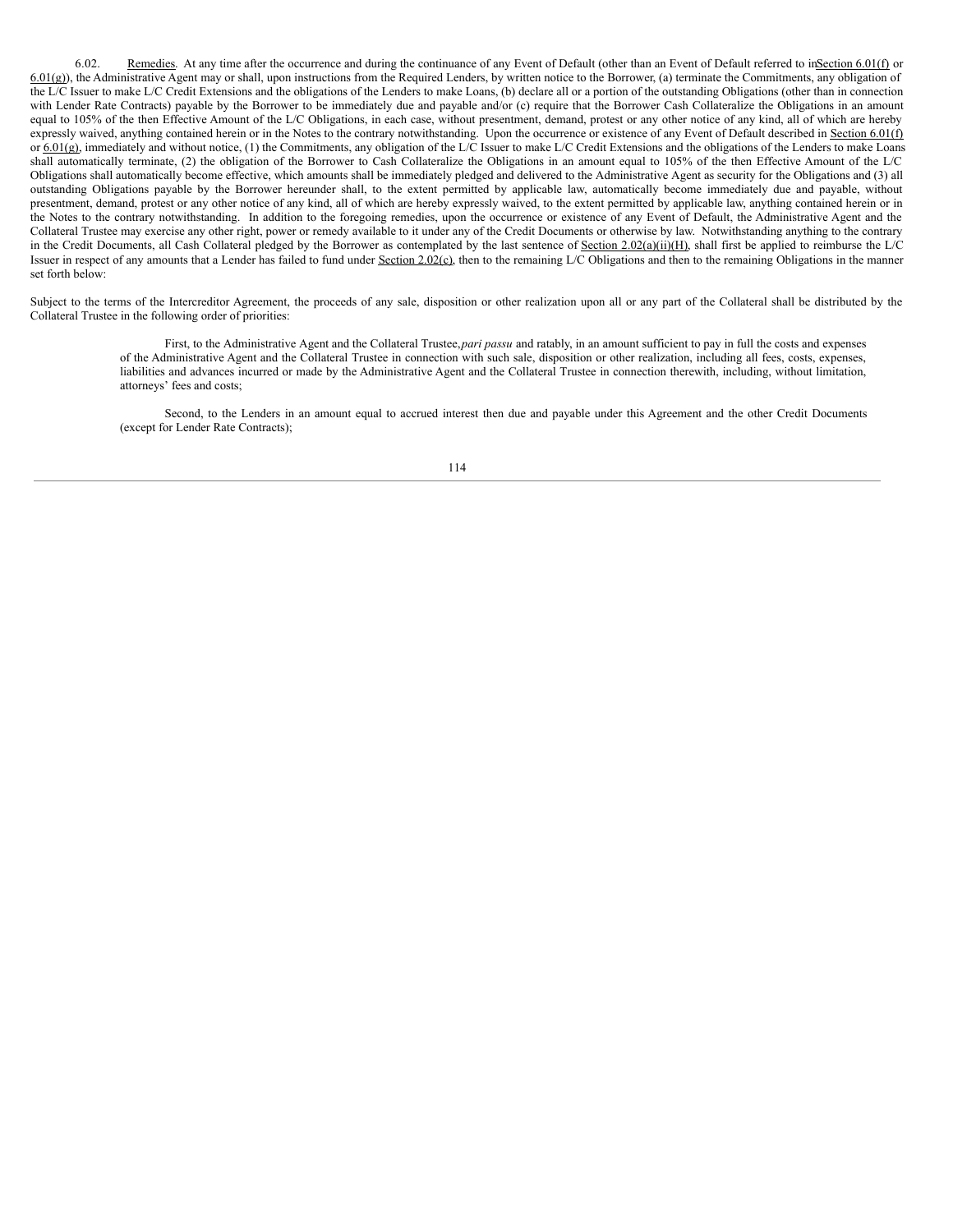Third, *pari passu* and ratably, (i) to the Lenders in an amount equal to the principal amount of the outstanding Term Loans, then (ii) to the Lenders in an amount equal to the principal amount of the outstanding Revolving Loans and L/C Borrowings and to Cash Collateralize the remaining L/C Obligations on a pro rata basis in accordance with the then outstanding principal amount of the Revolving Loans and L/C Obligations (with the portion allocated to the Revolving Loans, Swing Line Loans and L/C Obligations to be applied first to repay the Swing Line Loans in full, then to repay the Revolving Loans in full and then to Cash Collateralize the Obligations in an amount equal to the then Effective Amount of all L/C Obligations) and (iii) to the Lender(s) or their Affiliates to whom obligations are owed in connection with any Lender Rate Contracts to the extent of the associated Termination Values of such Lender Rate Contracts and any interest owing thereon;

Fourth, to the Lenders in an amount equal to any other Obligations (other than the Obligations related to Lender Rate Contracts not paid under clause Third above) which are then unpaid;

Fifth, upon payment in full of all of the Obligations to the Second Lien Lender in payment of the Second Lien Obligations pursuant to the Second Lien Credit Documents; and

Finally, upon payment in full of all of the Obligations, to the Person(s) legally entitled thereto.

No application of payments will cure any Event of Default, or prevent acceleration, or continued acceleration, of amounts payable under the Credit Documents, or prevent the exercise, or continued exercise, of rights or remedies of the Administrative Agent, the Collateral Trustee and the Lenders hereunder or thereunder or at law or in equity.

#### 6.03. Right to Cure. Notwithstanding anything to the contrary contained in Section 6.01 or Section 6.02:

(a) For the purpose of determining whether an Event of Default under Section 5.03(a), Section 5.03(b) or Section 5.03(c) has occurred, the Borrower may on one or more occasions designate any portion of the net cash proceeds (the "Cure Amount") from a sale or issuance of Equity Securities of the Borrower, any contribution to the common capital of the Borrower or the incurrence of additional Second Lien Obligations by the Borrower (with the same terms as the Second Lien Obligations incurred on the Initial Funding Date) as an increase to Adjusted EBITDA for the applicable fiscal quarter; *provided* that (i) such amounts to be designated are actually received by the Borrower after the first day of such applicable fiscal quarter and on or prior to the tenth (10th) Business Day after the date on which financial statements are required to be delivered with respect to such applicable fiscal quarter (the "Cure Expiration Date"), (ii) the Borrower shall have provided notice (the "Notice of Intent to Cure") to the Administrative Agent on the date such amounts are designated as a "Cure Amount", (iii) any Cure Amount received by the Borrower from the incurrence of additional Second Lien Obligations shall be promptly applied by the Borrower to make an optional prepayment of the Term Loans pursuant to Section 2.06(b), and (iv) the Cure Amount is sufficient to cause the Borrower to be in compliance with Section 5.03(a), Section 5.03(b) and Section 5.03(c). In addition to the foregoing, on or prior to the Cure Expiration Date, the Second Lien Administrative Agent may deliver a notice (the "Notice of Lender Cure") to the Borrower and the Administrative Agent notifying them of (1) the exercise by the Second Lien Administrative Agent and the Second Lien Lenders of a mandatory term loan commitment increase pursuant to Section 2.01(i) of the Second Lien Credit Agreement, and (2) the designation of any portion of the net cash proceeds of the incurrence of additional Second Lien Obligations pursuant to Section 2.01(i) of the Second Lien Credit Agreement, as a "Cure Amount"; *provided* that such Cure Amount shall be delivered by the Second Lien Administrative Agent directly to the Administrative Agent for application against the First Lien Obligations. The Cure Amount used to calculate Adjusted EBITDA for one fiscal quarter shall be used and included when calculating Adjusted EBITDA for each four fiscal quarter period that includes such fiscal quarter.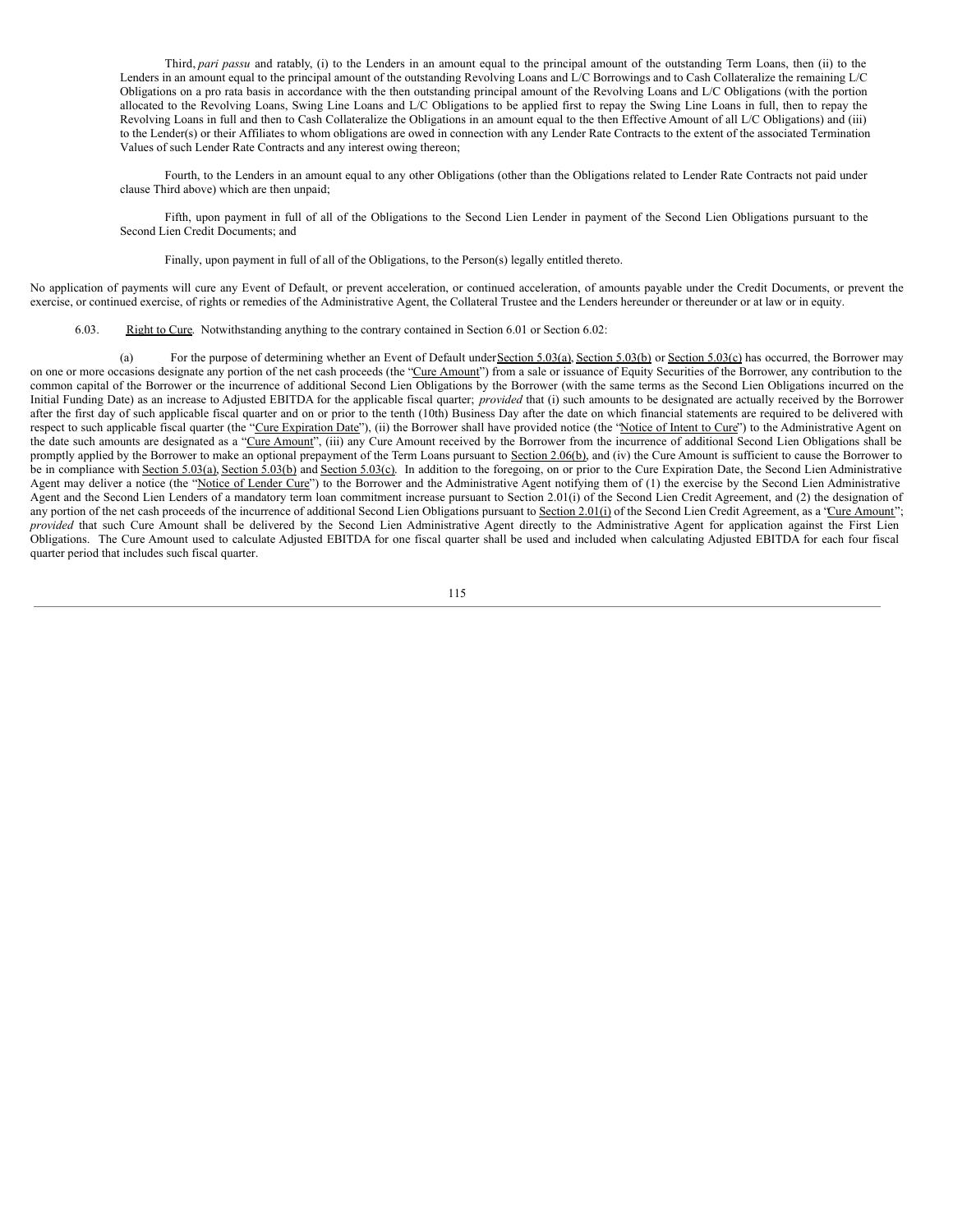(b) In furtherance of clause (a) above, (A) upon designation and actual receipt of the Cure Amount by the Borrower (or designation of the Cure Amount by the Second Lien Administrative Agent), the covenants under Section 5.03(a), Section 5.03(b) and Section 5.03(c) shall be deemed satisfied and complied with as of the end of the relevant fiscal quarter with the same effect as though there had been no failure to comply with the covenants under such Section 5.03(a), Section 5.03(b) and Section 5.03(c) and any Event of Default under Section 5.03(a), Section 5.03(b) or Section 5.03(c) shall be deemed not to have occurred for purposes of the Credit Documents, and (B) upon receipt by the Administrative Agent of a Notice of Intent to Cure (or receipt by the Borrower and the Administrative Agent of a Notice of Lender Cure) prior to the Cure Expiration Date, neither the Administrative Agent nor any Lender may exercise any rights or remedies under Section 6.02 (or under any other Credit Document) on the basis of any actual or purported Event of Default under Section 5.03(a), Section 5.03(b) or Section 5.03(c) until and unless the Cure Expiration Date has occurred without the Cure Amount having been received and designated pursuant to this Section 6.03.

- (c) In each period of four consecutive fiscal quarters, there shall be at least two (2) fiscal quarters in which no cure right set forth in this Section 6.02 is exercised.
	- (d) There can be no more than four (4) fiscal quarters in which the cure rights set forth in this Section 6.04 are exercised during the term of this Agreement.

# **ARTICLE VII. ADMINISTRATIVE AGENT, COLLATERAL TRUSTEE AND RELATIONS AMONG LENDERS**.

# 7.01. Appointment, Powers and Immunities.

(a) Each Lender (on its own behalf or on behalf of any Affiliate of such Lender that is party to a Lender Rate Contract) hereby appoints and authorizes Capital One, as the Administrative Agent and the Collateral Trustee, to execute any and all Credit Documents (other than this Agreement) on its behalf and to act as its agent hereunder and under the other Credit Documents with such powers as are expressly delegated to the Administrative Agent and the Collateral Trustee by the terms of this Agreement and the other Credit Documents, together with such other powers as are reasonably incidental thereto, and Capital One hereby accepts such appointment as Administrative Agent and as Collateral Trustee. Each Lender (on its own behalf and on behalf of any Affiliate of such Lender that is party to a Lender Rate Contract) hereby authorizes the Administrative Agent and the Collateral Trustee to take such action on its behalf under the provisions of this Agreement and the other Credit Documents and to exercise such powers as are set forth herein or therein, together with such other powers as are reasonably incidental thereto. The Lead Arranger shall not have any duties or responsibilities or any liabilities under this Agreement or any other Credit Documents and any amendments, consents, waivers or any other actions taken in connection with this Agreement or the other Credit Documents shall not require, except to the extent expressly set forth in Section 8.04(f), the consent of the Lead Arranger, in such capacity. Neither the Administrative Agent nor the Collateral Trustee shall have any duties or responsibilities except those expressly set forth in this Agreement or in any other Credit Document, be a trustee for any Lender (or any Affiliate of such Lender that is party to a Lender Rate Contract) or have any fiduciary duty to any Lender (or any Affiliate of such Lender that is party to a Lender Rate Contract). Notwithstanding anything to the contrary contained herein, neither the Administrative Agent nor the Collateral Trustee shall be required to take any action which is contrary to this Agreement or any other Credit Document or any applicable Governmental Rules. None of the Administrative Agent, any Lender or the Collateral Trustee shall be responsible to any other Lender for any recitals, statements, representations or warranties made by any Loan Party contained in this Agreement or in any other Credit Document, for the value, validity, effectiveness, genuineness, enforceability or sufficiency of this Agreement or any other Credit Document or for any failure by any Loan Party to perform its obligations hereunder or thereunder. The Administrative Agent and the Collateral Trustee may employ agents and attorneys-in-fact and shall not be responsible to any Lender for the negligence or misconduct of any such agents or attorneys-in-fact selected by it with reasonable care. Neither the Administrative Agent nor the Collateral Trustee nor any of their respective directors, officers, employees, agents or advisors shall be responsible to any Lender for any action taken or omitted to be taken by it or them hereunder or under any other Credit Document or in connection herewith or therewith, except to the extent determined by a final, non-appealable judgment of a court of competent jurisdiction to have arisen from its or their own gross negligence or willful misconduct. Except as otherwise provided under this Agreement, the Administrative Agent and the Collateral Trustee shall take such action with respect to the Credit Documents as shall be directed by the Required Lenders or in the absence of such direction, such action as the Administrative Agent or the Collateral Trustee in good faith deems advisable under the circumstances.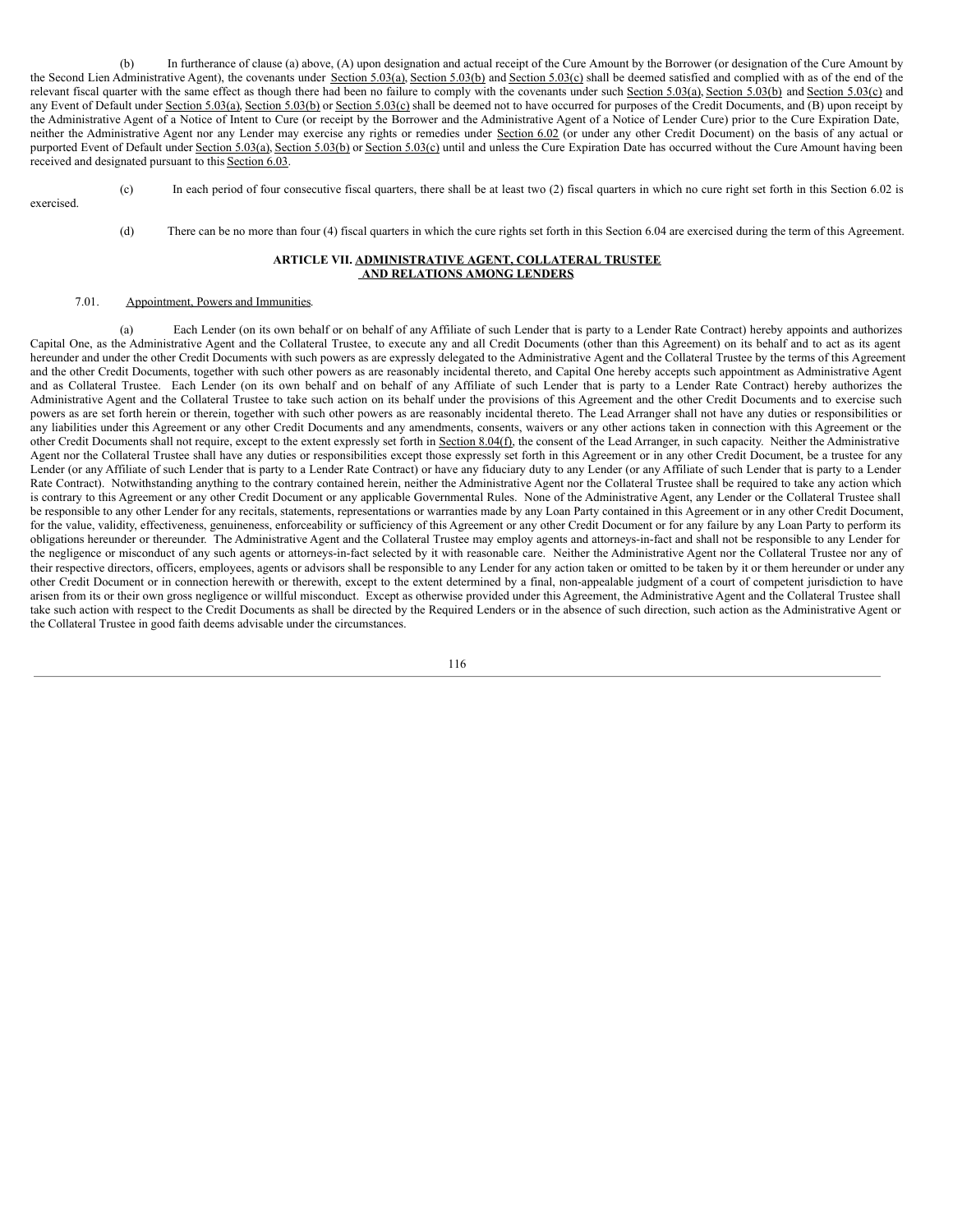(b) The Collateral Trustee and any co-agents, co-trustees, sub-agents and attorneys-in-fact appointed by the Administrative Agent pursuant to Section 7.01(a) for purposes of holding or enforcing any Lien on the Collateral (or any portion thereof) granted under the Security Documents, or for exercising any rights and remedies thereunder and hereunder at the direction of the Collateral Trustee shall be entitled to the benefits of all provisions of this Article VII, Section 8.02 and Section 8.03 as if set forth in full herein with respect thereto.

(c) The L/C Issuer shall act on behalf of the Revolving Lenders with respect to any Letters of Credit issued by it and the documents associated therewith until such time (and except for so long) as the Administrative Agent may agree at the request of the Required Lenders to act for the L/C Issuer with respect thereto; provided, however, that the L/C Issuer shall have all of the benefits and immunities (i) provided to the Administrative Agent in this Article VII with respect to any acts taken or omissions suffered by the L/C Issuer in connection with Letters of Credit issued by it or proposed to be issued by it and the application and agreements for letters of credit pertaining to the Letters of Credit as fully as if the term "Administrative Agent" as used in this Article VII included the L/C Issuer with respect to such acts or omissions, and (ii) as additionally provided herein with respect to the L/C Issuer.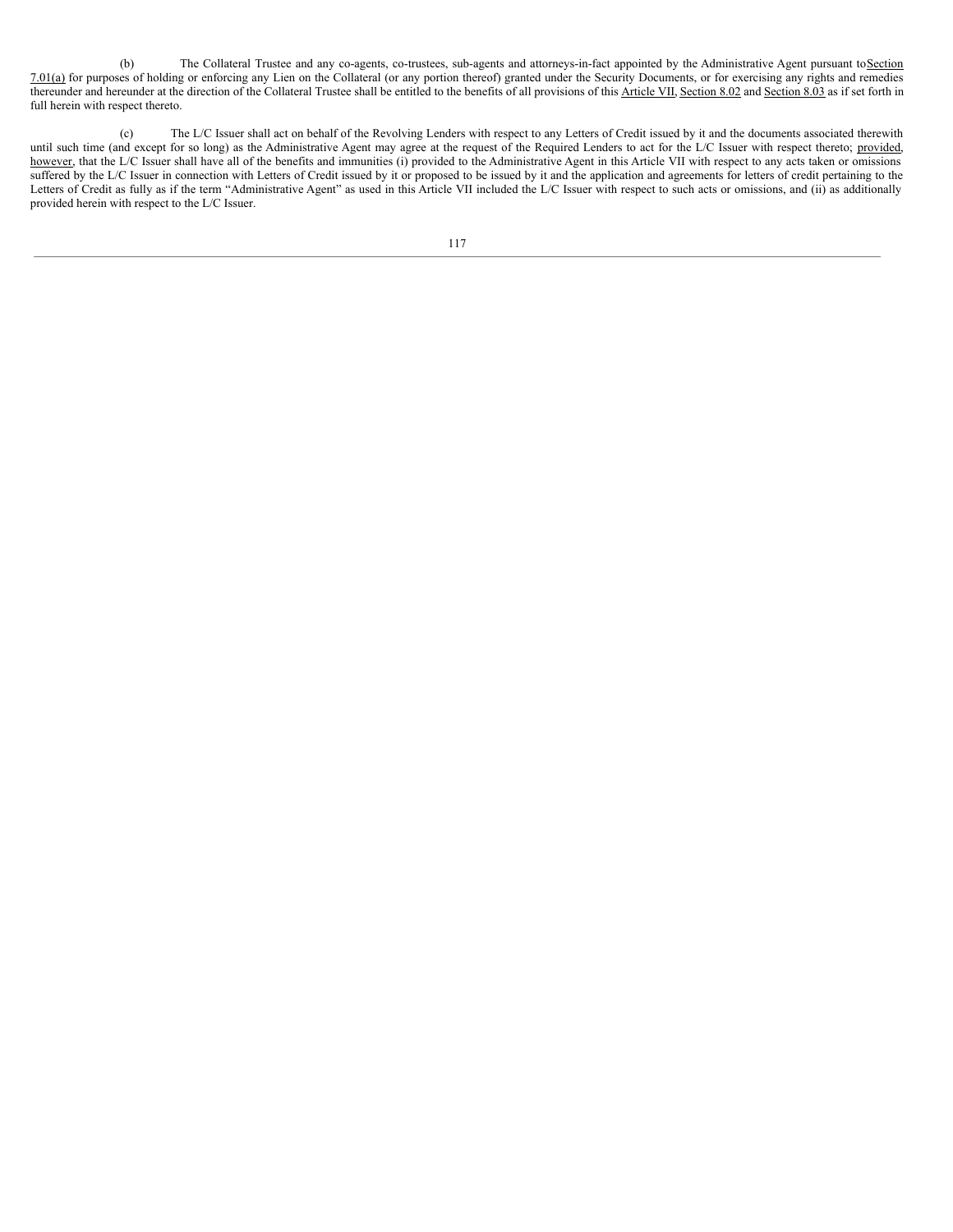(d) The Collateral Trustee shall act on behalf of the Lenders with respect to the Rising Star Vessel and Rising Star Vessel Security Document;provided, however, that the Collateral Trustee shall have all of the benefits and immunities (i) provided to the Administrative Agent in this Article VII with respect to any acts taken or omissions suffered by the Collateral Trustee as fully as if the term "Administrative Agent" as used in this Article VII included the Collateral Trustee with respect to such acts or omissions, and (ii) as additionally provided herein or in the Intercreditor Agreement with respect to the Collateral Trustee.

7.02. Reliance by the Administrative Agent, Collateral Trustee, L/C Issuer and Swing Line Lender. The Administrative Agent, the Collateral Trustee, the L/C Issuer and the Swing Line Lender shall be entitled to rely upon any certificate, notice or other document (including any cable, telegram, facsimile, e-mail or telex) believed by it in good faith to be genuine and correct and to have been signed or sent by or on behalf of the proper Person or Persons (including any certificate, notice or other document from a Loan Party that a sale, transfer, or other disposition of Collateral is permitted by Section 5.02(c)), and upon advice and statements of legal counsel, independent accountants and other experts selected by the Administrative Agent and the Collateral Trustee with reasonable care. As to any other matters not expressly provided for by this Agreement, the Administrative Agent and the Collateral Trustee shall not be required to take any action or exercise any discretion, but shall be required to act or to refrain from acting upon instructions of the Required Lenders and shall in all cases be fully protected by the Lenders in acting, or in refraining from acting, hereunder or under any other Credit Document in accordance with the instructions of the Required Lenders (or all Lenders if required by Section 8.04), and such instructions of the Required Lenders (or all the Lenders as the case may be) and any action taken or failure to act pursuant thereto shall be binding on all of the Lenders.

7.03. Defaults. Neither the Administrative Agent nor the Collateral Trustee shall be deemed to have knowledge or notice of the occurrence of any Default unless the Administrative Agent or the Collateral Trustee has received a written notice from a Lender or the Borrower, referring to this Agreement, describing such Default and stating that such notice is a "Notice of Default." If the Administrative Agent or the Collateral Trustee receives such a notice of the occurrence of a Default, the Administrative Agent or the Collateral Trustee, as the case may be, shall give prompt notice thereof to the Lenders. The Administrative Agent or the Collateral Trustee shall take such action with respect to such Default as shall be reasonably directed by the Required Lenders; provided, however, that until the Administrative Agent or the Collateral Trustee shall have received such directions, the Administrative Agent and the Collateral Trustee may (but shall not be obligated to) take such action, or refrain from taking such action, with respect to such Default as it shall deem advisable in the best interest of the Lenders. Notwithstanding anything in the contrary contained herein, the order and manner in which the Lenders' rights and remedies are to be exercised (including, without limitation, the enforcement by any Lender of its Note) shall be determined by the Required Lenders in their sole discretion.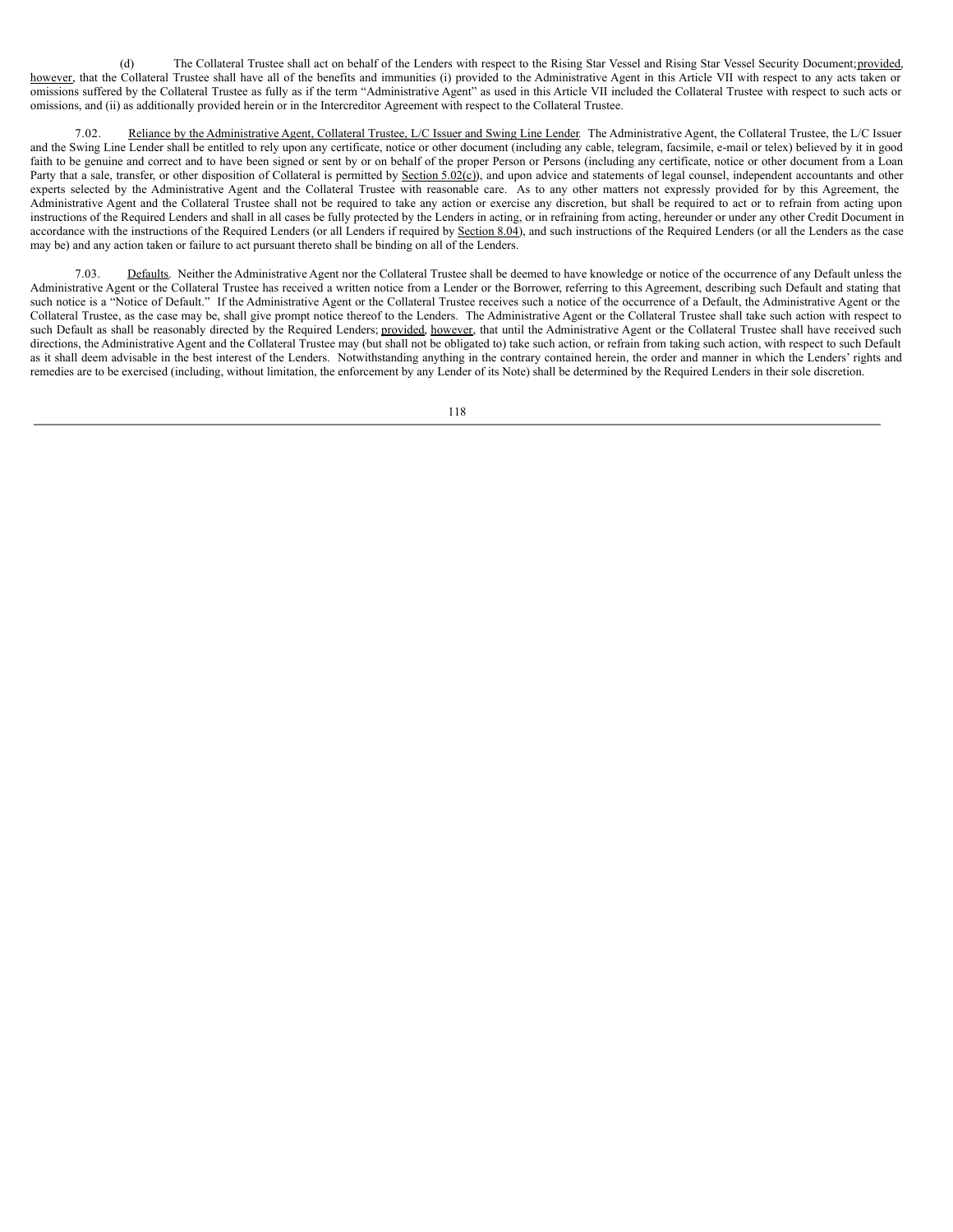7.04. Indemnification. Without limiting the Obligations of the Borrower hereunder, each Lender agrees to indemnify the Administrative Agent and the Collateral Trustee, ratably in accordance with its Proportionate Share of all Obligations and Commitments, for any and all liabilities, obligations, losses, damages, penalties, actions, judgments, suits, costs, expenses or disbursements of any kind or nature whatsoever which may at any time be imposed on, incurred by or asserted against the Administrative Agent or the Collateral Trustee, in each case in its capacity as such, in any way relating to or arising out of this Agreement or any documents contemplated by or referred to herein or therein or the transactions contemplated hereby or thereby or the enforcement of any of the terms hereof or thereof; provided, however, that no Lender shall be liable for any of the foregoing to the extent determined by a final, non-appealable judgment of a court of competent jurisdiction to have arisen from the Administrative Agent's or the Collateral Trustee's gross negligence or willful misconduct. The Administrative Agent and the Collateral Trustee shall be fully justified in refusing to take or in continuing to take any action hereunder unless it shall first be indemnified to its satisfaction by the Lenders against any and all liability and expense which may be incurred by it by reason of taking or continuing to take any such action. The obligations of each Lender under this Section 7.04 shall survive the payment and performance of the Obligations, the termination of this Agreement and any Lender ceasing to be a party to this Agreement (with respect to events which occurred prior to the time such Lender ceased to be a Lender hereunder).

Non-Reliance. Each Lender represents that it has, independently and without reliance on the Administrative Agent, the Collateral Trustee or any other Lender, and based on such documents and information as it has deemed appropriate, made its own appraisal of the business, prospects, management, financial condition and affairs of the Borrower Parties and its own decision to enter into this Agreement and agrees that it will, independently and without reliance upon the Administrative Agent, the Collateral Trustee or any other Lender, and based on such documents and information as it shall deem appropriate at the time, continue to make its own appraisals and decisions in taking or not taking action under this Agreement. Neither the Administrative Agent, the Collateral Trustee, nor any of their respective Affiliates, directors, officers, employees, agents or advisors shall (a) be required to keep any Lender informed as to the performance or observance by any Loan Party of the obligations under this Agreement or any other document referred to or provided for herein or to make inquiry of, or to inspect the properties or books of any Loan Party; (b) have any duty or responsibility to disclose to or otherwise provide any Lender, and shall not be liable for the failure to disclose or otherwise provide any Lender, with any credit or other information concerning any Loan Party which may come into the possession of the Administrative Agent or the Collateral Trustee or that is communicated to or obtained by the bank serving as Administrative Agent or Collateral Trustee or any of their respective Affiliates in any capacity, except for notices, reports and other documents and information expressly required to be furnished to the Lenders by the Administrative Agent or the Collateral Trustee hereunder or the other Credit Documents; or (c) be responsible to any Lender for (i) any recital, statement, representation or warranty made by any Loan Party or any officer, employee or agent of any Loan Party in this Agreement or in any of the other Credit Documents, (ii) the value, validity, effectiveness, genuineness, enforceability or sufficiency of this Agreement or any Credit Document, (iii) the value or sufficiency of the Collateral or the validity or perfection of any of the liens or security interests intended to be created by the Credit Documents, or (iv) any failure by any Loan Party to perform its obligations under this Agreement or any other Credit Document.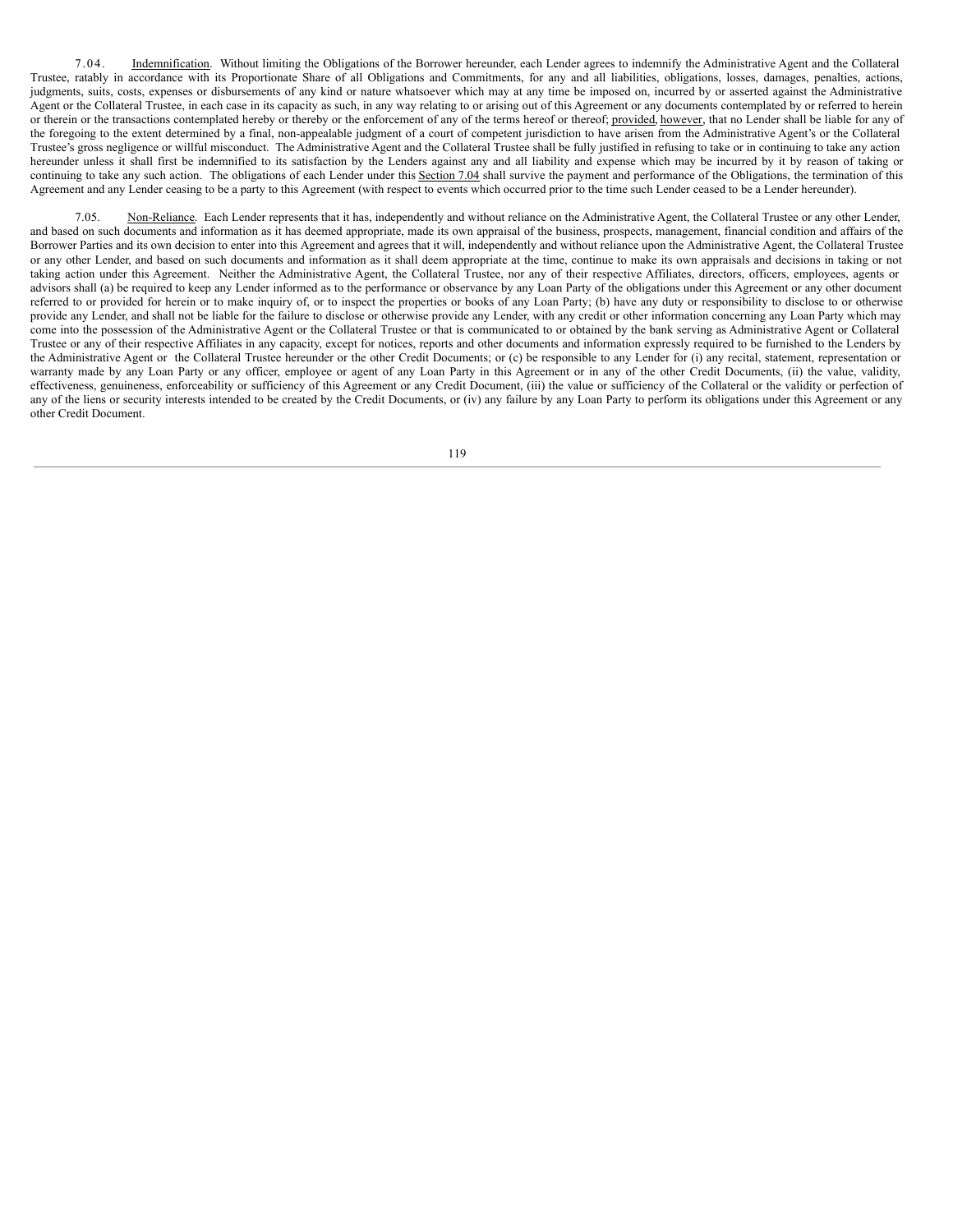7.06. Resignation of the Administrative Agent or Collateral Trustee. Each of the Administrative Agent and the Collateral Trustee may resign at any time by giving thirty (30) days prior written notice thereof to the Borrower and the Lenders. Upon any such resignation, the Required Lenders shall have the right to appoint a successor Administrative Agent or Collateral Trustee, as applicable, which successor Administrative Agent or Collateral Trustee, if not a Lender, shall be reasonably acceptable to the Borrower; provided, however, that the Borrower shall have no right to approve a successor Administrative Agent or Collateral Trustee if an Event of Default has occurred and is continuing. Upon the acceptance of any appointment as the Administrative Agent or the Collateral Trustee hereunder by a successor Administrative Agent or Collateral Trustee, as applicable, such successor Administrative Agent or Collateral Trustee shall thereupon succeed to and become vested with all the rights, powers, privileges and duties of the retiring Administrative Agent or Collateral Trustee, as applicable, and the retiring Administrative Agent or Collateral Trustee shall be discharged from the duties and obligations thereafter arising hereunder; provided that the retiring Administrative Agent or Collateral Trustee shall be discharged from the duties and obligations arising hereunder from and after the end of such thirty (30) day period even if no successor has been appointed. If no such successor has been appointed, the Required Lenders shall act as the Administrative Agent or Collateral Trustee, as applicable, hereunder and under the other Credit Documents. After any retiring Administrative Agent's or Collateral Trustee's resignation hereunder as the Administrative Agent or the Collateral Trustee, as applicable, the provisions of this Article VII shall continue in effect for its benefit in respect of any actions taken or omitted to be taken by it while it was acting as the Administrative Agent or the Collateral Trustee, as applicable. In the case of the replacement of the Administrative Agent, the successor Administrative Agent (or if there is no successor, one of the Lenders appointed by the Required Lenders that accepts such appointment) shall also simultaneously replace the then existing Administrative Agent and the then existing Administrative Agent shall be fully released as "L/C Issuer" and "Swing Line Lender" hereunder pursuant to documentation in form and substance reasonably satisfactory to the then existing Administrative Agent.

# 7.07. Collateral Matters.

(a) The Collateral Trustee is hereby authorized by each Lender, without the necessity of any notice to or further consent from any Lender, and without the obligation to take any such action, but subject to the provisions of the Intercreditor Agreement, to take any action with respect to any Collateral or any Security Document which may from time to time be necessary to perfect and maintain perfected the Liens of the Security Documents.

(b) The Lenders irrevocably authorize the Collateral Trustee, at its option and in its discretion, to release (and to execute and deliver such documents, instruments and agreements as the Collateral Trustee may deem necessary to release) any Lien granted to or held by the Collateral Trustee upon any Collateral (i) upon termination of the Commitments and the full Cash Collateralization of the then outstanding L/C Obligations and the payment in full of all Loans and all other Obligations payable under this Agreement and under the other Credit Documents (other than contingent indemnification obligations and Obligations in respect of Lender Rate Contracts); (ii) constituting property of the Loan Parties which is sold, transferred or otherwise disposed of in connection with any transaction not prohibited by this Agreement or the Credit Documents; (iii) constituting property leased to the Loan Parties under an operating lease which has expired or been terminated in a transaction not prohibited by this Agreement or the Credit Documents or which will concurrently expire and which has not been and is not intended by the Loan Parties to be, renewed or extended; (iv) consisting of an instrument, if the Indebtedness evidenced thereby has been paid in full; or (v) if approved or consented to by those of the Lenders required by Section 8.04. Upon request by the Collateral Trustee, the Lenders will confirm in writing the Collateral Trustee's authority to release particular types or items of Collateral pursuant to this Section 7.07.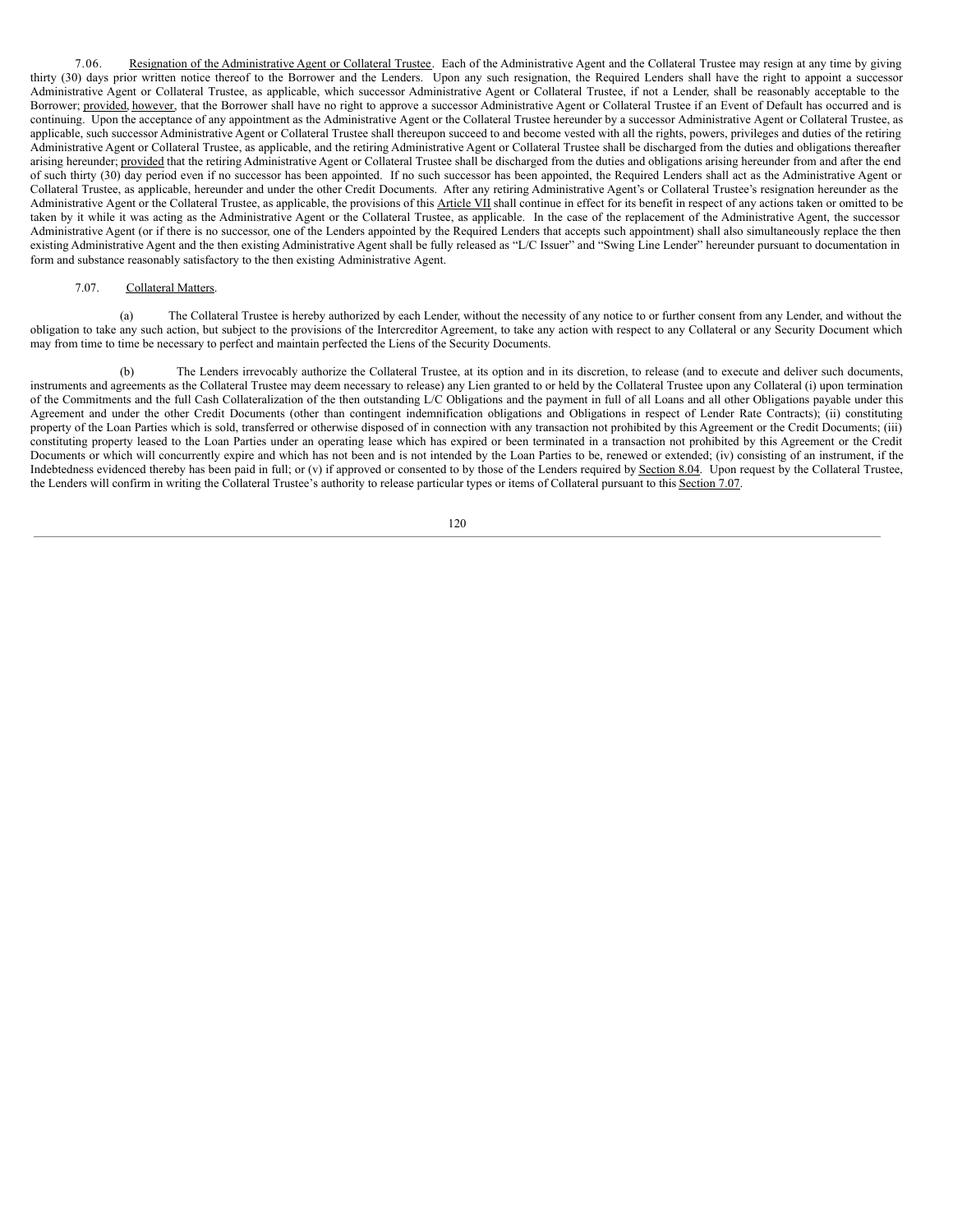(c) Unless all the Lenders otherwise consent in writing, any and all cash collateral for the Obligations shall be released to the Borrower, to the extent not applied to the Obligations, only if (i) the Commitments have been terminated (ii) all Obligations (other than contingent indemnification obligations and Obligations in respect of Lender Rate Contracts) have been paid in full and are no longer outstanding, including, without limitation, any L/C Obligations or any other contingent obligations.

7 . 0 8 . Performance of Conditions. For the purpose of determining fulfillment by the Borrower and the other Loan Parties of conditions precedent specified in Sections 3.01 and 3.02 only, each Lender shall be deemed to have consented to, and approved or accepted, or to be satisfied with each document or other matter sent by the Administrative Agent to such Lender for consent, approval, acceptance or satisfaction, or required under Article III to be consented to, or approved by or acceptable or satisfactory to, that Lender, unless an officer of the Administrative Agent who is responsible for the transactions contemplated by the Credit Documents shall have received written notice from that Lender prior to the making of the requested Loan or the issuance of the requested Letter of Credit specifying its objection thereto and either (i) such objection shall not have been withdrawn by written notice to the Administrative Agent or (ii) in the case of any condition to the making of a Loan, that Lender shall not have made available to the Administrative Agent that Lender's Proportionate Share of such Loan or Letter of Credit.

7.09. The Administrative Agent and the Collateral Trustee in their Individual Capacities. Each of the Administrative Agent and the Collateral Trustee and their respective Affiliates may make loans to, issue letters of credit for the account of, accept deposits from and generally engage in any kind of banking or other business with any Loan Party and its Affiliates as though the Administrative Agent and the Collateral Trustee were not the Administrative Agent or Collateral Trustee, L/C Issuer or Swing Line Lender, as applicable, hereunder. With respect to Loans, if any, made by the Administrative Agent or the Collateral Trustee in its capacity as a Lender, the Administrative Agent or the Collateral Trustee, as applicable, in its capacity as a Lender, shall have the same rights and powers under this Agreement and the other Credit Documents as any other Lender and may exercise the same as though it were not the Administrative Agent, L/C Issuer or Swing Line Lender or the Collateral Trustee, as applicable, and the terms "Lender" or "Lenders" shall include the Administrative Agent or the Collateral Trustee, as applicable, in its capacity as a Lender. Neither the Administrative Agent or the Collateral Trustee shall be deemed to hold a fiduciary, trust or other special relationship with any Lender and no implied covenants, functions, responsibilities, duties, obligations or liabilities shall be read into this Agreement or otherwise exist against the Administrative Agent or the Collateral Trustee.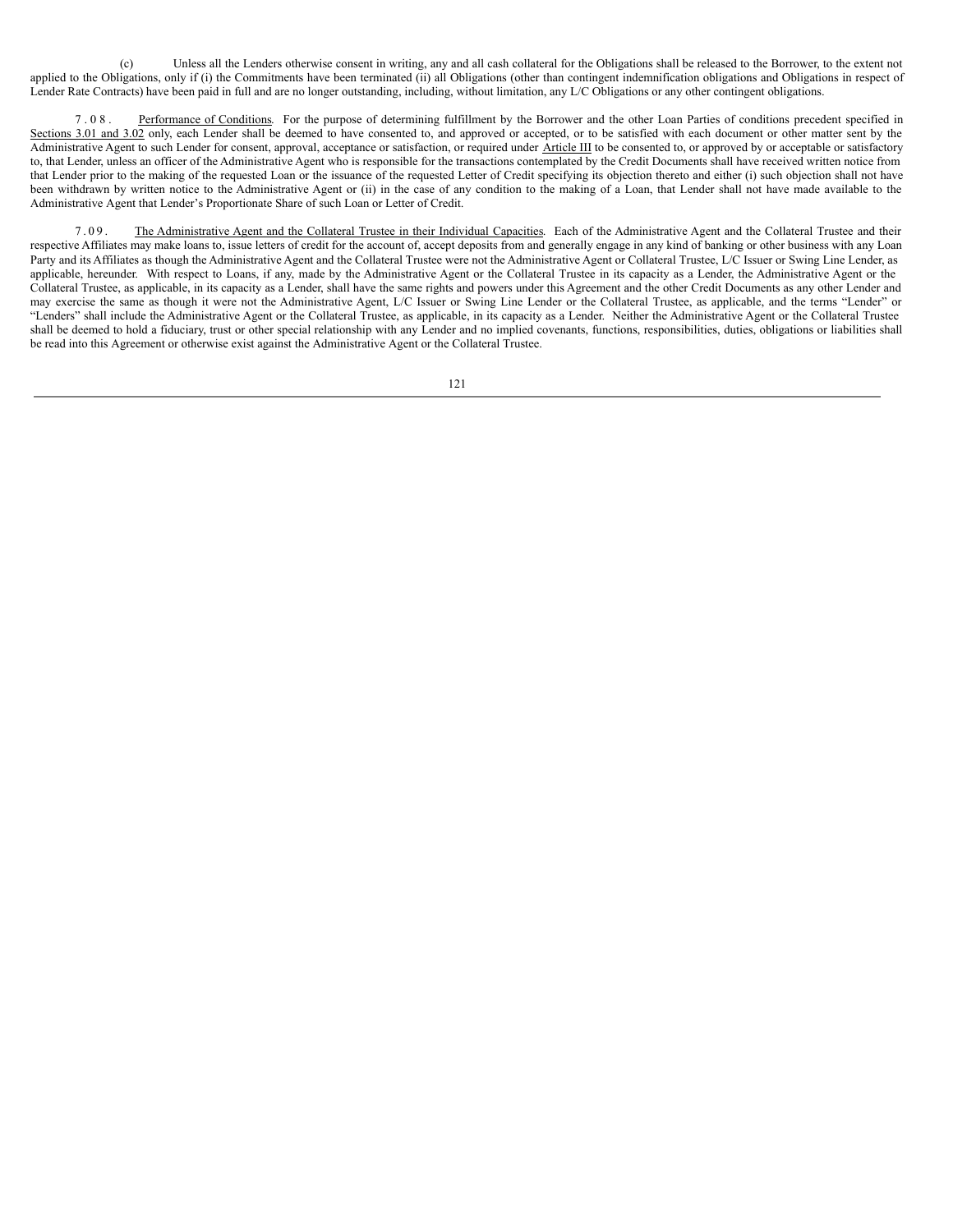7.10. Collateral Matters/Lender Rate Contracts. Each Lender on its own behalf or on behalf of its Affiliates understands and agrees that (a) counterparties to Lender Rate Contracts will have the benefits of the Collateral as set forth in the Credit Documents and (b) if the Obligations are repaid as described in Section 7.07, the Collateral will be released as described in Section 7.07 and such Lender and its Affiliates will no longer have the benefits of the Collateral.

7.11. Administrative Agent May File Proofs of Claim. In case of the pendency of any proceeding under any Debtor Relief Law or any other judicial proceeding relative to the Borrower, the Administrative Agent (irrespective of whether the principal of any Loan or L/C Obligation shall then be due and payable as herein expressed or by declaration or otherwise and irrespective of whether the Administrative Agent shall have made any demand on the Borrower) shall be entitled and empowered, by intervention in such proceeding or otherwise:

(a) to file and prove a claim for the whole amount of the principal and interest owing and unpaid in respect of the Loans, L/C Obligations and all other Obligations that are owing and unpaid and to file such other documents as may be necessary or advisable in order to have the claims of the Lenders and the Administrative Agent (including any claim for the reasonable compensation, expenses, disbursements and advances of the Lenders and the Administrative Agent and their respective agents and counsel and all other amounts due the Lenders, the L/C Issuer and the Administrative Agent under Sections 2.02(j), 2.02(j), 2.05, 8.02 and 8.03) allowed in such judicial proceeding; and

(b) to collect and receive any monies or other property payable or deliverable on any such claims and to distribute the same;

and any custodian, receiver, assignee, trustee, liquidator, sequestrator or other similar official in any such judicial proceeding is hereby authorized by each Lender to make such payments to the Administrative Agent and, in the event that the Administrative Agent shall consent to the making of such payments directly to the Lenders, to pay to the Administrative Agent any amount due for the reasonable compensation, expenses, disbursements and advances of the Administrative Agent and its agents and counsel, and any other amounts due the Administrative Agent under Sections 2.05, 8.02 and 8.03.

# 7.12. Application of Gaming Laws.

(a) This Agreement, the Security Agreement and the other Credit Documents are subject to Gaming Laws and approval, if so required, of the applicable Gaming Board. Without limiting the foregoing, each of the Administrative Agent, the Collateral Trustee and the Lender Parties acknowledges that (i) it is subject to being called forward by the Gaming Board in their discretion, for licensing or a finding of suitability or to file or provide other information, and (ii) all rights, remedies and powers in or under this Agreement and the other Credit Documents, including with respect to the Collateral (including Equity Securities), may be exercised only to the extent that the exercise thereof does not violate any applicable provisions of the Gaming Laws and only to the extent that required approvals are obtained from the requisite Gaming Boards.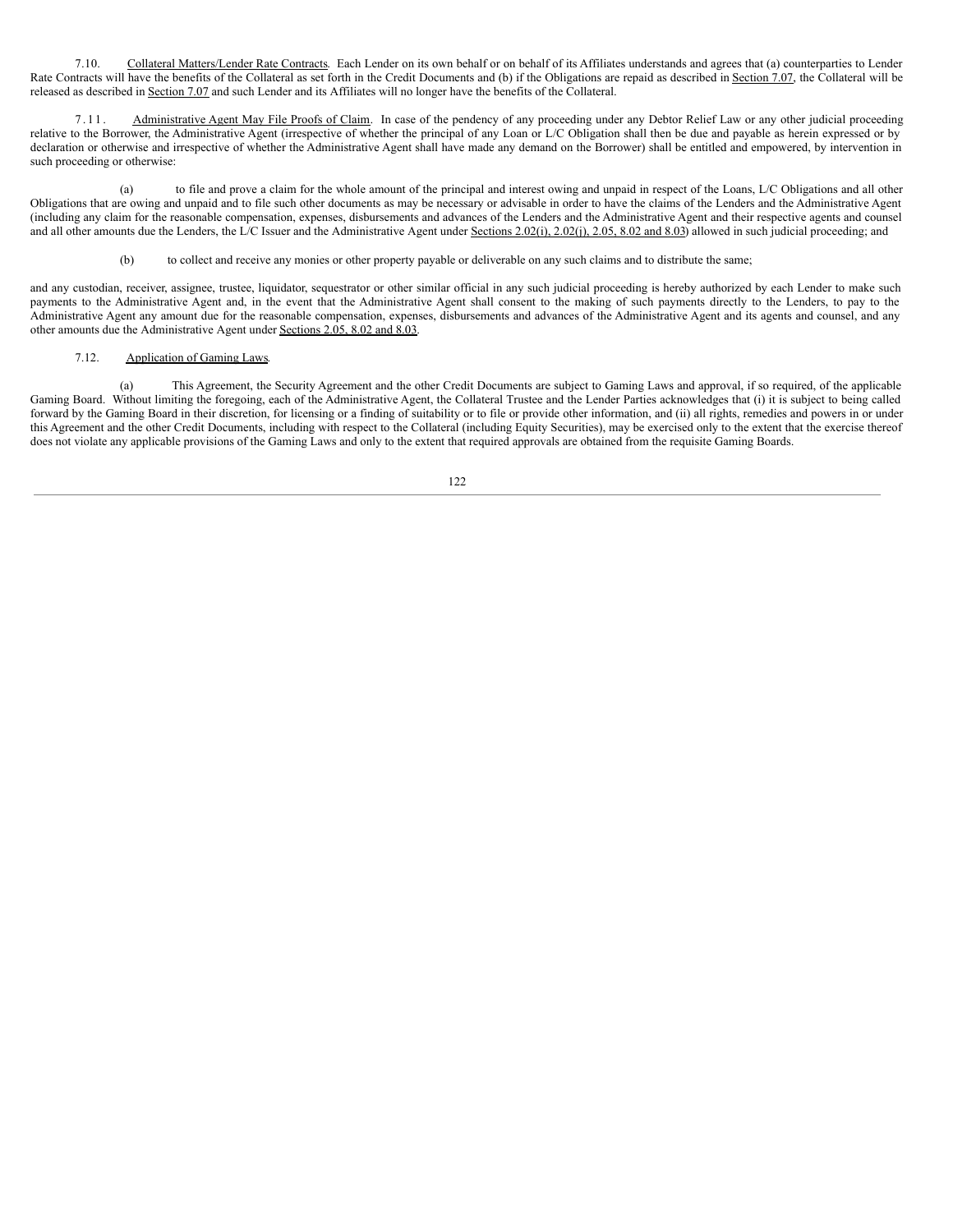(b) Each of the Administrative Agent, the Collateral Trustee and the Lender Parties agrees to cooperate with all Gaming Boards in connection with the provision of such documents or other information as may be requested by such Gaming Boards relating to the Borrower Parties or to the Credit Documents to the extent not inconsistent with the internal policies of the Lenders and any applicable Governmental Rules or legal or regulatory restrictions. The Borrower hereby consents to any such disclosure by the Administrative Agent, the Lender Parties or Collateral Trustee to any Gaming Board and releases such parties from any liability for any such disclosure.

(c) If during the existence of an Event of Default hereunder or under any of the other Credit Documents it shall become necessary, or in the opinion of the Required Lenders advisable, for an agent, supervisor, receiver or other representative of the Administrative Agent, the Collateral Trustee and the Lender Parties to become licensed under any Governmental Rule as a condition to receiving the benefit of any Collateral encumbered by the Security Documents or other Credit Documents or to otherwise enforce the rights of the Administrative Agent and the Lenders under the Credit Documents, the Borrower hereby agrees to assist the Collateral Trustee and the Lender Parties and any such agent, supervisor, receiver or other representative to obtain licenses and to execute such further documents as may be required in connection therewith.

(d) The parties acknowledge that the provisions of this Section 7.12 shall not be for the benefit of the Borrower or any other Borrower Party.

#### **ARTICLE VIII. MISCELLANEOUS**.

#### 8.01. Notices.

(a) Except as otherwise provided herein, all notices, requests, demands, consents, instructions or other communications to or upon the Borrower, any Lender or the Administrative Agent, Collateral Trustee, L/C Issuer or Swing Line Lender under this Agreement or the other Credit Documents shall be in writing and faxed, mailed, emailed or delivered, if to the Borrower or to the Administrative Agent, the Collateral Trustee, the L/C Issuer or the Swing Line Lender, at its respective facsimile number or address set forth below or, if to any Lender, at the address or facsimile number specified for such Lender in Part B of Schedule I (or to such other facsimile number or address for any party as indicated in any notice given by that party to the other parties). All such notices and communications shall be effective (i) when sent by an overnight courier service of recognized standing, on the second Business Day following the deposit with such service; (ii) when mailed, first-class postage prepaid and addressed as aforesaid through the United States Postal Service, upon receipt; (iii) when delivered by hand, upon delivery; and (iv) when sent by facsimile transmission or e-mail, upon confirmation of receipt; provided, however, that any notice delivered to the Administrative Agent, the L/C Issuer or the Swing Line Lender under Article II shall not be effective until actually received by such Person.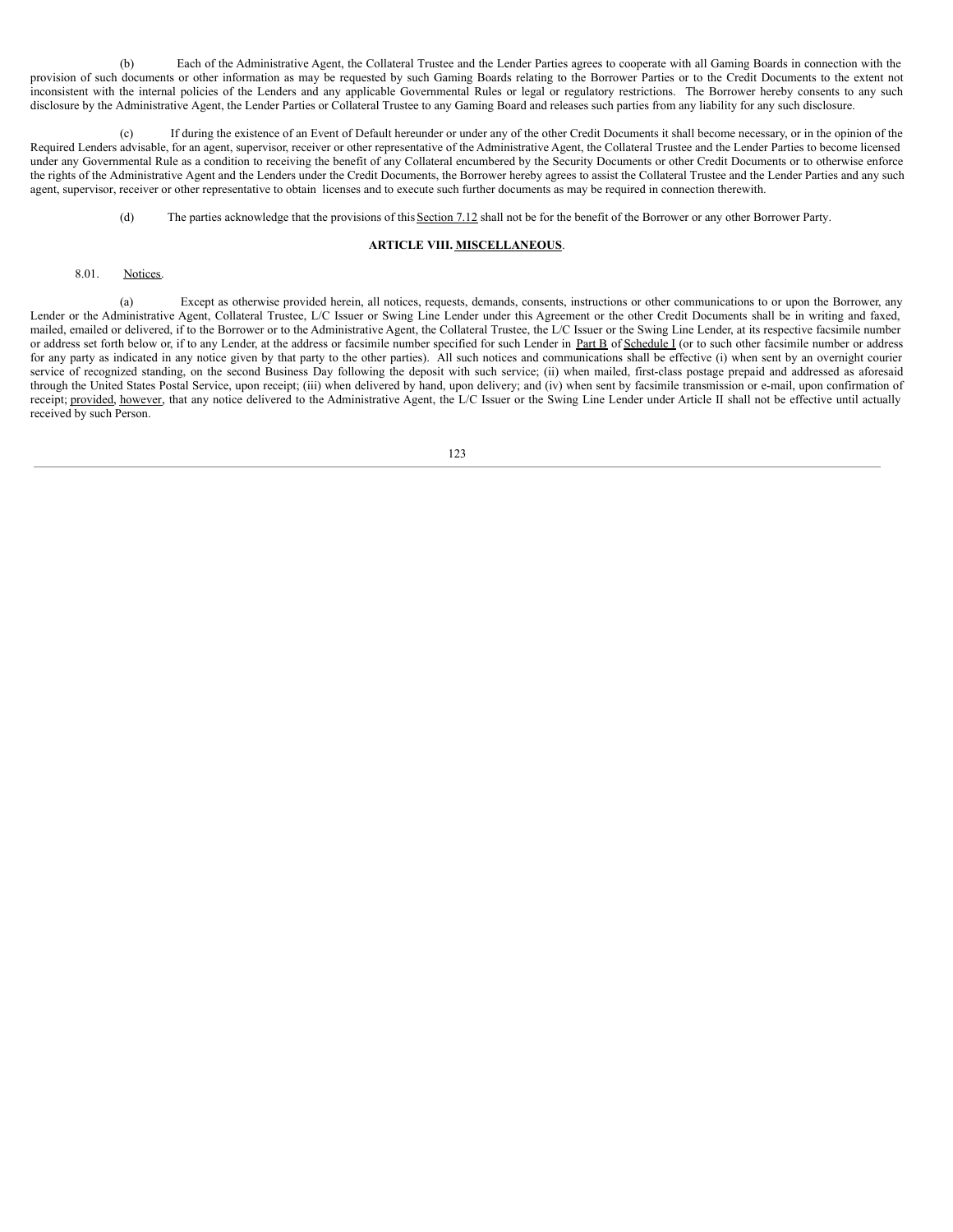|                 | For Notices of Borrowing, Notices of Conversion<br>and Notices of Interest Period Selection:                                                                                                                                                                    |
|-----------------|-----------------------------------------------------------------------------------------------------------------------------------------------------------------------------------------------------------------------------------------------------------------|
|                 | Capital One, National Association<br>201 St. Charles Avenue, 29th Floor<br>New Orleans, LA 70170<br>Attention: Lori Ferguson<br>Tel. No. (504) 533-5718<br>Fax No. (504) 533-2060<br>Email: lorie.ferguson@capitalone.com                                       |
|                 | For all other notices:                                                                                                                                                                                                                                          |
|                 | Capital One, National Association<br>201 St. Charles Avenue, 29th Floor<br>New Orleans, LA 70170<br>Attention: Ross Wales, SVP<br>Tel. No. (504) 533-5719<br>Fax No. (504) 533-2060<br>Email: ross.wales@capitalone.com                                         |
| Borrower:       | Full House Resorts, Inc.<br>4670 S. Fort Apache Road, Suite 190<br>Las Vegas, NV 89147<br>Attention: Mark Miller<br>Chief Financial Officer/Chief Operating Officer<br>Tel. No. (702) 221-7800<br>Fax No. (702) 221-8101<br>Email: mmiller@fullhouseresorts.com |
| With a Copy to: | Greenberg Traurig, LLP<br>2375 East Camelback Road, Suite 700<br>Phoenix, AZ 85016<br>Attention: Jeffrey H. Verbin<br>Tel. No. (602) 445-8202<br>Fax No. (602) 445-8630<br>Email: verbinj@gtlaw.com                                                             |

Each Notice of Borrowing, Notice of Conversion and Notice of Interest Period Selection shall be given by the Borrower to the Administrative Agent's office located at the address referred to above during the Administrative Agent's normal business hours. In any case where this Agreement authorizes notices, requests, demands or other communications by the Borrower to the Administrative Agent, the Collateral Trustee or any Lender to be made by telephone or facsimile, the Administrative Agent, the Collateral Trustee or any Lender may conclusively presume that anyone purporting to be a person designated in any incumbency certificate or other similar document received by the Administrative Agent, the Collateral Trustee or a Lender is such a person.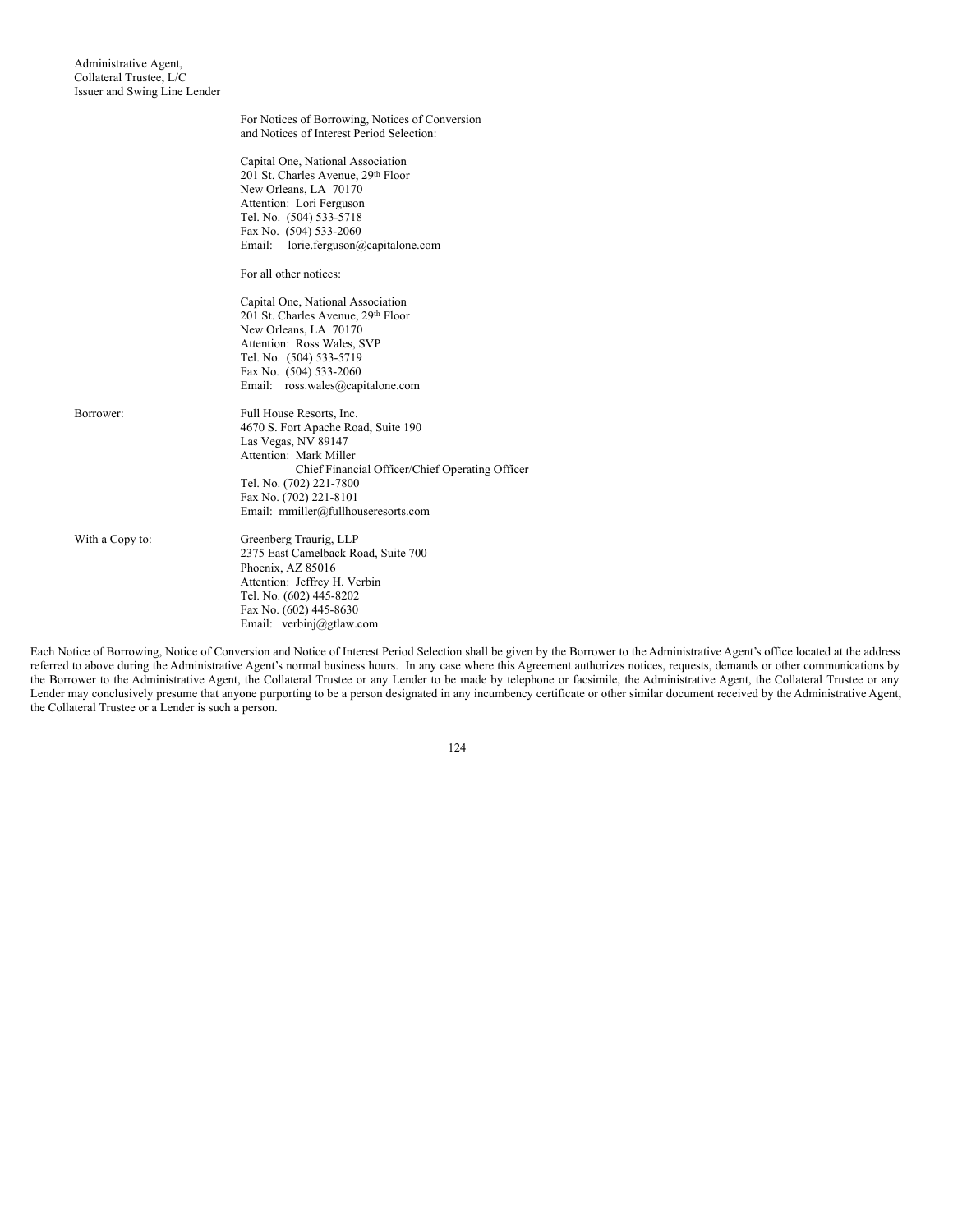(b) The Borrower agrees that the Administrative Agent and the Collateral Trustee may make any material delivered by the Borrower to the Administrative Agent or the Collateral Trustee, as well as any amendments, waivers, consents, and other written information, documents, instruments and other materials relating to the Borrower or any of its Subsidiaries, or any other materials or matters relating to this Agreement, the other Credit Documents or any of the transactions contemplated hereby (collectively, the "Communications") available to the Lenders by posting such notices on an electronic delivery system (which may be provided by the Administrative Agent, the Collateral Trustee, an Affiliate of the Administrative Agent or the Collateral Trustee, or any Person that is not an Affiliate of the Administrative Agent or the Collateral Trustee), such as IntraLinks, The Debt Exchange, Inc., DXSyndicate. or a substantially similar electronic system (the "Platform"). The Borrower acknowledges that (i) the distribution of material through an electronic medium is not necessarily secure and that there are confidentiality and other risks associated with such distribution, (ii) the Platform is provided "as is" and "as available" and (iii) none of the Administrative Agent or the Collateral Trustee nor any of their respective Affiliates warrants the accuracy, completeness, timeliness, sufficiency, or sequencing of the Communications posted on the Platform. The Administrative Agent and the Collateral Trustee and their respective Affiliates expressly disclaim with respect to the Platform any liability for errors in transmission, incorrect or incomplete downloading, delays in posting or delivery, or problems accessing the Communications posted on the Platform and any liability for any losses, costs, expenses or liabilities that may be suffered or incurred in connection with the Platform except for liability determined by a final, non-appealable judgment of a court of competent jurisdiction to be due to the Administrative Agent's or the Collateral Trustee's gross negligence or willful misconduct. No warranty of any kind, express, implied or statutory, including, without limitation, any warranty of merchantability, fitness for a particular purpose, non-infringement of third party rights or freedom from viruses or other code defects, is made by the Administrative Agent, the Collateral Trustee or any of their respective Affiliates in connection with the Platform. Each Lender agrees that notice to it (as provided in the next sentence) (a "Notice") specifying that any Communication has been posted to the Platform shall for purposes of this Agreement constitute effective delivery to such Lender of such information, documents or other materials comprising such Communication. Each Lender agrees (i) to notify, on or before the date such Lender becomes a party to this Agreement, the Administrative Agent and the Collateral Trustee in writing of such Lender's email address to which a Notice may be sent (and from time to time thereafter to ensure that the Administrative Agent and the Collateral Trustee has on record an effective email address for such Lender) and (ii) that any Notice may be sent to such email address.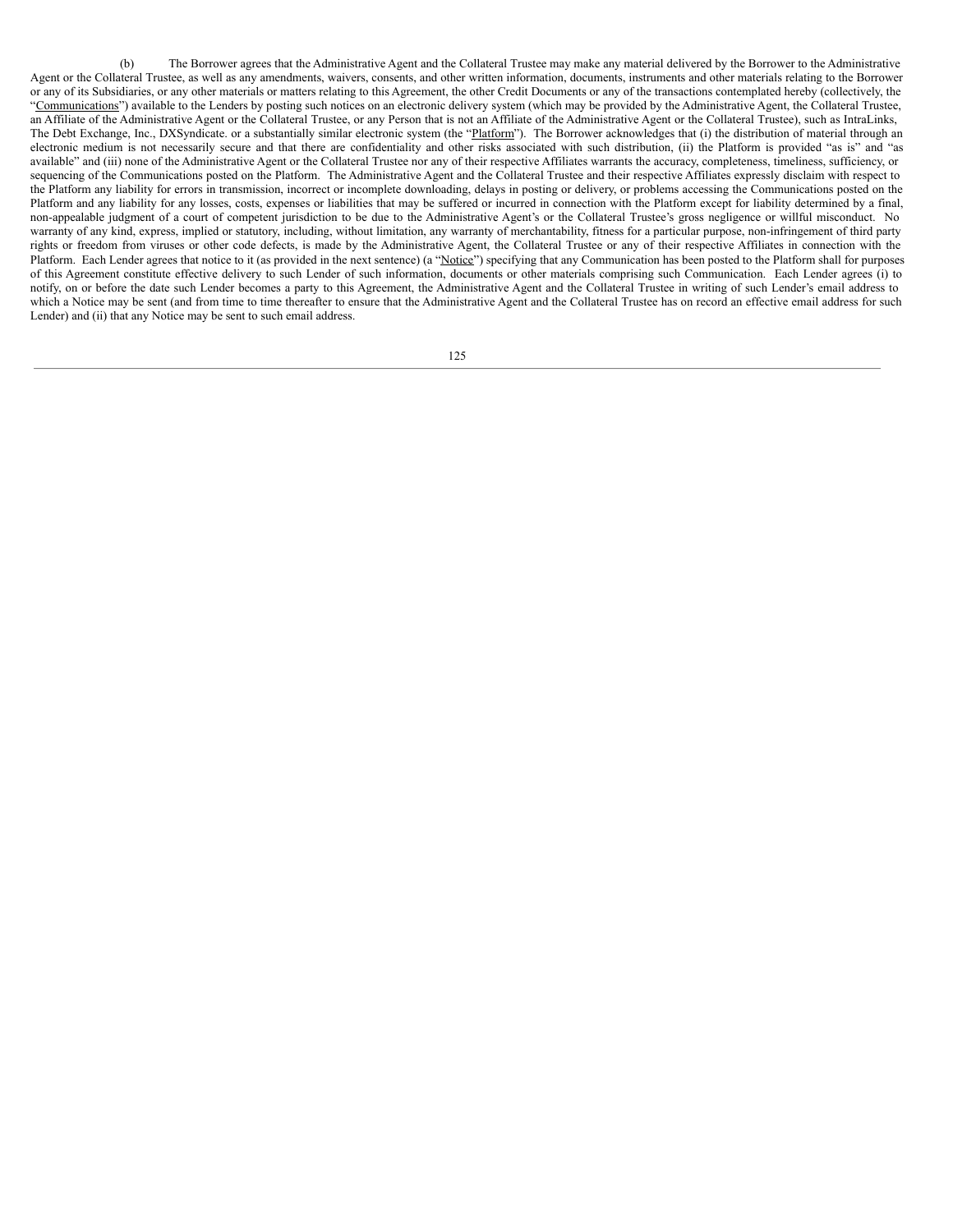8.02. Expenses. The Borrower shall pay on demand, whether or not any Credit Event occurs hereunder, (a) all reasonable and documented fees and expenses, including syndication expenses, travel expenses, attorneys', consultants' and experts' fees and expenses incurred by the Administrative Agent, the Collateral Trustee and the Lead Arranger in connection with the syndication of the facilities provided hereunder, due diligence, the preparation, negotiation, execution and delivery of, and the exercise of its duties under, this Agreement and the other Credit Documents, and the preparation, negotiation, execution and delivery of amendments, waivers, consents, modifications and supplements related to the Credit Documents, (b) all reasonable and documented fees and expenses of the Administrative Agent, the Collateral Trustee and the Lead Arranger in connection with the use of any Platform and (c) all fees and expenses, including attorneys' fees and expenses, incurred by the Administrative Agent, the Collateral Trustee and the Lenders in the enforcement or attempted enforcement of any of the Obligations or in preserving any of the Administrative Agent's, the Collateral Trustee's, the Collateral Trustee's or the Lenders' rights and remedies (including, without limitation, all such fees and expenses incurred in connection with any "workout" or restructuring affecting the Credit Documents or the Obligations or any bankruptcy or similar proceeding involving any Borrower Party); provided that the Borrower shall not be obligated to pay for more than one set of lawyers (to consist of primary counsel and local/specialty counsel) for such persons unless multiple sets of counsel are reasonably deemed appropriate due to conflicts of interest. The obligations of the Borrower under this Section 8.02 shall survive the payment of the Obligations and the termination of this Agreement.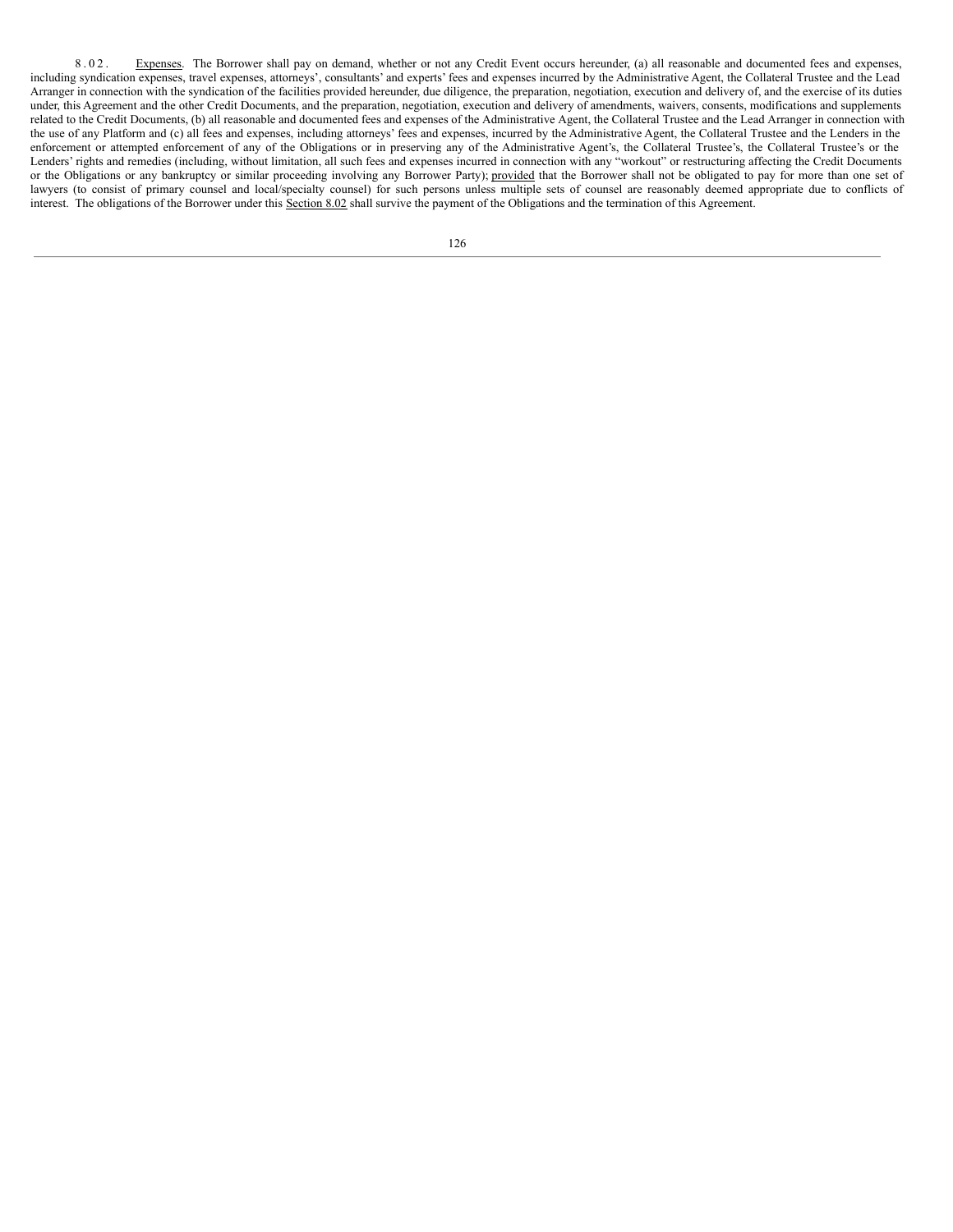8.03. Indemnification. To the fullest extent permitted by law, and in addition to any other indemnity set forth in the Credit Documents, the Borrower agrees to (a) protect, indemnify, defend and hold harmless the Administrative Agent, the Collateral Trustee, the L/C Issuer, the Lead Arranger, the Swing Line Lender, the Lenders and their Affiliates and their respective directors, officers, employees, attorneys, agents, trustees and advisors (collectively, "Indemnitees") from and against any and all liabilities, obligations, losses, damages, penalties, judgments, costs, disbursements, or expenses of any kind or nature and from any suits, claims or demands (including in respect of or for reasonable attorneys' fees and other expenses) arising on account of or in connection with any matter or thing or action or failure to act by Indemnitees, or any of them, arising out of or relating to (i) the Credit Documents or any transaction contemplated thereby or related thereto, including the making of any Loans, the funding of any Unreimbursed Amounts and any use by the Borrower of any proceeds of the Loans or the Letters of Credit, (ii) any Environmental Damages, (iii) the Acquisition Documents or any transaction contemplated thereby or related thereto, including the Acquisition, (iv) any claims for brokerage fees or commissions in connection with the Credit Documents or the Acquisition Documents or any transaction contemplated thereby or in connection with the Borrower's failure to conclude any other financing, and to reimburse each Indemnitee on demand for all legal and other expenses incurred in connection with investigating or defending any of the foregoing, (v) the use of any Platform or (vi) any and all excise, sales or other similar taxes which may be payable or determined to be payable with respect to any of the Collateral or in connection with any of the transactions contemplated by this Security Documents, including any penalties, claims or other losses resulting from any delay in paying such excise, sales or other similar taxes and (b) reimburse each Indemnitee for all reasonable legal fees and other expenses in connection with such Indemnitee's investigation or defense of any of the foregoing; provided, however, that nothing contained in this Section 8.03 shall obligate the Borrower to protect, indemnify, defend or hold harmless any Indemnitee against any liabilities, obligations, losses, damages, penalties, judgments, costs, disbursements, or expenses to the extent arising out of the gross negligence or willful or reckless misconduct of such Indemnitee as determined by a final, non-appealable judgment of a court of competent jurisdiction. In the case of any investigation, litigation or proceeding to which the indemnity set forth in this Section 8.03 applies, such indemnity shall be effective whether or not such investigation, litigation or proceeding is brought by the Borrower, the holders of the Borrower's Equity Securities, any creditor of the Borrower or an Indemnitee and whether or not an Indemnitee is otherwise a party thereto. Upon receiving knowledge of any suit, claim or demand asserted by a third party that the Administrative Agent, the Collateral Trustee, the Lead Arranger or any Lender believes is covered by this indemnity, the Administrative Agent, the Collateral Trustee, the Lead Arranger or such Lender, as applicable, shall give the Borrower notice of the matter with reasonable promptness; provided, however, that the failure of the Administrative Agent, the Collateral Trustee, the Lead Arranger or such Lender to so notify the Borrower shall not relieve the Borrower from its obligations under this Section 8.03 or result in any liability of the Administrative Agent, Collateral Trustee, the Lead Arranger or the Lenders. In connection with any such suit, claim or demand, the Administrative Agent, the Collateral Trustee, the Lead Arranger or such Lender may select its own counsel or request that the Borrower defend such suit, claim or demand, with legal counsel reasonably satisfactory to the Administrative Agent, the Collateral Trustee, the Lead Arranger or such Lender as the case may be, at the Borrower's sole cost and expense; provided, however, that the Administrative Agent, the Collateral Trustee, the Lead Arranger or such Lender shall have the right to defend, at the Borrower's sole cost and expense, any such matter that is in connection with a formal proceeding instituted by any Governmental Authority having authority to regulate or oversee any aspect of the Administrative Agent's, the Collateral Trustee's, the Lead Arranger's or such Lender's business or that of its Affiliates. The Administrative Agent, the Collateral Trustee, the Lead Arranger or such Lender may also require the Borrower to defend the matter. In the event an Indemnitee (or any of its officers, directors or employees) appears as a witness in any action or proceeding brought against the Borrower in which an Indemnitee is not named as a defendant, the Borrower agrees to reimburse such Indemnitee for all out-of-pocket expenses incurred by it (including reasonable fees and expenses of counsel) in connection with its appearing as a witness. Any failure or delay of the Administrative Agent, the Collateral Trustee, the Lead Arranger or any Lender to notify the Borrower of any such suit, claim or demand shall not relieve the Borrower of its obligations under this Section 8.03. No Indemnitee referred to above shall be liable for any damages arising from the use by unintended recipients of any information or other materials distributed to such unintended recipients by such Indemnitee through telecommunications, electronic or other information transmission systems in connection with this Agreement or the other Credit Documents or the transactions contemplated hereby or thereby other than for direct or actual damages resulting from the gross negligence or willful or reckless misconduct of such Indemnitee. The Borrower shall not, without the prior written consent of each Indemnitee affected thereby (which consent will not be unreasonably withheld), settle any threatened or pending claim or action that would give rise to the right of any Indemnitee to claim indemnification hereunder unless such settlement (x) includes a full and unconditional release of all liabilities arising out of such claim or action against such Indemnitee and (y) does not include any statement as to or an admission of fault, culpability or failure to act by or on behalf of any Indemnitee. The Borrower shall not be liable for any settlement of any claim against any of the Indemnitees made without the Borrower's prior written consent, which consent shall not be unreasonably withheld or delayed. The obligations of the Borrower under this Section 8.03 shall survive the payment of the Obligations and the termination of this Agreement. The obligations of the Loan Parties with respect to Environmental Damages are (1) separate and distinct from the Obligations described within the Real Property Security Documents and the Liens and security interests created in the Real Property Security Documents, and (2) may be enforced against the Loan Parties without regard to the existence of the Real Property Security Documents and independently of any action with respect to the Real Property Security Documents.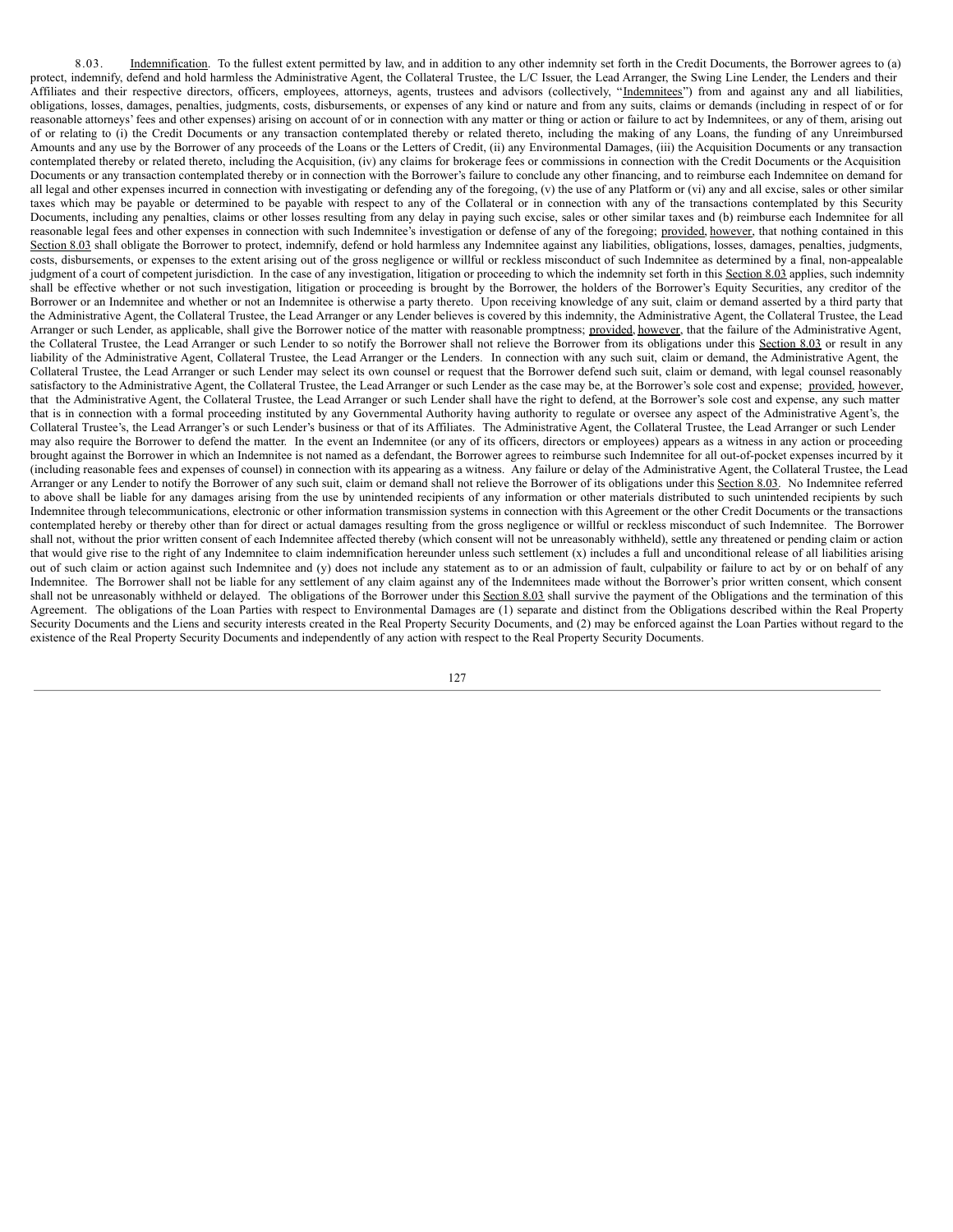8.04. Waivers; Amendments. Any term, covenant, agreement or condition of this Agreement or any other Credit Document may be amended or waived, and any consent under this Agreement or any other Credit Document may be given, if such amendment, waiver or consent is in writing and is signed by the Borrower and the Required Lenders (or the Administrative Agent or the Collateral Trustee, in each case on behalf of the Required Lenders with the written approval of the Required Lenders); provided, however, that:

(a) Any amendment, waiver or consent which would (i) amend the definition of "Required Lenders", or modify in any other manner the number or percentage of the Lenders required to make any determinations or to waive any rights under, or to modify any provision of, this Agreement, (ii) amend this Section 8.04, (iii) release all or substantially all of the Collateral, (iv) increase the dollar amounts in Section 2.01(h), (v) release any Guarantor, or (vi) amend any provision of Section 8.05 to be more restrictive of participations or assignments, must be in writing and signed or approved in writing by all of the Lenders (provided that any Guarantor may be released without any Lender approval in connection with a sale or other disposition of the Equity Securities of such Guarantor that is permitted under Section 5.02(c) or (d) or is consented to by the Required Lenders in writing);

(b) Any amendment, waiver or consent which would (i) reduce the principal of or interest on any Loans or L/C Borrowings or any fees or other amounts payable for the account of the Lenders hereunder, (ii) extend any date (including the Maturity Date) fixed for any payment of the principal of or interest on any Loans or any fees or other amounts payable for the account of a Lender (excluding mandatory prepayments required by Sections 2.06(c)(iii) – (vii)), (iii) increase the Total Revolving Loan Commitment or the Total Term Loan Commitment (except in each case as contemplated by Section 2.01(h)) or (iv) amend Section 2.10, must be in writing and signed or approved in writing by each Lender directly adversely affected thereby;

(c) Any amendment, waiver or consent which increases the Proportionate Share of any Lender must be in writing and signed by such Lender;

(d) Any amendment, waiver or consent which affects the rights or duties of the Swing Line Lender under this Agreement must be in writing and signed by the Swing Line Lender;

(e) Any amendment, waiver or consent which affects the rights of any Lead Arranger under Section 8.02 or Section 8.03 must be in writing and signed by such Lead Arranger;

(f) Any amendment, waiver or consent which affects the rights or duties of the L/C Issuer under this Agreement or any Letter of Credit Application relating to any Letter of Credit issued or to be issued by it must be in writing and signed by the L/C Issuer;

(g) Any amendment, waiver or consent which affects the rights or obligations of the Collateral Trustee must be in writing and signed by the Collateral Trustee; and

(h) Any amendment, waiver or consent which affects the rights or obligations of the Administrative Agent must be in writing and signed by the Administrative Agent.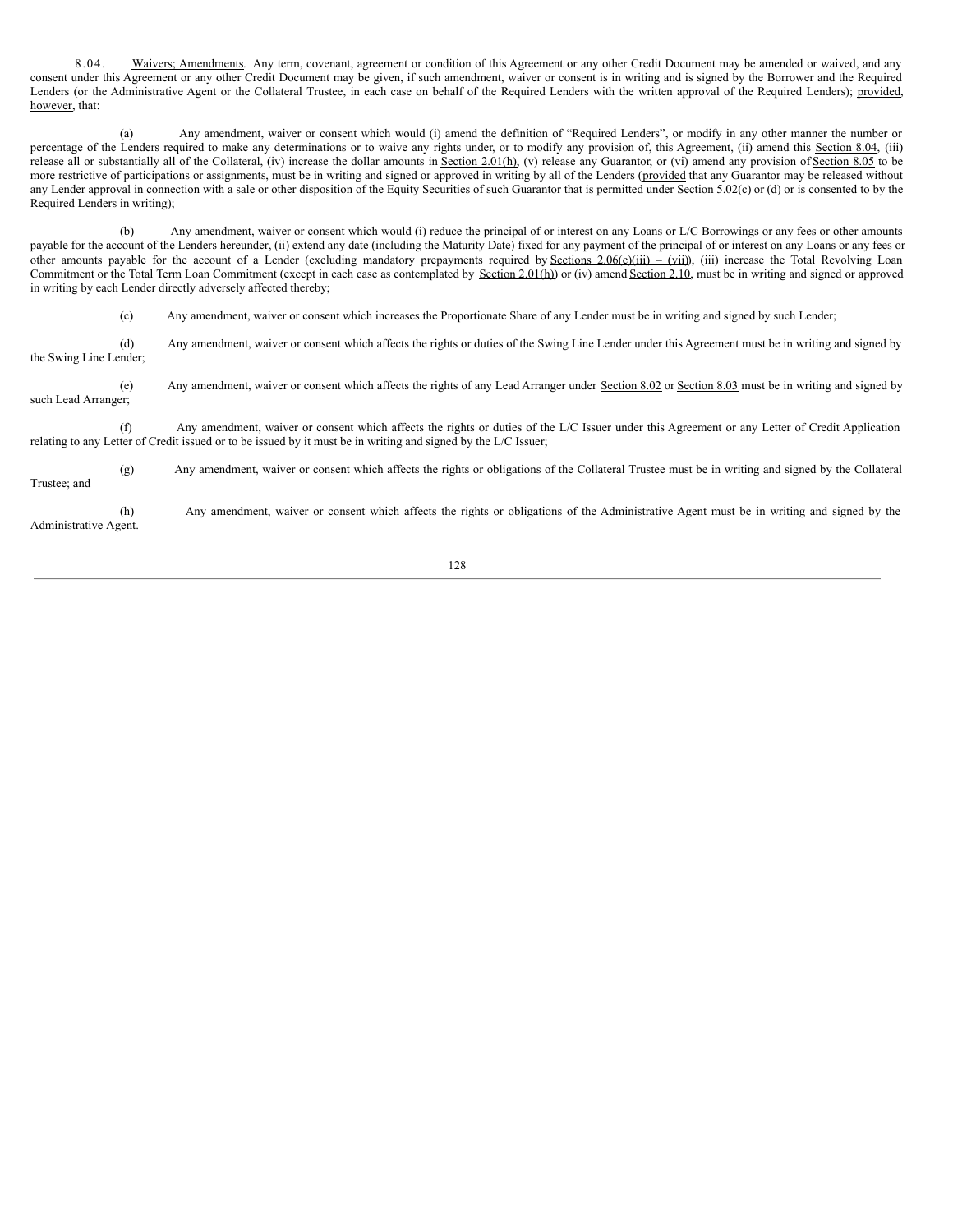For the avoidance of doubt, the application of the provisions of Section 2.01(b) of the Guaranty or any similar provisions in any other Credit Document: (1) is automatic to the extent applicable, (2) is not an amendment or modification of the Guaranty or any other Credit Document and (3) does not require the consent or approval of any Person.

No failure or delay by the Administrative Agent, the Collateral Trustee or any Lender in exercising any right under this Agreement or any other Credit Document shall operate as a waiver thereof or of any other right hereunder or thereunder nor shall any single or partial exercise of any such right preclude any other further exercise thereof or of any other right hereunder or thereunder. Unless otherwise specified in such waiver or consent, a waiver or consent given hereunder shall be effective only in the specific instance and for the specific purpose for which given. The Lenders may condition the giving or making of any amendment, waiver or consent of any term, covenant, agreement or condition of this Agreement or any other Credit Document on payment of a fee by the Borrower (which may be payable only to the Lenders that consent to such matters within specified periods).

In connection with any such proposed amendment, modification, waiver or termination requiring the consent of all Lenders (such proposed amendment, modification, waiver or termination, a "Proposed Change"), if the consent of the Required Lenders is obtained, but the consent of other Lenders whose consent is required is not obtained (any such Lender whose consent is not obtained as described in this Section 8.04 being referred to as a "Non-Consenting Lender"), then, so long as the Lender that is acting as the Administrative Agent is not a Non-Consenting Lender, at the Borrower's request, the Lender that is acting as the Administrative Agent or an Eligible Assignee that is acceptable to the Administrative Agent shall have the right with the Administrative Agent's consent and in the Administrative Agent's sole discretion (but shall have no obligation) to purchase from such Non-Consenting Lender, and such Non-Consenting Lender agrees that it shall, upon the Administrative Agent's request, sell and assign to the Lender that is acting as the Administrative Agent or such Eligible Assignee, all of its rights and obligations under this Agreement and the other Credit Documents (including for purposes of this paragraph, the Revolving Loan Commitments, the Revolving Loans, the Term Loan Commitments, the Term Loans, L/C Advances and participations in Swing Line Loans) for an amount equal to the principal balance of all Revolving Loans, Term Loans and L/C Advances, and aggregate amounts funded under Section 2.03(c)(ii) in respect of Swing Line Loans, by the Non-Consenting Lender and all accrued interest and fees with respect thereto through the date of sale (or such other amounts as may be agreed upon by the Non-Consenting Lender and the assignee). In such event, such Non-Consenting Lender agrees to execute an Assignment Agreement to reflect such purchase and sale, but regardless of whether such Assignment Agreement is executed, such Non-Consenting Lender's rights hereunder, except rights under Section 8.03 with respect to actions prior to such date, shall cease from and after the date of tender by the purchaser of the amount of the purchase price.

In addition, notwithstanding the foregoing, (x) the Fee Letter may only be amended, modified or changed, or rights or privileges thereunder waived, only by the parties thereto in accordance with the respective provisions thereof and (y) each Lender Rate Contract may only be amended, modified or changed, or rights or privileges thereunder waived, only by the parties thereto in accordance with the respective provisions thereof.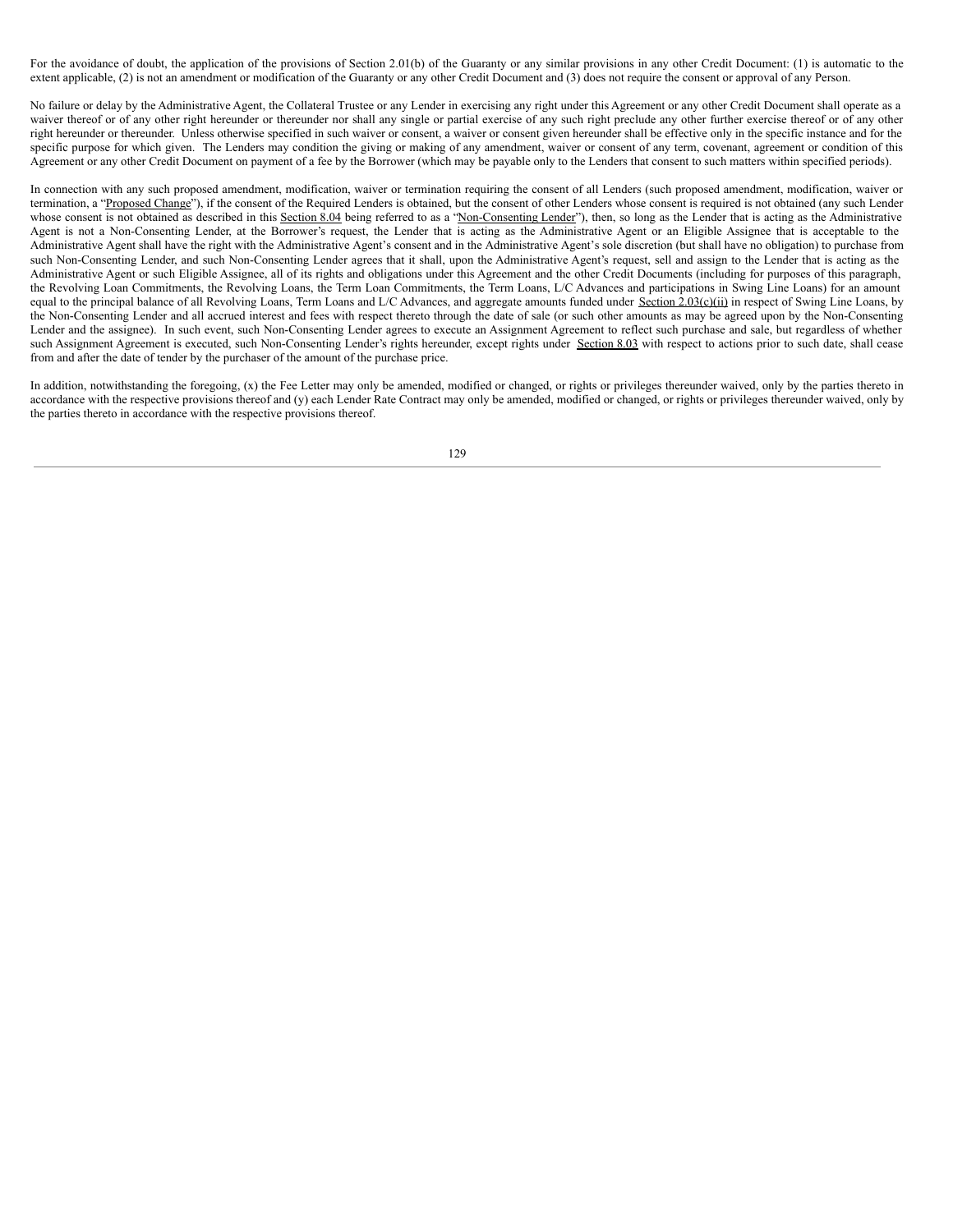Any amendment, modification, supplement, termination, waiver or consent pursuant to this Section 8.04 shall apply equally to, and shall be binding upon, each of the Administrative Agent, the Collateral Trustee and the Lenders. Notwithstanding anything to the contrary herein, any Defaulting Lender shall not have any right to approve or disapprove any amendment, waiver or consent hereunder, except that the Proportionate Share of such Defaulting Lender may not be increased without the consent of such Defaulting Lender.

Notwithstanding anything to the contrary contained herein or in any other Credit Document, the authority to enforce rights and remedies hereunder and under the other Credit Documents against the Borrower or any of them shall be vested exclusively in, and all actions and proceedings at law in connection with such enforcement shall be instituted and maintained exclusively by, the Administrative Agent and the Collateral Trustee in accordance with Section 6.02 for the benefit of all the Lenders; provided, however, that the foregoing shall not prohibit (a) the Administrative Agent or the Collateral Trustee from exercising on its own behalf the rights and remedies that inure to its benefit (solely in its capacity as Administrative Agent or the Collateral Trustee, as applicable) hereunder and under the other Credit Documents, (b) the L/C Issuer from exercising the rights and remedies that inure to its benefit (solely in its capacity as L/C Issuer) hereunder and under the other Credit Documents or (c) any Lender from exercising setoff rights in accordance with Section 8.06 (subject to the terms of Section 2.10); and provided, further, that if at any time there is no Person acting as Administrative Agent or the Collateral Trustee hereunder and under the other Credit Documents, then (i) the Required Lenders shall have the rights otherwise ascribed to the Administrative Agent or the Collateral Trustee pursuant to Section 6.02 and (ii) in addition to the matters set forth in clauses (b) and (c) of the preceding proviso and subject to Section 2.10, any Lender may, with the consent of the Required Lenders, enforce any rights and remedies available to it and as authorized by the Required Lenders.

#### 8.05. Successors and Assigns.

( a ) Binding Effect. This Agreement and the other Credit Documents shall be binding upon and inure to the benefit of the Borrower, the Lenders, the Administrative Agent, the Collateral Trustee, the L/C Issuer or the Swing Line Lender all future holders of the Notes and their respective successors and permitted assigns, except that no Loan Party may assign or transfer any of its rights or obligations under any Credit Document (except in connection with a merger or consolidation permitted by Section 5.02(d)) without the prior written consent of the Administrative Agent, the Collateral Trustee and each Lender. Any purported assignment or transfer by a Loan Party in violation of the foregoing shall be null and void.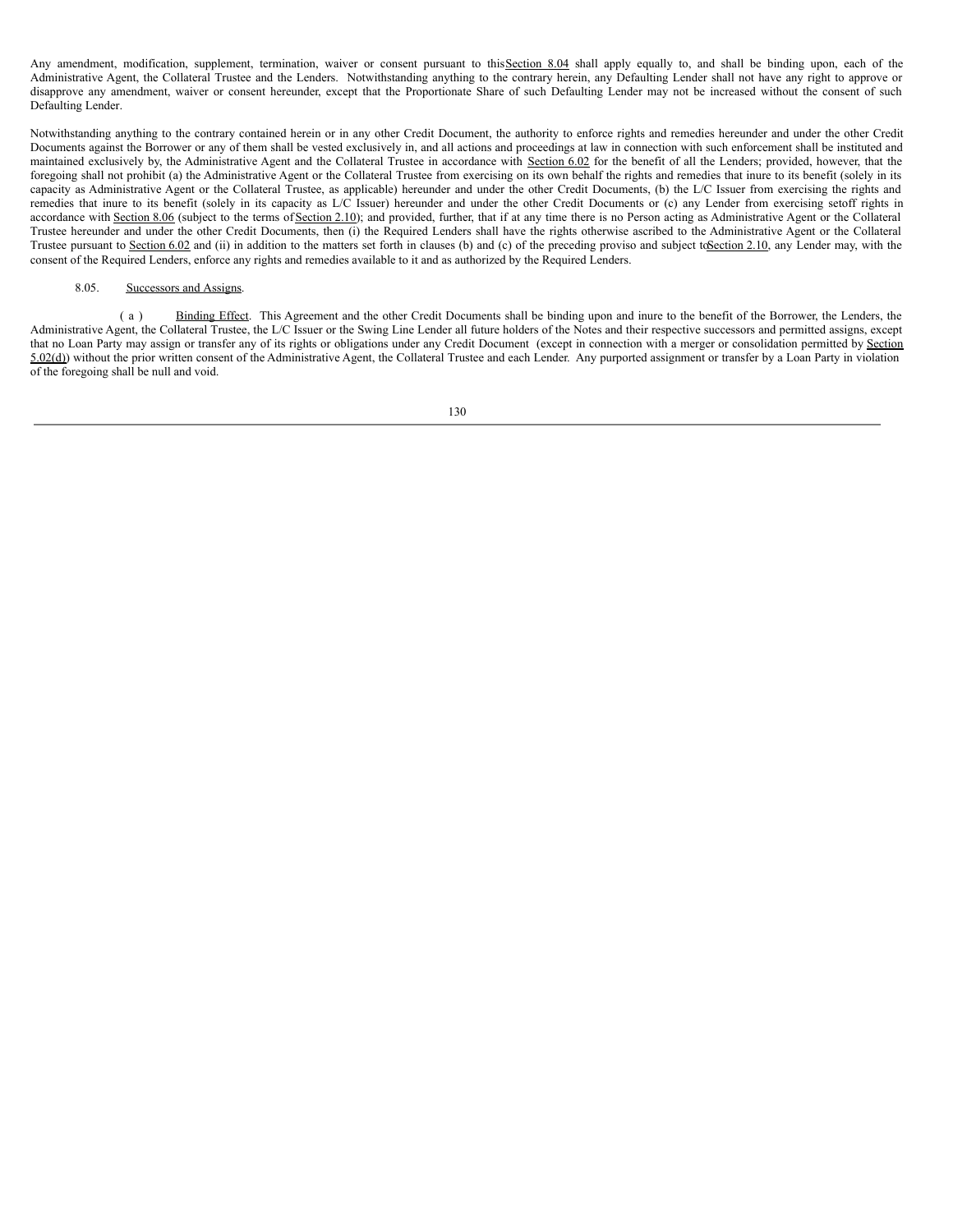(b) Participations. Any Lender may, without notice to or consent of the Borrower, at any time sell to one or more banks or other financial institutions ("Participants") participating interests in all or a portion of any Loan owing to such Lender, any Note held by such Lender, any Commitment of such Lender or any other interest of such Lender under this Agreement and the other Credit Documents (including for purposes of this Section 8.05(b), participations in L/C Obligations and in Swing Line Loans). In the event of any such sale by a Lender of participating interests, such Lender's obligations under this Agreement shall remain unchanged, such Lender shall remain solely responsible for the performance thereof, such Lender shall remain the holder of its Notes for all purposes under this Agreement and the Borrower and the Administrative Agent shall continue to deal solely and directly with such Lender in connection with such Lender's rights and obligations under this Agreement. Any agreement pursuant to which any such sale is effected may require the selling Lender to obtain the consent of the Participant in order for such Lender to agree in writing to any amendment, waiver or consent of a type specified in Section 8.04(a)(i) or (iv) or Section 8.04(b)(i) or (ii) but may not otherwise require the selling Lender to obtain the consent of such Participant to any other amendment, waiver or consent hereunder. The Borrower agrees that if amounts outstanding under this Agreement and the other Credit Documents are not paid when due (whether upon acceleration or otherwise), each Participant shall, to the fullest extent permitted by law, be deemed to have the right of setoff in respect of its participating interest in amounts owing under this Agreement and any other Credit Documents to the same extent as if the amount of its participating interest were owing directly to it as a Lender under this Agreement or any other Credit Documents; provided, however, that (i) no Participant shall exercise any rights under this sentence without the consent of the Administrative Agent, (ii) no Participant shall have any rights under this sentence which are greater than those of the selling Lender and (iii) such rights of setoff shall be subject to the obligation of such Participant to share the payment so obtained with all of the Lenders as provided in Section 2.10(b). The Borrower also agrees that any Lender which has transferred any participating interest in its Commitment or Loans shall, notwithstanding any such transfer, be entitled to the full benefits accorded such Lender under Sections 2.11, 2.12 and 2.13, as if such Lender had not made such transfer.

( c ) Assignments. Any Lender may, at any time, sell and assign to any Lender or any Eligible Assignee (individually, an "Assignee Lender") all or a portion of its rights and obligations under this Agreement and the other Credit Documents (including for purposes of this Section 8.05(c), participations in L/C Obligations and in Swing Line Loans) (such a sale and assignment to be referred to herein as an "Assignment") pursuant to an assignment agreement in substantially the form ofExhibit E (an "Assignment Agreement"), executed by each Assignee Lender and such assignor Lender (an "Assignor Lender") and delivered to the Administrative Agent for its acceptance and recording in the Register; provided, however, that:

(i) Each Assignee Lender that is a Revolving Lender shall provide appropriate assurances and indemnities (which may include letters of credit) to the L/C Issuer and the Swing Line Lender as each may require with respect to any continuing obligation to purchase participation interests in any L/C Obligations or any Swing Line Loans then outstanding;

(ii) Without the written consent of the Administrative Agent and, if no Event of Default has occurred and is continuing, the Borrower (which consent of the Administrative Agent and the Borrower shall not be unreasonably withheld, conditioned or delayed), no Lender may make any Assignment (x) of Term Loans to any Assignee Lender which is not, immediately prior to such Assignment, a Lender hereunder or an Affiliate thereof or Approved Fund as to such Lender or (y) of Revolving Loan Commitments, Revolving Loans, L/C Advances and Swing Line Loans to any Assignee Lender which is not, immediately prior to such Assignment, a Revolving Lender hereunder; and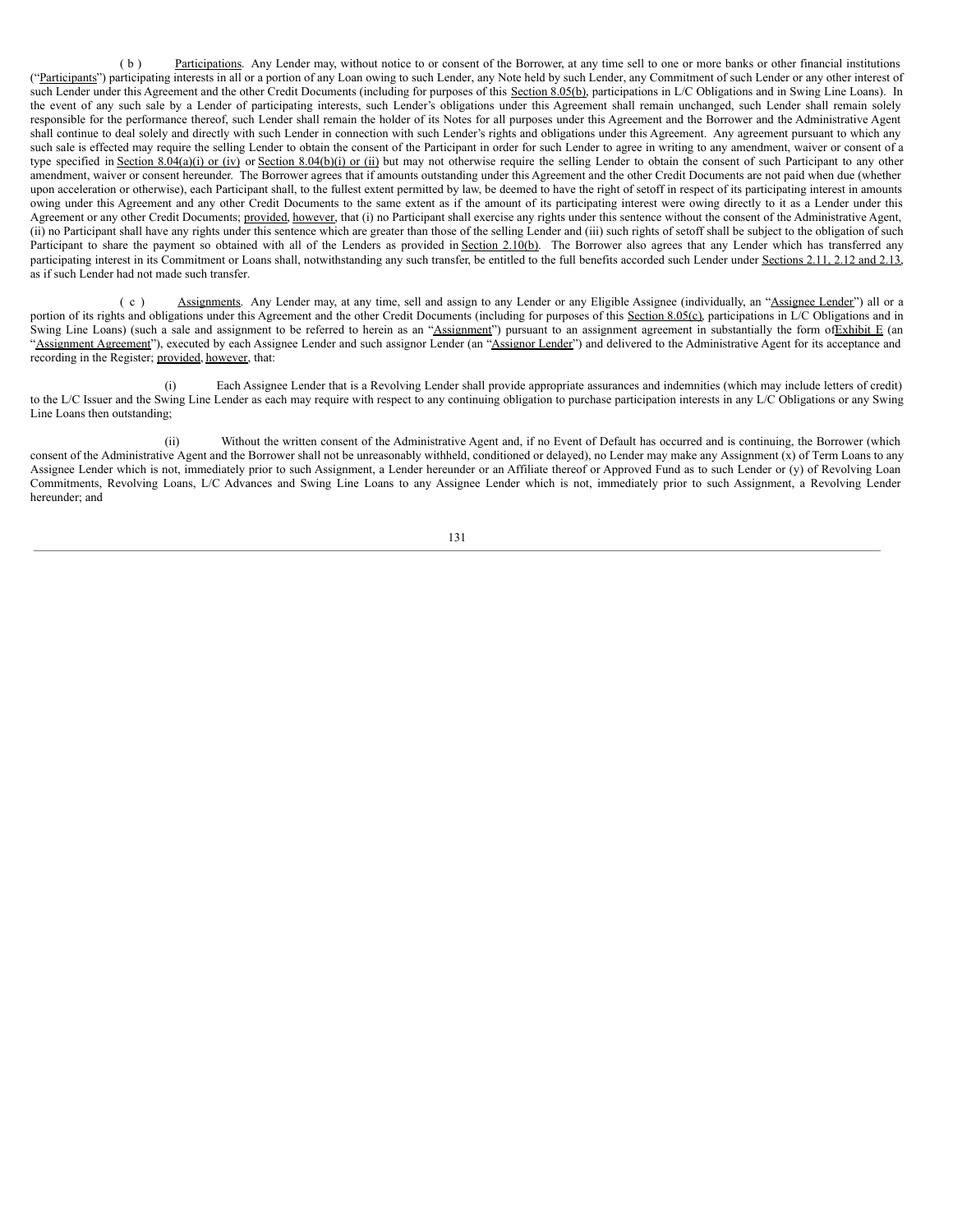(iii) Without the written consent of (1) the Administrative Agent, (2) if such Assignment would result in the Assignee Lender becoming a Revolving Lender, the L/C Issuer, and (3) if no Event of Default has occurred and is continuing, the Borrower (which consent shall not be unreasonably withheld, conditioned or delayed and shall be deemed to have been given unless the Borrower provides written objection to such assignment to the Administrative Agent with five business days after receiving notice thereof), no Lender may make any Assignment to any Assignee Lender (I) with respect to any Assignment of a Term Loan (or, to the extent such Assignment is made prior to the Initial Funding Date, a Term Loan Commitment) and Revolving Loan Commitment, that is less than Two Million Dollars (\$2,000,000) in the aggregate or (II) if, after giving effect to such Assignment, the Term Loan (or, to the extent such Assignment is made prior to the Initial Funding Date, the Term Loan Commitment) and Revolving Loan Commitment of such Lender or such Assignee Lender would be less than Two Million Dollars (\$2,000,000) in the aggregate (except that, in each case, a Lender may make an Assignment which reduces its Revolving Loan Commitment or Term Loan (or, to the extent such Assignment is made prior to the Initial Funding Date, Term Loan Commitment) to zero without the written consent of the Borrower and the Administrative Agent except to the extent such written consent is required by Section 8.05(c)(ii) above).

(iv) Upon such execution, delivery, acceptance and recording of each Assignment Agreement, from and after the Assignment Closing Date determined pursuant to such Assignment Agreement, (A) each Assignee Lender thereunder shall be a Lender hereunder with a Revolving Loan Commitment and Loans as set forth on Attachment 1 to such Assignment Agreement and shall have the rights, duties and obligations of such a Lender under this Agreement and the other Credit Documents, and (B) the Assignor Lender thereunder shall be a Lender with a Revolving Loan Commitment and Loans as set forth on Attachment 1 to such Assignment Agreement or, if the Revolving Loan Commitment and Loans of the Assignor Lender have been reduced to \$0, the Assignor Lender shall cease to be a Lender and to have any obligation to make any Loan; provided, however, that any such Assignor Lender which ceases to be a Lender shall continue to be entitled to the benefits of any provision of this Agreement which by its terms survives the termination of this Agreement. Each Assignment Agreement shall be deemed to amend Schedule I to the extent, and only to the extent, necessary to reflect the addition of each Assignee Lender, the deletion of each Assignor Lender which reduces its Revolving Loan Commitment and Loans to \$0 and the resulting adjustment of Revolving Loan Commitment and Loans arising from the purchase by each Assignee Lender of all or a portion of the rights and obligations of an Assignor Lender under this Agreement and the other Credit Documents. On or prior to the Assignment Closing Date determined pursuant to each Assignment Agreement, the Borrower, at its own expense, shall execute and deliver to the Administrative Agent, in exchange for the surrendered Revolving Loan Note or Term Loan Note, if any, of the Assignor Lender thereunder, a new Revolving Loan Note or Term Loan Note to the order of each Assignee Lender thereunder that requests such a note (with each new Revolving Loan Note to be in an amount equal to the Revolving Loan Commitment assumed by such Assignee Lender and each new Term Loan Note to be in the original principal amount of the Term Loan then held by such Assignee Lender) and, if the Assignor Lender is continuing as a Lender hereunder, a new Revolving Loan Note or Term Loan Note to the order of the Assignor Lender if so requested by such Assignor Lender (with the new Revolving Loan Note to be in an amount equal to the Revolving Loan Commitment retained by it and the new Term Loan Note to be in the original principal amount of the Term Loan retained by it). Each such new Revolving Loan Note and Term Loan Note shall be dated the Assignment Closing Date, and each such new Note shall otherwise be in the form of the Note replaced thereby. The Notes surrendered by the Assignor Lender shall be returned by the Administrative Agent to the Borrower marked "Replaced". Each Assignee Lender which was not previously a Lender hereunder and which is not organized under the laws of the United States or a state thereof shall, within three (3) Business Days of becoming a Lender, deliver to the Borrower and the Administrative Agent (A) two duly completed copies of United States Internal Revenue Service Form W-8BEN or W-8ECI (or successor applicable form), as the case may be, certifying in each case that such Lender is entitled to receive payments under this Agreement without deduction or withholding of any United States federal income taxes or (B) in the case of a Lender that is a Non-Bank Lender, (i) a Non-Bank Certificate and (ii) two accurate and complete original signed copies of United States Internal Revenue Service Form W-8BEN (with respect to the portfolio interest exemption) (or successor form) certifying to such Lender's entitlement as of such date to a complete exemption from United States withholding tax with respect to payments of interest to be made under this Agreement, but only if and to the extent such Lender is legally entitled to do so and if such Lender is unable to, such Lender (other than an assignee pursuant to a request by the Borrower under Section 2.15) shall not be entitled to indemnification for such Taxes under Section 2.12 greater than that to which its assignor was entitled immediately preceding such Assignment.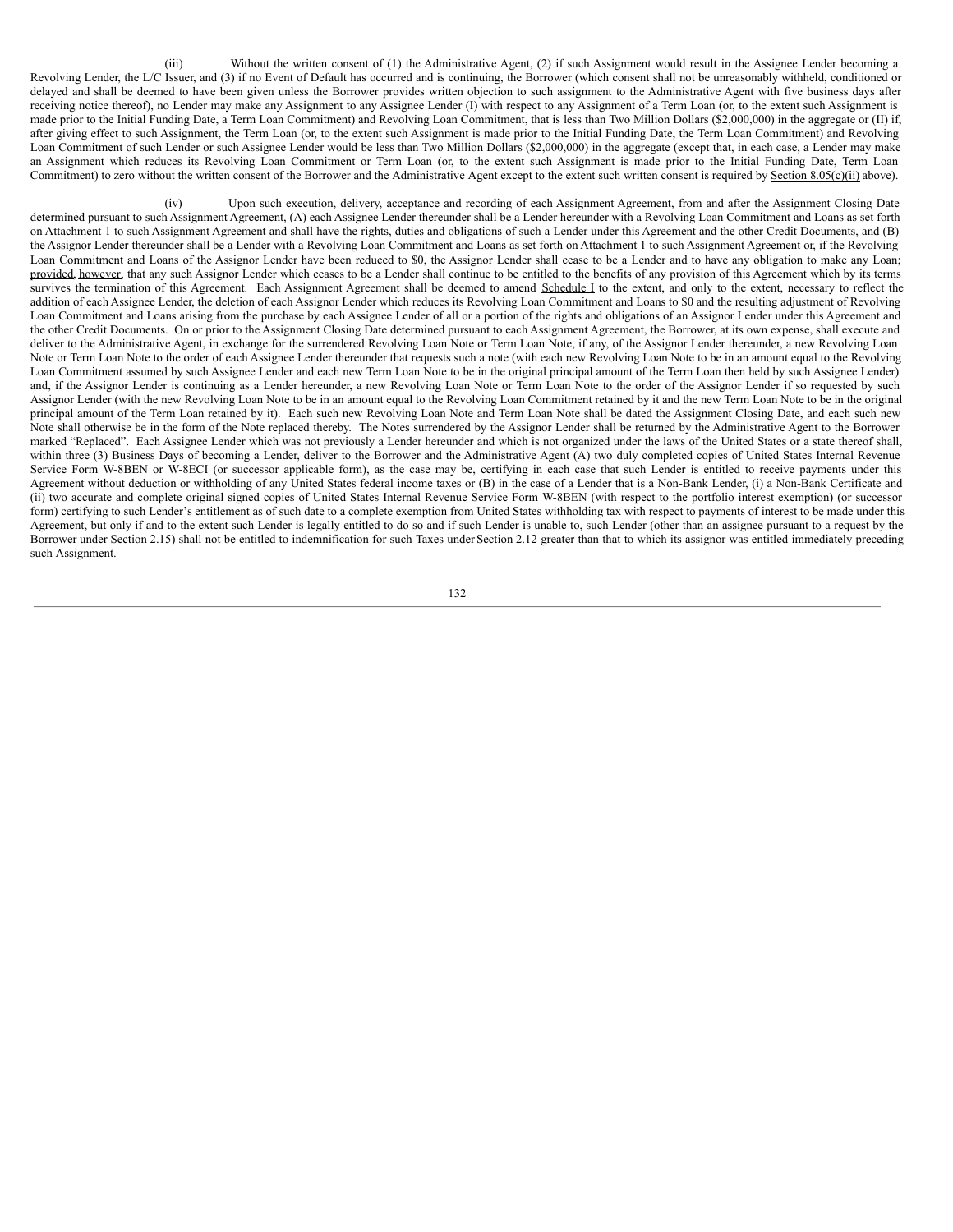Notwithstanding anything to the contrary contained herein, if at any time Capital One assigns all of its Commitments and Loans pursuant toSection 8.05(c) above, Capital One may, (i) upon 30 days' notice to the Borrower and the Lenders, resign as L/C Issuer and/or (ii) upon five Business Days' notice to the Borrower, terminate the Swing Line. In the event of any such resignation as L/C Issuer or termination of the Swing Line, the Borrower shall be entitled to appoint from among the Lenders a successor L/C Issuer or Swing Line Lender hereunder; provided, however, that no failure by the Borrower to appoint any such successor shall affect the resignation of Capital One as L/C Issuer or the termination of the Swing Line, as the case may be. Capital One shall retain all the rights and obligations of the L/C Issuer hereunder with respect to all Letters of Credit outstanding as of the Closing Date of its resignation as L/C Issuer and all L/C Obligations with respect thereto (including the right to require the Lenders to make Base Rate Loans or fund participations in Unreimbursed Amounts pursuant to Section 2.02(c)). If Capital One terminates the Swing Line, it shall retain all the rights of the Swing Line Lender provided for hereunder with respect to Swing Line Loans made by it and outstanding as of the effective date of such termination, including the right to require the Lenders to make Base Rate Loans or fund participations in outstanding Swing Line Loans pursuant to Section 2.03(c).

(d) Register. The Borrower hereby designates the Administrative Agent (and the Administrative Agent agrees to serve) as the Borrower's agent, solely for purposes of this Section 8.05(d), to maintain a register at its address referred to inSection 8.01 (the "Register") on which it will record the Commitments from time to time of each of the Lenders, the Loans made by, and Letters of Credit of, each of the Lenders and each repayment in respect of the principal amount of the Loans and Letters of Credit of each Lender. Failure to make any such recordation, or any error in such recordation shall not affect the Borrower's obligations in respect of such Loans or Letters of Credit. With respect to any Lender, the transfer of the Commitment of such Lender and the rights to the principal of, and interest on, any Loan or Letter of Credit made pursuant to such Commitment shall not be effective until such transfer is recorded on the Register maintained by the Administrative Agent. The ownership of such Commitment, Loans and Letters of Credit prior to such recordation and all amounts owing to the transferor with respect to such Commitment, Loans and Letters of Credit shall remain owing to the transferor. The registration of an assignment or transfer of all or part of any Commitment, Loan or Letter of Credit shall be recorded by the Administrative Agent on the Register only upon the acceptance by the Administrative Agent of a properly executed and delivered Assignment Agreement pursuant to Section 8.05(c). Coincident with the delivery of such an Assignment Agreement to the Administrative Agent for acceptance and registration of assignment or transfer of all or part of a Loan, or as soon thereafter as practicable, the assigning or transferor Lender shall surrender the Note evidencing such Loan, and thereupon one or more new Notes in the same aggregate principal amount shall be issued to assigning or transferor Lender. The Borrower agrees to indemnify the Administrative Agent from and against any and all losses, claims, damages and liabilities of whatsoever nature which may be imposed on, asserted against or incurred by the Administrative Agent in performing its duties under this Section 8.05(d), except to the extent caused by the gross negligence or willful misconduct of the Administrative Agent.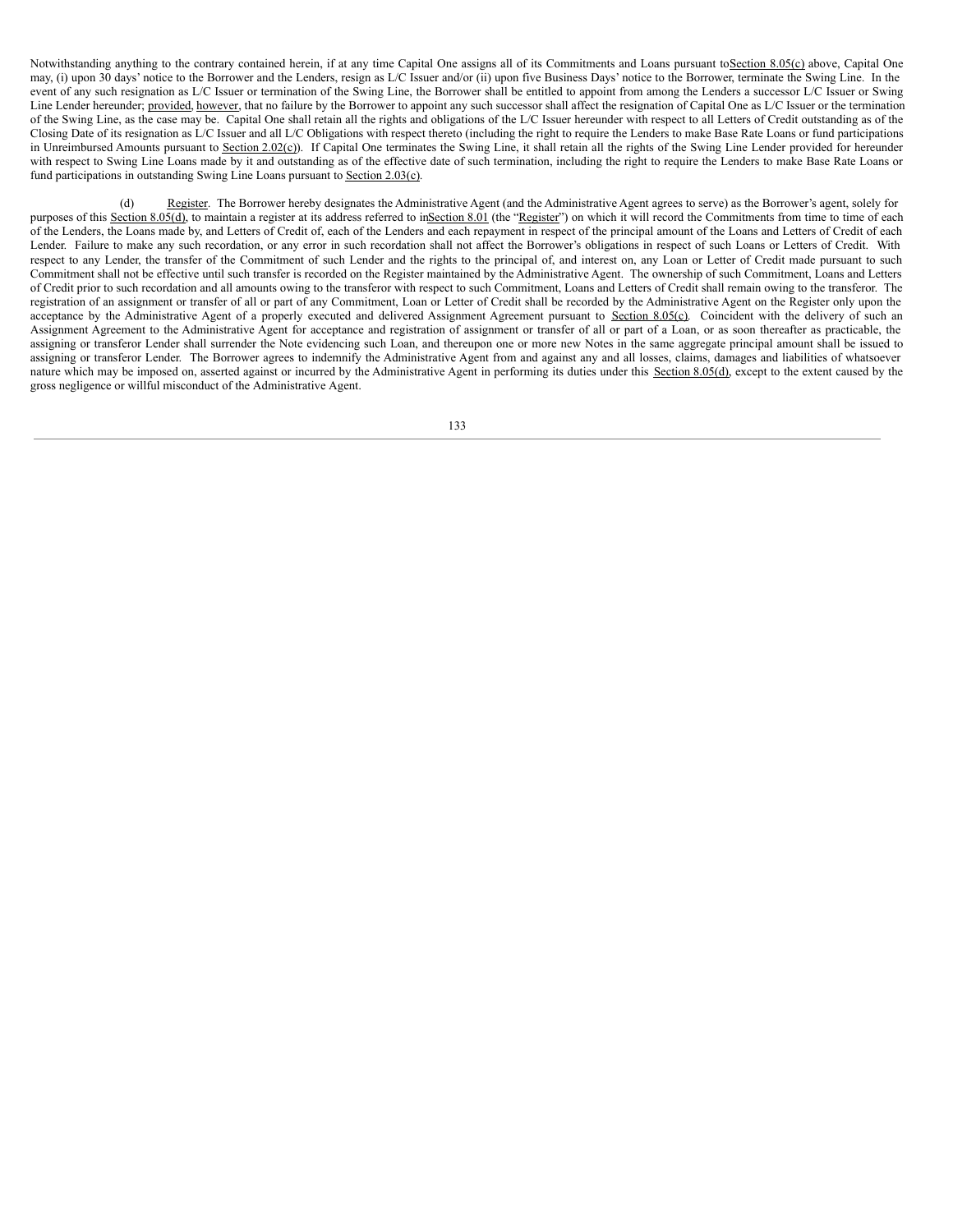(e) Registration. Upon its receipt of an Assignment Agreement executed by an Assignor Lender and an Assignee Lender (and, to the extent required by Section 8.05(c), by the Borrower and the Administrative Agent) together with payment to the Administrative Agent by Assignor Lender of a registration and processing fee of \$3,500, the Administrative Agent shall (i) promptly accept such Assignment Agreement and (ii) on the Assignment Closing Date determined pursuant thereto record the information contained therein in the Register and give notice of such acceptance and recordation to the Lenders and the Borrower. The Administrative Agent may, from time to time at its election, prepare and deliver to the Lenders and the Borrower a revised Schedule I reflecting the names, addresses and respective Commitments or Loans of all Lenders then parties hereto (and in any event Schedule I shall be deemed amended to reflect any assignment consummated pursuant to the terms of this Agreement or upon any Lender becoming a party to this Agreement by any other means (including pursuant to a joinder as contemplated by Section 2.01(h)).

( f ) Confidentiality. Subject to Section 8.10, the Administrative Agent and the Lenders may disclose the Credit Documents and any financial or other information relating to the Loan Parties to each other or to any potential Participant or Assignee Lender.

( g ) Pledges to Federal Reserve Banks; Other Pledges of Notes. Notwithstanding any other provision of this Agreement, any Lender may at any time assign or pledge all or a portion of its rights under this Agreement and the other Credit Documents to a Federal Reserve Bank. No such assignment shall relieve the assigning Lender from its obligations under this Agreement and the other Credit Documents. In the case of any Lender that is a Fund, such Lender may (i) assign or pledge all or any portion of the Loans held by it (and Notes evidencing such Loans) to the trustee under any indenture to which such Lender is a party in support of its obligations to the trustee for the benefit of the applicable trust beneficiaries, or (ii) pledge all or any portion of the Loans held by it (and Notes evidencing such Loans) to its lenders for collateral security purpose; provided, however, no such pledgee under clause (i) or (ii) shall become a Lender hereunder (by foreclosure, transfer in lieu of foreclosure or otherwise) unless and until it complies with the assignment provisions of this Agreement to become a Lender hereunder and has received all consents required hereunder.

(h) True Sale. All participations in the Obligations or any portion thereof, whether pursuant to provisions hereof or otherwise, are intended to be "true sales" for purposes of financial reporting in accordance with Statement of Financial Accounting Standards No. 140. Accordingly, the L/C Issuer or any Lender that sells or is deemed to have sold a participation in the Obligations (including any participations in Letters of Credit and/or Loans, any participations described in Section 8.05(b) above and any participations under Section 2.10(b)) (each a "Participation Seller") hereby agrees that if such Participation Seller receives any payment in respect of the Obligations to which such participation relates through the exercise of setoff by such Participation Seller against the Borrower or any other obligor, then such Participation Seller agrees to promptly pay to the participating party in such participation such participant's pro rata share of such setoff (after giving effect to any sharing with the Lenders under Section 2.10(b) hereof).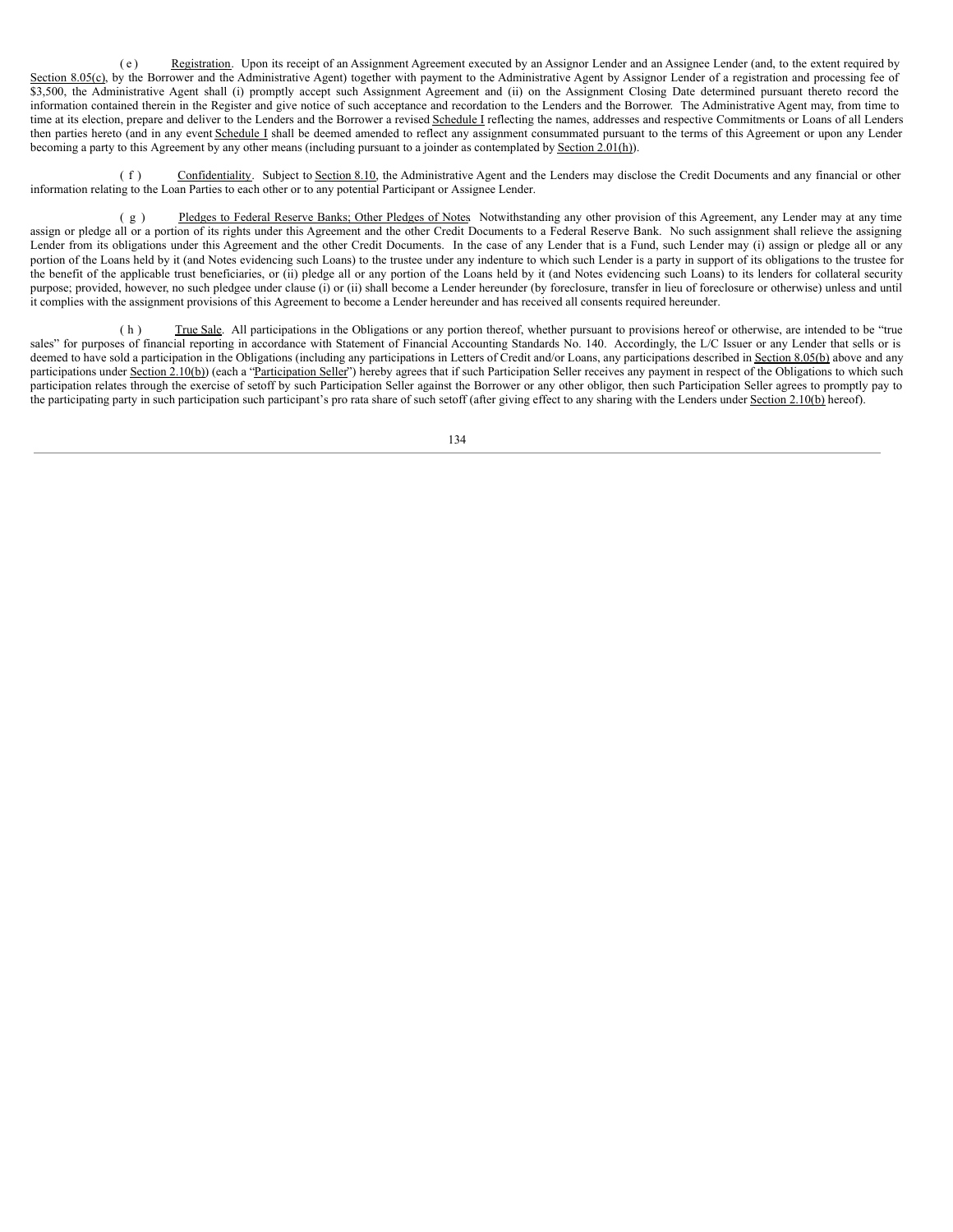(i) Additional Forms. If required by applicable Governmental Rules or otherwise deemed prudent by the Administrative Agent, the Borrower and each Lender shall prepare, execute and deliver a completed Form U-1 (or Form G-3, as applicable) for each Lender (and, if applicable, for each Participant, in which case the applicable Lender shall cause its Participant to satisfy the requirements of this Section).

# 8.06. Setoff; Security Interest.

(a) Setoffs By Lenders. In addition to any rights and remedies of the Lenders provided by law, each Lender shall have the right, with the prior consent of the Administrative Agent but without prior notice to or consent of the Borrower, any such notice and consent being expressly waived by the Borrower to the extent permitted by applicable Governmental Rules, upon the occurrence and during the continuance of an Event of Default, to set-off and apply against the Obligations any amount owing from such Lender to the Borrower. The aforesaid right of set-off may be exercised by such Lender against the Borrower or against any trustee in bankruptcy, debtor in possession, assignee for the benefit of creditors, receiver or execution judgment or attachment creditor of the Borrower or against anyone else claiming through or against the Borrower or such trustee in bankruptcy, debtor in possession, assignee for the benefit of creditors, receiver, or execution judgment or attachment creditor, notwithstanding the fact that such right of set-off may not have been exercised by such Lender at any prior time. Each Lender agrees promptly to notify the Borrower after any such setoff and application made by such Lender; provided, that the failure to give such notice shall not affect the validity of such set-off and application.

( b ) Security Interest. As security for the Obligations, the Borrower hereby grants to the Administrative Agent and each Lender, for the benefit of the Administrative Agent and the Lenders, a continuing security interest in any and all deposit accounts or moneys of the Borrower now or hereafter maintained with such Lender. Each Lender shall have all of the rights of a secured party with respect to such security interest.

8.07. No Third Party Rights. Nothing expressed in or to be implied from this Agreement is intended to give, or shall be construed to give, any Person, other than the parties hereto and their permitted successors and assigns hereunder, any benefit or legal or equitable right, remedy or claim under or by virtue of this Agreement or under or by virtue of any provision herein.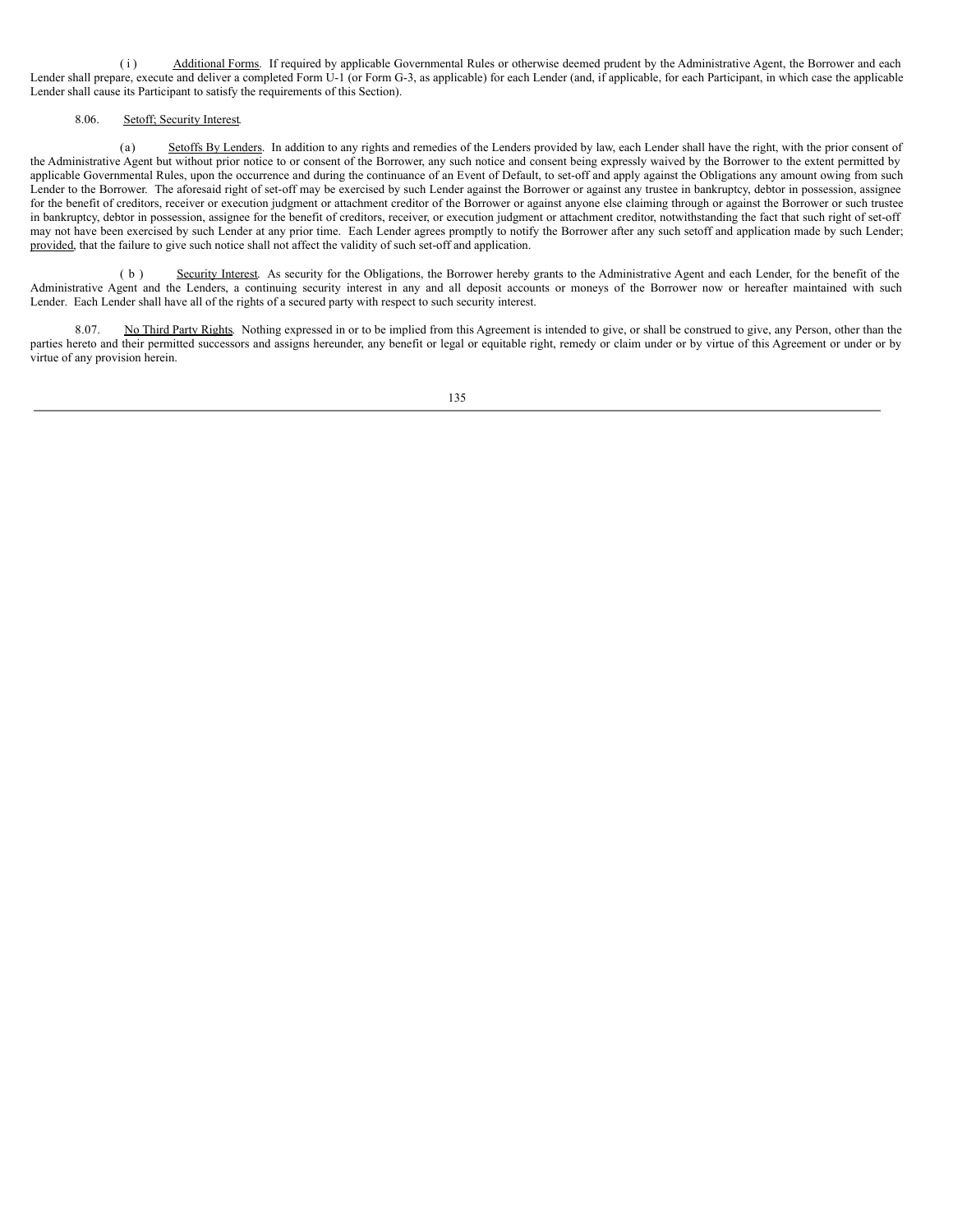8 . 0 8 . Partial Invalidity. If at any time any provision of this Agreement is or becomes illegal, invalid or unenforceable in any respect under the law or any jurisdiction, neither the legality, validity or enforceability of the remaining provisions of this Agreement nor the legality, validity or enforceability of such provision under the law of any other jurisdiction shall in any way be affected or impaired thereby.

8.09. Jury Trial. EACH OF THE BORROWER, THE LENDERS, THE L/C ISSUER, THE SWING LINE LENDER, THE ADMINISTRATIVE AGENT AND THE COLLATERAL TRUSTEE TO THE FULLEST EXTENT PERMITTED BY APPLICABLE GOVERNMENTAL RULES, HEREBY IRREVOCABLY WAIVES ALL RIGHT TO TRIAL BY JURY AS TO ANY ISSUE RELATING HERETO IN ANY ACTION, PROCEEDING, OR COUNTERCLAIM ARISING OUT OF OR RELATING TO THIS AGREEMENT OR ANY OTHER CREDIT DOCUMENT.

8.10. Confidentiality. None of the Administrative Agent, the Lead Arranger, the Collateral Trustee or any Lender shall disclose to any Person any Confidential Information, except that the Administrative Agent, the Lead Arranger, the Collateral Trustee and any Lender may disclose any such information (a) to its own directors, officers, employees, auditors, counsel and other advisors and to its Affiliates; (b) to the Administrative Agent, the Lead Arranger, the Collateral Trustee or any other Lender; (c) which is otherwise known or available to the public or which is otherwise known to the receiving party prior to the time such Confidential Information was delivered to the Administrative Agent, the Lead Arranger, the Collateral Trustee or any Lender; (d) if required or appropriate in any report, statement or testimony submitted to any Governmental Authority having or claiming to have jurisdiction over the Administrative Agent, the Lead Arranger, the Collateral Trustee or such Lender; (e) if required in response to any summons or subpoena; (f) in connection with any enforcement by the Administrative Agent, the Lead Arranger, the Collateral Trustee or the Lenders of their rights under this Agreement or the other Credit Documents or any litigation among the parties relating to the Credit Documents or the transactions contemplated thereby; (g) to comply with any Requirement of Law applicable to the Administrative Agent, the Lead Arranger, the Collateral Trustee or such Lender; (h) to any Assignee Lender or Participant or any prospective Assignee Lender or Participant; provided that such Assignee Lender or Participant or prospective Assignee Lender or Participant agrees to be bound by the provisions of (or provisions substantially similar to) this Section 8.10; or (i) otherwise with the prior consent of such Loan Party; provided, however, that any disclosure made in violation of this Agreement shall not affect the obligations of the Loan Parties under this Agreement and the other Credit Documents. Nothing in this Section 8.10 shall limit the use of any Platform as described in Section  $8.01(b)$ .

8.11. Counterparts. This Agreement may be executed in any number of identical counterparts, any set of which signed by all the parties hereto shall be deemed to constitute a complete, executed original for all purposes. Transmission by facsimile, "pdf" or similar electronic copy of an executed counterpart of this Agreement shall be deemed to constitute due and sufficient delivery of such counterpart. Any party hereto may request an original counterpart of any party delivering such electronic counterpart.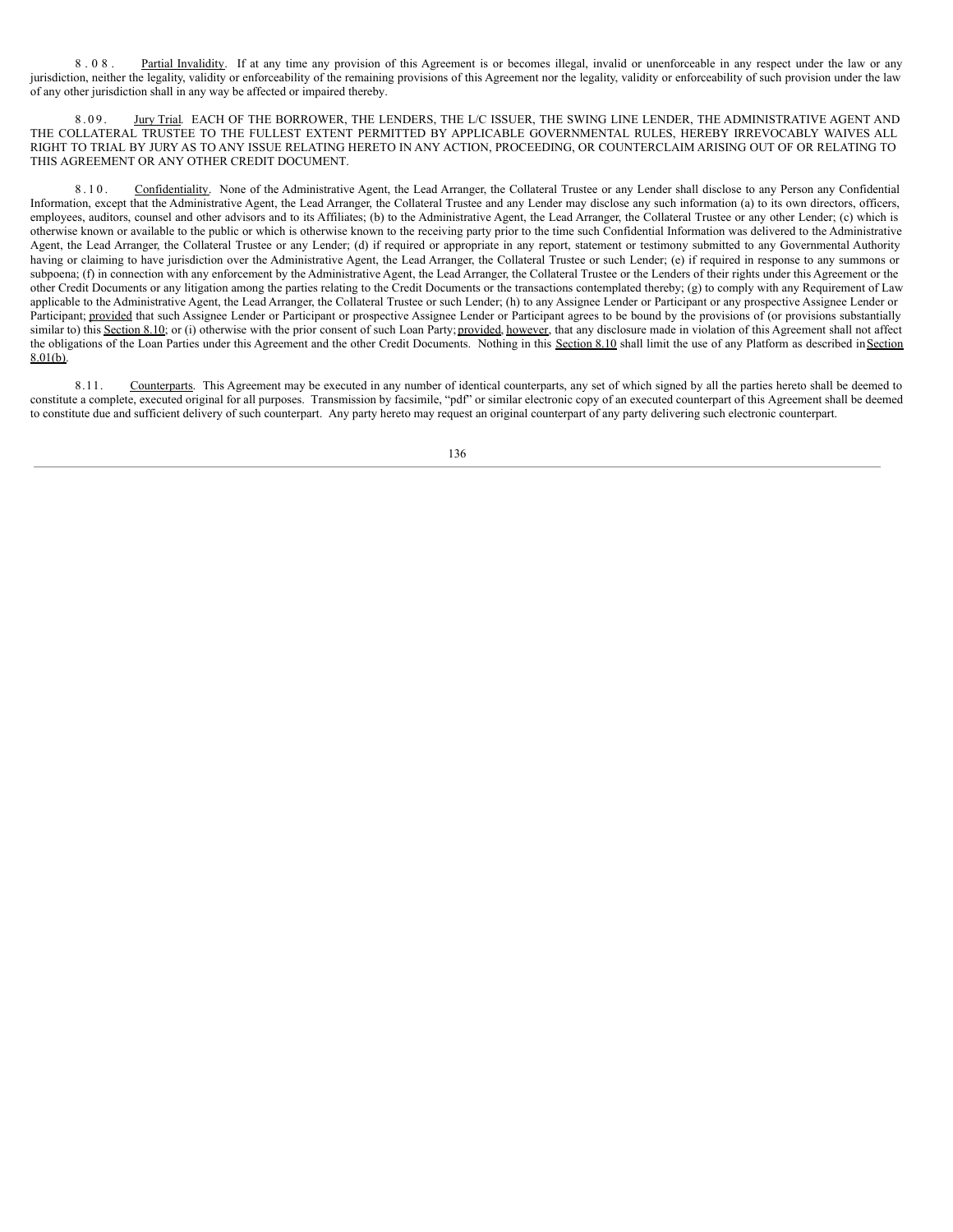8.12. Consent to Jurisdiction. Each of the parties to this Agreement irrevocably submits to the non-exclusive jurisdiction of the courts of the State of New York and the courts of the United States located in New York, New York and agrees that any legal action, suit or proceeding arising out of or relating to this Agreement or any of the other Credit Documents may be brought against such party in any such courts. In addition, the Borrower irrevocably submits to the non-exclusive jurisdiction of the courts of any State (each a "Real Property State") where any real property described in any Real Property Security Document is located and the courts of the United States located in any such Real Property State and agrees that any legal action, suit or proceeding arising out of or relating to any Real Property Security Document related to real property located in a Real Property State may be brought against such party in any such courts in such Real Property State. Final judgment against any party in any such action, suit or proceeding shall be conclusive and may be enforced in any other jurisdiction by suit on the judgment, a certified or exemplified copy of which shall be conclusive evidence of the judgment, or in any other manner provided by law. Nothing in this Section 8.12 shall affect the right of any party to commence legal proceedings or otherwise sue any other party in any other appropriate jurisdiction, or concurrently in more than one jurisdiction, or to serve process, pleadings and other papers upon any other party in any manner authorized by the laws of any such jurisdiction. The Borrower agrees that process served either personally or by registered mail shall, to the extent permitted by law, constitutes adequate service of process in any such suit. Each of the parties to this Agreement irrevocably waives to the fullest extent permitted by applicable Governmental Rules (a) any objection which it may have now or in the future to the laying of the venue of any such action, suit or proceeding in any court referred to in the first sentence above; (b) any claim that any such action, suit or proceeding has been brought in an inconvenient forum; (c) its right of removal of any matter commenced by any other party in the courts of the State of New York or any Real Property State or to any court of the United States; (d) any immunity which it or its assets may have in respect of its obligations under this Agreement or any other Credit Document from any suit, execution, attachment (whether provisional or final, in aid of execution, before judgment or otherwise) or other legal process; and (e) any right it may have to require the moving party in any suit, action or proceeding brought in any of the courts referred to above arising out of or in connection with this Agreement or any other Credit Document to post security for the costs of any party or to post a bond or to take similar action.

8.13. Relationship of Parties. The relationship between the Borrower, on the one hand, and the Lenders, the Collateral Trustee and the Administrative Agent, on the other, is, and at all times shall remain, solely that of borrower and lenders. None of the Lenders, the Collateral Trustee or the Administrative Agent shall under any circumstances be construed to be partners or joint venturers of the Borrower or any of its Affiliates; nor shall the Lenders, the Administrative Agent nor the Collateral Trustee under any circumstances be deemed to be in a relationship of confidence or trust or a fiduciary relationship with the Borrower or any of its Affiliates, or to owe any fiduciary duty to the Borrower or any of its Affiliates. The Lenders, the Administrative Agent, and the Collateral Trustee do not undertake or assume any responsibility or duty to the Borrower or any of its Affiliates to select, review, inspect, supervise, pass judgment upon or otherwise inform the Borrower or any of its Affiliates of any matter in connection with its or their property, any security held by the Administrative Agent, the Collateral Trustee or any Lender or the operations of the Borrower or any of its Affiliates. The Borrower and each of its Affiliates shall rely entirely on their own judgment with respect to such matters, and any review, inspection, supervision, exercise of judgment or supply of information undertaken or assumed by any Lender, the Administrative Agent or the Collateral Trustee in connection with such matters is solely for the protection of the Lenders, the Administrative Agent and the Collateral Trustee and neither the Borrower nor any of its Affiliates is entitled to rely thereon.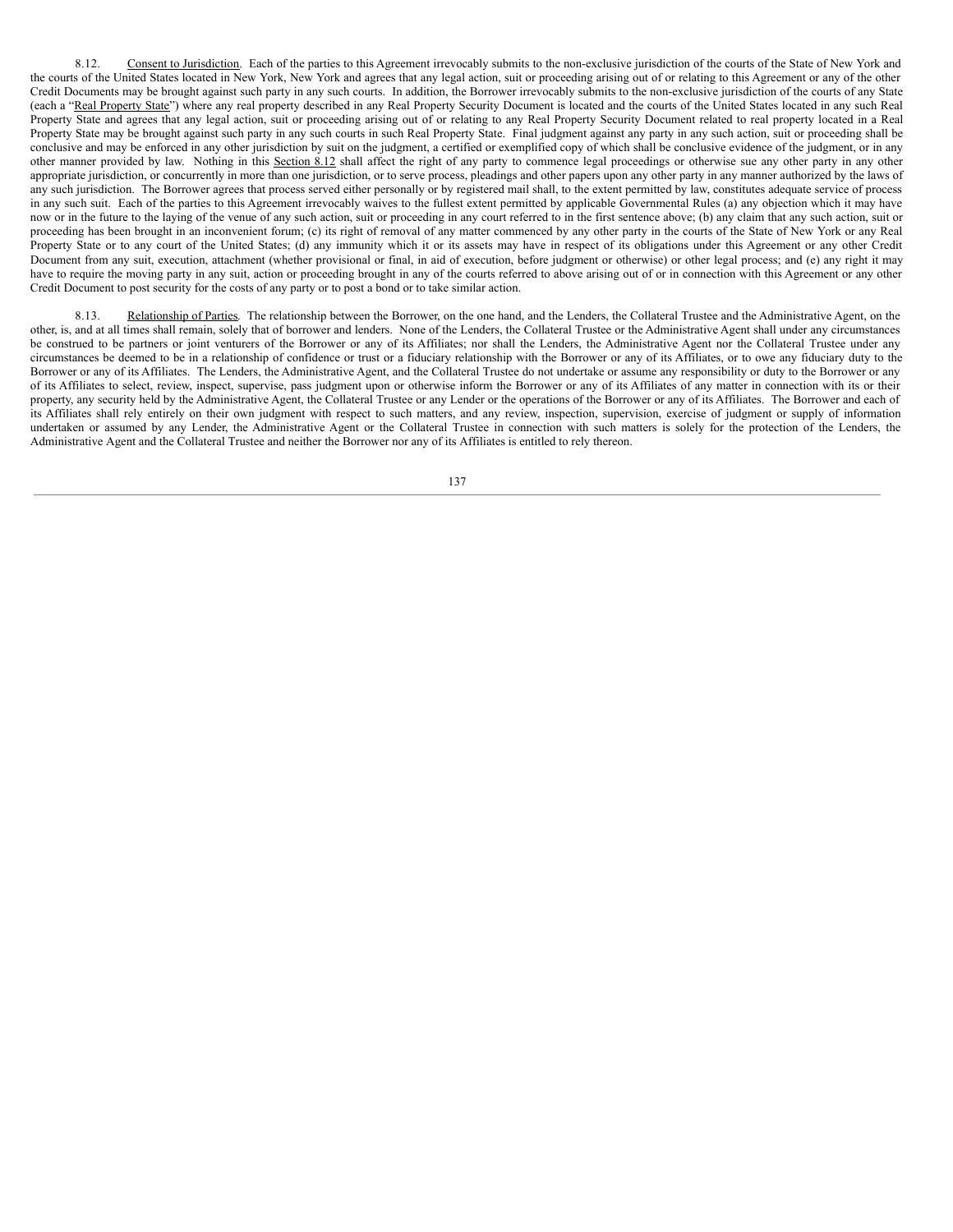8.14. Time. Time is of the essence as to each term or provision of this Agreement and each of the other Credit Documents.

8.15. Waiver of Punitive Damages. Notwithstanding anything to the contrary contained in this Agreement, each party to this Agreement hereby agrees that it shall not seek from any other party to this Agreement or from the Lead Arranger any punitive, exemplary or consequential damages under any theory of liability.

8.16. USA PATRIOT Act. Each Lender hereby notifies the Borrower that pursuant to the requirements of the Patriot Act, it is required to obtain, verify and record information that identifies the Borrower, which information includes the name and address of the Borrower and other information that will allow such Lender to identify the Borrower in accordance with the Patriot Act.

8.17. Clarification. Notwithstanding anything to the contrary, the parties hereto understand and agree that Capital One is acting in various capacities under this Agreement and the other Credit Documents and therefore shall be permitted to fulfill its roles and manage its various duties hereunder in such manner as Capital One sees fit and, for the avoidance of doubt, in lieu of sending notices to itself when acting in different capacities Capital One may keep internal records regarding all such communications, notices and actions related to this Agreement and the other Credit Documents in accordance with its past practice.

8.18. Intercreditor Agreement. Each Lender hereunder (a) acknowledges that it has received a copy of the Intercreditor Agreement, (b) consents to the priority of Liens provided for in the Intercreditor Agreement, (c) agrees that it will be bound by and will take no actions contrary to the provisions of the Intercreditor Agreement and (d) authorizes and instructs the Collateral Trustee to enter into the Intercreditor Agreement as Collateral Trustee (and "First Lien Collateral Agent" thereunder) and on behalf of such Lender. Notwithstanding anything herein to the contrary, the terms of this Agreement and the other Credit Documents are expressly subject to the terms of the Intercreditor Agreement. In the event of any conflict between the terms of the Intercreditor Agreement and the terms of this Agreement and the other Credit Documents, the terms of the Intercreditor Agreement shall govern.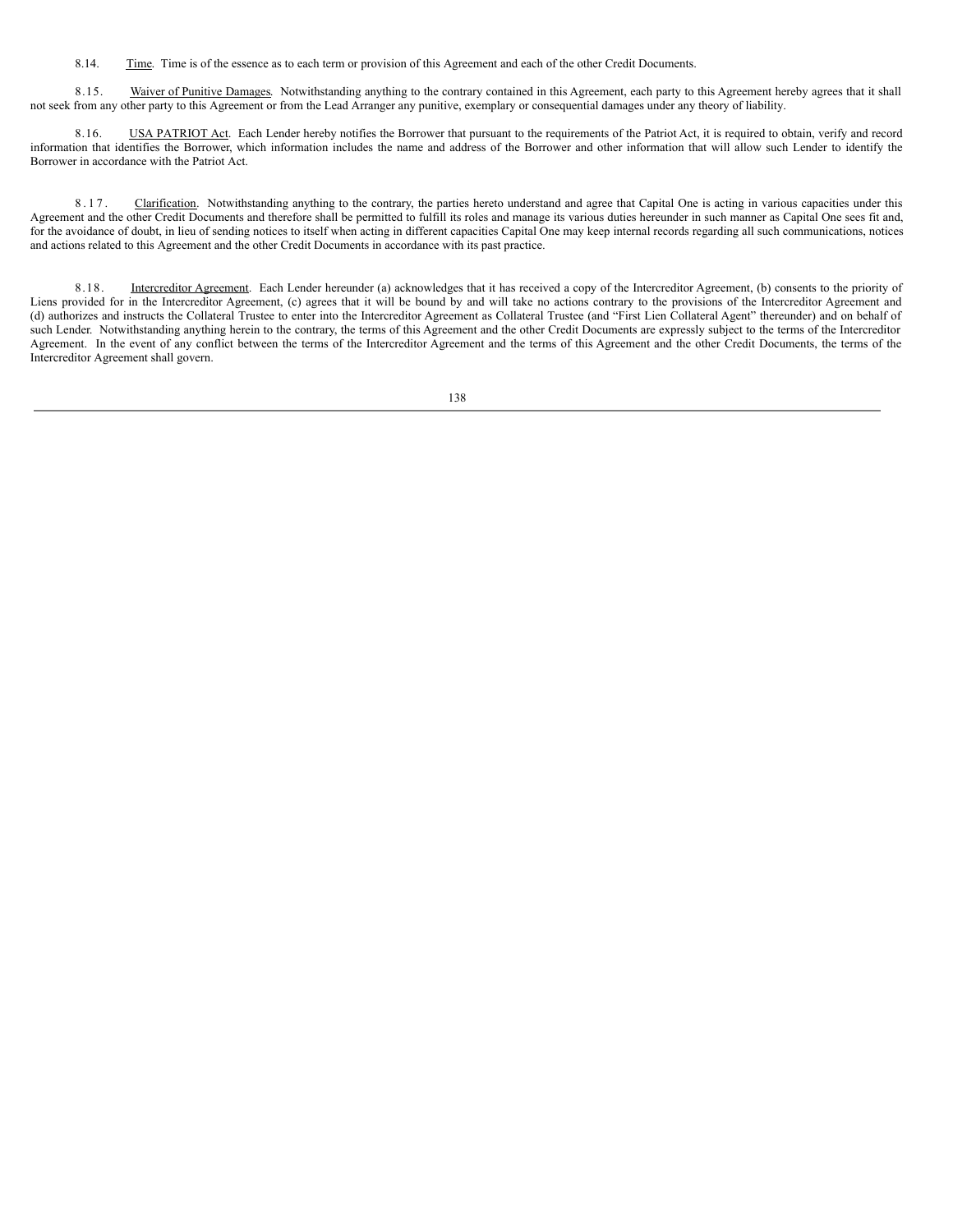[Signatures on following pages]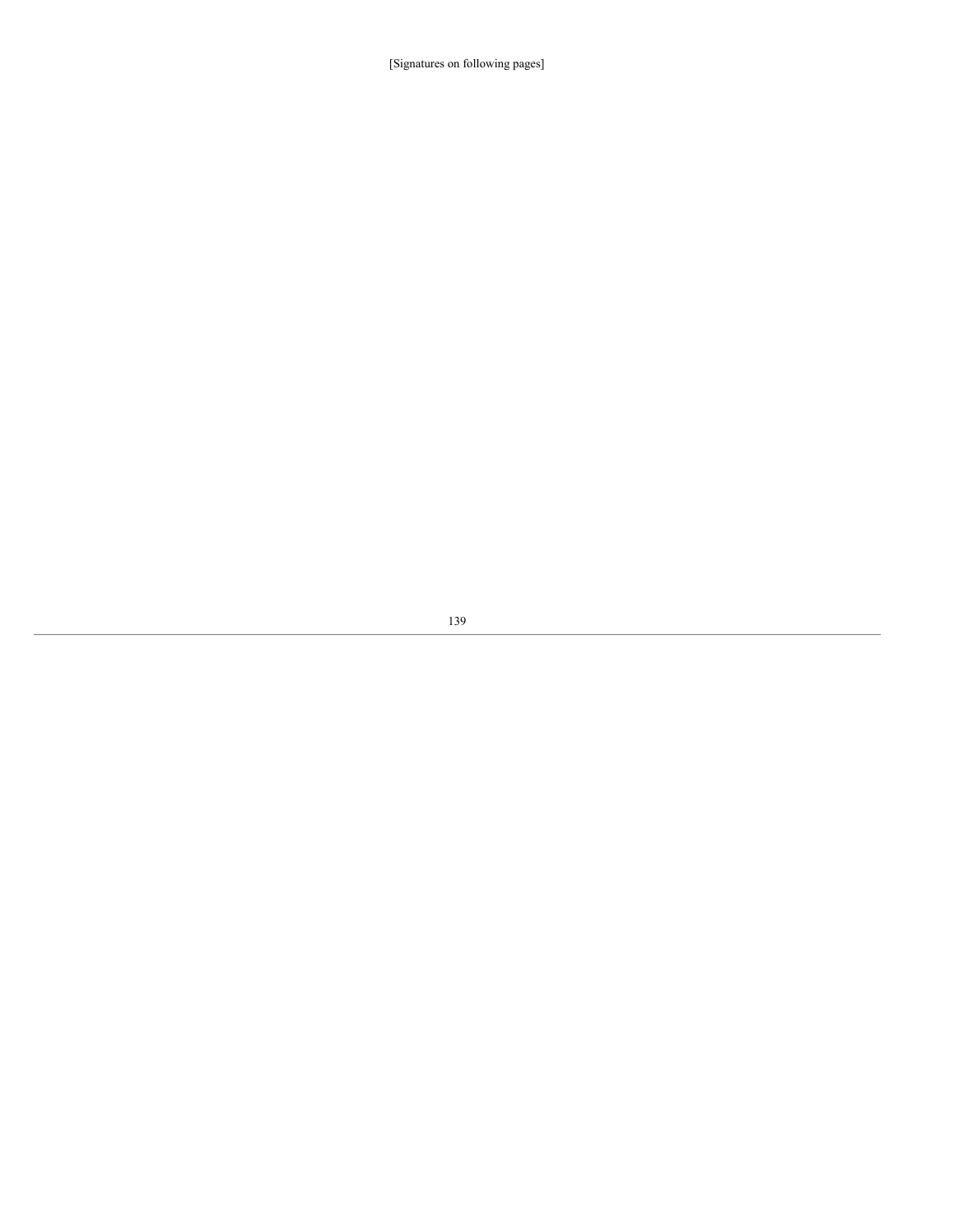IN WITNESS WHEREOF, the Borrower, the Lenders, the Administrative Agent, the L/C Issuer and the Swing Line Lender have caused this Agreement to be executed as of the day and year first above written.

**BORROWER:** FULL HOUSE RESORTS, INC., a Delaware corporation

> By: /s/ Mark J. Miller Name: Mark J. Miller Title: COO/CFO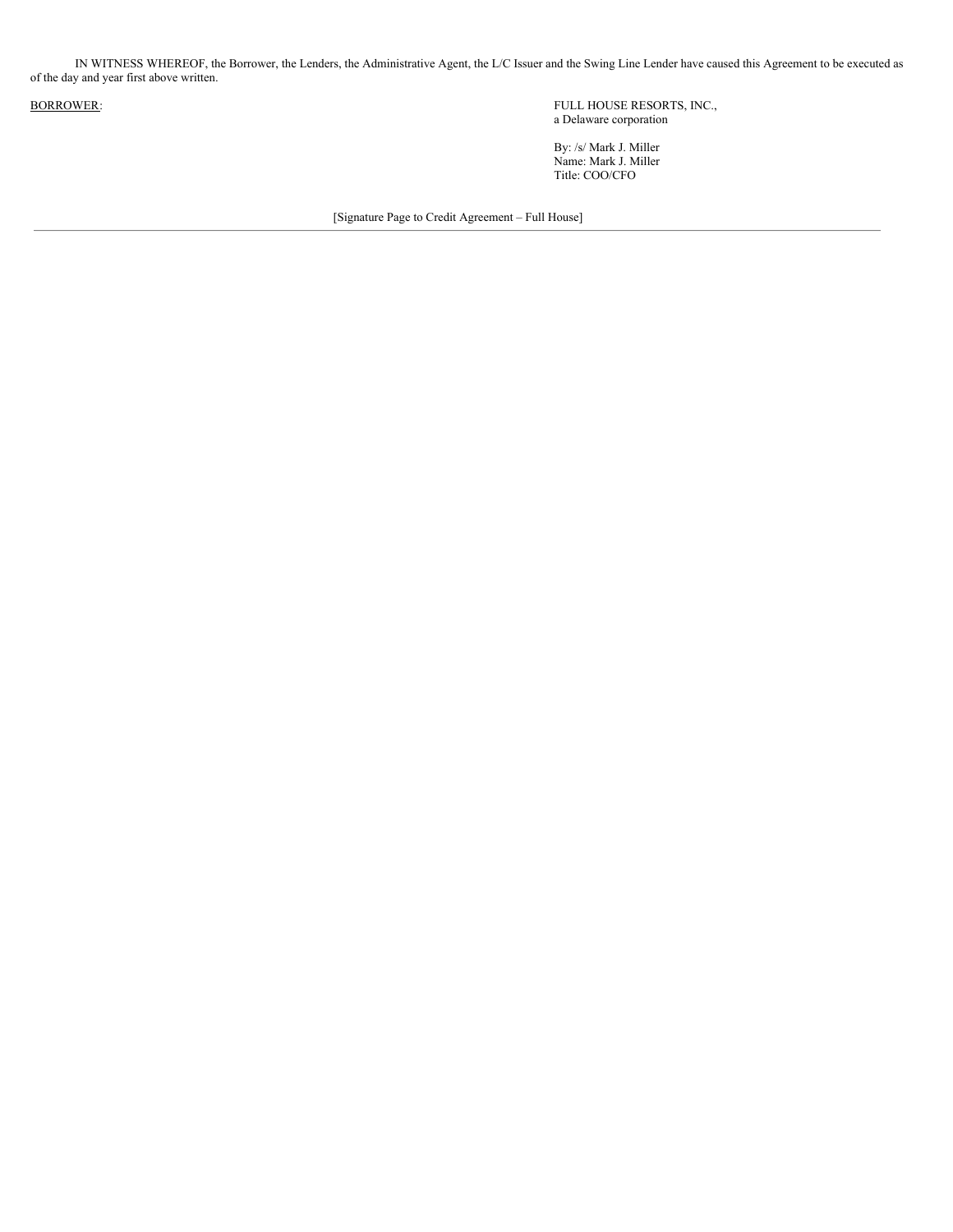CAPITAL ONE, NATIONAL ASSOCIATION,

By: /s/ Ross S. Wales Name: Ross S. Wales Title: Senior Vice President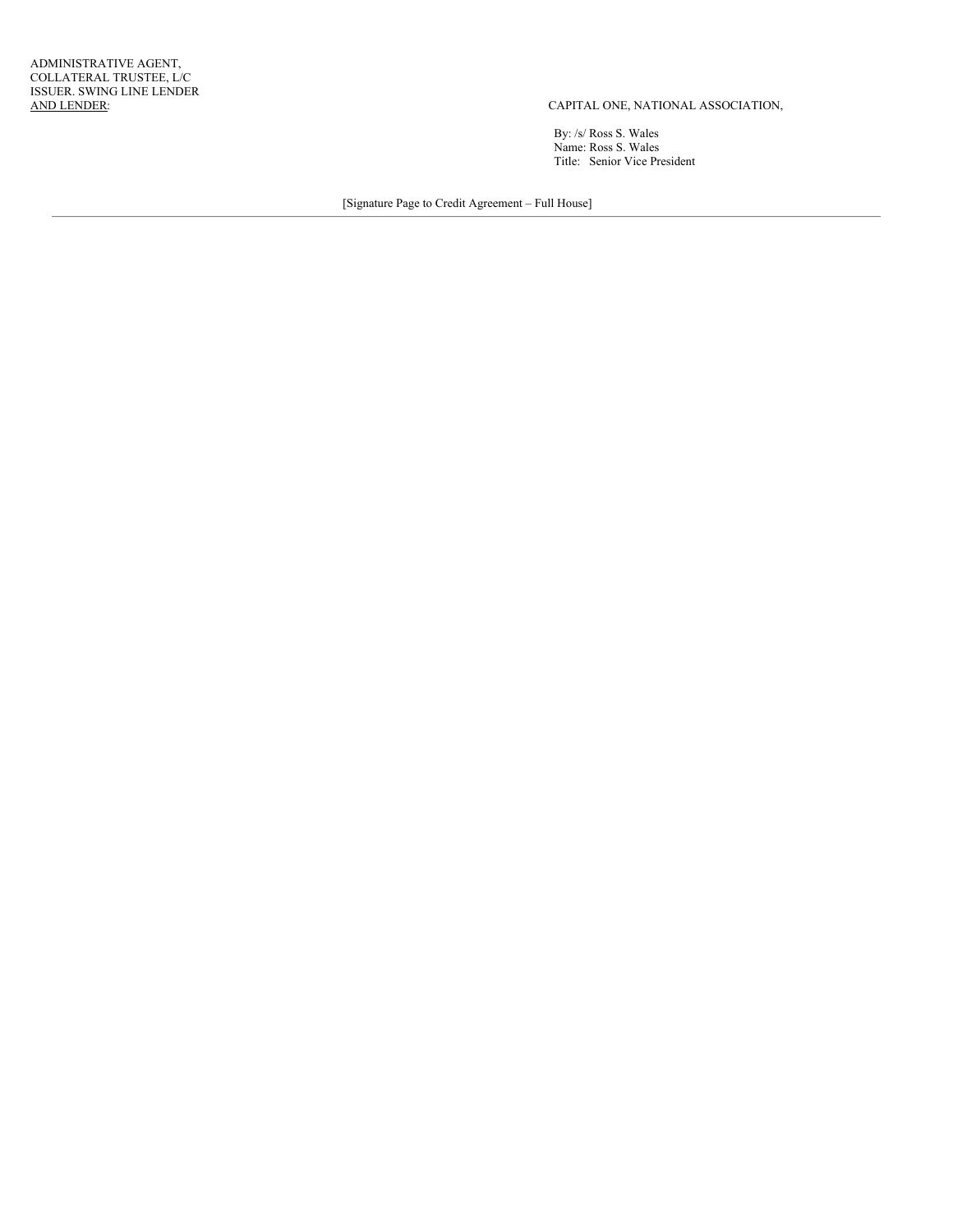By: /s/ James Gazza Name: James Gazza Title: AVP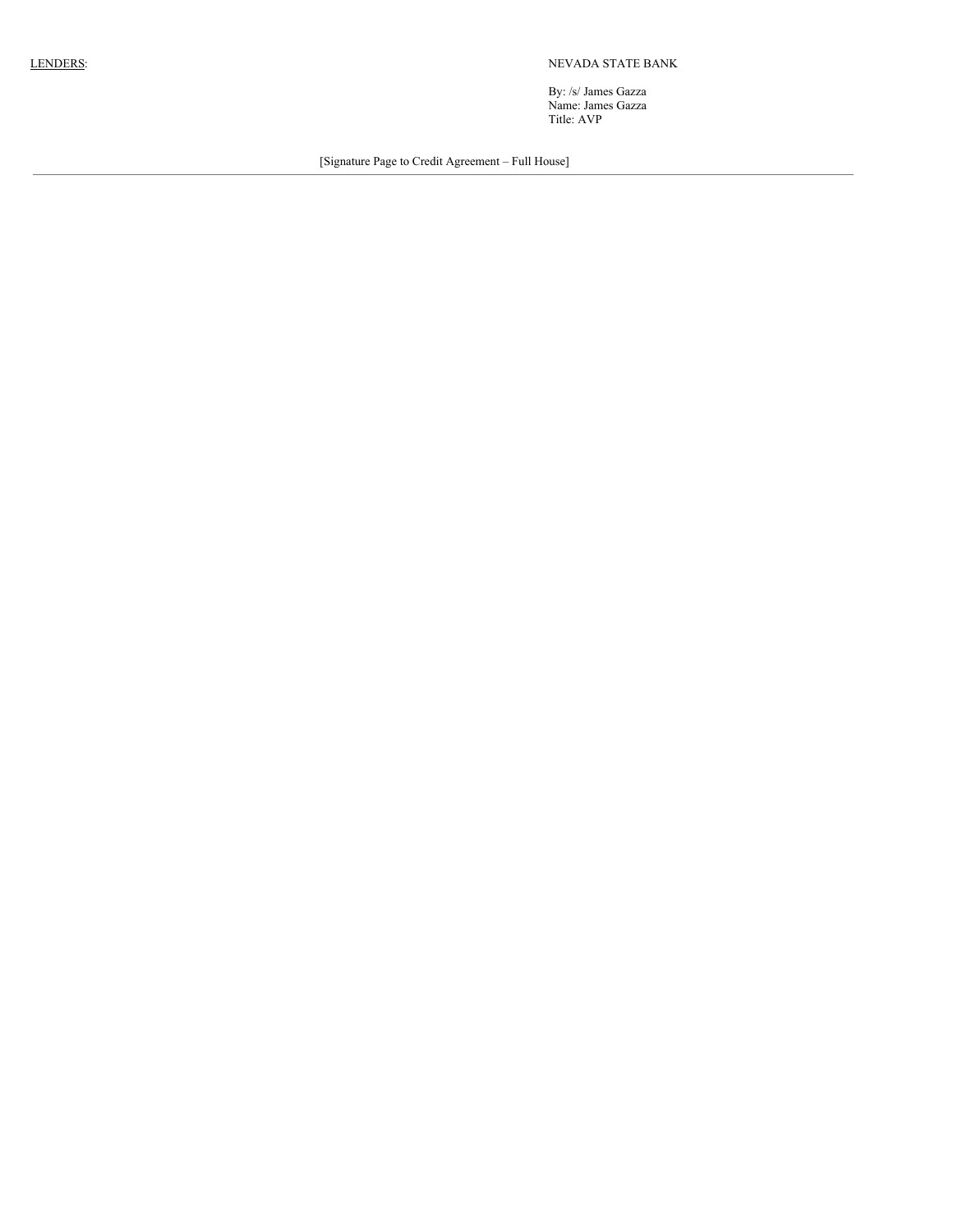FIRST TENNESSEE BANK NATIONAL ASSOCIATION

By: /s/ Sherman Shipley Name: Sherman Shipley Title: Vice President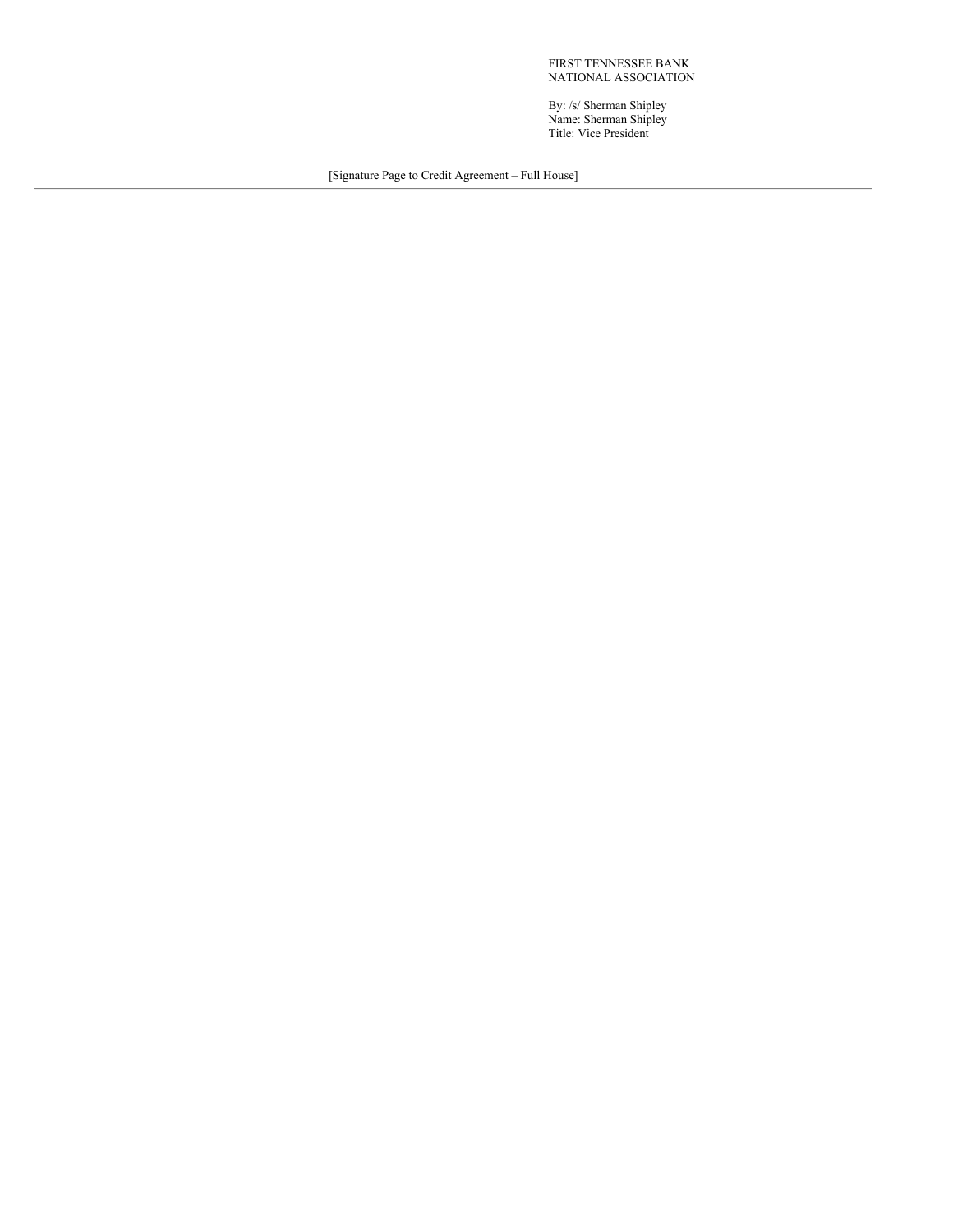# TRUSTMARK NATIONAL BANK

By: /s/ Craig E. Sosebee Name: Craig E. Sosebee Title: First Vice President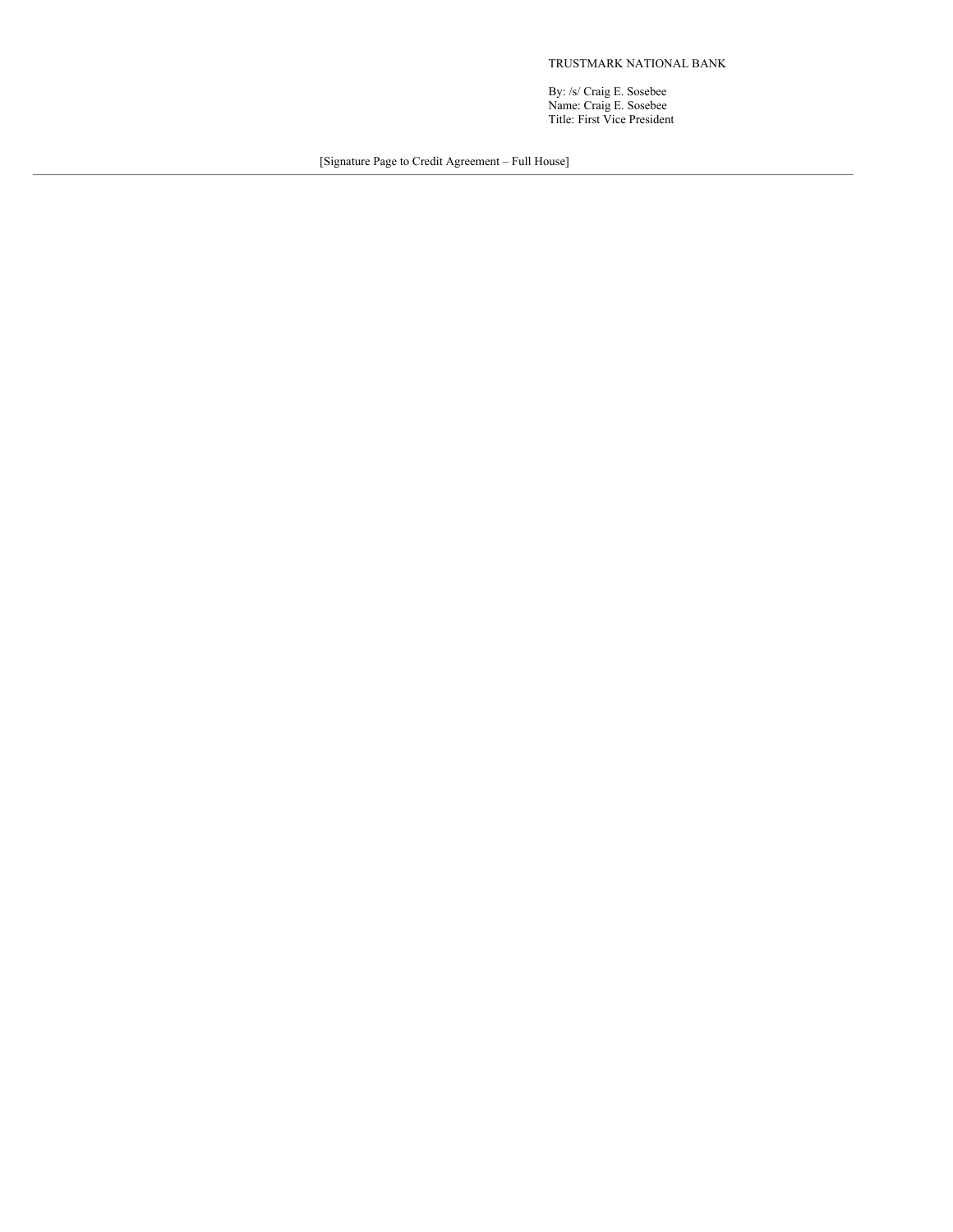BANK OF NEVADA

By: Daron Joseph Name: Daron Joseph Title: SVP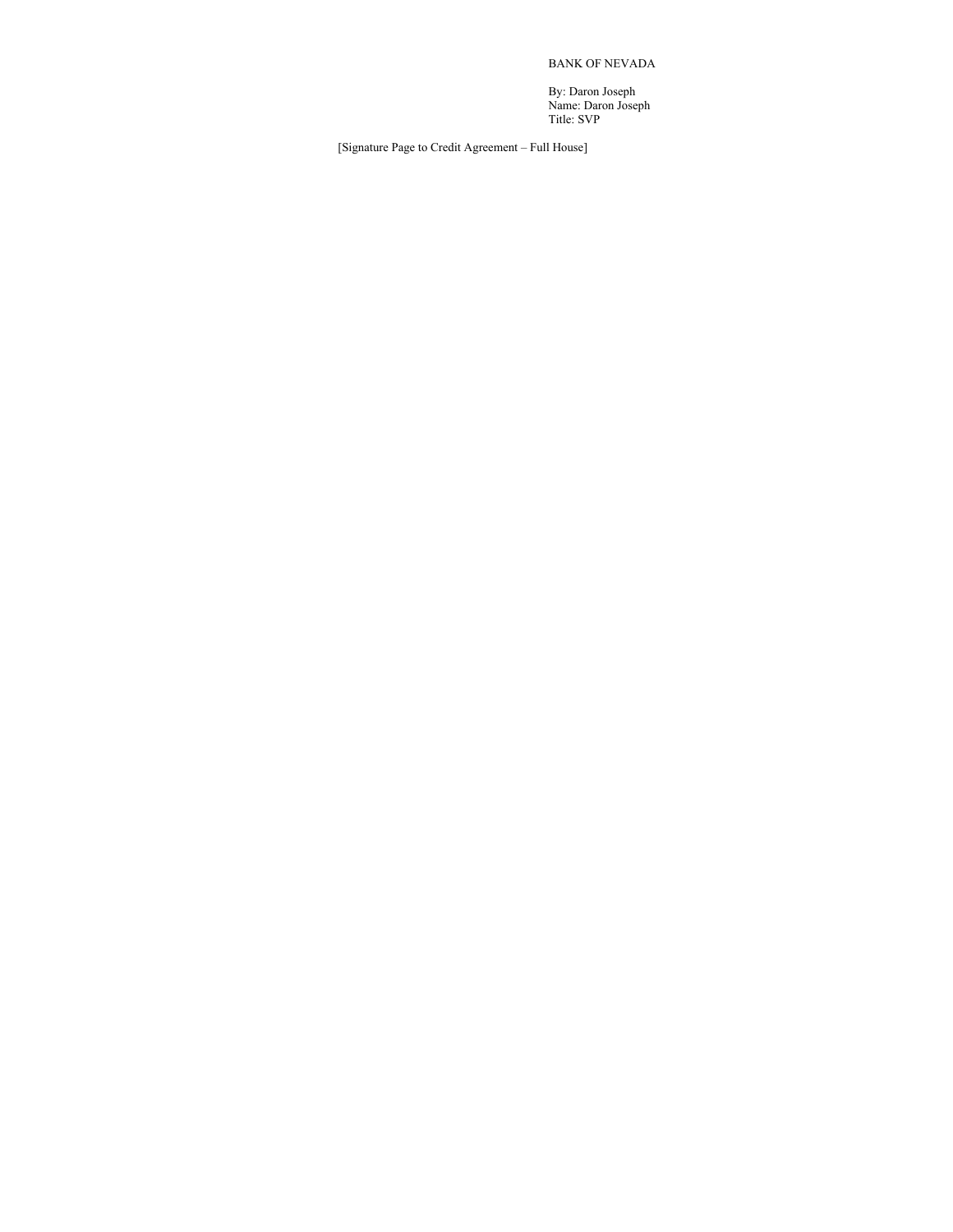I, Andre M. Hilliou, certify that:

- 1. I have reviewed this Quarterly Report on Form 10-Q of Full House Resorts, Inc.;
- 2. Based on my knowledge, this report does not contain any untrue statement of a material fact or omit to state a material fact necessary to make the statements made, in light of the circumstances under which such statements were made, not misleading with respect to the period covered by this report;
- 3. Based on my knowledge, the financial statements, and other financial information included in this report, fairly present in all material respects the financial condition, results of operations and cash flows of the small business issuer as of, and for, the periods presented in this report;
- 4. The small business issuer's other certifying officer(s) and I are responsible for establishing and maintaining disclosure controls and procedures (as defined in Exchange Act Rules 13a-15(e) and 15d-15(e)) and internal control over financial reporting (as defined in Exchange Act Rules 13a-15(f)) for the small business issuer and have:
	- a) Designed such disclosure controls and procedures, or caused such disclosure controls and procedures to be designed under our supervision, to ensure that material information relating to the small business issuer, including its consolidated subsidiaries, is made known to us by others within those entities, particularly during the period in which this report is being prepared;
	- b) Designed such internal control over financial reporting, or caused such internal control over financial reporting to be designed under our supervision, to provide reasonable assurance regarding the reliability of financial reporting and the preparation of financial statements for external purposes in accordance with generally accepted accounting principles;
	- c) Evaluated the effectiveness of the small business issuer's disclosure controls and procedures and presented in this report our conclusions about the effectiveness of the disclosure controls and procedures, as of the end of the period covered by this report based on such evaluation; and
	- d) Disclosed in this report any change in the small business issuer's internal control over financial reporting that occurred during the small business issuer's most recent quarter (the small business issuer's fourth quarter in the case of an annual report) that has materially affected, or is reasonably likely to materially affect the small business issuer's internal control over financial reporting; and
- 5. The small business issuer's other certifying officer(s) and I have disclosed, based on our most recent evaluation of internal control over financial reporting, to the small business issuer's auditors and the audit committee of the small business issuer's board of directors (or persons performing the equivalent function):
	- a) All significant deficiencies and material weaknesses in the design or operation of internal controls over financial reporting which are reasonably likely to adversely affect the small business issuer's ability to record, process, summarize and report financial information; and
	- b) Any fraud, whether or not material, that involves management of other employees who have a significant role in the small business issuer's internal controls over financial reporting.

Dated: August 8, 2012 By: /s/ ANDRE M. HILLIOU

Andre M. Hilliou Chief Executive Officer and Chairman of the Board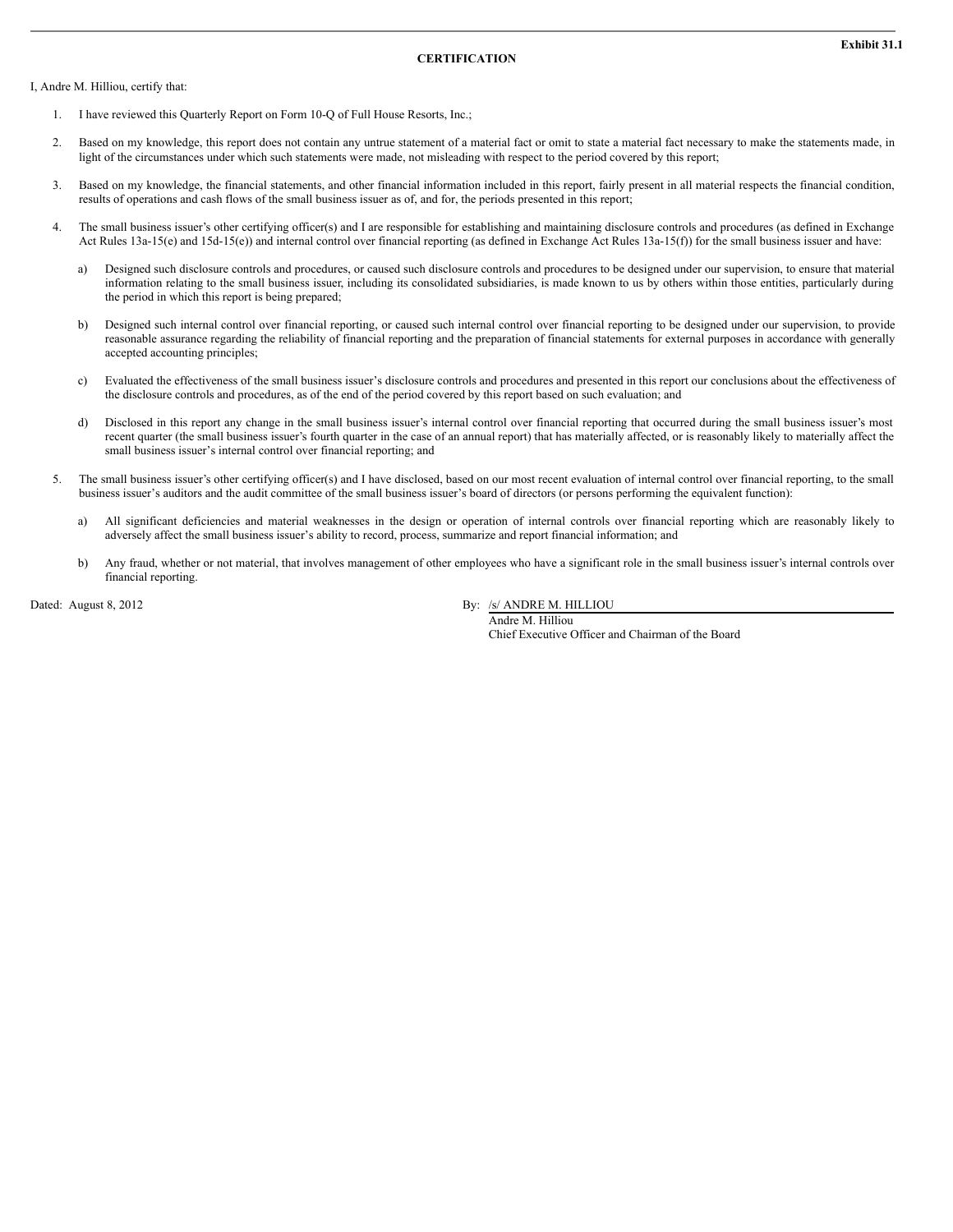## I, Mark Miller, certify that:

- 1. I have reviewed this Quarterly Report on Form 10-Q of Full House Resorts, Inc.;
- 2. Based on my knowledge, this report does not contain any untrue statement of a material fact or omit to state a material fact necessary to make the statements made, in light of the circumstances under which such statements were made, not misleading with respect to the period covered by this report;
- 3. Based on my knowledge, the financial statements, and other financial information included in this report, fairly present in all material respects the financial condition, results of operations and cash flows of the small business issuer as of, and for, the periods presented in this report;
- 4. The small business issuer's other certifying officer(s) and I are responsible for establishing and maintaining disclosure controls and procedures (as defined in Exchange Act Rules 13a-15(e) and 15d-15(e)) and internal control over financial reporting (as defined in Exchange Act Rules 13a-15(f)) and internal control over financial reporting (as defined in Exchange Act Rules 13a-15(f)) for the small business issuer and have:
	- a) Designed such disclosure controls and procedures, or caused such disclosure controls and procedures to be designed under our supervision, to ensure that material information relating to the small business issuer, including its consolidated subsidiaries, is made known to us by others within those entities, particularly during the period in which this report is being prepared;
	- b) Designed such internal control over financial reporting, or caused such internal control over financial reporting to be designed under our supervision, to provide reasonable assurance regarding the reliability of financial reporting and the preparation of financial statements for external purposes in accordance with generally accepted accounting principles;
	- c) Evaluated the effectiveness of the small business issuer's disclosure controls and procedures and presented in this report our conclusions about the effectiveness of the disclosure controls and procedures, as of the end of the period covered by this report based on such evaluation; and
	- d) Disclosed in this report any change in the small business issuer's internal control over financial reporting that occurred during the small business issuer's most recent quarter (the small business issuer's fourth quarter in the case of an annual report) that has materially affected, or is reasonably likely to materially affect the small business issuer's internal control over financial reporting; and
- 5. The small business issuer's other certifying officer(s) and I have disclosed, based on our most recent evaluation of internal control over financial reporting, to the small business issuer's auditors and the audit committee of the small business issuer's board of directors (or persons performing the equivalent function):
	- a) All significant deficiencies and material weaknesses in the design or operation of internal controls over financial reporting which are reasonably likely to adversely affect the small business issuer's ability to record, process, summarize and report financial information; and
	- b) Any fraud, whether or not material, that involves management of other employees who have a significant role in the small business issuer's internal controls over financial reporting.

Dated: August 8, 2012 By: /s/ MARK J. MILLER

Mark J. Miller Chief Financial Officer and Chief Operating Officer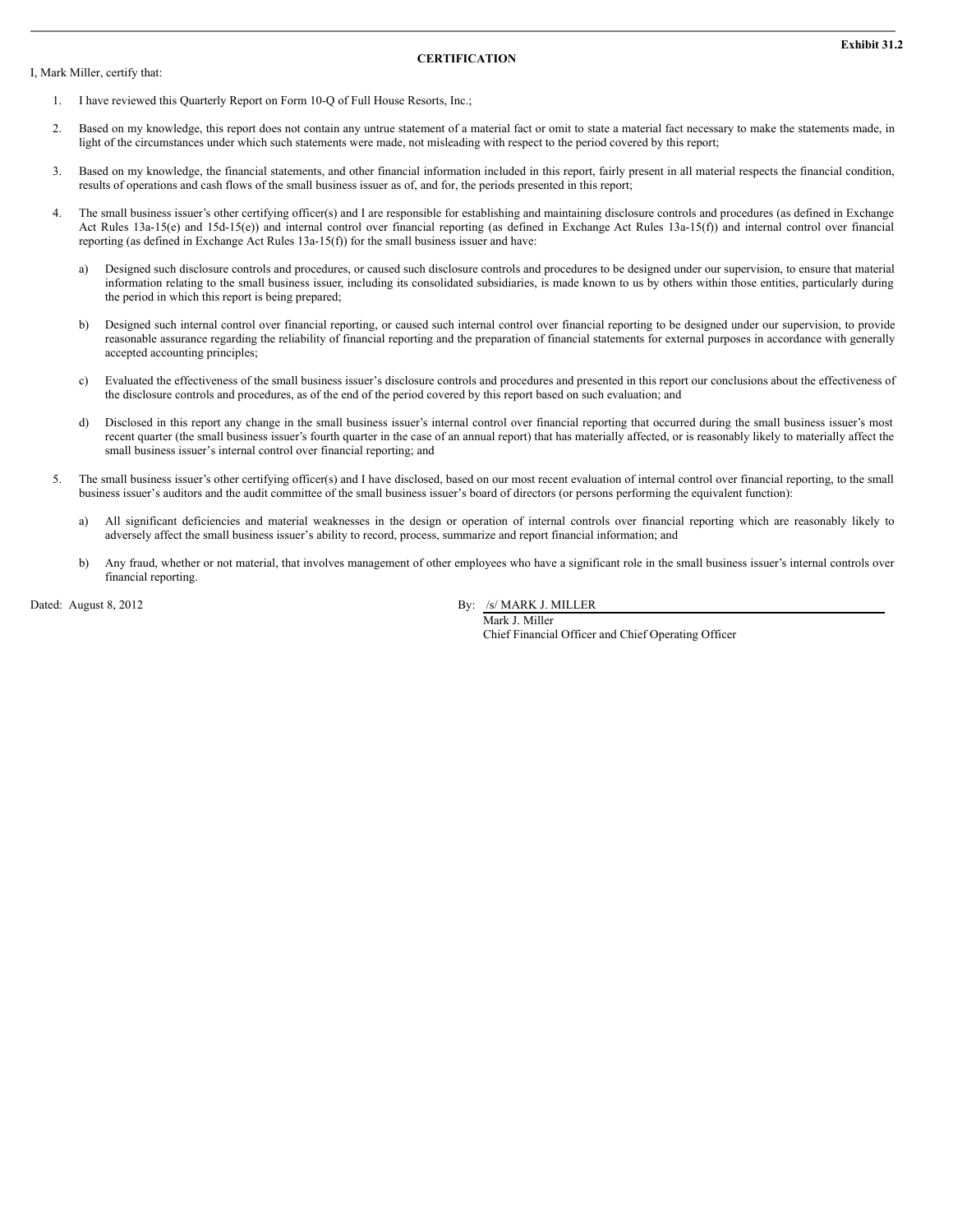## **CERTIFICATION OF PRINCIPAL EXECUTIVE OFFICER PURSUANT TO 18 U.S.C. SECTION 1350**

In connection with the Quarterly Report on Form 10-Q of Full House Resorts, Inc. for the quarter ended June 30, 2012 as filed with the Securities and Exchange Commission (the "Report'), I, Andre M. Hilliou, Chief Executive Officer and Chairman of the Board of Full House Resorts, Inc., hereby certify pursuant to 18 U.S.C. Section 1350, as adopted pursuant to Section 906 of the Sarbanes-Oxley Act of 2002, that:

- (1) The Report fully complies with the requirements of section 13(a) or 15(d) of the Securities Exchange Act of 1934; and
- (2) The information contained in the Report fairly presents, in all material respects, the financial condition and results of operations of Full House Resorts, Inc.

Dated: August 8, 2012 By: /s/ ANDRE M. HILLIOU Andre M. Hilliou

Chief Executive Officer and Chairman of the Board